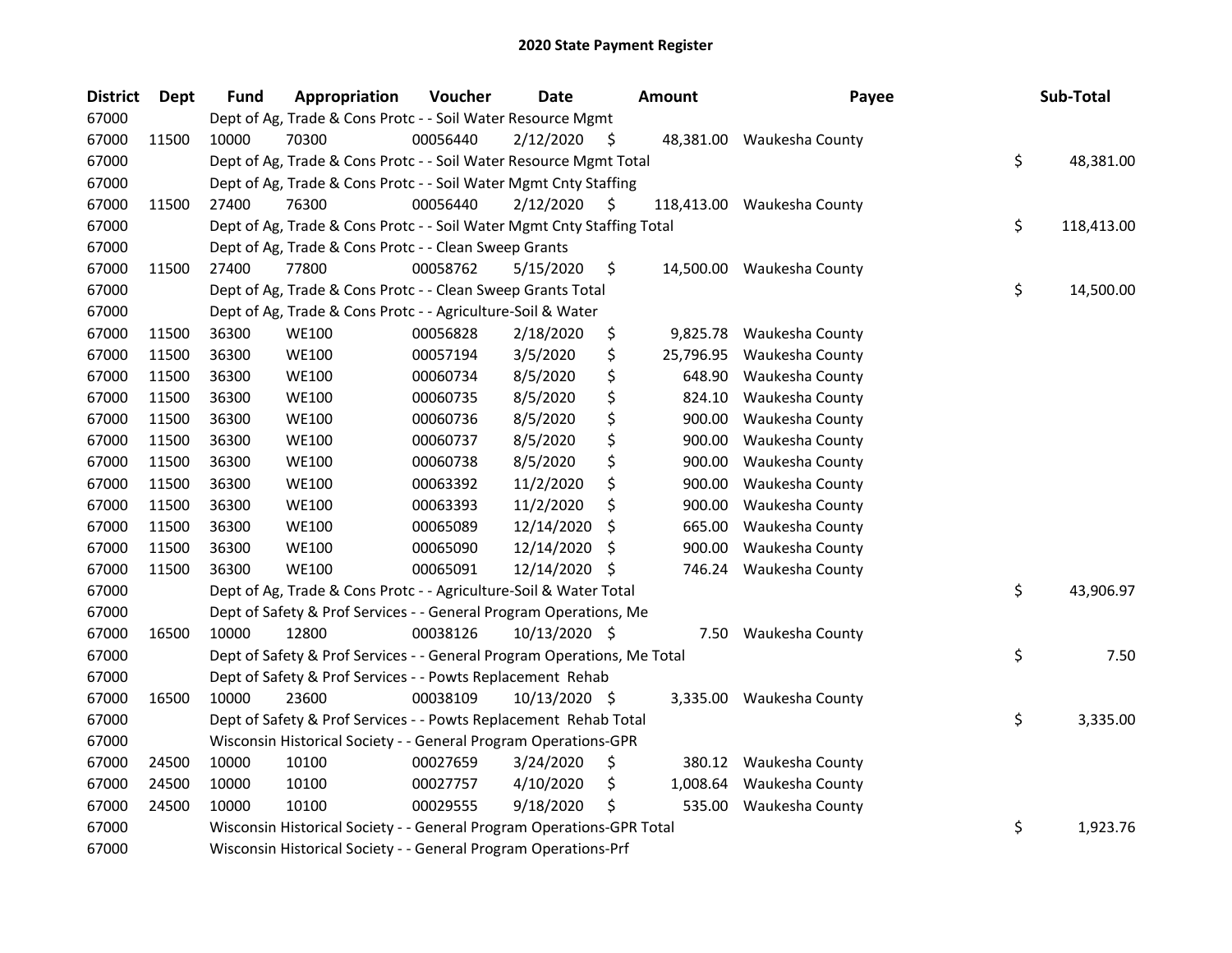| <b>District</b> | <b>Dept</b> | <b>Fund</b> | Appropriation                                                         | Voucher  | <b>Date</b> |     | <b>Amount</b> | Payee                     | Sub-Total          |
|-----------------|-------------|-------------|-----------------------------------------------------------------------|----------|-------------|-----|---------------|---------------------------|--------------------|
| 67000           | 24500       | 10000       | 14100                                                                 | 00027791 | 3/27/2020   | \$  | 30.00         | Waukesha County           |                    |
| 67000           |             |             | Wisconsin Historical Society - - General Program Operations-Prf Total |          |             |     |               |                           | \$<br>30.00        |
| 67000           |             |             | Dept of Public Instruction - - Fed Grants, Program Operations         |          |             |     |               |                           |                    |
| 67000           | 25500       | 10000       | 14100                                                                 | 00211114 | 2/18/2020   | \$  |               | 168.30 Waukesha County    |                    |
| 67000           |             |             | Dept of Public Instruction - - Fed Grants, Program Operations Total   |          |             |     |               |                           | \$<br>168.30       |
| 67000           |             |             | Dept of Public Instruction - - Federal Funds, Local Assistanc         |          |             |     |               |                           |                    |
| 67000           | 25500       | 10000       | 34300                                                                 | 00237097 | 8/31/2020   | \$  | 38,270.33     | Waukesha County           |                    |
| 67000           | 25500       | 10000       | 34300                                                                 | 00239552 | 9/14/2020   | \$  | 479.06        | Waukesha County           |                    |
| 67000           | 25500       | 10000       | 34300                                                                 | 00248172 | 11/30/2020  | \$. | 640.00        | Waukesha County           |                    |
| 67000           | 25500       | 10000       | 34300                                                                 | 00250359 | 12/21/2020  | -\$ |               | 21,163.32 Waukesha County |                    |
| 67000           |             |             | Dept of Public Instruction - - Federal Funds, Local Assistanc Total   |          |             |     |               |                           | \$<br>60,552.71    |
| 67000           |             |             | Dept of Public Instruction - - Aid To Public Library Systems          |          |             |     |               |                           |                    |
| 67000           | 25500       | 25500       | 36100                                                                 | 00219175 | 4/6/2020    | \$  | 324,447.00    | Waukesha County           |                    |
| 67000           | 25500       | 25500       | 36100                                                                 | 00247539 | 11/23/2020  | \$  | 973,342.00    | Waukesha County           |                    |
| 67000           |             |             | Dept of Public Instruction - - Aid To Public Library Systems Total    |          |             |     |               |                           | \$<br>1,297,789.00 |
| 67000           |             |             | Dept of Natural Resources - - Gen Program Ops-State Funds             |          |             |     |               |                           |                    |
| 67000           | 37000       | 21200       | 16100                                                                 | 00394712 | 3/9/2020    | \$  | 340.07        | Waukesha County           |                    |
| 67000           | 37000       | 21200       | 16100                                                                 | 00410804 | 5/21/2020   | \$  | 260.00        | Waukesha County           |                    |
| 67000           | 37000       | 21200       | 16100                                                                 | 00410805 | 5/21/2020   | \$  | 175.00        | Waukesha County           |                    |
| 67000           | 37000       | 21200       | 16100                                                                 | 00410806 | 5/21/2020   | \$  | 260.00        | Waukesha County           |                    |
| 67000           | 37000       | 21200       | 16100                                                                 | 00410855 | 5/20/2020   | \$  | 1,621.40      | Waukesha County           |                    |
| 67000           | 37000       | 21200       | 16100                                                                 | 00420703 | 7/24/2020   | \$  | 865.15        | Waukesha County           |                    |
| 67000           |             |             | Dept of Natural Resources - - Gen Program Ops-State Funds Total       |          |             |     |               |                           | \$<br>3,521.62     |
| 67000           |             |             | Dept of Natural Resources - - GPO -Federal Funds                      |          |             |     |               |                           |                    |
| 67000           | 37000       | 21200       | 38100                                                                 | 00395267 | 3/12/2020   | \$  | 4,862.54      | Waukesha County           |                    |
| 67000           |             |             | Dept of Natural Resources - - GPO -Federal Funds Total                |          |             |     |               |                           | \$<br>4,862.54     |
| 67000           |             |             | Dept of Natural Resources - - Enf A - Boating Enforcement             |          |             |     |               |                           |                    |
| 67000           | 37000       | 21200       | 55000                                                                 | 00395267 | 3/12/2020   | \$  |               | 9,962.27 Waukesha County  |                    |
| 67000           |             |             | Dept of Natural Resources - - Enf A - Boating Enforcement Total       |          |             |     |               |                           | \$<br>9,962.27     |
| 67000           |             |             | Dept of Natural Resources - - Wildlife Damage Claims & Abat           |          |             |     |               |                           |                    |
| 67000           | 37000       | 21200       | 55300                                                                 | 00393861 | 3/3/2020    | \$  | 6,790.76      | Waukesha County           |                    |
| 67000           | 37000       | 21200       | 55300                                                                 | 00408146 | 5/21/2020   | \$  | 2,237.28      | Waukesha County           |                    |
| 67000           | 37000       | 21200       | 55300                                                                 | 00442887 | 10/23/2020  | \$. | 3,418.25      | Waukesha County           |                    |
| 67000           | 37000       | 21200       | 55300                                                                 | 00448165 | 11/19/2020  | \$. | 3,788.31      | Waukesha County           |                    |
| 67000           |             |             | Dept of Natural Resources - - Wildlife Damage Claims & Abat Total     |          |             |     |               |                           | \$<br>16,234.60    |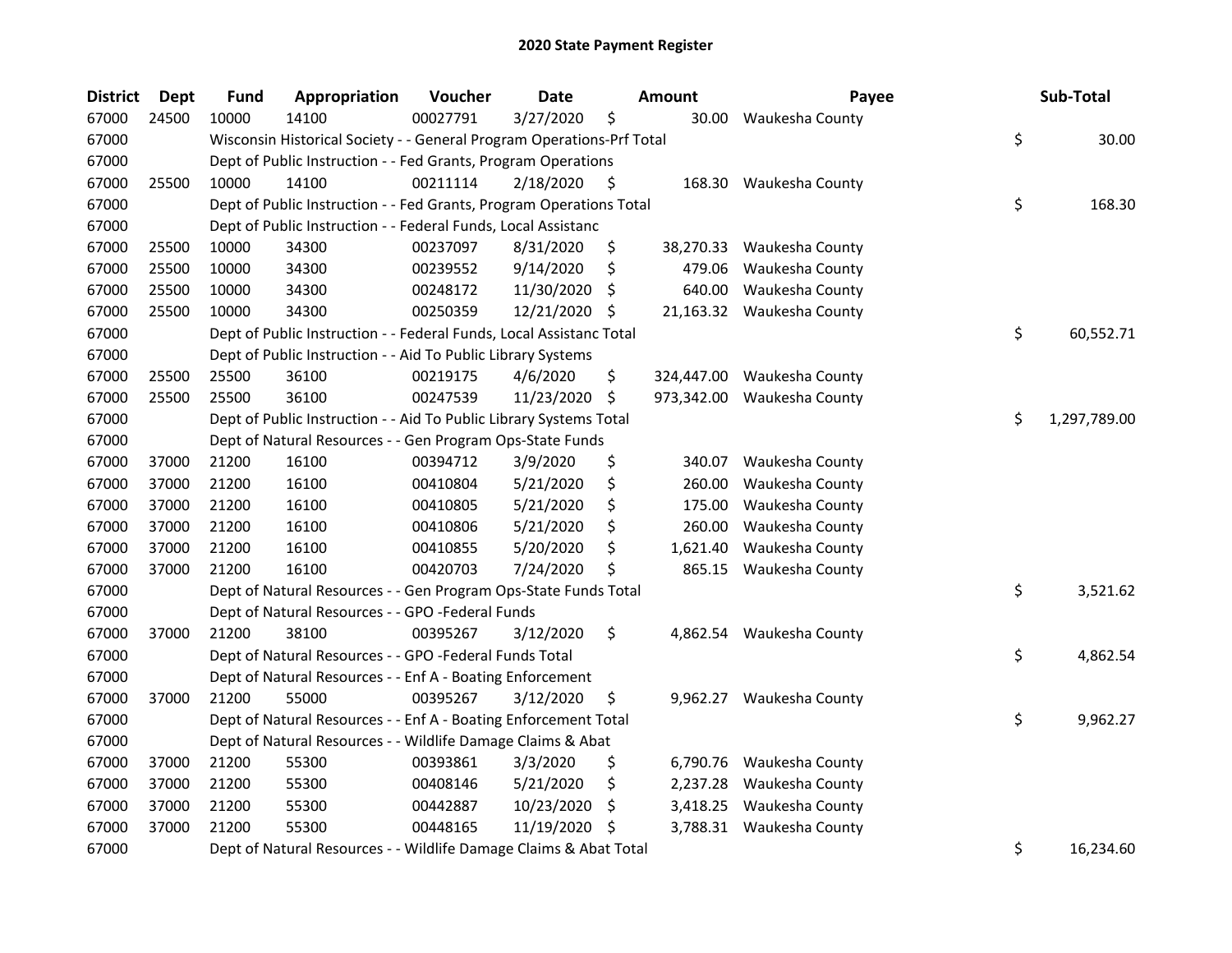| <b>District</b> | Dept  | <b>Fund</b> | Appropriation                                                      | Voucher  | <b>Date</b> | <b>Amount</b>      | Payee                     | Sub-Total          |
|-----------------|-------|-------------|--------------------------------------------------------------------|----------|-------------|--------------------|---------------------------|--------------------|
| 67000           |       |             | Dept of Natural Resources - - Resaids - County Cons Aids           |          |             |                    |                           |                    |
| 67000           | 37000 | 21200       | 56300                                                              | 00435850 | 9/16/2020   | \$                 | 5,400.00 Waukesha County  |                    |
| 67000           |       |             | Dept of Natural Resources - - Resaids - County Cons Aids Total     |          |             |                    |                           | \$<br>5,400.00     |
| 67000           |       |             | Dept of Natural Resources - - Ra- Cnty Snow Trail & Area Aid       |          |             |                    |                           |                    |
| 67000           | 37000 | 21200       | 57400                                                              | 00432153 | 8/28/2020   | \$<br>15,135.00    | Waukesha County           |                    |
| 67000           | 37000 | 21200       | 57400                                                              | 00434696 | 9/14/2020   | \$<br>15,135.00    | Waukesha County           |                    |
| 67000           |       |             | Dept of Natural Resources - - Ra- Cnty Snow Trail & Area Aid Total |          |             |                    |                           | \$<br>30,270.00    |
| 67000           |       |             | Dept of Natural Resources - - Ea - Invasive Aqu & Lake Mon         |          |             |                    |                           |                    |
| 67000           | 37000 | 21200       | 67800                                                              | 00405545 | 4/22/2020   | \$                 | 32,556.85 Waukesha County |                    |
| 67000           |       |             | Dept of Natural Resources - - Ea - Invasive Aqu & Lake Mon Total   |          |             |                    |                           | \$<br>32,556.85    |
| 67000           |       |             | Dept of Natural Resources - - GPO-Environmental Fund               |          |             |                    |                           |                    |
| 67000           | 37000 | 27400       | 46100                                                              | 00381478 | 1/9/2020    | \$<br>30.00        | Waukesha County           |                    |
| 67000           |       |             | Dept of Natural Resources - - GPO-Environmental Fund Total         |          |             |                    |                           | \$<br>30.00        |
| 67000           |       |             | Dept of Natural Resources - - Fin Asst For Responsible Units       |          |             |                    |                           |                    |
| 67000           | 37000 | 27400       | 67000                                                              | 00412882 | 5/29/2020   | \$<br>969,620.49   | Waukesha County           |                    |
| 67000           |       |             | Dept of Natural Resources - - Fin Asst For Responsible Units Total |          |             |                    |                           | \$<br>969,620.49   |
| 67000           |       |             | Dept of Natural Resources - - Recycling Consolidation Grants       |          |             |                    |                           |                    |
| 67000           | 37000 | 27400       | 67300                                                              | 00412882 | 5/29/2020   | \$                 | 80,677.91 Waukesha County |                    |
| 67000           |       |             | Dept of Natural Resources - - Recycling Consolidation Grants Total |          |             |                    |                           | \$<br>80,677.91    |
| 67000           |       |             | Dept of Natural Resources - - GPO - Sd Water Loan Prog, Fed        |          |             |                    |                           |                    |
| 67000           | 37000 | 57300       | 48200                                                              | 00389471 | 2/13/2020   | \$<br>22,075.00    | Waukesha County           |                    |
| 67000           | 37000 | 57300       | 48200                                                              | 00400322 | 4/8/2020    | \$<br>18,753.00    | Waukesha County           |                    |
| 67000           | 37000 | 57300       | 48200                                                              | 00418740 | 7/16/2020   | \$<br>18,753.00    | Waukesha County           |                    |
| 67000           | 37000 | 57300       | 48200                                                              | 00436819 | 10/21/2020  | \$<br>18,753.00    | Waukesha County           |                    |
| 67000           |       |             | Dept of Natural Resources - - GPO - Sd Water Loan Prog, Fed Total  |          |             |                    |                           | \$<br>78,334.00    |
| 67000           |       |             | WI Dept of Transportation - - Eldly&Disa Co/Aid Sf                 |          |             |                    |                           |                    |
| 67000           | 39500 | 21100       | 16800                                                              | 00489516 | 2/6/2020    | \$<br>1,030,330.00 | Waukesha County           |                    |
| 67000           | 39500 | 21100       | 16800                                                              | 00529712 | 5/22/2020   | \$                 | 4,779.21 Waukesha County  |                    |
| 67000           |       |             | WI Dept of Transportation - - Eldly&Disa Co/Aid Sf Total           |          |             |                    |                           | \$<br>1,035,109.21 |
| 67000           |       |             | WI Dept of Transportation - - Hwy Sfty Loc Aid Ffd                 |          |             |                    |                           |                    |
| 67000           | 39500 | 21100       | 18500                                                              | 00485163 | 1/28/2020   | \$<br>2,265.24     | Waukesha County           |                    |
| 67000           | 39500 | 21100       | 18500                                                              | 00485168 | 1/28/2020   | \$<br>1,595.52     | Waukesha County           |                    |
| 67000           | 39500 | 21100       | 18500                                                              | 00486387 | 1/30/2020   | \$<br>2,959.04     | Waukesha County           |                    |
| 67000           | 39500 | 21100       | 18500                                                              | 00489004 | 2/5/2020    | \$<br>2,996.80     | Waukesha County           |                    |
| 67000           | 39500 | 21100       | 18500                                                              | 00499073 | 3/5/2020    | \$                 | 7,504.65 Waukesha County  |                    |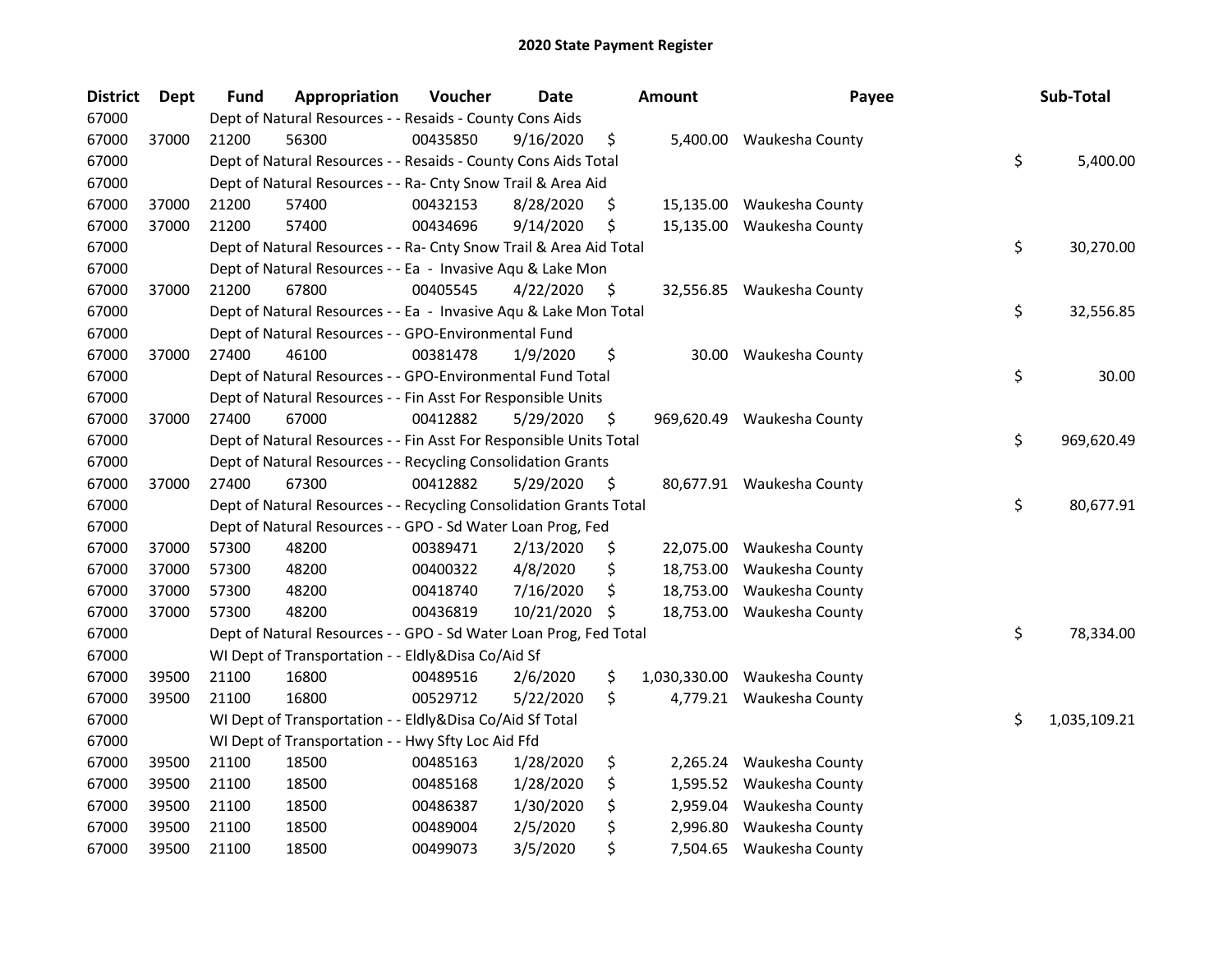| <b>District</b> | <b>Dept</b> | <b>Fund</b> | Appropriation                                            | Voucher  | <b>Date</b>     | <b>Amount</b>      | Payee                      | Sub-Total          |
|-----------------|-------------|-------------|----------------------------------------------------------|----------|-----------------|--------------------|----------------------------|--------------------|
| 67000           | 39500       | 21100       | 18500                                                    | 00499076 | 3/5/2020        | \$<br>1,898.52     | Waukesha County            |                    |
| 67000           | 39500       | 21100       | 18500                                                    | 00504490 | 3/25/2020       | \$<br>1,433.92     | Waukesha County            |                    |
| 67000           | 39500       | 21100       | 18500                                                    | 00504497 | 3/25/2020       | \$<br>2,629.98     | Waukesha County            |                    |
| 67000           | 39500       | 21100       | 18500                                                    | 00516772 | 4/20/2020       | \$<br>2,818.72     | Waukesha County            |                    |
| 67000           | 39500       | 21100       | 18500                                                    | 00516778 | 4/20/2020       | \$<br>2,743.52     | Waukesha County            |                    |
| 67000           | 39500       | 21100       | 18500                                                    | 00534463 | 6/8/2020        | \$<br>3,375.68     | Waukesha County            |                    |
| 67000           | 39500       | 21100       | 18500                                                    | 00559459 | 8/3/2020        | \$<br>5,118.64     | Waukesha County            |                    |
| 67000           | 39500       | 21100       | 18500                                                    | 00593668 | 10/2/2020       | \$<br>3,995.00     | Waukesha County            |                    |
| 67000           | 39500       | 21100       | 18500                                                    | 00617627 | 11/19/2020      | \$<br>17,538.15    | Waukesha County            |                    |
| 67000           | 39500       | 21100       | 18500                                                    | 00619147 | 11/23/2020      | \$<br>10,874.54    | Waukesha County            |                    |
| 67000           |             |             | WI Dept of Transportation - - Hwy Sfty Loc Aid Ffd Total |          |                 |                    |                            | \$<br>69,747.92    |
| 67000           |             |             | WI Dept of Transportation - - Trans Aids To Co.-Sf       |          |                 |                    |                            |                    |
| 67000           | 39500       | 21100       | 19000                                                    | 00475490 | 1/6/2020        | \$<br>1,300,143.21 | Waukesha County            |                    |
| 67000           | 39500       | 21100       | 19000                                                    | 00542337 | 7/6/2020        | \$<br>2,600,286.42 | Waukesha County            |                    |
| 67000           | 39500       | 21100       | 19000                                                    | 00585163 | 10/5/2020       | \$<br>1,300,143.22 | Waukesha County            |                    |
| 67000           |             |             | WI Dept of Transportation - - Trans Aids To Co.-Sf Total |          |                 |                    |                            | \$<br>5,200,572.85 |
| 67000           |             |             | WI Dept of Transportation - - Trnsprt Alternats Lf       |          |                 |                    |                            |                    |
| 67000           | 39500       | 21100       | 22600                                                    | 00517278 | 4/22/2020       | \$<br>25,658.20    | Waukesha County            |                    |
| 67000           |             |             | WI Dept of Transportation - - Trnsprt Alternats Lf Total |          |                 |                    |                            | \$<br>25,658.20    |
| 67000           |             |             | WI Dept of Transportation - - Trnsprt Alternats Ff       |          |                 |                    |                            |                    |
| 67000           | 39500       | 21100       | 22700                                                    | 00517285 | 4/21/2020       | \$<br>40,329.31    | Waukesha County            |                    |
| 67000           | 39500       | 21100       | 22700                                                    | 00536351 | 6/12/2020       | \$                 | 40,323.34 Waukesha County  |                    |
| 67000           |             |             | WI Dept of Transportation - - Trnsprt Alternats Ff Total |          |                 |                    |                            | \$<br>80,652.65    |
| 67000           |             |             | WI Dept of Transportation - - Local Rds, Grants Sf       |          |                 |                    |                            |                    |
| 67000           | 39500       | 21100       | 27000                                                    | 00615861 | $11/16/2020$ \$ |                    | 173,615.50 Waukesha County |                    |
| 67000           |             |             | WI Dept of Transportation - - Local Rds, Grants Sf Total |          |                 |                    |                            | \$<br>173,615.50   |
| 67000           |             |             | WI Dept of Transportation - - Loc Trns Facl Implfd       |          |                 |                    |                            |                    |
| 67000           | 39500       | 21100       | 27600                                                    | 00511187 | 4/3/2020        | \$<br>7,168.35     | Waukesha County            |                    |
| 67000           | 39500       | 21100       | 27600                                                    | 00566218 | 8/14/2020       | \$<br>29,599.04    | Waukesha County            |                    |
| 67000           |             |             | WI Dept of Transportation - - Loc Trns Facl Implfd Total |          |                 |                    |                            | \$<br>36,767.39    |
| 67000           |             |             | WI Dept of Transportation - - Loc Rd Imp Prg St Fd       |          |                 |                    |                            |                    |
| 67000           | 39500       | 21100       | 27800                                                    | 00556604 | 7/31/2020       | \$                 | 10,073.46 Waukesha County  |                    |
| 67000           |             |             | WI Dept of Transportation - - Loc Rd Imp Prg St Fd Total |          |                 |                    |                            | \$<br>10,073.46    |
| 67000           |             |             | WI Dept of Transportation - - Loc Trns Facl Impffd       |          |                 |                    |                            |                    |
| 67000           | 39500       | 21100       | 28600                                                    | 00501454 | 3/10/2020       | \$<br>522.76       | Waukesha County            |                    |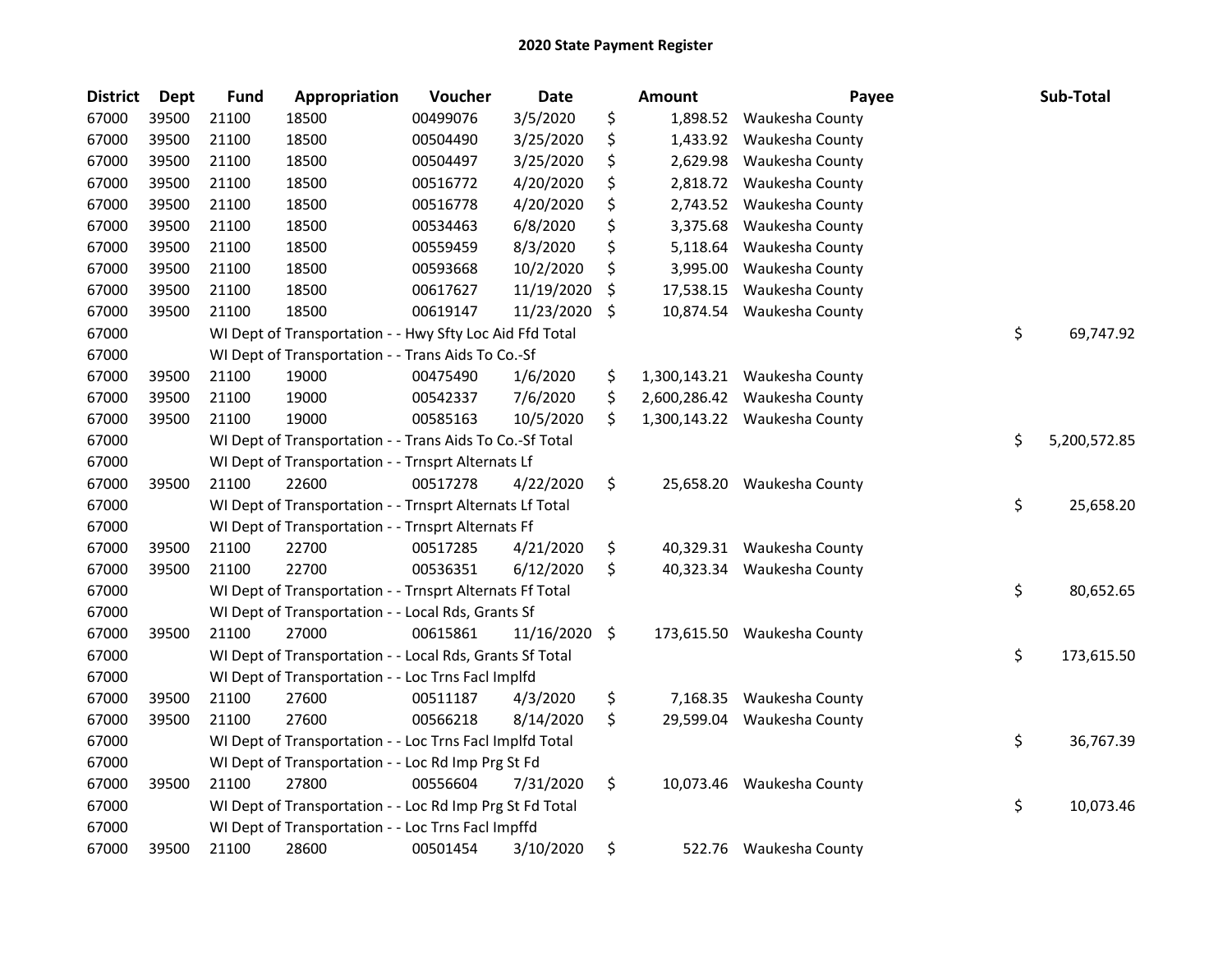| <b>District</b> | <b>Dept</b> | <b>Fund</b> | Appropriation                                            | Voucher  | <b>Date</b> | <b>Amount</b>    | Payee                    | Sub-Total        |
|-----------------|-------------|-------------|----------------------------------------------------------|----------|-------------|------------------|--------------------------|------------------|
| 67000           | 39500       | 21100       | 28600                                                    | 00501457 | 3/30/2020   | \$<br>1,875.51   | Waukesha County          |                  |
| 67000           | 39500       | 21100       | 28600                                                    | 00511186 | 4/3/2020    | \$<br>14,994.57  | Waukesha County          |                  |
| 67000           | 39500       | 21100       | 28600                                                    | 00550726 | 7/13/2020   | \$<br>512.52     | Waukesha County          |                  |
| 67000           | 39500       | 21100       | 28600                                                    | 00564862 | 8/11/2020   | \$<br>96,928.55  | Waukesha County          |                  |
| 67000           | 39500       | 21100       | 28600                                                    | 00566212 | 8/14/2020   | \$               | 6,636.11 Waukesha County |                  |
| 67000           |             |             | WI Dept of Transportation - - Loc Trns Facl Impffd Total |          |             |                  |                          | \$<br>121,470.02 |
| 67000           |             |             | WI Dept of Transportation - - St Hwy Rehab, Sf           |          |             |                  |                          |                  |
| 67000           | 39500       | 21100       | 36300                                                    | 00502251 | 3/12/2020   | \$<br>10.00      | Waukesha County          |                  |
| 67000           | 39500       | 21100       | 36300                                                    | 00591194 | 9/28/2020   | \$<br>5.00       | Waukesha County          |                  |
| 67000           | 39500       | 21100       | 36300                                                    | 00615896 | 11/16/2020  | \$<br>36,532.71  | Waukesha County          |                  |
| 67000           |             |             | WI Dept of Transportation - - St Hwy Rehab, Sf Total     |          |             |                  |                          | \$<br>36,547.71  |
| 67000           |             |             | WI Dept of Transportation - - Hwy Mgmt & Opers Sf        |          |             |                  |                          |                  |
| 67000           | 39500       | 21100       | 36500                                                    | 00482213 | 1/17/2020   | \$<br>1,585.93   | Waukesha County          |                  |
| 67000           | 39500       | 21100       | 36500                                                    | 00493448 | 2/14/2020   | \$<br>1,215.00   | Waukesha County          |                  |
| 67000           | 39500       | 21100       | 36500                                                    | 00502313 | 3/13/2020   | \$<br>2,808.42   | Waukesha County          |                  |
| 67000           | 39500       | 21100       | 36500                                                    | 00522956 | 5/7/2020    | \$<br>1,161.00   | Waukesha County          |                  |
| 67000           | 39500       | 21100       | 36500                                                    | 00534934 | 6/9/2020    | \$<br>2,295.00   | Waukesha County          |                  |
| 67000           | 39500       | 21100       | 36500                                                    | 00557086 | 7/28/2020   | \$<br>1,134.00   | Waukesha County          |                  |
| 67000           | 39500       | 21100       | 36500                                                    | 00568326 | 8/17/2020   | \$<br>1,215.00   | Waukesha County          |                  |
| 67000           | 39500       | 21100       | 36500                                                    | 00578331 | 9/4/2020    | \$<br>1,161.00   | Waukesha County          |                  |
| 67000           | 39500       | 21100       | 36500                                                    | 00595699 | 10/7/2020   | \$<br>1,215.00   | Waukesha County          |                  |
| 67000           | 39500       | 21100       | 36500                                                    | 00622421 | 12/3/2020   | \$<br>1,350.00   | Waukesha County          |                  |
| 67000           | 39500       | 21100       | 36500                                                    | 00633817 | 12/28/2020  | \$<br>1,350.00   | Waukesha County          |                  |
| 67000           |             |             | WI Dept of Transportation - - Hwy Mgmt & Opers Sf Total  |          |             |                  |                          | \$<br>16,490.35  |
| 67000           |             |             | WI Dept of Transportation - - Routine Maint Sf           |          |             |                  |                          |                  |
| 67000           | 39500       | 21100       | 36800                                                    | 00482213 | 1/17/2020   | \$<br>512,240.25 | Waukesha County          |                  |
| 67000           | 39500       | 21100       | 36800                                                    | 00492647 | 2/20/2020   | \$<br>348,427.24 | Waukesha County          |                  |
| 67000           | 39500       | 21100       | 36800                                                    | 00492648 | 2/20/2020   | \$<br>56,549.96  | Waukesha County          |                  |
| 67000           | 39500       | 21100       | 36800                                                    | 00493448 | 2/14/2020   | \$<br>638,665.83 | Waukesha County          |                  |
| 67000           | 39500       | 21100       | 36800                                                    | 00502313 | 3/13/2020   | \$<br>88,511.95  | Waukesha County          |                  |
| 67000           | 39500       | 21100       | 36800                                                    | 00504130 | 3/18/2020   | \$<br>1,899.96   | Waukesha County          |                  |
| 67000           | 39500       | 21100       | 36800                                                    | 00509770 | 3/31/2020   | \$<br>5,729.29   | Waukesha County          |                  |
| 67000           | 39500       | 21100       | 36800                                                    | 00510317 | 4/1/2020    | \$<br>1,092.77   | Waukesha County          |                  |
| 67000           | 39500       | 21100       | 36800                                                    | 00513987 | 4/10/2020   | \$<br>102,834.38 | Waukesha County          |                  |
| 67000           | 39500       | 21100       | 36800                                                    | 00521970 | 5/4/2020    | \$<br>72,028.50  | Waukesha County          |                  |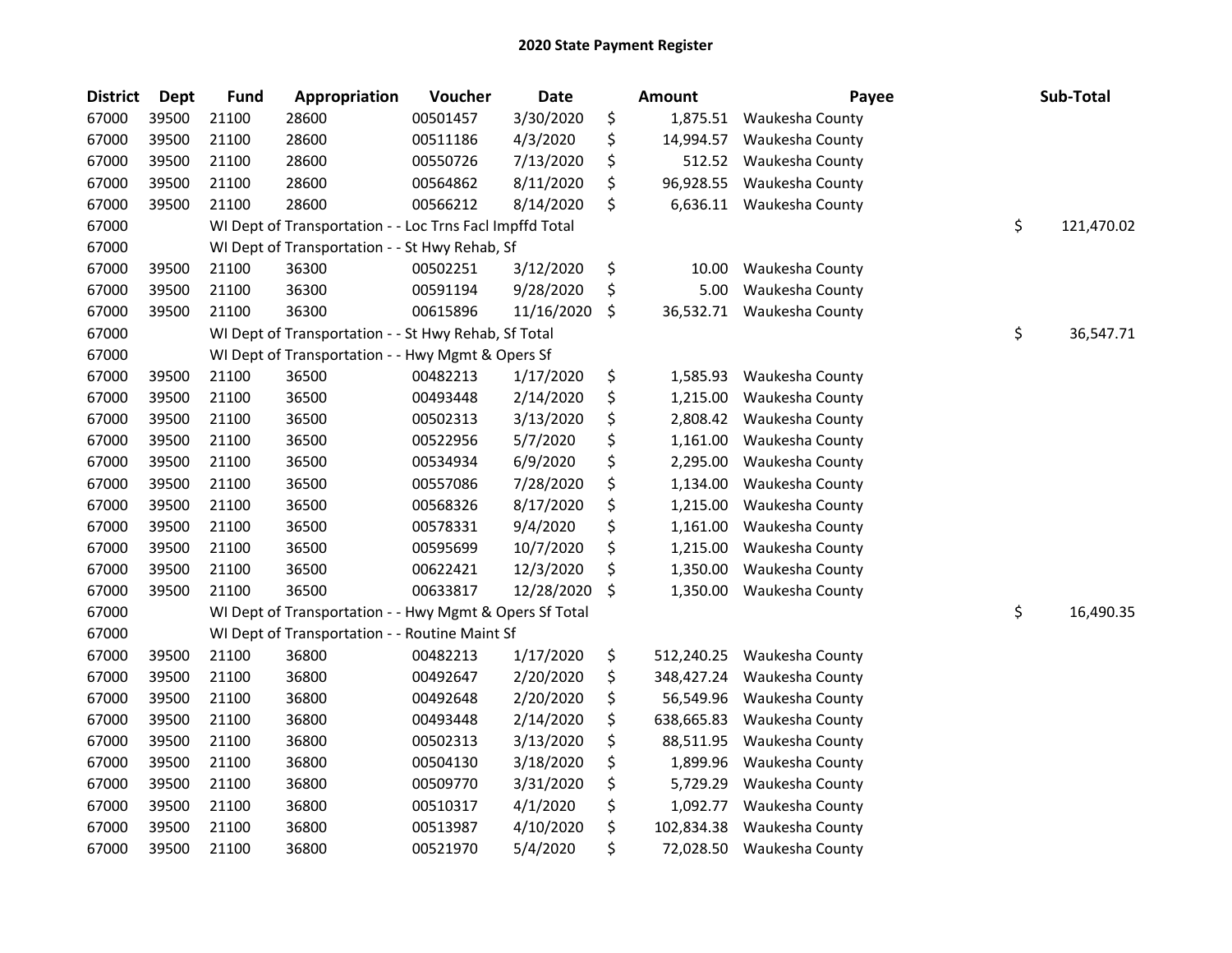| <b>District</b> | <b>Dept</b> | <b>Fund</b> | Appropriation                                                | Voucher  | Date       | <b>Amount</b>    | Payee           | Sub-Total          |
|-----------------|-------------|-------------|--------------------------------------------------------------|----------|------------|------------------|-----------------|--------------------|
| 67000           | 39500       | 21100       | 36800                                                        | 00522956 | 5/7/2020   | \$<br>49,905.30  | Waukesha County |                    |
| 67000           | 39500       | 21100       | 36800                                                        | 00524675 | 5/11/2020  | \$<br>33,519.88  | Waukesha County |                    |
| 67000           | 39500       | 21100       | 36800                                                        | 00525836 | 5/13/2020  | \$<br>810,619.17 | Waukesha County |                    |
| 67000           | 39500       | 21100       | 36800                                                        | 00532403 | 6/2/2020   | \$<br>60,238.98  | Waukesha County |                    |
| 67000           | 39500       | 21100       | 36800                                                        | 00534102 | 6/5/2020   | \$<br>567,727.71 | Waukesha County |                    |
| 67000           | 39500       | 21100       | 36800                                                        | 00534557 | 6/8/2020   | \$<br>326,197.47 | Waukesha County |                    |
| 67000           | 39500       | 21100       | 36800                                                        | 00534934 | 6/9/2020   | \$<br>32,620.06  | Waukesha County |                    |
| 67000           | 39500       | 21100       | 36800                                                        | 00537411 | 6/15/2020  | \$<br>387,501.83 | Waukesha County |                    |
| 67000           | 39500       | 21100       | 36800                                                        | 00547192 | 7/6/2020   | \$<br>71,880.27  | Waukesha County |                    |
| 67000           | 39500       | 21100       | 36800                                                        | 00547193 | 7/6/2020   | \$<br>431,785.40 | Waukesha County |                    |
| 67000           | 39500       | 21100       | 36800                                                        | 00550681 | 7/10/2020  | \$<br>959.09     | Waukesha County |                    |
| 67000           | 39500       | 21100       | 36800                                                        | 00557086 | 7/28/2020  | \$<br>18,619.43  | Waukesha County |                    |
| 67000           | 39500       | 21100       | 36800                                                        | 00565677 | 8/12/2020  | \$<br>246,680.51 | Waukesha County |                    |
| 67000           | 39500       | 21100       | 36800                                                        | 00568326 | 8/17/2020  | \$<br>23,658.47  | Waukesha County |                    |
| 67000           | 39500       | 21100       | 36800                                                        | 00568329 | 8/17/2020  | \$<br>5,422.35   | Waukesha County |                    |
| 67000           | 39500       | 21100       | 36800                                                        | 00568330 | 8/17/2020  | \$<br>125,235.44 | Waukesha County |                    |
| 67000           | 39500       | 21100       | 36800                                                        | 00572517 | 8/24/2020  | \$<br>1,585.26   | Waukesha County |                    |
| 67000           | 39500       | 21100       | 36800                                                        | 00578331 | 9/4/2020   | \$<br>12,743.49  | Waukesha County |                    |
| 67000           | 39500       | 21100       | 36800                                                        | 00582009 | 9/14/2020  | \$<br>351,459.44 | Waukesha County |                    |
| 67000           | 39500       | 21100       | 36800                                                        | 00582010 | 9/14/2020  | \$<br>349,245.39 | Waukesha County |                    |
| 67000           | 39500       | 21100       | 36800                                                        | 00595646 | 10/7/2020  | \$<br>8,054.62   | Waukesha County |                    |
| 67000           | 39500       | 21100       | 36800                                                        | 00595699 | 10/7/2020  | \$<br>32,206.36  | Waukesha County |                    |
| 67000           | 39500       | 21100       | 36800                                                        | 00595716 | 10/7/2020  | \$<br>20,885.75  | Waukesha County |                    |
| 67000           | 39500       | 21100       | 36800                                                        | 00595717 | 10/7/2020  | \$<br>2,251.33   | Waukesha County |                    |
| 67000           | 39500       | 21100       | 36800                                                        | 00606227 | 10/27/2020 | \$<br>464,596.58 | Waukesha County |                    |
| 67000           | 39500       | 21100       | 36800                                                        | 00617783 | 11/19/2020 | \$<br>401,042.05 | Waukesha County |                    |
| 67000           | 39500       | 21100       | 36800                                                        | 00622421 | 12/3/2020  | \$<br>38,945.50  | Waukesha County |                    |
| 67000           | 39500       | 21100       | 36800                                                        | 00623011 | 12/4/2020  | \$<br>4,571.50   | Waukesha County |                    |
| 67000           | 39500       | 21100       | 36800                                                        | 00623012 | 12/4/2020  | \$<br>5,793.91   | Waukesha County |                    |
| 67000           | 39500       | 21100       | 36800                                                        | 00630684 | 12/22/2020 | \$<br>433,930.68 | Waukesha County |                    |
| 67000           | 39500       | 21100       | 36800                                                        | 00631277 | 12/23/2020 | \$<br>316,731.98 | Waukesha County |                    |
| 67000           | 39500       | 21100       | 36800                                                        | 00633817 | 12/28/2020 | \$<br>32,772.34  | Waukesha County |                    |
| 67000           |             |             | WI Dept of Transportation - - Routine Maint Sf Total         |          |            |                  |                 | \$<br>7,497,367.67 |
| 67000           |             |             | Department of Corrections - - Purchased Services For Offende |          |            |                  |                 |                    |
| 67000           | 41000       | 10000       | 11100                                                        | 00362126 | 5/27/2020  | \$<br>12,268.25  | Waukesha County |                    |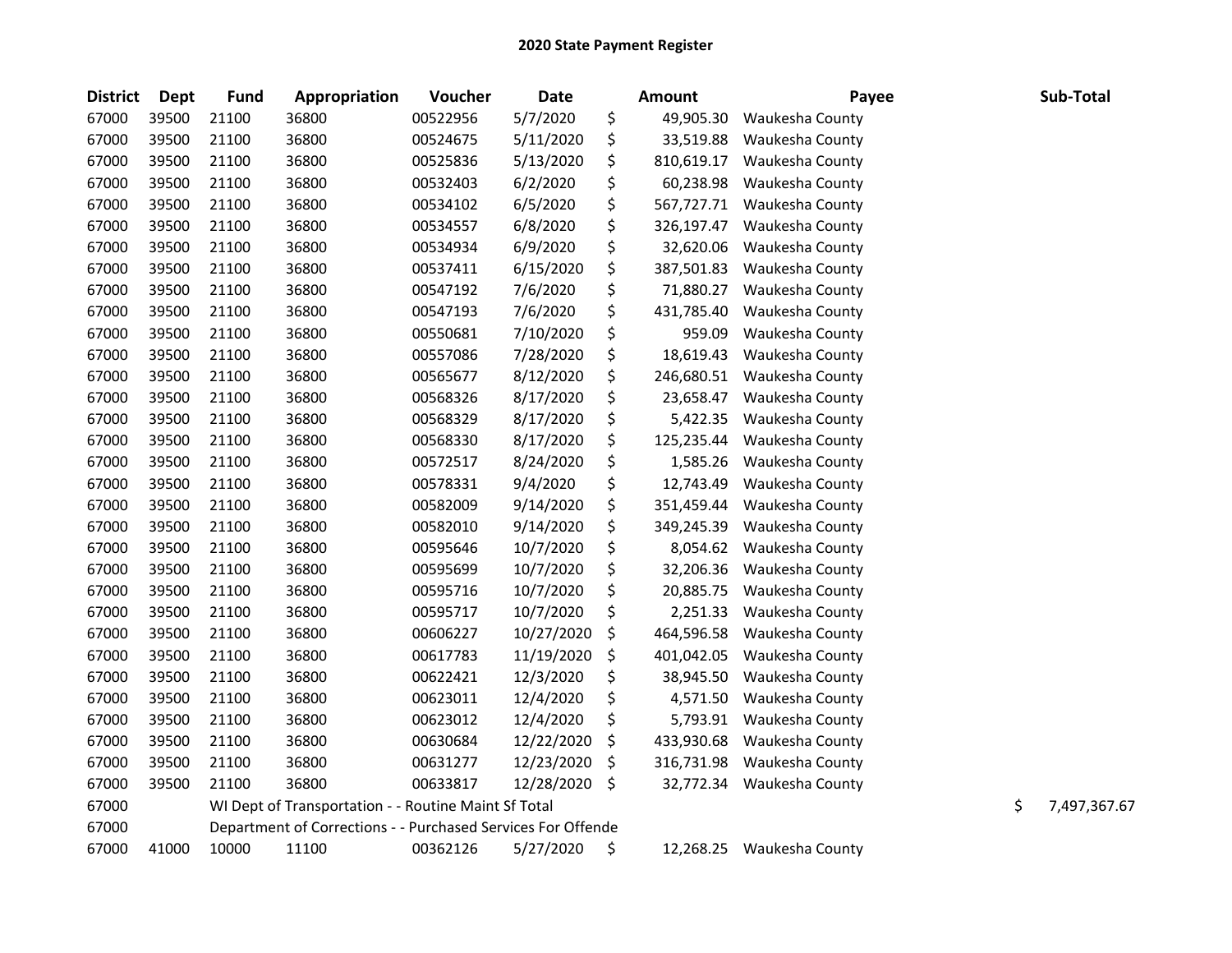| <b>District</b> | <b>Dept</b> | <b>Fund</b> | Appropriation                                                      | Voucher  | <b>Date</b> | Amount          | Payee           | Sub-Total        |
|-----------------|-------------|-------------|--------------------------------------------------------------------|----------|-------------|-----------------|-----------------|------------------|
| 67000           | 41000       | 10000       | 11100                                                              | 00393816 | 11/10/2020  | \$<br>12,268.25 | Waukesha County |                  |
| 67000           |             |             | Department of Corrections - - Purchased Services For Offende Total |          |             |                 |                 | \$<br>24,536.50  |
| 67000           |             |             | Department of Corrections - - Becky Young Community Correcti       |          |             |                 |                 |                  |
| 67000           | 41000       | 10000       | 11200                                                              | 00340601 | 2/7/2020    | \$<br>6,317.65  | Waukesha County |                  |
| 67000           | 41000       | 10000       | 11200                                                              | 00340609 | 2/7/2020    | \$<br>7,210.74  | Waukesha County |                  |
| 67000           | 41000       | 10000       | 11200                                                              | 00340617 | 2/7/2020    | \$<br>6,415.46  | Waukesha County |                  |
| 67000           | 41000       | 10000       | 11200                                                              | 00340624 | 2/7/2020    | \$<br>4,374.45  | Waukesha County |                  |
| 67000           | 41000       | 10000       | 11200                                                              | 00340632 | 2/7/2020    | \$<br>2,703.25  | Waukesha County |                  |
| 67000           | 41000       | 10000       | 11200                                                              | 00349573 | 3/24/2020   | \$<br>9,472.15  | Waukesha County |                  |
| 67000           | 41000       | 10000       | 11200                                                              | 00349574 | 3/24/2020   | \$<br>9,778.81  | Waukesha County |                  |
| 67000           | 41000       | 10000       | 11200                                                              | 00357543 | 5/4/2020    | \$<br>8,301.62  | Waukesha County |                  |
| 67000           | 41000       | 10000       | 11200                                                              | 00360705 | 5/19/2020   | \$<br>8,276.43  | Waukesha County |                  |
| 67000           | 41000       | 10000       | 11200                                                              | 00370748 | 7/6/2020    | \$<br>6,270.77  | Waukesha County |                  |
| 67000           | 41000       | 10000       | 11200                                                              | 00373238 | 7/16/2020   | \$<br>8,354.39  | Waukesha County |                  |
| 67000           | 41000       | 10000       | 11200                                                              | 00373239 | 7/16/2020   | \$<br>7,999.32  | Waukesha County |                  |
| 67000           | 41000       | 10000       | 11200                                                              | 00392465 | 11/4/2020   | \$<br>1,542.98  | Waukesha County |                  |
| 67000           | 41000       | 10000       | 11200                                                              | 00392467 | 11/4/2020   | \$<br>7,293.70  | Waukesha County |                  |
| 67000           | 41000       | 10000       | 11200                                                              | 00400265 | 12/17/2020  | \$<br>8,107.04  | Waukesha County |                  |
| 67000           | 41000       | 10000       | 11200                                                              | 00400267 | 12/17/2020  | \$<br>3,609.29  | Waukesha County |                  |
| 67000           |             |             | Department of Corrections - - Becky Young Community Correcti Total |          |             |                 |                 | \$<br>106,028.05 |
| 67000           |             |             | Department of Corrections - - Corrections Contracts And Agre       |          |             |                 |                 |                  |
| 67000           | 41000       | 10000       | 11400                                                              | 00336095 | 1/24/2020   | \$<br>34,992.80 | Waukesha County |                  |
| 67000           | 41000       | 10000       | 11400                                                              | 00341533 | 2/19/2020   | \$<br>26,135.20 | Waukesha County |                  |
| 67000           | 41000       | 10000       | 11400                                                              | 00348522 | 3/18/2020   | \$<br>24,056.26 | Waukesha County |                  |
| 67000           | 41000       | 10000       | 11400                                                              | 00354881 | 4/22/2020   | \$<br>17,500.08 | Waukesha County |                  |
| 67000           | 41000       | 10000       | 11400                                                              | 00355121 | 4/23/2020   | \$<br>9,211.34  | Waukesha County |                  |
| 67000           | 41000       | 10000       | 11400                                                              | 00360646 | 5/22/2020   | \$<br>50,430.80 | Waukesha County |                  |
| 67000           | 41000       | 10000       | 11400                                                              | 00362114 | 5/29/2020   | \$<br>4,528.48  | Waukesha County |                  |
| 67000           | 41000       | 10000       | 11400                                                              | 00365153 | 6/23/2020   | \$<br>81,358.26 | Waukesha County |                  |
| 67000           | 41000       | 10000       | 11400                                                              | 00366909 | 6/19/2020   | \$<br>5,454.76  | Waukesha County |                  |
| 67000           | 41000       | 10000       | 11400                                                              | 00372588 | 7/15/2020   | \$<br>11,475.58 | Waukesha County |                  |
| 67000           | 41000       | 10000       | 11400                                                              | 00373893 | 7/23/2020   | \$<br>71,117.72 | Waukesha County |                  |
| 67000           | 41000       | 10000       | 11400                                                              | 00378644 | 8/19/2020   | \$<br>11,475.58 | Waukesha County |                  |
| 67000           | 41000       | 10000       | 11400                                                              | 00379911 | 8/26/2020   | \$<br>35,250.10 | Waukesha County |                  |
| 67000           | 41000       | 10000       | 11400                                                              | 00383994 | 9/17/2020   | \$<br>14,974.86 | Waukesha County |                  |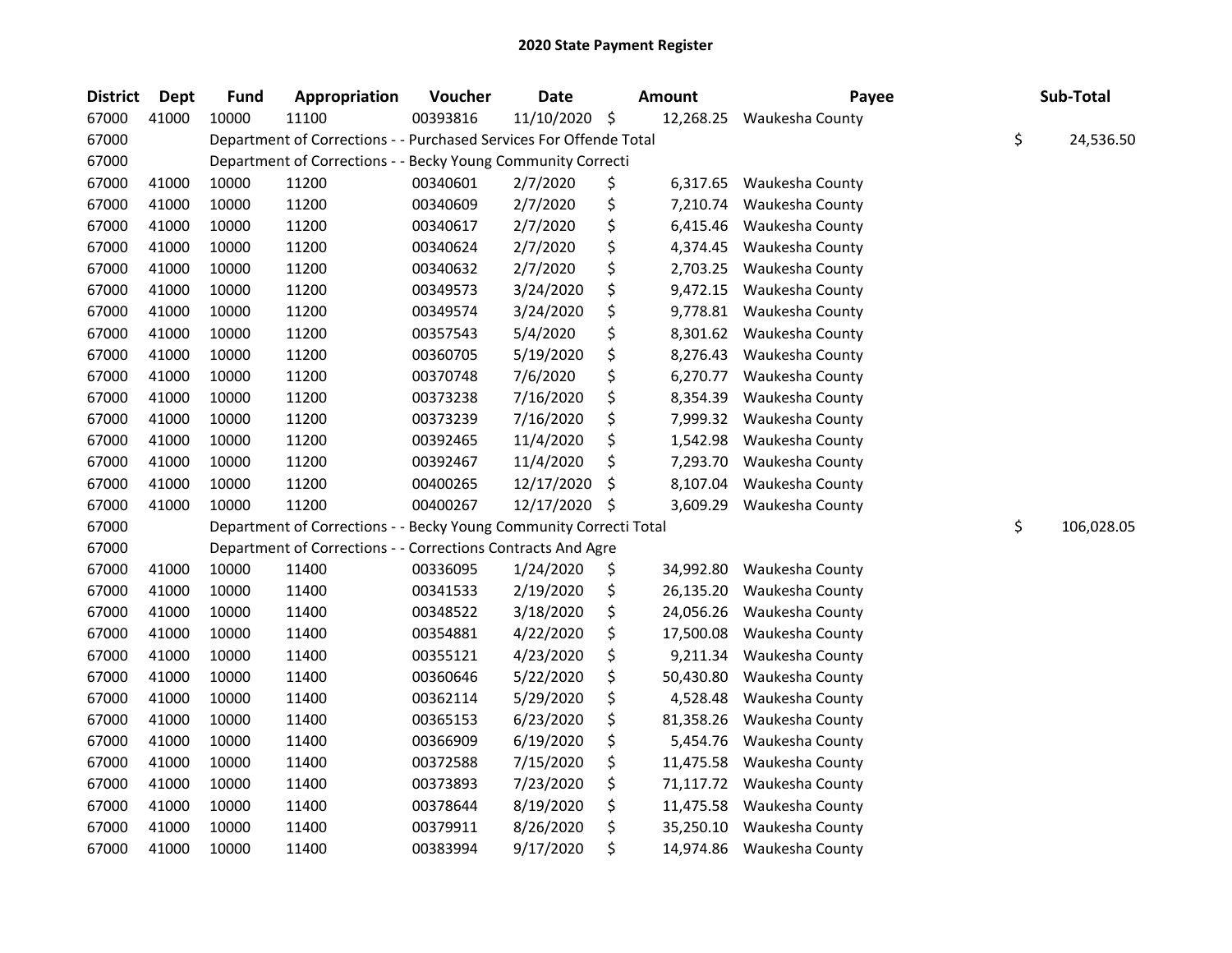| <b>District</b> | <b>Dept</b> | <b>Fund</b> | Appropriation                                                        | Voucher  | Date           | Amount          | Payee                                                                                                         | Sub-Total           |
|-----------------|-------------|-------------|----------------------------------------------------------------------|----------|----------------|-----------------|---------------------------------------------------------------------------------------------------------------|---------------------|
| 67000           | 41000       | 10000       | 11400                                                                | 00389576 | 10/19/2020     | \$              | 21,252.98 Waukesha County                                                                                     |                     |
| 67000           | 41000       | 10000       | 11400                                                                | 00395539 | 11/20/2020     | \$              | 21,075.04 Waukesha County                                                                                     |                     |
| 67000           | 41000       | 10000       | 11400                                                                | 00401156 | 12/22/2020 \$  |                 | 10,858.50 Waukesha County                                                                                     |                     |
| 67000           |             |             | Department of Corrections - - Corrections Contracts And Agre Total   |          |                |                 |                                                                                                               | \$<br>451,148.34    |
| 67000           |             |             |                                                                      |          |                |                 | Department of Corrections - - Reimbursing Counties For Probation, Extended Supervision And Parole Holds       |                     |
| 67000           | 41000       | 10000       | 11600                                                                | 00392693 | 11/5/2020      | \$              | 251,520.00 Waukesha County                                                                                    |                     |
| 67000           |             |             |                                                                      |          |                |                 | Department of Corrections - - Reimbursing Counties For Probation, Extended Supervision And Parole Holds Total | \$<br>251,520.00    |
| 67000           |             |             | Department of Corrections - - Probation, Parole And Extended         |          |                |                 |                                                                                                               |                     |
| 67000           | 41000       | 10000       | 18700                                                                | 00337737 | 2/13/2020      | \$              | 204.50 Waukesha County                                                                                        |                     |
| 67000           | 41000       | 10000       | 18700                                                                | 00368692 | 6/30/2020      | \$<br>230.25    | Waukesha County                                                                                               |                     |
| 67000           | 41000       | 10000       | 18700                                                                | 00380550 | 9/25/2020      | \$              | 16.95 Waukesha County                                                                                         |                     |
| 67000           |             |             | Department of Corrections - - Probation, Parole And Extended Total   |          |                |                 |                                                                                                               | \$<br>451.70        |
| 67000           |             |             | Bd on Aging & Long Term Care - - General Program Operations          |          |                |                 |                                                                                                               |                     |
| 67000           | 43200       | 10000       | 10100                                                                | 00003348 | 1/9/2020       | \$<br>15.00     | Waukesha County                                                                                               |                     |
| 67000           |             |             | Bd on Aging & Long Term Care - - General Program Operations Total    |          |                |                 |                                                                                                               | \$<br>15.00         |
| 67000           |             |             | Bd on Aging & Long Term Care - - Contracts With State Agencies       |          |                |                 |                                                                                                               |                     |
| 67000           | 43200       | 10000       | 13100                                                                | 00003348 | 1/9/2020       | \$<br>60.00     | Waukesha County                                                                                               |                     |
| 67000           |             |             | Bd on Aging & Long Term Care - - Contracts With State Agencies Total |          |                |                 |                                                                                                               | \$<br>60.00         |
| 67000           |             |             | Child Abuse & Neglect Prev Bd - - General Aids                       |          |                |                 |                                                                                                               |                     |
| 67000           | 43300       | 10000       | 99000                                                                | 00002401 | 4/24/2020      | \$<br>21,550.89 | Waukesha County                                                                                               |                     |
| 67000           |             |             | Child Abuse & Neglect Prev Bd - - General Aids Total                 |          |                |                 |                                                                                                               | \$<br>21,550.89     |
| 67000           |             |             | Department of Health Services - - State/Federal Aids                 |          |                |                 |                                                                                                               |                     |
| 67000           | 43500       | 10000       | 00000                                                                | 92007    | $1/1/2020$ \$  | 386,222.00      | Waukesha County                                                                                               |                     |
| 67000           | 43500       | 10000       | 00000                                                                | 92008    | $2/1/2020$ \$  | 678,767.00      | Waukesha County                                                                                               |                     |
| 67000           | 43500       | 10000       | 00000                                                                | 92009    | $3/1/2020$ \$  | 698,685.00      | Waukesha County                                                                                               |                     |
| 67000           | 43500       | 10000       | 00000                                                                | 92010    | $4/1/2020$ \$  | 1,802,038.00    | Waukesha County                                                                                               |                     |
| 67000           | 43500       | 10000       | 00000                                                                | 92011    | $5/1/2020$ \$  | 777,700.00      | Waukesha County                                                                                               |                     |
| 67000           | 43500       | 10000       | 00000                                                                | 92012    | $6/1/2020$ \$  | 374,340.00      | Waukesha County                                                                                               |                     |
| 67000           | 43500       | 10000       | 00000                                                                | 92100    | 7/1/2020 \$    | 5,681,240.00    | Waukesha County                                                                                               |                     |
| 67000           | 43500       | 10000       | 00000                                                                | 92101    | 8/1/2020 \$    | 1,153,581.00    | Waukesha County                                                                                               |                     |
| 67000           | 43500       | 10000       | 00000                                                                | 92102    | 9/1/2020 \$    | 1,443,450.00    | Waukesha County                                                                                               |                     |
| 67000           | 43500       | 10000       | 00000                                                                | 92103    | $10/1/2020$ \$ | 328,943.00      | Waukesha County                                                                                               |                     |
| 67000           | 43500       | 10000       | 00000                                                                | 92104    | 11/1/2020 \$   | 467,031.00      | Waukesha County                                                                                               |                     |
| 67000           | 43500       | 10000       | 00000                                                                | 92105    | 12/1/2020 \$   | 1,170,233.00    | Waukesha County                                                                                               |                     |
| 67000           |             |             | Department of Health Services - - State/Federal Aids Total           |          |                |                 |                                                                                                               | \$<br>14,962,230.00 |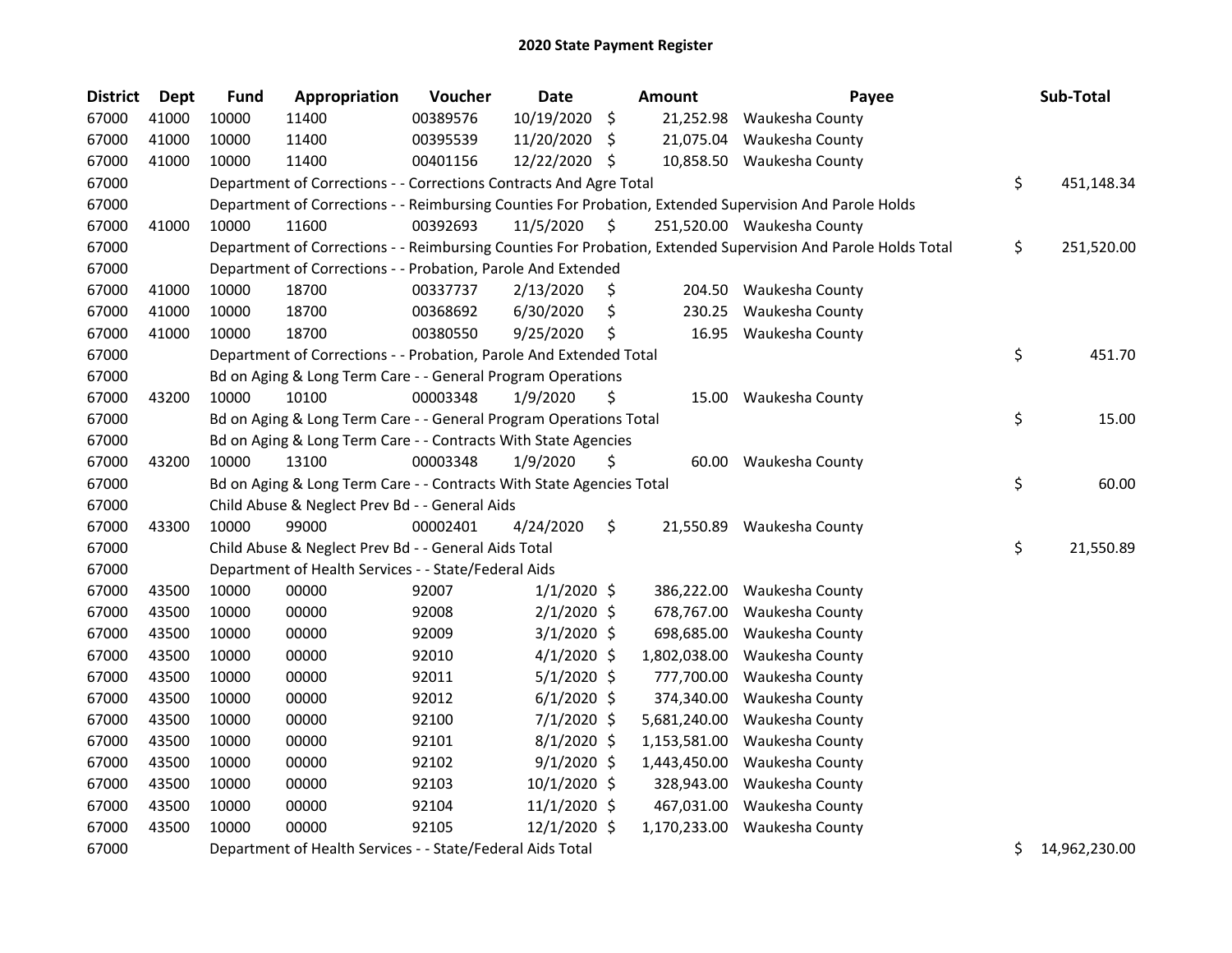| <b>District</b> | <b>Dept</b> | <b>Fund</b> | Appropriation                                                          | Voucher  | <b>Date</b> | <b>Amount</b>  | Payee           | Sub-Total      |
|-----------------|-------------|-------------|------------------------------------------------------------------------|----------|-------------|----------------|-----------------|----------------|
| 67000           |             |             | Department of Health Services - - Public Health Dispensaries And       |          |             |                |                 |                |
| 67000           | 43500       | 10000       | 10700                                                                  | 00333399 | 1/17/2020   | \$<br>79.69    | Waukesha County |                |
| 67000           | 43500       | 10000       | 10700                                                                  | 00333400 | 1/17/2020   | \$<br>30.65    | Waukesha County |                |
| 67000           | 43500       | 10000       | 10700                                                                  | 00333401 | 1/16/2020   | \$<br>1,340.33 | Waukesha County |                |
| 67000           | 43500       | 10000       | 10700                                                                  | 00335982 | 1/22/2020   | \$<br>104.21   | Waukesha County |                |
| 67000           | 43500       | 10000       | 10700                                                                  | 00341121 | 2/19/2020   | \$<br>18.39    | Waukesha County |                |
| 67000           | 43500       | 10000       | 10700                                                                  | 00341123 | 2/12/2020   | \$<br>1,104.96 | Waukesha County |                |
| 67000           | 43500       | 10000       | 10700                                                                  | 00347177 | 3/13/2020   | \$<br>914.22   | Waukesha County |                |
| 67000           | 43500       | 10000       | 10700                                                                  | 00351517 | 4/10/2020   | \$<br>772.65   | Waukesha County |                |
| 67000           | 43500       | 10000       | 10700                                                                  | 00356856 | 5/8/2020    | \$<br>763.00   | Waukesha County |                |
| 67000           | 43500       | 10000       | 10700                                                                  | 00362558 | 6/19/2020   | \$<br>715.84   | Waukesha County |                |
| 67000           | 43500       | 10000       | 10700                                                                  | 00365226 | 7/3/2020    | \$<br>442.76   | Waukesha County |                |
| 67000           | 43500       | 10000       | 10700                                                                  | 00373755 | 8/19/2020   | \$<br>395.60   | Waukesha County |                |
| 67000           |             |             | Department of Health Services - - Public Health Dispensaries And Total |          |             |                |                 | \$<br>6,682.30 |
| 67000           |             |             | Department of Health Services - - Federal Wic Operations               |          |             |                |                 |                |
| 67000           | 43500       | 10000       | 14800                                                                  | 00330786 | 1/8/2020    | \$<br>93.81    | Waukesha County |                |
| 67000           | 43500       | 10000       | 14800                                                                  | 00350302 | 3/27/2020   | \$<br>49.56    | Waukesha County |                |
| 67000           |             |             | Department of Health Services - - Federal Wic Operations Total         |          |             |                |                 | \$<br>143.37   |
| 67000           |             |             | Department of Health Services - - Federal Projects Operations          |          |             |                |                 |                |
| 67000           | 43500       | 10000       | 14900                                                                  | 00346256 | 3/5/2020    | \$<br>1,000.00 | Waukesha County |                |
| 67000           | 43500       | 10000       | 14900                                                                  | 00366079 | 7/6/2020    | \$<br>400.00   | Waukesha County |                |
| 67000           |             |             | Department of Health Services - - Federal Projects Operations Total    |          |             |                |                 | \$<br>1,400.00 |
| 67000           |             |             | Department of Health Services - - Federal Project Aids                 |          |             |                |                 |                |
| 67000           | 43500       | 10000       | 15000                                                                  | 00361811 | 6/18/2020   | \$<br>650.00   | Waukesha County |                |
| 67000           |             |             | Department of Health Services - - Federal Project Aids Total           |          |             |                |                 | \$<br>650.00   |
| 67000           |             |             | Department of Health Services - - General Program Operations           |          |             |                |                 |                |
| 67000           | 43500       | 10000       | 40100                                                                  | 00337128 | 1/23/2020   | \$<br>1.50     | Waukesha County |                |
| 67000           | 43500       | 10000       | 40100                                                                  | 00340141 | 2/11/2020   | \$<br>1.50     | Waukesha County |                |
| 67000           | 43500       | 10000       | 40100                                                                  | 00343133 | 2/19/2020   | \$<br>1.50     | Waukesha County |                |
| 67000           | 43500       | 10000       | 40100                                                                  | 00343134 | 2/19/2020   | \$<br>1.50     | Waukesha County |                |
| 67000           | 43500       | 10000       | 40100                                                                  | 00352936 | 4/7/2020    | \$<br>1.50     | Waukesha County |                |
| 67000           | 43500       | 10000       | 40100                                                                  | 00358322 | 5/12/2020   | \$<br>1.50     | Waukesha County |                |
| 67000           | 43500       | 10000       | 40100                                                                  | 00359426 | 5/20/2020   | \$<br>1.50     | Waukesha County |                |
| 67000           | 43500       | 10000       | 40100                                                                  | 00362086 | 6/9/2020    | \$<br>1.50     | Waukesha County |                |
| 67000           | 43500       | 10000       | 40100                                                                  | 00362088 | 6/9/2020    | \$<br>1.50     | Waukesha County |                |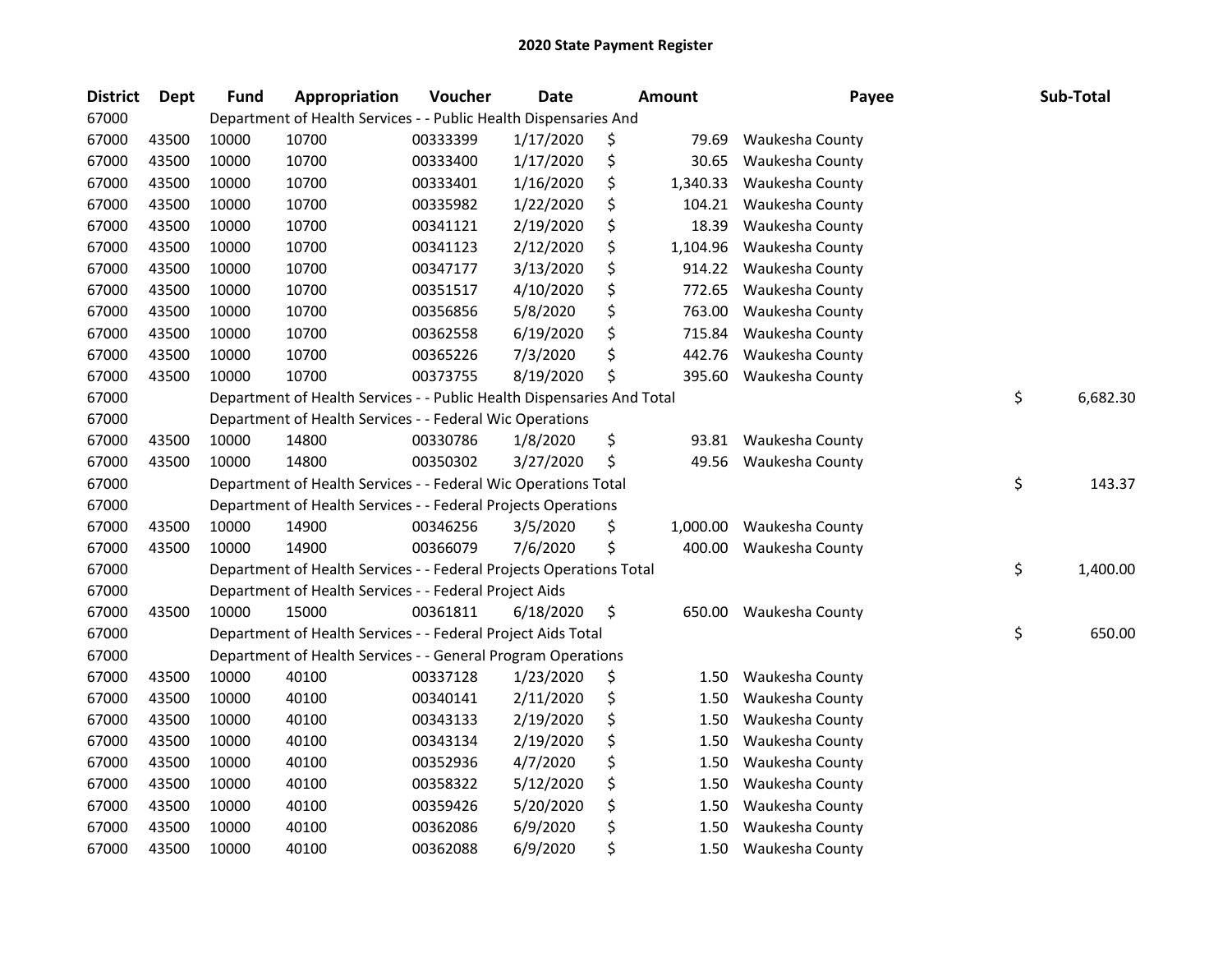| <b>District</b> | Dept  | <b>Fund</b> | Appropriation                                                          | Voucher  | Date       | Amount |      | Payee           | Sub-Total   |
|-----------------|-------|-------------|------------------------------------------------------------------------|----------|------------|--------|------|-----------------|-------------|
| 67000           | 43500 | 10000       | 40100                                                                  | 00363097 | 6/17/2020  | \$     | 1.50 | Waukesha County |             |
| 67000           | 43500 | 10000       | 40100                                                                  | 00370509 | 7/30/2020  | \$     | 1.50 | Waukesha County |             |
| 67000           | 43500 | 10000       | 40100                                                                  | 00373057 | 8/17/2020  | \$     | 1.50 | Waukesha County |             |
| 67000           | 43500 | 10000       | 40100                                                                  | 00374774 | 8/26/2020  | \$     | 1.50 | Waukesha County |             |
| 67000           | 43500 | 10000       | 40100                                                                  | 00374775 | 8/26/2020  | \$     | 1.50 | Waukesha County |             |
| 67000           | 43500 | 10000       | 40100                                                                  | 00377039 | 9/9/2020   | \$     | 1.50 | Waukesha County |             |
| 67000           | 43500 | 10000       | 40100                                                                  | 00383900 | 10/14/2020 | \$     | 1.50 | Waukesha County |             |
| 67000           | 43500 | 10000       | 40100                                                                  | 00383903 | 10/14/2020 | \$     | 1.50 | Waukesha County |             |
| 67000           | 43500 | 10000       | 40100                                                                  | 00391390 | 11/17/2020 | \$     | 1.50 | Waukesha County |             |
| 67000           | 43500 | 10000       | 40100                                                                  | 00393982 | 12/1/2020  | \$     | 1.50 | Waukesha County |             |
| 67000           | 43500 | 10000       | 40100                                                                  | 00395655 | 12/8/2020  | \$     | 1.50 | Waukesha County |             |
| 67000           |       |             | Department of Health Services - - General Program Operations Total     |          |            |        |      |                 | \$<br>30.00 |
| 67000           |       |             | Department of Health Services - - Medical Assistance State Admin       |          |            |        |      |                 |             |
| 67000           | 43500 | 10000       | 44000                                                                  | 00337128 | 1/23/2020  | \$     | 1.50 | Waukesha County |             |
| 67000           | 43500 | 10000       | 44000                                                                  | 00340141 | 2/11/2020  | \$     | 1.50 | Waukesha County |             |
| 67000           | 43500 | 10000       | 44000                                                                  | 00343133 | 2/19/2020  | \$     | 1.50 | Waukesha County |             |
| 67000           | 43500 | 10000       | 44000                                                                  | 00343134 | 2/19/2020  | \$     | 1.50 | Waukesha County |             |
| 67000           | 43500 | 10000       | 44000                                                                  | 00352936 | 4/7/2020   | \$     | 1.50 | Waukesha County |             |
| 67000           | 43500 | 10000       | 44000                                                                  | 00358322 | 5/12/2020  | \$     | 1.50 | Waukesha County |             |
| 67000           | 43500 | 10000       | 44000                                                                  | 00359426 | 5/20/2020  | \$     | 1.50 | Waukesha County |             |
| 67000           | 43500 | 10000       | 44000                                                                  | 00362086 | 6/9/2020   | \$     | 1.50 | Waukesha County |             |
| 67000           | 43500 | 10000       | 44000                                                                  | 00362088 | 6/9/2020   | \$     | 1.50 | Waukesha County |             |
| 67000           | 43500 | 10000       | 44000                                                                  | 00363097 | 6/17/2020  | \$     | 1.50 | Waukesha County |             |
| 67000           | 43500 | 10000       | 44000                                                                  | 00370509 | 7/30/2020  | \$     | 1.50 | Waukesha County |             |
| 67000           | 43500 | 10000       | 44000                                                                  | 00373057 | 8/17/2020  | \$     | 1.50 | Waukesha County |             |
| 67000           | 43500 | 10000       | 44000                                                                  | 00374774 | 8/26/2020  | \$     | 1.50 | Waukesha County |             |
| 67000           | 43500 | 10000       | 44000                                                                  | 00374775 | 8/26/2020  | \$     | 1.50 | Waukesha County |             |
| 67000           | 43500 | 10000       | 44000                                                                  | 00377039 | 9/9/2020   | \$     | 1.50 | Waukesha County |             |
| 67000           | 43500 | 10000       | 44000                                                                  | 00383900 | 10/14/2020 | \$     | 1.50 | Waukesha County |             |
| 67000           | 43500 | 10000       | 44000                                                                  | 00383903 | 10/14/2020 | \$     | 1.50 | Waukesha County |             |
| 67000           | 43500 | 10000       | 44000                                                                  | 00391390 | 11/17/2020 | \$     | 1.50 | Waukesha County |             |
| 67000           | 43500 | 10000       | 44000                                                                  | 00393982 | 12/1/2020  | \$     | 1.50 | Waukesha County |             |
| 67000           | 43500 | 10000       | 44000                                                                  | 00395655 | 12/8/2020  | \$     | 1.50 | Waukesha County |             |
| 67000           |       |             | Department of Health Services - - Medical Assistance State Admin Total |          |            |        |      |                 | \$<br>30.00 |

67000 Department of Health Services - - Reimbursements To Local Units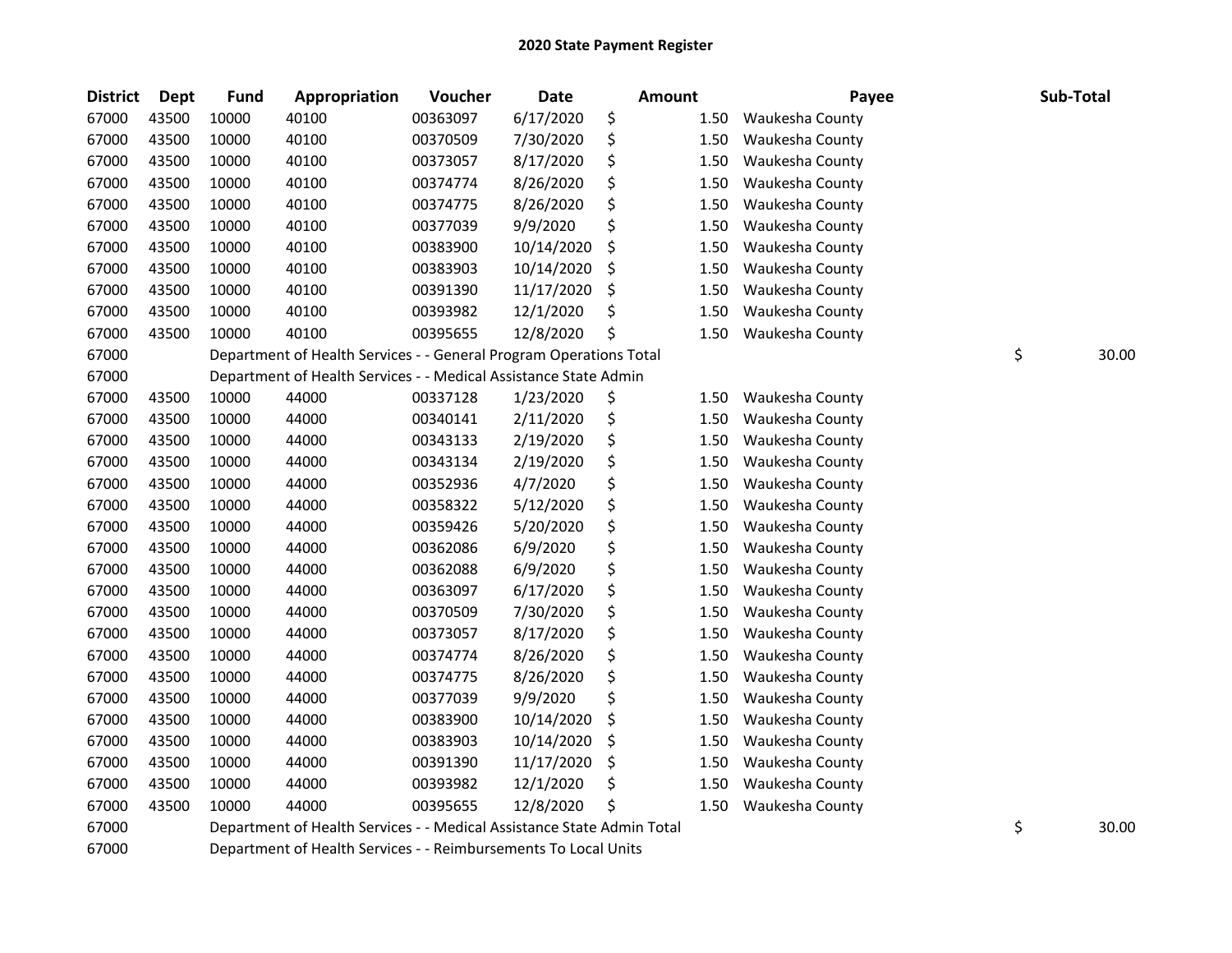| <b>District</b> | Dept  | <b>Fund</b> | Appropriation                                                          | Voucher  | <b>Date</b> |     | <b>Amount</b> | Payee                    | Sub-Total      |
|-----------------|-------|-------------|------------------------------------------------------------------------|----------|-------------|-----|---------------|--------------------------|----------------|
| 67000           | 43500 | 10000       | 57400                                                                  | 00372199 | 8/11/2020   | \$  | 6,589.55      | Waukesha County          |                |
| 67000           |       |             | Department of Health Services - - Reimbursements To Local Units Total  |          |             |     |               |                          | \$<br>6,589.55 |
| 67000           |       |             | Department of Health Services - - Administrative And Support-Fis       |          |             |     |               |                          |                |
| 67000           | 43500 | 10000       | 82100                                                                  | 00337536 | 1/27/2020   | \$, | 5.00          | Waukesha County          |                |
| 67000           | 43500 | 10000       | 82100                                                                  | 00376913 | 9/8/2020    | \$  | 3.00          | Waukesha County          |                |
| 67000           | 43500 | 10000       | 82100                                                                  | 00389244 | 11/6/2020   | \$  | 5.00          | Waukesha County          |                |
| 67000           |       |             | Department of Health Services - - Administrative And Support-Fis Total |          |             |     |               |                          | \$<br>13.00    |
| 67000           |       |             | Dept of Children and Families - - Milw Child Welfare Svc Collect       |          |             |     |               |                          |                |
| 67000           | 43700 | 10000       | 12200                                                                  | 00069022 | 4/14/2020   | \$. | 31.25         | Waukesha County          |                |
| 67000           |       |             | Dept of Children and Families - - Milw Child Welfare Svc Collect Total |          |             |     |               |                          | \$<br>31.25    |
| 67000           |       |             | Dept of Children and Families - - Fees For Administrative Servic       |          |             |     |               |                          |                |
| 67000           | 43700 | 10000       | 23100                                                                  | 00065144 | 1/27/2020   | \$  | 240.00        | Waukesha County          |                |
| 67000           | 43700 | 10000       | 23100                                                                  | 00069755 | 5/1/2020    | \$  | 275.00        | Waukesha County          |                |
| 67000           | 43700 | 10000       | 23100                                                                  | 00073037 | 7/23/2020   | \$  | 75.00         | Waukesha County          |                |
| 67000           | 43700 | 10000       | 23100                                                                  | 00076557 | 10/22/2020  | \$  | 140.00        | Waukesha County          |                |
| 67000           |       |             | Dept of Children and Families - - Fees For Administrative Servic Total |          |             |     |               |                          | \$<br>730.00   |
| 67000           |       |             | Dept of Children and Families - - General Aids                         |          |             |     |               |                          |                |
| 67000           | 43700 | 10000       | 99000                                                                  | 00064461 | 1/2/2020    | \$  | 463,409.00    | Waukesha County          |                |
| 67000           | 43700 | 10000       | 99000                                                                  | 00065394 | 1/30/2020   | \$  | 681,829.72    | Waukesha County          |                |
| 67000           | 43700 | 10000       | 99000                                                                  | 00065820 | 2/11/2020   | \$  | 252.00        | Waukesha County          |                |
| 67000           | 43700 | 10000       | 99000                                                                  | 00066821 | 3/5/2020    | \$  | 406,528.61    | Waukesha County          |                |
| 67000           | 43700 | 10000       | 99000                                                                  | 00066885 | 3/5/2020    | \$  | 684,812.44    | Waukesha County          |                |
| 67000           | 43700 | 10000       | 99000                                                                  | 00066962 | 3/5/2020    | \$  | 3,960.78      | Waukesha County          |                |
| 67000           | 43700 | 10000       | 99000                                                                  | 00068315 | 4/7/2020    | \$  | 1,456.91      | Waukesha County          |                |
| 67000           | 43700 | 10000       | 99000                                                                  | 00068316 | 4/3/2020    | \$  | 1,256,528.93  | Waukesha County          |                |
| 67000           | 43700 | 10000       | 99000                                                                  | 00068758 | 4/10/2020   | \$  | 362,963.95    | Waukesha County          |                |
| 67000           | 43700 | 10000       | 99000                                                                  | 00069159 | 4/21/2020   | \$  | 23,498.62     | Waukesha County          |                |
| 67000           | 43700 | 10000       | 99000                                                                  | 00069413 | 4/27/2020   | \$  | 41,382.00     | Waukesha County          |                |
| 67000           | 43700 | 10000       | 99000                                                                  | 00069414 | 4/30/2020   | \$  | 727,928.09    | Waukesha County          |                |
| 67000           | 43700 | 10000       | 99000                                                                  | 00069943 | 5/5/2020    | \$  | 8,480.83      | Waukesha County          |                |
| 67000           | 43700 | 10000       | 99000                                                                  | 00070083 | 5/8/2020    | \$  | 35,370.00     | Waukesha County          |                |
| 67000           | 43700 | 10000       | 99000                                                                  | 00070266 | 5/13/2020   | \$  | 2,900.00      | Waukesha County          |                |
| 67000           | 43700 | 10000       | 99000                                                                  | 00070793 | 6/4/2020    | \$  | 2,176.47      | Waukesha County          |                |
| 67000           | 43700 | 10000       | 99000                                                                  | 00070831 | 6/4/2020    | \$  | 407,585.02    | Waukesha County          |                |
| 67000           | 43700 | 10000       | 99000                                                                  | 00070903 | 6/5/2020    | \$  |               | 6,374.59 Waukesha County |                |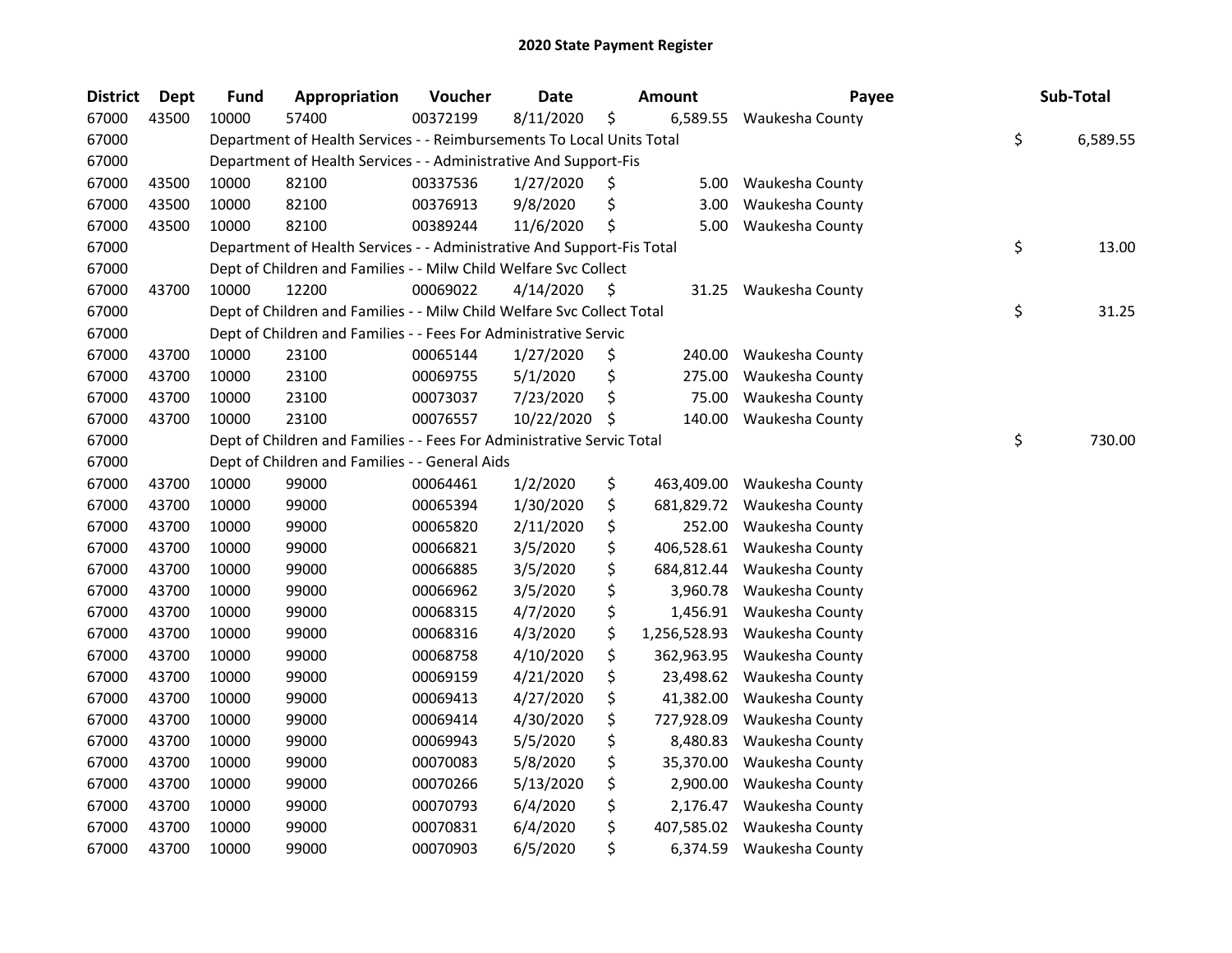| <b>District</b> | <b>Dept</b> | <b>Fund</b> | Appropriation                                                 | Voucher  | Date       | Amount             | Payee           |    | Sub-Total     |
|-----------------|-------------|-------------|---------------------------------------------------------------|----------|------------|--------------------|-----------------|----|---------------|
| 67000           | 43700       | 10000       | 99000                                                         | 00072065 | 6/30/2020  | \$<br>528,242.65   | Waukesha County |    |               |
| 67000           | 43700       | 10000       | 99000                                                         | 00072358 | 7/6/2020   | \$<br>3,155.57     | Waukesha County |    |               |
| 67000           | 43700       | 10000       | 99000                                                         | 00073365 | 7/30/2020  | \$<br>632,357.43   | Waukesha County |    |               |
| 67000           | 43700       | 10000       | 99000                                                         | 00073776 | 8/7/2020   | \$<br>633.33       | Waukesha County |    |               |
| 67000           | 43700       | 10000       | 99000                                                         | 00073916 | 8/12/2020  | \$<br>122,321.00   | Waukesha County |    |               |
| 67000           | 43700       | 10000       | 99000                                                         | 00074546 | 9/1/2020   | \$<br>439,925.50   | Waukesha County |    |               |
| 67000           | 43700       | 10000       | 99000                                                         | 00074710 | 9/8/2020   | \$<br>112,100.61   | Waukesha County |    |               |
| 67000           | 43700       | 10000       | 99000                                                         | 00074815 | 9/10/2020  | \$<br>3,355,784.00 | Waukesha County |    |               |
| 67000           | 43700       | 10000       | 99000                                                         | 00075161 | 9/17/2020  | \$<br>15,044.00    | Waukesha County |    |               |
| 67000           | 43700       | 10000       | 99000                                                         | 00075250 | 9/18/2020  | \$<br>122,752.10   | Waukesha County |    |               |
| 67000           | 43700       | 10000       | 99000                                                         | 00075946 | 10/5/2020  | \$<br>4,375.81     | Waukesha County |    |               |
| 67000           | 43700       | 10000       | 99000                                                         | 00076838 | 10/30/2020 | \$<br>585,727.58   | Waukesha County |    |               |
| 67000           | 43700       | 10000       | 99000                                                         | 00077066 | 11/5/2020  | \$<br>4,478.81     | Waukesha County |    |               |
| 67000           | 43700       | 10000       | 99000                                                         | 00077189 | 11/6/2020  | \$<br>24,906.00    | Waukesha County |    |               |
| 67000           | 43700       | 10000       | 99000                                                         | 00077293 | 11/10/2020 | \$<br>38,063.00    | Waukesha County |    |               |
| 67000           | 43700       | 10000       | 99000                                                         | 00077779 | 11/23/2020 | \$<br>392,792.09   | Waukesha County |    |               |
| 67000           | 43700       | 10000       | 99000                                                         | 00078196 | 12/4/2020  | \$<br>25,100.00    | Waukesha County |    |               |
| 67000           | 43700       | 10000       | 99000                                                         | 00078286 | 12/7/2020  | \$<br>5,580.78     | Waukesha County |    |               |
| 67000           |             |             | Dept of Children and Families - - General Aids Total          |          |            |                    |                 | Ś. | 11,530,778.22 |
| 67000           |             |             | Dept of Workforce Development - - Auxiliary Services          |          |            |                    |                 |    |               |
| 67000           | 44500       | 10000       | 13000                                                         | 00304297 | 11/3/2020  | \$<br>275.00       | Waukesha County |    |               |
| 67000           | 44500       | 10000       | 13000                                                         | 00307430 | 12/2/2020  | \$<br>310.00       | Waukesha County |    |               |
| 67000           |             |             | Dept of Workforce Development - - Auxiliary Services Total    |          |            |                    |                 | \$ | 585.00        |
| 67000           |             |             | Dept of Workforce Development - - Workforce Invest And Assist |          |            |                    |                 |    |               |
| 67000           | 44500       | 10000       | 14100                                                         | 00265723 | 1/7/2020   | \$<br>480.00       | Waukesha County |    |               |
| 67000           | 44500       | 10000       | 14100                                                         | 00265726 | 1/3/2020   | \$<br>10,646.86    | Waukesha County |    |               |
| 67000           | 44500       | 10000       | 14100                                                         | 00265727 | 1/3/2020   | \$<br>13,653.48    | Waukesha County |    |               |
| 67000           | 44500       | 10000       | 14100                                                         | 00265728 | 1/3/2020   | \$<br>97,381.19    | Waukesha County |    |               |
| 67000           | 44500       | 10000       | 14100                                                         | 00265729 | 1/3/2020   | \$<br>22,555.12    | Waukesha County |    |               |
| 67000           | 44500       | 10000       | 14100                                                         | 00265730 | 1/3/2020   | \$<br>22,338.80    | Waukesha County |    |               |
| 67000           | 44500       | 10000       | 14100                                                         | 00265731 | 1/3/2020   | \$<br>47,224.18    | Waukesha County |    |               |
| 67000           | 44500       | 10000       | 14100                                                         | 00265732 | 1/3/2020   | \$<br>65,118.38    | Waukesha County |    |               |
| 67000           | 44500       | 10000       | 14100                                                         | 00265733 | 1/3/2020   | \$<br>112,825.41   | Waukesha County |    |               |
| 67000           | 44500       | 10000       | 14100                                                         | 00266296 | 1/6/2020   | \$<br>4,297.07     | Waukesha County |    |               |
| 67000           | 44500       | 10000       | 14100                                                         | 00268872 | 1/24/2020  | \$<br>2,625.64     | Waukesha County |    |               |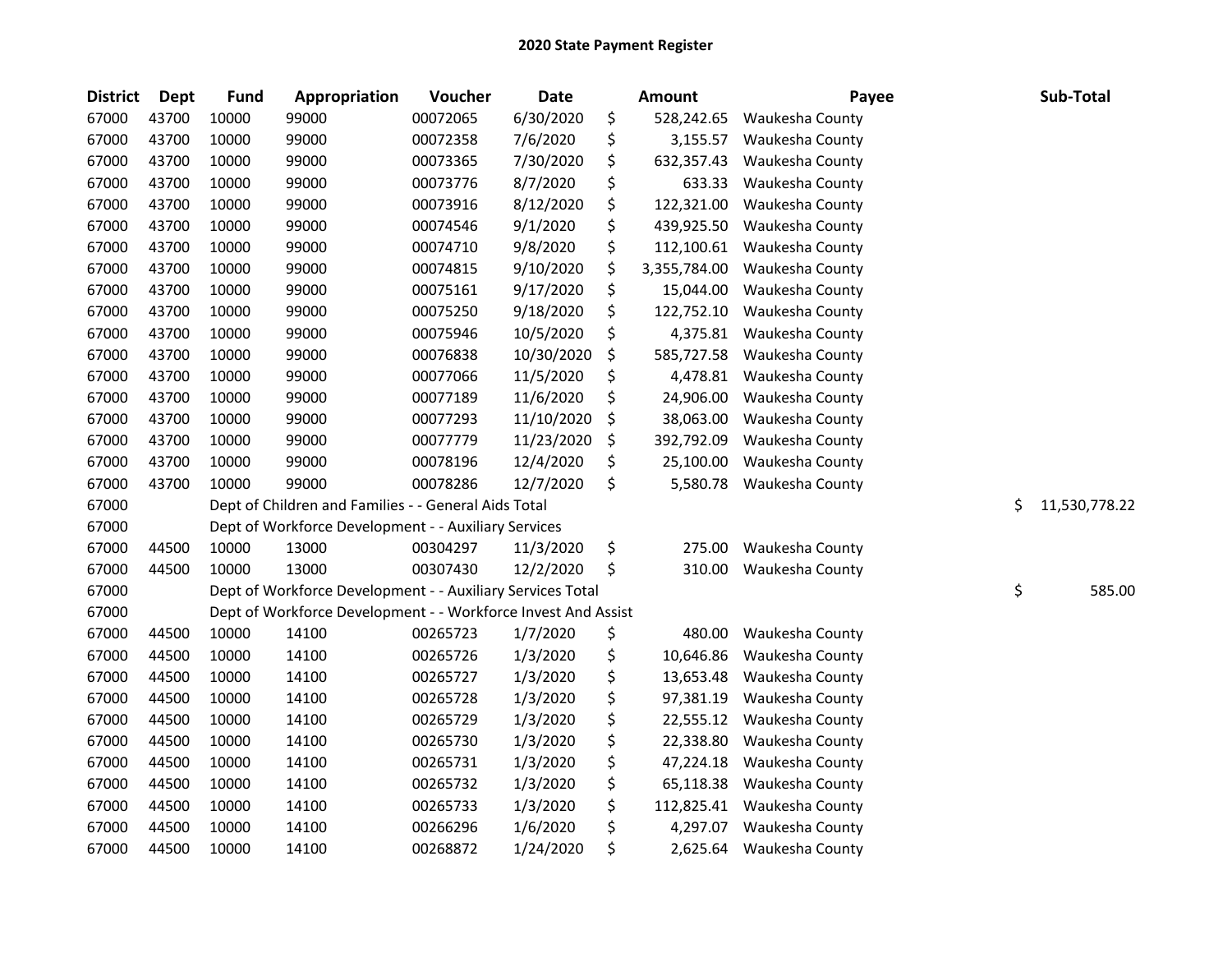| <b>District</b> | Dept  | Fund  | Appropriation | Voucher  | <b>Date</b> | <b>Amount</b>    | Payee                     | Sub-Total |
|-----------------|-------|-------|---------------|----------|-------------|------------------|---------------------------|-----------|
| 67000           | 44500 | 10000 | 14100         | 00272463 | 2/14/2020   | \$<br>42,612.46  | Waukesha County           |           |
| 67000           | 44500 | 10000 | 14100         | 00272464 | 2/14/2020   | \$<br>26,892.33  | Waukesha County           |           |
| 67000           | 44500 | 10000 | 14100         | 00273062 | 2/19/2020   | \$<br>2,625.64   | Waukesha County           |           |
| 67000           | 44500 | 10000 | 14100         | 00273222 | 2/19/2020   | \$<br>12,344.00  | Waukesha County           |           |
| 67000           | 44500 | 10000 | 14100         | 00273231 | 2/19/2020   | \$<br>30,960.64  | Waukesha County           |           |
| 67000           | 44500 | 10000 | 14100         | 00278531 | 3/20/2020   | \$<br>2,625.64   | Waukesha County           |           |
| 67000           | 44500 | 10000 | 14100         | 00280082 | 3/31/2020   | \$<br>17,918.67  | Waukesha County           |           |
| 67000           | 44500 | 10000 | 14100         | 00280083 | 3/31/2020   | \$<br>13,027.72  | Waukesha County           |           |
| 67000           | 44500 | 10000 | 14100         | 00280084 | 4/1/2020    | \$<br>81,176.89  | Waukesha County           |           |
| 67000           | 44500 | 10000 | 14100         | 00280088 | 3/31/2020   | \$<br>2,986.50   | Waukesha County           |           |
| 67000           | 44500 | 10000 | 14100         | 00283168 | 4/23/2020   | \$<br>2,625.64   | Waukesha County           |           |
| 67000           | 44500 | 10000 | 14100         | 00284683 | 5/5/2020    | \$<br>10,676.39  | Waukesha County           |           |
| 67000           | 44500 | 10000 | 14100         | 00284684 | 5/5/2020    | \$<br>2,650.51   | Waukesha County           |           |
| 67000           | 44500 | 10000 | 14100         | 00284685 | 5/5/2020    | \$<br>109,010.55 | Waukesha County           |           |
| 67000           | 44500 | 10000 | 14100         | 00284733 | 5/5/2020    | \$<br>986.32     | Waukesha County           |           |
| 67000           | 44500 | 10000 | 14100         | 00284734 | 5/5/2020    | \$<br>8,250.18   | Waukesha County           |           |
| 67000           | 44500 | 10000 | 14100         | 00284735 | 5/5/2020    | \$<br>59,315.21  | Waukesha County           |           |
| 67000           | 44500 | 10000 | 14100         | 00284898 | 5/7/2020    | \$<br>23.83      | Waukesha County           |           |
| 67000           | 44500 | 10000 | 14100         | 00286059 | 5/20/2020   | \$<br>2,625.64   | Waukesha County           |           |
| 67000           | 44500 | 10000 | 14100         | 00289855 | 6/30/2020   | \$<br>4,280.33   | Waukesha County           |           |
| 67000           | 44500 | 10000 | 14100         | 00289856 | 6/30/2020   | \$<br>38,222.62  | Waukesha County           |           |
| 67000           | 44500 | 10000 | 14100         | 00290069 | 7/2/2020    | \$               | 2,625.64 Waukesha County  |           |
| 67000           | 44500 | 10000 | 14100         | 00291281 | 7/15/2020   | \$               | 49,482.32 Waukesha County |           |
| 67000           | 44500 | 10000 | 14100         | 00291282 | 7/15/2020   | \$<br>15,846.60  | Waukesha County           |           |
| 67000           | 44500 | 10000 | 14100         | 00291283 | 7/15/2020   | \$<br>1,925.00   | Waukesha County           |           |
| 67000           | 44500 | 10000 | 14100         | 00291284 | 7/15/2020   | \$<br>10,708.52  | Waukesha County           |           |
| 67000           | 44500 | 10000 | 14100         | 00291627 | 7/17/2020   | \$<br>2,625.64   | Waukesha County           |           |
| 67000           | 44500 | 10000 | 14100         | 00297502 | 9/11/2020   | \$<br>59,897.40  | Waukesha County           |           |
| 67000           | 44500 | 10000 | 14100         | 00297503 | 9/11/2020   | \$<br>14,574.39  | Waukesha County           |           |
| 67000           | 44500 | 10000 | 14100         | 00297504 | 9/11/2020   | \$<br>480.00     | Waukesha County           |           |
| 67000           | 44500 | 10000 | 14100         | 00297505 | 9/11/2020   | \$<br>5,682.29   | Waukesha County           |           |
| 67000           | 44500 | 10000 | 14100         | 00297867 | 9/15/2020   | \$<br>40,310.54  | Waukesha County           |           |
| 67000           | 44500 | 10000 | 14100         | 00298028 | 9/16/2020   | \$<br>1,542.98   | Waukesha County           |           |
| 67000           | 44500 | 10000 | 14100         | 00298030 | 9/16/2020   | \$<br>3,547.39   | Waukesha County           |           |
| 67000           | 44500 | 10000 | 14100         | 00300089 | 9/30/2020   | \$<br>366.63     | Waukesha County           |           |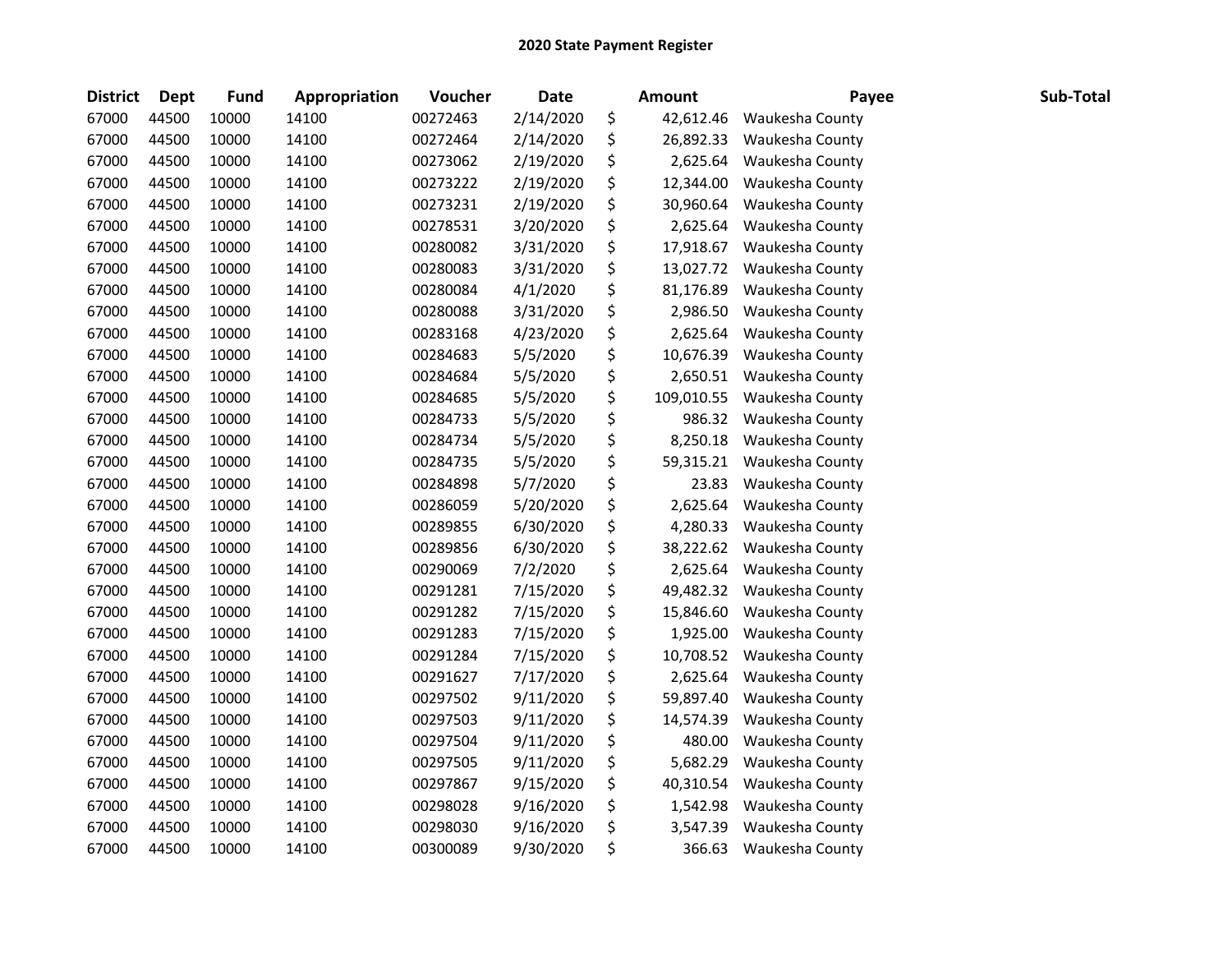| <b>District</b> | <b>Dept</b> | <b>Fund</b> | Appropriation                                                       | Voucher  | Date       |      | <b>Amount</b> | Payee           | Sub-Total          |
|-----------------|-------------|-------------|---------------------------------------------------------------------|----------|------------|------|---------------|-----------------|--------------------|
| 67000           | 44500       | 10000       | 14100                                                               | 00300090 | 9/30/2020  | \$   | 215.73        | Waukesha County |                    |
| 67000           | 44500       | 10000       | 14100                                                               | 00301443 | 10/13/2020 | \$   | 179.60        | Waukesha County |                    |
| 67000           | 44500       | 10000       | 14100                                                               | 00301444 | 10/13/2020 | \$,  | 65,006.58     | Waukesha County |                    |
| 67000           | 44500       | 10000       | 14100                                                               | 00301445 | 10/13/2020 | \$   | 2,951.27      | Waukesha County |                    |
| 67000           | 44500       | 10000       | 14100                                                               | 00303787 | 11/2/2020  | \$   | 5,017.23      | Waukesha County |                    |
| 67000           | 44500       | 10000       | 14100                                                               | 00303788 | 10/30/2020 | \$   | 47,709.29     | Waukesha County |                    |
| 67000           | 44500       | 10000       | 14100                                                               | 00306843 | 11/25/2020 | \$   | 34.38         | Waukesha County |                    |
| 67000           | 44500       | 10000       | 14100                                                               | 00306844 | 11/25/2020 | \$   | 4,113.18      | Waukesha County |                    |
| 67000           | 44500       | 10000       | 14100                                                               | 00306845 | 11/25/2020 | \$   | 182.72        | Waukesha County |                    |
| 67000           | 44500       | 10000       | 14100                                                               | 00309741 | 12/23/2020 | \$   | 87,667.18     | Waukesha County |                    |
| 67000           | 44500       | 10000       | 14100                                                               | 00309915 | 12/23/2020 | \$   | 1,410.13      | Waukesha County |                    |
| 67000           | 44500       | 10000       | 14100                                                               | 00309916 | 12/23/2020 | \$   | 188.20        | Waukesha County |                    |
| 67000           | 44500       | 10000       | 14100                                                               | 00309917 | 12/23/2020 | \$   | 60,037.69     | Waukesha County |                    |
| 67000           | 44500       | 10000       | 14100                                                               | 00309919 | 12/28/2020 | \$   | 6,665.20      | Waukesha County |                    |
| 67000           |             |             | Dept of Workforce Development - - Workforce Invest And Assist Total |          |            |      |               |                 | \$<br>1,361,977.56 |
| 67000           |             |             | Dept of Workforce Development - - Ui Admin Fed                      |          |            |      |               |                 |                    |
| 67000           | 44500       | 10000       | 15100                                                               | 00267674 | 1/14/2020  | \$   | 380.00        | Waukesha County |                    |
| 67000           | 44500       | 10000       | 15100                                                               | 00270914 | 2/4/2020   | \$   | 220.00        | Waukesha County |                    |
| 67000           | 44500       | 10000       | 15100                                                               | 00272865 | 2/18/2020  | \$   | 60.00         | Waukesha County |                    |
| 67000           | 44500       | 10000       | 15100                                                               | 00275644 | 3/3/2020   | \$   | 260.00        | Waukesha County |                    |
| 67000           | 44500       | 10000       | 15100                                                               | 00280629 | 4/2/2020   | \$   | 440.00        | Waukesha County |                    |
| 67000           | 44500       | 10000       | 15100                                                               | 00283918 | 4/28/2020  | \$   | 60.00         | Waukesha County |                    |
| 67000           | 44500       | 10000       | 15100                                                               | 00284521 | 5/4/2020   | \$   | 215.00        | Waukesha County |                    |
| 67000           | 44500       | 10000       | 15100                                                               | 00287371 | 6/2/2020   | \$   | 180.00        | Waukesha County |                    |
| 67000           | 44500       | 10000       | 15100                                                               | 00290190 | 7/2/2020   | \$   | 225.00        | Waukesha County |                    |
| 67000           | 44500       | 10000       | 15100                                                               | 00293627 | 8/4/2020   | \$   | 225.00        | Waukesha County |                    |
| 67000           | 44500       | 10000       | 15100                                                               | 00294383 | 8/14/2020  | \$   | 60.00         | Waukesha County |                    |
| 67000           | 44500       | 10000       | 15100                                                               | 00296665 | 9/2/2020   | \$   | 250.00        | Waukesha County |                    |
| 67000           | 44500       | 10000       | 15100                                                               | 00298341 | 9/17/2020  | \$   | 60.00         | Waukesha County |                    |
| 67000           | 44500       | 10000       | 15100                                                               | 00300337 | 10/2/2020  | \$   | 300.00        | Waukesha County |                    |
| 67000           |             |             | Dept of Workforce Development - - Ui Admin Fed Total                |          |            |      |               |                 | \$<br>2,935.00     |
| 67000           |             |             | Dept of Workforce Development - - Title Ib Aids State GPR           |          |            |      |               |                 |                    |
| 67000           | 44500       | 10000       | 50900                                                               | 00306310 | 11/20/2020 | - \$ | 4.26          | Waukesha County |                    |
| 67000           |             |             | Dept of Workforce Development - - Title Ib Aids State GPR Total     |          |            |      |               |                 | \$<br>4.26         |
| 67000           |             |             | Dept of Workforce Development - - Title Ib Operations Federal       |          |            |      |               |                 |                    |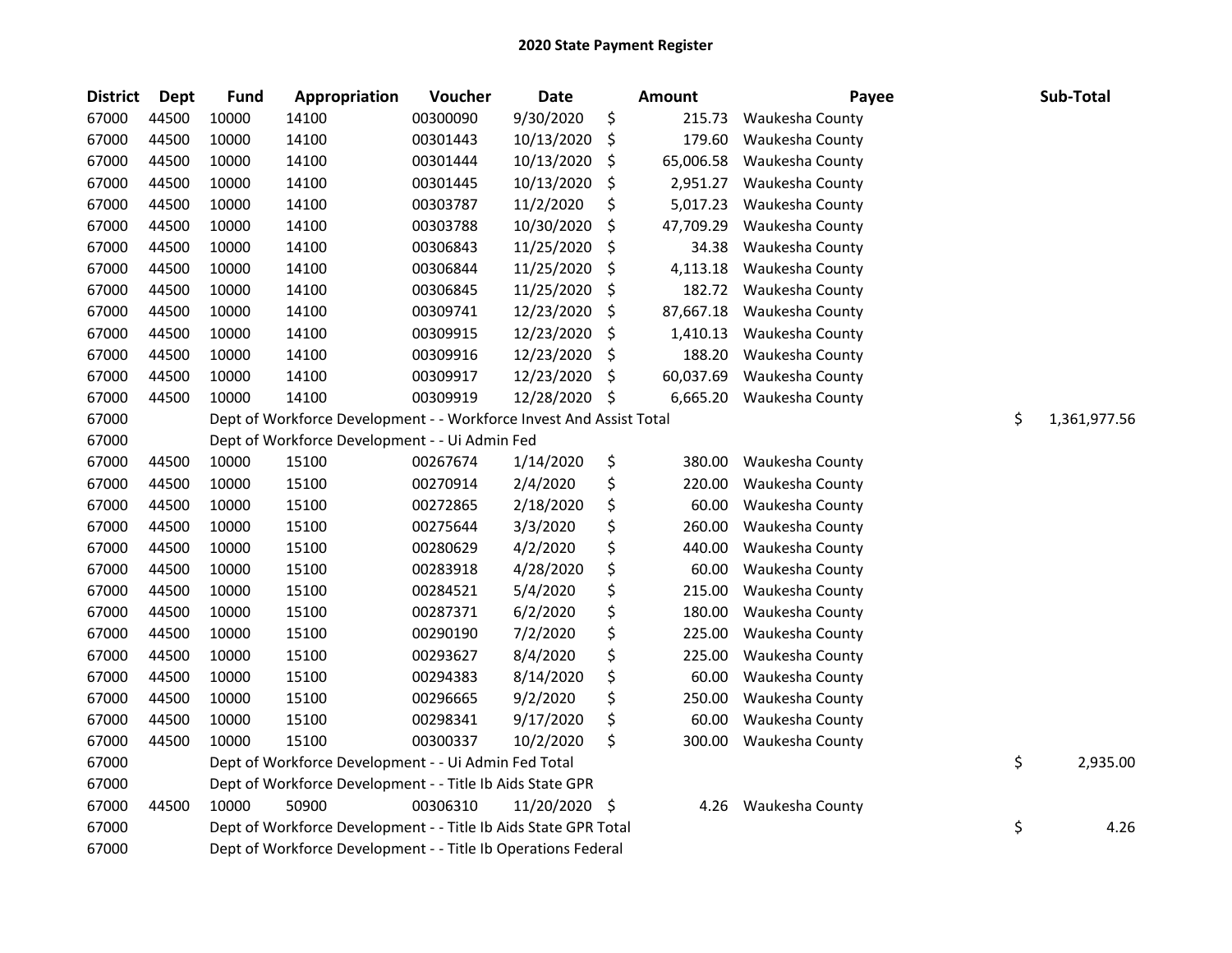| <b>District</b> | Dept  | <b>Fund</b> | Appropriation                                                         | Voucher  | <b>Date</b>   |     | Amount    | Payee                     | Sub-Total       |
|-----------------|-------|-------------|-----------------------------------------------------------------------|----------|---------------|-----|-----------|---------------------------|-----------------|
| 67000           | 44500 | 10000       | 54100                                                                 | 00268872 | 1/24/2020     | \$  | 116.10    | Waukesha County           |                 |
| 67000           | 44500 | 10000       | 54100                                                                 | 00273062 | 2/19/2020     | \$  | 116.10    | Waukesha County           |                 |
| 67000           | 44500 | 10000       | 54100                                                                 | 00278531 | 3/20/2020     | \$  | 116.10    | Waukesha County           |                 |
| 67000           | 44500 | 10000       | 54100                                                                 | 00283168 | 4/23/2020     | \$  | 116.10    | Waukesha County           |                 |
| 67000           | 44500 | 10000       | 54100                                                                 | 00286059 | 5/20/2020     | \$  | 116.10    | Waukesha County           |                 |
| 67000           | 44500 | 10000       | 54100                                                                 | 00290069 | 7/2/2020      | \$  | 116.10    | Waukesha County           |                 |
| 67000           | 44500 | 10000       | 54100                                                                 | 00291627 | 7/17/2020     | \$  | 116.10    | Waukesha County           |                 |
| 67000           | 44500 | 10000       | 54100                                                                 | 00304637 | 11/6/2020     | \$  | 29,469.08 | Waukesha County           |                 |
| 67000           |       |             | Dept of Workforce Development - - Title Ib Operations Federal Total   |          |               |     |           |                           | \$<br>30,281.78 |
| 67000           |       |             | Dept of Workforce Development - - Title Ib Aids Federal Prf           |          |               |     |           |                           |                 |
| 67000           | 44500 | 10000       | 54400                                                                 | 00306310 | 11/20/2020 \$ |     |           | 15.74 Waukesha County     |                 |
| 67000           |       |             | Dept of Workforce Development - - Title Ib Aids Federal Prf Total     |          |               |     |           |                           | \$<br>15.74     |
| 67000           |       |             | Dept of Workforce Development - - Wc Ops Uninsured Emplyr Admin       |          |               |     |           |                           |                 |
| 67000           | 44500 | 22700       | 17700                                                                 | 00288365 | 6/12/2020     | \$  | 290.00    | Waukesha County           |                 |
| 67000           | 44500 | 22700       | 17700                                                                 | 00288367 | 6/12/2020     | \$  | 315.00    | Waukesha County           |                 |
| 67000           | 44500 | 22700       | 17700                                                                 | 00288382 | 6/15/2020     | \$  | 5.00      | Waukesha County           |                 |
| 67000           | 44500 | 22700       | 17700                                                                 | 00296491 | 9/1/2020      | \$  | 30.00     | Waukesha County           |                 |
| 67000           | 44500 | 22700       | 17700                                                                 | 00296492 | 9/1/2020      | \$  | 265.00    | Waukesha County           |                 |
| 67000           | 44500 | 22700       | 17700                                                                 | 00296493 | 9/1/2020      | \$  | 15.00     | Waukesha County           |                 |
| 67000           |       |             | Dept of Workforce Development - - Wc Ops Uninsured Emplyr Admin Total |          |               |     |           |                           | \$<br>920.00    |
| 67000           |       |             | Department of Justice - - Crime Laboratories, Dna                     |          |               |     |           |                           |                 |
| 67000           | 45500 | 10000       | 22100                                                                 | 00085892 | 7/16/2020     | \$  | 8,260.00  | Waukesha County           |                 |
| 67000           |       |             | Department of Justice - - Crime Laboratories, Dna Total               |          |               |     |           |                           | \$<br>8,260.00  |
| 67000           |       |             | Department of Justice - - Drug Crimes Enforcement, Local              |          |               |     |           |                           |                 |
| 67000           | 45500 | 10000       | 22500                                                                 | 00078050 | 1/10/2020     | \$  |           | 36,584.00 Waukesha County |                 |
| 67000           |       |             | Department of Justice - - Drug Crimes Enforcement, Local Total        |          |               |     |           |                           | \$<br>36,584.00 |
| 67000           |       |             | Department of Justice - - Law Enforcement Train, Local                |          |               |     |           |                           |                 |
| 67000           | 45500 | 10000       | 23100                                                                 | 00092103 | 12/10/2020    | \$  | 1,120.00  | Waukesha County           |                 |
| 67000           | 45500 | 10000       | 23100                                                                 | 00092104 | 12/11/2020    | -\$ | 44,160.00 | Waukesha County           |                 |
| 67000           |       |             | Department of Justice - - Law Enforcement Train, Local Total          |          |               |     |           |                           | \$<br>45,280.00 |
| 67000           |       |             | Department of Justice - - Federal Aid, State Operations               |          |               |     |           |                           |                 |
| 67000           | 45500 | 10000       | 24100                                                                 | 00080583 | 2/28/2020     | \$  | 146.64    | Waukesha County           |                 |
| 67000           | 45500 | 10000       | 24100                                                                 | 00084128 | 6/1/2020      | \$  | 921.00    | Waukesha County           |                 |
| 67000           |       |             | Department of Justice - - Federal Aid, State Operations Total         |          |               |     |           |                           | \$<br>1,067.64  |
| 67000           |       |             | Department of Justice - - Federal Aid, Local Assistance               |          |               |     |           |                           |                 |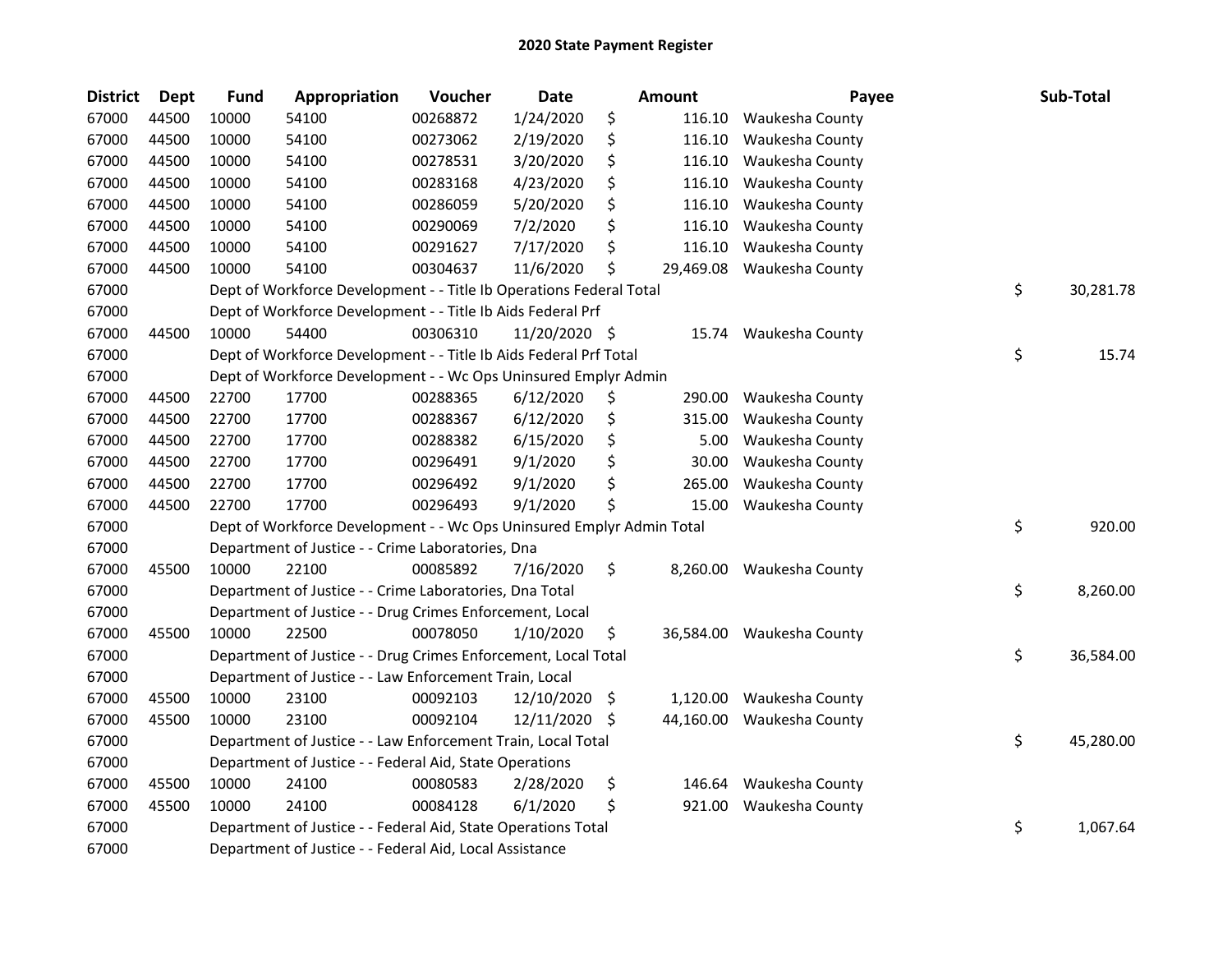| <b>District</b> | Dept  | <b>Fund</b> | Appropriation                                                 | Voucher  | Date       | <b>Amount</b>   | Payee           | Sub-Total        |
|-----------------|-------|-------------|---------------------------------------------------------------|----------|------------|-----------------|-----------------|------------------|
| 67000           | 45500 | 10000       | 25100                                                         | 00077954 | 1/10/2020  | \$<br>4,251.00  | Waukesha County |                  |
| 67000           | 45500 | 10000       | 25100                                                         | 00078738 | 1/24/2020  | \$<br>36,197.52 | Waukesha County |                  |
| 67000           | 45500 | 10000       | 25100                                                         | 00083036 | 5/5/2020   | \$<br>16,683.54 | Waukesha County |                  |
| 67000           | 45500 | 10000       | 25100                                                         | 00083104 | 5/5/2020   | \$<br>25,502.96 | Waukesha County |                  |
| 67000           | 45500 | 10000       | 25100                                                         | 00083196 | 5/7/2020   | \$<br>1,632.69  | Waukesha County |                  |
| 67000           | 45500 | 10000       | 25100                                                         | 00083231 | 5/7/2020   | \$<br>2,761.90  | Waukesha County |                  |
| 67000           | 45500 | 10000       | 25100                                                         | 00083959 | 6/1/2020   | \$<br>3,269.01  | Waukesha County |                  |
| 67000           | 45500 | 10000       | 25100                                                         | 00084266 | 6/1/2020   | \$<br>1,479.61  | Waukesha County |                  |
| 67000           | 45500 | 10000       | 25100                                                         | 00084366 | 6/2/2020   | \$<br>1,047.02  | Waukesha County |                  |
| 67000           | 45500 | 10000       | 25100                                                         | 00084621 | 6/10/2020  | \$<br>1,268.22  | Waukesha County |                  |
| 67000           | 45500 | 10000       | 25100                                                         | 00086353 | 7/27/2020  | \$<br>27,368.04 | Waukesha County |                  |
| 67000           | 45500 | 10000       | 25100                                                         | 00086548 | 8/14/2020  | \$<br>38,958.14 | Waukesha County |                  |
| 67000           | 45500 | 10000       | 25100                                                         | 00086879 | 8/6/2020   | \$<br>1,178.77  | Waukesha County |                  |
| 67000           | 45500 | 10000       | 25100                                                         | 00086902 | 8/6/2020   | \$<br>955.88    | Waukesha County |                  |
| 67000           | 45500 | 10000       | 25100                                                         | 00088038 | 9/9/2020   | \$<br>1,949.93  | Waukesha County |                  |
| 67000           | 45500 | 10000       | 25100                                                         | 00089517 | 10/26/2020 | \$<br>2,688.15  | Waukesha County |                  |
| 67000           | 45500 | 10000       | 25100                                                         | 00089595 | 11/3/2020  | \$<br>24,527.55 | Waukesha County |                  |
| 67000           | 45500 | 10000       | 25100                                                         | 00090242 | 11/9/2020  | \$<br>1,434.79  | Waukesha County |                  |
| 67000           | 45500 | 10000       | 25100                                                         | 00090609 | 11/16/2020 | \$<br>1,118.34  | Waukesha County |                  |
| 67000           |       |             | Department of Justice - - Federal Aid, Local Assistance Total |          |            |                 |                 | \$<br>194,273.06 |
| 67000           |       |             | Department of Justice - - Alt Prosecution Alcohol Drugs       |          |            |                 |                 |                  |
| 67000           | 45500 | 10000       | 27100                                                         | 00078945 | 1/28/2020  | \$<br>32,972.25 | Waukesha County |                  |
| 67000           | 45500 | 10000       | 27100                                                         | 00083289 | 5/7/2020   | \$<br>33,705.76 | Waukesha County |                  |
| 67000           | 45500 | 10000       | 27100                                                         | 00086423 | 7/27/2020  | \$<br>33,510.93 | Waukesha County |                  |
| 67000           | 45500 | 10000       | 27100                                                         | 00089629 | 11/3/2020  | \$<br>30,336.49 | Waukesha County |                  |
| 67000           |       |             | Department of Justice - - Alt Prosecution Alcohol Drugs Total |          |            |                 |                 | \$<br>130,525.43 |
| 67000           |       |             | Department of Justice - - Internet Crimes Against Childr      |          |            |                 |                 |                  |
| 67000           | 45500 | 10000       | 28400                                                         | 00079710 | 2/11/2020  | \$<br>1,448.92  | Waukesha County |                  |
| 67000           | 45500 | 10000       | 28400                                                         | 00082254 | 4/10/2020  | \$<br>415.86    | Waukesha County |                  |
| 67000           | 45500 | 10000       | 28400                                                         | 00082257 | 4/10/2020  | \$<br>265.93    | Waukesha County |                  |
| 67000           | 45500 | 10000       | 28400                                                         | 00090197 | 11/9/2020  | \$<br>1,624.93  | Waukesha County |                  |
| 67000           | 45500 | 10000       | 28400                                                         | 00090199 | 11/9/2020  | \$<br>2,679.98  | Waukesha County |                  |
| 67000           | 45500 | 10000       | 28400                                                         | 00092380 | 12/28/2020 | \$<br>1,068.77  | Waukesha County |                  |
| 67000           | 45500 | 10000       | 28400                                                         | 00092383 | 12/28/2020 | \$<br>246.74    | Waukesha County |                  |
| 67000           | 45500 | 10000       | 28400                                                         | 00092390 | 12/29/2020 | \$<br>2,903.34  | Waukesha County |                  |
|                 |       |             |                                                               |          |            |                 |                 |                  |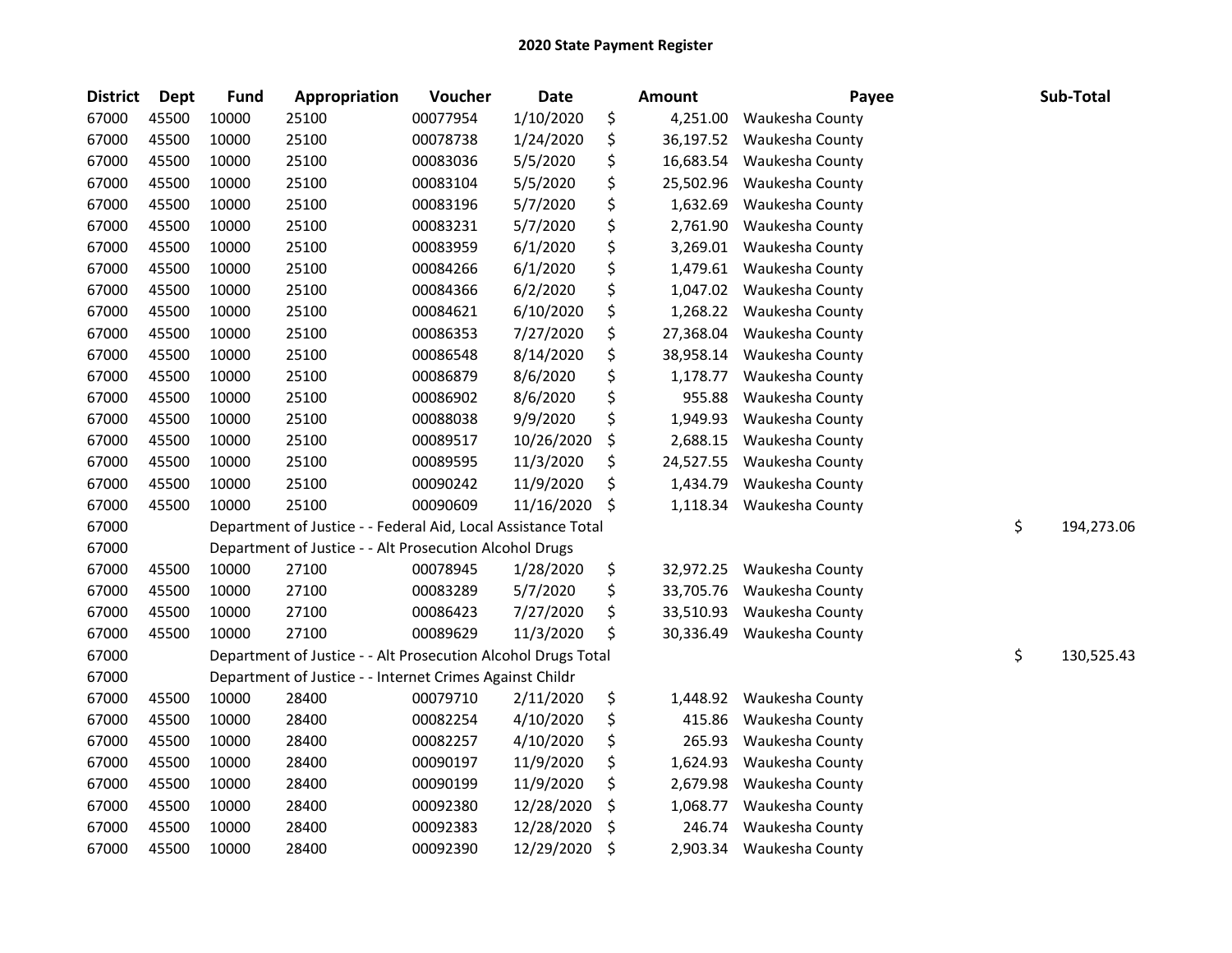| <b>District</b> | <b>Dept</b> | <b>Fund</b> | Appropriation                                                          | Voucher  | <b>Date</b> |     | <b>Amount</b> | Payee                      | Sub-Total        |
|-----------------|-------------|-------------|------------------------------------------------------------------------|----------|-------------|-----|---------------|----------------------------|------------------|
| 67000           | 45500       | 10000       | 28400                                                                  | 00092407 | 12/29/2020  | \$  | 2,857.48      | Waukesha County            |                  |
| 67000           | 45500       | 10000       | 28400                                                                  | 00092410 | 12/29/2020  | \$  | 2,796.18      | Waukesha County            |                  |
| 67000           | 45500       | 10000       | 28400                                                                  | 00092419 | 12/29/2020  | \$  | 151.44        | Waukesha County            |                  |
| 67000           | 45500       | 10000       | 28400                                                                  | 00092420 | 12/29/2020  | \$  | 167.58        | Waukesha County            |                  |
| 67000           | 45500       | 10000       | 28400                                                                  | 00092430 | 12/29/2020  | \$  | 577.51        | Waukesha County            |                  |
| 67000           | 45500       | 10000       | 28400                                                                  | 00092431 | 12/29/2020  | \$. | 162.72        | Waukesha County            |                  |
| 67000           | 45500       | 10000       | 28400                                                                  | 00092436 | 12/29/2020  | \$  | 54.77         | Waukesha County            |                  |
| 67000           |             |             | Department of Justice - - Internet Crimes Against Childr Total         |          |             |     |               |                            | \$<br>17,422.15  |
| 67000           |             |             | Department of Justice - - Crime Victim Witness Assist                  |          |             |     |               |                            |                  |
| 67000           | 45500       | 10000       | 53200                                                                  | 00080521 | 2/26/2020   | \$  | 114,779.22    | Waukesha County            |                  |
| 67000           | 45500       | 10000       | 53200                                                                  | 00086067 | 7/17/2020   | \$  | 102,370.54    | Waukesha County            |                  |
| 67000           |             |             | Department of Justice - - Crime Victim Witness Assist Total            |          |             |     |               |                            | \$<br>217,149.76 |
| 67000           |             |             | Department of Justice - - Federal Aid, Victim Assistance               |          |             |     |               |                            |                  |
| 67000           | 45500       | 10000       | 54200                                                                  | 00079906 | 2/18/2020   | \$  | 32,477.00     | Waukesha County            |                  |
| 67000           | 45500       | 10000       | 54200                                                                  | 00081155 | 3/10/2020   | \$  | 67,794.00     | Waukesha County            |                  |
| 67000           | 45500       | 10000       | 54200                                                                  | 00085083 | 6/25/2020   | \$  | 27,498.00     | Waukesha County            |                  |
| 67000           | 45500       | 10000       | 54200                                                                  | 00085736 | 7/14/2020   | \$  | 95,096.00     | Waukesha County            |                  |
| 67000           | 45500       | 10000       | 54200                                                                  | 00087247 | 8/14/2020   | \$  | 31,345.00     | Waukesha County            |                  |
| 67000           | 45500       | 10000       | 54200                                                                  | 00087316 | 8/27/2020   | \$  | 72,718.00     | Waukesha County            |                  |
| 67000           | 45500       | 10000       | 54200                                                                  | 00091408 | 12/7/2020   | \$  | 50,864.00     | Waukesha County            |                  |
| 67000           | 45500       | 10000       | 54200                                                                  | 00091470 | 12/7/2020   | \$  | 30,159.00     | Waukesha County            |                  |
| 67000           |             |             | Department of Justice - - Federal Aid, Victim Assistance Total         |          |             |     |               |                            | \$<br>407,951.00 |
| 67000           |             |             | Department of Military Affairs - - Emergency Response Equipment        |          |             |     |               |                            |                  |
| 67000           | 46500       | 10000       | 30800                                                                  | 00071980 | 1/16/2020   | \$  | 7,475.13      | Waukesha County            |                  |
| 67000           |             |             | Department of Military Affairs - - Emergency Response Equipment Total  |          |             |     |               |                            | \$<br>7,475.13   |
| 67000           |             |             | Department of Military Affairs - - Mobile Field Force Grants           |          |             |     |               |                            |                  |
| 67000           | 46500       | 10000       | 31200                                                                  | 00079775 | 6/30/2020   | \$  |               | 8,320.50 Waukesha County   |                  |
| 67000           |             |             | Department of Military Affairs - - Mobile Field Force Grants Total     |          |             |     |               |                            | \$<br>8,320.50   |
| 67000           |             |             | Department of Military Affairs - - Local Emer Planning Grants          |          |             |     |               |                            |                  |
| 67000           | 46500       | 10000       | 33700                                                                  | 00072988 | 1/28/2020   | S   |               | 82,009.58 Waukesha County  |                  |
| 67000           |             |             | Department of Military Affairs - - Local Emer Planning Grants Total    |          |             |     |               |                            | \$<br>82,009.58  |
| 67000           |             |             | Department of Military Affairs - - Federal Aid, Local Assistance       |          |             |     |               |                            |                  |
| 67000           | 46500       | 10000       | 34200                                                                  | 00072996 | 1/28/2020   | \$  |               | 187,642.35 Waukesha County |                  |
| 67000           |             |             | Department of Military Affairs - - Federal Aid, Local Assistance Total |          |             |     |               |                            | \$<br>187,642.35 |
| 67000           |             |             | Department of Veterans Affairs - - County Grants                       |          |             |     |               |                            |                  |
|                 |             |             |                                                                        |          |             |     |               |                            |                  |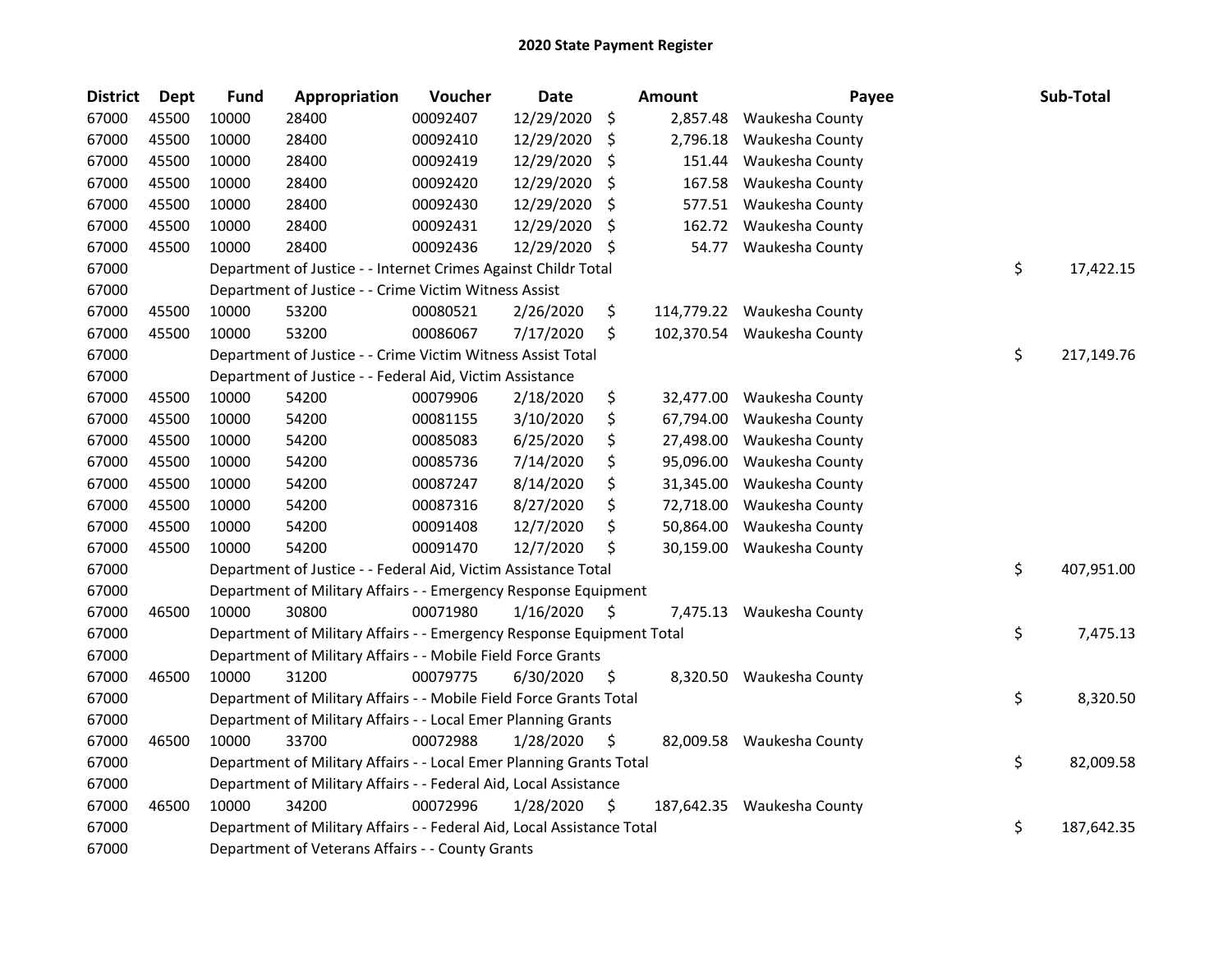| <b>District</b> | <b>Dept</b> | <b>Fund</b> | Appropriation                                                         | Voucher  | <b>Date</b> |     | <b>Amount</b> | Payee                      | Sub-Total          |
|-----------------|-------------|-------------|-----------------------------------------------------------------------|----------|-------------|-----|---------------|----------------------------|--------------------|
| 67000           | 48500       | 58200       | 26700                                                                 | 00077496 | 2/24/2020   | \$  | 13,000.00     | Waukesha County            |                    |
| 67000           |             |             | Department of Veterans Affairs - - County Grants Total                |          |             |     |               |                            | \$<br>13,000.00    |
| 67000           |             |             | Department of Administration - - Federal Aid                          |          |             |     |               |                            |                    |
| 67000           | 50500       | 10000       | 14200                                                                 | 00126784 | 8/11/2020   | \$  | 722,712.25    | Waukesha County            |                    |
| 67000           | 50500       | 10000       | 14200                                                                 | 00130282 | 10/1/2020   | \$  | 3,321,891.62  | Waukesha County            |                    |
| 67000           | 50500       | 10000       | 14200                                                                 | 00135350 | 12/9/2020   | \$  | 2,555,810.13  | Waukesha County            |                    |
| 67000           | 50500       | 10000       | 14200                                                                 | 00136625 | 12/16/2020  | \$. | 700,515.77    | Waukesha County            |                    |
| 67000           |             |             | Department of Administration - - Federal Aid Total                    |          |             |     |               |                            | \$<br>7,300,929.77 |
| 67000           |             |             | Department of Administration - - Federal Aid, Local Assistance        |          |             |     |               |                            |                    |
| 67000           | 50500       | 10000       | 15500                                                                 | 00117623 | 2/18/2020   | \$  |               | 58,371.16 Waukesha County  |                    |
| 67000           | 50500       | 10000       | 15500                                                                 | 00123903 | 6/16/2020   | \$  | 46,918.58     | Waukesha County            |                    |
| 67000           | 50500       | 10000       | 15500                                                                 | 00126073 | 7/29/2020   | \$  |               | 19,410.55 Waukesha County  |                    |
| 67000           | 50500       | 10000       | 15500                                                                 | 00129602 | 9/29/2020   | \$  | 22,181.67     | Waukesha County            |                    |
| 67000           | 50500       | 10000       | 15500                                                                 | 00132897 | 11/17/2020  | \$  | 30,365.04     | Waukesha County            |                    |
| 67000           |             |             | Department of Administration - - Federal Aid, Local Assistance Total  |          |             |     |               |                            | \$<br>177,247.00   |
| 67000           |             |             | Department of Administration - - Police And Protection Function       |          |             |     |               |                            |                    |
| 67000           | 50500       | 16400       | 52900                                                                 | 00119974 | 4/10/2020   | \$  | 310.08        | Waukesha County            |                    |
| 67000           | 50500       | 16400       | 52900                                                                 | 00123136 | 6/12/2020   | \$  | 264.48        | Waukesha County            |                    |
| 67000           |             |             | Department of Administration - - Police And Protection Function Total |          |             |     |               |                            | \$<br>574.56       |
| 67000           |             |             | Department of Administration - - Low-Income Assistance Grants         |          |             |     |               |                            |                    |
| 67000           | 50500       | 23500       | 37100                                                                 | 00117623 | 2/18/2020   | \$  |               | 47,954.13 Waukesha County  |                    |
| 67000           | 50500       | 23500       | 37100                                                                 | 00123903 | 6/16/2020   | \$  |               | 39,136.36 Waukesha County  |                    |
| 67000           | 50500       | 23500       | 37100                                                                 | 00126073 | 7/29/2020   | \$  |               | 52,952.83 Waukesha County  |                    |
| 67000           | 50500       | 23500       | 37100                                                                 | 00129602 | 9/29/2020   | \$  |               | 37,272.74 Waukesha County  |                    |
| 67000           | 50500       | 23500       | 37100                                                                 | 00132897 | 11/17/2020  | \$  |               | 52,283.94 Waukesha County  |                    |
| 67000           |             |             | Department of Administration - - Low-Income Assistance Grants Total   |          |             |     |               |                            | \$<br>229,600.00   |
| 67000           |             |             | Department of Administration - - Land Information Program; Loca       |          |             |     |               |                            |                    |
| 67000           | 50500       | 26900       | 17300                                                                 | 00117386 | 2/18/2020   | \$  | 1,000.00      | Waukesha County            |                    |
| 67000           | 50500       | 26900       | 17300                                                                 | 00123242 | 6/3/2020    | \$  | 20,000.00     | Waukesha County            |                    |
| 67000           | 50500       | 26900       | 17300                                                                 | 00124370 | 6/23/2020   | \$  | 25,000.00     | Waukesha County            |                    |
| 67000           |             |             | Department of Administration - - Land Information Program; Loca Total |          |             |     |               |                            | \$<br>46,000.00    |
| 67000           |             |             | Elections Commission - - 2018 Hava Election Security                  |          |             |     |               |                            |                    |
| 67000           | 51000       | 22000       | 18200                                                                 | 00004247 | 8/17/2020   | \$  |               | 128,650.00 Waukesha County |                    |
| 67000           |             |             | Elections Commission - - 2018 Hava Election Security Total            |          |             |     |               |                            | \$<br>128,650.00   |
| 67000           |             |             | Ethics Commission - - General Program Ops, GPR                        |          |             |     |               |                            |                    |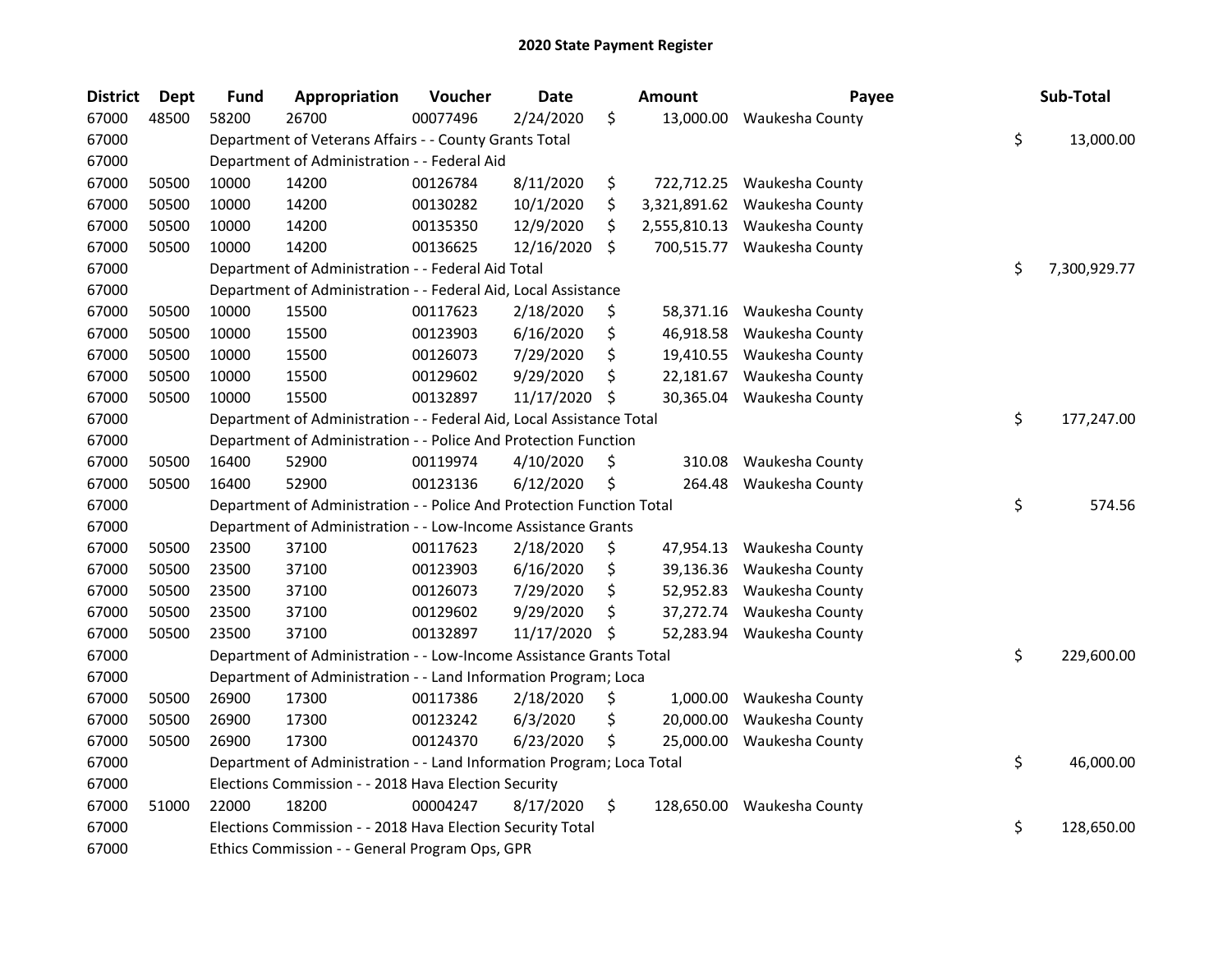| <b>District</b> | <b>Dept</b> | <b>Fund</b> | Appropriation                                                                                     | Voucher  | Date       | <b>Amount</b>   | Payee           | Sub-Total    |
|-----------------|-------------|-------------|---------------------------------------------------------------------------------------------------|----------|------------|-----------------|-----------------|--------------|
| 67000           | 52100       | 10000       | 10100                                                                                             | 00000828 | 5/11/2020  | \$<br>60.00     | Waukesha County |              |
| 67000           | 52100       | 10000       | 10100                                                                                             | 00000916 | 10/26/2020 | \$<br>60.00     | Waukesha County |              |
| 67000           |             |             | Ethics Commission - - General Program Ops, GPR Total                                              |          |            |                 |                 | \$<br>120.00 |
| 67000           |             |             | Public Defender Board - - Trial Representation                                                    |          |            |                 |                 |              |
| 67000           | 55000       | 10000       | 10300                                                                                             | 00232530 | 1/30/2020  | \$<br>34.34     | Waukesha County |              |
| 67000           | 55000       | 10000       | 10300                                                                                             | 00248400 | 5/26/2020  | \$<br>35.69     | Waukesha County |              |
| 67000           | 55000       | 10000       | 10300                                                                                             | 00258163 | 8/14/2020  | \$<br>38.76     | Waukesha County |              |
| 67000           | 55000       | 10000       | 10300                                                                                             | 00272153 | 12/22/2020 | \$<br>14.00     | Waukesha County |              |
| 67000           |             |             | Public Defender Board - - Trial Representation Total                                              |          |            |                 |                 | \$<br>122.79 |
| 67000           |             |             | Public Defender Board - - Transcript, Discovery and Records Provided to the Public Defender Board |          |            |                 |                 |              |
| 67000           | 55000       | 10000       | 10600                                                                                             | 00228622 | 1/3/2020   | \$<br>262.00    | Waukesha County |              |
| 67000           | 55000       | 10000       | 10600                                                                                             | 00228623 | 1/3/2020   | \$<br>14.20     | Waukesha County |              |
| 67000           | 55000       | 10000       | 10600                                                                                             | 00234900 | 2/14/2020  | \$<br>37.00     | Waukesha County |              |
| 67000           | 55000       | 10000       | 10600                                                                                             | 00234920 | 2/14/2020  | \$<br>5.45      | Waukesha County |              |
| 67000           | 55000       | 10000       | 10600                                                                                             | 00235742 | 2/21/2020  | \$<br>11,624.80 | Waukesha County |              |
| 67000           | 55000       | 10000       | 10600                                                                                             | 00235799 | 2/21/2020  | \$<br>273.80    | Waukesha County |              |
| 67000           | 55000       | 10000       | 10600                                                                                             | 00235800 | 2/21/2020  | \$<br>19.40     | Waukesha County |              |
| 67000           | 55000       | 10000       | 10600                                                                                             | 00235801 | 2/21/2020  | \$<br>95.40     | Waukesha County |              |
| 67000           | 55000       | 10000       | 10600                                                                                             | 00235802 | 2/21/2020  | \$<br>189.20    | Waukesha County |              |
| 67000           | 55000       | 10000       | 10600                                                                                             | 00238187 | 3/13/2020  | \$<br>66.10     | Waukesha County |              |
| 67000           | 55000       | 10000       | 10600                                                                                             | 00238188 | 3/13/2020  | \$<br>99.40     | Waukesha County |              |
| 67000           | 55000       | 10000       | 10600                                                                                             | 00238189 | 3/13/2020  | \$<br>39.00     | Waukesha County |              |
| 67000           | 55000       | 10000       | 10600                                                                                             | 00238190 | 3/13/2020  | \$<br>189.20    | Waukesha County |              |
| 67000           | 55000       | 10000       | 10600                                                                                             | 00238191 | 3/13/2020  | \$<br>18.80     | Waukesha County |              |
| 67000           | 55000       | 10000       | 10600                                                                                             | 00238192 | 3/13/2020  | \$<br>164.80    | Waukesha County |              |
| 67000           | 55000       | 10000       | 10600                                                                                             | 00238193 | 3/13/2020  | \$<br>15.20     | Waukesha County |              |
| 67000           | 55000       | 10000       | 10600                                                                                             | 00238194 | 3/13/2020  | \$<br>42.60     | Waukesha County |              |
| 67000           | 55000       | 10000       | 10600                                                                                             | 00238195 | 3/13/2020  | \$<br>43.20     | Waukesha County |              |
| 67000           | 55000       | 10000       | 10600                                                                                             | 00238196 | 3/13/2020  | \$<br>20.00     | Waukesha County |              |
| 67000           | 55000       | 10000       | 10600                                                                                             | 00238197 | 3/13/2020  | \$<br>104.40    | Waukesha County |              |
| 67000           | 55000       | 10000       | 10600                                                                                             | 00238198 | 3/13/2020  | \$<br>80.60     | Waukesha County |              |
| 67000           | 55000       | 10000       | 10600                                                                                             | 00238199 | 3/13/2020  | \$<br>142.60    | Waukesha County |              |
| 67000           | 55000       | 10000       | 10600                                                                                             | 00238200 | 3/13/2020  | \$<br>142.60    | Waukesha County |              |
| 67000           | 55000       | 10000       | 10600                                                                                             | 00238201 | 3/13/2020  | \$<br>52.40     | Waukesha County |              |
| 67000           | 55000       | 10000       | 10600                                                                                             | 00238202 | 3/13/2020  | \$<br>33.20     | Waukesha County |              |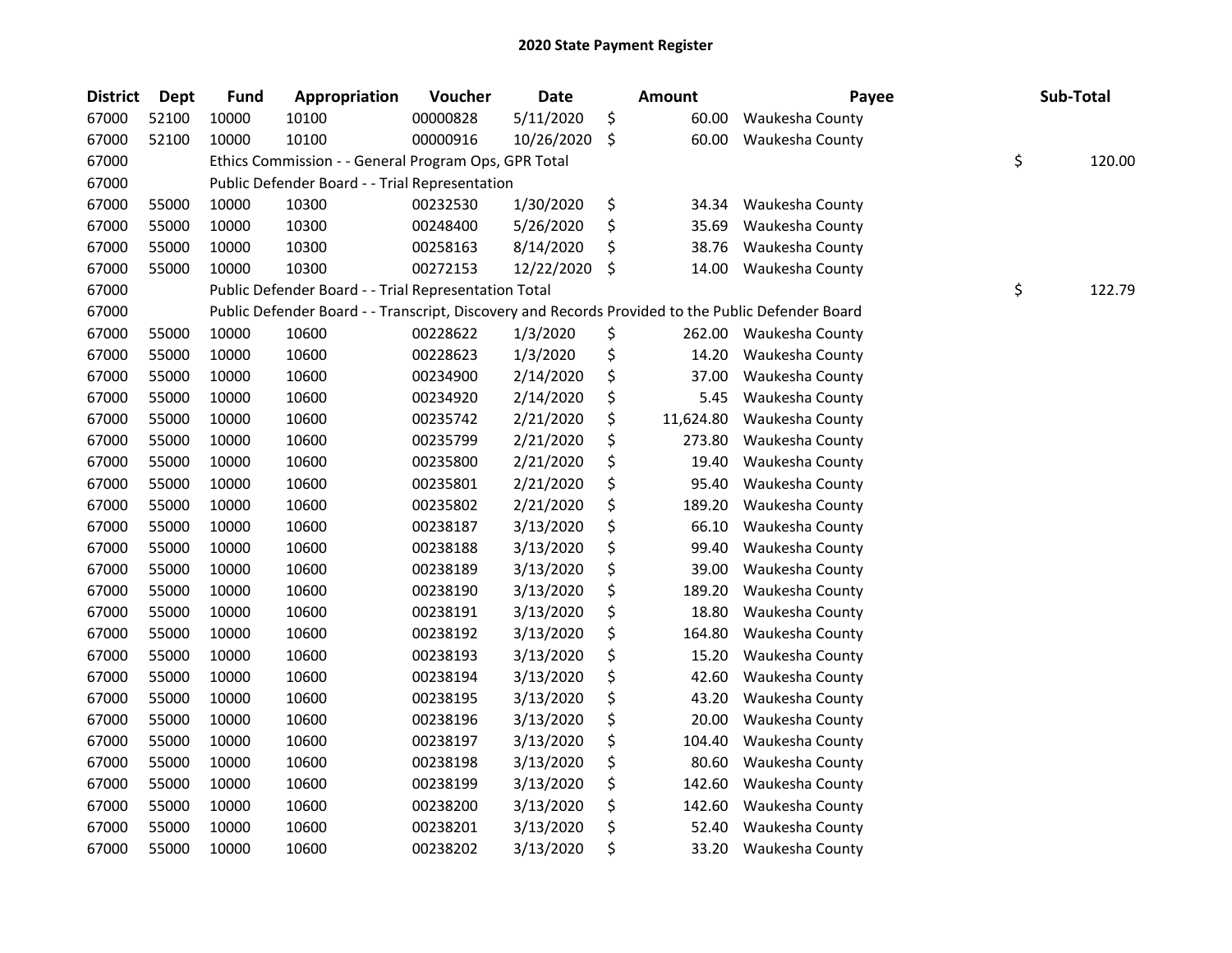| <b>District</b> | <b>Dept</b> | <b>Fund</b> | Appropriation | Voucher  | <b>Date</b> | <b>Amount</b>   | Payee           | Sub-Total |
|-----------------|-------------|-------------|---------------|----------|-------------|-----------------|-----------------|-----------|
| 67000           | 55000       | 10000       | 10600         | 00238203 | 3/13/2020   | \$<br>117.00    | Waukesha County |           |
| 67000           | 55000       | 10000       | 10600         | 00241355 | 4/1/2020    | \$<br>11.40     | Waukesha County |           |
| 67000           | 55000       | 10000       | 10600         | 00241356 | 4/1/2020    | \$<br>28.60     | Waukesha County |           |
| 67000           | 55000       | 10000       | 10600         | 00241357 | 4/1/2020    | \$<br>34.00     | Waukesha County |           |
| 67000           | 55000       | 10000       | 10600         | 00241358 | 4/1/2020    | \$<br>225.20    | Waukesha County |           |
| 67000           | 55000       | 10000       | 10600         | 00241359 | 4/1/2020    | \$<br>26.80     | Waukesha County |           |
| 67000           | 55000       | 10000       | 10600         | 00241360 | 4/1/2020    | \$<br>7.20      | Waukesha County |           |
| 67000           | 55000       | 10000       | 10600         | 00247455 | 5/13/2020   | \$<br>85.40     | Waukesha County |           |
| 67000           | 55000       | 10000       | 10600         | 00247456 | 5/13/2020   | \$<br>486.80    | Waukesha County |           |
| 67000           | 55000       | 10000       | 10600         | 00247457 | 5/13/2020   | \$<br>55.40     | Waukesha County |           |
| 67000           | 55000       | 10000       | 10600         | 00247458 | 5/13/2020   | \$<br>31.00     | Waukesha County |           |
| 67000           | 55000       | 10000       | 10600         | 00247459 | 5/13/2020   | \$<br>48.60     | Waukesha County |           |
| 67000           | 55000       | 10000       | 10600         | 00247460 | 5/13/2020   | \$<br>27.60     | Waukesha County |           |
| 67000           | 55000       | 10000       | 10600         | 00247462 | 5/13/2020   | \$<br>76.00     | Waukesha County |           |
| 67000           | 55000       | 10000       | 10600         | 00247463 | 5/13/2020   | \$<br>57.40     | Waukesha County |           |
| 67000           | 55000       | 10000       | 10600         | 00253202 | 6/23/2020   | \$<br>12,428.20 | Waukesha County |           |
| 67000           | 55000       | 10000       | 10600         | 00260347 | 9/2/2020    | \$<br>7,541.80  | Waukesha County |           |
| 67000           | 55000       | 10000       | 10600         | 00260348 | 9/2/2020    | \$<br>27.20     | Waukesha County |           |
| 67000           | 55000       | 10000       | 10600         | 00260349 | 9/2/2020    | \$<br>613.00    | Waukesha County |           |
| 67000           | 55000       | 10000       | 10600         | 00260350 | 9/2/2020    | \$<br>93.20     | Waukesha County |           |
| 67000           | 55000       | 10000       | 10600         | 00260351 | 9/2/2020    | \$<br>93.80     | Waukesha County |           |
| 67000           | 55000       | 10000       | 10600         | 00260352 | 9/2/2020    | \$<br>335.20    | Waukesha County |           |
| 67000           | 55000       | 10000       | 10600         | 00260353 | 9/2/2020    | \$<br>27.20     | Waukesha County |           |
| 67000           | 55000       | 10000       | 10600         | 00260354 | 9/2/2020    | \$<br>8.60      | Waukesha County |           |
| 67000           | 55000       | 10000       | 10600         | 00260355 | 9/2/2020    | \$<br>15.80     | Waukesha County |           |
| 67000           | 55000       | 10000       | 10600         | 00260356 | 9/2/2020    | \$<br>20.20     | Waukesha County |           |
| 67000           | 55000       | 10000       | 10600         | 00260357 | 9/2/2020    | \$<br>262.80    | Waukesha County |           |
| 67000           | 55000       | 10000       | 10600         | 00264805 | 10/19/2020  | \$<br>3.80      | Waukesha County |           |
| 67000           | 55000       | 10000       | 10600         | 00264806 | 10/19/2020  | \$<br>3.00      | Waukesha County |           |
| 67000           | 55000       | 10000       | 10600         | 00264807 | 10/19/2020  | \$<br>10.40     | Waukesha County |           |
| 67000           | 55000       | 10000       | 10600         | 00264808 | 10/19/2020  | \$<br>12.00     | Waukesha County |           |
| 67000           | 55000       | 10000       | 10600         | 00265310 | 10/23/2020  | \$<br>149.20    | Waukesha County |           |
| 67000           | 55000       | 10000       | 10600         | 00265311 | 10/23/2020  | \$<br>108.20    | Waukesha County |           |
| 67000           | 55000       | 10000       | 10600         | 00265312 | 10/23/2020  | \$<br>27.00     | Waukesha County |           |
| 67000           | 55000       | 10000       | 10600         | 00265313 | 10/23/2020  | \$<br>53.20     | Waukesha County |           |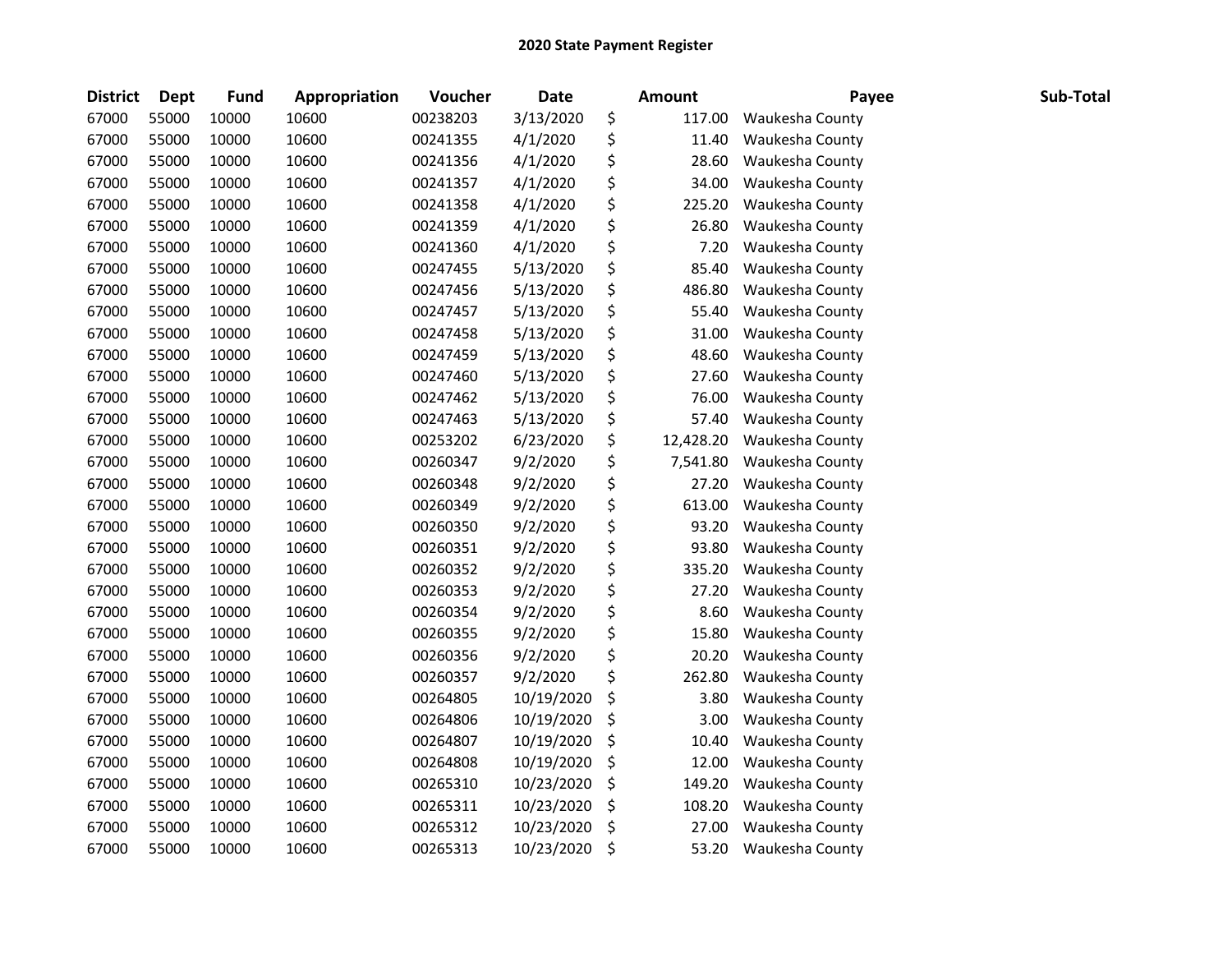| <b>District</b> | Dept  | <b>Fund</b> | Appropriation                                              | Voucher  | <b>Date</b> |     | <b>Amount</b> | Payee                                                                                                   | Sub-Total          |
|-----------------|-------|-------------|------------------------------------------------------------|----------|-------------|-----|---------------|---------------------------------------------------------------------------------------------------------|--------------------|
| 67000           | 55000 | 10000       | 10600                                                      | 00265314 | 10/23/2020  | \$  | 68.20         | Waukesha County                                                                                         |                    |
| 67000           | 55000 | 10000       | 10600                                                      | 00270720 | 12/11/2020  | \$  | 12.60         | Waukesha County                                                                                         |                    |
| 67000           | 55000 | 10000       | 10600                                                      | 00270914 | 12/15/2020  | \$  | 17.60         | Waukesha County                                                                                         |                    |
| 67000           | 55000 | 10000       | 10600                                                      | 00270915 | 12/15/2020  | \$  | 279.80        | Waukesha County                                                                                         |                    |
| 67000           | 55000 | 10000       | 10600                                                      | 00270916 | 12/15/2020  | \$  | 22.20         | Waukesha County                                                                                         |                    |
| 67000           | 55000 | 10000       | 10600                                                      | 00270917 | 12/15/2020  | \$  | 35.00         | Waukesha County                                                                                         |                    |
| 67000           | 55000 | 10000       | 10600                                                      | 00270918 | 12/15/2020  | \$  | 21.40         | Waukesha County                                                                                         |                    |
| 67000           | 55000 | 10000       | 10600                                                      | 00270919 | 12/15/2020  | \$  | 10.80         | Waukesha County                                                                                         |                    |
| 67000           | 55000 | 10000       | 10600                                                      | 00270922 | 12/15/2020  | \$  |               | 9,492.60 Waukesha County                                                                                |                    |
| 67000           |       |             |                                                            |          |             |     |               | Public Defender Board - - Transcript, Discovery and Records Provided to the Public Defender Board Total | \$<br>46,887.75    |
| 67000           |       |             | Department of Revenue - - Warrants and Satisfactions       |          |             |     |               |                                                                                                         |                    |
| 67000           | 56600 | 10000       | 10100                                                      | 00154145 | 1/10/2020   | \$  | 210.50        | Waukesha County                                                                                         |                    |
| 67000           | 56600 | 10000       | 10100                                                      | 00158876 | 2/26/2020   | \$  | 61.00         | Waukesha County                                                                                         |                    |
| 67000           | 56600 | 10000       | 10100                                                      | 00160063 | 3/5/2020    | \$  | 210.50        | Waukesha County                                                                                         |                    |
| 67000           | 56600 | 10000       | 10100                                                      | 00160306 | 3/5/2020    | \$  | 210.50        | Waukesha County                                                                                         |                    |
| 67000           | 56600 | 10000       | 10100                                                      | 00163556 | 3/11/2020   | \$  | 210.50        | Waukesha County                                                                                         |                    |
| 67000           | 56600 | 10000       | 10100                                                      | 00163557 | 3/11/2020   | \$  | 210.50        | Waukesha County                                                                                         |                    |
| 67000           | 56600 | 10000       | 10100                                                      | 00171602 | 5/20/2020   | \$  | 210.50        | Waukesha County                                                                                         |                    |
| 67000           | 56600 | 10000       | 10100                                                      | 00171603 | 5/20/2020   | \$  | 210.50        | Waukesha County                                                                                         |                    |
| 67000           | 56600 | 10000       | 10100                                                      | 00174566 | 7/10/2020   | \$  | 421.00        | Waukesha County                                                                                         |                    |
| 67000           | 56600 | 10000       | 10100                                                      | 00184485 | 11/19/2020  | Ŝ.  | 60.00         | Waukesha County                                                                                         |                    |
| 67000           |       |             | Department of Revenue - - Warrants and Satisfactions Total |          |             |     |               |                                                                                                         | \$<br>2,015.50     |
| 67000           |       |             | Circuit Courts - - Circuit Court Costs                     |          |             |     |               |                                                                                                         |                    |
| 67000           | 62500 | 10000       | 10500                                                      | 00001802 | 1/17/2020   | \$  | 582,121.00    | Waukesha County                                                                                         |                    |
| 67000           | 62500 | 10000       | 10500                                                      | 00001996 | 7/17/2020   | \$  | 892,742.00    | Waukesha County                                                                                         |                    |
| 67000           |       |             | Circuit Courts - - Circuit Court Costs Total               |          |             |     |               |                                                                                                         | \$<br>1,474,863.00 |
| 67000           |       |             | Supreme Court - - General Program Operations               |          |             |     |               |                                                                                                         |                    |
| 67000           | 68000 | 10000       | 20100                                                      | 00009139 | 2/10/2020   | \$  |               | 1,606.50 Waukesha County                                                                                |                    |
| 67000           |       |             | Supreme Court - - General Program Operations Total         |          |             |     |               |                                                                                                         | \$<br>1,606.50     |
| 67000           |       |             | Supreme Court - - Federal Aid                              |          |             |     |               |                                                                                                         |                    |
| 67000           | 68000 | 10000       | 24100                                                      | 00011348 | 11/5/2020   | \$  |               | 2,808.46 Waukesha County                                                                                |                    |
| 67000           |       |             | Supreme Court - - Federal Aid Total                        |          |             |     |               |                                                                                                         | \$<br>2,808.46     |
| 67000           |       |             | Shared Revenue and Tax Relief - - County And Municipal Aid |          |             |     |               |                                                                                                         |                    |
| 67000           | 83500 | 10000       | 10500                                                      | 00069229 | 7/27/2020   | \$. | 95,469.96     | Waukesha County                                                                                         |                    |
| 67000           | 83500 | 10000       | 10500                                                      | 00073199 | 11/16/2020  | \$  |               | 540,996.43 Waukesha County                                                                              |                    |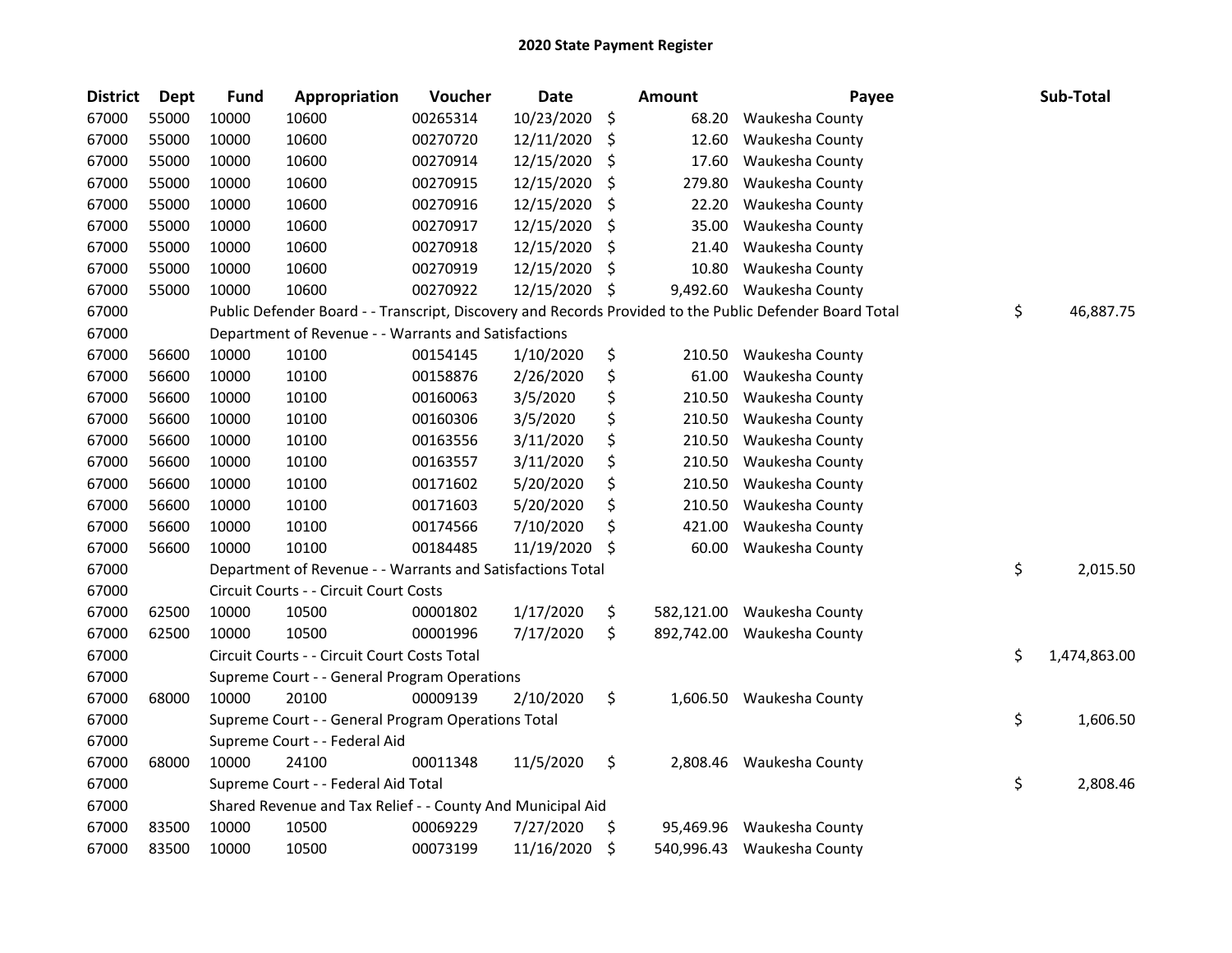| <b>District</b> | Dept  | Fund  | Appropriation                                                         | <b>Voucher</b> | Date       |    | <b>Amount</b> | Payee           |    | Sub-Total        |
|-----------------|-------|-------|-----------------------------------------------------------------------|----------------|------------|----|---------------|-----------------|----|------------------|
| 67000           |       |       | Shared Revenue and Tax Relief - - County And Municipal Aid Total      |                |            |    |               |                 | \$ | 636,466.39       |
| 67000           |       |       | Shared Revenue and Tax Relief - - Exempt Computer Aid                 |                |            |    |               |                 |    |                  |
| 67000           | 83500 | 10000 | 10900                                                                 | 00064639       | 7/27/2020  | S. | 627,073.40    | Waukesha County |    |                  |
| 67000           |       |       | Shared Revenue and Tax Relief - - Exempt Computer Aid Total           |                |            |    |               |                 | \$ | 627,073.40       |
| 67000           |       |       | Shared Revenue and Tax Relief - - Utility Aid                         |                |            |    |               |                 |    |                  |
| 67000           | 83500 | 10000 | 11000                                                                 | 00069229       | 7/27/2020  | S. | 80,758.87     | Waukesha County |    |                  |
| 67000           | 83500 | 10000 | 11000                                                                 | 00073199       | 11/16/2020 | S. | 505,303.71    | Waukesha County |    |                  |
| 67000           |       |       | Shared Revenue and Tax Relief - - Utility Aid Total                   |                |            |    |               |                 | \$ | 586,062.58       |
| 67000           |       |       | Shared Revenue and Tax Relief - - Personal Property Aid               |                |            |    |               |                 |    |                  |
| 67000           | 83500 | 10000 | 11100                                                                 | 00060002       | 5/4/2020   | S. | 695,464.65    | Waukesha County |    |                  |
| 67000           |       |       | Shared Revenue and Tax Relief - - Personal Property Aid Total         |                |            |    |               |                 | \$ | 695,464.65       |
| 67000           |       |       | Shared Revenue and Tax Relief - - School Lvy Tx/First Dollar Cr       |                |            |    |               |                 |    |                  |
| 67000           | 83500 | 10000 | 30200                                                                 | 00064040       | 7/27/2020  | S  | 3,339,716.95  | Waukesha County |    |                  |
| 67000           | 83500 | 10000 | 30200                                                                 | 00067433       | 7/27/2020  | S. | 38,240,517.87 | Waukesha County |    |                  |
| 67000           |       |       | Shared Revenue and Tax Relief - - School Lvy Tx/First Dollar Cr Total |                |            |    |               |                 | Ś. | 41,580,234.82    |
| 67000           |       |       | Shared Revenue and Tax Relief - - Lottery & Gaming Credit             |                |            |    |               |                 |    |                  |
| 67000           | 83500 | 52100 | 36300                                                                 | 00055762       | 3/23/2020  | S. | 7,486,018.54  | Waukesha County |    |                  |
| 67000           |       |       | Shared Revenue and Tax Relief - - Lottery & Gaming Credit Total       |                |            |    |               |                 |    | 7,486,018.54     |
| 67000 Total     |       |       |                                                                       |                |            |    |               |                 |    | \$108,265,594.27 |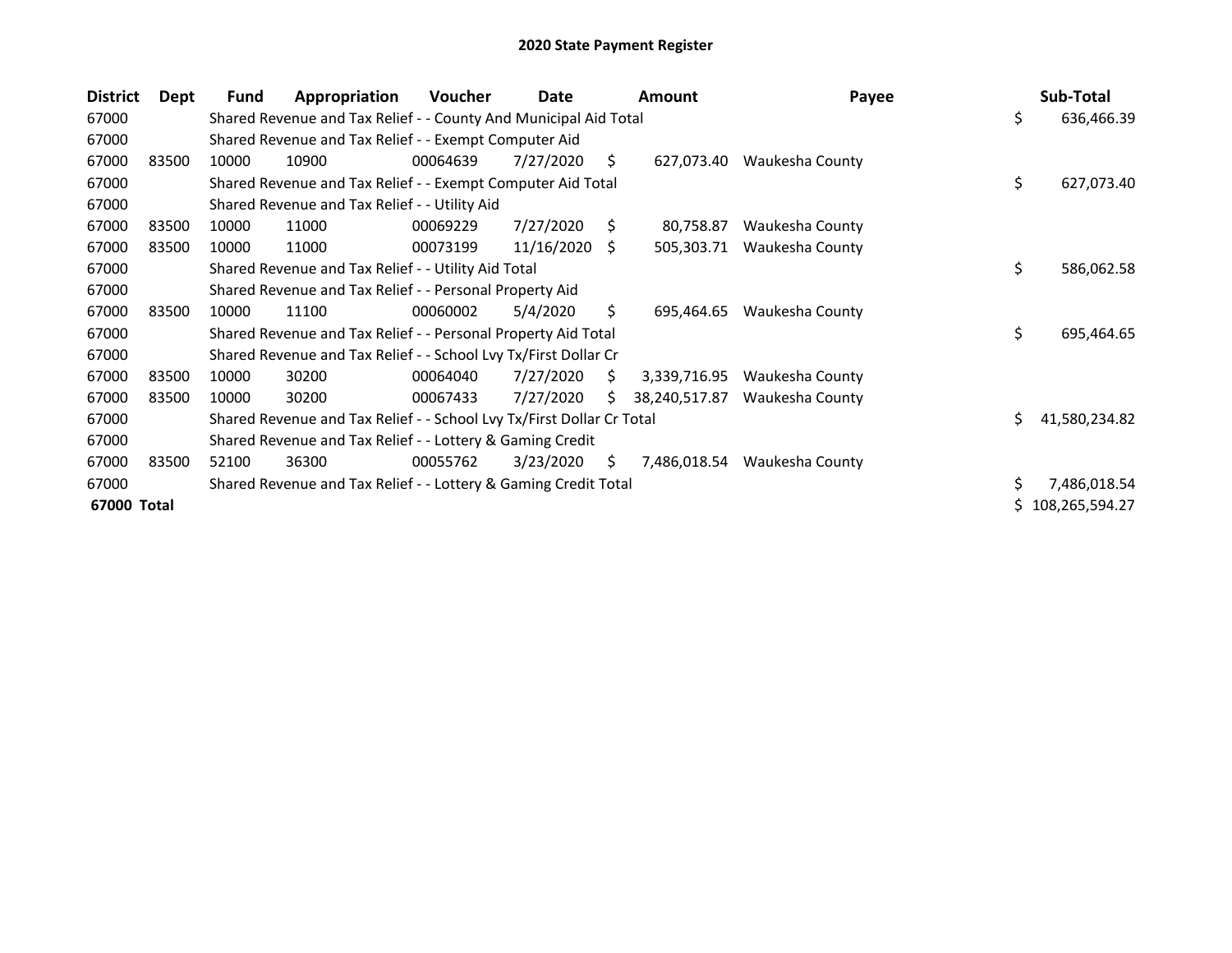| <b>District</b> | <b>Dept</b> | Fund  | Appropriation                                                                   | Voucher   | <b>Date</b>   |     | <b>Amount</b> | Payee                        | Sub-Total        |
|-----------------|-------------|-------|---------------------------------------------------------------------------------|-----------|---------------|-----|---------------|------------------------------|------------------|
| 67002           |             |       | Dept of Safety & Prof Services - - Fire Dues Distribution                       |           |               |     |               |                              |                  |
| 67002           | 16500       | 10000 | 22500                                                                           | 00037247  | 7/17/2020     | \$  |               | 56,748.51 Town Of Brookfield |                  |
| 67002           |             |       | Dept of Safety & Prof Services - - Fire Dues Distribution Total                 |           |               |     |               |                              | \$<br>56,748.51  |
| 67002           |             |       | WI Dept of Transportation - - Trns Aids To Mnc.-Sf                              |           |               |     |               |                              |                  |
| 67002           | 39500       | 21100 | 19100                                                                           | 00477194  | 1/6/2020      | \$  |               | 81,416.52 Town Of Brookfield |                  |
| 67002           | 39500       | 21100 | 19100                                                                           | 00507049  | 4/6/2020      | \$  |               | 81,416.52 Town Of Brookfield |                  |
| 67002           | 39500       | 21100 | 19100                                                                           | 00544041  | 7/6/2020      | \$  |               | 81,416.52 Town Of Brookfield |                  |
| 67002           | 39500       | 21100 | 19100                                                                           | 00586867  | 10/5/2020     | \$  |               | 81,416.52 Town Of Brookfield |                  |
| 67002           |             |       | WI Dept of Transportation - - Trns Aids To Mnc.-Sf Total                        |           |               |     |               |                              | \$<br>325,666.08 |
| 67002           |             |       | WI Dept of Transportation - - Veh Insp, Trf EnfSf                               |           |               |     |               |                              |                  |
| 67002           | 39500       | 21100 | 56400                                                                           | 00588778  | 9/23/2020     | \$  |               | 100.00 Town Of Brookfield    |                  |
| 67002           |             |       | WI Dept of Transportation - - Veh Insp, Trf Enf Sf Total                        |           |               |     |               |                              | \$<br>100.00     |
| 67002           |             |       | Department of Health Services - - Emergency Medical Services, Ai                |           |               |     |               |                              |                  |
| 67002           | 43500       | 10000 | 11900                                                                           | 00378995  | 9/15/2020     | \$  |               | 3,907.50 Town Of Brookfield  |                  |
| 67002           |             |       | Department of Health Services - - Emergency Medical Services, Ai Total          |           |               |     |               |                              | \$<br>3,907.50   |
| 67002           |             |       | Department of Health Services - - Prepaid Medical Transport Reimbursement       |           |               |     |               |                              |                  |
| 67002           | 43500       | 10000 | 16300                                                                           | AMBULANCE | 11/16/2020 \$ |     |               | 4,732.51 Town Of Brookfield  |                  |
| 67002           |             |       | Department of Health Services - - Prepaid Medical Transport Reimbursement Total |           |               |     |               |                              | \$<br>4,732.51   |
| 67002           |             |       | Department of Justice - - Law Enforcement Train, Local                          |           |               |     |               |                              |                  |
| 67002           | 45500       | 10000 | 23100                                                                           | 00091074  | 11/25/2020 \$ |     |               | 2,400.00 Town Of Brookfield  |                  |
| 67002           |             |       | Department of Justice - - Law Enforcement Train, Local Total                    |           |               |     |               |                              | \$<br>2,400.00   |
| 67002           |             |       | Department of Administration - - Federal Aid                                    |           |               |     |               |                              |                  |
| 67002           | 50500       | 10000 | 14200                                                                           | 00126772  | 8/11/2020     | \$  |               | 52,259.86 Town Of Brookfield |                  |
| 67002           | 50500       | 10000 | 14200                                                                           | 00130266  | 10/1/2020     | \$  |               | 8,147.10 Town Of Brookfield  |                  |
| 67002           | 50500       | 10000 | 14200                                                                           | 00135324  | 12/9/2020     | \$  |               | 48,340.04 Town Of Brookfield |                  |
| 67002           | 50500       | 10000 | 14200                                                                           | 00136608  | 12/16/2020    | S.  |               | 11,541.55 Town Of Brookfield |                  |
| 67002           |             |       | Department of Administration - - Federal Aid Total                              |           |               |     |               |                              | \$<br>120,288.55 |
| 67002           |             |       | Elections Commission - - 2018 Hava Election Security                            |           |               |     |               |                              |                  |
| 67002           | 51000       | 22000 | 18200                                                                           | 00004163  | 8/10/2020     | \$  |               | 5,217.10 Town Of Brookfield  |                  |
| 67002           |             |       | Elections Commission - - 2018 Hava Election Security Total                      |           |               |     |               |                              | \$<br>5,217.10   |
| 67002           |             |       | Shared Revenue and Tax Relief - - County And Municipal Aid                      |           |               |     |               |                              |                  |
| 67002           | 83500       | 10000 | 10500                                                                           | 00069193  | 7/27/2020     | \$. |               | 12,224.21 Town Of Brookfield |                  |
| 67002           | 83500       | 10000 | 10500                                                                           | 00073163  | 11/16/2020    | -S  |               | 64,537.98 Town Of Brookfield |                  |
| 67002           |             |       | Shared Revenue and Tax Relief - - County And Municipal Aid Total                |           |               |     |               |                              | \$<br>76,762.19  |
| 67002           |             |       | Shared Revenue and Tax Relief - - Exempt Computer Aid                           |           |               |     |               |                              |                  |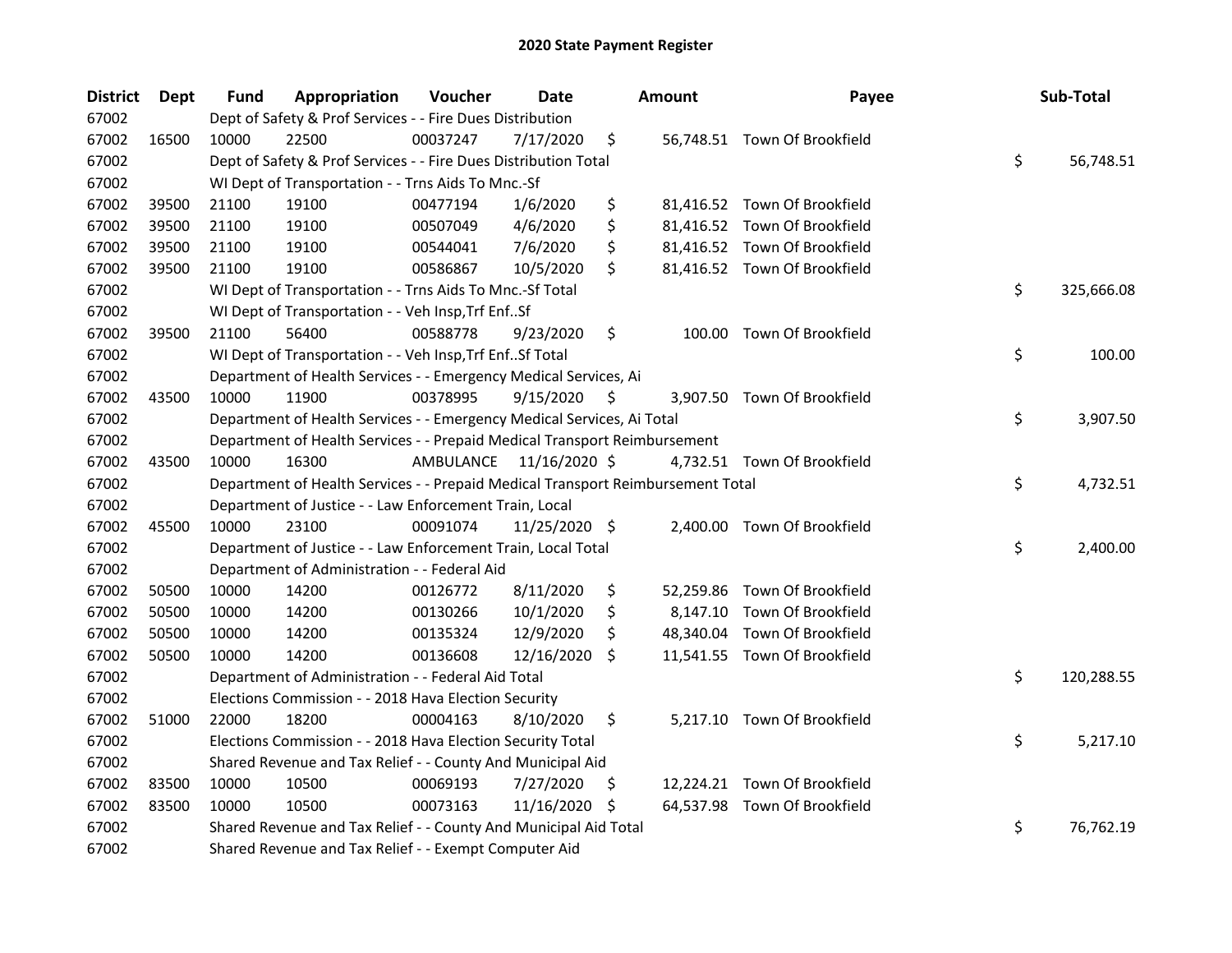| <b>District</b> | Dept  | <b>Fund</b> | Appropriation                                                                 | <b>Voucher</b> | Date      |    | <b>Amount</b> | Payee              |    | Sub-Total  |
|-----------------|-------|-------------|-------------------------------------------------------------------------------|----------------|-----------|----|---------------|--------------------|----|------------|
| 67002           | 83500 | 10000       | 10900                                                                         | 00066227       | 7/27/2020 | S. | 43,221.61     | Town Of Brookfield |    |            |
| 67002           | 83500 | 10000       | 10900                                                                         | 00067239       | 7/27/2020 | S  | 5,676.38      | Town Of Brookfield |    |            |
| 67002           |       |             | Shared Revenue and Tax Relief - - Exempt Computer Aid Total                   |                |           |    |               |                    | \$ | 48,897.99  |
| 67002           |       |             | Shared Revenue and Tax Relief - - Personal Property Aid                       |                |           |    |               |                    |    |            |
| 67002           | 83500 | 10000       | 11100                                                                         | 00061656       | 5/4/2020  | Ś. | 30.866.41     | Town Of Brookfield |    |            |
| 67002           | 83500 | 10000       | 11100                                                                         | 00062679       | 5/4/2020  | Ś. | 15.137.34     | Town Of Brookfield |    |            |
| 67002           |       |             | Shared Revenue and Tax Relief - - Personal Property Aid Total                 |                |           |    |               |                    | \$ | 46,003.75  |
| 67002           |       |             | Shared Revenue and Tax Relief - - State Aid; Video Service Provider Fee       |                |           |    |               |                    |    |            |
| 67002           | 83500 | 10000       | 11200                                                                         | 00064490       | 7/27/2020 | S  | 7.832.04      | Town Of Brookfield |    |            |
| 67002           |       |             | Shared Revenue and Tax Relief - - State Aid; Video Service Provider Fee Total |                |           |    |               |                    | \$ | 7,832.04   |
| 67002           |       |             | Shared Revenue and Tax Relief - - Payments For Municipal Svcs                 |                |           |    |               |                    |    |            |
| 67002           | 83500 | 10000       | 50100                                                                         | 00054832       | 2/3/2020  | S  | 3,070.29      | Town Of Brookfield |    |            |
| 67002           |       |             | Shared Revenue and Tax Relief - - Payments For Municipal Svcs Total           |                |           |    |               |                    | \$ | 3,070.29   |
| 67002 Total     |       |             |                                                                               |                |           |    |               |                    | Ś  | 701,626.51 |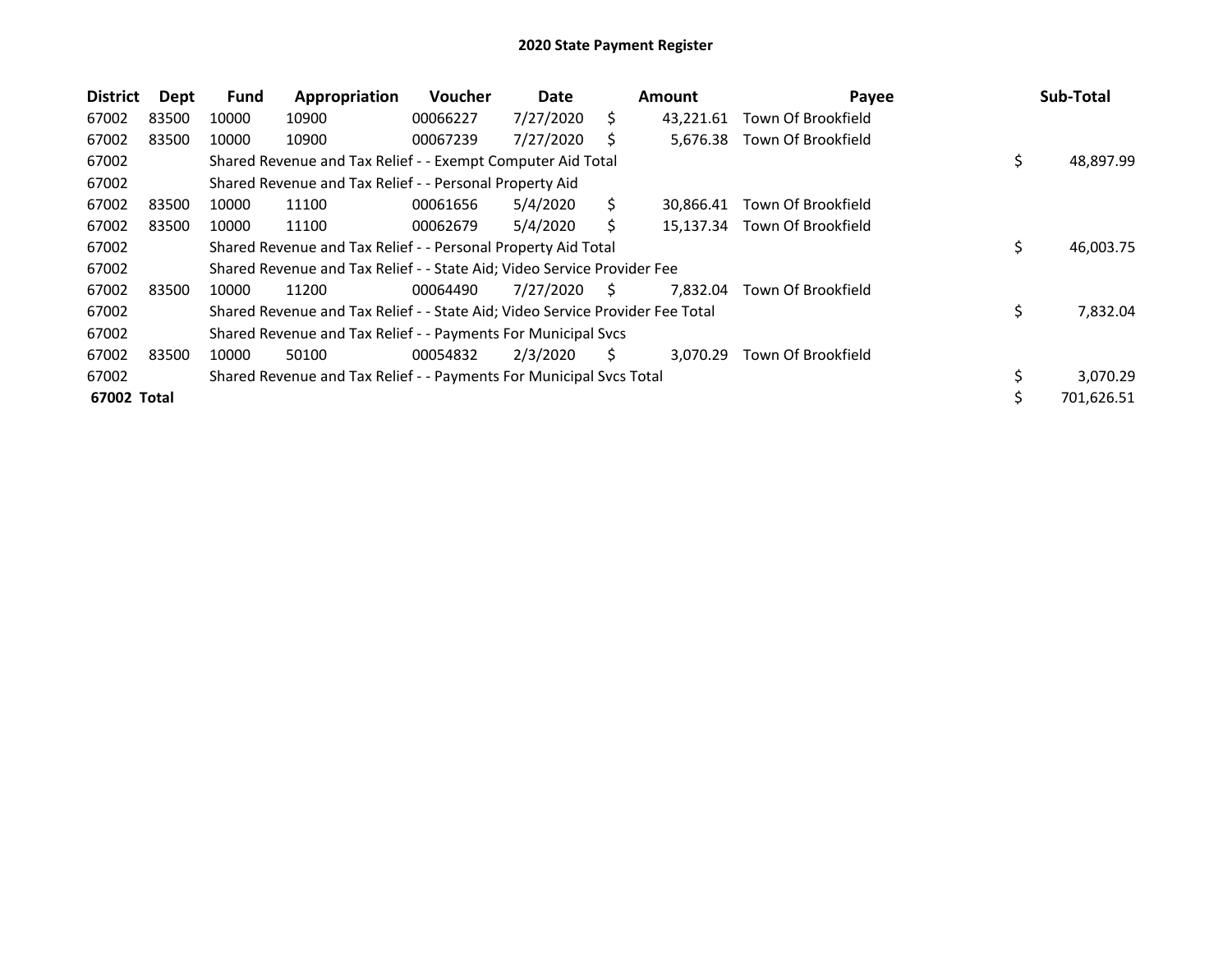| <b>District</b> | <b>Dept</b> | Fund  | Appropriation                                                                   | Voucher                 | <b>Date</b> | <b>Amount</b>   | Payee              | Sub-Total        |
|-----------------|-------------|-------|---------------------------------------------------------------------------------|-------------------------|-------------|-----------------|--------------------|------------------|
| 67004           |             |       | Dept of Safety & Prof Services - - Fire Dues Distribution                       |                         |             |                 |                    |                  |
| 67004           | 16500       | 10000 | 22500                                                                           | 00037248                | 7/17/2020   | \$<br>59,015.24 | Delafield, Town of |                  |
| 67004           |             |       | Dept of Safety & Prof Services - - Fire Dues Distribution Total                 |                         |             |                 |                    | \$<br>59,015.24  |
| 67004           |             |       | Dept of Natural Resources - - Aids In Lieu Of Taxes - Gener                     |                         |             |                 |                    |                  |
| 67004           | 37000       | 10000 | 50300                                                                           | 00383616                | 1/16/2020   | \$<br>37,158.44 | Delafield, Town of |                  |
| 67004           |             |       | Dept of Natural Resources - - Aids In Lieu Of Taxes - Gener Total               |                         |             |                 |                    | \$<br>37,158.44  |
| 67004           |             |       | Dept of Natural Resources - - Resaids - Cnty Forst, Cl & Mfl                    |                         |             |                 |                    |                  |
| 67004           | 37000       | 21200 | 57100                                                                           | 00417923                | 6/18/2020   | \$<br>5.20      | Delafield, Town of |                  |
| 67004           |             |       | Dept of Natural Resources - - Resaids - Cnty Forst, Cl & Mfl Total              |                         |             |                 |                    | \$<br>5.20       |
| 67004           |             |       | Dept of Natural Resources - - Aids In Lieu Of Taxes - Sum S                     |                         |             |                 |                    |                  |
| 67004           | 37000       | 21200 | 57900                                                                           | 00404706                | 4/21/2020   | \$<br>2,254.56  | Delafield, Town of |                  |
| 67004           |             |       | Dept of Natural Resources - - Aids In Lieu Of Taxes - Sum S Total               |                         |             |                 |                    | \$<br>2,254.56   |
| 67004           |             |       | WI Dept of Transportation - - Trns Aids To Mnc.-Sf                              |                         |             |                 |                    |                  |
| 67004           | 39500       | 21100 | 19100                                                                           | 00477195                | 1/6/2020    | \$<br>50,420.18 | Delafield, Town of |                  |
| 67004           | 39500       | 21100 | 19100                                                                           | 00507050                | 4/6/2020    | \$<br>50,420.18 | Delafield, Town of |                  |
| 67004           | 39500       | 21100 | 19100                                                                           | 00544042                | 7/6/2020    | \$<br>50,420.18 | Delafield, Town of |                  |
| 67004           | 39500       | 21100 | 19100                                                                           | 00586868                | 10/5/2020   | \$<br>50,420.18 | Delafield, Town of |                  |
| 67004           |             |       | WI Dept of Transportation - - Trns Aids To Mnc.-Sf Total                        |                         |             |                 |                    | \$<br>201,680.72 |
| 67004           |             |       | WI Dept of Transportation - - Loc Rd Imp Prg St Fd                              |                         |             |                 |                    |                  |
| 67004           | 39500       | 21100 | 27800                                                                           | 00529355                | 5/22/2020   | \$<br>19,499.54 | Delafield, Town of |                  |
| 67004           |             |       | WI Dept of Transportation - - Loc Rd Imp Prg St Fd Total                        |                         |             |                 |                    | \$<br>19,499.54  |
| 67004           |             |       | Department of Health Services - - Emergency Medical Services, Ai                |                         |             |                 |                    |                  |
| 67004           | 43500       | 10000 | 11900                                                                           | 00379019                | 9/15/2020   | \$<br>5,749.09  | Delafield, Town of |                  |
| 67004           |             |       | Department of Health Services - - Emergency Medical Services, Ai Total          |                         |             |                 |                    | \$<br>5,749.09   |
| 67004           |             |       | Department of Health Services - - Prepaid Medical Transport Reimbursement       |                         |             |                 |                    |                  |
| 67004           | 43500       | 10000 | 16300                                                                           | AMBULANCE 11/16/2020 \$ |             | 2,000.00        | Delafield, Town of |                  |
| 67004           |             |       | Department of Health Services - - Prepaid Medical Transport Reimbursement Total |                         |             |                 |                    | \$<br>2,000.00   |
| 67004           |             |       | Department of Administration - - Federal Aid                                    |                         |             |                 |                    |                  |
| 67004           | 50500       | 10000 | 14200                                                                           | 00132314                | 11/12/2020  | \$<br>15,548.43 | Delafield, Town of |                  |
| 67004           | 50500       | 10000 | 14200                                                                           | 00135325                | 12/9/2020   | \$<br>15,742.74 | Delafield, Town of |                  |
| 67004           |             |       | Department of Administration - - Federal Aid Total                              |                         |             |                 |                    | \$<br>31,291.17  |
| 67004           |             |       | Elections Commission - - 2018 Hava Election Security                            |                         |             |                 |                    |                  |
| 67004           | 51000       | 22000 | 18200                                                                           | 00003704                | 7/3/2020    | \$<br>6,972.70  | Delafield, Town of |                  |
| 67004           |             |       | Elections Commission - - 2018 Hava Election Security Total                      |                         |             |                 |                    | \$<br>6,972.70   |
| 67004           |             |       | Shared Revenue and Tax Relief - - County And Municipal Aid                      |                         |             |                 |                    |                  |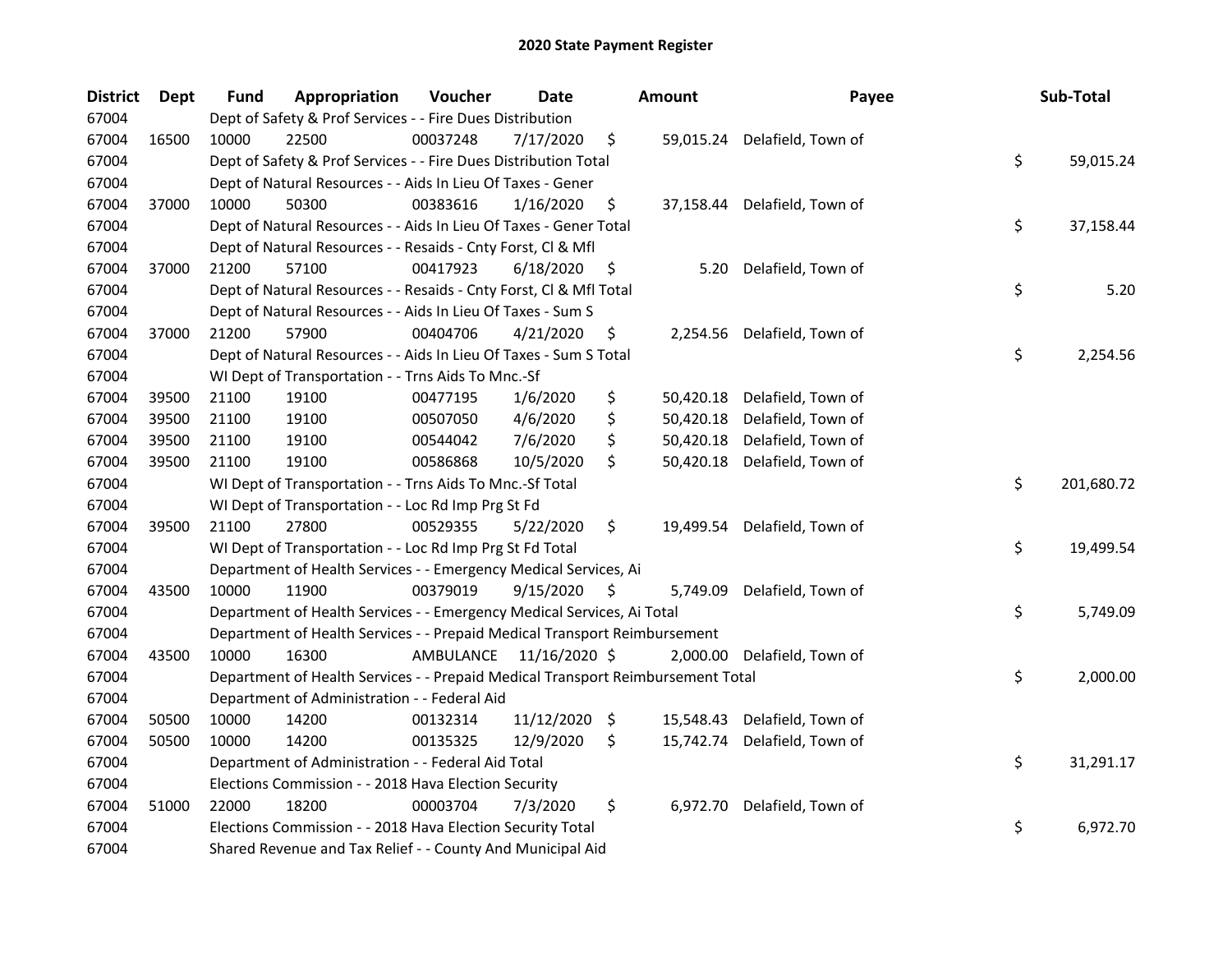| <b>District</b> | <b>Dept</b> | <b>Fund</b> | Appropriation                                                                 | Voucher  | Date       |     | <b>Amount</b> | Payee              | Sub-Total          |
|-----------------|-------------|-------------|-------------------------------------------------------------------------------|----------|------------|-----|---------------|--------------------|--------------------|
| 67004           | 83500       | 10000       | 10500                                                                         | 00069194 | 7/27/2020  | \$  | 14,075.96     | Delafield, Town of |                    |
| 67004           | 83500       | 10000       | 10500                                                                         | 00073164 | 11/16/2020 | \$. | 77,763.76     | Delafield, Town of |                    |
| 67004           |             |             | Shared Revenue and Tax Relief - - County And Municipal Aid Total              |          |            |     |               |                    | \$<br>91,839.72    |
| 67004           |             |             | Shared Revenue and Tax Relief - - Exempt Computer Aid                         |          |            |     |               |                    |                    |
| 67004           | 83500       | 10000       | 10900                                                                         | 00066228 | 7/27/2020  | \$  | 508.20        | Delafield, Town of |                    |
| 67004           |             |             | Shared Revenue and Tax Relief - - Exempt Computer Aid Total                   |          |            |     |               |                    | \$<br>508.20       |
| 67004           |             |             | Shared Revenue and Tax Relief - - Utility Aid                                 |          |            |     |               |                    |                    |
| 67004           | 83500       | 10000       | 11000                                                                         | 00069194 | 7/27/2020  | \$. | 1,146.57      | Delafield, Town of |                    |
| 67004           | 83500       | 10000       | 11000                                                                         | 00073164 | 11/16/2020 | -S  | 6,818.69      | Delafield, Town of |                    |
| 67004           |             |             | Shared Revenue and Tax Relief - - Utility Aid Total                           |          |            |     |               |                    | \$<br>7,965.26     |
| 67004           |             |             | Shared Revenue and Tax Relief - - Personal Property Aid                       |          |            |     |               |                    |                    |
| 67004           | 83500       | 10000       | 11100                                                                         | 00061657 | 5/4/2020   | \$  | 4,072.06      | Delafield, Town of |                    |
| 67004           |             |             | Shared Revenue and Tax Relief - - Personal Property Aid Total                 |          |            |     |               |                    | \$<br>4,072.06     |
| 67004           |             |             | Shared Revenue and Tax Relief - - State Aid; Video Service Provider Fee       |          |            |     |               |                    |                    |
| 67004           | 83500       | 10000       | 11200                                                                         | 00064491 | 7/27/2020  | S.  | 12,566.48     | Delafield, Town of |                    |
| 67004           |             |             | Shared Revenue and Tax Relief - - State Aid; Video Service Provider Fee Total |          |            |     |               |                    | \$<br>12,566.48    |
| 67004           |             |             | Shared Revenue and Tax Relief - - School Lvy Tx/First Dollar Cr               |          |            |     |               |                    |                    |
| 67004           | 83500       | 10000       | 30200                                                                         | 00064030 | 7/27/2020  | S.  | 189,107.56    | Delafield, Town of |                    |
| 67004           | 83500       | 10000       | 30200                                                                         | 00067423 | 7/27/2020  | \$  | 2,881,809.72  | Delafield, Town of |                    |
| 67004           |             |             | Shared Revenue and Tax Relief - - School Lvy Tx/First Dollar Cr Total         |          |            |     |               |                    | \$<br>3,070,917.28 |
| 67004           |             |             | Shared Revenue and Tax Relief - - Payments For Municipal Svcs                 |          |            |     |               |                    |                    |
| 67004           | 83500       | 10000       | 50100                                                                         | 00054838 | 2/3/2020   | \$  | 10,672.05     | Delafield, Town of |                    |
| 67004           |             |             | Shared Revenue and Tax Relief - - Payments For Municipal Svcs Total           |          |            |     |               |                    | \$<br>10,672.05    |
| 67004           |             |             | Shared Revenue and Tax Relief - - Lottery & Gaming Credit                     |          |            |     |               |                    |                    |
| 67004           | 83500       | 52100       | 36300                                                                         | 00055753 | 3/23/2020  | \$. | 447,586.71    | Delafield, Town of |                    |
| 67004           |             |             | Shared Revenue and Tax Relief - - Lottery & Gaming Credit Total               |          |            |     |               |                    | \$<br>447,586.71   |
| 67004 Total     |             |             |                                                                               |          |            |     |               |                    | \$<br>4,011,754.42 |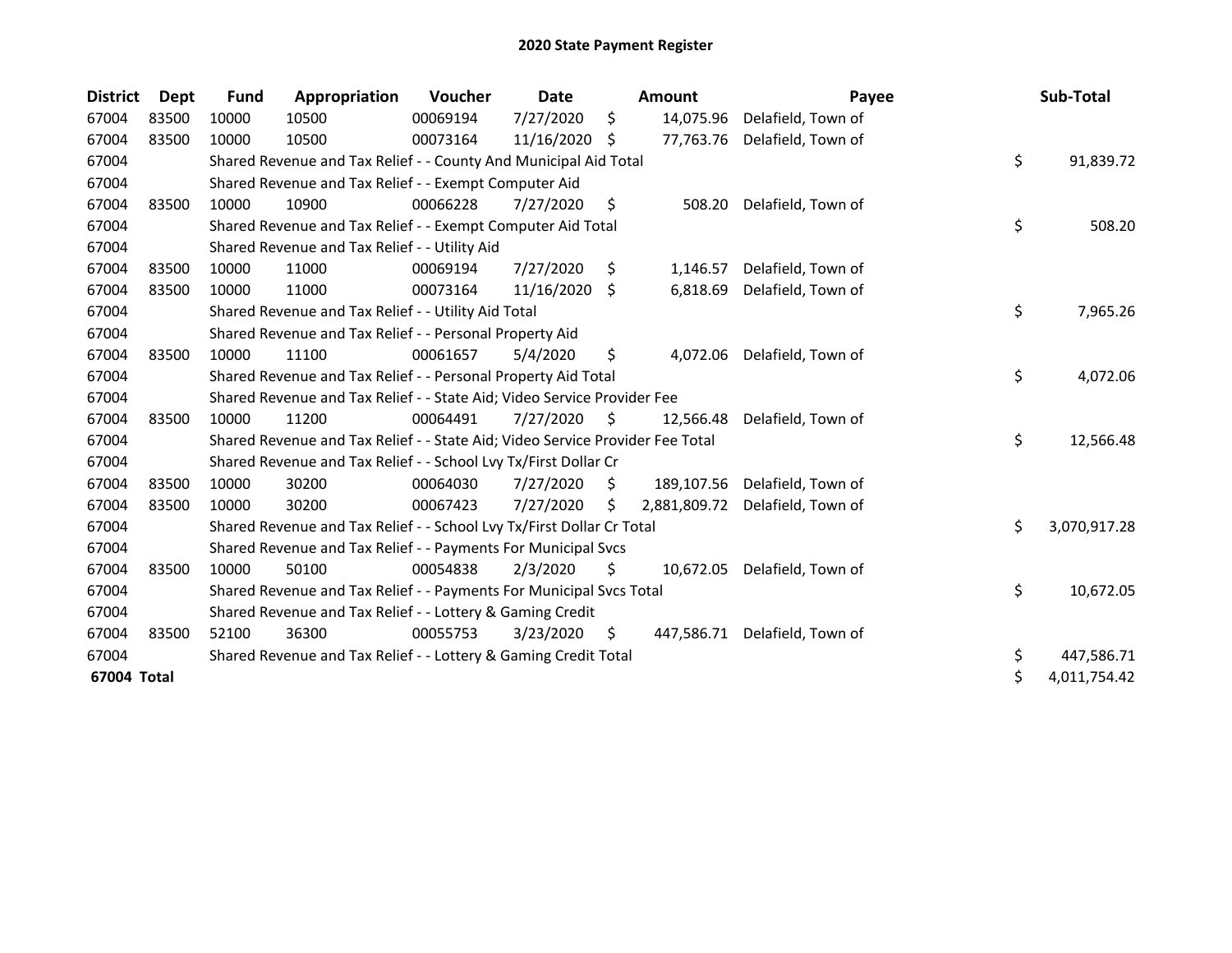| <b>District</b> | <b>Dept</b> | <b>Fund</b> | Appropriation                                                      | Voucher  | Date      | <b>Amount</b>   |                         | Payee | Sub-Total        |
|-----------------|-------------|-------------|--------------------------------------------------------------------|----------|-----------|-----------------|-------------------------|-------|------------------|
| 67006           |             |             | Dept of Safety & Prof Services - - Fire Dues Distribution          |          |           |                 |                         |       |                  |
| 67006           | 16500       | 10000       | 22500                                                              | 00037249 | 7/20/2020 | \$              | 19,181.26 Town Of Eagle |       |                  |
| 67006           |             |             | Dept of Safety & Prof Services - - Fire Dues Distribution Total    |          |           |                 |                         |       | \$<br>19,181.26  |
| 67006           |             |             | Dept of Natural Resources - - Aids In Lieu Of Taxes - Gener        |          |           |                 |                         |       |                  |
| 67006           | 37000       | 10000       | 50300                                                              | 00383584 | 1/17/2020 | \$              | 11,857.87 Town Of Eagle |       |                  |
| 67006           | 37000       | 10000       | 50300                                                              | 00383585 | 1/17/2020 | \$<br>2,800.44  | Town Of Eagle           |       |                  |
| 67006           | 37000       | 10000       | 50300                                                              | 00383586 | 1/17/2020 | \$              | 34,481.98 Town Of Eagle |       |                  |
| 67006           | 37000       | 10000       | 50300                                                              | 00383587 | 1/17/2020 | \$<br>29,296.44 | Town Of Eagle           |       |                  |
| 67006           | 37000       | 10000       | 50300                                                              | 00383588 | 1/17/2020 | \$<br>176.54    | Town Of Eagle           |       |                  |
| 67006           | 37000       | 10000       | 50300                                                              | 00391118 | 2/19/2020 | \$<br>453.34    | Town Of Eagle           |       |                  |
| 67006           | 37000       | 10000       | 50300                                                              | 00391119 | 2/19/2020 | \$<br>7,739.22  | Town Of Eagle           |       |                  |
| 67006           | 37000       | 10000       | 50300                                                              | 00391120 | 2/19/2020 | \$<br>10,300.91 | Town Of Eagle           |       |                  |
| 67006           | 37000       | 10000       | 50300                                                              | 00391121 | 2/19/2020 | \$<br>78,663.50 | Town Of Eagle           |       |                  |
| 67006           | 37000       | 10000       | 50300                                                              | 00391122 | 2/19/2020 | \$<br>487.87    | Town Of Eagle           |       |                  |
| 67006           | 37000       | 10000       | 50300                                                              | 00403913 | 4/21/2020 | \$<br>176.82    | Town Of Eagle           |       |                  |
| 67006           | 37000       | 10000       | 50300                                                              | 00403914 | 4/21/2020 | \$<br>63.75     | Town Of Eagle           |       |                  |
| 67006           | 37000       | 10000       | 50300                                                              | 00403915 | 4/21/2020 | \$<br>47.59     | Town Of Eagle           |       |                  |
| 67006           |             |             | Dept of Natural Resources - - Aids In Lieu Of Taxes - Gener Total  |          |           |                 |                         |       | \$<br>176,546.27 |
| 67006           |             |             | Dept of Natural Resources - - GPO -Federal Funds                   |          |           |                 |                         |       |                  |
| 67006           | 37000       | 21200       | 38100                                                              | 00393943 | 3/6/2020  | \$              | 3,327.11 Town Of Eagle  |       |                  |
| 67006           |             |             | Dept of Natural Resources - - GPO -Federal Funds Total             |          |           |                 |                         |       | \$<br>3,327.11   |
| 67006           |             |             | Dept of Natural Resources - - Enf A - Boating Enforcement          |          |           |                 |                         |       |                  |
| 67006           | 37000       | 21200       | 55000                                                              | 00393943 | 3/6/2020  | \$              | 6,816.52 Town Of Eagle  |       |                  |
| 67006           |             |             | Dept of Natural Resources - - Enf A - Boating Enforcement Total    |          |           |                 |                         |       | \$<br>6,816.52   |
| 67006           |             |             | Dept of Natural Resources - - Resaids - Cnty Forst, Cl & Mfl       |          |           |                 |                         |       |                  |
| 67006           | 37000       | 21200       | 57100                                                              | 00417924 | 6/18/2020 | \$<br>11.80     | Town Of Eagle           |       |                  |
| 67006           |             |             | Dept of Natural Resources - - Resaids - Cnty Forst, Cl & Mfl Total |          |           |                 |                         |       | \$<br>11.80      |
| 67006           |             |             | Dept of Natural Resources - - Aids In Lieu Of Taxes - Sum S        |          |           |                 |                         |       |                  |
| 67006           | 37000       | 21200       | 57900                                                              | 00403912 | 4/21/2020 | \$              | 7,935.27 Town Of Eagle  |       |                  |
| 67006           |             |             | Dept of Natural Resources - - Aids In Lieu Of Taxes - Sum S Total  |          |           |                 |                         |       | \$<br>7,935.27   |
| 67006           |             |             | Dept of Natural Resources - - Fin Asst For Responsible Units       |          |           |                 |                         |       |                  |
| 67006           | 37000       | 27400       | 67000                                                              | 00412947 | 5/29/2020 | \$              | 8,808.52 Town Of Eagle  |       |                  |
| 67006           |             |             | Dept of Natural Resources - - Fin Asst For Responsible Units Total |          |           |                 |                         |       | \$<br>8,808.52   |
| 67006           |             |             | WI Dept of Transportation - - Trns Aids To Mnc.-Sf                 |          |           |                 |                         |       |                  |
| 67006           | 39500       | 21100       | 19100                                                              | 00477196 | 1/6/2020  | \$              | 27,285.21 Town Of Eagle |       |                  |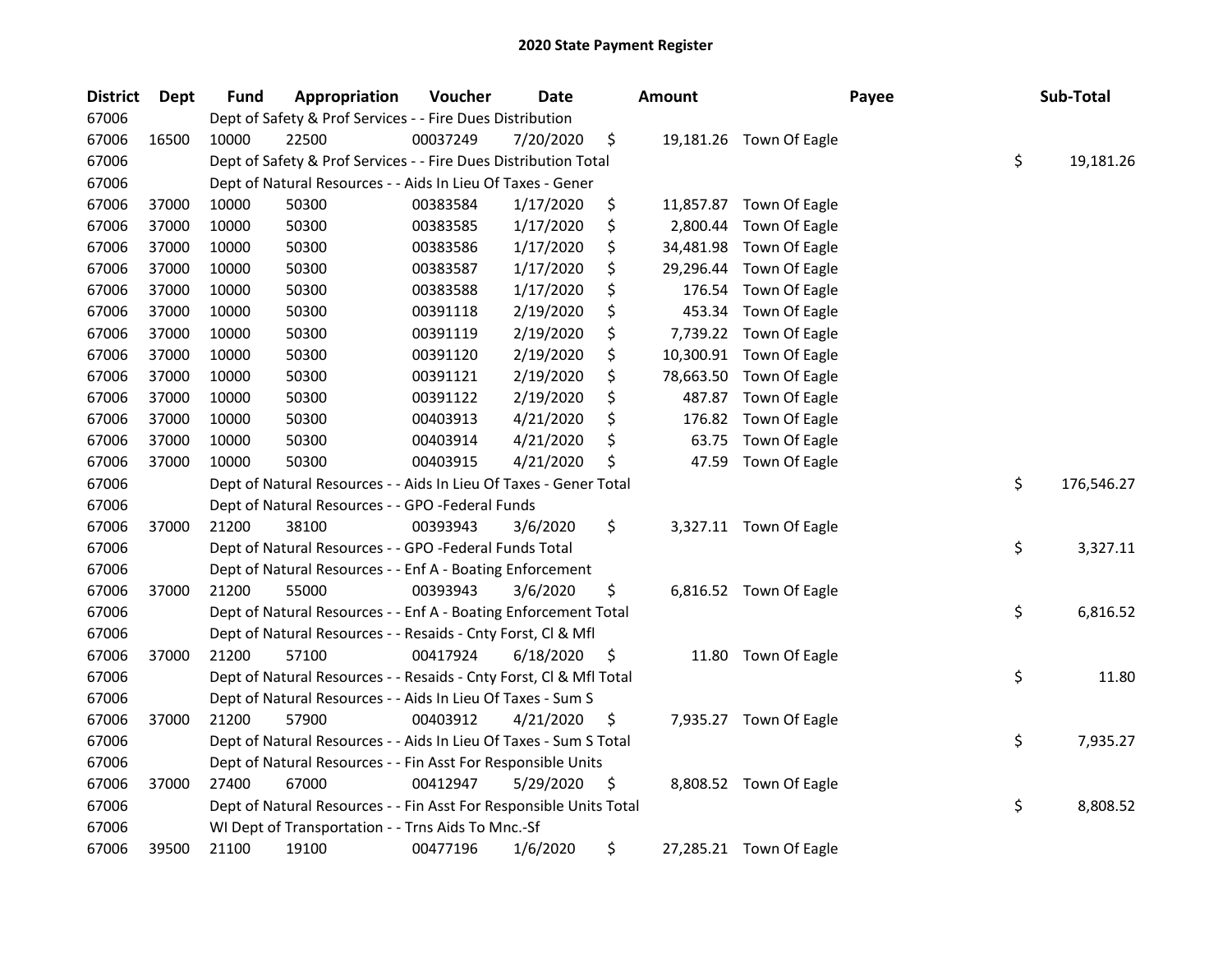| <b>District</b> | <b>Dept</b> | <b>Fund</b> | Appropriation                                                                 | Voucher  | Date          |     | <b>Amount</b> |                         | Payee | Sub-Total        |
|-----------------|-------------|-------------|-------------------------------------------------------------------------------|----------|---------------|-----|---------------|-------------------------|-------|------------------|
| 67006           | 39500       | 21100       | 19100                                                                         | 00507051 | 4/6/2020      | \$  |               | 27,285.21 Town Of Eagle |       |                  |
| 67006           | 39500       | 21100       | 19100                                                                         | 00544043 | 7/6/2020      | \$  |               | 27,285.21 Town Of Eagle |       |                  |
| 67006           | 39500       | 21100       | 19100                                                                         | 00586869 | 10/5/2020     | \$  |               | 27,285.21 Town Of Eagle |       |                  |
| 67006           |             |             | WI Dept of Transportation - - Trns Aids To Mnc.-Sf Total                      |          |               |     |               |                         |       | \$<br>109,140.84 |
| 67006           |             |             | Department of Justice - - Law Enforcement Train, Local                        |          |               |     |               |                         |       |                  |
| 67006           | 45500       | 10000       | 23100                                                                         | 00091421 | 12/4/2020     | \$  |               | 800.00 Town Of Eagle    |       |                  |
| 67006           |             |             | Department of Justice - - Law Enforcement Train, Local Total                  |          |               |     |               |                         |       | \$<br>800.00     |
| 67006           |             |             | Department of Administration - - Federal Aid                                  |          |               |     |               |                         |       |                  |
| 67006           | 50500       | 10000       | 14200                                                                         | 00130267 | 10/2/2020     | \$  |               | 2,038.26 Town Of Eagle  |       |                  |
| 67006           | 50500       | 10000       | 14200                                                                         | 00135326 | 12/10/2020    | \$  |               | 55,952.74 Town Of Eagle |       |                  |
| 67006           | 50500       | 10000       | 14200                                                                         | 00136609 | 12/17/2020 \$ |     |               | 2,882.63 Town Of Eagle  |       |                  |
| 67006           |             |             | Department of Administration - - Federal Aid Total                            |          |               |     |               |                         |       | \$<br>60,873.63  |
| 67006           |             |             | Elections Commission - - 2018 Hava Election Security                          |          |               |     |               |                         |       |                  |
| 67006           | 51000       | 22000       | 18200                                                                         | 00004064 | 8/4/2020      | \$  |               | 3,028.10 Town Of Eagle  |       |                  |
| 67006           |             |             | Elections Commission - - 2018 Hava Election Security Total                    |          |               |     |               |                         |       | \$<br>3,028.10   |
| 67006           |             |             | Shared Revenue and Tax Relief - - County And Municipal Aid                    |          |               |     |               |                         |       |                  |
| 67006           | 83500       | 10000       | 10500                                                                         | 00069195 | 7/27/2020     | \$. |               | 5,061.31 Town Of Eagle  |       |                  |
| 67006           | 83500       | 10000       | 10500                                                                         | 00073165 | 11/16/2020    | \$  |               | 28,680.76 Town Of Eagle |       |                  |
| 67006           |             |             | Shared Revenue and Tax Relief - - County And Municipal Aid Total              |          |               |     |               |                         |       | \$<br>33,742.07  |
| 67006           |             |             | Shared Revenue and Tax Relief - - Exempt Computer Aid                         |          |               |     |               |                         |       |                  |
| 67006           | 83500       | 10000       | 10900                                                                         | 00066229 | 7/27/2020     | \$  |               | 473.90 Town Of Eagle    |       |                  |
| 67006           |             |             | Shared Revenue and Tax Relief - - Exempt Computer Aid Total                   |          |               |     |               |                         |       | \$<br>473.90     |
| 67006           |             |             | Shared Revenue and Tax Relief - - Utility Aid                                 |          |               |     |               |                         |       |                  |
| 67006           | 83500       | 10000       | 11000                                                                         | 00069195 | 7/27/2020     | \$  |               | 468.43 Town Of Eagle    |       |                  |
| 67006           | 83500       | 10000       | 11000                                                                         | 00073165 | 11/16/2020 \$ |     |               | 2,729.41 Town Of Eagle  |       |                  |
| 67006           |             |             | Shared Revenue and Tax Relief - - Utility Aid Total                           |          |               |     |               |                         |       | \$<br>3,197.84   |
| 67006           |             |             | Shared Revenue and Tax Relief - - Personal Property Aid                       |          |               |     |               |                         |       |                  |
| 67006           | 83500       | 10000       | 11100                                                                         | 00061658 | 5/4/2020      | \$  |               | 1,109.59 Town Of Eagle  |       |                  |
| 67006           |             |             | Shared Revenue and Tax Relief - - Personal Property Aid Total                 |          |               |     |               |                         |       | \$<br>1,109.59   |
| 67006           |             |             | Shared Revenue and Tax Relief - - State Aid; Video Service Provider Fee       |          |               |     |               |                         |       |                  |
| 67006           | 83500       | 10000       | 11200                                                                         | 00064492 | 7/27/2020     | \$  |               | 3,718.33 Town Of Eagle  |       |                  |
| 67006           |             |             | Shared Revenue and Tax Relief - - State Aid; Video Service Provider Fee Total |          |               |     |               |                         |       | \$<br>3,718.33   |
| 67006           |             |             | Shared Revenue and Tax Relief - - Payments For Municipal Svcs                 |          |               |     |               |                         |       |                  |
| 67006           | 83500       | 10000       | 50100                                                                         | 00054667 | 2/3/2020      | \$  |               | 3,633.60 Town Of Eagle  |       |                  |
| 67006           |             |             | Shared Revenue and Tax Relief - - Payments For Municipal Svcs Total           |          |               |     |               |                         |       | \$<br>3,633.60   |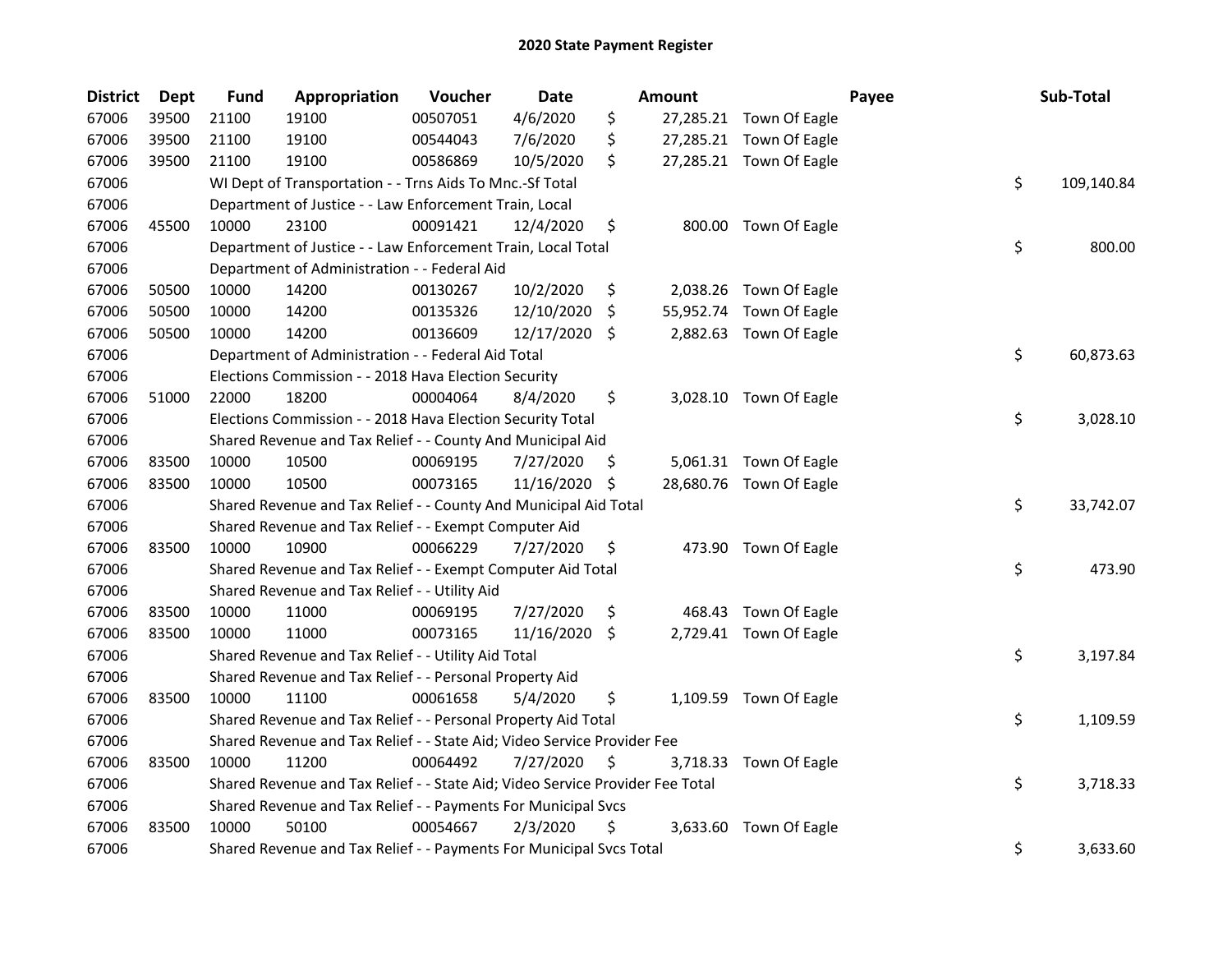| District Dept | <b>Fund Appropriation</b> | Voucher | Date | Amount | Payee | Sub-Total  |
|---------------|---------------------------|---------|------|--------|-------|------------|
| 67006 Total   |                           |         |      |        |       | 442,344.65 |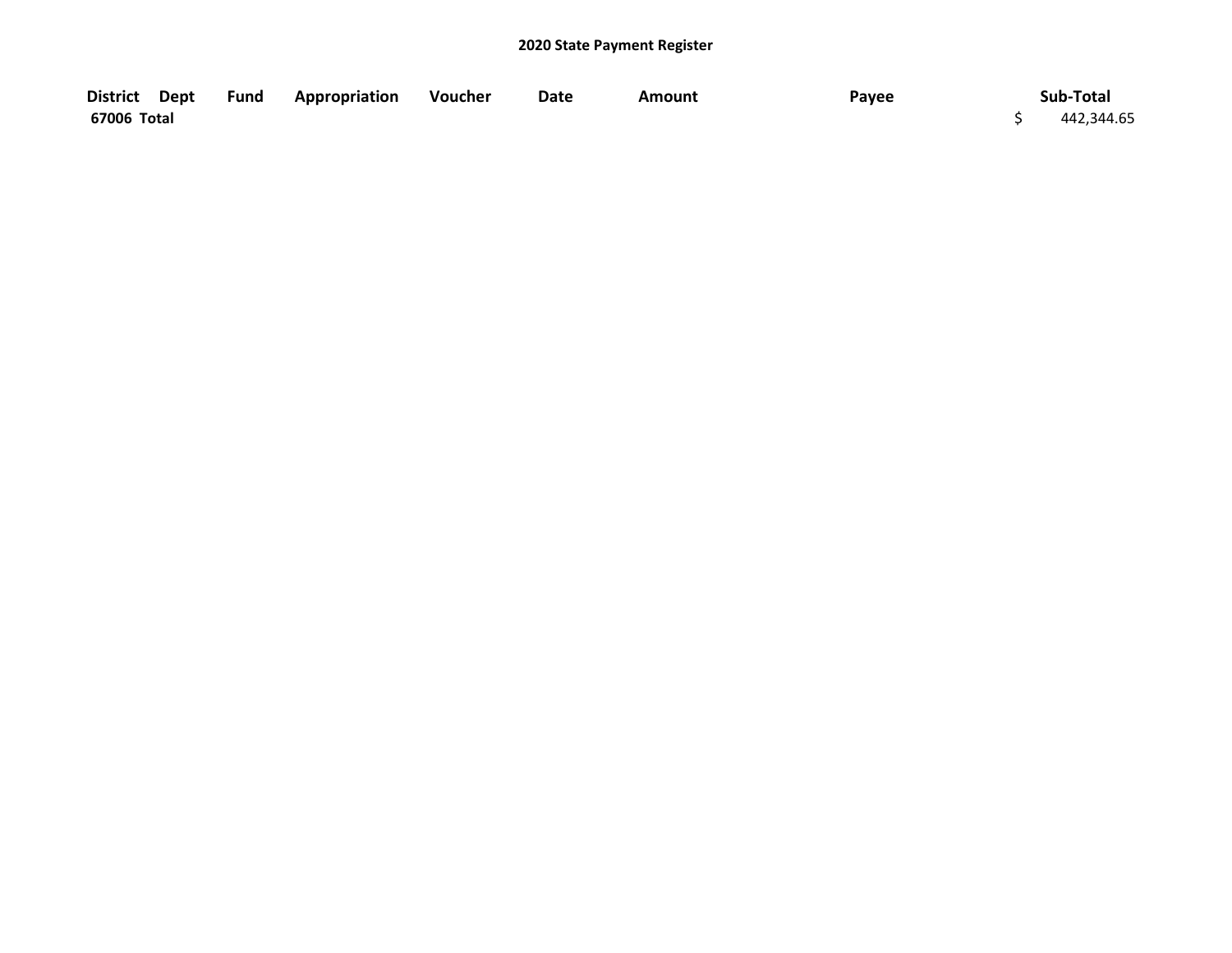| <b>District</b> | Dept  | Fund  | Appropriation                                                      | Voucher  | <b>Date</b> |     | <b>Amount</b> | Payee                     | Sub-Total        |
|-----------------|-------|-------|--------------------------------------------------------------------|----------|-------------|-----|---------------|---------------------------|------------------|
| 67008           |       |       | Dept of Safety & Prof Services - - Fire Dues Distribution          |          |             |     |               |                           |                  |
| 67008           | 16500 | 10000 | 22500                                                              | 00037250 | 7/17/2020   | \$  |               | 42,282.04 Town Of Genesee |                  |
| 67008           |       |       | Dept of Safety & Prof Services - - Fire Dues Distribution Total    |          |             |     |               |                           | \$<br>42,282.04  |
| 67008           |       |       | Dept of Natural Resources - - Aids In Lieu Of Taxes - Gener        |          |             |     |               |                           |                  |
| 67008           | 37000 | 10000 | 50300                                                              | 00405309 | 4/21/2020   | \$  |               | 301.48 Town Of Genesee    |                  |
| 67008           |       |       | Dept of Natural Resources - - Aids In Lieu Of Taxes - Gener Total  |          |             |     |               |                           | \$<br>301.48     |
| 67008           |       |       | Dept of Natural Resources - - Resaids - Cnty Forst, Cl & Mfl       |          |             |     |               |                           |                  |
| 67008           | 37000 | 21200 | 57100                                                              | 00417925 | 6/18/2020   | \$  |               | 32.57 Town Of Genesee     |                  |
| 67008           |       |       | Dept of Natural Resources - - Resaids - Cnty Forst, CI & Mfl Total |          |             |     |               |                           | \$<br>32.57      |
| 67008           |       |       | Dept of Natural Resources - - Fin Asst For Responsible Units       |          |             |     |               |                           |                  |
| 67008           | 37000 | 27400 | 67000                                                              | 00412855 | 5/29/2020   | Ş   |               | 22,156.78 Town Of Genesee |                  |
| 67008           |       |       | Dept of Natural Resources - - Fin Asst For Responsible Units Total |          |             |     |               |                           | \$<br>22,156.78  |
| 67008           |       |       | WI Dept of Transportation - - Trns Aids To Mnc.-Sf                 |          |             |     |               |                           |                  |
| 67008           | 39500 | 21100 | 19100                                                              | 00477197 | 1/6/2020    | \$  |               | 52,927.92 Town Of Genesee |                  |
| 67008           | 39500 | 21100 | 19100                                                              | 00507052 | 4/6/2020    | \$  |               | 52,927.92 Town Of Genesee |                  |
| 67008           | 39500 | 21100 | 19100                                                              | 00544044 | 7/6/2020    | \$  |               | 52,927.92 Town Of Genesee |                  |
| 67008           | 39500 | 21100 | 19100                                                              | 00586870 | 10/5/2020   | \$  |               | 52,927.92 Town Of Genesee |                  |
| 67008           |       |       | WI Dept of Transportation - - Trns Aids To Mnc.-Sf Total           |          |             |     |               |                           | \$<br>211,711.68 |
| 67008           |       |       | Department of Administration - - Federal Aid                       |          |             |     |               |                           |                  |
| 67008           | 50500 | 10000 | 14200                                                              | 00130268 | 10/1/2020   | \$  |               | 31,096.23 Town Of Genesee |                  |
| 67008           | 50500 | 10000 | 14200                                                              | 00135327 | 12/9/2020   | \$  |               | 7,163.42 Town Of Genesee  |                  |
| 67008           |       |       | Department of Administration - - Federal Aid Total                 |          |             |     |               |                           | \$<br>38,259.65  |
| 67008           |       |       | Elections Commission - - 2018 Hava Election Security               |          |             |     |               |                           |                  |
| 67008           | 51000 | 22000 | 18200                                                              | 00004348 | 8/27/2020   | \$  |               | 6,075.10 Town Of Genesee  |                  |
| 67008           |       |       | Elections Commission - - 2018 Hava Election Security Total         |          |             |     |               |                           | \$<br>6,075.10   |
| 67008           |       |       | Shared Revenue and Tax Relief - - County And Municipal Aid         |          |             |     |               |                           |                  |
| 67008           | 83500 | 10000 | 10500                                                              | 00069196 | 7/27/2020   | \$. |               | 13,951.95 Town Of Genesee |                  |
| 67008           | 83500 | 10000 | 10500                                                              | 00073166 | 11/16/2020  | \$, |               | 79,061.06 Town Of Genesee |                  |
| 67008           |       |       | Shared Revenue and Tax Relief - - County And Municipal Aid Total   |          |             |     |               |                           | \$<br>93,013.01  |
| 67008           |       |       | Shared Revenue and Tax Relief - - Exempt Computer Aid              |          |             |     |               |                           |                  |
| 67008           | 83500 | 10000 | 10900                                                              | 00066230 | 7/27/2020   | \$  |               | 8,978.13 Town Of Genesee  |                  |
| 67008           |       |       | Shared Revenue and Tax Relief - - Exempt Computer Aid Total        |          |             |     |               |                           | \$<br>8,978.13   |
| 67008           |       |       | Shared Revenue and Tax Relief - - Utility Aid                      |          |             |     |               |                           |                  |
| 67008           | 83500 | 10000 | 11000                                                              | 00069196 | 7/27/2020   | \$  |               | 2,998.43 Town Of Genesee  |                  |
| 67008           | 83500 | 10000 | 11000                                                              | 00073166 | 11/16/2020  | \$  |               | 19,403.24 Town Of Genesee |                  |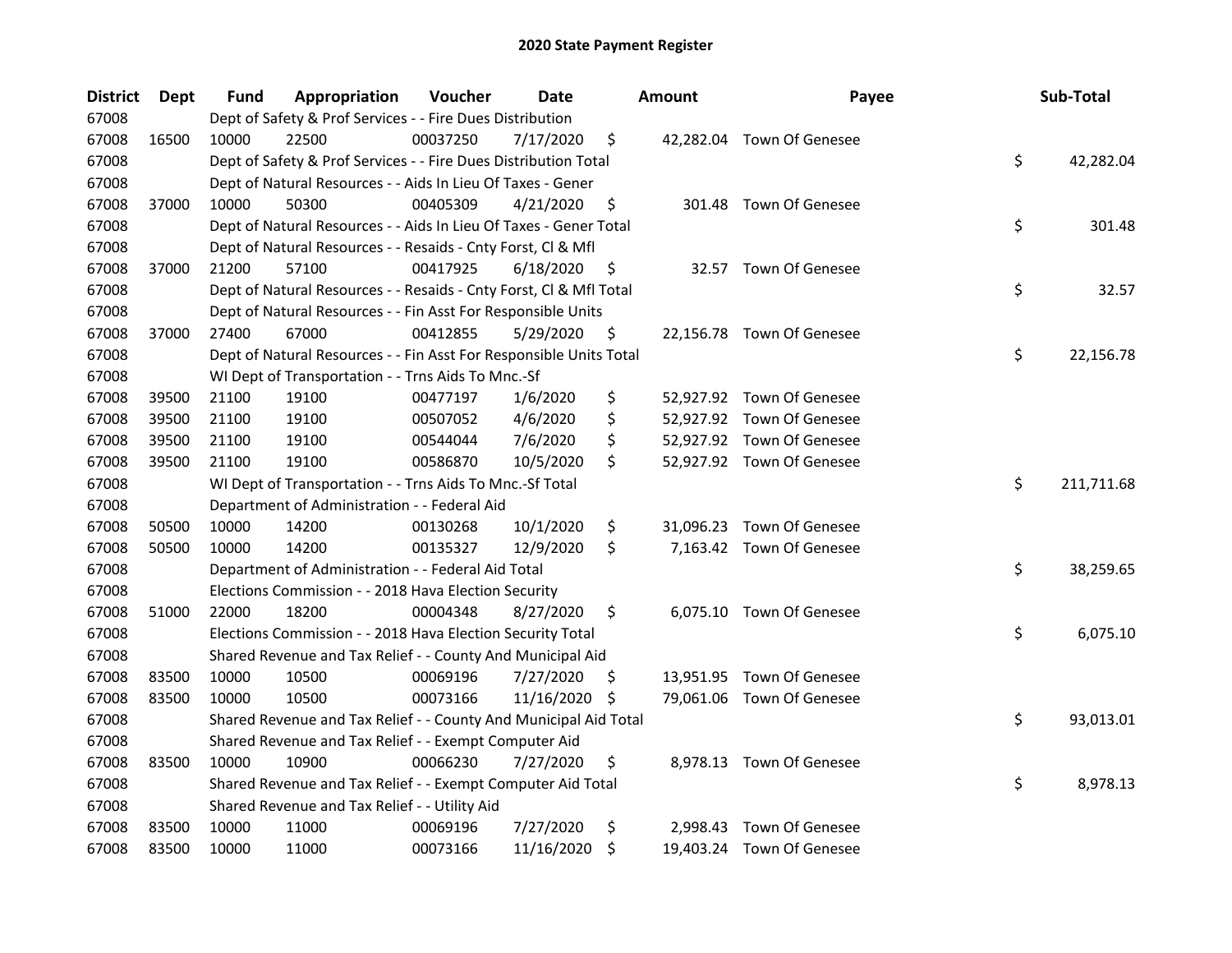| <b>District</b> | Dept  | <b>Fund</b> | Appropriation                                                                 | <b>Voucher</b> | Date      |   | <b>Amount</b> | Payee           | Sub-Total  |
|-----------------|-------|-------------|-------------------------------------------------------------------------------|----------------|-----------|---|---------------|-----------------|------------|
| 67008           |       |             | Shared Revenue and Tax Relief - - Utility Aid Total                           |                |           |   |               |                 | 22,401.67  |
| 67008           |       |             | Shared Revenue and Tax Relief - - Personal Property Aid                       |                |           |   |               |                 |            |
| 67008           | 83500 | 10000       | 11100                                                                         | 00061659       | 5/4/2020  |   | 2.300.81      | Town Of Genesee |            |
| 67008           |       |             | Shared Revenue and Tax Relief - - Personal Property Aid Total                 |                |           |   |               |                 | 2,300.81   |
| 67008           |       |             | Shared Revenue and Tax Relief - - State Aid; Video Service Provider Fee       |                |           |   |               |                 |            |
| 67008           | 83500 | 10000       | 11200                                                                         | 00064493       | 7/27/2020 | S | 9.645.07      | Town Of Genesee |            |
| 67008           |       |             | Shared Revenue and Tax Relief - - State Aid; Video Service Provider Fee Total |                |           |   |               |                 | 9.645.07   |
| 67008 Total     |       |             |                                                                               |                |           |   |               |                 | 457,157.99 |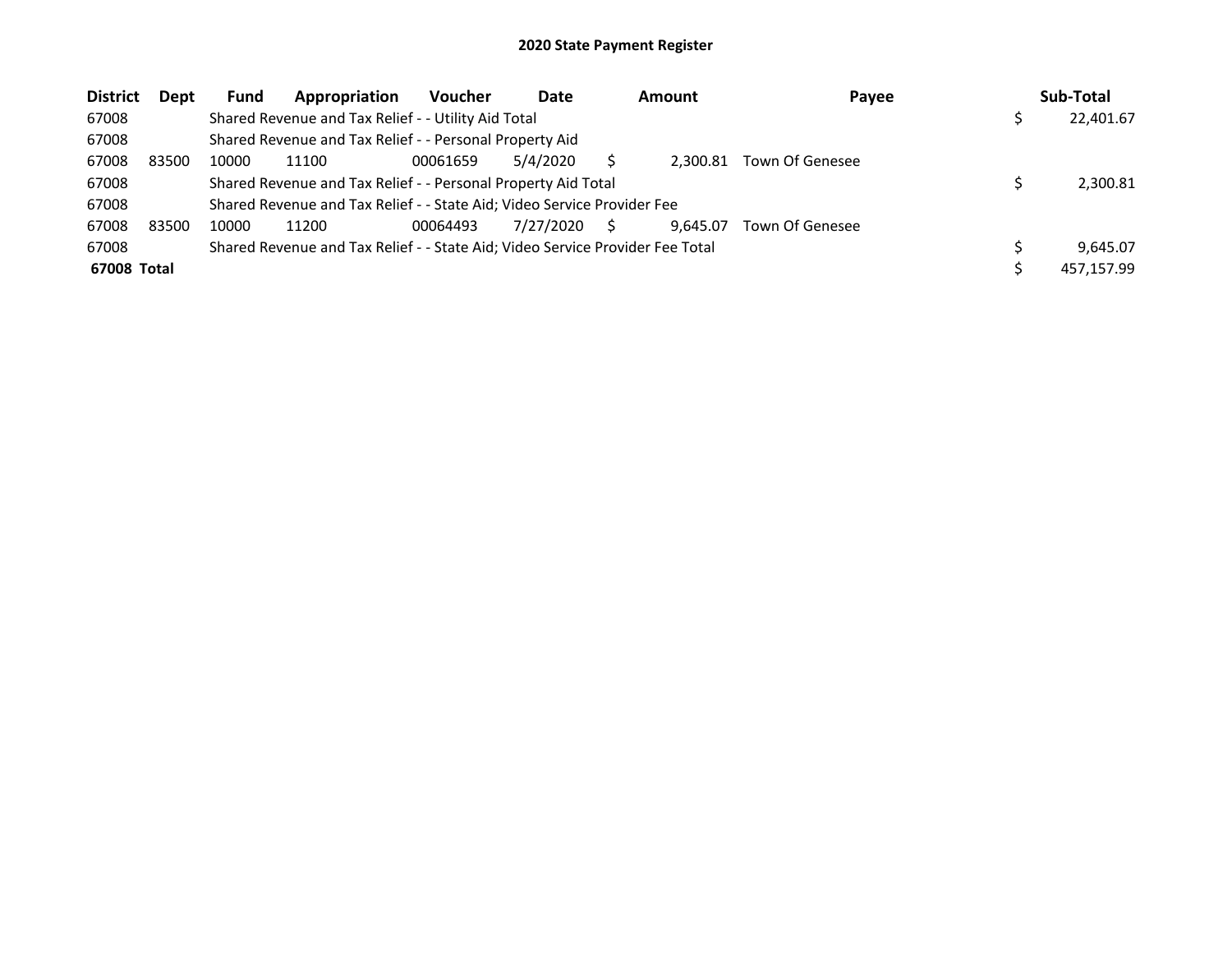| <b>District</b> | Dept  | Fund  | Appropriation                                                                   | Voucher   | Date          |     | <b>Amount</b> | Payee                     | Sub-Total        |
|-----------------|-------|-------|---------------------------------------------------------------------------------|-----------|---------------|-----|---------------|---------------------------|------------------|
| 67010           |       |       | Dept of Safety & Prof Services - - Fire Dues Distribution                       |           |               |     |               |                           |                  |
| 67010           | 16500 | 10000 | 22500                                                                           | 00037251  | 7/17/2020     | \$  |               | 52,669.56 Town Of Lisbon  |                  |
| 67010           |       |       | Dept of Safety & Prof Services - - Fire Dues Distribution Total                 |           |               |     |               |                           | \$<br>52,669.56  |
| 67010           |       |       | Dept of Natural Resources - - Resaids - Cnty Forst, Cl & Mfl                    |           |               |     |               |                           |                  |
| 67010           | 37000 | 21200 | 57100                                                                           | 00417926  | 6/18/2020     | \$  |               | 38.01 Town Of Lisbon      |                  |
| 67010           |       |       | Dept of Natural Resources - - Resaids - Cnty Forst, Cl & Mfl Total              |           |               |     |               |                           | \$<br>38.01      |
| 67010           |       |       | Dept of Natural Resources - - Aids In Lieu Of Taxes - Sum S                     |           |               |     |               |                           |                  |
| 67010           | 37000 | 21200 | 57900                                                                           | 00404843  | 4/21/2020     | \$  |               | 15.40 Town Of Lisbon      |                  |
| 67010           |       |       | Dept of Natural Resources - - Aids In Lieu Of Taxes - Sum S Total               |           |               |     |               |                           | \$<br>15.40      |
| 67010           |       |       | WI Dept of Transportation - - Trns Aids To Mnc.-Sf                              |           |               |     |               |                           |                  |
| 67010           | 39500 | 21100 | 19100                                                                           | 00477198  | 1/6/2020      | \$  |               | 95,871.37 Town Of Lisbon  |                  |
| 67010           | 39500 | 21100 | 19100                                                                           | 00507053  | 4/6/2020      | \$  |               | 95,871.37 Town Of Lisbon  |                  |
| 67010           | 39500 | 21100 | 19100                                                                           | 00544045  | 7/6/2020      | \$  |               | 95,871.37 Town Of Lisbon  |                  |
| 67010           | 39500 | 21100 | 19100                                                                           | 00586871  | 10/5/2020     | \$  |               | 95,871.40 Town Of Lisbon  |                  |
| 67010           |       |       | WI Dept of Transportation - - Trns Aids To Mnc.-Sf Total                        |           |               |     |               |                           | \$<br>383,485.51 |
| 67010           |       |       | Department of Health Services - - Emergency Medical Services, Ai                |           |               |     |               |                           |                  |
| 67010           | 43500 | 10000 | 11900                                                                           | 00379065  | 9/15/2020     | \$  |               | 5,847.99 Town Of Lisbon   |                  |
| 67010           |       |       | Department of Health Services - - Emergency Medical Services, Ai Total          |           |               |     |               |                           | \$<br>5,847.99   |
| 67010           |       |       | Department of Health Services - - Prepaid Medical Transport Reimbursement       |           |               |     |               |                           |                  |
| 67010           | 43500 | 10000 | 16300                                                                           | AMBULANCE | 11/16/2020 \$ |     |               | 4,862.17 Town Of Lisbon   |                  |
| 67010           |       |       | Department of Health Services - - Prepaid Medical Transport Reimbursement Total |           |               |     |               |                           | \$<br>4,862.17   |
| 67010           |       |       | Department of Administration - - Federal Aid                                    |           |               |     |               |                           |                  |
| 67010           | 50500 | 10000 | 14200                                                                           | 00135328  | 12/9/2020     | \$  |               | 171,078.00 Town Of Lisbon |                  |
| 67010           | 50500 | 10000 | 14200                                                                           | 00136610  | 12/16/2020    | \$  |               | 411.96 Town Of Lisbon     |                  |
| 67010           |       |       | Department of Administration - - Federal Aid Total                              |           |               |     |               |                           | \$<br>171,489.96 |
| 67010           |       |       | Elections Commission - - 2018 Hava Election Security                            |           |               |     |               |                           |                  |
| 67010           | 51000 | 22000 | 18200                                                                           | 00004452  | 9/8/2020      | \$  |               | 8,236.60 Town Of Lisbon   |                  |
| 67010           |       |       | Elections Commission - - 2018 Hava Election Security Total                      |           |               |     |               |                           | \$<br>8,236.60   |
| 67010           |       |       | Shared Revenue and Tax Relief - - County And Municipal Aid                      |           |               |     |               |                           |                  |
| 67010           | 83500 | 10000 | 10500                                                                           | 00069197  | 7/27/2020     | \$. |               | 17,518.10 Town Of Lisbon  |                  |
| 67010           | 83500 | 10000 | 10500                                                                           | 00073167  | 11/16/2020    | \$. |               | 94,407.05 Town Of Lisbon  |                  |
| 67010           |       |       | Shared Revenue and Tax Relief - - County And Municipal Aid Total                |           |               |     |               |                           | \$<br>111,925.15 |
| 67010           |       |       | Shared Revenue and Tax Relief - - Exempt Computer Aid                           |           |               |     |               |                           |                  |
| 67010           | 83500 | 10000 | 10900                                                                           | 00066231  | 7/27/2020     | \$  |               | 2,480.70 Town Of Lisbon   |                  |
| 67010           |       |       | Shared Revenue and Tax Relief - - Exempt Computer Aid Total                     |           |               |     |               |                           | \$<br>2,480.70   |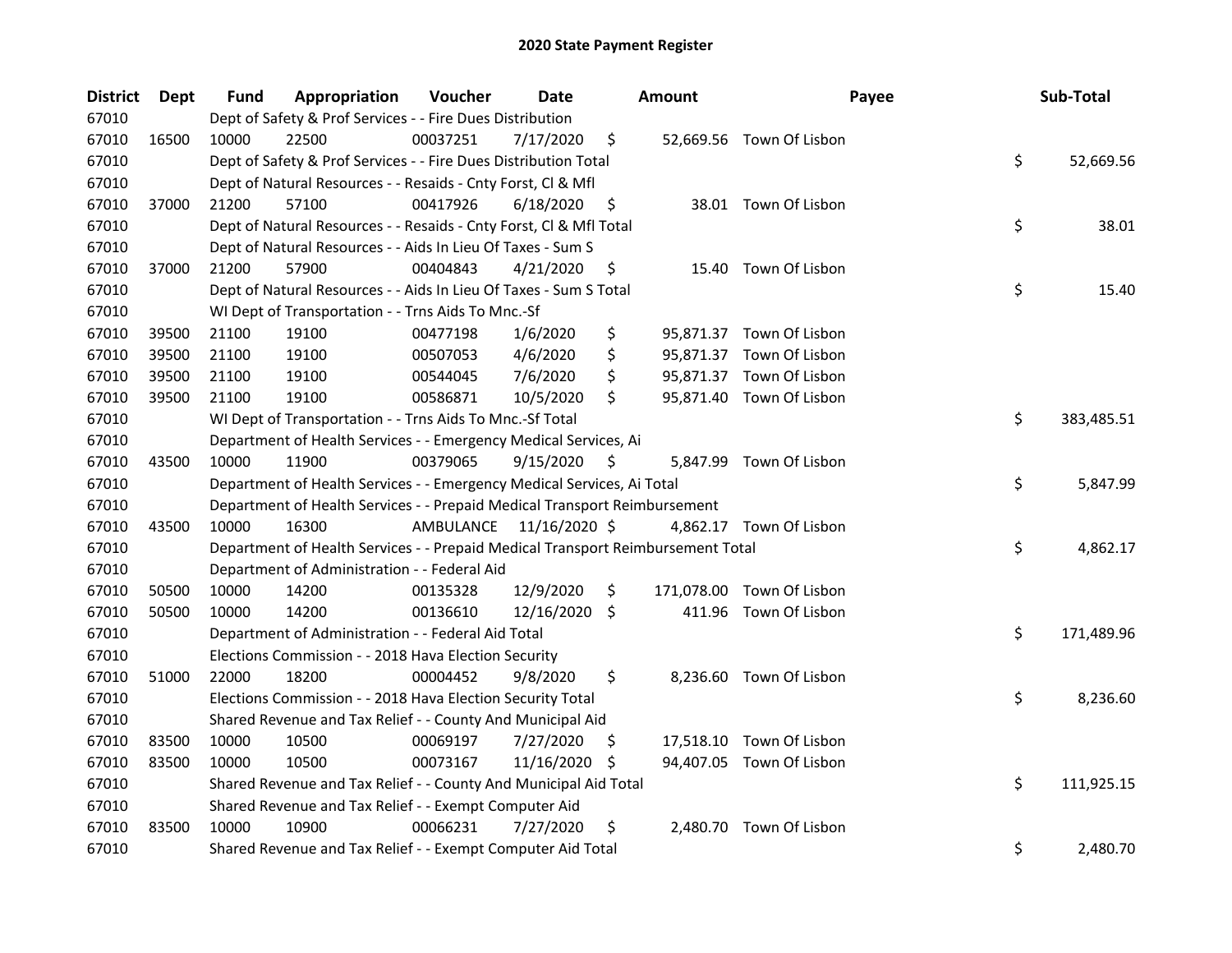| <b>District</b> | Dept  | <b>Fund</b> | Appropriation                                                                 | <b>Voucher</b> | Date       |     | <b>Amount</b> | Payee          |    | Sub-Total  |
|-----------------|-------|-------------|-------------------------------------------------------------------------------|----------------|------------|-----|---------------|----------------|----|------------|
| 67010           |       |             | Shared Revenue and Tax Relief - - Utility Aid                                 |                |            |     |               |                |    |            |
| 67010           | 83500 | 10000       | 11000                                                                         | 00069197       | 7/27/2020  | S   | 193.29        | Town Of Lisbon |    |            |
| 67010           | 83500 | 10000       | 11000                                                                         | 00073167       | 11/16/2020 | - S | 2,117.26      | Town Of Lisbon |    |            |
| 67010           |       |             | Shared Revenue and Tax Relief - - Utility Aid Total                           |                |            |     |               |                | \$ | 2,310.55   |
| 67010           |       |             | Shared Revenue and Tax Relief - - Personal Property Aid                       |                |            |     |               |                |    |            |
| 67010           | 83500 | 10000       | 11100                                                                         | 00061660       | 5/4/2020   | S.  | 30.408.41     | Town Of Lisbon |    |            |
| 67010           |       |             | Shared Revenue and Tax Relief - - Personal Property Aid Total                 |                |            |     |               |                | \$ | 30,408.41  |
| 67010           |       |             | Shared Revenue and Tax Relief - - State Aid; Video Service Provider Fee       |                |            |     |               |                |    |            |
| 67010           | 83500 | 10000       | 11200                                                                         | 00064494       | 7/27/2020  | S.  | 12.217.21     | Town Of Lisbon |    |            |
| 67010           |       |             | Shared Revenue and Tax Relief - - State Aid; Video Service Provider Fee Total |                |            |     |               |                | \$ | 12,217.21  |
| 67010           |       |             | Shared Revenue and Tax Relief - - Lottery & Gaming Credit                     |                |            |     |               |                |    |            |
| 67010           | 83500 | 52100       | 36300                                                                         | 00055589       | 3/23/2020  | S.  | 45,685.20     | Town Of Lisbon |    |            |
| 67010           |       |             | Shared Revenue and Tax Relief - - Lottery & Gaming Credit Total               |                |            |     |               |                |    | 45,685.20  |
| 67010 Total     |       |             |                                                                               |                |            |     |               |                | Ś  | 831,672.42 |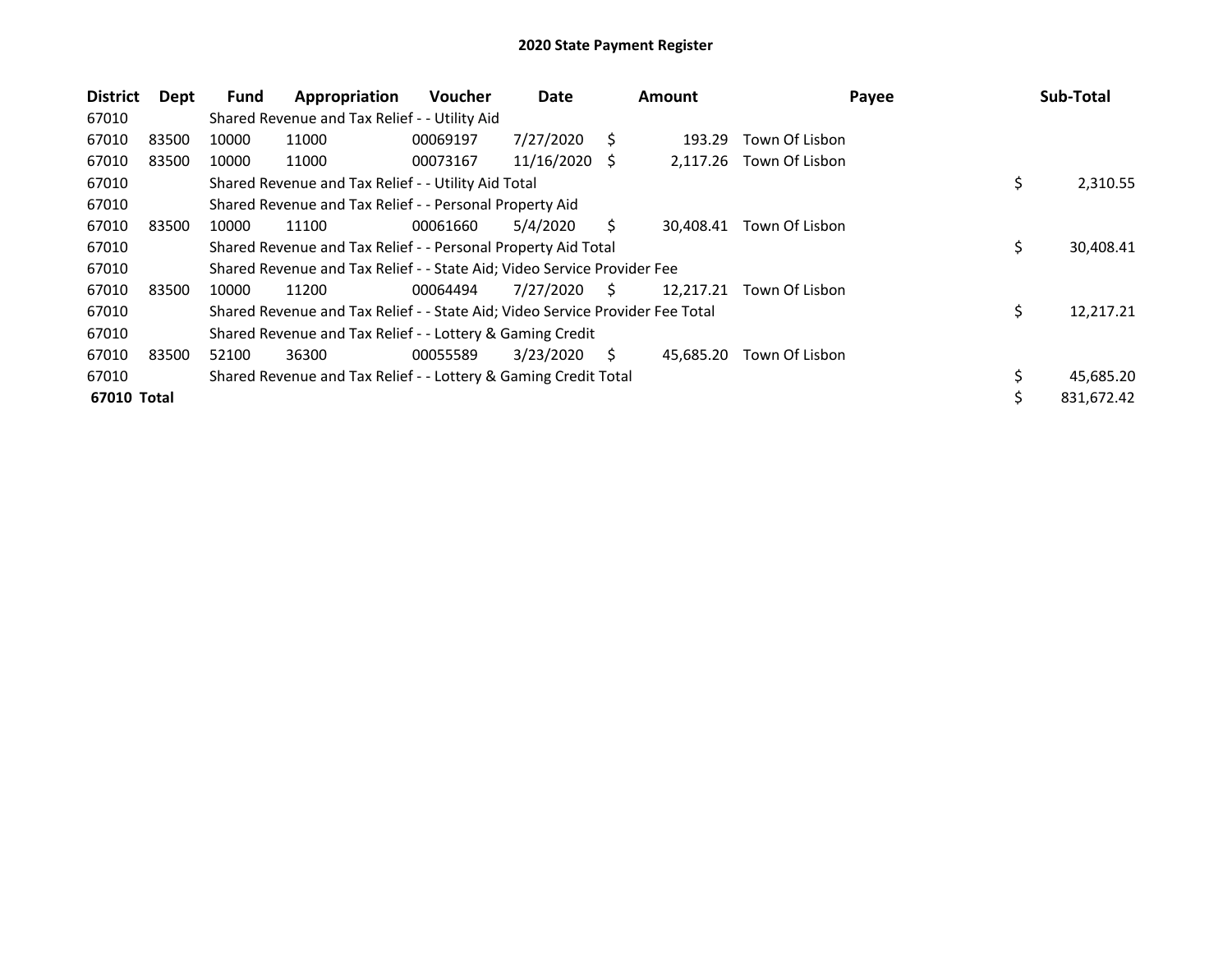| <b>District</b> | Dept  | Fund  | Appropriation                                                      | Voucher  | <b>Date</b> | <b>Amount</b>  | Payee                     | Sub-Total        |
|-----------------|-------|-------|--------------------------------------------------------------------|----------|-------------|----------------|---------------------------|------------------|
| 67014           |       |       | Dept of Safety & Prof Services - - Fire Dues Distribution          |          |             |                |                           |                  |
| 67014           | 16500 | 10000 | 22500                                                              | 00037252 | 7/17/2020   | \$             | 53,705.58 Town Of Merton  |                  |
| 67014           |       |       | Dept of Safety & Prof Services - - Fire Dues Distribution Total    |          |             |                |                           | \$<br>53,705.58  |
| 67014           |       |       | Dept of Natural Resources - - Aids In Lieu Of Taxes - Gener        |          |             |                |                           |                  |
| 67014           | 37000 | 10000 | 50300                                                              | 00383627 | 1/16/2020   | \$             | 23,264.07 Town Of Merton  |                  |
| 67014           | 37000 | 10000 | 50300                                                              | 00383628 | 1/16/2020   | \$<br>526.83   | Town Of Merton            |                  |
| 67014           | 37000 | 10000 | 50300                                                              | 00404871 | 4/21/2020   | \$             | 54.45 Town Of Merton      |                  |
| 67014           |       |       | Dept of Natural Resources - - Aids In Lieu Of Taxes - Gener Total  |          |             |                |                           | \$<br>23,845.35  |
| 67014           |       |       | Dept of Natural Resources - - GPO -Federal Funds                   |          |             |                |                           |                  |
| 67014           | 37000 | 21200 | 38100                                                              | 00394197 | 3/6/2020    | \$             | 6,975.94 Town Of Merton   |                  |
| 67014           |       |       | Dept of Natural Resources - - GPO -Federal Funds Total             |          |             |                |                           | \$<br>6,975.94   |
| 67014           |       |       | Dept of Natural Resources - - Enf A - Boating Enforcement          |          |             |                |                           |                  |
| 67014           | 37000 | 21200 | 55000                                                              | 00394197 | 3/6/2020    | \$             | 14,292.16 Town Of Merton  |                  |
| 67014           |       |       | Dept of Natural Resources - - Enf A - Boating Enforcement Total    |          |             |                |                           | \$<br>14,292.16  |
| 67014           |       |       | Dept of Natural Resources - - Resaids - Cnty Forst, Cl & Mfl       |          |             |                |                           |                  |
| 67014           | 37000 | 21200 | 57100                                                              | 00417927 | 6/18/2020   | \$<br>33.04    | Town Of Merton            |                  |
| 67014           |       |       | Dept of Natural Resources - - Resaids - Cnty Forst, Cl & Mfl Total |          |             |                |                           | \$<br>33.04      |
| 67014           |       |       | Dept of Natural Resources - - Aids In Lieu Of Taxes - Sum S        |          |             |                |                           |                  |
| 67014           | 37000 | 21200 | 57900                                                              | 00404872 | 4/21/2020   | \$<br>2.39     | Town Of Merton            |                  |
| 67014           |       |       | Dept of Natural Resources - - Aids In Lieu Of Taxes - Sum S Total  |          |             |                |                           | \$<br>2.39       |
| 67014           |       |       | WI Dept of Transportation - - Trns Aids To Mnc.-Sf                 |          |             |                |                           |                  |
| 67014           | 39500 | 21100 | 19100                                                              | 00477199 | 1/6/2020    | \$             | 71,529.17 Town Of Merton  |                  |
| 67014           | 39500 | 21100 | 19100                                                              | 00507054 | 4/6/2020    | \$             | 71,529.17 Town Of Merton  |                  |
| 67014           | 39500 | 21100 | 19100                                                              | 00544046 | 7/6/2020    | \$             | 71,529.17 Town Of Merton  |                  |
| 67014           | 39500 | 21100 | 19100                                                              | 00586872 | 10/5/2020   | \$             | 71,529.20 Town Of Merton  |                  |
| 67014           |       |       | WI Dept of Transportation - - Trns Aids To Mnc.-Sf Total           |          |             |                |                           | \$<br>286,116.71 |
| 67014           |       |       | Department of Justice - - Law Enforcement Train, Local             |          |             |                |                           |                  |
| 67014           | 45500 | 10000 | 23100                                                              | 00091551 | 12/4/2020   | \$             | 960.00 Town Of Merton     |                  |
| 67014           |       |       | Department of Justice - - Law Enforcement Train, Local Total       |          |             |                |                           | \$<br>960.00     |
| 67014           |       |       | Department of Administration - - Federal Aid                       |          |             |                |                           |                  |
| 67014           | 50500 | 10000 | 14200                                                              | 00126773 | 8/11/2020   | \$             | 4,790.41 Town Of Merton   |                  |
| 67014           | 50500 | 10000 | 14200                                                              | 00130269 | 10/1/2020   | \$<br>7,157.66 | Town Of Merton            |                  |
| 67014           | 50500 | 10000 | 14200                                                              | 00135329 | 12/9/2020   | \$             | 126,012.93 Town Of Merton |                  |
| 67014           | 50500 | 10000 | 14200                                                              | 00136611 | 12/16/2020  | \$<br>5,147.73 | Town Of Merton            |                  |
| 67014           |       |       | Department of Administration - - Federal Aid Total                 |          |             |                |                           | \$<br>143,108.73 |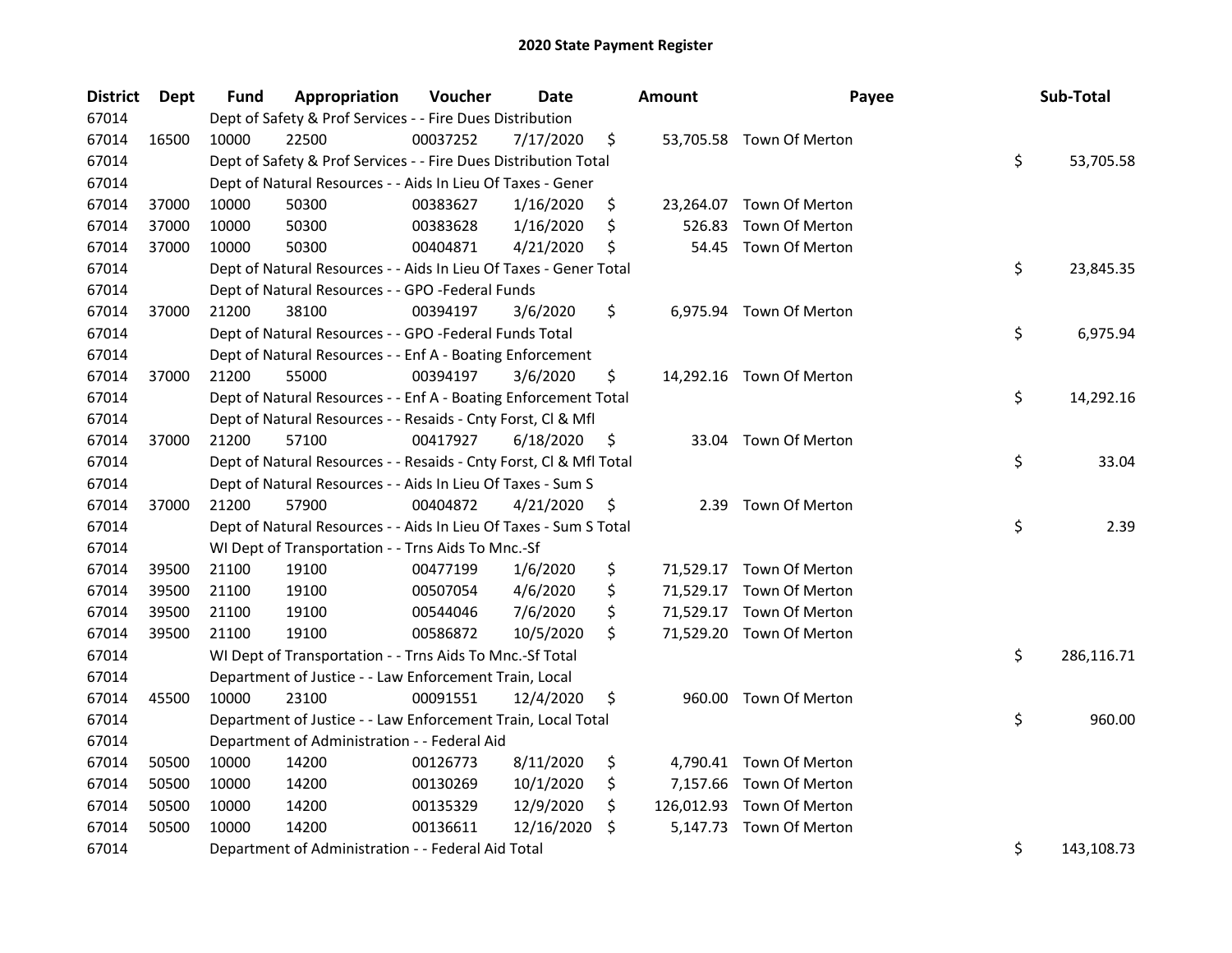| <b>District</b> | <b>Dept</b> | Fund  | Appropriation                                                                 | <b>Voucher</b> | Date       |    | <b>Amount</b> | Payee                    | Sub-Total        |
|-----------------|-------------|-------|-------------------------------------------------------------------------------|----------------|------------|----|---------------|--------------------------|------------------|
| 67014           |             |       | Elections Commission - - 2018 Hava Election Security                          |                |            |    |               |                          |                  |
| 67014           | 51000       | 22000 | 18200                                                                         | 00003779       | 7/8/2020   | \$ |               | 6,768.10 Town Of Merton  |                  |
| 67014           |             |       | Elections Commission - - 2018 Hava Election Security Total                    |                |            |    |               |                          | \$<br>6,768.10   |
| 67014           |             |       | Shared Revenue and Tax Relief - - County And Municipal Aid                    |                |            |    |               |                          |                  |
| 67014           | 83500       | 10000 | 10500                                                                         | 00069198       | 7/27/2020  | S. | 14,682.52     | Town Of Merton           |                  |
| 67014           | 83500       | 10000 | 10500                                                                         | 00073168       | 11/16/2020 | -S |               | 83,200.95 Town Of Merton |                  |
| 67014           |             |       | Shared Revenue and Tax Relief - - County And Municipal Aid Total              |                |            |    |               |                          | \$<br>97,883.47  |
| 67014           |             |       | Shared Revenue and Tax Relief - - Exempt Computer Aid                         |                |            |    |               |                          |                  |
| 67014           | 83500       | 10000 | 10900                                                                         | 00066232       | 7/27/2020  | \$ | 511.31        | Town Of Merton           |                  |
| 67014           |             |       | Shared Revenue and Tax Relief - - Exempt Computer Aid Total                   |                |            |    |               |                          | \$<br>511.31     |
| 67014           |             |       | Shared Revenue and Tax Relief - - Utility Aid                                 |                |            |    |               |                          |                  |
| 67014           | 83500       | 10000 | 11000                                                                         | 00069198       | 7/27/2020  | \$ | 1,586.09      | Town Of Merton           |                  |
| 67014           | 83500       | 10000 | 11000                                                                         | 00073168       | 11/16/2020 | Ŝ. | 9,310.68      | Town Of Merton           |                  |
| 67014           |             |       | Shared Revenue and Tax Relief - - Utility Aid Total                           |                |            |    |               |                          | \$<br>10,896.77  |
| 67014           |             |       | Shared Revenue and Tax Relief - - Personal Property Aid                       |                |            |    |               |                          |                  |
| 67014           | 83500       | 10000 | 11100                                                                         | 00061661       | 5/4/2020   | \$ | 6.045.14      | Town Of Merton           |                  |
| 67014           |             |       | Shared Revenue and Tax Relief - - Personal Property Aid Total                 |                |            |    |               |                          | \$<br>6,045.14   |
| 67014           |             |       | Shared Revenue and Tax Relief - - State Aid; Video Service Provider Fee       |                |            |    |               |                          |                  |
| 67014           | 83500       | 10000 | 11200                                                                         | 00064495       | 7/27/2020  | S. | 11,800.14     | Town Of Merton           |                  |
| 67014           |             |       | Shared Revenue and Tax Relief - - State Aid; Video Service Provider Fee Total |                |            |    |               |                          | \$<br>11,800.14  |
| 67014           |             |       | Shared Revenue and Tax Relief - - Lottery & Gaming Credit                     |                |            |    |               |                          |                  |
| 67014           | 83500       | 52100 | 36300                                                                         | 00055590       | 3/23/2020  | S  | 2,341.92      | Town Of Merton           |                  |
| 67014           |             |       | Shared Revenue and Tax Relief - - Lottery & Gaming Credit Total               |                |            |    |               |                          | \$<br>2,341.92   |
| 67014 Total     |             |       |                                                                               |                |            |    |               |                          | \$<br>665,286.75 |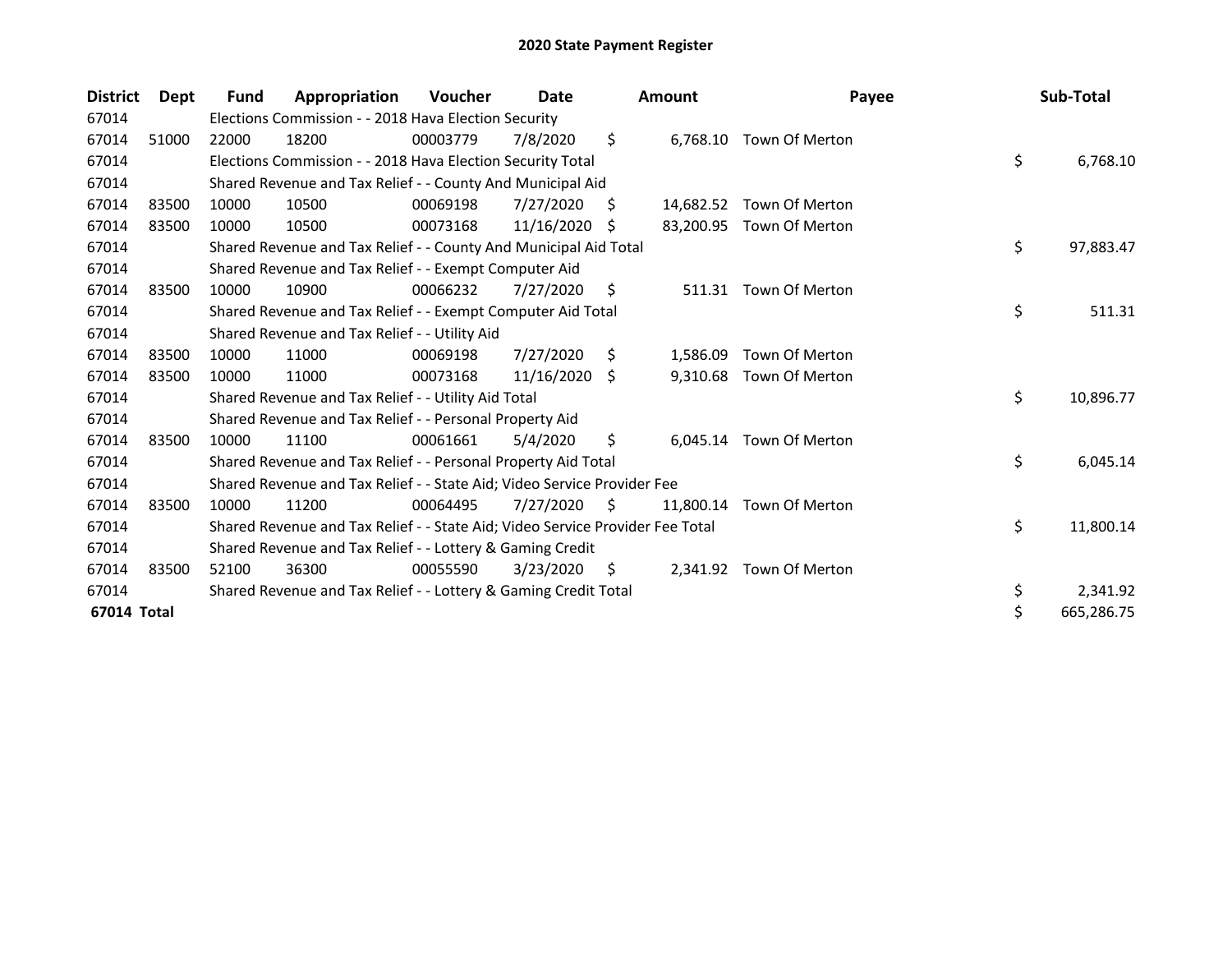| <b>District</b> | Dept  | <b>Fund</b> | Appropriation                                                      | Voucher  | Date      | <b>Amount</b> | Payee                       | Sub-Total        |
|-----------------|-------|-------------|--------------------------------------------------------------------|----------|-----------|---------------|-----------------------------|------------------|
| 67016           |       |             | Dept of Safety & Prof Services - - Fire Dues Distribution          |          |           |               |                             |                  |
| 67016           | 16500 | 10000       | 22500                                                              | 00037253 | 7/20/2020 | \$            | 34,388.50 Town Of Mukwonago |                  |
| 67016           |       |             | Dept of Safety & Prof Services - - Fire Dues Distribution Total    |          |           |               |                             | \$<br>34,388.50  |
| 67016           |       |             | Dept of Natural Resources - - Aids In Lieu Of Taxes - Gener        |          |           |               |                             |                  |
| 67016           | 37000 | 10000       | 50300                                                              | 00383664 | 1/17/2020 | \$            | 2,526.52 Town Of Mukwonago  |                  |
| 67016           | 37000 | 10000       | 50300                                                              | 00383665 | 1/17/2020 | \$            | 85,230.76 Town Of Mukwonago |                  |
| 67016           | 37000 | 10000       | 50300                                                              | 00383666 | 1/17/2020 | \$            | 34,517.86 Town Of Mukwonago |                  |
| 67016           | 37000 | 10000       | 50300                                                              | 00405355 | 4/21/2020 | \$            | 998.55 Town Of Mukwonago    |                  |
| 67016           |       |             | Dept of Natural Resources - - Aids In Lieu Of Taxes - Gener Total  |          |           |               |                             | \$<br>123,273.69 |
| 67016           |       |             | Dept of Natural Resources - - GPO -Federal Funds                   |          |           |               |                             |                  |
| 67016           | 37000 | 21200       | 38100                                                              | 00395089 | 3/12/2020 | \$            | 2,428.15 Town Of Mukwonago  |                  |
| 67016           |       |             | Dept of Natural Resources - - GPO -Federal Funds Total             |          |           |               |                             | \$<br>2,428.15   |
| 67016           |       |             | Dept of Natural Resources - - Enf A - Boating Enforcement          |          |           |               |                             |                  |
| 67016           | 37000 | 21200       | 55000                                                              | 00395089 | 3/12/2020 | \$            | 4,974.77 Town Of Mukwonago  |                  |
| 67016           |       |             | Dept of Natural Resources - - Enf A - Boating Enforcement Total    |          |           |               |                             | \$<br>4,974.77   |
| 67016           |       |             | Dept of Natural Resources - - Resaids - Cnty Forst, Cl & Mfl       |          |           |               |                             |                  |
| 67016           | 37000 | 21200       | 57100                                                              | 00417928 | 6/18/2020 | \$<br>36.20   | Town Of Mukwonago           |                  |
| 67016           |       |             | Dept of Natural Resources - - Resaids - Cnty Forst, Cl & Mfl Total |          |           |               |                             | \$<br>36.20      |
| 67016           |       |             | Dept of Natural Resources - - Aids In Lieu Of Taxes - Sum S        |          |           |               |                             |                  |
| 67016           | 37000 | 21200       | 57900                                                              | 00405356 | 4/21/2020 | \$            | 617.37 Town Of Mukwonago    |                  |
| 67016           |       |             | Dept of Natural Resources - - Aids In Lieu Of Taxes - Sum S Total  |          |           |               |                             | \$<br>617.37     |
| 67016           |       |             | Dept of Natural Resources - - Fin Asst For Responsible Units       |          |           |               |                             |                  |
| 67016           | 37000 | 27400       | 67000                                                              | 00412671 | 5/29/2020 | \$            | 23,000.55 Town Of Mukwonago |                  |
| 67016           |       |             | Dept of Natural Resources - - Fin Asst For Responsible Units Total |          |           |               |                             | \$<br>23,000.55  |
| 67016           |       |             | WI Dept of Transportation - - Trns Aids To Mnc.-Sf                 |          |           |               |                             |                  |
| 67016           | 39500 | 21100       | 19100                                                              | 00477200 | 1/6/2020  | \$            | 63,004.31 Town Of Mukwonago |                  |
| 67016           | 39500 | 21100       | 19100                                                              | 00507055 | 4/6/2020  | \$            | 63,004.31 Town Of Mukwonago |                  |
| 67016           | 39500 | 21100       | 19100                                                              | 00544047 | 7/6/2020  | \$            | 63,004.31 Town Of Mukwonago |                  |
| 67016           | 39500 | 21100       | 19100                                                              | 00586873 | 10/5/2020 | \$            | 63,004.31 Town Of Mukwonago |                  |
| 67016           |       |             | WI Dept of Transportation - - Trns Aids To Mnc.-Sf Total           |          |           |               |                             | \$<br>252,017.24 |
| 67016           |       |             | Department of Justice - - Law Enforcement Train, Local             |          |           |               |                             |                  |
| 67016           | 45500 | 10000       | 23100                                                              | 00091500 | 12/7/2020 | \$            | 1,280.00 Town Of Mukwonago  |                  |
| 67016           |       |             | Department of Justice - - Law Enforcement Train, Local Total       |          |           |               |                             | \$<br>1,280.00   |
| 67016           |       |             | Department of Administration - - Federal Aid                       |          |           |               |                             |                  |
| 67016           | 50500 | 10000       | 14200                                                              | 00130270 | 10/2/2020 | \$            | 13,718.22 Town Of Mukwonago |                  |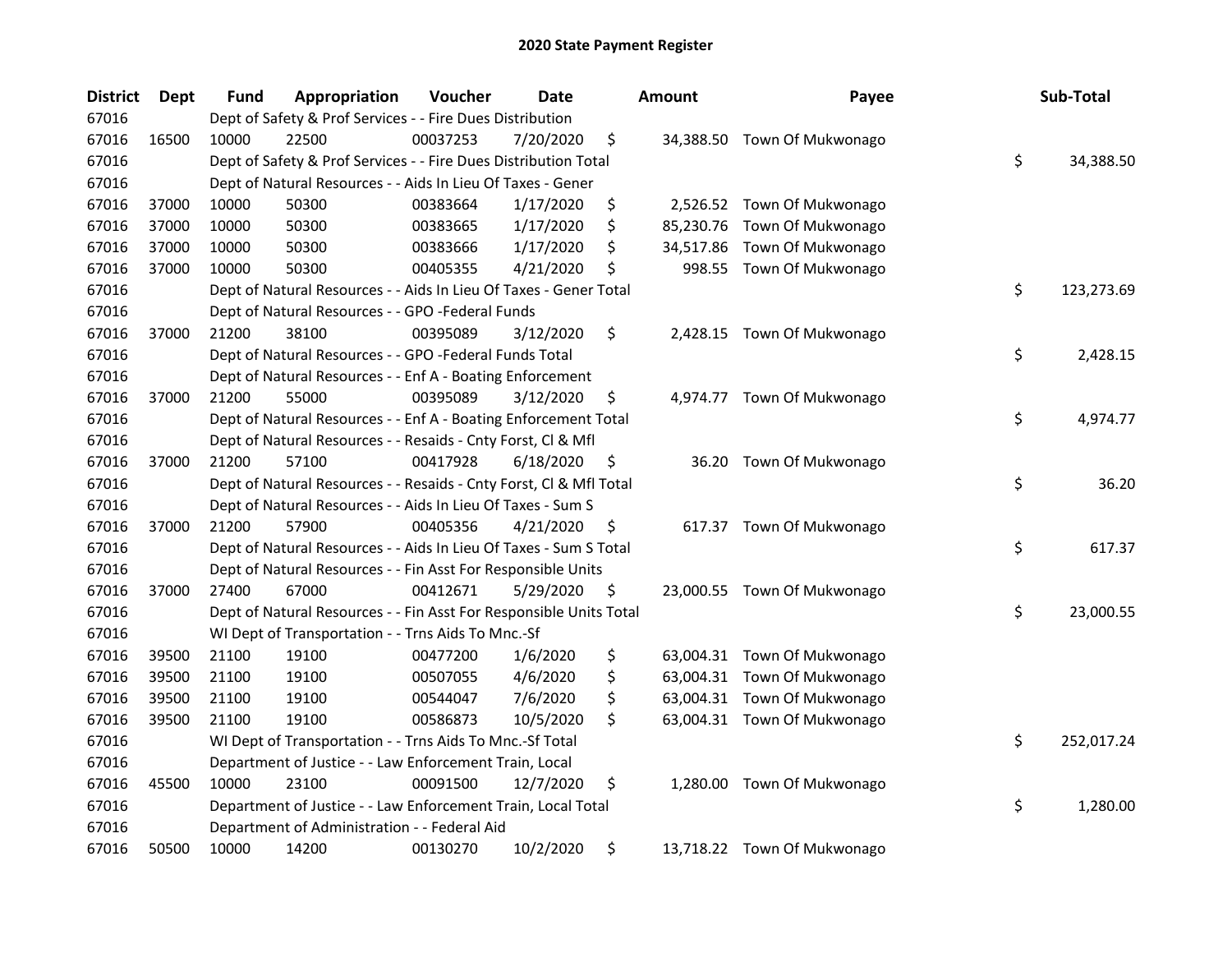| <b>District</b> | Dept  | <b>Fund</b> | Appropriation                                                                 | <b>Voucher</b> | Date       |    | <b>Amount</b> | Payee                       | Sub-Total        |
|-----------------|-------|-------------|-------------------------------------------------------------------------------|----------------|------------|----|---------------|-----------------------------|------------------|
| 67016           | 50500 | 10000       | 14200                                                                         | 00132315       | 11/13/2020 | \$ | 7,259.17      | Town Of Mukwonago           |                  |
| 67016           | 50500 | 10000       | 14200                                                                         | 00135330       | 12/10/2020 | Ŝ. |               | 91,435.24 Town Of Mukwonago |                  |
| 67016           |       |             | Department of Administration - - Federal Aid Total                            |                |            |    |               |                             | \$<br>112,412.63 |
| 67016           |       |             | Elections Commission - - 2018 Hava Election Security                          |                |            |    |               |                             |                  |
| 67016           | 51000 | 22000       | 18200                                                                         | 00004451       | 9/9/2020   | \$ | 6,127.90      | Town Of Mukwonago           |                  |
| 67016           |       |             | Elections Commission - - 2018 Hava Election Security Total                    |                |            |    |               |                             | \$<br>6,127.90   |
| 67016           |       |             | Shared Revenue and Tax Relief - - County And Municipal Aid                    |                |            |    |               |                             |                  |
| 67016           | 83500 | 10000       | 10500                                                                         | 00069199       | 7/27/2020  | S. |               | 13,936.44 Town Of Mukwonago |                  |
| 67016           | 83500 | 10000       | 10500                                                                         | 00073169       | 11/16/2020 | -S |               | 78,973.15 Town Of Mukwonago |                  |
| 67016           |       |             | Shared Revenue and Tax Relief - - County And Municipal Aid Total              |                |            |    |               |                             | \$<br>92,909.59  |
| 67016           |       |             | Shared Revenue and Tax Relief - - Exempt Computer Aid                         |                |            |    |               |                             |                  |
| 67016           | 83500 | 10000       | 10900                                                                         | 00066233       | 7/27/2020  | S. | 215.12        | Town Of Mukwonago           |                  |
| 67016           |       |             | Shared Revenue and Tax Relief - - Exempt Computer Aid Total                   |                |            |    |               |                             | \$<br>215.12     |
| 67016           |       |             | Shared Revenue and Tax Relief - - Utility Aid                                 |                |            |    |               |                             |                  |
| 67016           | 83500 | 10000       | 11000                                                                         | 00069199       | 7/27/2020  | \$ | 0.10          | Town Of Mukwonago           |                  |
| 67016           | 83500 | 10000       | 11000                                                                         | 00073169       | 11/16/2020 | -S | 2.26          | Town Of Mukwonago           |                  |
| 67016           |       |             | Shared Revenue and Tax Relief - - Utility Aid Total                           |                |            |    |               |                             | \$<br>2.36       |
| 67016           |       |             | Shared Revenue and Tax Relief - - Personal Property Aid                       |                |            |    |               |                             |                  |
| 67016           | 83500 | 10000       | 11100                                                                         | 00061662       | 5/4/2020   | \$ | 1,983.73      | Town Of Mukwonago           |                  |
| 67016           |       |             | Shared Revenue and Tax Relief - - Personal Property Aid Total                 |                |            |    |               |                             | \$<br>1,983.73   |
| 67016           |       |             | Shared Revenue and Tax Relief - - State Aid; Video Service Provider Fee       |                |            |    |               |                             |                  |
| 67016           | 83500 | 10000       | 11200                                                                         | 00064496       | 7/27/2020  | S. | 10,122.60     | Town Of Mukwonago           |                  |
| 67016           |       |             | Shared Revenue and Tax Relief - - State Aid; Video Service Provider Fee Total |                |            |    |               |                             | \$<br>10,122.60  |
| 67016 Total     |       |             |                                                                               |                |            |    |               |                             | \$<br>665,790.40 |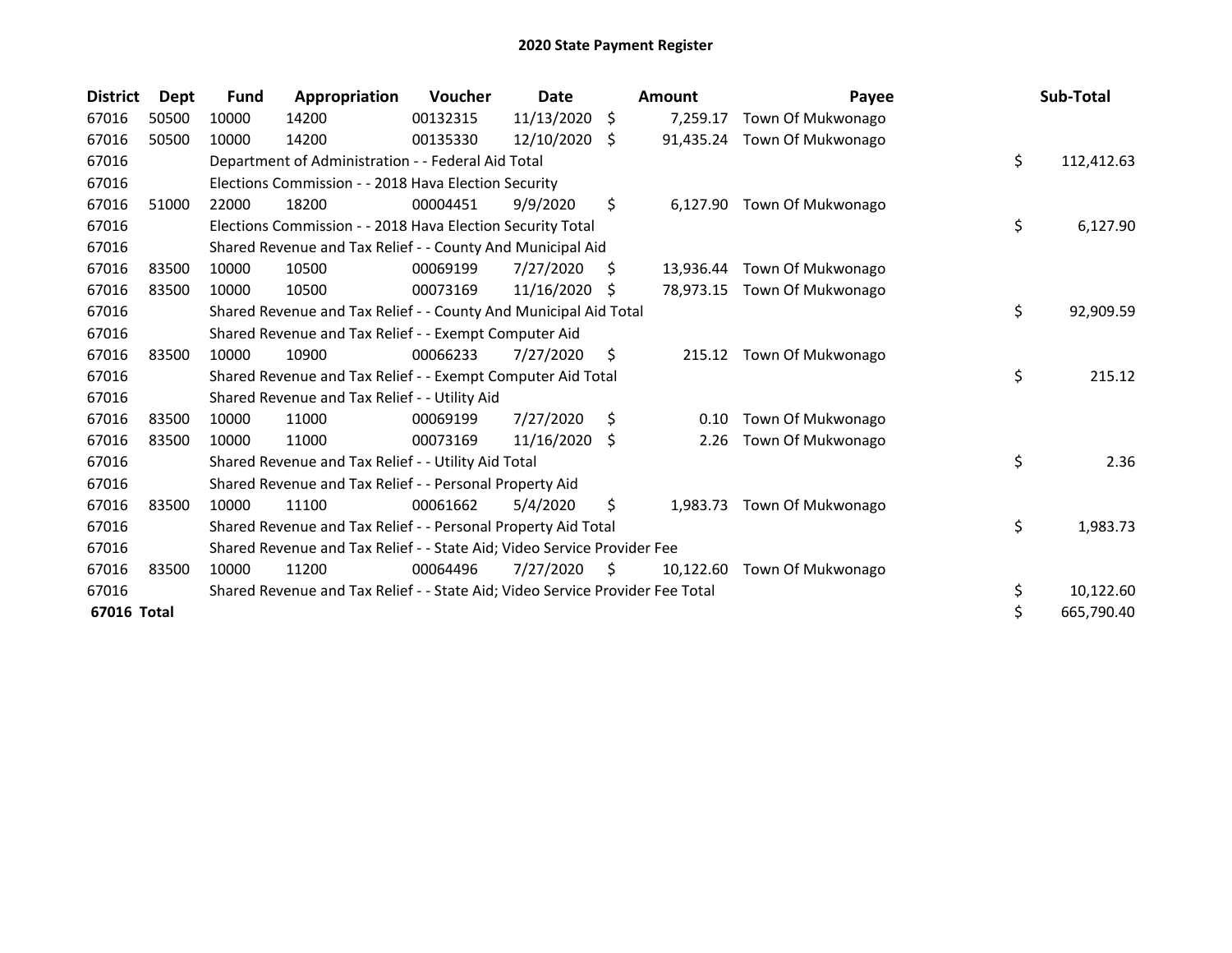| <b>District</b> | Dept  | Fund  | Appropriation                                                      | Voucher  | <b>Date</b> |     | <b>Amount</b> | Payee                         | Sub-Total        |
|-----------------|-------|-------|--------------------------------------------------------------------|----------|-------------|-----|---------------|-------------------------------|------------------|
| 67022           |       |       | Dept of Safety & Prof Services - - Fire Dues Distribution          |          |             |     |               |                               |                  |
| 67022           | 16500 | 10000 | 22500                                                              | 00037254 | 7/17/2020   | \$  |               | 56,779.79 Town Of Oconomowoc  |                  |
| 67022           |       |       | Dept of Safety & Prof Services - - Fire Dues Distribution Total    |          |             |     |               |                               | \$<br>56,779.79  |
| 67022           |       |       | Dept of Natural Resources - - Aids In Lieu Of Taxes - Gener        |          |             |     |               |                               |                  |
| 67022           | 37000 | 10000 | 50300                                                              | 00383663 | 1/16/2020   | \$  |               | 7,955.94 Town Of Oconomowoc   |                  |
| 67022           | 37000 | 10000 | 50300                                                              | 00405276 | 4/21/2020   | \$  | 413.72        | Town Of Oconomowoc            |                  |
| 67022           | 37000 | 10000 | 50300                                                              | 00405277 | 4/21/2020   | \$  |               | 261.81 Town Of Oconomowoc     |                  |
| 67022           |       |       | Dept of Natural Resources - - Aids In Lieu Of Taxes - Gener Total  |          |             |     |               |                               | \$<br>8,631.47   |
| 67022           |       |       | Dept of Natural Resources - - GPO -Federal Funds                   |          |             |     |               |                               |                  |
| 67022           | 37000 | 21200 | 38100                                                              | 00395104 | 3/12/2020   | \$  |               | 7,837.91 Town Of Oconomowoc   |                  |
| 67022           |       |       | Dept of Natural Resources - - GPO -Federal Funds Total             |          |             |     |               |                               | \$<br>7,837.91   |
| 67022           |       |       | Dept of Natural Resources - - Enf A - Boating Enforcement          |          |             |     |               |                               |                  |
| 67022           | 37000 | 21200 | 55000                                                              | 00395104 | 3/12/2020   | \$. |               | 16,058.15 Town Of Oconomowoc  |                  |
| 67022           |       |       | Dept of Natural Resources - - Enf A - Boating Enforcement Total    |          |             |     |               |                               | \$<br>16,058.15  |
| 67022           |       |       | Dept of Natural Resources - - Resaids - Cnty Forst, Cl & Mfl       |          |             |     |               |                               |                  |
| 67022           | 37000 | 21200 | 57100                                                              | 00417929 | 6/18/2020   | \$  | 2.00          | Town Of Oconomowoc            |                  |
| 67022           |       |       | Dept of Natural Resources - - Resaids - Cnty Forst, Cl & Mfl Total |          |             |     |               |                               | \$<br>2.00       |
| 67022           |       |       | Dept of Natural Resources - - Aids In Lieu Of Taxes - Sum S        |          |             |     |               |                               |                  |
| 67022           | 37000 | 21200 | 57900                                                              | 00405278 | 4/21/2020   | \$  | 1.96          | <b>Town Of Oconomowoc</b>     |                  |
| 67022           |       |       | Dept of Natural Resources - - Aids In Lieu Of Taxes - Sum S Total  |          |             |     |               |                               | \$<br>1.96       |
| 67022           |       |       | WI Dept of Transportation - - Trns Aids To Mnc.-Sf                 |          |             |     |               |                               |                  |
| 67022           | 39500 | 21100 | 19100                                                              | 00477201 | 1/6/2020    | \$  |               | 121,618.57 Town Of Oconomowoc |                  |
| 67022           | 39500 | 21100 | 19100                                                              | 00507056 | 4/6/2020    | \$  |               | 121,618.57 Town Of Oconomowoc |                  |
| 67022           | 39500 | 21100 | 19100                                                              | 00544048 | 7/6/2020    | \$  | 121,618.57    | Town Of Oconomowoc            |                  |
| 67022           | 39500 | 21100 | 19100                                                              | 00586874 | 10/5/2020   | \$  |               | 121,618.57 Town Of Oconomowoc |                  |
| 67022           |       |       | WI Dept of Transportation - - Trns Aids To Mnc.-Sf Total           |          |             |     |               |                               | \$<br>486,474.28 |
| 67022           |       |       | Department of Justice - - Law Enforcement Train, Local             |          |             |     |               |                               |                  |
| 67022           | 45500 | 10000 | 23100                                                              | 00091808 | 12/8/2020   | \$  |               | 1,920.00 Town Of Oconomowoc   |                  |
| 67022           |       |       | Department of Justice - - Law Enforcement Train, Local Total       |          |             |     |               |                               | \$<br>1,920.00   |
| 67022           |       |       | Department of Administration - - Federal Aid                       |          |             |     |               |                               |                  |
| 67022           | 50500 | 10000 | 14200                                                              | 00135331 | 12/9/2020   | \$  |               | 141,587.00 Town Of Oconomowoc |                  |
| 67022           | 50500 | 10000 | 14200                                                              | 00136612 | 12/16/2020  | \$  |               | 15,026.92 Town Of Oconomowoc  |                  |
| 67022           |       |       | Department of Administration - - Federal Aid Total                 |          |             |     |               |                               | \$<br>156,613.92 |
| 67022           |       |       | Elections Commission - - 2018 Hava Election Security               |          |             |     |               |                               |                  |
| 67022           | 51000 | 22000 | 18200                                                              | 00004292 | 8/19/2020   | \$  |               | 7,175.10 Town Of Oconomowoc   |                  |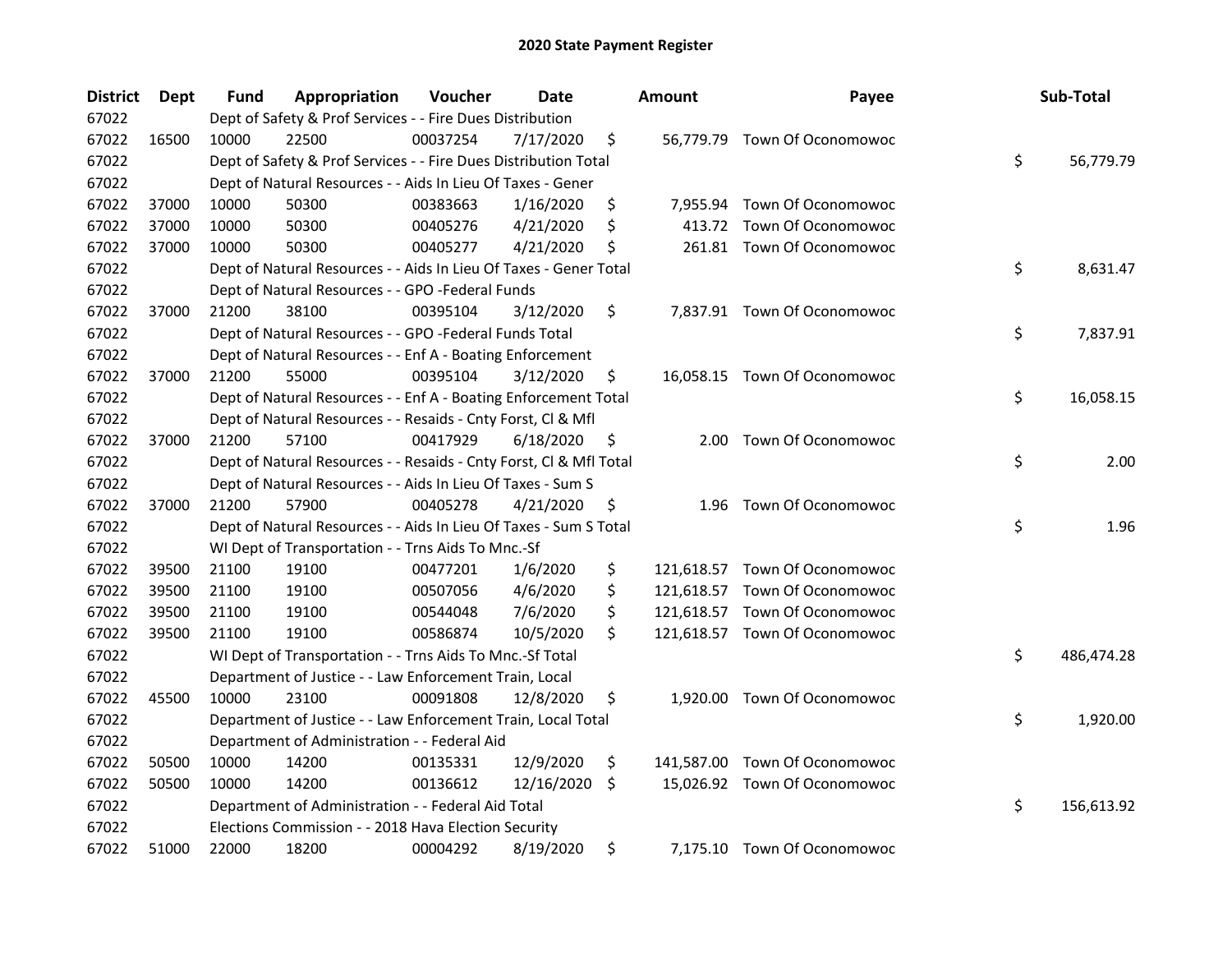| <b>District</b> | <b>Dept</b> | <b>Fund</b> | Appropriation                                                                 | Voucher  | Date       |    | <b>Amount</b> | Payee                       | Sub-Total        |
|-----------------|-------------|-------------|-------------------------------------------------------------------------------|----------|------------|----|---------------|-----------------------------|------------------|
| 67022           |             |             | Elections Commission - - 2018 Hava Election Security Total                    |          |            |    |               |                             | \$<br>7,175.10   |
| 67022           |             |             | Shared Revenue and Tax Relief - - County And Municipal Aid                    |          |            |    |               |                             |                  |
| 67022           | 83500       | 10000       | 10500                                                                         | 00069200 | 7/27/2020  | S  | 15.222.72     | Town Of Oconomowoc          |                  |
| 67022           | 83500       | 10000       | 10500                                                                         | 00073170 | 11/16/2020 | -S | 86,262.07     | Town Of Oconomowoc          |                  |
| 67022           |             |             | Shared Revenue and Tax Relief - - County And Municipal Aid Total              |          |            |    |               |                             | \$<br>101,484.79 |
| 67022           |             |             | Shared Revenue and Tax Relief - - Exempt Computer Aid                         |          |            |    |               |                             |                  |
| 67022           | 83500       | 10000       | 10900                                                                         | 00066234 | 7/27/2020  | S  | 5,060.13      | Town Of Oconomowoc          |                  |
| 67022           |             |             | Shared Revenue and Tax Relief - - Exempt Computer Aid Total                   |          |            |    |               |                             | \$<br>5,060.13   |
| 67022           |             |             | Shared Revenue and Tax Relief - - Utility Aid                                 |          |            |    |               |                             |                  |
| 67022           | 83500       | 10000       | 11000                                                                         | 00069200 | 7/27/2020  | \$ | 438.11        | Town Of Oconomowoc          |                  |
| 67022           | 83500       | 10000       | 11000                                                                         | 00073170 | 11/16/2020 | -S | 2,634.80      | Town Of Oconomowoc          |                  |
| 67022           |             |             | Shared Revenue and Tax Relief - - Utility Aid Total                           |          |            |    |               |                             | \$<br>3,072.91   |
| 67022           |             |             | Shared Revenue and Tax Relief - - Personal Property Aid                       |          |            |    |               |                             |                  |
| 67022           | 83500       | 10000       | 11100                                                                         | 00061663 | 5/4/2020   | \$ |               | 5,315.41 Town Of Oconomowoc |                  |
| 67022           |             |             | Shared Revenue and Tax Relief - - Personal Property Aid Total                 |          |            |    |               |                             | \$<br>5,315.41   |
| 67022           |             |             | Shared Revenue and Tax Relief - - State Aid; Video Service Provider Fee       |          |            |    |               |                             |                  |
| 67022           | 83500       | 10000       | 11200                                                                         | 00064497 | 7/27/2020  | S. | 12,768.83     | Town Of Oconomowoc          |                  |
| 67022           |             |             | Shared Revenue and Tax Relief - - State Aid; Video Service Provider Fee Total |          |            |    |               |                             | \$<br>12,768.83  |
| 67022           |             |             | Shared Revenue and Tax Relief - - Payments For Municipal Svcs                 |          |            |    |               |                             |                  |
| 67022           | 83500       | 10000       | 50100                                                                         | 00054952 | 2/3/2020   | \$ | 43.33         | Town Of Oconomowoc          |                  |
| 67022           |             |             | Shared Revenue and Tax Relief - - Payments For Municipal Svcs Total           |          |            |    |               |                             | \$<br>43.33      |
| 67022 Total     |             |             |                                                                               |          |            |    |               |                             | \$<br>869,239.98 |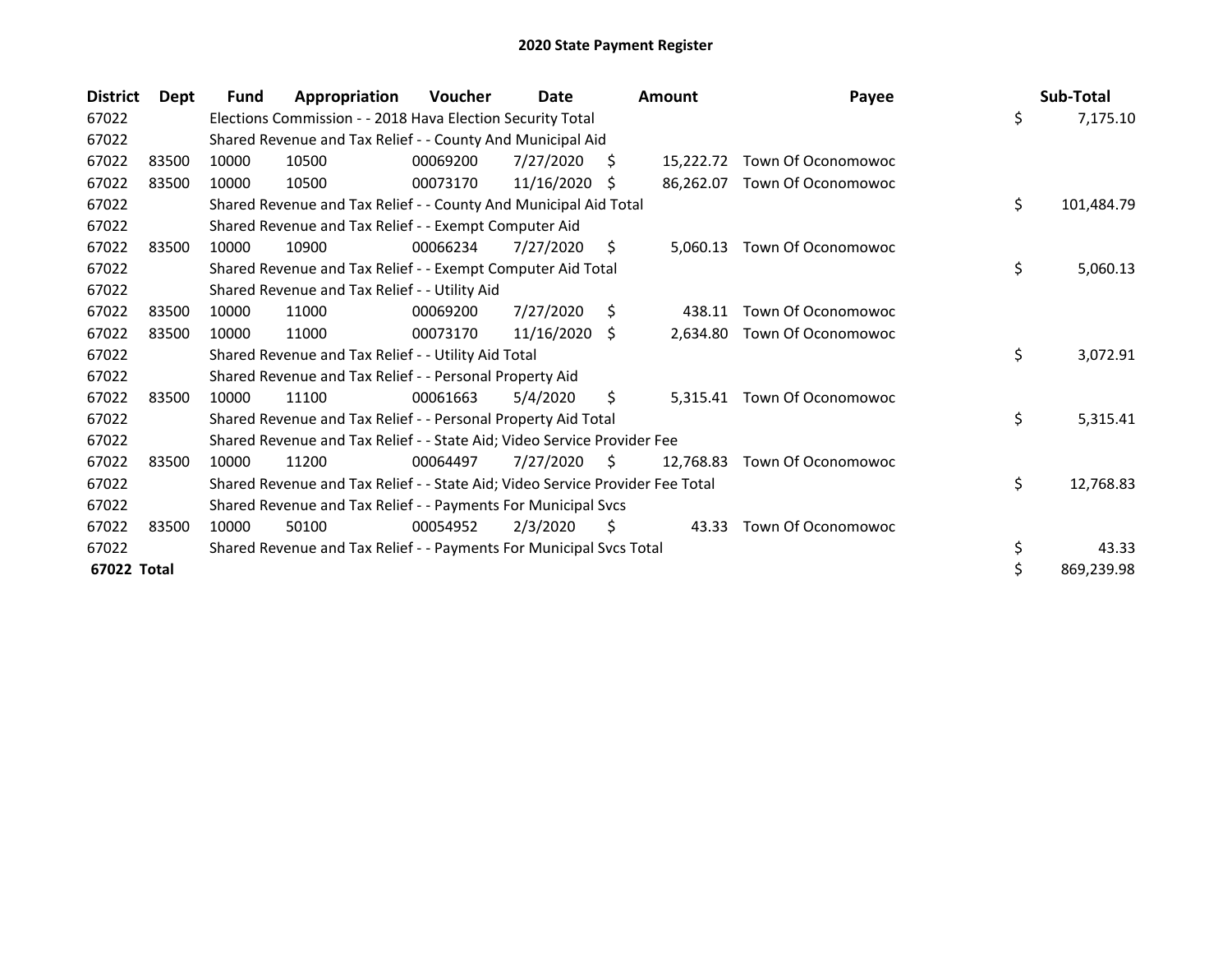| <b>District</b> | Dept  | <b>Fund</b> | Appropriation                                                      | Voucher  | <b>Date</b> |     | <b>Amount</b> | Payee                    | Sub-Total        |
|-----------------|-------|-------------|--------------------------------------------------------------------|----------|-------------|-----|---------------|--------------------------|------------------|
| 67024           |       |             | Dept of Safety & Prof Services - - Fire Dues Distribution          |          |             |     |               |                          |                  |
| 67024           | 16500 | 10000       | 22500                                                              | 00037255 | 7/17/2020   | \$  |               | 18,702.05 Town Of Ottawa |                  |
| 67024           |       |             | Dept of Safety & Prof Services - - Fire Dues Distribution Total    |          |             |     |               |                          | \$<br>18,702.05  |
| 67024           |       |             | Dept of Natural Resources - - Aids In Lieu Of Taxes - Gener        |          |             |     |               |                          |                  |
| 67024           | 37000 | 10000       | 50300                                                              | 00383670 | 1/16/2020   | \$  | 4,923.09      | Town Of Ottawa           |                  |
| 67024           | 37000 | 10000       | 50300                                                              | 00383671 | 1/16/2020   | \$  | 9,496.85      | Town Of Ottawa           |                  |
| 67024           | 37000 | 10000       | 50300                                                              | 00383672 | 1/16/2020   | \$  |               | 29,622.32 Town Of Ottawa |                  |
| 67024           | 37000 | 10000       | 50300                                                              | 00405427 | 4/21/2020   | \$  |               | 384.91 Town Of Ottawa    |                  |
| 67024           |       |             | Dept of Natural Resources - - Aids In Lieu Of Taxes - Gener Total  |          |             |     |               |                          | \$<br>44,427.17  |
| 67024           |       |             | Dept of Natural Resources - - Resaids - Cnty Forst, Cl & Mfl       |          |             |     |               |                          |                  |
| 67024           | 37000 | 21200       | 57100                                                              | 00417930 | 6/18/2020   | \$  |               | 85.77 Town Of Ottawa     |                  |
| 67024           |       |             | Dept of Natural Resources - - Resaids - Cnty Forst, Cl & Mfl Total |          |             |     |               |                          | \$<br>85.77      |
| 67024           |       |             | Dept of Natural Resources - - Aids In Lieu Of Taxes - Sum S        |          |             |     |               |                          |                  |
| 67024           | 37000 | 21200       | 57900                                                              | 00405426 | 4/21/2020   | \$, |               | 3,797.46 Town Of Ottawa  |                  |
| 67024           |       |             | Dept of Natural Resources - - Aids In Lieu Of Taxes - Sum S Total  |          |             |     |               |                          | \$<br>3,797.46   |
| 67024           |       |             | Dept of Natural Resources - - Fin Asst For Responsible Units       |          |             |     |               |                          |                  |
| 67024           | 37000 | 27400       | 67000                                                              | 00413398 | 5/29/2020   | \$, |               | 2,934.59 Town Of Ottawa  |                  |
| 67024           |       |             | Dept of Natural Resources - - Fin Asst For Responsible Units Total |          |             |     |               |                          | \$<br>2,934.59   |
| 67024           |       |             | WI Dept of Transportation - - Trns Aids To Mnc.-Sf                 |          |             |     |               |                          |                  |
| 67024           | 39500 | 21100       | 19100                                                              | 00477202 | 1/6/2020    | \$  |               | 25,215.66 Town Of Ottawa |                  |
| 67024           | 39500 | 21100       | 19100                                                              | 00507057 | 4/6/2020    | \$  |               | 25,215.66 Town Of Ottawa |                  |
| 67024           | 39500 | 21100       | 19100                                                              | 00544049 | 7/6/2020    | \$  |               | 25,215.66 Town Of Ottawa |                  |
| 67024           | 39500 | 21100       | 19100                                                              | 00586875 | 10/5/2020   | \$  |               | 25,215.66 Town Of Ottawa |                  |
| 67024           |       |             | WI Dept of Transportation - - Trns Aids To Mnc.-Sf Total           |          |             |     |               |                          | \$<br>100,862.64 |
| 67024           |       |             | Department of Administration - - Federal Aid                       |          |             |     |               |                          |                  |
| 67024           | 50500 | 10000       | 14200                                                              | 00135332 | 12/9/2020   | \$  |               | 63,518.00 Town Of Ottawa |                  |
| 67024           |       |             | Department of Administration - - Federal Aid Total                 |          |             |     |               |                          | \$<br>63,518.00  |
| 67024           |       |             | Elections Commission - - 2018 Hava Election Security               |          |             |     |               |                          |                  |
| 67024           | 51000 | 22000       | 18200                                                              | 00004146 | 8/7/2020    | \$  |               | 3,289.90 Town Of Ottawa  |                  |
| 67024           |       |             | Elections Commission - - 2018 Hava Election Security Total         |          |             |     |               |                          | \$<br>3,289.90   |
| 67024           |       |             | Shared Revenue and Tax Relief - - County And Municipal Aid         |          |             |     |               |                          |                  |
| 67024           | 83500 | 10000       | 10500                                                              | 00069201 | 7/27/2020   | \$. |               | 6,771.53 Town Of Ottawa  |                  |
| 67024           | 83500 | 10000       | 10500                                                              | 00073171 | 11/16/2020  | \$  |               | 38,372.01 Town Of Ottawa |                  |
| 67024           |       |             | Shared Revenue and Tax Relief - - County And Municipal Aid Total   |          |             |     |               |                          | \$<br>45,143.54  |
| 67024           |       |             | Shared Revenue and Tax Relief - - Exempt Computer Aid              |          |             |     |               |                          |                  |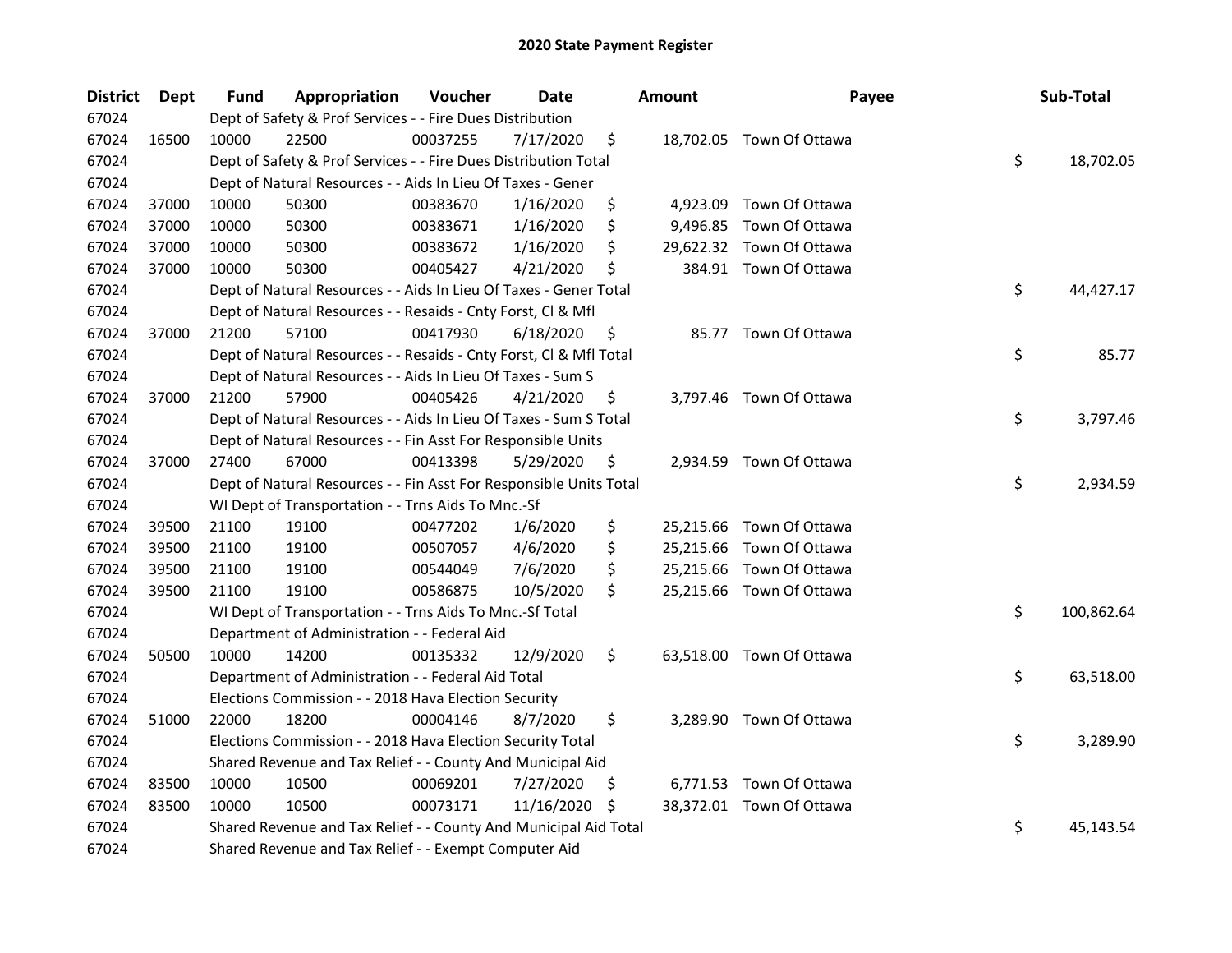| <b>District</b> | Dept  | <b>Fund</b> | Appropriation                                                                 | <b>Voucher</b> | Date      |    | <b>Amount</b> | Payee          | Sub-Total  |
|-----------------|-------|-------------|-------------------------------------------------------------------------------|----------------|-----------|----|---------------|----------------|------------|
| 67024           | 83500 | 10000       | 10900                                                                         | 00066235       | 7/27/2020 | S  | 36.37         | Town Of Ottawa |            |
| 67024           |       |             | Shared Revenue and Tax Relief - - Exempt Computer Aid Total                   |                |           |    |               |                | 36.37      |
| 67024           |       |             | Shared Revenue and Tax Relief - - Personal Property Aid                       |                |           |    |               |                |            |
| 67024           | 83500 | 10000       | 11100                                                                         | 00061664       | 5/4/2020  |    | 803.00        | Town Of Ottawa |            |
| 67024           |       |             | Shared Revenue and Tax Relief - - Personal Property Aid Total                 |                |           |    |               |                | 803.00     |
| 67024           |       |             | Shared Revenue and Tax Relief - - State Aid; Video Service Provider Fee       |                |           |    |               |                |            |
| 67024           | 83500 | 10000       | 11200                                                                         | 00064498       | 7/27/2020 | S. | 4.481.99      | Town Of Ottawa |            |
| 67024           |       |             | Shared Revenue and Tax Relief - - State Aid; Video Service Provider Fee Total |                |           |    |               |                | 4,481.99   |
| 67024           |       |             | Shared Revenue and Tax Relief - - Payments For Municipal Svcs                 |                |           |    |               |                |            |
| 67024           | 83500 | 10000       | 50100                                                                         | 00054970       | 2/3/2020  | S  | 1.210.87      | Town Of Ottawa |            |
| 67024           |       |             | Shared Revenue and Tax Relief - - Payments For Municipal Svcs Total           |                |           |    |               |                | 1.210.87   |
| 67024 Total     |       |             |                                                                               |                |           |    |               |                | 289,293.35 |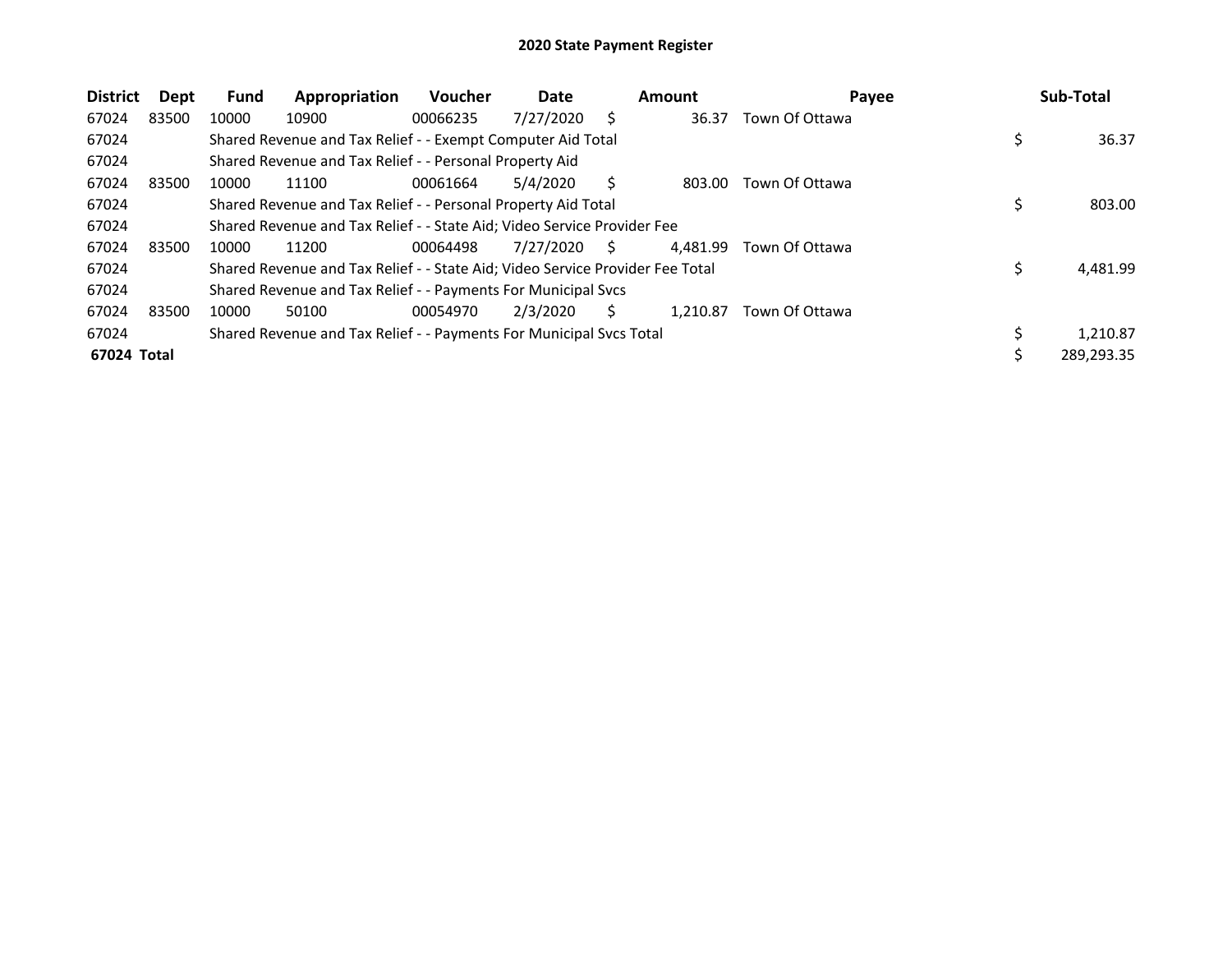| District    | Dept  | <b>Fund</b> | Appropriation                                                                   | <b>Voucher</b>          | Date | Amount | <b>Pavee</b>                     |  | Sub-Total |
|-------------|-------|-------------|---------------------------------------------------------------------------------|-------------------------|------|--------|----------------------------------|--|-----------|
| 67032       |       |             | Department of Health Services - - Prepaid Medical Transport Reimbursement       |                         |      |        |                                  |  |           |
| 67032       | 43500 | 10000       | 16300                                                                           | AMBULANCE 11/16/2020 \$ |      |        | 3.046.96 Town Of Waukesha Rescue |  |           |
| 67032       |       |             | Department of Health Services - - Prepaid Medical Transport Reimbursement Total |                         |      |        |                                  |  | 3.046.96  |
| 67032 Total |       |             |                                                                                 |                         |      |        |                                  |  | 3.046.96  |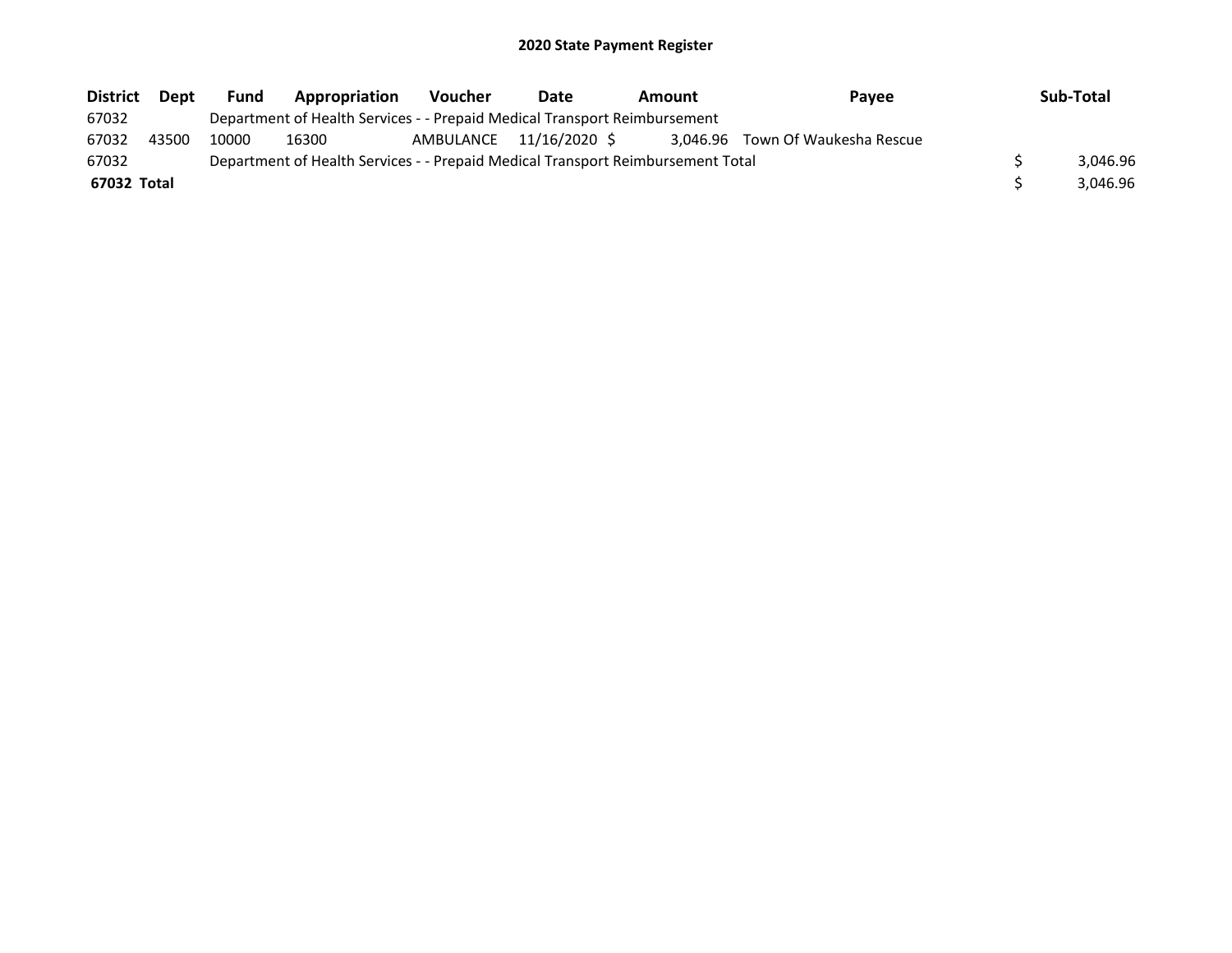| <b>District</b> | Dept  | <b>Fund</b> | Appropriation                                                      | Voucher  | <b>Date</b> | <b>Amount</b>  | Payee                | Sub-Total      |
|-----------------|-------|-------------|--------------------------------------------------------------------|----------|-------------|----------------|----------------------|----------------|
| 67106           |       |             | Dept of Safety & Prof Services - - Fire Dues Distribution          |          |             |                |                      |                |
| 67106           | 16500 | 10000       | 22500                                                              | 00037258 | 7/20/2020   | \$<br>6,720.38 | Big Bend, Village of |                |
| 67106           |       |             | Dept of Safety & Prof Services - - Fire Dues Distribution Total    |          |             |                |                      | \$<br>6,720.38 |
| 67106           |       |             | Dept of Natural Resources - - Resaids - Cnty Forst, Cl & Mfl       |          |             |                |                      |                |
| 67106           | 37000 | 21200       | 57100                                                              | 00417932 | 6/18/2020   | \$<br>2.00     | Big Bend, Village of |                |
| 67106           |       |             | Dept of Natural Resources - - Resaids - Cnty Forst, Cl & Mfl Total |          |             |                |                      | \$<br>2.00     |
| 67106           |       |             | WI Dept of Transportation - - Rpd Slvg Veh Exm Sf                  |          |             |                |                      |                |
| 67106           | 39500 | 10000       | 52300                                                              | 00478904 | 1/6/2020    | \$<br>1,500.00 | Big Bend, Village of |                |
| 67106           | 39500 | 10000       | 52300                                                              | 00481162 | 1/13/2020   | \$<br>1,320.00 | Big Bend, Village of |                |
| 67106           | 39500 | 10000       | 52300                                                              | 00483658 | 1/21/2020   | \$<br>840.00   | Big Bend, Village of |                |
| 67106           | 39500 | 10000       | 52300                                                              | 00485618 | 1/27/2020   | \$<br>360.00   | Big Bend, Village of |                |
| 67106           | 39500 | 10000       | 52300                                                              | 00488434 | 2/3/2020    | \$<br>960.00   | Big Bend, Village of |                |
| 67106           | 39500 | 10000       | 52300                                                              | 00491067 | 2/10/2020   | \$<br>300.00   | Big Bend, Village of |                |
| 67106           | 39500 | 10000       | 52300                                                              | 00493879 | 2/18/2020   | \$<br>900.00   | Big Bend, Village of |                |
| 67106           | 39500 | 10000       | 52300                                                              | 00496266 | 2/24/2020   | \$<br>840.00   | Big Bend, Village of |                |
| 67106           | 39500 | 10000       | 52300                                                              | 00498658 | 3/4/2020    | \$<br>660.00   | Big Bend, Village of |                |
| 67106           | 39500 | 10000       | 52300                                                              | 00500935 | 3/10/2020   | \$<br>3,000.00 | Big Bend, Village of |                |
| 67106           | 39500 | 10000       | 52300                                                              | 00503219 | 3/16/2020   | \$<br>1,260.00 | Big Bend, Village of |                |
| 67106           | 39500 | 10000       | 52300                                                              | 00505349 | 3/23/2020   | \$<br>1,020.00 | Big Bend, Village of |                |
| 67106           | 39500 | 10000       | 52300                                                              | 00509571 | 3/31/2020   | \$<br>60.00    | Big Bend, Village of |                |
| 67106           | 39500 | 10000       | 52300                                                              | 00512178 | 4/7/2020    | \$<br>1,440.00 | Big Bend, Village of |                |
| 67106           | 39500 | 10000       | 52300                                                              | 00514621 | 4/13/2020   | \$<br>420.00   | Big Bend, Village of |                |
| 67106           | 39500 | 10000       | 52300                                                              | 00519649 | 4/29/2020   | \$<br>360.00   | Big Bend, Village of |                |
| 67106           | 39500 | 10000       | 52300                                                              | 00522480 | 5/5/2020    | \$<br>600.00   | Big Bend, Village of |                |
| 67106           | 39500 | 10000       | 52300                                                              | 00525140 | 5/13/2020   | \$<br>1,740.00 | Big Bend, Village of |                |
| 67106           | 39500 | 10000       | 52300                                                              | 00527905 | 5/18/2020   | \$<br>1,500.00 | Big Bend, Village of |                |
| 67106           | 39500 | 10000       | 52300                                                              | 00530337 | 5/29/2020   | \$<br>1,800.00 | Big Bend, Village of |                |
| 67106           | 39500 | 10000       | 52300                                                              | 00532342 | 6/3/2020    | \$<br>780.00   | Big Bend, Village of |                |
| 67106           | 39500 | 10000       | 52300                                                              | 00534808 | 6/10/2020   | \$<br>1,800.00 | Big Bend, Village of |                |
| 67106           | 39500 | 10000       | 52300                                                              | 00537377 | 6/15/2020   | \$<br>2,040.00 | Big Bend, Village of |                |
| 67106           | 39500 | 10000       | 52300                                                              | 00540718 | 6/25/2020   | \$<br>1,260.00 | Big Bend, Village of |                |
| 67106           | 39500 | 10000       | 52300                                                              | 00545266 | 6/29/2020   | \$<br>1,980.00 | Big Bend, Village of |                |
| 67106           | 39500 | 10000       | 52300                                                              | 00548518 | 7/6/2020    | \$<br>1,380.00 | Big Bend, Village of |                |
| 67106           | 39500 | 10000       | 52300                                                              | 00551418 | 7/13/2020   | \$<br>120.00   | Big Bend, Village of |                |
| 67106           | 39500 | 10000       | 52300                                                              | 00553791 | 7/21/2020   | \$<br>240.00   | Big Bend, Village of |                |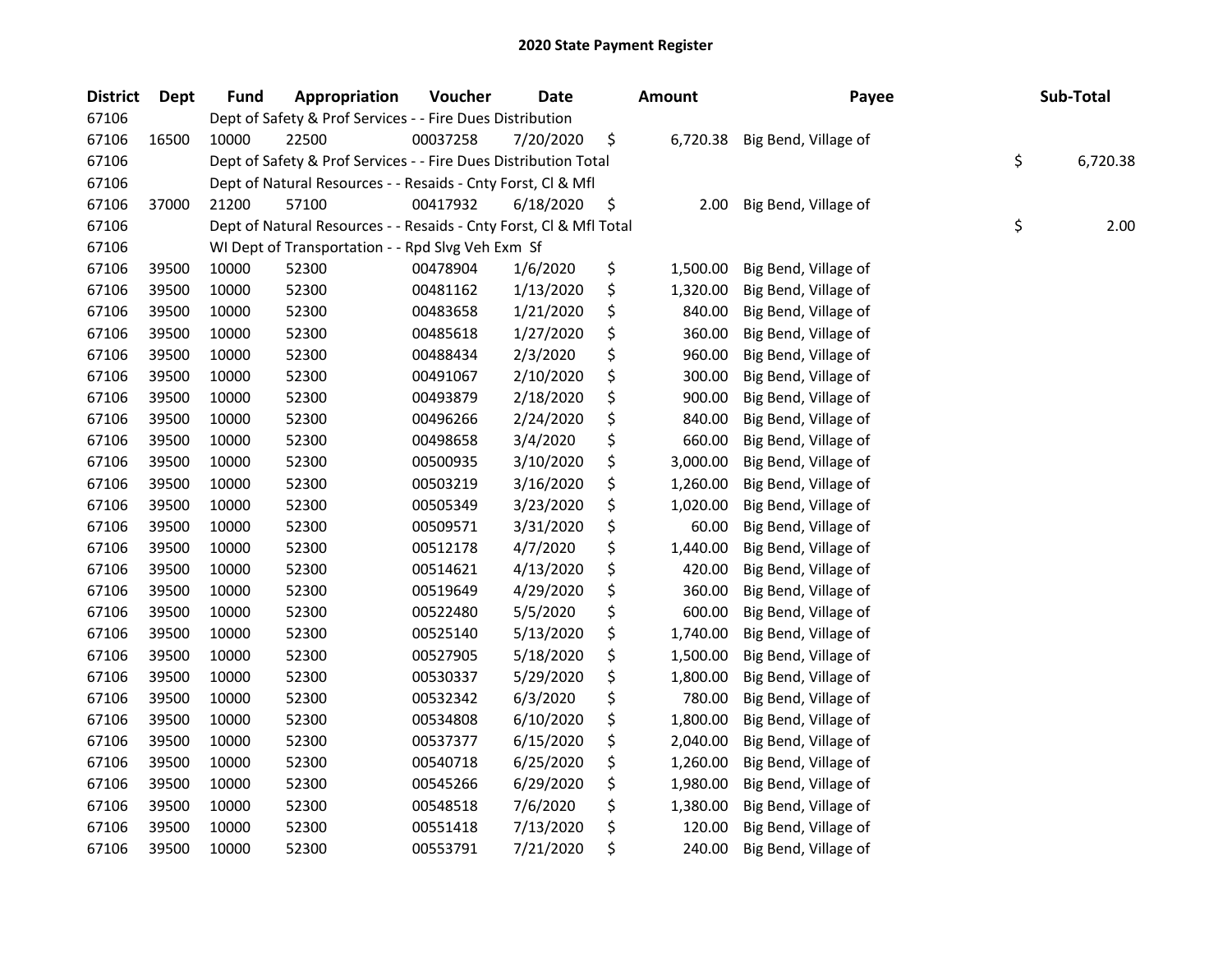| <b>District</b> | <b>Dept</b> | <b>Fund</b> | Appropriation                                                    | Voucher  | <b>Date</b> | Amount          | Payee                | Sub-Total        |
|-----------------|-------------|-------------|------------------------------------------------------------------|----------|-------------|-----------------|----------------------|------------------|
| 67106           | 39500       | 10000       | 52300                                                            | 00556413 | 7/28/2020   | \$<br>180.00    | Big Bend, Village of |                  |
| 67106           | 39500       | 10000       | 52300                                                            | 00560407 | 8/3/2020    | \$<br>4,680.00  | Big Bend, Village of |                  |
| 67106           | 39500       | 10000       | 52300                                                            | 00564755 | 8/11/2020   | \$<br>840.00    | Big Bend, Village of |                  |
| 67106           | 39500       | 10000       | 52300                                                            | 00568208 | 8/17/2020   | \$<br>120.00    | Big Bend, Village of |                  |
| 67106           | 39500       | 10000       | 52300                                                            | 00573130 | 8/25/2020   | \$<br>2,460.00  | Big Bend, Village of |                  |
| 67106           | 39500       | 10000       | 52300                                                            | 00576309 | 8/31/2020   | \$<br>420.00    | Big Bend, Village of |                  |
| 67106           | 39500       | 10000       | 52300                                                            | 00579679 | 9/9/2020    | \$<br>1,800.00  | Big Bend, Village of |                  |
| 67106           | 39500       | 10000       | 52300                                                            | 00582601 | 9/16/2020   | \$<br>660.00    | Big Bend, Village of |                  |
| 67106           | 39500       | 10000       | 52300                                                            | 00588101 | 9/24/2020   | \$<br>2,460.00  | Big Bend, Village of |                  |
| 67106           | 39500       | 10000       | 52300                                                            | 00591829 | 9/29/2020   | \$<br>660.00    | Big Bend, Village of |                  |
| 67106           | 39500       | 10000       | 52300                                                            | 00594929 | 10/5/2020   | \$<br>1,560.00  | Big Bend, Village of |                  |
| 67106           | 39500       | 10000       | 52300                                                            | 00598441 | 10/13/2020  | \$<br>120.00    | Big Bend, Village of |                  |
| 67106           | 39500       | 10000       | 52300                                                            | 00602479 | 10/19/2020  | \$<br>300.00    | Big Bend, Village of |                  |
| 67106           | 39500       | 10000       | 52300                                                            | 00606169 | 10/27/2020  | \$<br>1,680.00  | Big Bend, Village of |                  |
| 67106           | 39500       | 10000       | 52300                                                            | 00609713 | 11/3/2020   | \$<br>360.00    | Big Bend, Village of |                  |
| 67106           | 39500       | 10000       | 52300                                                            | 00613276 | 11/10/2020  | \$<br>780.00    | Big Bend, Village of |                  |
| 67106           | 39500       | 10000       | 52300                                                            | 00616456 | 11/17/2020  | \$<br>60.00     | Big Bend, Village of |                  |
| 67106           |             |             | WI Dept of Transportation - - Rpd Slvg Veh Exm Sf Total          |          |             |                 |                      | \$<br>49,620.00  |
| 67106           |             |             | WI Dept of Transportation - - Trns Aids To Mnc.-Sf               |          |             |                 |                      |                  |
| 67106           | 39500       | 21100       | 19100                                                            | 00477205 | 1/6/2020    | \$<br>38,855.22 | Big Bend, Village of |                  |
| 67106           | 39500       | 21100       | 19100                                                            | 00507060 | 4/6/2020    | \$<br>38,855.22 | Big Bend, Village of |                  |
| 67106           | 39500       | 21100       | 19100                                                            | 00544052 | 7/6/2020    | \$<br>38,855.22 | Big Bend, Village of |                  |
| 67106           | 39500       | 21100       | 19100                                                            | 00586878 | 10/5/2020   | \$<br>38,855.23 | Big Bend, Village of |                  |
| 67106           |             |             | WI Dept of Transportation - - Trns Aids To Mnc.-Sf Total         |          |             |                 |                      | \$<br>155,420.89 |
| 67106           |             |             | WI Dept of Transportation - - St Hwy Rehab, Sf                   |          |             |                 |                      |                  |
| 67106           | 39500       | 21100       | 36300                                                            | 00473945 | 1/15/2020   | \$<br>1,190.00  | Big Bend, Village of |                  |
| 67106           | 39500       | 21100       | 36300                                                            | 00494884 | 3/13/2020   | \$<br>807.50    | Big Bend, Village of |                  |
| 67106           | 39500       | 21100       | 36300                                                            | 00501524 | 4/3/2020    | \$<br>187.50    | Big Bend, Village of |                  |
| 67106           | 39500       | 21100       | 36300                                                            | 00549076 | 7/30/2020   | \$<br>400.00    | Big Bend, Village of |                  |
| 67106           | 39500       | 21100       | 36300                                                            | 00581928 | 10/8/2020   | \$<br>250.00    | Big Bend, Village of |                  |
| 67106           | 39500       | 21100       | 36300                                                            | 00597927 | 11/6/2020   | \$<br>100.00    | Big Bend, Village of |                  |
| 67106           | 39500       | 21100       | 36300                                                            | 00614525 | 11/27/2020  | \$<br>100.00    | Big Bend, Village of |                  |
| 67106           |             |             | WI Dept of Transportation - - St Hwy Rehab, Sf Total             |          |             |                 |                      | \$<br>3,035.00   |
| 67106           |             |             | Department of Health Services - - Emergency Medical Services, Ai |          |             |                 |                      |                  |
| 67106           | 43500       | 10000       | 11900                                                            | 00378984 | 9/15/2020   | \$<br>5,402.04  | Big Bend, Village of |                  |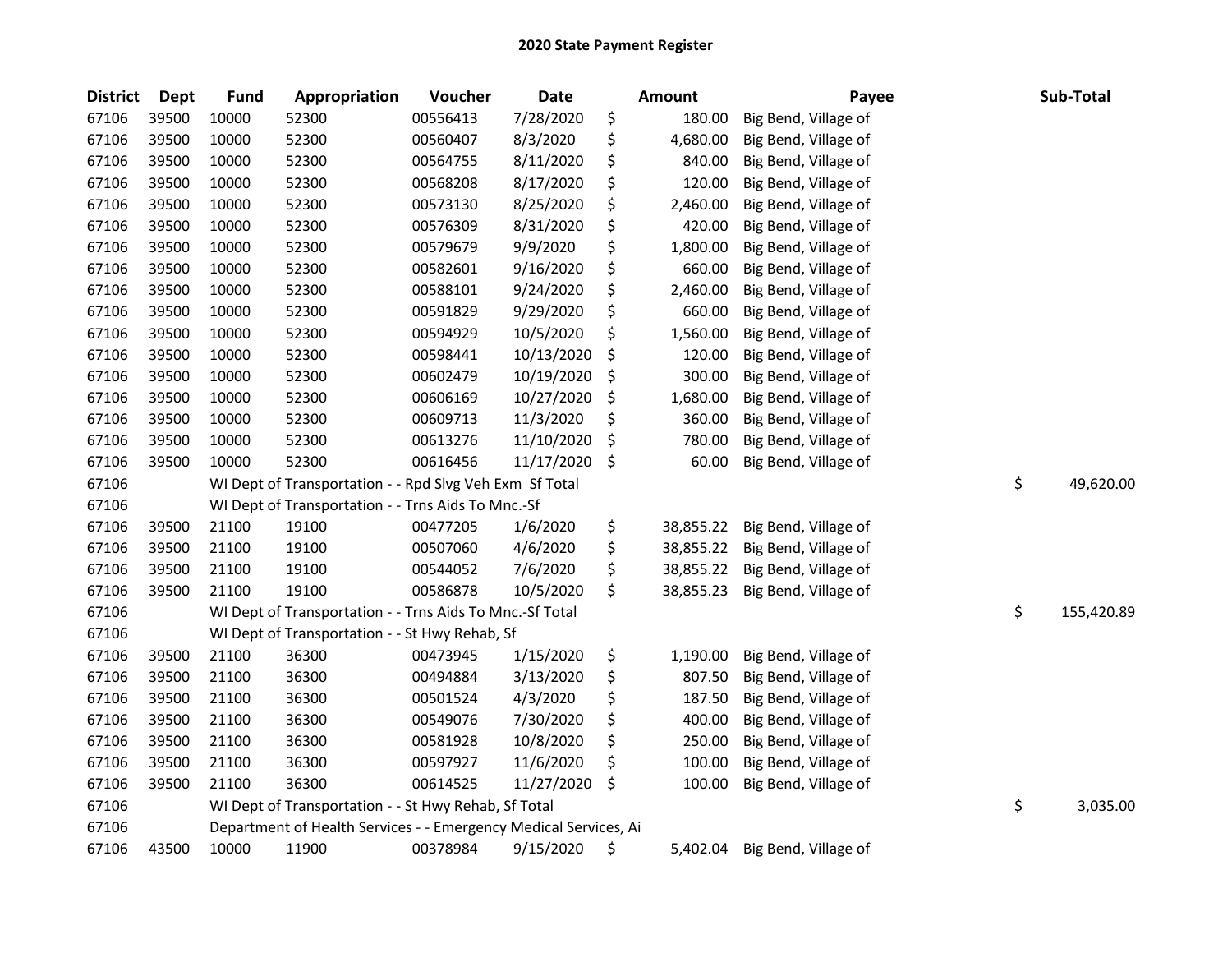| <b>District</b> | Dept  | <b>Fund</b> | Appropriation                                                                 | Voucher  | Date            |     | <b>Amount</b> | Payee                | Sub-Total        |
|-----------------|-------|-------------|-------------------------------------------------------------------------------|----------|-----------------|-----|---------------|----------------------|------------------|
| 67106           |       |             | Department of Health Services - - Emergency Medical Services, Ai Total        |          |                 |     |               |                      | \$<br>5,402.04   |
| 67106           |       |             | Department of Justice - - Law Enforcement Train, Local                        |          |                 |     |               |                      |                  |
| 67106           | 45500 | 10000       | 23100                                                                         | 00090806 | $11/27/2020$ \$ |     | 1,280.00      | Big Bend, Village of |                  |
| 67106           |       |             | Department of Justice - - Law Enforcement Train, Local Total                  |          |                 |     |               |                      | \$<br>1,280.00   |
| 67106           |       |             | Department of Administration - - Federal Aid                                  |          |                 |     |               |                      |                  |
| 67106           | 50500 | 10000       | 14200                                                                         | 00126775 | 8/12/2020       | \$  | 2,644.36      | Big Bend, Village of |                  |
| 67106           | 50500 | 10000       | 14200                                                                         | 00130272 | 10/2/2020       | \$  | 7,380.43      | Big Bend, Village of |                  |
| 67106           | 50500 | 10000       | 14200                                                                         | 00135334 | 12/10/2020      | \$  | 13,841.21     | Big Bend, Village of |                  |
| 67106           | 50500 | 10000       | 14200                                                                         | 00136614 | 12/17/2020      | -S  | 154.38        | Big Bend, Village of |                  |
| 67106           |       |             | Department of Administration - - Federal Aid Total                            |          |                 |     |               |                      | \$<br>24,020.38  |
| 67106           |       |             | Elections Commission - - 2018 Hava Election Security                          |          |                 |     |               |                      |                  |
| 67106           | 51000 | 22000       | 18200                                                                         | 00003671 | 7/1/2020        | \$  | 1,248.30      | Big Bend, Village of |                  |
| 67106           |       |             | Elections Commission - - 2018 Hava Election Security Total                    |          |                 |     |               |                      | \$<br>1,248.30   |
| 67106           |       |             | Shared Revenue and Tax Relief - - Expenditure Restraint Program               |          |                 |     |               |                      |                  |
| 67106           | 83500 | 10000       | 10100                                                                         | 00069204 | 7/27/2020       | \$  | 37,016.42     | Big Bend, Village of |                  |
| 67106           |       |             | Shared Revenue and Tax Relief - - Expenditure Restraint Program Total         |          |                 |     |               |                      | \$<br>37,016.42  |
| 67106           |       |             | Shared Revenue and Tax Relief - - County And Municipal Aid                    |          |                 |     |               |                      |                  |
| 67106           | 83500 | 10000       | 10500                                                                         | 00069204 | 7/27/2020       | \$. | 6,968.70      | Big Bend, Village of |                  |
| 67106           | 83500 | 10000       | 10500                                                                         | 00073174 | 11/16/2020      | -S  | 39,489.32     | Big Bend, Village of |                  |
| 67106           |       |             | Shared Revenue and Tax Relief - - County And Municipal Aid Total              |          |                 |     |               |                      | \$<br>46,458.02  |
| 67106           |       |             | Shared Revenue and Tax Relief - - Exempt Computer Aid                         |          |                 |     |               |                      |                  |
| 67106           | 83500 | 10000       | 10900                                                                         | 00066238 | 7/27/2020       | \$  | 1,151.50      | Big Bend, Village of |                  |
| 67106           | 83500 | 10000       | 10900                                                                         | 00067240 | 7/27/2020       | \$  | 523.50        | Big Bend, Village of |                  |
| 67106           |       |             | Shared Revenue and Tax Relief - - Exempt Computer Aid Total                   |          |                 |     |               |                      | \$<br>1,675.00   |
| 67106           |       |             | Shared Revenue and Tax Relief - - Personal Property Aid                       |          |                 |     |               |                      |                  |
| 67106           | 83500 | 10000       | 11100                                                                         | 00061667 | 5/4/2020        | \$  | 26,297.17     | Big Bend, Village of |                  |
| 67106           |       |             | Shared Revenue and Tax Relief - - Personal Property Aid Total                 |          |                 |     |               |                      | \$<br>26,297.17  |
| 67106           |       |             | Shared Revenue and Tax Relief - - State Aid; Video Service Provider Fee       |          |                 |     |               |                      |                  |
| 67106           | 83500 | 10000       | 11200                                                                         | 00064501 | 7/27/2020       | S   | 1,581.88      | Big Bend, Village of |                  |
| 67106           |       |             | Shared Revenue and Tax Relief - - State Aid; Video Service Provider Fee Total |          |                 |     |               |                      | \$<br>1,581.88   |
| 67106 Total     |       |             |                                                                               |          |                 |     |               |                      | \$<br>359,777.48 |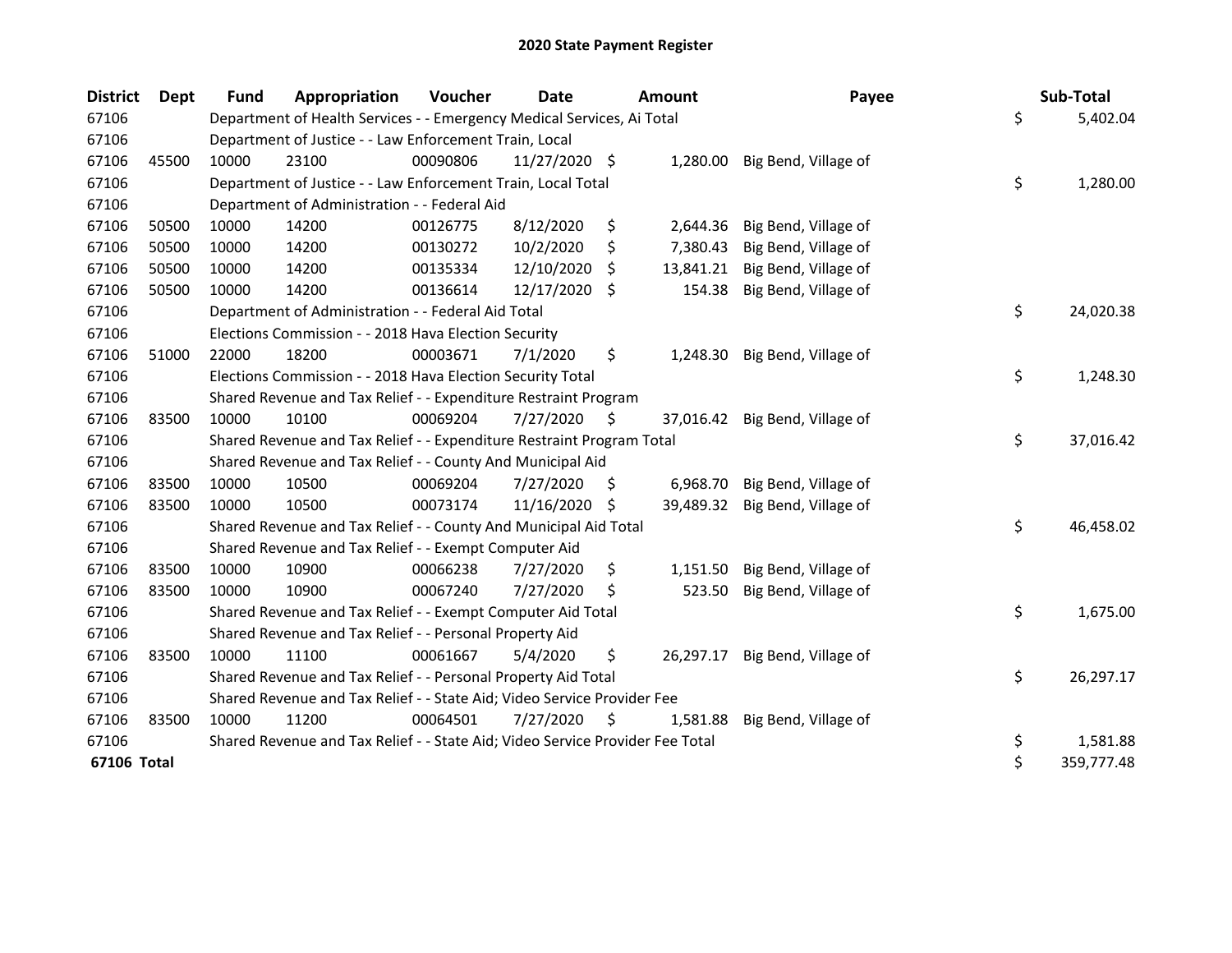| <b>District</b> | Dept  | Fund  | Appropriation                                                      | Voucher  | Date       |     | <b>Amount</b> | Payee                        | Sub-Total        |
|-----------------|-------|-------|--------------------------------------------------------------------|----------|------------|-----|---------------|------------------------------|------------------|
| 67107           |       |       | Dept of Ag, Trade & Cons Protc - - Clean Sweep Grants              |          |            |     |               |                              |                  |
| 67107           | 11500 | 27400 | 77800                                                              | 00056841 | 2/19/2020  | \$  | 895.34        | Butler, Village of           |                  |
| 67107           |       |       | Dept of Ag, Trade & Cons Protc - - Clean Sweep Grants Total        |          |            |     |               |                              | \$<br>895.34     |
| 67107           |       |       | Dept of Safety & Prof Services - - Fire Dues Distribution          |          |            |     |               |                              |                  |
| 67107           | 16500 | 10000 | 22500                                                              | 00037259 | 7/17/2020  | \$  |               | 10,239.55 Butler, Village of |                  |
| 67107           |       |       | Dept of Safety & Prof Services - - Fire Dues Distribution Total    |          |            |     |               |                              | \$<br>10,239.55  |
| 67107           |       |       | Dept of Natural Resources - - Fin Asst For Responsible Units       |          |            |     |               |                              |                  |
| 67107           | 37000 | 27400 | 67000                                                              | 00412632 | 5/29/2020  | \$  |               | 7,269.13 Butler, Village of  |                  |
| 67107           |       |       | Dept of Natural Resources - - Fin Asst For Responsible Units Total |          |            |     |               |                              | \$<br>7,269.13   |
| 67107           |       |       | WI Dept of Transportation - - Hwy Sfty Loc Aid Ffd                 |          |            |     |               |                              |                  |
| 67107           | 39500 | 21100 | 18500                                                              | 00547966 | 7/7/2020   | \$  |               | 4,000.00 Butler, Village of  |                  |
| 67107           |       |       | WI Dept of Transportation - - Hwy Sfty Loc Aid Ffd Total           |          |            |     |               |                              | \$<br>4,000.00   |
| 67107           |       |       | WI Dept of Transportation - - Trns Aids To Mnc.-Sf                 |          |            |     |               |                              |                  |
| 67107           | 39500 | 21100 | 19100                                                              | 00477206 | 1/6/2020   | \$  | 46,449.82     | Butler, Village of           |                  |
| 67107           | 39500 | 21100 | 19100                                                              | 00507061 | 4/6/2020   | \$  | 46,449.82     | Butler, Village of           |                  |
| 67107           | 39500 | 21100 | 19100                                                              | 00544053 | 7/6/2020   | \$  | 46,449.82     | Butler, Village of           |                  |
| 67107           | 39500 | 21100 | 19100                                                              | 00586879 | 10/5/2020  | \$  | 46,449.82     | Butler, Village of           |                  |
| 67107           |       |       | WI Dept of Transportation - - Trns Aids To Mnc.-Sf Total           |          |            |     |               |                              | \$<br>185,799.28 |
| 67107           |       |       | Department of Justice - - Law Enforcement Train, Local             |          |            |     |               |                              |                  |
| 67107           | 45500 | 10000 | 23100                                                              | 00091083 | 11/25/2020 | \$. | 1,120.00      | Butler, Village of           |                  |
| 67107           |       |       | Department of Justice - - Law Enforcement Train, Local Total       |          |            |     |               |                              | \$<br>1,120.00   |
| 67107           |       |       | Department of Administration - - Federal Aid                       |          |            |     |               |                              |                  |
| 67107           | 50500 | 10000 | 14200                                                              | 00130273 | 10/1/2020  | \$  | 19,026.80     | Butler, Village of           |                  |
| 67107           | 50500 | 10000 | 14200                                                              | 00132316 | 11/12/2020 | \$  | 7,064.93      | Butler, Village of           |                  |
| 67107           | 50500 | 10000 | 14200                                                              | 00135335 | 12/9/2020  | \$  | 3,302.27      | Butler, Village of           |                  |
| 67107           | 50500 | 10000 | 14200                                                              | 00136615 | 12/16/2020 | \$  | 3,119.65      | Butler, Village of           |                  |
| 67107           |       |       | Department of Administration - - Federal Aid Total                 |          |            |     |               |                              | \$<br>32,513.65  |
| 67107           |       |       | Shared Revenue and Tax Relief - - County And Municipal Aid         |          |            |     |               |                              |                  |
| 67107           | 83500 | 10000 | 10500                                                              | 00069205 | 7/27/2020  | \$  | 3,917.76      | Butler, Village of           |                  |
| 67107           | 83500 | 10000 | 10500                                                              | 00073175 | 11/16/2020 | \$. | 22,200.64     | Butler, Village of           |                  |
| 67107           |       |       | Shared Revenue and Tax Relief - - County And Municipal Aid Total   |          |            |     |               |                              | \$<br>26,118.40  |
| 67107           |       |       | Shared Revenue and Tax Relief - - Exempt Computer Aid              |          |            |     |               |                              |                  |
| 67107           | 83500 | 10000 | 10900                                                              | 00066239 | 7/27/2020  | \$  |               | 46,867.83 Butler, Village of |                  |
| 67107           |       |       | Shared Revenue and Tax Relief - - Exempt Computer Aid Total        |          |            |     |               |                              | \$<br>46,867.83  |
| 67107           |       |       | Shared Revenue and Tax Relief - - Utility Aid                      |          |            |     |               |                              |                  |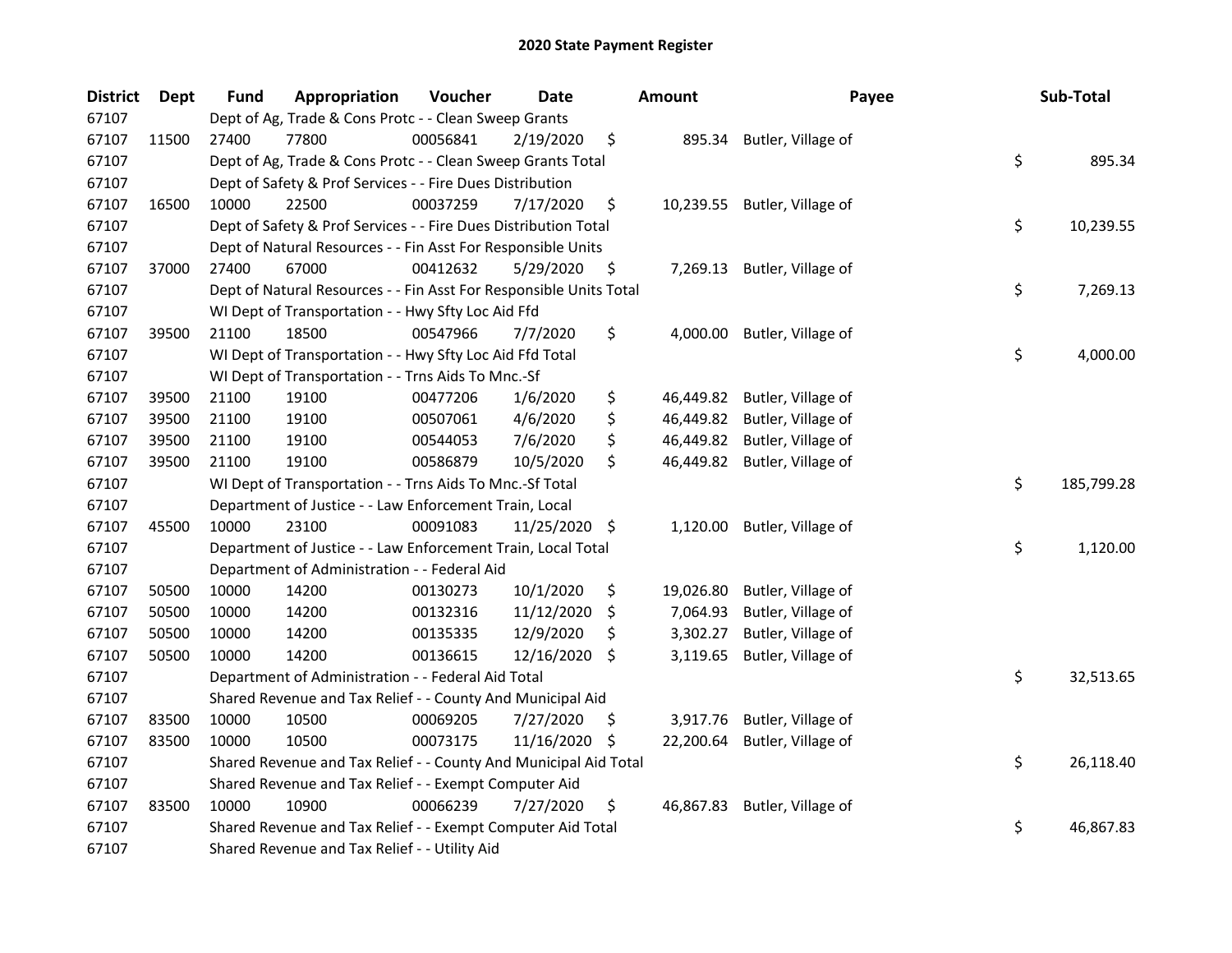| <b>District</b> | Dept  | Fund  | Appropriation                                                                 | Voucher  | Date          |   | <b>Amount</b> | Payee              | Sub-Total  |
|-----------------|-------|-------|-------------------------------------------------------------------------------|----------|---------------|---|---------------|--------------------|------------|
| 67107           | 83500 | 10000 | 11000                                                                         | 00069205 | 7/27/2020     | Ś | 2.734.16      | Butler, Village of |            |
| 67107           | 83500 | 10000 | 11000                                                                         | 00073175 | 11/16/2020 \$ |   | 15,795.99     | Butler, Village of |            |
| 67107           |       |       | Shared Revenue and Tax Relief - - Utility Aid Total                           |          |               |   |               |                    | 18,530.15  |
| 67107           |       |       | Shared Revenue and Tax Relief - - Personal Property Aid                       |          |               |   |               |                    |            |
| 67107           | 83500 | 10000 | 11100                                                                         | 00061668 | 5/4/2020      |   | 31,684.58     | Butler, Village of |            |
| 67107           |       |       | Shared Revenue and Tax Relief - - Personal Property Aid Total                 |          |               |   |               |                    | 31,684.58  |
| 67107           |       |       | Shared Revenue and Tax Relief - - State Aid; Video Service Provider Fee       |          |               |   |               |                    |            |
| 67107           | 83500 | 10000 | 11200                                                                         | 00064502 | 7/27/2020     | S | 2,384.74      | Butler, Village of |            |
| 67107           |       |       | Shared Revenue and Tax Relief - - State Aid; Video Service Provider Fee Total |          |               |   |               |                    | 2.384.74   |
| 67107 Total     |       |       |                                                                               |          |               |   |               |                    | 367,422.65 |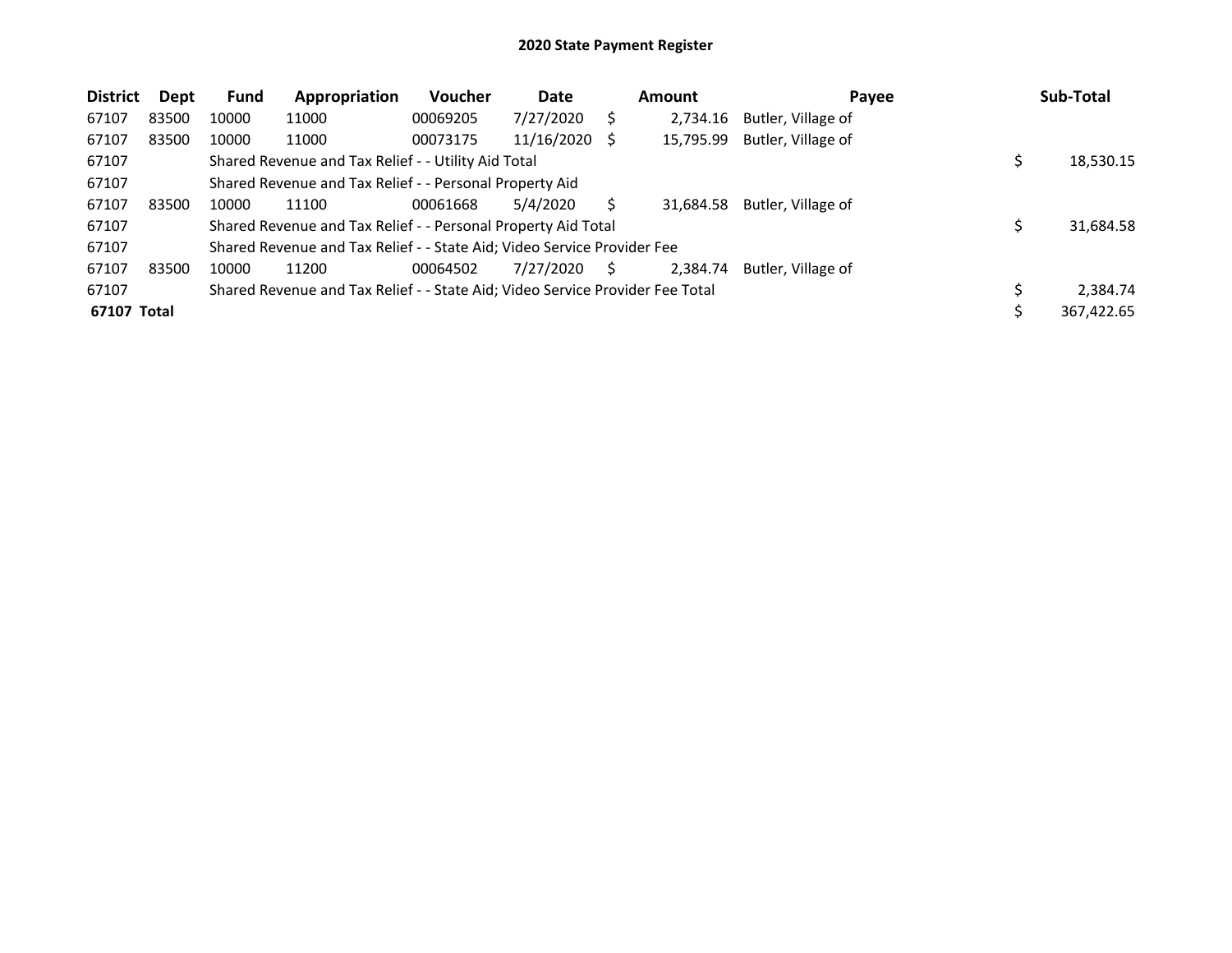| <b>District</b> | Dept  | Fund  | Appropriation                                                      | Voucher  | Date       |     | <b>Amount</b> | Payee                         | Sub-Total        |
|-----------------|-------|-------|--------------------------------------------------------------------|----------|------------|-----|---------------|-------------------------------|------------------|
| 67111           |       |       | Dept of Safety & Prof Services - - Fire Dues Distribution          |          |            |     |               |                               |                  |
| 67111           | 16500 | 10000 | 22500                                                              | 00037260 | 7/17/2020  | \$  |               | 12,116.03 Village Of Chenequa |                  |
| 67111           |       |       | Dept of Safety & Prof Services - - Fire Dues Distribution Total    |          |            |     |               |                               | \$<br>12,116.03  |
| 67111           |       |       | Dept of Natural Resources - - Aids In Lieu Of Taxes - Gener        |          |            |     |               |                               |                  |
| 67111           | 37000 | 10000 | 50300                                                              | 00405105 | 4/21/2020  | \$  |               | 378.29 Village Of Chenequa    |                  |
| 67111           |       |       | Dept of Natural Resources - - Aids In Lieu Of Taxes - Gener Total  |          |            |     |               |                               | \$<br>378.29     |
| 67111           |       |       | Dept of Natural Resources - - GPO -Federal Funds                   |          |            |     |               |                               |                  |
| 67111           | 37000 | 21200 | 38100                                                              | 00393897 | 3/6/2020   | \$  |               | 1,962.32 Village Of Chenequa  |                  |
| 67111           |       |       | Dept of Natural Resources - - GPO -Federal Funds Total             |          |            |     |               |                               | \$<br>1,962.32   |
| 67111           |       |       | Dept of Natural Resources - - Enf A - Boating Enforcement          |          |            |     |               |                               |                  |
| 67111           | 37000 | 21200 | 55000                                                              | 00393897 | 3/6/2020   | \$  |               | 4,020.36 Village Of Chenequa  |                  |
| 67111           |       |       | Dept of Natural Resources - - Enf A - Boating Enforcement Total    |          |            |     |               |                               | \$<br>4,020.36   |
| 67111           |       |       | Dept of Natural Resources - - Resaids - Cnty Forst, Cl & Mfl       |          |            |     |               |                               |                  |
| 67111           | 37000 | 21200 | 57100                                                              | 00417933 | 6/18/2020  | \$  |               | 9.57 Village Of Chenequa      |                  |
| 67111           |       |       | Dept of Natural Resources - - Resaids - Cnty Forst, Cl & Mfl Total |          |            |     |               |                               | \$<br>9.57       |
| 67111           |       |       | Dept of Natural Resources - - Ea - Invasive Aqu & Lake Mon         |          |            |     |               |                               |                  |
| 67111           | 37000 | 21200 | 67800                                                              | 00382392 | 1/14/2020  | \$  | 750.00        | Village Of Chenequa           |                  |
| 67111           | 37000 | 21200 | 67800                                                              | 00451302 | 12/8/2020  | \$. | 2,250.00      | Village Of Chenequa           |                  |
| 67111           |       |       | Dept of Natural Resources - - Ea - Invasive Aqu & Lake Mon Total   |          |            |     |               |                               | \$<br>3,000.00   |
| 67111           |       |       | WI Dept of Transportation - - Trns Aids To Mnc.-Sf                 |          |            |     |               |                               |                  |
| 67111           | 39500 | 21100 | 19100                                                              | 00477207 | 1/6/2020   | \$  |               | 54,456.83 Village Of Chenequa |                  |
| 67111           | 39500 | 21100 | 19100                                                              | 00507062 | 4/6/2020   | \$  |               | 54,456.83 Village Of Chenequa |                  |
| 67111           | 39500 | 21100 | 19100                                                              | 00544054 | 7/6/2020   | \$  |               | 54,456.83 Village Of Chenequa |                  |
| 67111           | 39500 | 21100 | 19100                                                              | 00586880 | 10/5/2020  | \$  |               | 54,456.83 Village Of Chenequa |                  |
| 67111           |       |       | WI Dept of Transportation - - Trns Aids To Mnc.-Sf Total           |          |            |     |               |                               | \$<br>217,827.32 |
| 67111           |       |       | Department of Justice - - Law Enforcement Train, Local             |          |            |     |               |                               |                  |
| 67111           | 45500 | 10000 | 23100                                                              | 00091313 | 12/3/2020  | \$  |               | 1,280.00 Village Of Chenequa  |                  |
| 67111           |       |       | Department of Justice - - Law Enforcement Train, Local Total       |          |            |     |               |                               | \$<br>1,280.00   |
| 67111           |       |       | Elections Commission - - 2018 Hava Election Security               |          |            |     |               |                               |                  |
| 67111           | 51000 | 22000 | 18200                                                              | 00004168 | 8/10/2020  | \$  |               | 630.10 Village Of Chenequa    |                  |
| 67111           |       |       | Elections Commission - - 2018 Hava Election Security Total         |          |            |     |               |                               | \$<br>630.10     |
| 67111           |       |       | Shared Revenue and Tax Relief - - County And Municipal Aid         |          |            |     |               |                               |                  |
| 67111           | 83500 | 10000 | 10500                                                              | 00069206 | 7/27/2020  | \$  |               | 1,347.94 Village Of Chenequa  |                  |
| 67111           | 83500 | 10000 | 10500                                                              | 00073176 | 11/16/2020 | S   |               | 7,638.31 Village Of Chenequa  |                  |
| 67111           |       |       | Shared Revenue and Tax Relief - - County And Municipal Aid Total   |          |            |     |               |                               | \$<br>8,986.25   |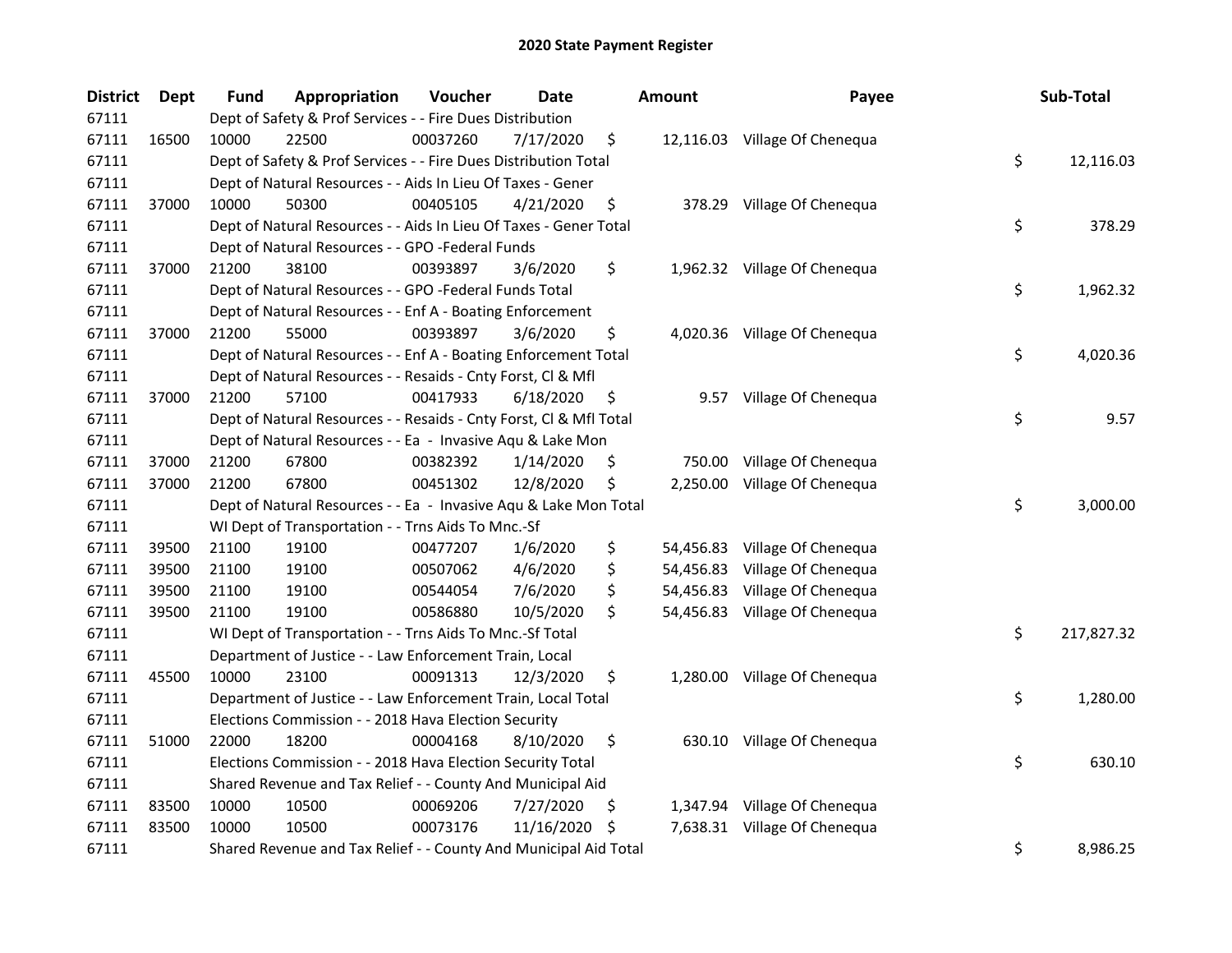| <b>District</b> | Dept  | <b>Fund</b> | Appropriation                                                 | <b>Voucher</b> | Date      | <b>Amount</b> | Payee               | Sub-Total  |
|-----------------|-------|-------------|---------------------------------------------------------------|----------------|-----------|---------------|---------------------|------------|
| 67111           |       |             | Shared Revenue and Tax Relief - - Exempt Computer Aid         |                |           |               |                     |            |
| 67111           | 83500 | 10000       | 10900                                                         | 00066240       | 7/27/2020 | 37.41         | Village Of Chenequa |            |
| 67111           |       |             | Shared Revenue and Tax Relief - - Exempt Computer Aid Total   |                |           |               |                     | 37.41      |
| 67111           |       |             | Shared Revenue and Tax Relief - - Personal Property Aid       |                |           |               |                     |            |
| 67111           | 83500 | 10000       | 11100                                                         | 00061669       | 5/4/2020  | 681.48        | Village Of Chenequa |            |
| 67111           |       |             | Shared Revenue and Tax Relief - - Personal Property Aid Total |                |           |               |                     | 681.48     |
| 67111 Total     |       |             |                                                               |                |           |               |                     | 250,929.13 |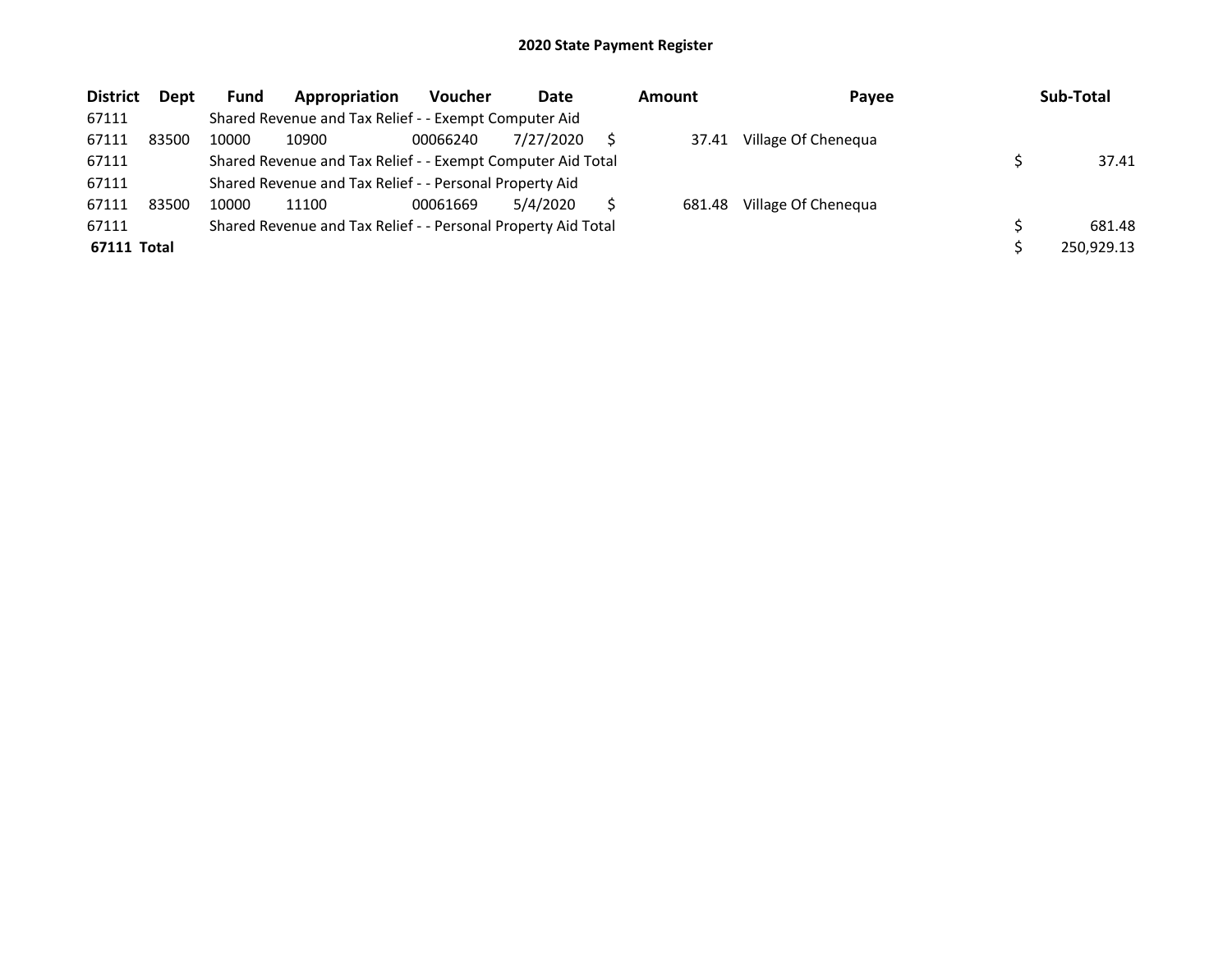| <b>District</b> | Dept  | Fund  | Appropriation                                                                   | Voucher   | <b>Date</b>   |     | Amount     | Payee                        | Sub-Total        |
|-----------------|-------|-------|---------------------------------------------------------------------------------|-----------|---------------|-----|------------|------------------------------|------------------|
| 67116           |       |       | Dept of Safety & Prof Services - - Fire Dues Distribution                       |           |               |     |            |                              |                  |
| 67116           | 16500 | 10000 | 22500                                                                           | 00037261  | 7/17/2020     | \$  |            | 8,831.86 Village Of Dousman  |                  |
| 67116           |       |       | Dept of Safety & Prof Services - - Fire Dues Distribution Total                 |           |               |     |            |                              | \$<br>8,831.86   |
| 67116           |       |       | Dept of Natural Resources - - Aids In Lieu Of Taxes - Gener                     |           |               |     |            |                              |                  |
| 67116           | 37000 | 10000 | 50300                                                                           | 00405292  | 4/21/2020     | \$  |            | 20.62 Village Of Dousman     |                  |
| 67116           |       |       | Dept of Natural Resources - - Aids In Lieu Of Taxes - Gener Total               |           |               |     |            |                              | \$<br>20.62      |
| 67116           |       |       | Dept of Natural Resources - - Gen Program Ops-State Funds                       |           |               |     |            |                              |                  |
| 67116           | 37000 | 21200 | 16100                                                                           | 00385179  | 1/24/2020     | \$  |            | 24.01 Village Of Dousman     |                  |
| 67116           | 37000 | 21200 | 16100                                                                           | 00405682  | 4/23/2020     | \$  | 24.00      | Village Of Dousman           |                  |
| 67116           | 37000 | 21200 | 16100                                                                           | 00426642  | 7/29/2020     | \$  | 24.00      | Village Of Dousman           |                  |
| 67116           | 37000 | 21200 | 16100                                                                           | 00444333  | 10/28/2020    | -Ş  | 24.00      | Village Of Dousman           |                  |
| 67116           |       |       | Dept of Natural Resources - - Gen Program Ops-State Funds Total                 |           |               |     |            |                              | \$<br>96.01      |
| 67116           |       |       | Dept of Natural Resources - - Resaids - Cnty Forst, Cl & Mfl                    |           |               |     |            |                              |                  |
| 67116           | 37000 | 21200 | 57100                                                                           | 00417934  | 6/18/2020     | \$  | 4.40       | Village Of Dousman           |                  |
| 67116           |       |       | Dept of Natural Resources - - Resaids - Cnty Forst, Cl & Mfl Total              |           |               |     |            |                              | \$<br>4.40       |
| 67116           |       |       | WI Dept of Transportation - - Trns Aids To Mnc.-Sf                              |           |               |     |            |                              |                  |
| 67116           | 39500 | 21100 | 19100                                                                           | 00477208  | 1/6/2020      | \$  |            | 28,935.51 Village Of Dousman |                  |
| 67116           | 39500 | 21100 | 19100                                                                           | 00507063  | 4/6/2020      | \$  |            | 28,935.51 Village Of Dousman |                  |
| 67116           | 39500 | 21100 | 19100                                                                           | 00544055  | 7/6/2020      | \$  |            | 28,935.51 Village Of Dousman |                  |
| 67116           | 39500 | 21100 | 19100                                                                           | 00586881  | 10/5/2020     | \$  |            | 28,935.51 Village Of Dousman |                  |
| 67116           |       |       | WI Dept of Transportation - - Trns Aids To Mnc.-Sf Total                        |           |               |     |            |                              | \$<br>115,742.04 |
| 67116           |       |       | Department of Health Services - - Prepaid Medical Transport Reimbursement       |           |               |     |            |                              |                  |
| 67116           | 43500 | 10000 | 16300                                                                           | AMBULANCE | 11/16/2020 \$ |     |            | 25,283.28 Village Of Dousman |                  |
| 67116           |       |       | Department of Health Services - - Prepaid Medical Transport Reimbursement Total |           |               |     |            |                              | \$<br>25,283.28  |
| 67116           |       |       | Department of Administration - - Federal Aid                                    |           |               |     |            |                              |                  |
| 67116           | 50500 | 10000 | 14200                                                                           | 00135336  | 12/9/2020     | \$  |            | 38,156.00 Village Of Dousman |                  |
| 67116           | 50500 | 10000 | 14200                                                                           | 00136616  | 12/16/2020    | \$  |            | 323.34 Village Of Dousman    |                  |
| 67116           |       |       | Department of Administration - - Federal Aid Total                              |           |               |     |            |                              | \$<br>38,479.34  |
| 67116           |       |       | Elections Commission - - 2018 Hava Election Security                            |           |               |     |            |                              |                  |
| 67116           | 51000 | 22000 | 18200                                                                           | 00003518  | 6/29/2020     | \$  |            | 1,889.60 Village Of Dousman  |                  |
| 67116           |       |       | Elections Commission - - 2018 Hava Election Security Total                      |           |               |     |            |                              | \$<br>1,889.60   |
| 67116           |       |       | Shared Revenue and Tax Relief - - County And Municipal Aid                      |           |               |     |            |                              |                  |
| 67116           | 83500 | 10000 | 10500                                                                           | 00069207  | 7/27/2020     | \$, | 22,679.69  | Village Of Dousman           |                  |
| 67116           | 83500 | 10000 | 10500                                                                           | 00073177  | 11/16/2020    | -\$ | 103,234.93 | Village Of Dousman           |                  |
| 67116           |       |       | Shared Revenue and Tax Relief - - County And Municipal Aid Total                |           |               |     |            |                              | \$<br>125,914.62 |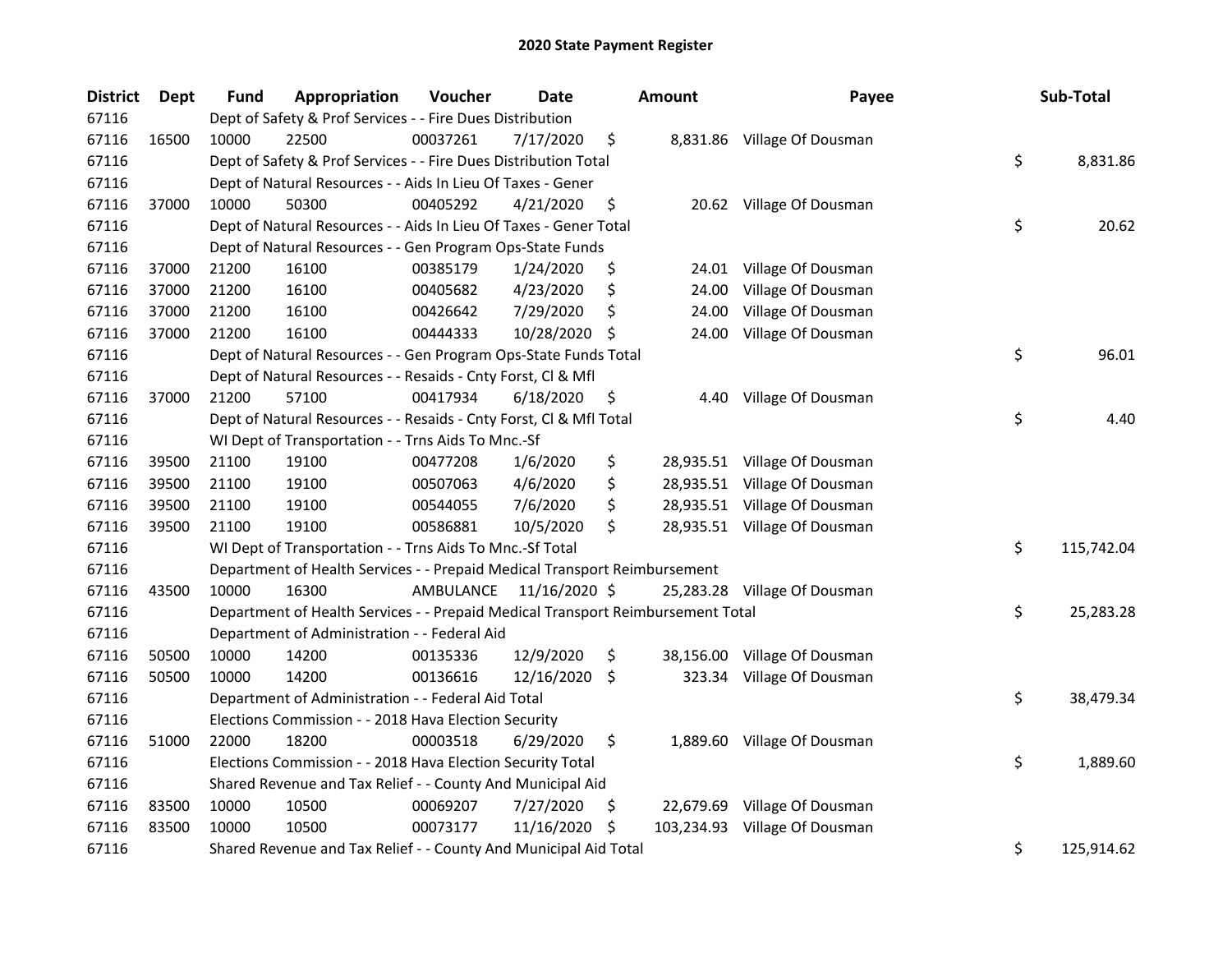| <b>District</b> | Dept  | <b>Fund</b> | Appropriation                                                                 | <b>Voucher</b> | Date       |     | <b>Amount</b> | Payee              | Sub-Total        |
|-----------------|-------|-------------|-------------------------------------------------------------------------------|----------------|------------|-----|---------------|--------------------|------------------|
| 67116           |       |             | Shared Revenue and Tax Relief - - Exempt Computer Aid                         |                |            |     |               |                    |                  |
| 67116           | 83500 | 10000       | 10900                                                                         | 00066241       | 7/27/2020  | S   | 1.211.77      | Village Of Dousman |                  |
| 67116           |       |             | Shared Revenue and Tax Relief - - Exempt Computer Aid Total                   |                |            |     |               |                    | \$<br>1,211.77   |
| 67116           |       |             | Shared Revenue and Tax Relief - - Utility Aid                                 |                |            |     |               |                    |                  |
| 67116           | 83500 | 10000       | 11000                                                                         | 00069207       | 7/27/2020  | S   | 795.29        | Village Of Dousman |                  |
| 67116           | 83500 | 10000       | 11000                                                                         | 00073177       | 11/16/2020 | - S | 4,684.80      | Village Of Dousman |                  |
| 67116           |       |             | Shared Revenue and Tax Relief - - Utility Aid Total                           |                |            |     |               |                    | \$<br>5,480.09   |
| 67116           |       |             | Shared Revenue and Tax Relief - - Personal Property Aid                       |                |            |     |               |                    |                  |
| 67116           | 83500 | 10000       | 11100                                                                         | 00061670       | 5/4/2020   | Ś   | 4,669.50      | Village Of Dousman |                  |
| 67116           |       |             | Shared Revenue and Tax Relief - - Personal Property Aid Total                 |                |            |     |               |                    | \$<br>4,669.50   |
| 67116           |       |             | Shared Revenue and Tax Relief - - State Aid; Video Service Provider Fee       |                |            |     |               |                    |                  |
| 67116           | 83500 | 10000       | 11200                                                                         | 00064503       | 7/27/2020  | S.  | 2,893.26      | Village Of Dousman |                  |
| 67116           |       |             | Shared Revenue and Tax Relief - - State Aid; Video Service Provider Fee Total |                |            |     |               |                    | \$<br>2,893.26   |
| 67116 Total     |       |             |                                                                               |                |            |     |               |                    | \$<br>330,516.39 |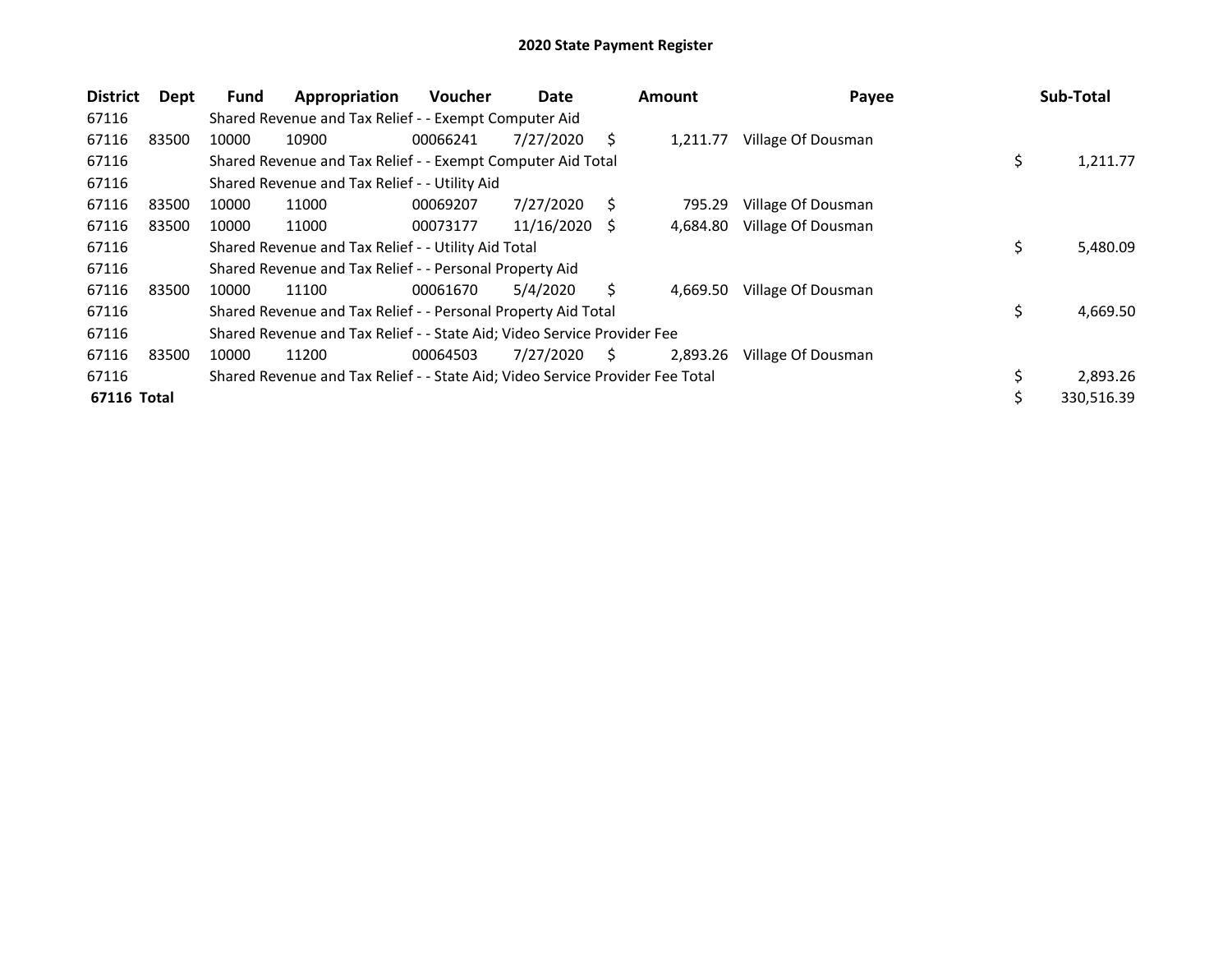| <b>District</b> | Dept  | <b>Fund</b> | Appropriation                                                                   | Voucher   | Date          |      | Amount    | Payee                      | Sub-Total       |
|-----------------|-------|-------------|---------------------------------------------------------------------------------|-----------|---------------|------|-----------|----------------------------|-----------------|
| 67121           |       |             | Dept of Safety & Prof Services - - Fire Dues Distribution                       |           |               |      |           |                            |                 |
| 67121           | 16500 | 10000       | 22500                                                                           | 00037262  | 7/20/2020     | \$   |           | 8,567.80 Village Of Eagle  |                 |
| 67121           |       |             | Dept of Safety & Prof Services - - Fire Dues Distribution Total                 |           |               |      |           |                            | \$<br>8,567.80  |
| 67121           |       |             | WI Dept of Transportation - - Trns Aids To Mnc.-Sf                              |           |               |      |           |                            |                 |
| 67121           | 39500 | 21100       | 19100                                                                           | 00477209  | 1/6/2020      | \$   |           | 14,926.73 Village Of Eagle |                 |
| 67121           | 39500 | 21100       | 19100                                                                           | 00507064  | 4/6/2020      | \$   | 14,926.73 | Village Of Eagle           |                 |
| 67121           | 39500 | 21100       | 19100                                                                           | 00544056  | 7/6/2020      | \$   | 14,926.73 | Village Of Eagle           |                 |
| 67121           | 39500 | 21100       | 19100                                                                           | 00586882  | 10/5/2020     | \$   |           | 14,926.75 Village Of Eagle |                 |
| 67121           |       |             | WI Dept of Transportation - - Trns Aids To Mnc.-Sf Total                        |           |               |      |           |                            | \$<br>59,706.94 |
| 67121           |       |             | Department of Health Services - - Prepaid Medical Transport Reimbursement       |           |               |      |           |                            |                 |
| 67121           | 43500 | 10000       | 16300                                                                           | AMBULANCE | 11/16/2020 \$ |      |           | 2,000.00 Village Of Eagle  |                 |
| 67121           |       |             | Department of Health Services - - Prepaid Medical Transport Reimbursement Total |           |               |      |           |                            | \$<br>2,000.00  |
| 67121           |       |             | Department of Justice - - Federal Aid, State Operations                         |           |               |      |           |                            |                 |
| 67121           | 45500 | 10000       | 24100                                                                           | 00084118  | 6/1/2020      | \$   |           | 161.40 Village Of Eagle    |                 |
| 67121           |       |             | Department of Justice - - Federal Aid, State Operations Total                   |           |               |      |           |                            | \$<br>161.40    |
| 67121           |       |             | Department of Justice - - Federal Aid, Local Assistance                         |           |               |      |           |                            |                 |
| 67121           | 45500 | 10000       | 25100                                                                           | 00088039  | 9/10/2020     | \$   |           | 80.70 Village Of Eagle     |                 |
| 67121           |       |             | Department of Justice - - Federal Aid, Local Assistance Total                   |           |               |      |           |                            | \$<br>80.70     |
| 67121           |       |             | Department of Administration - - Federal Aid                                    |           |               |      |           |                            |                 |
| 67121           | 50500 | 10000       | 14200                                                                           | 00135337  | 12/10/2020    | - \$ |           | 33,653.00 Village Of Eagle |                 |
| 67121           | 50500 | 10000       | 14200                                                                           | 00136617  | 12/17/2020 \$ |      |           | 3,571.67 Village Of Eagle  |                 |
| 67121           |       |             | Department of Administration - - Federal Aid Total                              |           |               |      |           |                            | \$<br>37,224.67 |
| 67121           |       |             | Elections Commission - - 2018 Hava Election Security                            |           |               |      |           |                            |                 |
| 67121           | 51000 | 22000       | 18200                                                                           | 00004655  | 9/18/2020     | \$   |           | 1,762.00 Village Of Eagle  |                 |
| 67121           |       |             | Elections Commission - - 2018 Hava Election Security Total                      |           |               |      |           |                            | \$<br>1,762.00  |
| 67121           |       |             | Shared Revenue and Tax Relief - - County And Municipal Aid                      |           |               |      |           |                            |                 |
| 67121           | 83500 | 10000       | 10500                                                                           | 00069208  | 7/27/2020     | S    |           | 5,151.45 Village Of Eagle  |                 |
| 67121           | 83500 | 10000       | 10500                                                                           | 00073178  | 11/16/2020    | \$   |           | 27,191.57 Village Of Eagle |                 |
| 67121           |       |             | Shared Revenue and Tax Relief - - County And Municipal Aid Total                |           |               |      |           |                            | \$<br>32,343.02 |
| 67121           |       |             | Shared Revenue and Tax Relief - - Exempt Computer Aid                           |           |               |      |           |                            |                 |
| 67121           | 83500 | 10000       | 10900                                                                           | 00066242  | 7/27/2020     | \$   |           | 1,096.42 Village Of Eagle  |                 |
| 67121           |       |             | Shared Revenue and Tax Relief - - Exempt Computer Aid Total                     |           |               |      |           |                            | \$<br>1,096.42  |
| 67121           |       |             | Shared Revenue and Tax Relief - - Personal Property Aid                         |           |               |      |           |                            |                 |
| 67121           | 83500 | 10000       | 11100                                                                           | 00061671  | 5/4/2020      | \$   |           | 1,019.43 Village Of Eagle  |                 |
| 67121           |       |             | Shared Revenue and Tax Relief - - Personal Property Aid Total                   |           |               |      |           |                            | \$<br>1,019.43  |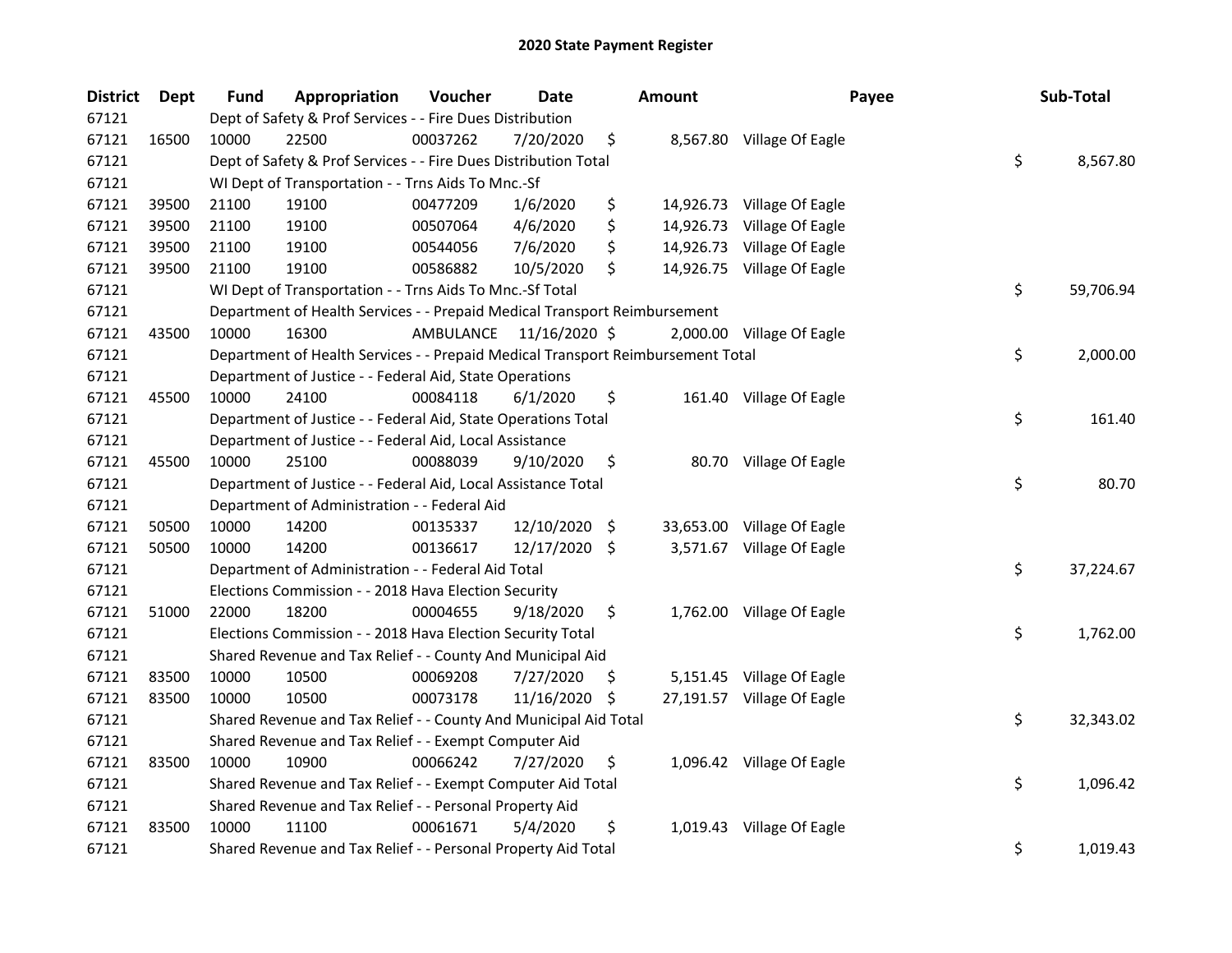| <b>District</b> | Dept  | <b>Fund</b> | Appropriation                                                                 | <b>Voucher</b> | Date         | Amount   | Pavee            | Sub-Total  |
|-----------------|-------|-------------|-------------------------------------------------------------------------------|----------------|--------------|----------|------------------|------------|
| 67121           |       |             | Shared Revenue and Tax Relief - - State Aid; Video Service Provider Fee       |                |              |          |                  |            |
| 67121           | 83500 | 10000       | 11200                                                                         | 00064504       | 7/27/2020 \$ | 2.197.54 | Village Of Eagle |            |
| 67121           |       |             | Shared Revenue and Tax Relief - - State Aid; Video Service Provider Fee Total |                |              |          |                  | 2.197.54   |
| 67121 Total     |       |             |                                                                               |                |              |          |                  | 146.159.92 |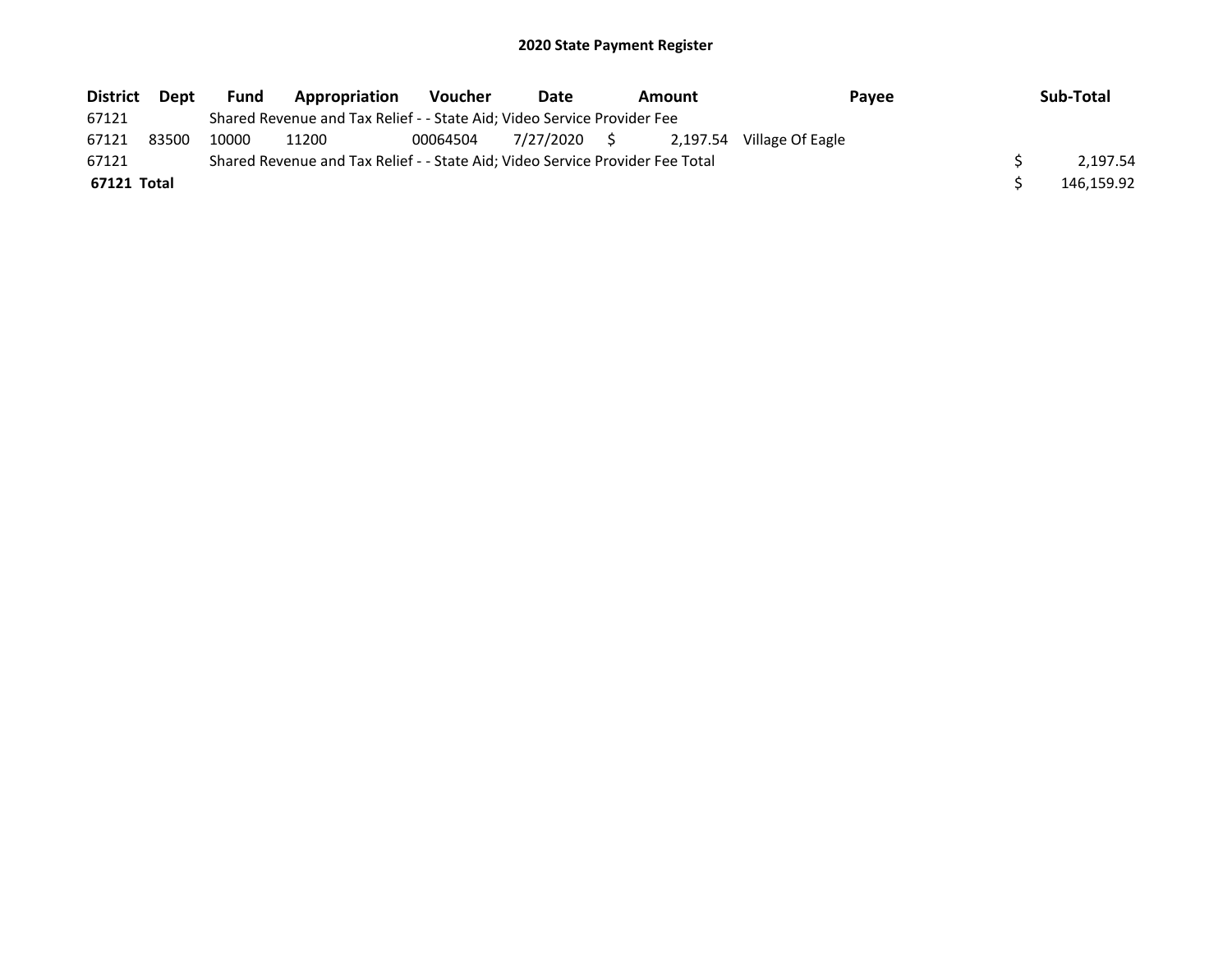| <b>District</b> | Dept  | <b>Fund</b> | Appropriation                                                                   | Voucher  | <b>Date</b>             | <b>Amount</b>    | Payee                           | Sub-Total        |
|-----------------|-------|-------------|---------------------------------------------------------------------------------|----------|-------------------------|------------------|---------------------------------|------------------|
| 67122           |       |             | Dept of Safety & Prof Services - - Fire Dues Distribution                       |          |                         |                  |                                 |                  |
| 67122           | 16500 | 10000       | 22500                                                                           | 00037263 | 7/17/2020               | \$               | 42,878.54 Village Of Elm Grove  |                  |
| 67122           |       |             | Dept of Safety & Prof Services - - Fire Dues Distribution Total                 |          |                         |                  |                                 | \$<br>42,878.54  |
| 67122           |       |             | Dept of Public Instruction - - Federal Funds, Local Assistanc                   |          |                         |                  |                                 |                  |
| 67122           | 25500 | 10000       | 34300                                                                           | 00244940 | 11/9/2020               | \$               | 9,451.15 Village Of Elm Grove   |                  |
| 67122           | 25500 | 10000       | 34300                                                                           | 00244946 | 11/9/2020               | \$<br>423.85     | Village Of Elm Grove            |                  |
| 67122           |       |             | Dept of Public Instruction - - Federal Funds, Local Assistanc Total             |          |                         |                  |                                 | \$<br>9,875.00   |
| 67122           |       |             | WI Dept of Transportation - - Hwy Sfty Loc Aid Ffd                              |          |                         |                  |                                 |                  |
| 67122           | 39500 | 21100       | 18500                                                                           | 00577772 | 9/4/2020                | \$               | 4,000.00 Village Of Elm Grove   |                  |
| 67122           |       |             | WI Dept of Transportation - - Hwy Sfty Loc Aid Ffd Total                        |          |                         |                  |                                 | \$<br>4,000.00   |
| 67122           |       |             | WI Dept of Transportation - - Trns Aids To Mnc.-Sf                              |          |                         |                  |                                 |                  |
| 67122           | 39500 | 21100       | 19100                                                                           | 00477210 | 1/6/2020                | \$               | 111,619.37 Village Of Elm Grove |                  |
| 67122           | 39500 | 21100       | 19100                                                                           | 00507065 | 4/6/2020                | \$               | 111,619.37 Village Of Elm Grove |                  |
| 67122           | 39500 | 21100       | 19100                                                                           | 00544057 | 7/6/2020                | \$<br>111,619.37 | Village Of Elm Grove            |                  |
| 67122           | 39500 | 21100       | 19100                                                                           | 00586883 | 10/5/2020               | \$               | 111,619.40 Village Of Elm Grove |                  |
| 67122           |       |             | WI Dept of Transportation - - Trns Aids To Mnc.-Sf Total                        |          |                         |                  |                                 | \$<br>446,477.51 |
| 67122           |       |             | Department of Health Services - - Emergency Medical Services, Ai                |          |                         |                  |                                 |                  |
| 67122           | 43500 | 10000       | 11900                                                                           | 00379029 | 9/15/2020               | \$               | 5,623.74 Village Of Elm Grove   |                  |
| 67122           |       |             | Department of Health Services - - Emergency Medical Services, Ai Total          |          |                         |                  |                                 | \$<br>5,623.74   |
| 67122           |       |             | Department of Health Services - - Federal Project Aids                          |          |                         |                  |                                 |                  |
| 67122           | 43500 | 10000       | 15000                                                                           | 00360794 | 6/18/2020               | \$               | 4,432.55 Village Of Elm Grove   |                  |
| 67122           |       |             | Department of Health Services - - Federal Project Aids Total                    |          |                         |                  |                                 | \$<br>4,432.55   |
| 67122           |       |             | Department of Health Services - - Prepaid Medical Transport Reimbursement       |          |                         |                  |                                 |                  |
| 67122           | 43500 | 10000       | 16300                                                                           |          | AMBULANCE 11/16/2020 \$ |                  | 2,000.00 Village Of Elm Grove   |                  |
| 67122           |       |             | Department of Health Services - - Prepaid Medical Transport Reimbursement Total |          |                         |                  |                                 | \$<br>2,000.00   |
| 67122           |       |             | Department of Justice - - Law Enforcement Train, Local                          |          |                         |                  |                                 |                  |
| 67122           | 45500 | 10000       | 23100                                                                           | 00091434 | 12/3/2020               | \$               | 2,720.00 Village Of Elm Grove   |                  |
| 67122           |       |             | Department of Justice - - Law Enforcement Train, Local Total                    |          |                         |                  |                                 | \$<br>2,720.00   |
| 67122           |       |             | Department of Justice - - Federal Aid, State Operations                         |          |                         |                  |                                 |                  |
| 67122           | 45500 | 10000       | 24100                                                                           | 00084119 | 6/1/2020                | \$               | 142.85 Village Of Elm Grove     |                  |
| 67122           |       |             | Department of Justice - - Federal Aid, State Operations Total                   |          |                         |                  |                                 | \$<br>142.85     |
| 67122           |       |             | Department of Justice - - Federal Aid, Local Assistance                         |          |                         |                  |                                 |                  |
| 67122           | 45500 | 10000       | 25100                                                                           | 00088040 | 9/9/2020                | \$               | 428.55 Village Of Elm Grove     |                  |
| 67122           |       |             | Department of Justice - - Federal Aid, Local Assistance Total                   |          |                         |                  |                                 | \$<br>428.55     |
| 67122           |       |             | Department of Administration - - Federal Aid                                    |          |                         |                  |                                 |                  |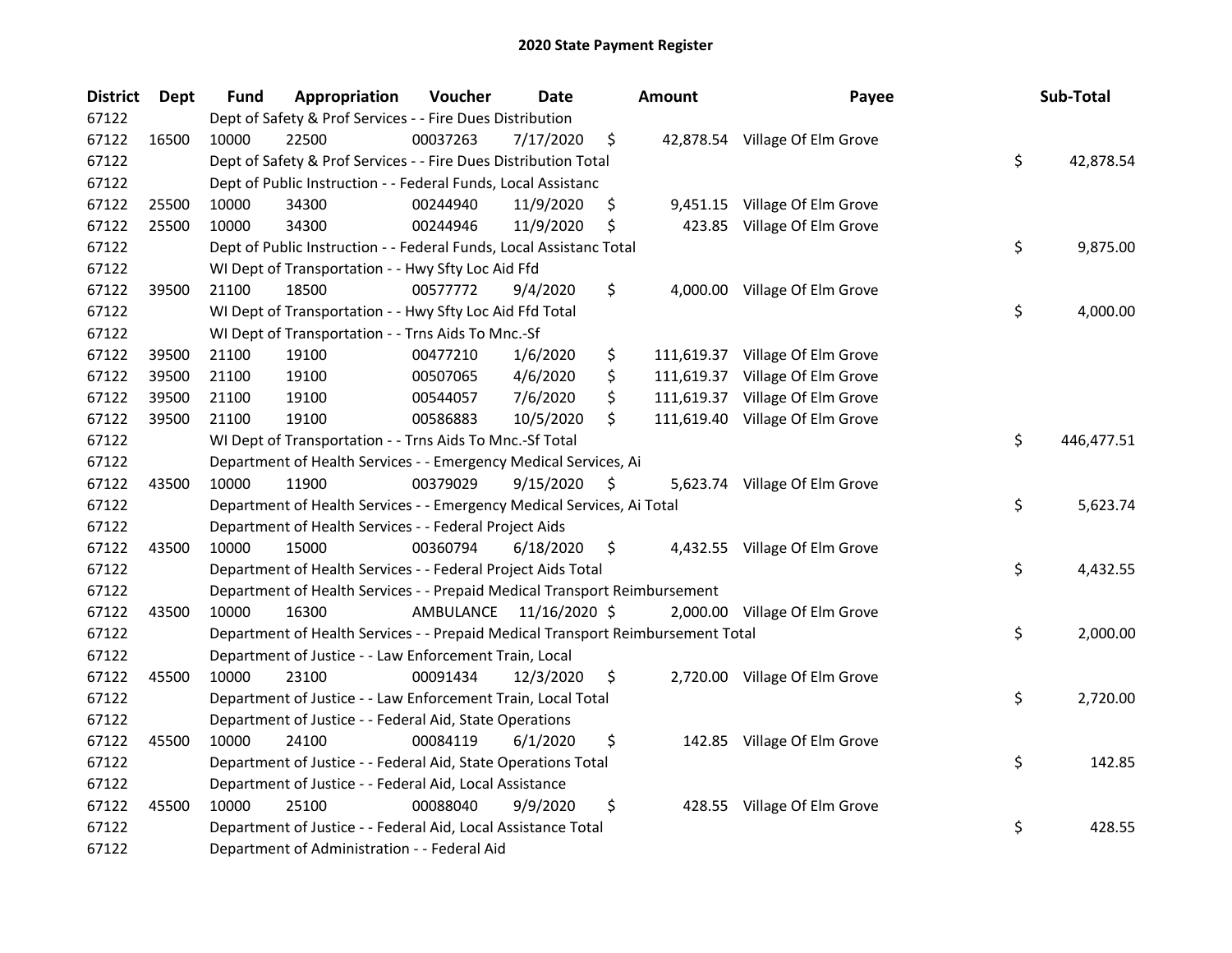| <b>District</b> | Dept  | <b>Fund</b> | Appropriation                                                                 | Voucher  | Date       |     | <b>Amount</b> | Payee                | Sub-Total        |
|-----------------|-------|-------------|-------------------------------------------------------------------------------|----------|------------|-----|---------------|----------------------|------------------|
| 67122           | 50500 | 10000       | 14200                                                                         | 00130274 | 10/1/2020  | \$  | 33,316.07     | Village Of Elm Grove |                  |
| 67122           | 50500 | 10000       | 14200                                                                         | 00132317 | 11/13/2020 | S   | 17,948.72     | Village Of Elm Grove |                  |
| 67122           | 50500 | 10000       | 14200                                                                         | 00135338 | 12/9/2020  | S   | 44,394.21     | Village Of Elm Grove |                  |
| 67122           | 50500 | 10000       | 14200                                                                         | 00136618 | 12/16/2020 | Ŝ.  | 10,152.49     | Village Of Elm Grove |                  |
| 67122           |       |             | Department of Administration - - Federal Aid Total                            |          |            |     |               |                      | \$<br>105,811.49 |
| 67122           |       |             | Shared Revenue and Tax Relief - - Expenditure Restraint Program               |          |            |     |               |                      |                  |
| 67122           | 83500 | 10000       | 10100                                                                         | 00069209 | 7/27/2020  | S   | 90,860.19     | Village Of Elm Grove |                  |
| 67122           |       |             | Shared Revenue and Tax Relief - - Expenditure Restraint Program Total         |          |            |     |               |                      | \$<br>90,860.19  |
| 67122           |       |             | Shared Revenue and Tax Relief - - County And Municipal Aid                    |          |            |     |               |                      |                  |
| 67122           | 83500 | 10000       | 10500                                                                         | 00069209 | 7/27/2020  | S   | 12,035.62     | Village Of Elm Grove |                  |
| 67122           | 83500 | 10000       | 10500                                                                         | 00073179 | 11/16/2020 | S   | 66,201.84     | Village Of Elm Grove |                  |
| 67122           |       |             | Shared Revenue and Tax Relief - - County And Municipal Aid Total              |          |            |     |               |                      | \$<br>78,237.46  |
| 67122           |       |             | Shared Revenue and Tax Relief - - Exempt Computer Aid                         |          |            |     |               |                      |                  |
| 67122           | 83500 | 10000       | 10900                                                                         | 00066243 | 7/27/2020  | \$. | 14,605.70     | Village Of Elm Grove |                  |
| 67122           | 83500 | 10000       | 10900                                                                         | 00067241 | 7/27/2020  | \$  | 9,159.72      | Village Of Elm Grove |                  |
| 67122           |       |             | Shared Revenue and Tax Relief - - Exempt Computer Aid Total                   |          |            |     |               |                      | \$<br>23,765.42  |
| 67122           |       |             | Shared Revenue and Tax Relief - - Personal Property Aid                       |          |            |     |               |                      |                  |
| 67122           | 83500 | 10000       | 11100                                                                         | 00061672 | 5/4/2020   | \$  | 18,562.56     | Village Of Elm Grove |                  |
| 67122           | 83500 | 10000       | 11100                                                                         | 00062680 | 5/4/2020   | \$  | 11,661.72     | Village Of Elm Grove |                  |
| 67122           |       |             | Shared Revenue and Tax Relief - - Personal Property Aid Total                 |          |            |     |               |                      | \$<br>30,224.28  |
| 67122           |       |             | Shared Revenue and Tax Relief - - State Aid; Video Service Provider Fee       |          |            |     |               |                      |                  |
| 67122           | 83500 | 10000       | 11200                                                                         | 00064505 | 7/27/2020  | S   | 10,507.84     | Village Of Elm Grove |                  |
| 67122           |       |             | Shared Revenue and Tax Relief - - State Aid; Video Service Provider Fee Total |          |            |     |               |                      | \$<br>10,507.84  |
| 67122 Total     |       |             |                                                                               |          |            |     |               |                      | \$<br>857,985.42 |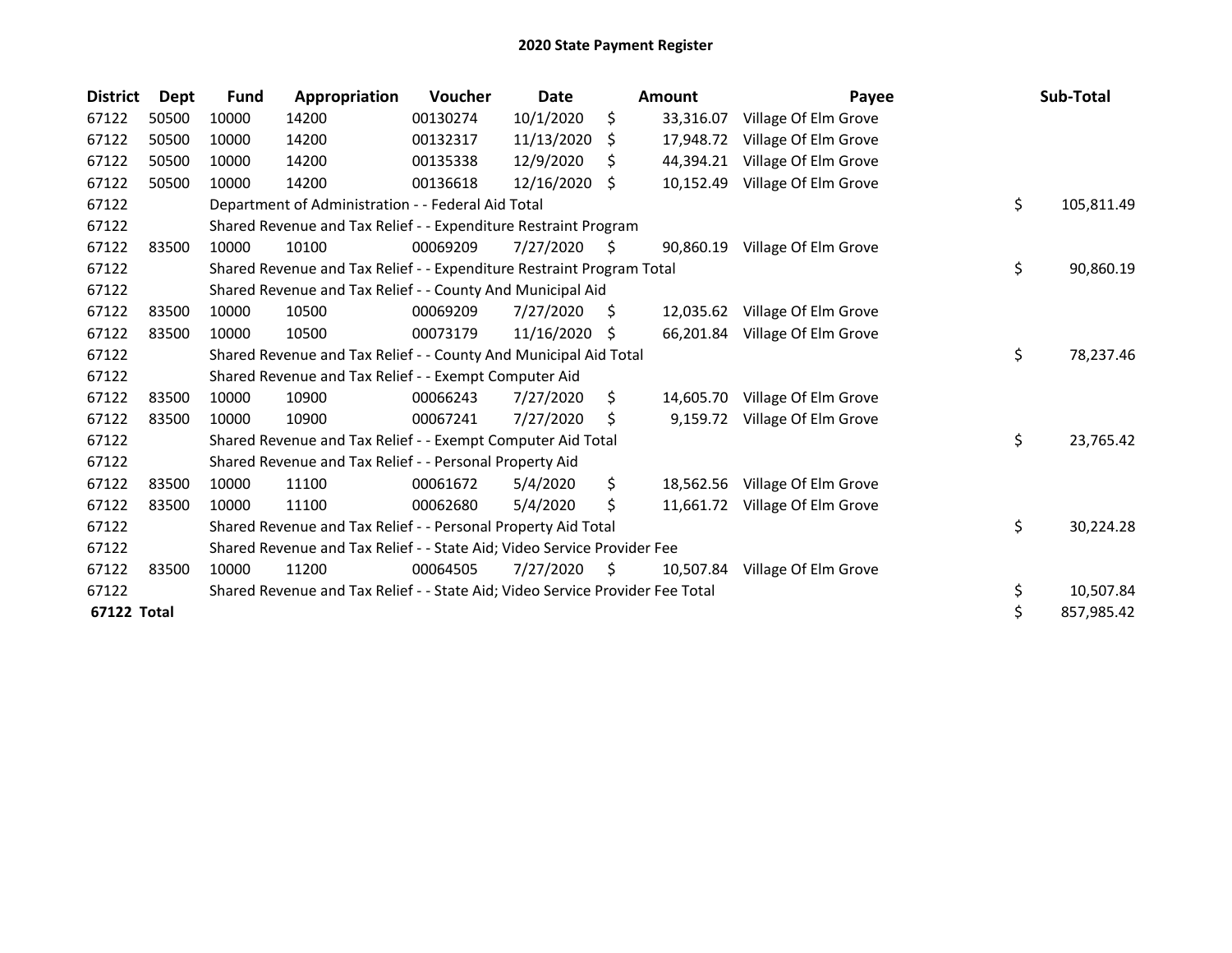| <b>District</b> | Dept  | <b>Fund</b> | Appropriation                                                                   | Voucher   | Date          |     | Amount     | Payee                          | Sub-Total        |
|-----------------|-------|-------------|---------------------------------------------------------------------------------|-----------|---------------|-----|------------|--------------------------------|------------------|
| 67136           |       |             | Dept of Safety & Prof Services - - Fire Dues Distribution                       |           |               |     |            |                                |                  |
| 67136           | 16500 | 10000       | 22500                                                                           | 00037264  | 7/20/2020     | \$  |            | 55,972.86 Village Of Hartland  |                  |
| 67136           |       |             | Dept of Safety & Prof Services - - Fire Dues Distribution Total                 |           |               |     |            |                                | \$<br>55,972.86  |
| 67136           |       |             | WI Dept of Transportation - - Trns Aids To Mnc.-Sf                              |           |               |     |            |                                |                  |
| 67136           | 39500 | 21100       | 19100                                                                           | 00477211  | 1/6/2020      | \$  | 181,043.80 | Village Of Hartland            |                  |
| 67136           | 39500 | 21100       | 19100                                                                           | 00507066  | 4/6/2020      | \$  | 181,043.80 | Village Of Hartland            |                  |
| 67136           | 39500 | 21100       | 19100                                                                           | 00544058  | 7/6/2020      | \$  | 181,043.80 | Village Of Hartland            |                  |
| 67136           | 39500 | 21100       | 19100                                                                           | 00586884  | 10/5/2020     | \$  | 181,043.80 | Village Of Hartland            |                  |
| 67136           |       |             | WI Dept of Transportation - - Trns Aids To Mnc.-Sf Total                        |           |               |     |            |                                | \$<br>724,175.20 |
| 67136           |       |             | Department of Health Services - - Emergency Medical Services, Ai                |           |               |     |            |                                |                  |
| 67136           | 43500 | 10000       | 11900                                                                           | 00379046  | 9/15/2020     | \$  |            | 5,870.24 Village Of Hartland   |                  |
| 67136           |       |             | Department of Health Services - - Emergency Medical Services, Ai Total          |           |               |     |            |                                | \$<br>5,870.24   |
| 67136           |       |             | Department of Health Services - - Prepaid Medical Transport Reimbursement       |           |               |     |            |                                |                  |
| 67136           | 43500 | 10000       | 16300                                                                           | AMBULANCE | 11/16/2020 \$ |     |            | 3,889.74 Village Of Hartland   |                  |
| 67136           |       |             | Department of Health Services - - Prepaid Medical Transport Reimbursement Total |           |               |     |            |                                | \$<br>3,889.74   |
| 67136           |       |             | Department of Justice - - Law Enforcement Train, Local                          |           |               |     |            |                                |                  |
| 67136           | 45500 | 10000       | 23100                                                                           | 00091223  | 12/2/2020     | \$  |            | 2,720.00 Village Of Hartland   |                  |
| 67136           |       |             | Department of Justice - - Law Enforcement Train, Local Total                    |           |               |     |            |                                | \$<br>2,720.00   |
| 67136           |       |             | Department of Administration - - Federal Aid                                    |           |               |     |            |                                |                  |
| 67136           | 50500 | 10000       | 14200                                                                           | 00126776  | 8/12/2020     | \$  | 16,510.26  | Village Of Hartland            |                  |
| 67136           | 50500 | 10000       | 14200                                                                           | 00130275  | 10/2/2020     | \$  | 3,641.57   | Village Of Hartland            |                  |
| 67136           | 50500 | 10000       | 14200                                                                           | 00132318  | 11/13/2020    | \$. | 8,566.68   | Village Of Hartland            |                  |
| 67136           | 50500 | 10000       | 14200                                                                           | 00135339  | 12/10/2020    | \$. |            | 122,249.49 Village Of Hartland |                  |
| 67136           |       |             | Department of Administration - - Federal Aid Total                              |           |               |     |            |                                | \$<br>150,968.00 |
| 67136           |       |             | Elections Commission - - 2018 Hava Election Security                            |           |               |     |            |                                |                  |
| 67136           | 51000 | 22000       | 18200                                                                           | 00003539  | 6/30/2020     | \$  |            | 6,745.00 Village Of Hartland   |                  |
| 67136           |       |             | Elections Commission - - 2018 Hava Election Security Total                      |           |               |     |            |                                | \$<br>6,745.00   |
| 67136           |       |             | Shared Revenue and Tax Relief - - County And Municipal Aid                      |           |               |     |            |                                |                  |
| 67136           | 83500 | 10000       | 10500                                                                           | 00069210  | 7/27/2020     | Ş   |            | 33,654.04 Village Of Hartland  |                  |
| 67136           | 83500 | 10000       | 10500                                                                           | 00073180  | 11/16/2020    | \$  |            | 186,816.51 Village Of Hartland |                  |
| 67136           |       |             | Shared Revenue and Tax Relief - - County And Municipal Aid Total                |           |               |     |            |                                | \$<br>220,470.55 |
| 67136           |       |             | Shared Revenue and Tax Relief - - Exempt Computer Aid                           |           |               |     |            |                                |                  |
| 67136           | 83500 | 10000       | 10900                                                                           | 00066244  | 7/27/2020     | \$  | 124,264.84 | Village Of Hartland            |                  |
| 67136           | 83500 | 10000       | 10900                                                                           | 00067242  | 7/27/2020     | \$  |            | 502.72 Village Of Hartland     |                  |
| 67136           |       |             | Shared Revenue and Tax Relief - - Exempt Computer Aid Total                     |           |               |     |            |                                | \$<br>124,767.56 |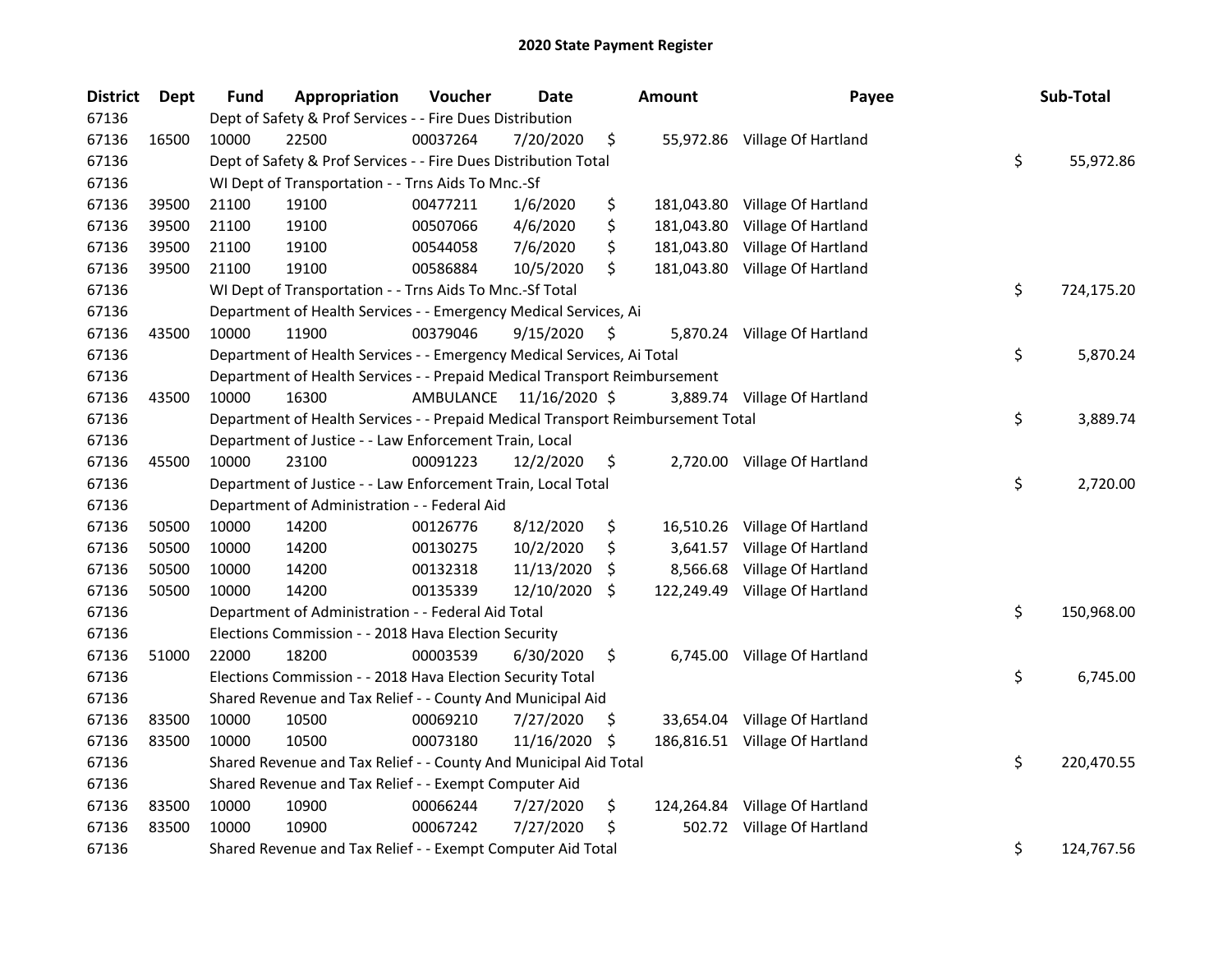| <b>District</b> | Dept  | <b>Fund</b> | Appropriation                                                                 | <b>Voucher</b> | Date            |    | <b>Amount</b> | Payee               | Sub-Total       |
|-----------------|-------|-------------|-------------------------------------------------------------------------------|----------------|-----------------|----|---------------|---------------------|-----------------|
| 67136           |       |             | Shared Revenue and Tax Relief - - Utility Aid                                 |                |                 |    |               |                     |                 |
| 67136           | 83500 | 10000       | 11000                                                                         | 00069210       | 7/27/2020       | S  | 3.202.47      | Village Of Hartland |                 |
| 67136           | 83500 | 10000       | 11000                                                                         | 00073180       | $11/16/2020$ \$ |    | 18,932.92     | Village Of Hartland |                 |
| 67136           |       |             | Shared Revenue and Tax Relief - - Utility Aid Total                           |                |                 |    |               |                     | \$<br>22,135.39 |
| 67136           |       |             | Shared Revenue and Tax Relief - - Personal Property Aid                       |                |                 |    |               |                     |                 |
| 67136           | 83500 | 10000       | 11100                                                                         | 00061673       | 5/4/2020        | S  | 41.278.85     | Village Of Hartland |                 |
| 67136           | 83500 | 10000       | 11100                                                                         | 00062681       | 5/4/2020        | S  | 223.28        | Village Of Hartland |                 |
| 67136           |       |             | Shared Revenue and Tax Relief - - Personal Property Aid Total                 |                |                 |    |               |                     | \$<br>41,502.13 |
| 67136           |       |             | Shared Revenue and Tax Relief - - State Aid; Video Service Provider Fee       |                |                 |    |               |                     |                 |
| 67136           | 83500 | 10000       | 11200                                                                         | 00064506       | 7/27/2020       | S. | 13.142.79     | Village Of Hartland |                 |
| 67136           |       |             | Shared Revenue and Tax Relief - - State Aid; Video Service Provider Fee Total |                |                 |    |               |                     | 13,142.79       |
| 67136 Total     |       |             |                                                                               |                |                 |    |               |                     | 1,372,359.46    |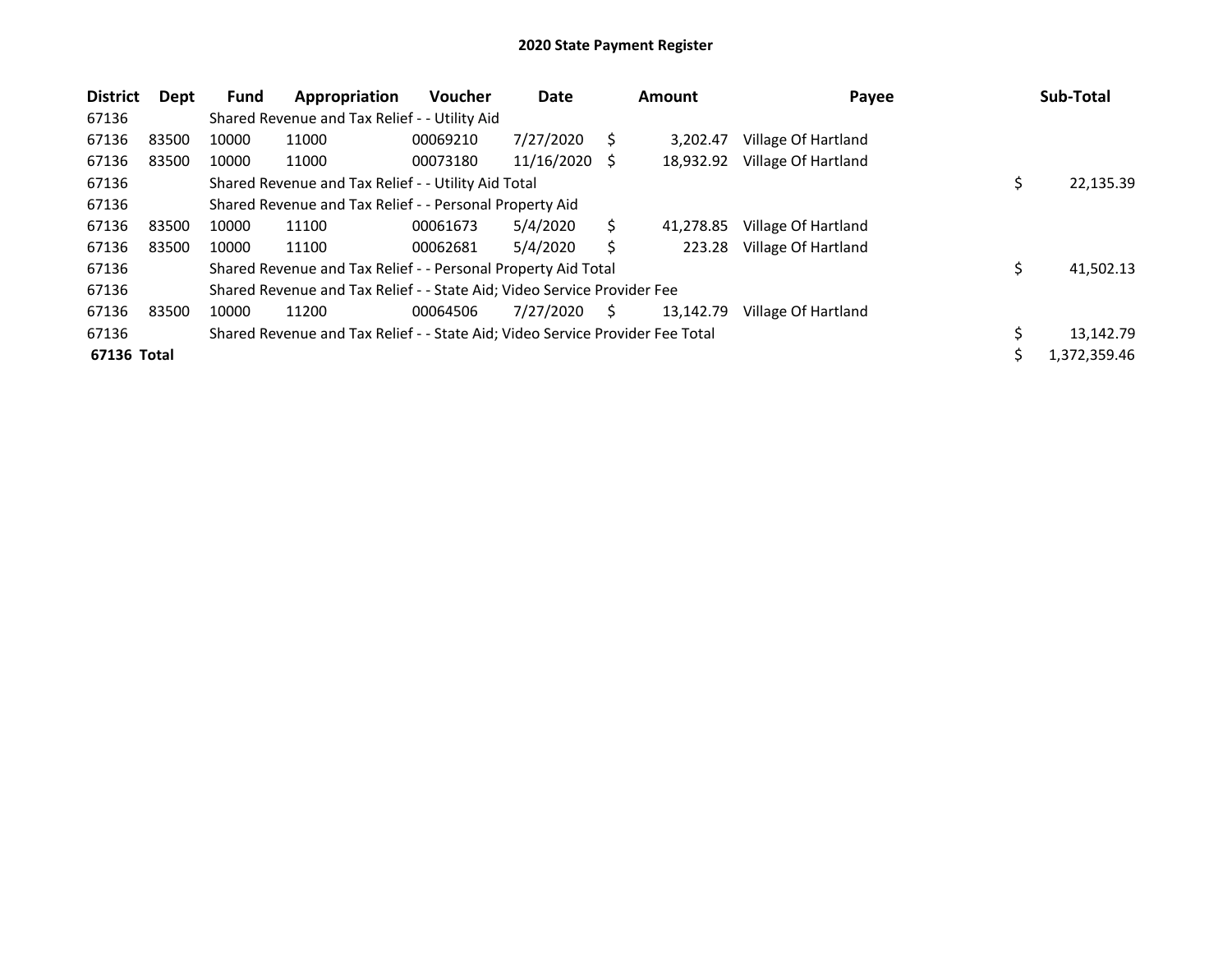| <b>District</b> | Dept  | <b>Fund</b> | Appropriation                                                                 | Voucher  | <b>Date</b>   |     | <b>Amount</b> | Payee                             | Sub-Total       |
|-----------------|-------|-------------|-------------------------------------------------------------------------------|----------|---------------|-----|---------------|-----------------------------------|-----------------|
| 67146           |       |             | Dept of Safety & Prof Services - - Fire Dues Distribution                     |          |               |     |               |                                   |                 |
| 67146           | 16500 | 10000       | 22500                                                                         | 00037265 | 7/20/2020     | \$  |               | 2,851.98 Village Of Lac La Belle  |                 |
| 67146           |       |             | Dept of Safety & Prof Services - - Fire Dues Distribution Total               |          |               |     |               |                                   | \$<br>2,851.98  |
| 67146           |       |             | Dept of Natural Resources - - GPO -Federal Funds                              |          |               |     |               |                                   |                 |
| 67146           | 37000 | 21200       | 38100                                                                         | 00394067 | 3/6/2020      | \$  |               | 5,673.30 Village Of Lac La Belle  |                 |
| 67146           |       |             | Dept of Natural Resources - - GPO -Federal Funds Total                        |          |               |     |               |                                   | \$<br>5,673.30  |
| 67146           |       |             | Dept of Natural Resources - - Enf A - Boating Enforcement                     |          |               |     |               |                                   |                 |
| 67146           | 37000 | 21200       | 55000                                                                         | 00394067 | 3/6/2020      | \$  |               | 11,623.33 Village Of Lac La Belle |                 |
| 67146           |       |             | Dept of Natural Resources - - Enf A - Boating Enforcement Total               |          |               |     |               |                                   | \$<br>11,623.33 |
| 67146           |       |             | WI Dept of Transportation - - Trns Aids To Mnc.-Sf                            |          |               |     |               |                                   |                 |
| 67146           | 39500 | 21100       | 19100                                                                         | 00477212 | 1/6/2020      | \$  | 2,513.69      | Village Of Lac La Belle           |                 |
| 67146           | 39500 | 21100       | 19100                                                                         | 00507067 | 4/6/2020      | \$  | 2,513.69      | Village Of Lac La Belle           |                 |
| 67146           | 39500 | 21100       | 19100                                                                         | 00544059 | 7/6/2020      | \$  |               | 2,513.69 Village Of Lac La Belle  |                 |
| 67146           | 39500 | 21100       | 19100                                                                         | 00586885 | 10/5/2020     | \$  |               | 2,513.69 Village Of Lac La Belle  |                 |
| 67146           |       |             | WI Dept of Transportation - - Trns Aids To Mnc.-Sf Total                      |          |               |     |               |                                   | \$<br>10,054.76 |
| 67146           |       |             | Department of Administration - - Federal Aid                                  |          |               |     |               |                                   |                 |
| 67146           | 50500 | 10000       | 14200                                                                         | 00135340 | 12/10/2020 \$ |     | 5,000.00      | Village Of Lac La Belle           |                 |
| 67146           | 50500 | 10000       | 14200                                                                         | 00136619 | 12/17/2020 \$ |     | 530.66        | Village Of Lac La Belle           |                 |
| 67146           |       |             | Department of Administration - - Federal Aid Total                            |          |               |     |               |                                   | \$<br>5,530.66  |
| 67146           |       |             | Shared Revenue and Tax Relief - - County And Municipal Aid                    |          |               |     |               |                                   |                 |
| 67146           | 83500 | 10000       | 10500                                                                         | 00069211 | 7/27/2020     | \$. |               | 676.82 Village Of Lac La Belle    |                 |
| 67146           | 83500 | 10000       | 10500                                                                         | 00073181 | 11/16/2020 \$ |     |               | 3,835.33 Village Of Lac La Belle  |                 |
| 67146           |       |             | Shared Revenue and Tax Relief - - County And Municipal Aid Total              |          |               |     |               |                                   | \$<br>4,512.15  |
| 67146           |       |             | Shared Revenue and Tax Relief - - Exempt Computer Aid                         |          |               |     |               |                                   |                 |
| 67146           | 83500 | 10000       | 10900                                                                         | 00066245 | 7/27/2020     | \$. |               | 8.32 Village Of Lac La Belle      |                 |
| 67146           |       |             | Shared Revenue and Tax Relief - - Exempt Computer Aid Total                   |          |               |     |               |                                   | \$<br>8.32      |
| 67146           |       |             | Shared Revenue and Tax Relief - - Personal Property Aid                       |          |               |     |               |                                   |                 |
| 67146           | 83500 | 10000       | 11100                                                                         | 00061674 | 5/4/2020      | \$  | 4.27          | Village Of Lac La Belle           |                 |
| 67146           |       |             | Shared Revenue and Tax Relief - - Personal Property Aid Total                 |          |               |     |               |                                   | \$<br>4.27      |
| 67146           |       |             | Shared Revenue and Tax Relief - - State Aid; Video Service Provider Fee       |          |               |     |               |                                   |                 |
| 67146           | 83500 | 10000       | 11200                                                                         | 00064507 | 7/27/2020     | \$  | 601.04        | Village Of Lac La Belle           |                 |
| 67146           |       |             | Shared Revenue and Tax Relief - - State Aid; Video Service Provider Fee Total |          |               |     |               |                                   | \$<br>601.04    |
| 67146 Total     |       |             |                                                                               |          |               |     |               |                                   | \$<br>40,859.81 |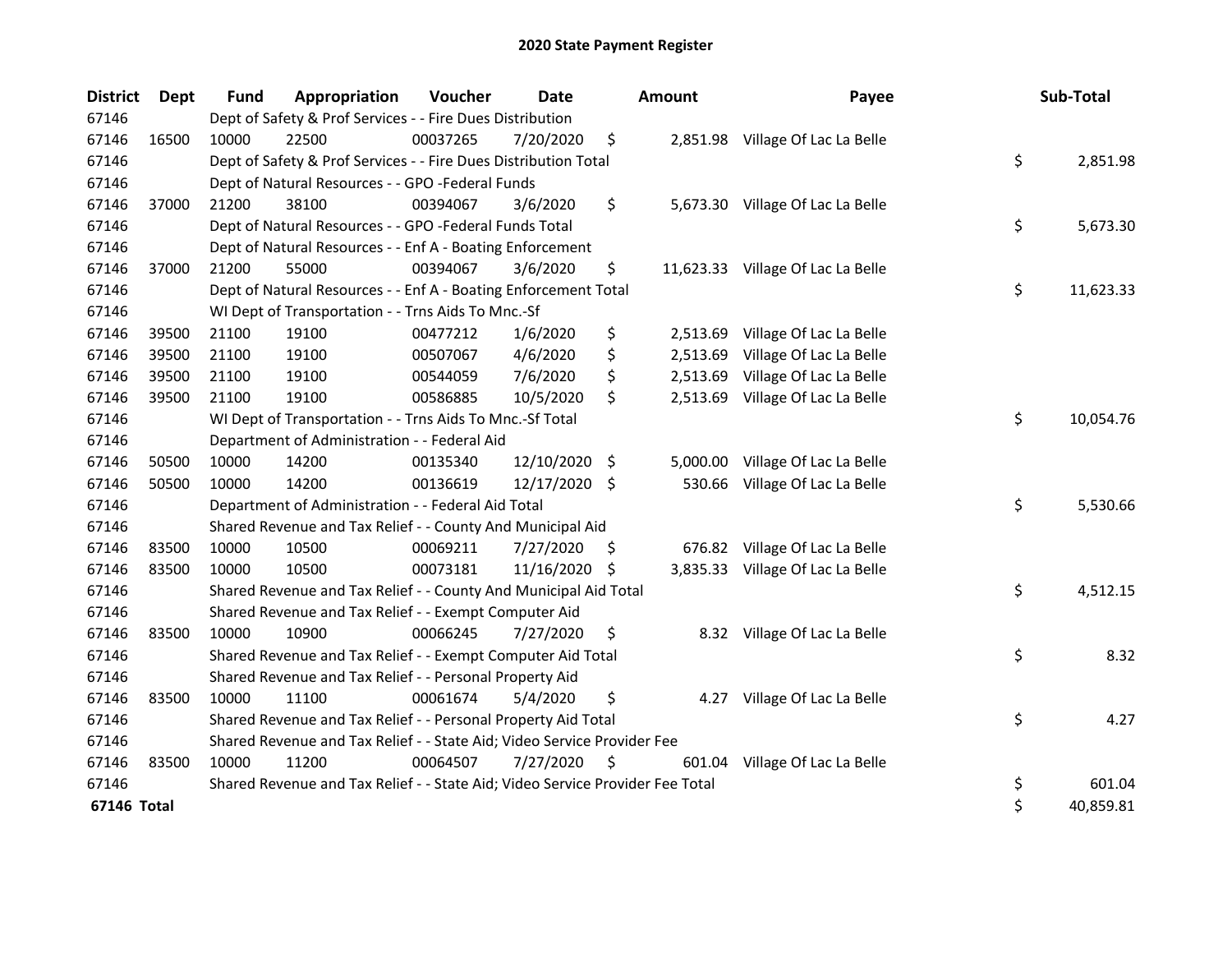| <b>District</b> | <b>Dept</b> | <b>Fund</b> | Appropriation                                                      | Voucher  | Date          |     | <b>Amount</b> | Payee                        | Sub-Total       |
|-----------------|-------------|-------------|--------------------------------------------------------------------|----------|---------------|-----|---------------|------------------------------|-----------------|
| 67147           |             |             | Dept of Safety & Prof Services - - Fire Dues Distribution          |          |               |     |               |                              |                 |
| 67147           | 16500       | 10000       | 22500                                                              | 00037266 | 7/20/2020     | \$  |               | 5,264.28 Lannon, Village of  |                 |
| 67147           |             |             | Dept of Safety & Prof Services - - Fire Dues Distribution Total    |          |               |     |               |                              | \$<br>5,264.28  |
| 67147           |             |             | Dept of Natural Resources - - Fin Asst For Responsible Units       |          |               |     |               |                              |                 |
| 67147           | 37000       | 27400       | 67000                                                              | 00413358 | 5/29/2020     | \$  |               | 1,155.14 Lannon, Village of  |                 |
| 67147           |             |             | Dept of Natural Resources - - Fin Asst For Responsible Units Total |          |               |     |               |                              | \$<br>1,155.14  |
| 67147           |             |             | WI Dept of Transportation - - Hwy Sfty Loc Aid Ffd                 |          |               |     |               |                              |                 |
| 67147           | 39500       | 21100       | 18500                                                              | 00504485 | 3/20/2020     | \$  | 3,910.00      | Lannon, Village of           |                 |
| 67147           | 39500       | 21100       | 18500                                                              | 00594159 | 10/2/2020     | \$  | 3,675.00      | Lannon, Village of           |                 |
| 67147           | 39500       | 21100       | 18500                                                              | 00594160 | 10/2/2020     | \$  | 325.00        | Lannon, Village of           |                 |
| 67147           |             |             | WI Dept of Transportation - - Hwy Sfty Loc Aid Ffd Total           |          |               |     |               |                              | \$<br>7,910.00  |
| 67147           |             |             | WI Dept of Transportation - - Trns Aids To Mnc.-Sf                 |          |               |     |               |                              |                 |
| 67147           | 39500       | 21100       | 19100                                                              | 00477213 | 1/6/2020      | \$  | 6,296.03      | Lannon, Village of           |                 |
| 67147           | 39500       | 21100       | 19100                                                              | 00507068 | 4/6/2020      | \$  | 6,296.03      | Lannon, Village of           |                 |
| 67147           | 39500       | 21100       | 19100                                                              | 00544060 | 7/6/2020      | \$  | 6,296.03      | Lannon, Village of           |                 |
| 67147           | 39500       | 21100       | 19100                                                              | 00586886 | 10/5/2020     | \$  | 6,296.04      | Lannon, Village of           |                 |
| 67147           |             |             | WI Dept of Transportation - - Trns Aids To Mnc.-Sf Total           |          |               |     |               |                              | \$<br>25,184.13 |
| 67147           |             |             | Department of Justice - - Law Enforcement Train, Local             |          |               |     |               |                              |                 |
| 67147           | 45500       | 10000       | 23100                                                              | 00091528 | 12/8/2020     | \$  | 1,120.00      | Lannon, Village of           |                 |
| 67147           |             |             | Department of Justice - - Law Enforcement Train, Local Total       |          |               |     |               |                              | \$<br>1,120.00  |
| 67147           |             |             | Department of Administration - - Federal Aid                       |          |               |     |               |                              |                 |
| 67147           | 50500       | 10000       | 14200                                                              | 00126777 | 8/12/2020     | \$  | 2,272.86      | Lannon, Village of           |                 |
| 67147           | 50500       | 10000       | 14200                                                              | 00135341 | 12/10/2020 \$ |     |               | 17,478.82 Lannon, Village of |                 |
| 67147           |             |             | Department of Administration - - Federal Aid Total                 |          |               |     |               |                              | \$<br>19,751.68 |
| 67147           |             |             | Shared Revenue and Tax Relief - - County And Municipal Aid         |          |               |     |               |                              |                 |
| 67147           | 83500       | 10000       | 10500                                                              | 00069212 | 7/27/2020     | S   | 3,395.53      | Lannon, Village of           |                 |
| 67147           | 83500       | 10000       | 10500                                                              | 00073182 | 11/16/2020    | \$  | 19,241.34     | Lannon, Village of           |                 |
| 67147           |             |             | Shared Revenue and Tax Relief - - County And Municipal Aid Total   |          |               |     |               |                              | \$<br>22,636.87 |
| 67147           |             |             | Shared Revenue and Tax Relief - - Exempt Computer Aid              |          |               |     |               |                              |                 |
| 67147           | 83500       | 10000       | 10900                                                              | 00066246 | 7/27/2020     | \$  | 544.57        | Lannon, Village of           |                 |
| 67147           |             |             | Shared Revenue and Tax Relief - - Exempt Computer Aid Total        |          |               |     |               |                              | \$<br>544.57    |
| 67147           |             |             | Shared Revenue and Tax Relief - - Utility Aid                      |          |               |     |               |                              |                 |
| 67147           | 83500       | 10000       | 11000                                                              | 00069212 | 7/27/2020     | \$  | 184.42        | Lannon, Village of           |                 |
| 67147           | 83500       | 10000       | 11000                                                              | 00073182 | 11/16/2020    | \$. | 1,065.70      | Lannon, Village of           |                 |
| 67147           |             |             | Shared Revenue and Tax Relief - - Utility Aid Total                |          |               |     |               |                              | \$<br>1,250.12  |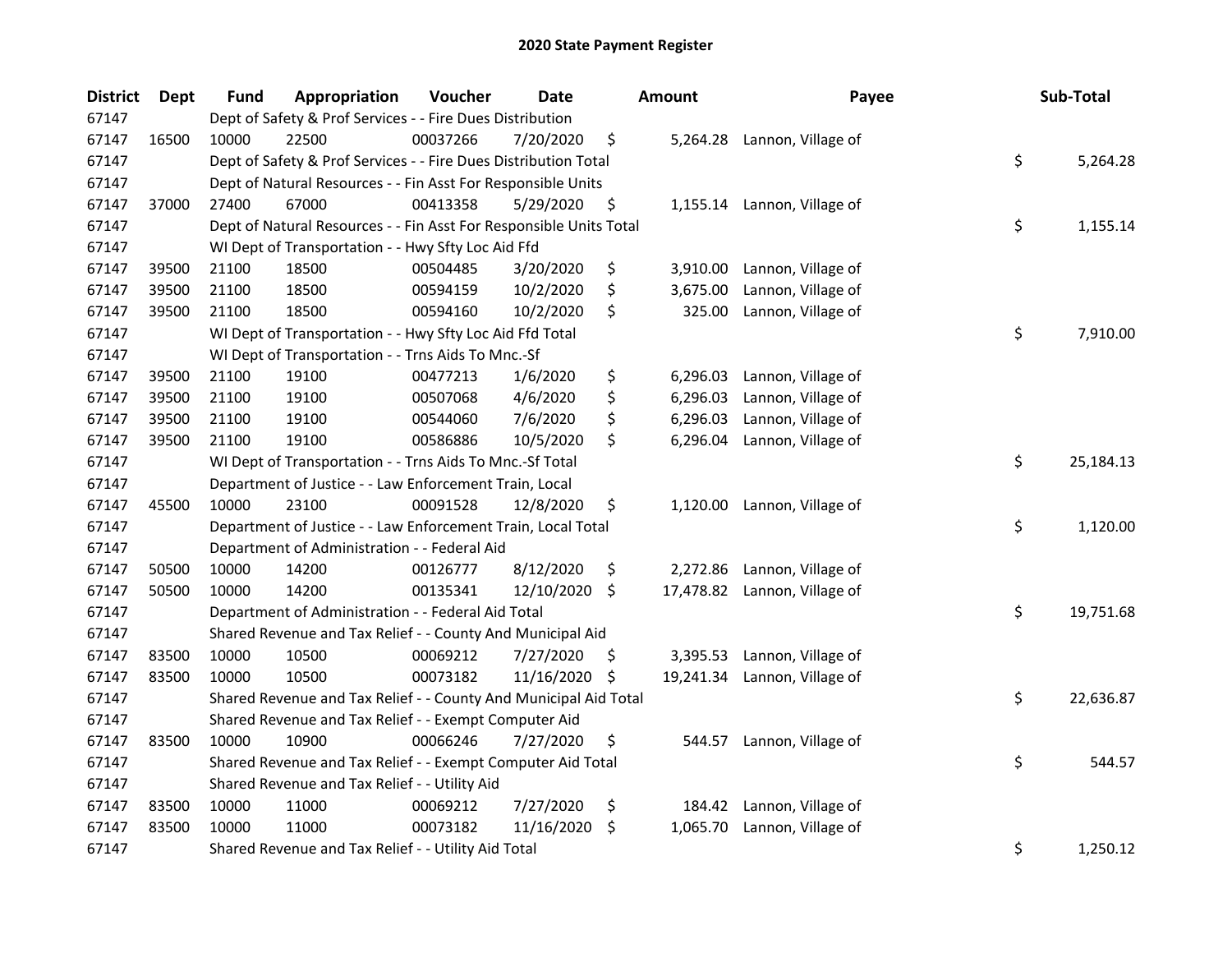| <b>District</b> | <b>Dept</b> | <b>Fund</b> | Appropriation                                                   | <b>Voucher</b> | Date      | Amount    | Payee              | Sub-Total  |
|-----------------|-------------|-------------|-----------------------------------------------------------------|----------------|-----------|-----------|--------------------|------------|
| 67147           |             |             | Shared Revenue and Tax Relief - - Personal Property Aid         |                |           |           |                    |            |
| 67147           | 83500       | 10000       | 11100                                                           | 00061675       | 5/4/2020  | 32,555.16 | Lannon, Village of |            |
| 67147           |             |             | Shared Revenue and Tax Relief - - Personal Property Aid Total   |                |           |           |                    | 32,555.16  |
| 67147           |             |             | Shared Revenue and Tax Relief - - Lottery & Gaming Credit       |                |           |           |                    |            |
| 67147           | 83500       | 52100       | 36300                                                           | 00055591       | 3/23/2020 | 19.495.80 | Lannon, Village of |            |
| 67147           |             |             | Shared Revenue and Tax Relief - - Lottery & Gaming Credit Total |                |           |           |                    | 19.495.80  |
| 67147 Total     |             |             |                                                                 |                |           |           |                    | 136,867.75 |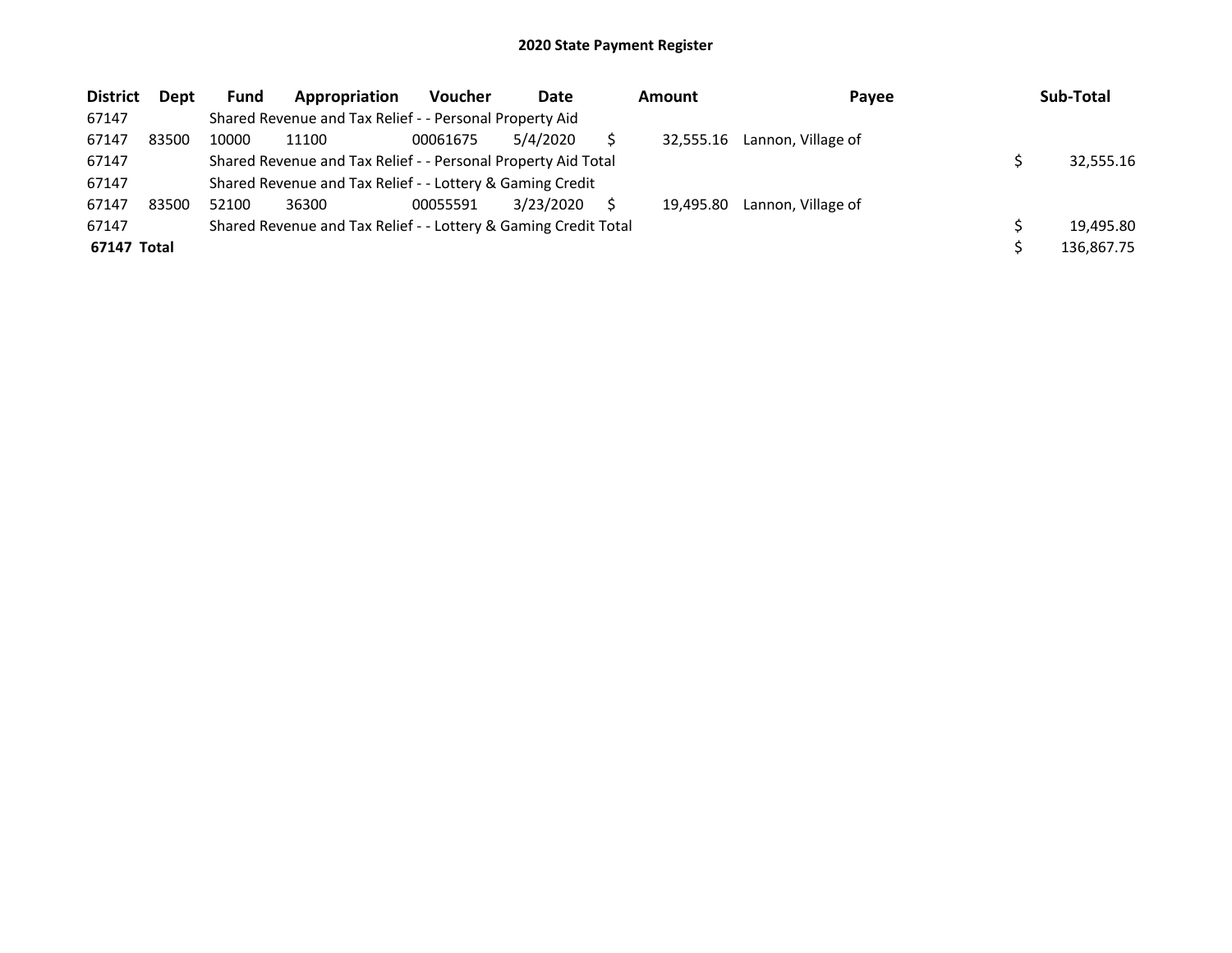| <b>District</b> | Dept  | <b>Fund</b> | Appropriation                                                             | Voucher   | Date          | <b>Amount</b>    | Payee                                 | Sub-Total          |
|-----------------|-------|-------------|---------------------------------------------------------------------------|-----------|---------------|------------------|---------------------------------------|--------------------|
| 67151           |       |             | Dept of Safety & Prof Services - - Fire Dues Distribution                 |           |               |                  |                                       |                    |
| 67151           | 16500 | 10000       | 22500                                                                     | 00037267  | 7/17/2020     | \$               | 198,458.48 Village Of Menomonee Falls |                    |
| 67151           |       |             | Dept of Safety & Prof Services - - Fire Dues Distribution Total           |           |               |                  |                                       | \$<br>198,458.48   |
| 67151           |       |             | Dept of Natural Resources - - Resaids - Cnty Forst, Cl & Mfl              |           |               |                  |                                       |                    |
| 67151           | 37000 | 21200       | 57100                                                                     | 00417935  | 6/18/2020     | \$               | 5.40 Village Of Menomonee Falls       |                    |
| 67151           |       |             | Dept of Natural Resources - - Resaids - Cnty Forst, Cl & Mfl Total        |           |               |                  |                                       | \$<br>5.40         |
| 67151           |       |             | Dept of Natural Resources - - Fin Asst For Responsible Units              |           |               |                  |                                       |                    |
| 67151           | 37000 | 27400       | 67000                                                                     | 00412856  | 5/29/2020     | \$               | 70,455.49 Village Of Menomonee Falls  |                    |
| 67151           |       |             | Dept of Natural Resources - - Fin Asst For Responsible Units Total        |           |               |                  |                                       | \$<br>70,455.49    |
| 67151           |       |             | Dept of Natural Resources - - Recycling Consolidation Grants              |           |               |                  |                                       |                    |
| 67151           | 37000 | 27400       | 67300                                                                     | 00412856  | 5/29/2020     | \$               | 9,843.41 Village Of Menomonee Falls   |                    |
| 67151           |       |             | Dept of Natural Resources - - Recycling Consolidation Grants Total        |           |               |                  |                                       | \$<br>9,843.41     |
| 67151           |       |             | Dept of Natural Resources - - Land Acquisition                            |           |               |                  |                                       |                    |
| 67151           | 37000 | 36300       | <b>TA100</b>                                                              | 00389837  | 2/18/2020     | \$               | 93,741.65 Village Of Menomonee Falls  |                    |
| 67151           |       |             | Dept of Natural Resources - - Land Acquisition Total                      |           |               |                  |                                       | \$<br>93,741.65    |
| 67151           |       |             | WI Dept of Transportation - - Conn Hwy Aids St Fds                        |           |               |                  |                                       |                    |
| 67151           | 39500 | 21100       | 16200                                                                     | 00477453  | 1/6/2020      | \$               | 38,878.52 Village Of Menomonee Falls  |                    |
| 67151           | 39500 | 21100       | 16200                                                                     | 00507308  | 4/6/2020      | \$<br>38,878.52  | Village Of Menomonee Falls            |                    |
| 67151           | 39500 | 21100       | 16200                                                                     | 00544300  | 7/6/2020      | \$               | 38,878.52 Village Of Menomonee Falls  |                    |
| 67151           | 39500 | 21100       | 16200                                                                     | 00587126  | 10/5/2020     | \$               | 38,878.54 Village Of Menomonee Falls  |                    |
| 67151           |       |             | WI Dept of Transportation - - Conn Hwy Aids St Fds Total                  |           |               |                  |                                       | \$<br>155,514.10   |
| 67151           |       |             | WI Dept of Transportation - - Trns Aids To Mnc.-Sf                        |           |               |                  |                                       |                    |
| 67151           | 39500 | 21100       | 19100                                                                     | 00477214  | 1/6/2020      | \$<br>594,983.28 | Village Of Menomonee Falls            |                    |
| 67151           | 39500 | 21100       | 19100                                                                     | 00507069  | 4/6/2020      | \$<br>594,983.28 | Village Of Menomonee Falls            |                    |
| 67151           | 39500 | 21100       | 19100                                                                     | 00544061  | 7/6/2020      | \$<br>594,983.28 | Village Of Menomonee Falls            |                    |
| 67151           | 39500 | 21100       | 19100                                                                     | 00586887  | 10/5/2020     | \$<br>594,983.28 | Village Of Menomonee Falls            |                    |
| 67151           |       |             | WI Dept of Transportation - - Trns Aids To Mnc.-Sf Total                  |           |               |                  |                                       | \$<br>2,379,933.12 |
| 67151           |       |             | WI Dept of Transportation - - Loc Rd Imp Prg St Fd                        |           |               |                  |                                       |                    |
| 67151           | 39500 | 21100       | 27800                                                                     | 00580331  | 9/9/2020      | \$               | 99,757.42 Village Of Menomonee Falls  |                    |
| 67151           |       |             | WI Dept of Transportation - - Loc Rd Imp Prg St Fd Total                  |           |               |                  |                                       | \$<br>99,757.42    |
| 67151           |       |             | Department of Health Services - - Emergency Medical Services, Ai          |           |               |                  |                                       |                    |
| 67151           | 43500 | 10000       | 11900                                                                     | 00379079  | 9/15/2020     | \$<br>7,268.44   | Village Of Menomonee Falls            |                    |
| 67151           |       |             | Department of Health Services - - Emergency Medical Services, Ai Total    |           |               |                  |                                       | \$<br>7,268.44     |
| 67151           |       |             | Department of Health Services - - Prepaid Medical Transport Reimbursement |           |               |                  |                                       |                    |
| 67151           | 43500 | 10000       | 16300                                                                     | AMBULANCE | 11/16/2020 \$ |                  | 20,161.80 Village Of Menomonee Falls  |                    |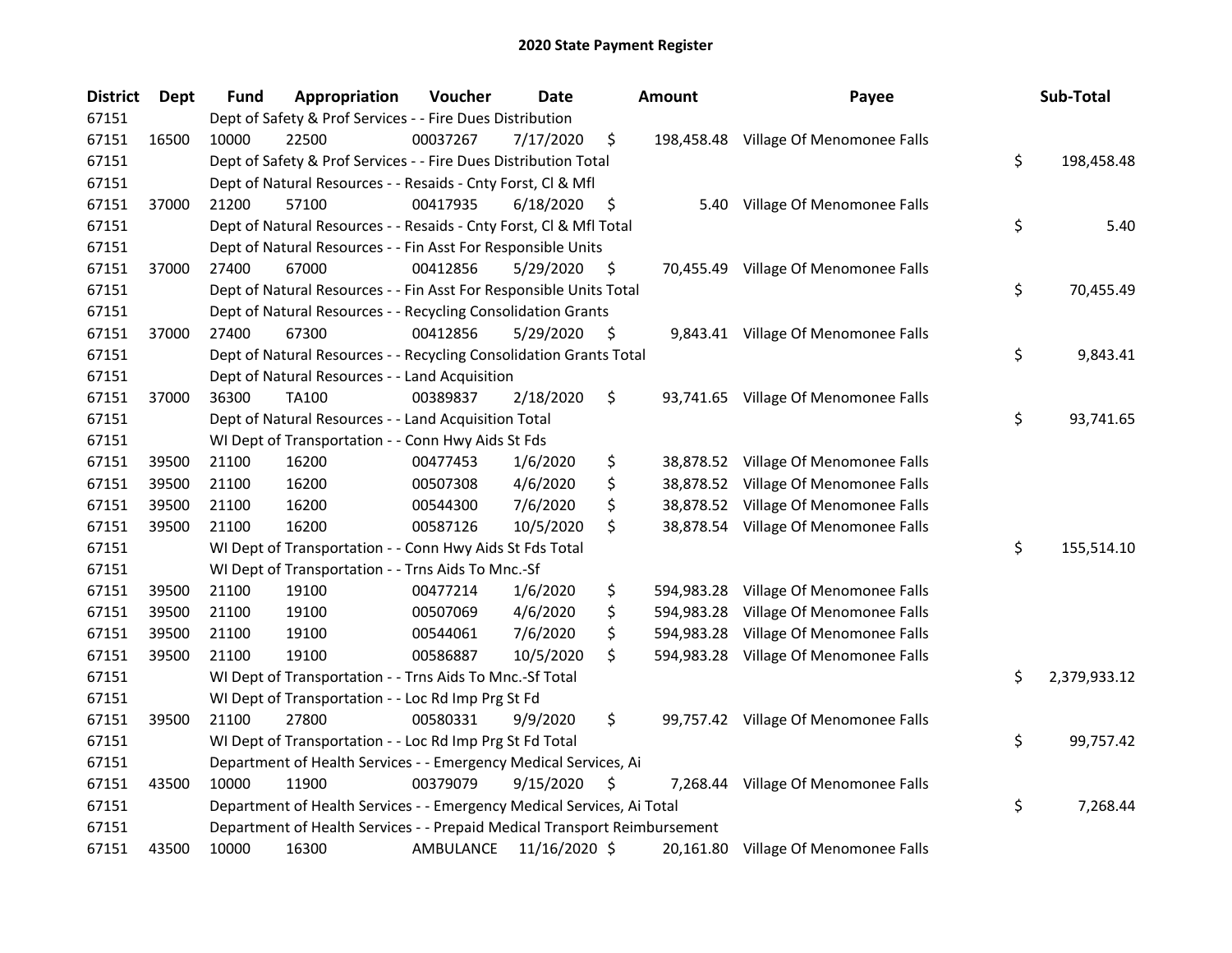| <b>District</b> | <b>Dept</b> | <b>Fund</b> | Appropriation                                                                   | Voucher  | Date          |     | <b>Amount</b> | Payee                                 | Sub-Total        |
|-----------------|-------------|-------------|---------------------------------------------------------------------------------|----------|---------------|-----|---------------|---------------------------------------|------------------|
| 67151           |             |             | Department of Health Services - - Prepaid Medical Transport Reimbursement Total |          |               |     |               |                                       | \$<br>20,161.80  |
| 67151           |             |             | Department of Justice - - Crime Laboratories, Dna                               |          |               |     |               |                                       |                  |
| 67151           | 45500       | 10000       | 22100                                                                           | 00085848 | 7/15/2020     | \$  |               | 20.00 Village Of Menomonee Falls      |                  |
| 67151           |             |             | Department of Justice - - Crime Laboratories, Dna Total                         |          |               |     |               |                                       | \$<br>20.00      |
| 67151           |             |             | Department of Justice - - Law Enforcement Train, Local                          |          |               |     |               |                                       |                  |
| 67151           | 45500       | 10000       | 23100                                                                           | 00091529 | 12/7/2020     | \$  |               | 8,480.00 Village Of Menomonee Falls   |                  |
| 67151           |             |             | Department of Justice - - Law Enforcement Train, Local Total                    |          |               |     |               |                                       | \$<br>8,480.00   |
| 67151           |             |             | Department of Justice - - Federal Aid, State Operations                         |          |               |     |               |                                       |                  |
| 67151           | 45500       | 10000       | 24100                                                                           | 00084122 | 6/1/2020      | \$  |               | 117.72 Village Of Menomonee Falls     |                  |
| 67151           |             |             | Department of Justice - - Federal Aid, State Operations Total                   |          |               |     |               |                                       | \$<br>117.72     |
| 67151           |             |             | Department of Justice - - Federal Aid, Local Assistance                         |          |               |     |               |                                       |                  |
| 67151           | 45500       | 10000       | 25100                                                                           | 00089519 | 10/26/2020 \$ |     |               | 573.88 Village Of Menomonee Falls     |                  |
| 67151           |             |             | Department of Justice - - Federal Aid, Local Assistance Total                   |          |               |     |               |                                       | \$<br>573.88     |
| 67151           |             |             | Department of Administration - - Federal Aid                                    |          |               |     |               |                                       |                  |
| 67151           | 50500       | 10000       | 14200                                                                           | 00130276 | 10/1/2020     | \$  |               | 124,640.41 Village Of Menomonee Falls |                  |
| 67151           | 50500       | 10000       | 14200                                                                           | 00135342 | 12/9/2020     | \$  | 509,387.59    | Village Of Menomonee Falls            |                  |
| 67151           | 50500       | 10000       | 14200                                                                           | 00136620 | 12/16/2020    | \$  |               | 42,139.26 Village Of Menomonee Falls  |                  |
| 67151           |             |             | Department of Administration - - Federal Aid Total                              |          |               |     |               |                                       | \$<br>676,167.26 |
| 67151           |             |             | Elections Commission - - 2018 Hava Election Security                            |          |               |     |               |                                       |                  |
| 67151           | 51000       | 22000       | 18200                                                                           | 00003358 | 6/23/2020     | \$  | 27,945.30     | Village Of Menomonee Falls            |                  |
| 67151           |             |             | Elections Commission - - 2018 Hava Election Security Total                      |          |               |     |               |                                       | \$<br>27,945.30  |
| 67151           |             |             | Shared Revenue and Tax Relief - - County And Municipal Aid                      |          |               |     |               |                                       |                  |
| 67151           | 83500       | 10000       | 10500                                                                           | 00069213 | 7/27/2020     | \$. |               | 62,996.31 Village Of Menomonee Falls  |                  |
| 67151           | 83500       | 10000       | 10500                                                                           | 00073183 | 11/16/2020 \$ |     |               | 336,817.31 Village Of Menomonee Falls |                  |
| 67151           |             |             | Shared Revenue and Tax Relief - - County And Municipal Aid Total                |          |               |     |               |                                       | \$<br>399,813.62 |
| 67151           |             |             | Shared Revenue and Tax Relief - - Exempt Computer Aid                           |          |               |     |               |                                       |                  |
| 67151           | 83500       | 10000       | 10900                                                                           | 00066247 | 7/27/2020     | \$  |               | 659,452.63 Village Of Menomonee Falls |                  |
| 67151           | 83500       | 10000       | 10900                                                                           | 00067243 | 7/27/2020     | \$  |               | 153,971.68 Village Of Menomonee Falls |                  |
| 67151           |             |             | Shared Revenue and Tax Relief - - Exempt Computer Aid Total                     |          |               |     |               |                                       | \$<br>813,424.31 |
| 67151           |             |             | Shared Revenue and Tax Relief - - Utility Aid                                   |          |               |     |               |                                       |                  |
| 67151           | 83500       | 10000       | 11000                                                                           | 00069213 | 7/27/2020     | \$  |               | 4,004.15 Village Of Menomonee Falls   |                  |
| 67151           | 83500       | 10000       | 11000                                                                           | 00073183 | 11/16/2020    | \$. |               | 71,014.94 Village Of Menomonee Falls  |                  |
| 67151           |             |             | Shared Revenue and Tax Relief - - Utility Aid Total                             |          |               |     |               |                                       | \$<br>75,019.09  |
| 67151           |             |             | Shared Revenue and Tax Relief - - Personal Property Aid                         |          |               |     |               |                                       |                  |
| 67151           | 83500       | 10000       | 11100                                                                           | 00061676 | 5/4/2020      | \$  |               | 299,688.14 Village Of Menomonee Falls |                  |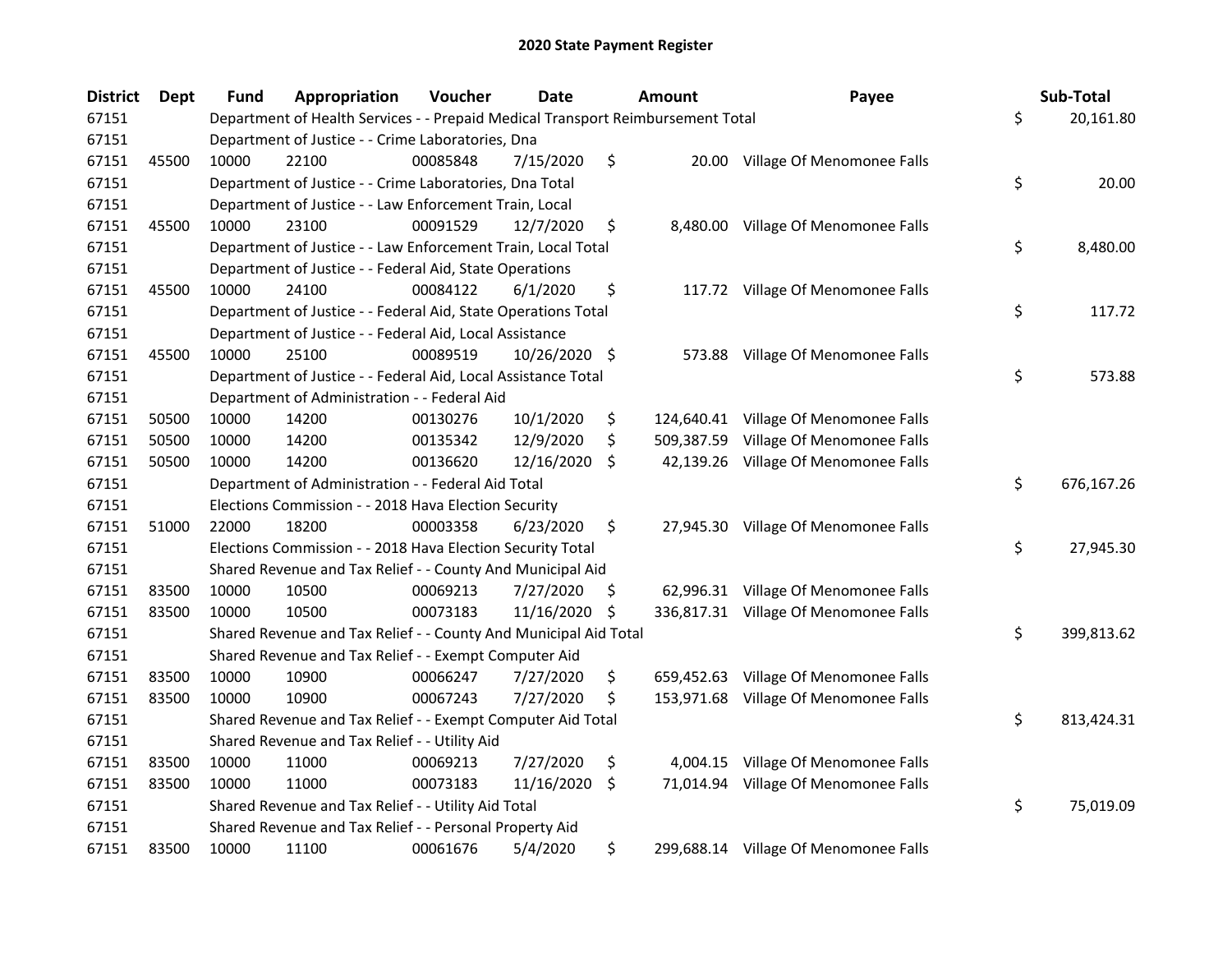| <b>District</b> | Dept  | <b>Fund</b> | Appropriation                                                                 | <b>Voucher</b> | Date      |    | <b>Amount</b> | Payee                      |     | Sub-Total     |
|-----------------|-------|-------------|-------------------------------------------------------------------------------|----------------|-----------|----|---------------|----------------------------|-----|---------------|
| 67151           | 83500 | 10000       | 11100                                                                         | 00062682       | 5/4/2020  | Ŝ. | 94.871.77     | Village Of Menomonee Falls |     |               |
| 67151           |       |             | Shared Revenue and Tax Relief - - Personal Property Aid Total                 |                |           |    |               |                            | \$. | 394,559.91    |
| 67151           |       |             | Shared Revenue and Tax Relief - - State Aid; Video Service Provider Fee       |                |           |    |               |                            |     |               |
| 67151           | 83500 | 10000       | 11200                                                                         | 00064508       | 7/27/2020 | S. | 50,490.76     | Village Of Menomonee Falls |     |               |
| 67151           |       |             | Shared Revenue and Tax Relief - - State Aid; Video Service Provider Fee Total |                |           |    |               |                            | \$  | 50,490.76     |
| 67151           |       |             | Shared Revenue and Tax Relief - - School Lvy Tx/First Dollar Cr               |                |           |    |               |                            |     |               |
| 67151           | 83500 | 10000       | 30200                                                                         | 00064031       | 7/27/2020 | S  | 883,276.39    | Village Of Menomonee Falls |     |               |
| 67151           | 83500 | 10000       | 30200                                                                         | 00067424       | 7/27/2020 | S. | 9.263.046.27  | Village Of Menomonee Falls |     |               |
| 67151           |       |             | Shared Revenue and Tax Relief - - School Lvy Tx/First Dollar Cr Total         |                |           |    |               |                            | S.  | 10,146,322.66 |
| 67151           |       |             | Shared Revenue and Tax Relief - - Lottery & Gaming Credit                     |                |           |    |               |                            |     |               |
| 67151           | 83500 | 52100       | 36300                                                                         | 00055592       | 3/23/2020 | S  | 2.743.60      | Village Of Menomonee Falls |     |               |
| 67151           | 83500 | 52100       | 36300                                                                         | 00055754       | 3/23/2020 | S  | 2,057,930.42  | Village Of Menomonee Falls |     |               |
| 67151           |       |             | Shared Revenue and Tax Relief - - Lottery & Gaming Credit Total               |                |           |    |               |                            |     | 2,060,674.02  |
| 67151 Total     |       |             |                                                                               |                |           |    |               |                            |     | 17,688,747.84 |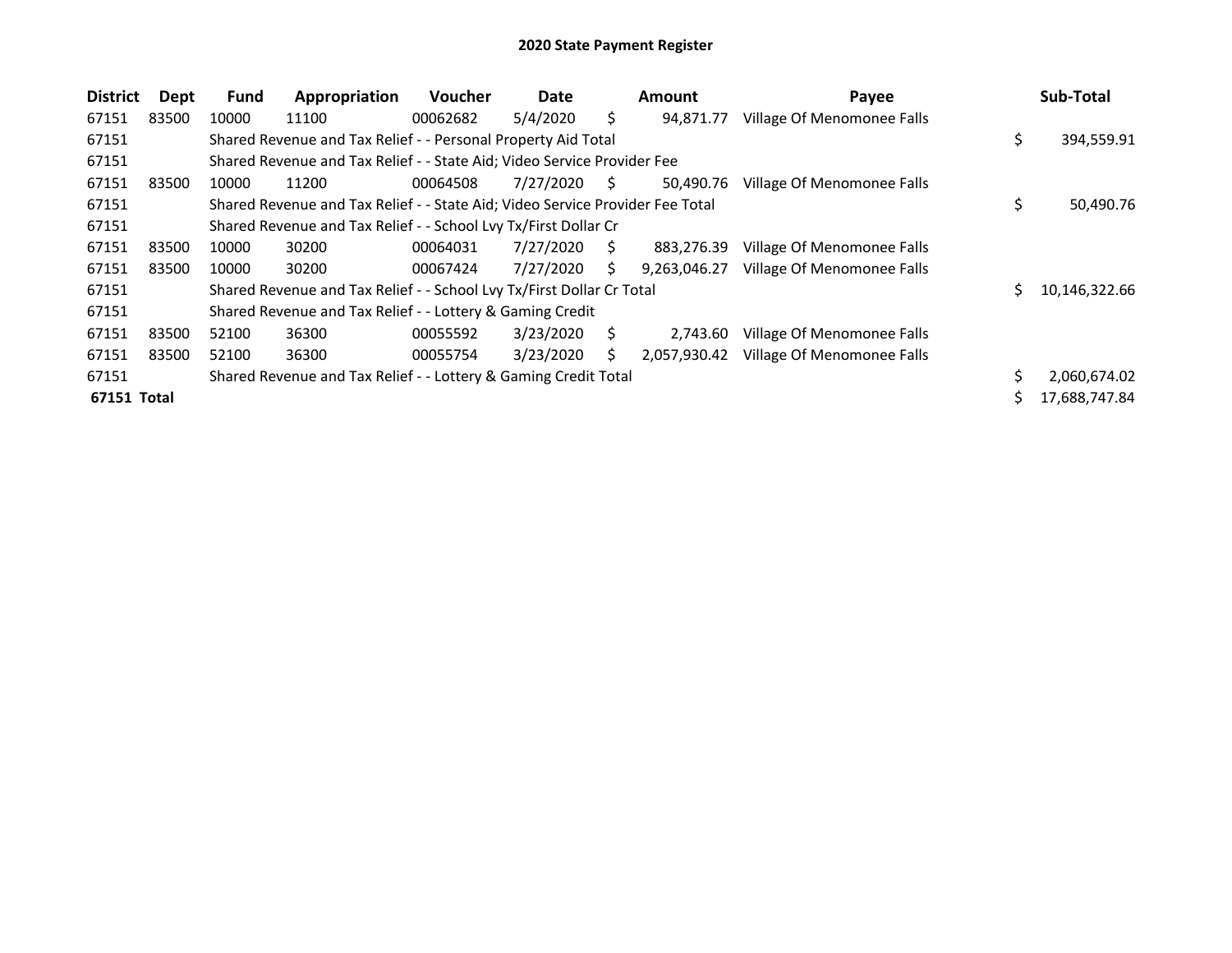| <b>District</b> | Dept  | <b>Fund</b> | Appropriation                                                                 | Voucher  | <b>Date</b> |     | <b>Amount</b> | Payee                       | Sub-Total        |
|-----------------|-------|-------------|-------------------------------------------------------------------------------|----------|-------------|-----|---------------|-----------------------------|------------------|
| 67152           |       |             | Dept of Safety & Prof Services - - Fire Dues Distribution                     |          |             |     |               |                             |                  |
| 67152           | 16500 | 10000       | 22500                                                                         | 00037268 | 7/20/2020   | \$  |               | 19,313.07 Village Of Merton |                  |
| 67152           |       |             | Dept of Safety & Prof Services - - Fire Dues Distribution Total               |          |             |     |               |                             | \$<br>19,313.07  |
| 67152           |       |             | Dept of Natural Resources - - Resaids - Cnty Forst, Cl & Mfl                  |          |             |     |               |                             |                  |
| 67152           | 37000 | 21200       | 57100                                                                         | 00417936 | 6/18/2020   | \$  |               | 2.00 Village Of Merton      |                  |
| 67152           |       |             | Dept of Natural Resources - - Resaids - Cnty Forst, Cl & Mfl Total            |          |             |     |               |                             | \$<br>2.00       |
| 67152           |       |             | WI Dept of Transportation - - Trns Aids To Mnc.-Sf                            |          |             |     |               |                             |                  |
| 67152           | 39500 | 21100       | 19100                                                                         | 00477215 | 1/6/2020    | \$  |               | 27,576.52 Village Of Merton |                  |
| 67152           | 39500 | 21100       | 19100                                                                         | 00507070 | 4/6/2020    | \$  |               | 27,576.52 Village Of Merton |                  |
| 67152           | 39500 | 21100       | 19100                                                                         | 00544062 | 7/6/2020    | \$  |               | 27,576.52 Village Of Merton |                  |
| 67152           | 39500 | 21100       | 19100                                                                         | 00586888 | 10/5/2020   | \$  |               | 27,576.52 Village Of Merton |                  |
| 67152           |       |             | WI Dept of Transportation - - Trns Aids To Mnc.-Sf Total                      |          |             |     |               |                             | \$<br>110,306.08 |
| 67152           |       |             | Department of Administration - - Federal Aid                                  |          |             |     |               |                             |                  |
| 67152           | 50500 | 10000       | 14200                                                                         | 00130277 | 10/2/2020   | \$  |               | 42,493.07 Village Of Merton |                  |
| 67152           | 50500 | 10000       | 14200                                                                         | 00135343 | 12/10/2020  | \$  |               | 17,493.52 Village Of Merton |                  |
| 67152           |       |             | Department of Administration - - Federal Aid Total                            |          |             |     |               |                             | \$<br>59,986.59  |
| 67152           |       |             | Elections Commission - - 2018 Hava Election Security                          |          |             |     |               |                             |                  |
| 67152           | 51000 | 22000       | 18200                                                                         | 00003582 | 6/30/2020   | \$  |               | 2,667.30 Village Of Merton  |                  |
| 67152           |       |             | Elections Commission - - 2018 Hava Election Security Total                    |          |             |     |               |                             | \$<br>2,667.30   |
| 67152           |       |             | Shared Revenue and Tax Relief - - County And Municipal Aid                    |          |             |     |               |                             |                  |
| 67152           | 83500 | 10000       | 10500                                                                         | 00069214 | 7/27/2020   | \$, | 2,904.65      | Village Of Merton           |                  |
| 67152           | 83500 | 10000       | 10500                                                                         | 00073184 | 11/16/2020  | -S  |               | 17,228.10 Village Of Merton |                  |
| 67152           |       |             | Shared Revenue and Tax Relief - - County And Municipal Aid Total              |          |             |     |               |                             | \$<br>20,132.75  |
| 67152           |       |             | Shared Revenue and Tax Relief - - Exempt Computer Aid                         |          |             |     |               |                             |                  |
| 67152           | 83500 | 10000       | 10900                                                                         | 00066248 | 7/27/2020   | \$  |               | 1,651.38 Village Of Merton  |                  |
| 67152           |       |             | Shared Revenue and Tax Relief - - Exempt Computer Aid Total                   |          |             |     |               |                             | \$<br>1,651.38   |
| 67152           |       |             | Shared Revenue and Tax Relief - - Personal Property Aid                       |          |             |     |               |                             |                  |
| 67152           | 83500 | 10000       | 11100                                                                         | 00061677 | 5/4/2020    | \$  |               | 1,787.16 Village Of Merton  |                  |
| 67152           |       |             | Shared Revenue and Tax Relief - - Personal Property Aid Total                 |          |             |     |               |                             | \$<br>1,787.16   |
| 67152           |       |             | Shared Revenue and Tax Relief - - State Aid; Video Service Provider Fee       |          |             |     |               |                             |                  |
| 67152           | 83500 | 10000       | 11200                                                                         | 00064509 | 7/27/2020   | \$  | 3,752.11      | Village Of Merton           |                  |
| 67152           |       |             | Shared Revenue and Tax Relief - - State Aid; Video Service Provider Fee Total |          |             |     |               |                             | \$<br>3,752.11   |
| 67152 Total     |       |             |                                                                               |          |             |     |               |                             | \$<br>219,598.44 |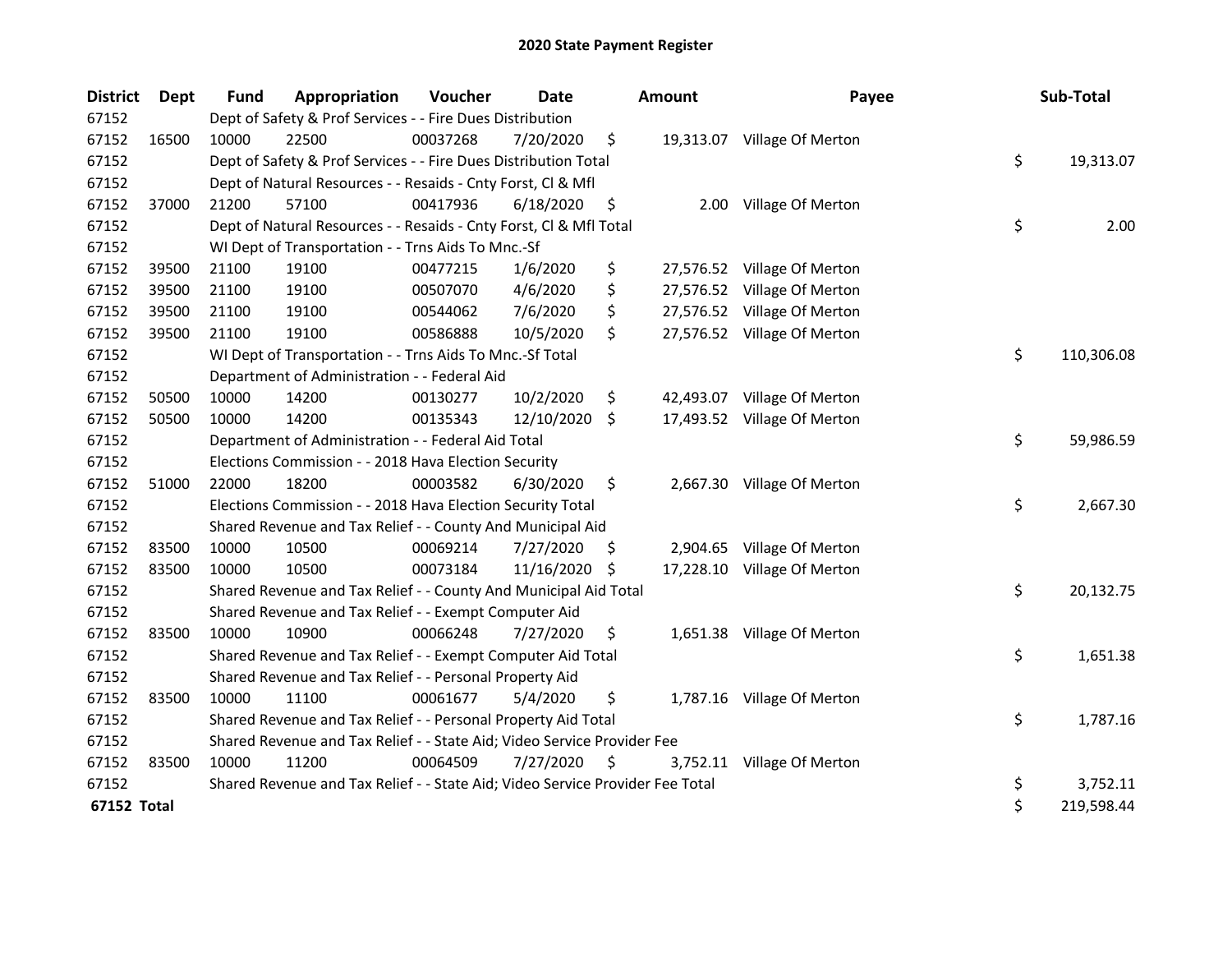| <b>District</b> | Dept  | <b>Fund</b> | Appropriation                                                                   | Voucher   | Date          |    | <b>Amount</b> | Payee                           | Sub-Total        |
|-----------------|-------|-------------|---------------------------------------------------------------------------------|-----------|---------------|----|---------------|---------------------------------|------------------|
| 67153           |       |             | Dept of Safety & Prof Services - - Fire Dues Distribution                       |           |               |    |               |                                 |                  |
| 67153           | 16500 | 10000       | 22500                                                                           | 00037269  | 7/17/2020     | \$ |               | 38,203.95 Village Of Mukwonago  |                  |
| 67153           |       |             | Dept of Safety & Prof Services - - Fire Dues Distribution Total                 |           |               |    |               |                                 | \$<br>38,203.95  |
| 67153           |       |             | Dept of Natural Resources - - Fin Asst For Responsible Units                    |           |               |    |               |                                 |                  |
| 67153           | 37000 | 27400       | 67000                                                                           | 00412657  | 5/29/2020     | \$ |               | 22,196.39 Village Of Mukwonago  |                  |
| 67153           |       |             | Dept of Natural Resources - - Fin Asst For Responsible Units Total              |           |               |    |               |                                 | \$<br>22,196.39  |
| 67153           |       |             | WI Dept of Transportation - - Trns Aids To Mnc.-Sf                              |           |               |    |               |                                 |                  |
| 67153           | 39500 | 21100       | 19100                                                                           | 00477216  | 1/6/2020      | \$ |               | 141,857.14 Village Of Mukwonago |                  |
| 67153           | 39500 | 21100       | 19100                                                                           | 00507071  | 4/6/2020      | \$ | 141,857.14    | Village Of Mukwonago            |                  |
| 67153           | 39500 | 21100       | 19100                                                                           | 00544063  | 7/6/2020      | \$ |               | 141,857.14 Village Of Mukwonago |                  |
| 67153           | 39500 | 21100       | 19100                                                                           | 00586889  | 10/5/2020     | \$ |               | 141,857.16 Village Of Mukwonago |                  |
| 67153           |       |             | WI Dept of Transportation - - Trns Aids To Mnc.-Sf Total                        |           |               |    |               |                                 | \$<br>567,428.58 |
| 67153           |       |             | Department of Health Services - - Prepaid Medical Transport Reimbursement       |           |               |    |               |                                 |                  |
| 67153           | 43500 | 10000       | 16300                                                                           | AMBULANCE | 11/16/2020 \$ |    |               | 11,604.38 Village Of Mukwonago  |                  |
| 67153           |       |             | Department of Health Services - - Prepaid Medical Transport Reimbursement Total |           |               |    |               |                                 | \$<br>11,604.38  |
| 67153           |       |             | Department of Administration - - Federal Aid                                    |           |               |    |               |                                 |                  |
| 67153           | 50500 | 10000       | 14200                                                                           | 00126778  | 8/11/2020     | \$ |               | 40,644.61 Village Of Mukwonago  |                  |
| 67153           | 50500 | 10000       | 14200                                                                           | 00130278  | 10/1/2020     | \$ | 19,218.67     | Village Of Mukwonago            |                  |
| 67153           | 50500 | 10000       | 14200                                                                           | 00135344  | 12/9/2020     | Ŝ. | 90,332.09     | Village Of Mukwonago            |                  |
| 67153           |       |             | Department of Administration - - Federal Aid Total                              |           |               |    |               |                                 | \$<br>150,195.37 |
| 67153           |       |             | Shared Revenue and Tax Relief - - Expenditure Restraint Program                 |           |               |    |               |                                 |                  |
| 67153           | 83500 | 10000       | 10100                                                                           | 00069215  | 7/27/2020     | \$ |               | 119,825.57 Village Of Mukwonago |                  |
| 67153           |       |             | Shared Revenue and Tax Relief - - Expenditure Restraint Program Total           |           |               |    |               |                                 | \$<br>119,825.57 |
| 67153           |       |             | Shared Revenue and Tax Relief - - County And Municipal Aid                      |           |               |    |               |                                 |                  |
| 67153           | 83500 | 10000       | 10500                                                                           | 00069215  | 7/27/2020     | \$ |               | 28,377.14 Village Of Mukwonago  |                  |
| 67153           | 83500 | 10000       | 10500                                                                           | 00073185  | 11/16/2020    | \$ |               | 149,199.39 Village Of Mukwonago |                  |
| 67153           |       |             | Shared Revenue and Tax Relief - - County And Municipal Aid Total                |           |               |    |               |                                 | \$<br>177,576.53 |
| 67153           |       |             | Shared Revenue and Tax Relief - - Exempt Computer Aid                           |           |               |    |               |                                 |                  |
| 67153           | 83500 | 10000       | 10900                                                                           | 00066249  | 7/27/2020     | \$ | 12,581.23     | Village Of Mukwonago            |                  |
| 67153           | 83500 | 10000       | 10900                                                                           | 00067244  | 7/27/2020     | \$ |               | 7,925.79 Village Of Mukwonago   |                  |
| 67153           |       |             | Shared Revenue and Tax Relief - - Exempt Computer Aid Total                     |           |               |    |               |                                 | \$<br>20,507.02  |
| 67153           |       |             | Shared Revenue and Tax Relief - - Utility Aid                                   |           |               |    |               |                                 |                  |
| 67153           | 83500 | 10000       | 11000                                                                           | 00069215  | 7/27/2020     | \$ |               | 3,077.61 Village Of Mukwonago   |                  |
| 67153           | 83500 | 10000       | 11000                                                                           | 00073185  | 11/16/2020    | \$ |               | 21,399.54 Village Of Mukwonago  |                  |
| 67153           |       |             | Shared Revenue and Tax Relief - - Utility Aid Total                             |           |               |    |               |                                 | \$<br>24,477.15  |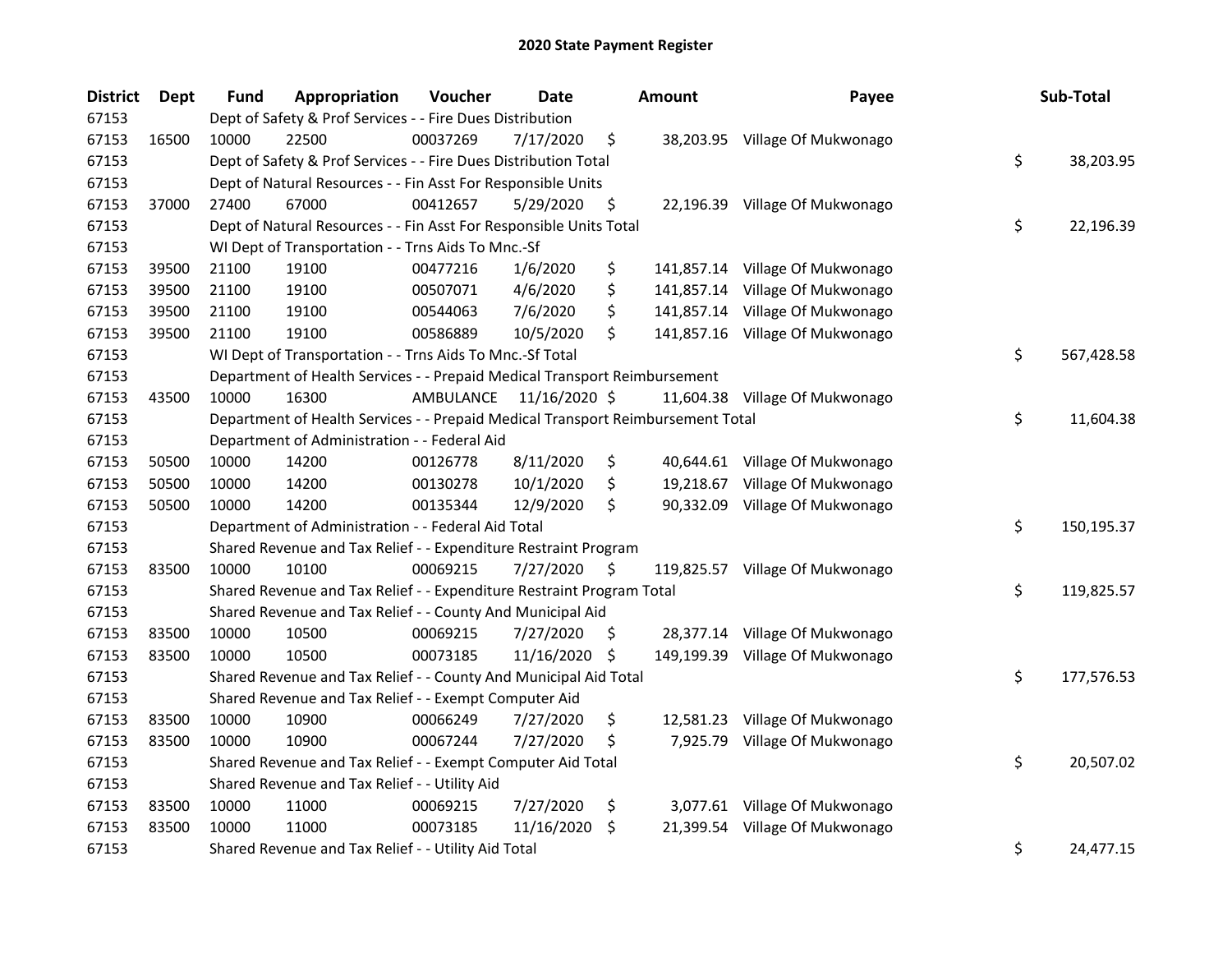| <b>District</b> | Dept  | Fund  | Appropriation                                                                 | <b>Voucher</b> | Date      |     | <b>Amount</b> | Payee                | Sub-Total          |
|-----------------|-------|-------|-------------------------------------------------------------------------------|----------------|-----------|-----|---------------|----------------------|--------------------|
| 67153           |       |       | Shared Revenue and Tax Relief - - Personal Property Aid                       |                |           |     |               |                      |                    |
| 67153           | 83500 | 10000 | 11100                                                                         | 00061678       | 5/4/2020  | \$. | 19.962.15     | Village Of Mukwonago |                    |
| 67153           | 83500 | 10000 | 11100                                                                         | 00062683       | 5/4/2020  | Ś.  | 22,323.81     | Village Of Mukwonago |                    |
| 67153           |       |       | Shared Revenue and Tax Relief - - Personal Property Aid Total                 |                |           |     |               |                      | \$<br>42,285.96    |
| 67153           |       |       | Shared Revenue and Tax Relief - - State Aid; Video Service Provider Fee       |                |           |     |               |                      |                    |
| 67153           | 83500 | 10000 | 11200                                                                         | 00064510       | 7/27/2020 | S.  | 10.257.59     | Village Of Mukwonago |                    |
| 67153           |       |       | Shared Revenue and Tax Relief - - State Aid; Video Service Provider Fee Total |                |           |     |               |                      | \$<br>10,257.59    |
| 67153           |       |       | Shared Revenue and Tax Relief - - School Lvy Tx/First Dollar Cr               |                |           |     |               |                      |                    |
| 67153           | 83500 | 10000 | 30200                                                                         | 00064032       | 7/27/2020 | S.  | 145.704.79    | Village Of Mukwonago |                    |
| 67153           | 83500 | 10000 | 30200                                                                         | 00067425       | 7/27/2020 | S.  | 1,223,031.18  | Village Of Mukwonago |                    |
| 67153           |       |       | Shared Revenue and Tax Relief - - School Lvy Tx/First Dollar Cr Total         |                |           |     |               |                      | \$<br>1,368,735.97 |
| 67153           |       |       | Shared Revenue and Tax Relief - - Lottery & Gaming Credit                     |                |           |     |               |                      |                    |
| 67153           | 83500 | 52100 | 36300                                                                         | 00055755       | 3/23/2020 | Ś.  | 312,692.52    | Village Of Mukwonago |                    |
| 67153           |       |       | Shared Revenue and Tax Relief - - Lottery & Gaming Credit Total               |                |           |     |               |                      | 312,692.52         |
| 67153 Total     |       |       |                                                                               |                |           |     |               |                      | \$<br>2,865,986.98 |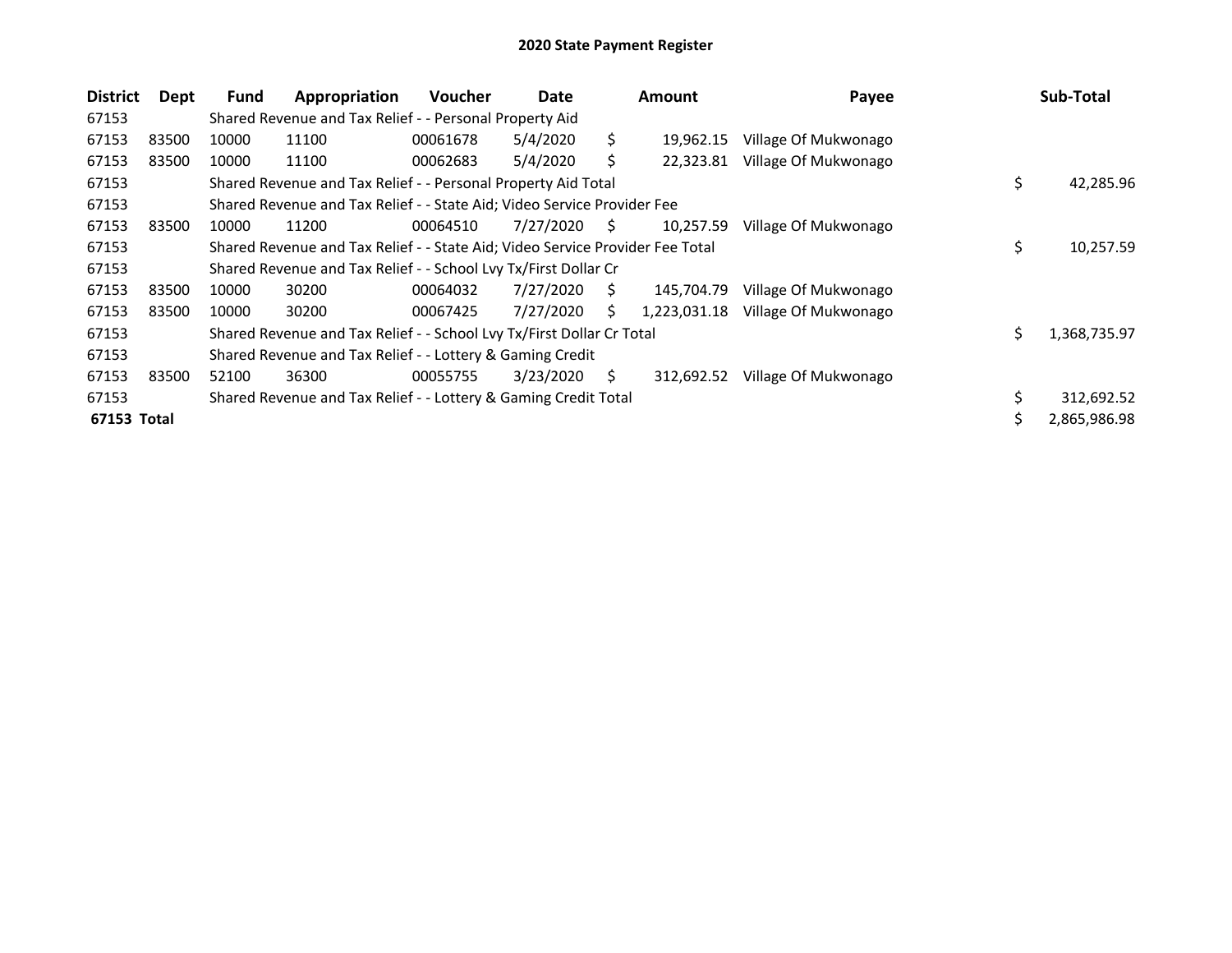| <b>District</b>    | Dept  | <b>Fund</b> | Appropriation                                                                 | Voucher  | <b>Date</b> |     | <b>Amount</b> | Payee                         | Sub-Total       |
|--------------------|-------|-------------|-------------------------------------------------------------------------------|----------|-------------|-----|---------------|-------------------------------|-----------------|
| 67158              |       |             | Dept of Safety & Prof Services - - Fire Dues Distribution                     |          |             |     |               |                               |                 |
| 67158              | 16500 | 10000       | 22500                                                                         | 00037270 | 7/20/2020   | \$  | 8,299.57      | Village Of Nashotah           |                 |
| 67158              |       |             | Dept of Safety & Prof Services - - Fire Dues Distribution Total               |          |             |     |               |                               | \$<br>8,299.57  |
| 67158              |       |             | WI Dept of Transportation - - Trns Aids To Mnc.-Sf                            |          |             |     |               |                               |                 |
| 67158              | 39500 | 21100       | 19100                                                                         | 00477217 | 1/6/2020    | \$  |               | 14,962.03 Village Of Nashotah |                 |
| 67158              | 39500 | 21100       | 19100                                                                         | 00507072 | 4/6/2020    | \$  | 14,962.03     | Village Of Nashotah           |                 |
| 67158              | 39500 | 21100       | 19100                                                                         | 00544064 | 7/6/2020    | \$  | 14,962.03     | Village Of Nashotah           |                 |
| 67158              | 39500 | 21100       | 19100                                                                         | 00586890 | 10/5/2020   | \$  | 14,962.06     | Village Of Nashotah           |                 |
| 67158              |       |             | WI Dept of Transportation - - Trns Aids To Mnc.-Sf Total                      |          |             |     |               |                               | \$<br>59,848.15 |
| 67158              |       |             | Department of Justice - - Law Enforcement Train, Local                        |          |             |     |               |                               |                 |
| 67158              | 45500 | 10000       | 23100                                                                         | 00076896 | 1/7/2020    | \$  | 320.00        | Village Of Nashotah           |                 |
| 67158              | 45500 | 10000       | 23100                                                                         | 00091504 | 12/7/2020   | \$  | 480.00        | Village Of Nashotah           |                 |
| 67158              |       |             | Department of Justice - - Law Enforcement Train, Local Total                  |          |             |     |               |                               | \$<br>800.00    |
| 67158              |       |             | Elections Commission - - 2018 Hava Election Security                          |          |             |     |               |                               |                 |
| 67158              | 51000 | 22000       | 18200                                                                         | 00003818 | 7/20/2020   | \$  |               | 1,290.10 Village Of Nashotah  |                 |
| 67158              |       |             | Elections Commission - - 2018 Hava Election Security Total                    |          |             |     |               |                               | \$<br>1,290.10  |
| 67158              |       |             | Shared Revenue and Tax Relief - - County And Municipal Aid                    |          |             |     |               |                               |                 |
| 67158              | 83500 | 10000       | 10500                                                                         | 00069216 | 7/27/2020   | \$. |               | 1,523.11 Village Of Nashotah  |                 |
| 67158              | 83500 | 10000       | 10500                                                                         | 00073186 | 11/16/2020  | -\$ |               | 8,630.93 Village Of Nashotah  |                 |
| 67158              |       |             | Shared Revenue and Tax Relief - - County And Municipal Aid Total              |          |             |     |               |                               | \$<br>10,154.04 |
| 67158              |       |             | Shared Revenue and Tax Relief - - Exempt Computer Aid                         |          |             |     |               |                               |                 |
| 67158              | 83500 | 10000       | 10900                                                                         | 00066250 | 7/27/2020   | \$  | 671.36        | Village Of Nashotah           |                 |
| 67158              |       |             | Shared Revenue and Tax Relief - - Exempt Computer Aid Total                   |          |             |     |               |                               | \$<br>671.36    |
| 67158              |       |             | Shared Revenue and Tax Relief - - Utility Aid                                 |          |             |     |               |                               |                 |
| 67158              | 83500 | 10000       | 11000                                                                         | 00069216 | 7/27/2020   | \$  | 328.79        | Village Of Nashotah           |                 |
| 67158              | 83500 | 10000       | 11000                                                                         | 00073186 | 11/16/2020  | \$  | 2,850.80      | Village Of Nashotah           |                 |
| 67158              |       |             | Shared Revenue and Tax Relief - - Utility Aid Total                           |          |             |     |               |                               | \$<br>3,179.59  |
| 67158              |       |             | Shared Revenue and Tax Relief - - Personal Property Aid                       |          |             |     |               |                               |                 |
| 67158              | 83500 | 10000       | 11100                                                                         | 00061679 | 5/4/2020    | \$  |               | 975.70 Village Of Nashotah    |                 |
| 67158              |       |             | Shared Revenue and Tax Relief - - Personal Property Aid Total                 |          |             |     |               |                               | \$<br>975.70    |
| 67158              |       |             | Shared Revenue and Tax Relief - - State Aid; Video Service Provider Fee       |          |             |     |               |                               |                 |
| 67158              | 83500 | 10000       | 11200                                                                         | 00064511 | 7/27/2020   | \$. | 1,994.30      | Village Of Nashotah           |                 |
| 67158              |       |             | Shared Revenue and Tax Relief - - State Aid; Video Service Provider Fee Total |          |             |     |               |                               | \$<br>1,994.30  |
| <b>67158 Total</b> |       |             |                                                                               |          |             |     |               |                               | \$<br>87,212.81 |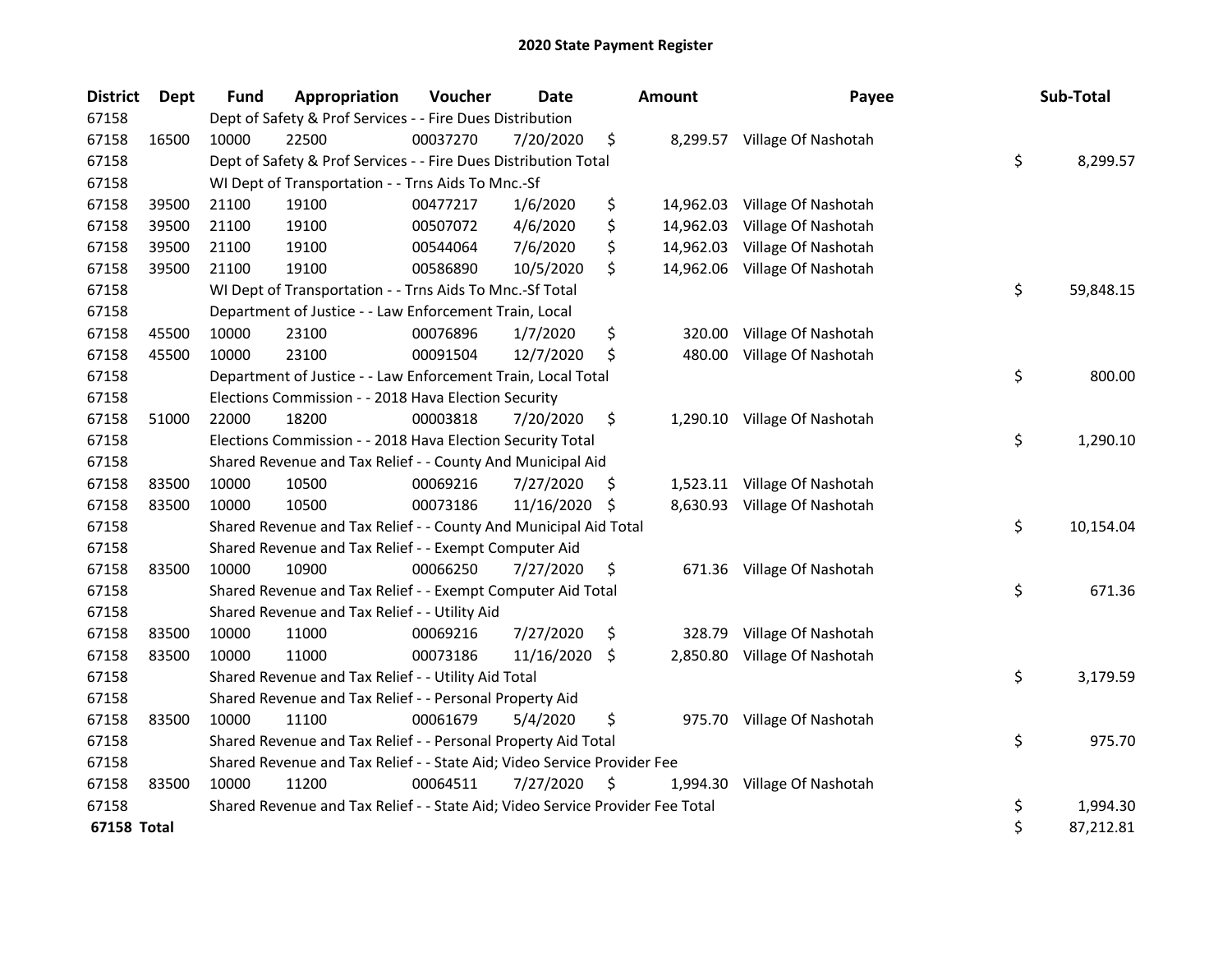| <b>District</b> | Dept  | Fund  | Appropriation                                                                   | Voucher   | Date          | <b>Amount</b> | Payee                              | Sub-Total       |
|-----------------|-------|-------|---------------------------------------------------------------------------------|-----------|---------------|---------------|------------------------------------|-----------------|
| 67161           |       |       | Dept of Safety & Prof Services - - Fire Dues Distribution                       |           |               |               |                                    |                 |
| 67161           | 16500 | 10000 | 22500                                                                           | 00037271  | 7/20/2020     | \$            | 10,670.31 Village Of North Prairie |                 |
| 67161           |       |       | Dept of Safety & Prof Services - - Fire Dues Distribution Total                 |           |               |               |                                    | \$<br>10,670.31 |
| 67161           |       |       | Dept of Natural Resources - - Resaids - Cnty Forst, Cl & Mfl                    |           |               |               |                                    |                 |
| 67161           | 37000 | 21200 | 57100                                                                           | 00417937  | 6/18/2020     | \$            | 10.80 Village Of North Prairie     |                 |
| 67161           |       |       | Dept of Natural Resources - - Resaids - Cnty Forst, Cl & Mfl Total              |           |               |               |                                    | \$<br>10.80     |
| 67161           |       |       | Dept of Natural Resources - - Rec & Resource Aids, Fed                          |           |               |               |                                    |                 |
| 67161           | 37000 | 21200 | 58300                                                                           | 00414455  | 6/9/2020      | \$            | 4,924.95 Village Of North Prairie  |                 |
| 67161           |       |       | Dept of Natural Resources - - Rec & Resource Aids, Fed Total                    |           |               |               |                                    | \$<br>4,924.95  |
| 67161           |       |       | Dept of Natural Resources - - Fin Asst For Responsible Units                    |           |               |               |                                    |                 |
| 67161           | 37000 | 27400 | 67000                                                                           | 00413284  | 5/29/2020     | \$            | 5,390.64 Village Of North Prairie  |                 |
| 67161           |       |       | Dept of Natural Resources - - Fin Asst For Responsible Units Total              |           |               |               |                                    | \$<br>5,390.64  |
| 67161           |       |       | WI Dept of Transportation - - Trns Aids To Mnc.-Sf                              |           |               |               |                                    |                 |
| 67161           | 39500 | 21100 | 19100                                                                           | 00477218  | 1/6/2020      | \$            | 14,962.01 Village Of North Prairie |                 |
| 67161           | 39500 | 21100 | 19100                                                                           | 00507073  | 4/6/2020      | \$            | 14,962.01 Village Of North Prairie |                 |
| 67161           | 39500 | 21100 | 19100                                                                           | 00544065  | 7/6/2020      | \$            | 14,962.01 Village Of North Prairie |                 |
| 67161           | 39500 | 21100 | 19100                                                                           | 00586891  | 10/5/2020     | \$            | 14,962.04 Village Of North Prairie |                 |
| 67161           |       |       | WI Dept of Transportation - - Trns Aids To Mnc.-Sf Total                        |           |               |               |                                    | \$<br>59,848.07 |
| 67161           |       |       | WI Dept of Transportation - - St Hwy Rehab, Sf                                  |           |               |               |                                    |                 |
| 67161           | 39500 | 21100 | 36300                                                                           | 00553367  | 7/30/2020     | \$<br>550.00  | Village Of North Prairie           |                 |
| 67161           | 39500 | 21100 | 36300                                                                           | 00575459  | 9/25/2020     | \$<br>200.00  | Village Of North Prairie           |                 |
| 67161           | 39500 | 21100 | 36300                                                                           | 00597923  | 11/4/2020     | \$<br>100.00  | Village Of North Prairie           |                 |
| 67161           | 39500 | 21100 | 36300                                                                           | 00613331  | 12/4/2020     | \$<br>100.00  | Village Of North Prairie           |                 |
| 67161           |       |       | WI Dept of Transportation - - St Hwy Rehab, Sf Total                            |           |               |               |                                    | \$<br>950.00    |
| 67161           |       |       | Department of Health Services - - Emergency Medical Services, Ai                |           |               |               |                                    |                 |
| 67161           | 43500 | 10000 | 11900                                                                           | 00379092  | 9/17/2020     | \$            | 5,441.34 Village Of North Prairie  |                 |
| 67161           |       |       | Department of Health Services - - Emergency Medical Services, Ai Total          |           |               |               |                                    | \$<br>5,441.34  |
| 67161           |       |       | Department of Health Services - - Prepaid Medical Transport Reimbursement       |           |               |               |                                    |                 |
| 67161           | 43500 | 10000 | 16300                                                                           | AMBULANCE | 11/16/2020 \$ |               | 2,000.00 Village Of North Prairie  |                 |
| 67161           |       |       | Department of Health Services - - Prepaid Medical Transport Reimbursement Total |           |               |               |                                    | \$<br>2,000.00  |
| 67161           |       |       | Department of Justice - - Law Enforcement Train, Local                          |           |               |               |                                    |                 |
| 67161           | 45500 | 10000 | 23100                                                                           | 00091799  | 12/9/2020     | \$            | 480.00 Village Of North Prairie    |                 |
| 67161           |       |       | Department of Justice - - Law Enforcement Train, Local Total                    |           |               |               |                                    | \$<br>480.00    |
| 67161           |       |       | Department of Administration - - Federal Aid                                    |           |               |               |                                    |                 |
| 67161           | 50500 | 10000 | 14200                                                                           | 00126779  | 8/12/2020     | \$            | 177.17 Village Of North Prairie    |                 |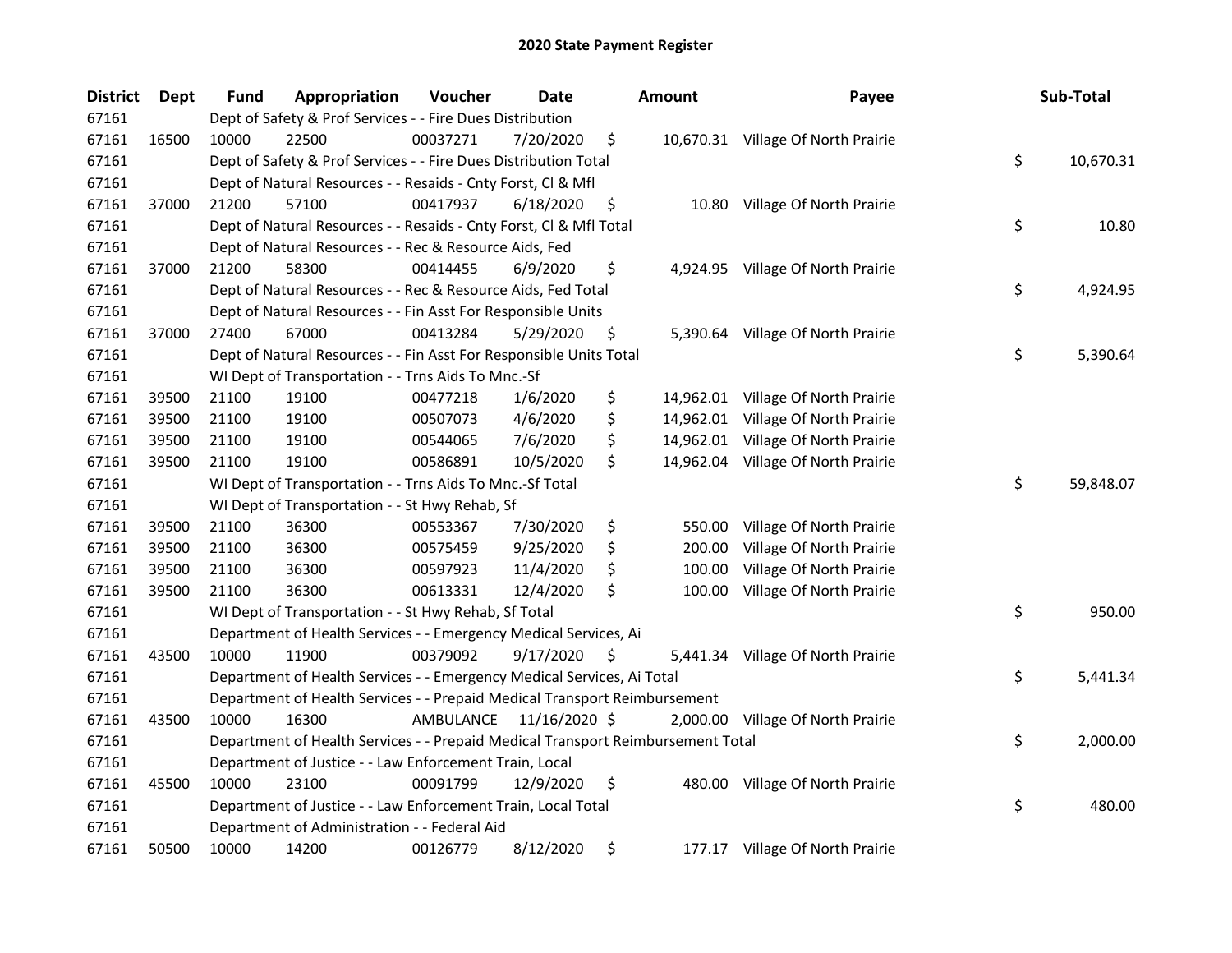| <b>District</b> | <b>Dept</b> | <b>Fund</b> | Appropriation                                                                 | <b>Voucher</b> | Date       |    | <b>Amount</b> | Payee                    | Sub-Total        |
|-----------------|-------------|-------------|-------------------------------------------------------------------------------|----------------|------------|----|---------------|--------------------------|------------------|
| 67161           | 50500       | 10000       | 14200                                                                         | 00130279       | 10/2/2020  | \$ | 3,053.99      | Village Of North Prairie |                  |
| 67161           | 50500       | 10000       | 14200                                                                         | 00135345       | 12/10/2020 | S  | 33,120.84     | Village Of North Prairie |                  |
| 67161           | 50500       | 10000       | 14200                                                                         | 00136621       | 12/17/2020 | Ŝ. | 3,858.12      | Village Of North Prairie |                  |
| 67161           |             |             | Department of Administration - - Federal Aid Total                            |                |            |    |               |                          | \$<br>40,210.12  |
| 67161           |             |             | Shared Revenue and Tax Relief - - County And Municipal Aid                    |                |            |    |               |                          |                  |
| 67161           | 83500       | 10000       | 10500                                                                         | 00069217       | 7/27/2020  | \$ | 4,512.17      | Village Of North Prairie |                  |
| 67161           | 83500       | 10000       | 10500                                                                         | 00073187       | 11/16/2020 | S  | 23,568.93     | Village Of North Prairie |                  |
| 67161           |             |             | Shared Revenue and Tax Relief - - County And Municipal Aid Total              |                |            |    |               |                          | \$<br>28,081.10  |
| 67161           |             |             | Shared Revenue and Tax Relief - - Exempt Computer Aid                         |                |            |    |               |                          |                  |
| 67161           | 83500       | 10000       | 10900                                                                         | 00066251       | 7/27/2020  | \$ | 2,639.71      | Village Of North Prairie |                  |
| 67161           |             |             | Shared Revenue and Tax Relief - - Exempt Computer Aid Total                   |                |            |    |               |                          | \$<br>2,639.71   |
| 67161           |             |             | Shared Revenue and Tax Relief - - Utility Aid                                 |                |            |    |               |                          |                  |
| 67161           | 83500       | 10000       | 11000                                                                         | 00069217       | 7/27/2020  | \$ | 799.64        | Village Of North Prairie |                  |
| 67161           | 83500       | 10000       | 11000                                                                         | 00073187       | 11/16/2020 | \$ | 6,122.12      | Village Of North Prairie |                  |
| 67161           |             |             | Shared Revenue and Tax Relief - - Utility Aid Total                           |                |            |    |               |                          | \$<br>6,921.76   |
| 67161           |             |             | Shared Revenue and Tax Relief - - Personal Property Aid                       |                |            |    |               |                          |                  |
| 67161           | 83500       | 10000       | 11100                                                                         | 00061680       | 5/4/2020   | Ŝ. | 2,338.26      | Village Of North Prairie |                  |
| 67161           |             |             | Shared Revenue and Tax Relief - - Personal Property Aid Total                 |                |            |    |               |                          | \$<br>2,338.26   |
| 67161           |             |             | Shared Revenue and Tax Relief - - State Aid; Video Service Provider Fee       |                |            |    |               |                          |                  |
| 67161           | 83500       | 10000       | 11200                                                                         | 00064512       | 7/27/2020  | S. | 2.785.71      | Village Of North Prairie |                  |
| 67161           |             |             | Shared Revenue and Tax Relief - - State Aid; Video Service Provider Fee Total |                |            |    |               |                          | \$<br>2,785.71   |
| 67161 Total     |             |             |                                                                               |                |            |    |               |                          | \$<br>172,692.77 |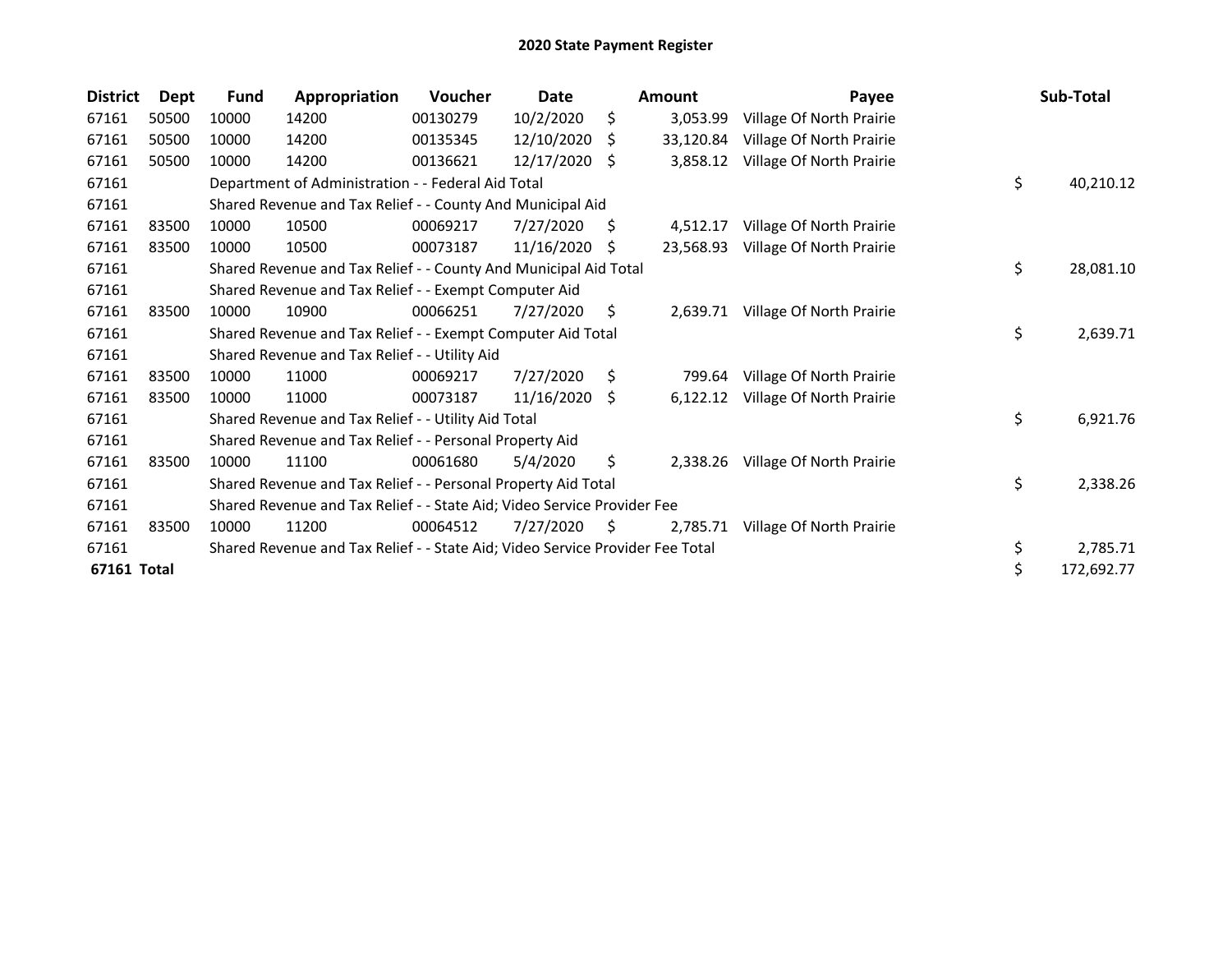| <b>District</b> | Dept  | <b>Fund</b> | Appropriation                                                   | Voucher  | Date      |    | <b>Amount</b> | Payee                                | Sub-Total        |
|-----------------|-------|-------------|-----------------------------------------------------------------|----------|-----------|----|---------------|--------------------------------------|------------------|
| 67166           |       |             | Dept of Safety & Prof Services - - Fire Dues Distribution       |          |           |    |               |                                      |                  |
| 67166           | 16500 | 10000       | 22500                                                           | 00037272 | 7/17/2020 | \$ |               | 10,246.21 Village Of Oconomowoc Lake |                  |
| 67166           |       |             | Dept of Safety & Prof Services - - Fire Dues Distribution Total |          |           |    |               |                                      | \$<br>10,246.21  |
| 67166           |       |             | Dept of Natural Resources - - GPO -Federal Funds                |          |           |    |               |                                      |                  |
| 67166           | 37000 | 21200       | 38100                                                           | 00395101 | 3/12/2020 | \$ | 2,937.29      | Village Of Oconomowoc Lake           |                  |
| 67166           |       |             | Dept of Natural Resources - - GPO -Federal Funds Total          |          |           |    |               |                                      | \$<br>2,937.29   |
| 67166           |       |             | Dept of Natural Resources - - Enf A - Boating Enforcement       |          |           |    |               |                                      |                  |
| 67166           | 37000 | 21200       | 55000                                                           | 00395101 | 3/12/2020 | \$ |               | 6,017.86 Village Of Oconomowoc Lake  |                  |
| 67166           |       |             | Dept of Natural Resources - - Enf A - Boating Enforcement Total |          |           |    |               |                                      | \$<br>6,017.86   |
| 67166           |       |             | WI Dept of Transportation - - Trns Aids To Mnc.-Sf              |          |           |    |               |                                      |                  |
| 67166           | 39500 | 21100       | 19100                                                           | 00477219 | 1/6/2020  | \$ | 28,881.67     | Village Of Oconomowoc Lake           |                  |
| 67166           | 39500 | 21100       | 19100                                                           | 00507074 | 4/6/2020  | \$ | 28,881.67     | Village Of Oconomowoc Lake           |                  |
| 67166           | 39500 | 21100       | 19100                                                           | 00544066 | 7/6/2020  | \$ | 28,881.67     | Village Of Oconomowoc Lake           |                  |
| 67166           | 39500 | 21100       | 19100                                                           | 00586892 | 10/5/2020 | Ś. | 28,881.67     | Village Of Oconomowoc Lake           |                  |
| 67166           |       |             | WI Dept of Transportation - - Trns Aids To Mnc.-Sf Total        |          |           |    |               |                                      | \$<br>115,526.68 |
| 67166           |       |             | Department of Justice - - Law Enforcement Train, Local          |          |           |    |               |                                      |                  |
| 67166           | 45500 | 10000       | 23100                                                           | 00091806 | 12/8/2020 | \$ | 1,440.00      | Village Of Oconomowoc Lake           |                  |
| 67166           |       |             | Department of Justice - - Law Enforcement Train, Local Total    |          |           |    |               |                                      | \$<br>1,440.00   |
| 67166           |       |             | Department of Administration - - Federal Aid                    |          |           |    |               |                                      |                  |
| 67166           | 50500 | 10000       | 14200                                                           | 00126780 | 8/11/2020 | \$ |               | 2,707.58 Village Of Oconomowoc Lake  |                  |
| 67166           |       |             | Department of Administration - - Federal Aid Total              |          |           |    |               |                                      | \$<br>2,707.58   |
| 67166           |       |             | Elections Commission - - 2018 Hava Election Security            |          |           |    |               |                                      |                  |
| 67166           | 51000 | 22000       | 18200                                                           | 00003457 | 6/26/2020 | \$ | 674.10        | Village Of Oconomowoc Lake           |                  |
| 67166           |       |             | Elections Commission - - 2018 Hava Election Security Total      |          |           |    |               |                                      | \$<br>674.10     |
| 67166           |       |             | Shared Revenue and Tax Relief - - Exempt Computer Aid           |          |           |    |               |                                      |                  |
| 67166           | 83500 | 10000       | 10900                                                           | 00066252 | 7/27/2020 | \$ | 338.80        | Village Of Oconomowoc Lake           |                  |
| 67166           |       |             | Shared Revenue and Tax Relief - - Exempt Computer Aid Total     |          |           |    |               |                                      | \$<br>338.80     |
| 67166           |       |             | Shared Revenue and Tax Relief - - Personal Property Aid         |          |           |    |               |                                      |                  |
| 67166           | 83500 | 10000       | 11100                                                           | 00061681 | 5/4/2020  | \$ |               | 1,422.61 Village Of Oconomowoc Lake  |                  |
| 67166           |       |             | Shared Revenue and Tax Relief - - Personal Property Aid Total   |          |           |    |               |                                      | \$<br>1,422.61   |
| 67166 Total     |       |             |                                                                 |          |           |    |               |                                      | \$<br>141,311.13 |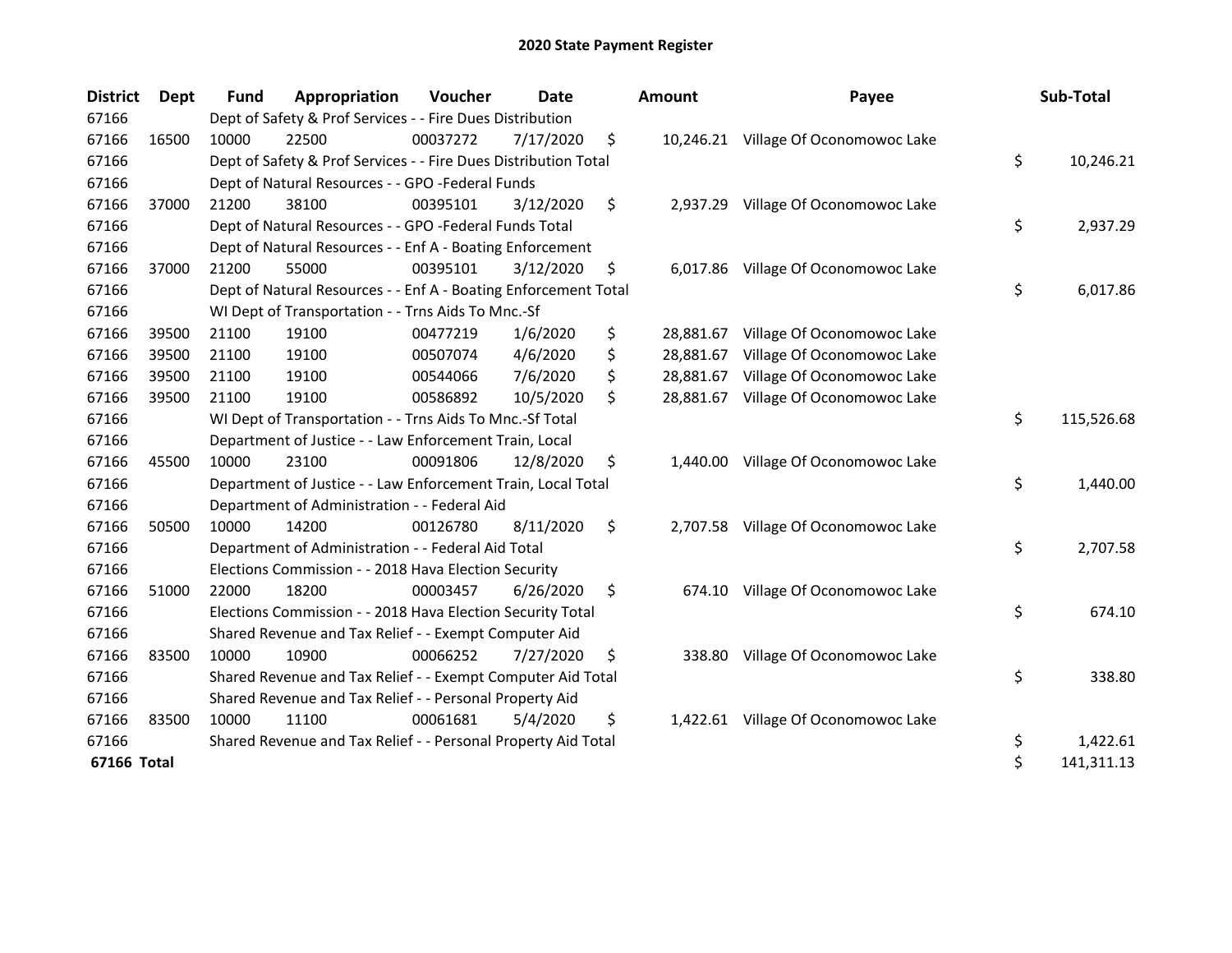| <b>District</b> | <b>Dept</b> | <b>Fund</b> | Appropriation                                                   | Voucher  | <b>Date</b> | <b>Amount</b>  | Payee                          | Sub-Total        |
|-----------------|-------------|-------------|-----------------------------------------------------------------|----------|-------------|----------------|--------------------------------|------------------|
| 67171           |             |             | Dept of Ag, Trade & Cons Protc - - Clean Sweep Grants           |          |             |                |                                |                  |
| 67171           | 11500       | 27400       | 77800                                                           | 00058760 | 5/15/2020   | \$             | 1,260.00 Village Of Pewaukee   |                  |
| 67171           |             |             | Dept of Ag, Trade & Cons Protc - - Clean Sweep Grants Total     |          |             |                |                                | \$<br>1,260.00   |
| 67171           |             |             | Dept of Safety & Prof Services - - Fire Dues Distribution       |          |             |                |                                |                  |
| 67171           | 16500       | 10000       | 22500                                                           | 00037273 | 7/17/2020   | \$             | 41,079.93 Village Of Pewaukee  |                  |
| 67171           |             |             | Dept of Safety & Prof Services - - Fire Dues Distribution Total |          |             |                |                                | \$<br>41,079.93  |
| 67171           |             |             | Dept of Natural Resources - - GPO -Federal Funds                |          |             |                |                                |                  |
| 67171           | 37000       | 21200       | 38100                                                           | 00395115 | 3/12/2020   | \$             | 9,157.63 Village Of Pewaukee   |                  |
| 67171           |             |             | Dept of Natural Resources - - GPO -Federal Funds Total          |          |             |                |                                | \$<br>9,157.63   |
| 67171           |             |             | Dept of Natural Resources - - Enf A - Boating Enforcement       |          |             |                |                                |                  |
| 67171           | 37000       | 21200       | 55000                                                           | 00395115 | 3/12/2020   | \$             | 18,761.98 Village Of Pewaukee  |                  |
| 67171           |             |             | Dept of Natural Resources - - Enf A - Boating Enforcement Total |          |             |                |                                | \$<br>18,761.98  |
| 67171           |             |             | Dept of Natural Resources - - Land Acquisition                  |          |             |                |                                |                  |
| 67171           | 37000       | 36300       | TA100                                                           | 00410511 | 5/22/2020   | \$             | 3,400.00 Village Of Pewaukee   |                  |
| 67171           | 37000       | 36300       | TA100                                                           | 00442871 | 10/21/2020  | \$             | 58,262.00 Village Of Pewaukee  |                  |
| 67171           |             |             | Dept of Natural Resources - - Land Acquisition Total            |          |             |                |                                | \$<br>61,662.00  |
| 67171           |             |             | WI Dept of Transportation - - Hwy Sfty Loc Aid Ffd              |          |             |                |                                |                  |
| 67171           | 39500       | 21100       | 18500                                                           | 00503306 | 3/17/2020   | \$<br>3,923.70 | Village Of Pewaukee            |                  |
| 67171           | 39500       | 21100       | 18500                                                           | 00583948 | 9/17/2020   | \$<br>891.56   | Village Of Pewaukee            |                  |
| 67171           |             |             | WI Dept of Transportation - - Hwy Sfty Loc Aid Ffd Total        |          |             |                |                                | \$<br>4,815.26   |
| 67171           |             |             | WI Dept of Transportation - - Trns Aids To Mnc.-Sf              |          |             |                |                                |                  |
| 67171           | 39500       | 21100       | 19100                                                           | 00477220 | 1/6/2020    | \$             | 91,365.82 Village Of Pewaukee  |                  |
| 67171           | 39500       | 21100       | 19100                                                           | 00507075 | 4/6/2020    | \$             | 91,365.82 Village Of Pewaukee  |                  |
| 67171           | 39500       | 21100       | 19100                                                           | 00544067 | 7/6/2020    | \$             | 91,365.82 Village Of Pewaukee  |                  |
| 67171           | 39500       | 21100       | 19100                                                           | 00586893 | 10/5/2020   | \$             | 91,365.83 Village Of Pewaukee  |                  |
| 67171           |             |             | WI Dept of Transportation - - Trns Aids To Mnc.-Sf Total        |          |             |                |                                | \$<br>365,463.29 |
| 67171           |             |             | WI Dept of Transportation - - Loc Rd Imp Prg St Fd              |          |             |                |                                |                  |
| 67171           | 39500       | 21100       | 27800                                                           | 00596177 | 10/7/2020   | \$             | 24,730.26 Village Of Pewaukee  |                  |
| 67171           |             |             | WI Dept of Transportation - - Loc Rd Imp Prg St Fd Total        |          |             |                |                                | \$<br>24,730.26  |
| 67171           |             |             | Department of Justice - - Law Enforcement Train, Local          |          |             |                |                                |                  |
| 67171           | 45500       | 10000       | 23100                                                           | 00091624 | 12/4/2020   | \$             | 3,360.00 Village Of Pewaukee   |                  |
| 67171           |             |             | Department of Justice - - Law Enforcement Train, Local Total    |          |             |                |                                | \$<br>3,360.00   |
| 67171           |             |             | Department of Administration - - Federal Aid                    |          |             |                |                                |                  |
| 67171           | 50500       | 10000       | 14200                                                           | 00132319 | 11/13/2020  | \$             | 3,580.43 Village Of Pewaukee   |                  |
| 67171           | 50500       | 10000       | 14200                                                           | 00135346 | 12/9/2020   | \$             | 154,735.44 Village Of Pewaukee |                  |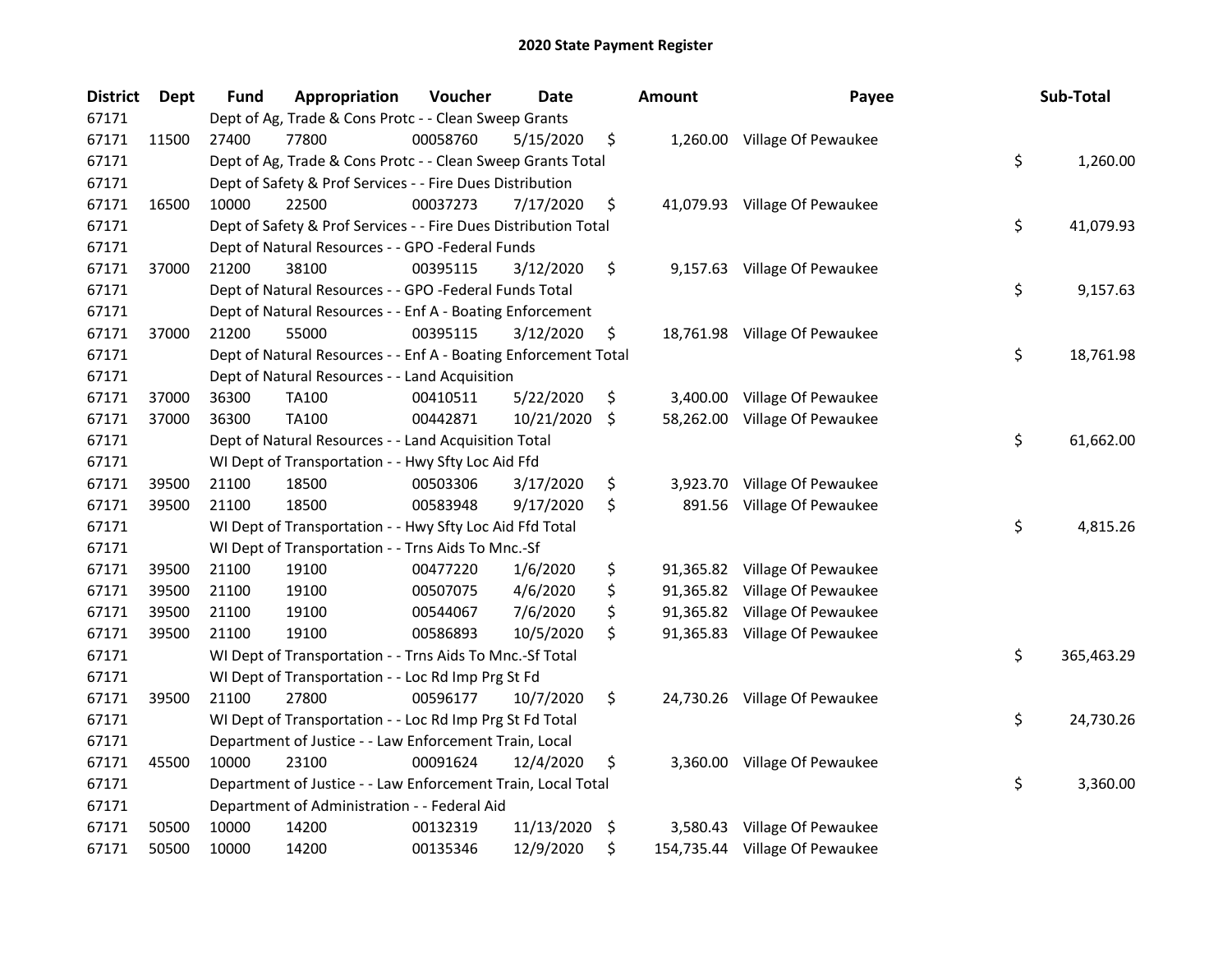| <b>District</b> | Dept  | Fund  | Appropriation                                                                 | Voucher  | Date       |    | <b>Amount</b> | Payee                        | Sub-Total        |
|-----------------|-------|-------|-------------------------------------------------------------------------------|----------|------------|----|---------------|------------------------------|------------------|
| 67171           |       |       | Department of Administration - - Federal Aid Total                            |          |            |    |               |                              | \$<br>158,315.87 |
| 67171           |       |       | Elections Commission - - 2018 Hava Election Security                          |          |            |    |               |                              |                  |
| 67171           | 51000 | 22000 | 18200                                                                         | 00003776 | 7/8/2020   | \$ |               | 5,825.40 Village Of Pewaukee |                  |
| 67171           |       |       | Elections Commission - - 2018 Hava Election Security Total                    |          |            |    |               |                              | \$<br>5,825.40   |
| 67171           |       |       | Shared Revenue and Tax Relief - - County And Municipal Aid                    |          |            |    |               |                              |                  |
| 67171           | 83500 | 10000 | 10500                                                                         | 00069218 | 7/27/2020  | S. | 29,194.36     | Village Of Pewaukee          |                  |
| 67171           | 83500 | 10000 | 10500                                                                         | 00073188 | 11/16/2020 | Ŝ. | 165.434.68    | Village Of Pewaukee          |                  |
| 67171           |       |       | Shared Revenue and Tax Relief - - County And Municipal Aid Total              |          |            |    |               |                              | \$<br>194,629.04 |
| 67171           |       |       | Shared Revenue and Tax Relief - - Exempt Computer Aid                         |          |            |    |               |                              |                  |
| 67171           | 83500 | 10000 | 10900                                                                         | 00066253 | 7/27/2020  | \$ | 14,607.78     | Village Of Pewaukee          |                  |
| 67171           | 83500 | 10000 | 10900                                                                         | 00067245 | 7/27/2020  | \$ | 2,149.93      | Village Of Pewaukee          |                  |
| 67171           |       |       | Shared Revenue and Tax Relief - - Exempt Computer Aid Total                   |          |            |    |               |                              | \$<br>16,757.71  |
| 67171           |       |       | Shared Revenue and Tax Relief - - Utility Aid                                 |          |            |    |               |                              |                  |
| 67171           | 83500 | 10000 | 11000                                                                         | 00069218 | 7/27/2020  | \$ | 562.90        | Village Of Pewaukee          |                  |
| 67171           | 83500 | 10000 | 11000                                                                         | 00073188 | 11/16/2020 | \$ | 3,417.67      | Village Of Pewaukee          |                  |
| 67171           |       |       | Shared Revenue and Tax Relief - - Utility Aid Total                           |          |            |    |               |                              | \$<br>3,980.57   |
| 67171           |       |       | Shared Revenue and Tax Relief - - Personal Property Aid                       |          |            |    |               |                              |                  |
| 67171           | 83500 | 10000 | 11100                                                                         | 00061682 | 5/4/2020   | \$ | 31,635.67     | Village Of Pewaukee          |                  |
| 67171           | 83500 | 10000 | 11100                                                                         | 00062684 | 5/4/2020   | \$ | 3.961.98      | Village Of Pewaukee          |                  |
| 67171           |       |       | Shared Revenue and Tax Relief - - Personal Property Aid Total                 |          |            |    |               |                              | \$<br>35,597.65  |
| 67171           |       |       | Shared Revenue and Tax Relief - - State Aid; Video Service Provider Fee       |          |            |    |               |                              |                  |
| 67171           | 83500 | 10000 | 11200                                                                         | 00064513 | 7/27/2020  | \$ | 14,837.00     | Village Of Pewaukee          |                  |
| 67171           |       |       | Shared Revenue and Tax Relief - - State Aid; Video Service Provider Fee Total |          |            |    |               |                              | \$<br>14,837.00  |
| 67171           |       |       | Shared Revenue and Tax Relief - - Lottery & Gaming Credit                     |          |            |    |               |                              |                  |
| 67171           | 83500 | 52100 | 36300                                                                         | 00055593 | 3/23/2020  | \$ |               | 2,841.72 Village Of Pewaukee |                  |
| 67171           |       |       | Shared Revenue and Tax Relief - - Lottery & Gaming Credit Total               |          |            |    |               |                              | \$<br>2,841.72   |
| 67171 Total     |       |       |                                                                               |          |            |    |               |                              | \$<br>963,075.31 |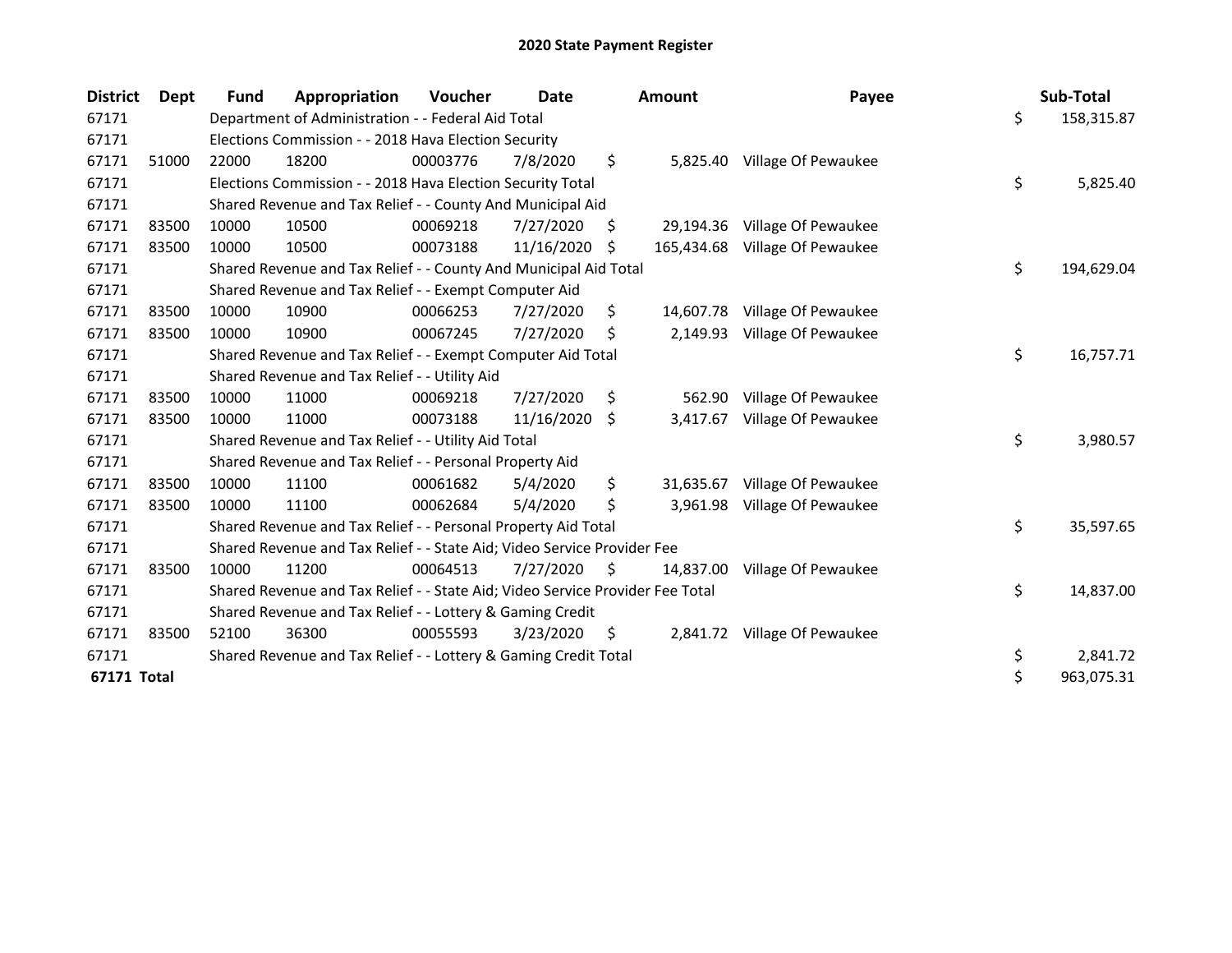| <b>District</b> | Dept  | <b>Fund</b> | Appropriation                                                      | Voucher  | Date      | <b>Amount</b>   | Payee                       | Sub-Total       |
|-----------------|-------|-------------|--------------------------------------------------------------------|----------|-----------|-----------------|-----------------------------|-----------------|
| 67172           |       |             | Dept of Safety & Prof Services - - Fire Dues Distribution          |          |           |                 |                             |                 |
| 67172           | 16500 | 10000       | 22500                                                              | 00037274 | 7/20/2020 | \$              | 35,850.25 Village Of Summit |                 |
| 67172           |       |             | Dept of Safety & Prof Services - - Fire Dues Distribution Total    |          |           |                 |                             | \$<br>35,850.25 |
| 67172           |       |             | Dept of Natural Resources - - Aids In Lieu Of Taxes - Gener        |          |           |                 |                             |                 |
| 67172           | 37000 | 10000       | 50300                                                              | 00383635 | 1/17/2020 | \$<br>15,171.86 | Village Of Summit           |                 |
| 67172           | 37000 | 10000       | 50300                                                              | 00405008 | 4/21/2020 | \$<br>665.06    | Village Of Summit           |                 |
| 67172           |       |             | Dept of Natural Resources - - Aids In Lieu Of Taxes - Gener Total  |          |           |                 |                             | \$<br>15,836.92 |
| 67172           |       |             | Dept of Natural Resources - - GPO -Federal Funds                   |          |           |                 |                             |                 |
| 67172           | 37000 | 21200       | 38100                                                              | 00395223 | 3/12/2020 | \$              | 2,454.69 Village Of Summit  |                 |
| 67172           |       |             | Dept of Natural Resources - - GPO -Federal Funds Total             |          |           |                 |                             | \$<br>2,454.69  |
| 67172           |       |             | Dept of Natural Resources - - Enf A - Boating Enforcement          |          |           |                 |                             |                 |
| 67172           | 37000 | 21200       | 55000                                                              | 00395223 | 3/12/2020 | \$              | 5,029.12 Village Of Summit  |                 |
| 67172           |       |             | Dept of Natural Resources - - Enf A - Boating Enforcement Total    |          |           |                 |                             | \$<br>5,029.12  |
| 67172           |       |             | Dept of Natural Resources - - Resaids - Cnty Forst, Cl & Mfl       |          |           |                 |                             |                 |
| 67172           | 37000 | 21200       | 57100                                                              | 00417938 | 6/18/2020 | \$<br>15.40     | Village Of Summit           |                 |
| 67172           |       |             | Dept of Natural Resources - - Resaids - Cnty Forst, Cl & Mfl Total |          |           |                 |                             | \$<br>15.40     |
| 67172           |       |             | WI Dept of Transportation - - Hwy Sfty Loc Aid Ffd                 |          |           |                 |                             |                 |
| 67172           | 39500 | 21100       | 18500                                                              | 00484800 | 1/24/2020 | \$<br>2,771.33  | Village Of Summit           |                 |
| 67172           | 39500 | 21100       | 18500                                                              | 00484801 | 1/24/2020 | \$<br>3,872.94  | Village Of Summit           |                 |
| 67172           | 39500 | 21100       | 18500                                                              | 00485164 | 1/28/2020 | \$<br>5,720.54  | Village Of Summit           |                 |
| 67172           | 39500 | 21100       | 18500                                                              | 00485165 | 1/28/2020 | \$<br>5,268.98  | Village Of Summit           |                 |
| 67172           | 39500 | 21100       | 18500                                                              | 00489010 | 2/5/2020  | \$<br>3,013.63  | Village Of Summit           |                 |
| 67172           | 39500 | 21100       | 18500                                                              | 00489500 | 2/6/2020  | \$<br>5,407.05  | Village Of Summit           |                 |
| 67172           | 39500 | 21100       | 18500                                                              | 00501014 | 3/10/2020 | \$<br>3,452.26  | Village Of Summit           |                 |
| 67172           | 39500 | 21100       | 18500                                                              | 00501022 | 3/10/2020 | \$<br>1,724.85  | Village Of Summit           |                 |
| 67172           | 39500 | 21100       | 18500                                                              | 00514200 | 4/10/2020 | \$<br>1,159.79  | Village Of Summit           |                 |
| 67172           | 39500 | 21100       | 18500                                                              | 00534864 | 6/9/2020  | \$<br>2,601.65  | Village Of Summit           |                 |
| 67172           | 39500 | 21100       | 18500                                                              | 00541867 | 6/25/2020 | \$<br>1,371.75  | Village Of Summit           |                 |
| 67172           | 39500 | 21100       | 18500                                                              | 00567502 | 8/17/2020 | \$<br>1,724.38  | Village Of Summit           |                 |
| 67172           | 39500 | 21100       | 18500                                                              | 00567503 | 8/17/2020 | \$<br>2,260.22  | Village Of Summit           |                 |
| 67172           | 39500 | 21100       | 18500                                                              | 00570502 | 8/19/2020 | \$<br>3,163.98  | Village Of Summit           |                 |
| 67172           | 39500 | 21100       | 18500                                                              | 00570503 | 8/19/2020 | \$<br>5,470.47  | Village Of Summit           |                 |
| 67172           | 39500 | 21100       | 18500                                                              | 00570511 | 8/19/2020 | \$              | 8,152.95 Village Of Summit  |                 |
| 67172           | 39500 | 21100       | 18500                                                              | 00570512 | 8/19/2020 | \$              | 8,002.47 Village Of Summit  |                 |
| 67172           | 39500 | 21100       | 18500                                                              | 00575623 | 8/31/2020 | \$              | 4,000.00 Village Of Summit  |                 |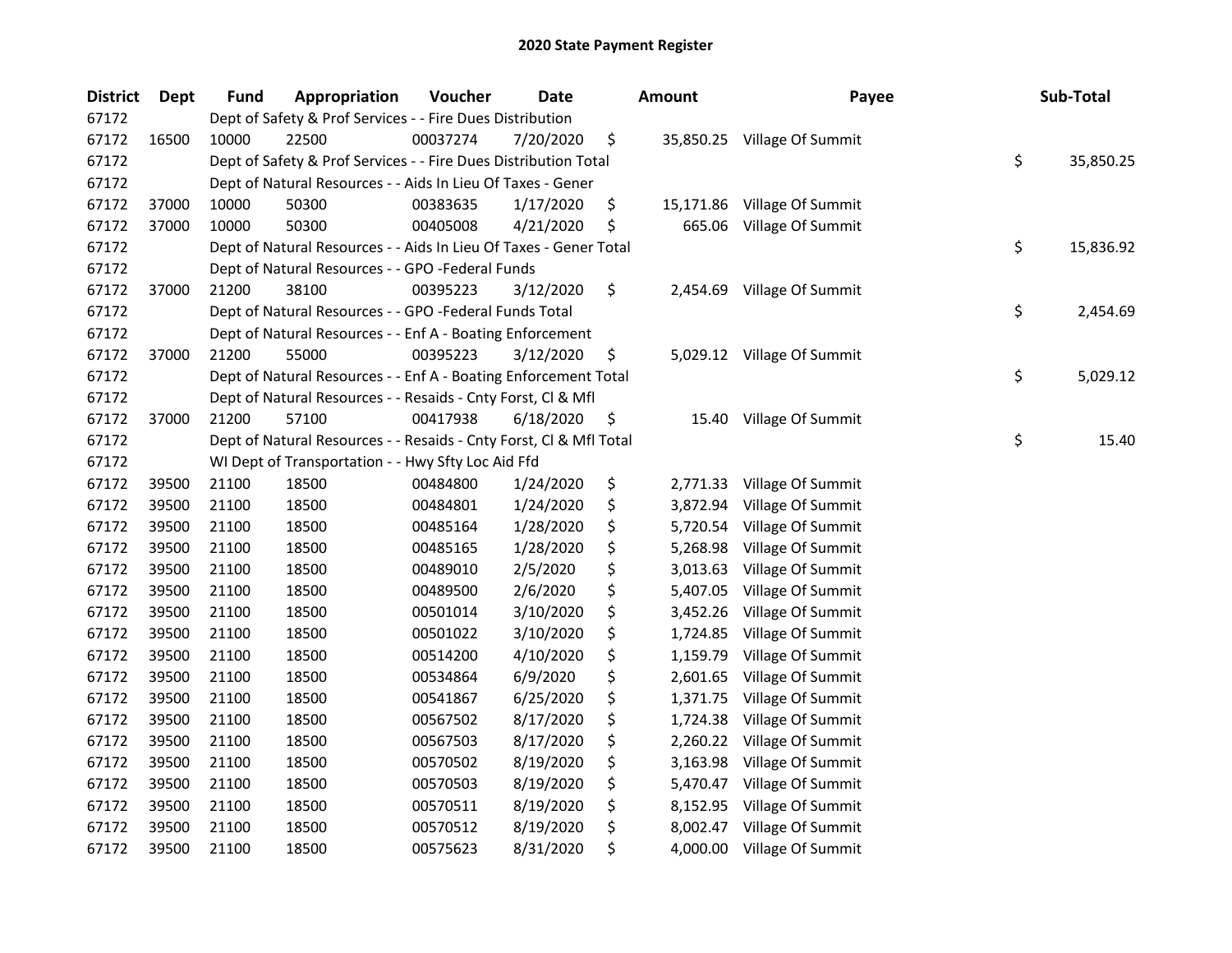| <b>District</b> | <b>Dept</b> | <b>Fund</b> | Appropriation                                                | Voucher  | <b>Date</b> | <b>Amount</b>   | Payee                       | Sub-Total        |
|-----------------|-------------|-------------|--------------------------------------------------------------|----------|-------------|-----------------|-----------------------------|------------------|
| 67172           | 39500       | 21100       | 18500                                                        | 00599320 | 10/14/2020  | \$<br>4,792.55  | Village Of Summit           |                  |
| 67172           | 39500       | 21100       | 18500                                                        | 00599321 | 10/14/2020  | \$<br>6,641.77  | Village Of Summit           |                  |
| 67172           | 39500       | 21100       | 18500                                                        | 00599329 | 10/14/2020  | \$<br>7,241.89  | Village Of Summit           |                  |
| 67172           | 39500       | 21100       | 18500                                                        | 00599330 | 10/14/2020  | \$<br>10,745.69 | Village Of Summit           |                  |
| 67172           | 39500       | 21100       | 18500                                                        | 00599875 | 10/15/2020  | \$<br>1,146.35  | Village Of Summit           |                  |
| 67172           | 39500       | 21100       | 18500                                                        | 00599876 | 10/15/2020  | \$<br>1,170.72  | Village Of Summit           |                  |
| 67172           | 39500       | 21100       | 18500                                                        | 00622402 | 12/3/2020   | \$<br>6,528.44  | Village Of Summit           |                  |
| 67172           | 39500       | 21100       | 18500                                                        | 00625543 | 12/10/2020  | \$<br>1,984.67  | Village Of Summit           |                  |
| 67172           | 39500       | 21100       | 18500                                                        | 00634708 | 12/30/2020  | \$<br>4,768.99  | Village Of Summit           |                  |
| 67172           | 39500       | 21100       | 18500                                                        | 00634711 | 12/30/2020  | \$<br>2,481.65  | Village Of Summit           |                  |
| 67172           |             |             | WI Dept of Transportation - - Hwy Sfty Loc Aid Ffd Total     |          |             |                 |                             | \$<br>116,641.96 |
| 67172           |             |             | WI Dept of Transportation - - Trns Aids To Mnc.-Sf           |          |             |                 |                             |                  |
| 67172           | 39500       | 21100       | 19100                                                        | 00477221 | 1/6/2020    | \$<br>58,454.95 | Village Of Summit           |                  |
| 67172           | 39500       | 21100       | 19100                                                        | 00507076 | 4/6/2020    | \$<br>58,454.95 | Village Of Summit           |                  |
| 67172           | 39500       | 21100       | 19100                                                        | 00544068 | 7/6/2020    | \$<br>58,454.95 | Village Of Summit           |                  |
| 67172           | 39500       | 21100       | 19100                                                        | 00586894 | 10/5/2020   | \$<br>58,454.96 | Village Of Summit           |                  |
| 67172           |             |             | WI Dept of Transportation - - Trns Aids To Mnc.-Sf Total     |          |             |                 |                             | \$<br>233,819.81 |
| 67172           |             |             | WI Dept of Transportation - - Loc Rd Imp Prg St Fd           |          |             |                 |                             |                  |
| 67172           | 39500       | 21100       | 27800                                                        | 00582623 | 9/14/2020   | \$<br>25,261.40 | Village Of Summit           |                  |
| 67172           |             |             | WI Dept of Transportation - - Loc Rd Imp Prg St Fd Total     |          |             |                 |                             | \$<br>25,261.40  |
| 67172           |             |             | Department of Justice - - Law Enforcement Train, Local       |          |             |                 |                             |                  |
| 67172           | 45500       | 10000       | 23100                                                        | 00091701 | 12/8/2020   | \$<br>2,560.00  | Village Of Summit           |                  |
| 67172           |             |             | Department of Justice - - Law Enforcement Train, Local Total |          |             |                 |                             | \$<br>2,560.00   |
| 67172           |             |             | Department of Administration - - Federal Aid                 |          |             |                 |                             |                  |
| 67172           | 50500       | 10000       | 14200                                                        | 00126781 | 8/12/2020   | \$<br>9,687.34  | Village Of Summit           |                  |
| 67172           | 50500       | 10000       | 14200                                                        | 00130280 | 10/2/2020   | \$<br>638.03    | Village Of Summit           |                  |
| 67172           | 50500       | 10000       | 14200                                                        | 00135347 | 12/10/2020  | \$<br>68,426.63 | Village Of Summit           |                  |
| 67172           | 50500       | 10000       | 14200                                                        | 00136622 | 12/17/2020  | \$<br>8,358.12  | Village Of Summit           |                  |
| 67172           |             |             | Department of Administration - - Federal Aid Total           |          |             |                 |                             | \$<br>87,110.12  |
| 67172           |             |             | Elections Commission - - 2018 Hava Election Security         |          |             |                 |                             |                  |
| 67172           | 51000       | 22000       | 18200                                                        | 00003934 | 7/24/2020   | \$              | 3,980.70 Village Of Summit  |                  |
| 67172           |             |             | Elections Commission - - 2018 Hava Election Security Total   |          |             |                 |                             | \$<br>3,980.70   |
| 67172           |             |             | Shared Revenue and Tax Relief - - County And Municipal Aid   |          |             |                 |                             |                  |
| 67172           | 83500       | 10000       | 10500                                                        | 00069219 | 7/27/2020   | \$<br>8,450.65  | Village Of Summit           |                  |
| 67172           | 83500       | 10000       | 10500                                                        | 00073189 | 11/16/2020  | \$              | 47,886.99 Village Of Summit |                  |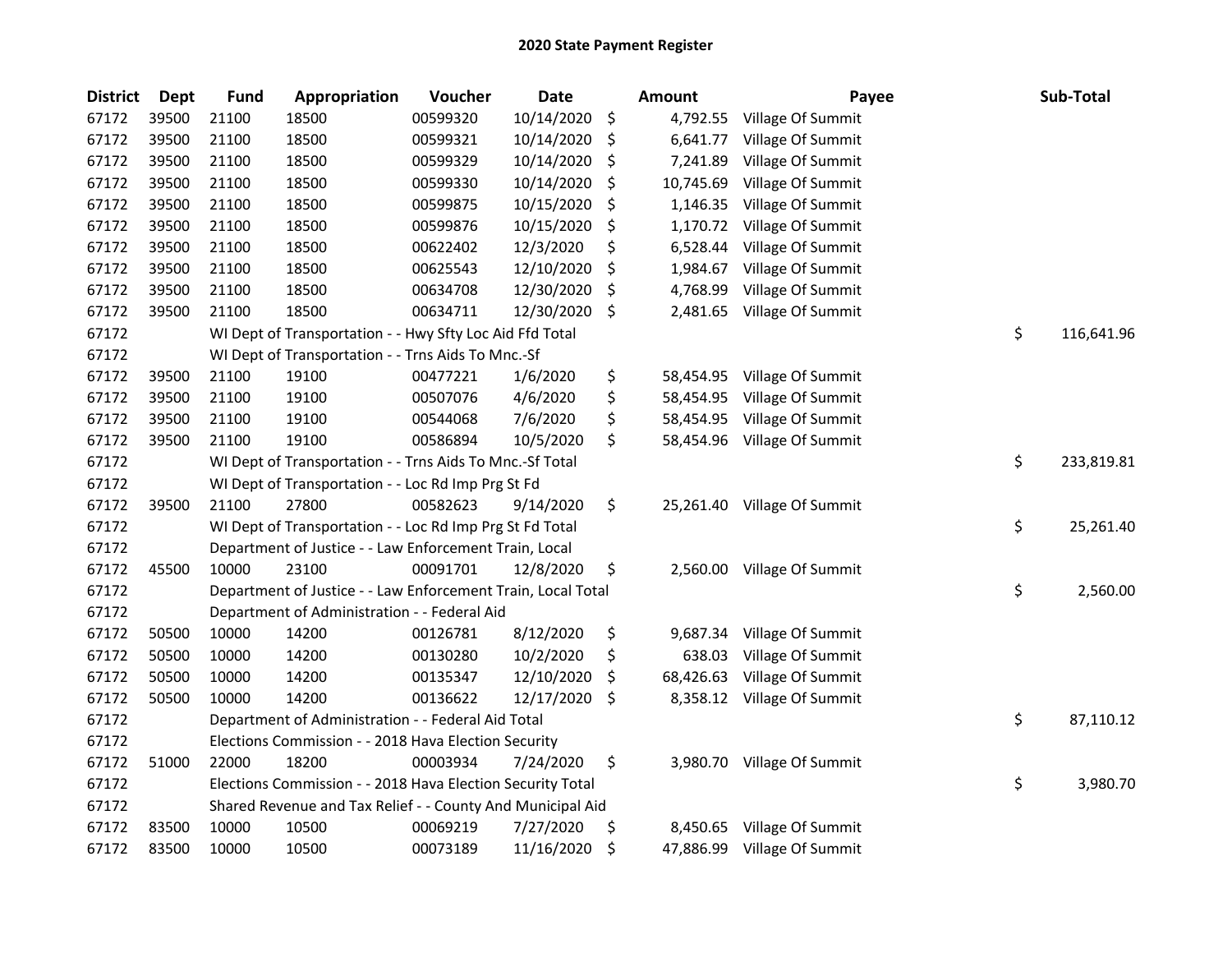| <b>District</b> | Dept  | <b>Fund</b> | Appropriation                                                                 | <b>Voucher</b> | Date       |    | Amount    | Payee             | Sub-Total        |
|-----------------|-------|-------------|-------------------------------------------------------------------------------|----------------|------------|----|-----------|-------------------|------------------|
| 67172           |       |             | Shared Revenue and Tax Relief - - County And Municipal Aid Total              |                |            |    |           |                   | \$<br>56,337.64  |
| 67172           |       |             | Shared Revenue and Tax Relief - - Exempt Computer Aid                         |                |            |    |           |                   |                  |
| 67172           | 83500 | 10000       | 10900                                                                         | 00066254       | 7/27/2020  | S. | 1,290.76  | Village Of Summit |                  |
| 67172           |       |             | Shared Revenue and Tax Relief - - Exempt Computer Aid Total                   |                |            |    |           |                   | \$<br>1,290.76   |
| 67172           |       |             | Shared Revenue and Tax Relief - - Utility Aid                                 |                |            |    |           |                   |                  |
| 67172           | 83500 | 10000       | 11000                                                                         | 00069219       | 7/27/2020  | S. | 6,372.87  | Village Of Summit |                  |
| 67172           | 83500 | 10000       | 11000                                                                         | 00073189       | 11/16/2020 | -S | 36,610.21 | Village Of Summit |                  |
| 67172           |       |             | Shared Revenue and Tax Relief - - Utility Aid Total                           |                |            |    |           |                   | \$<br>42,983.08  |
| 67172           |       |             | Shared Revenue and Tax Relief - - Personal Property Aid                       |                |            |    |           |                   |                  |
| 67172           | 83500 | 10000       | 11100                                                                         | 00061683       | 5/4/2020   | S  | 1,506.54  | Village Of Summit |                  |
| 67172           |       |             | Shared Revenue and Tax Relief - - Personal Property Aid Total                 |                |            |    |           |                   | \$<br>1,506.54   |
| 67172           |       |             | Shared Revenue and Tax Relief - - State Aid; Video Service Provider Fee       |                |            |    |           |                   |                  |
| 67172           | 83500 | 10000       | 11200                                                                         | 00064514       | 7/27/2020  | S. | 6,801.08  | Village Of Summit |                  |
| 67172           |       |             | Shared Revenue and Tax Relief - - State Aid; Video Service Provider Fee Total |                |            |    |           |                   | 6,801.08         |
| 67172 Total     |       |             |                                                                               |                |            |    |           |                   | \$<br>637,479.47 |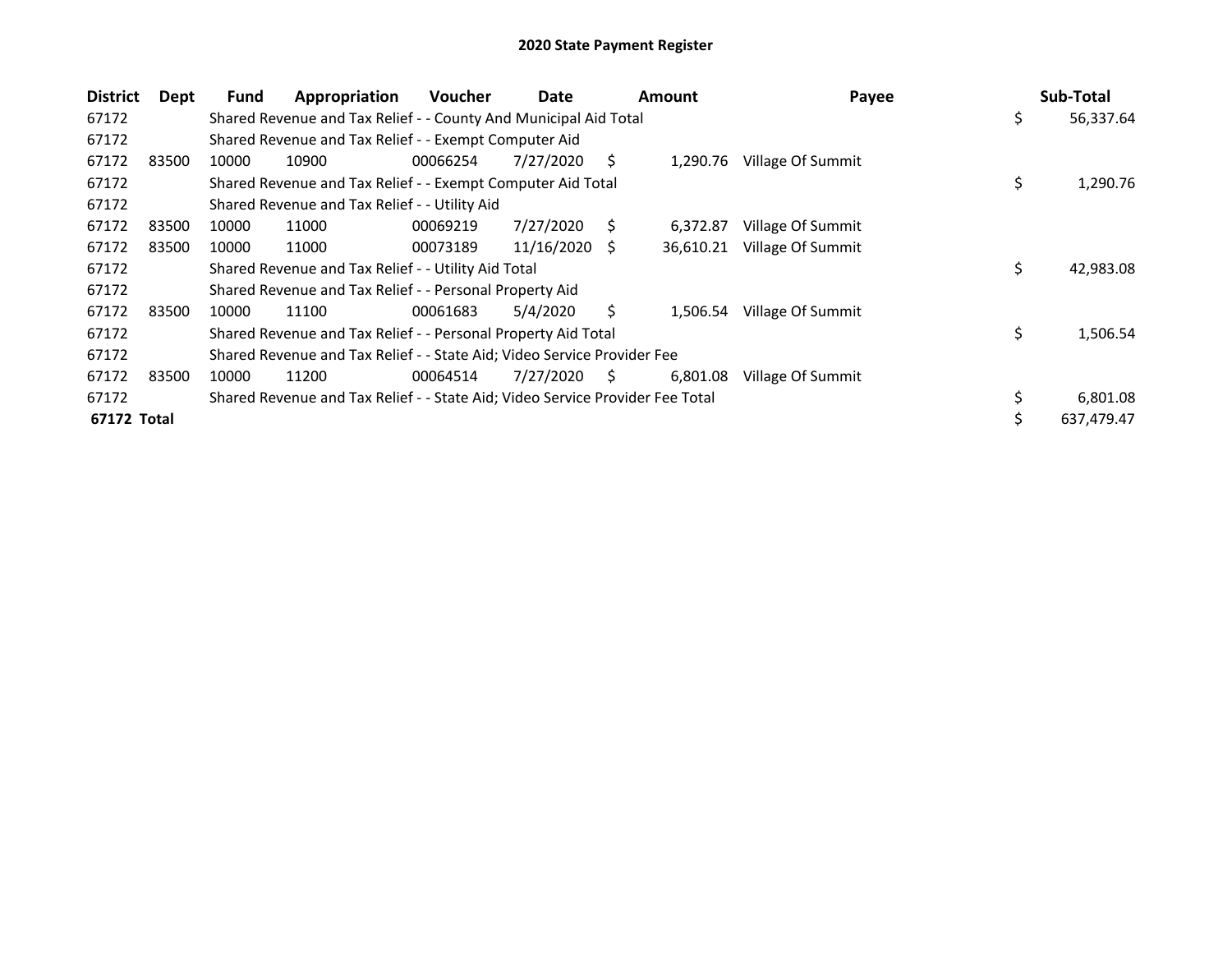| <b>District</b> | Dept  | <b>Fund</b> | Appropriation                                                                   | Voucher   | Date          | <b>Amount</b>    | Payee                        | Sub-Total        |
|-----------------|-------|-------------|---------------------------------------------------------------------------------|-----------|---------------|------------------|------------------------------|------------------|
| 67181           |       |             | Dept of Safety & Prof Services - - Fire Dues Distribution                       |           |               |                  |                              |                  |
| 67181           | 16500 | 10000       | 22500                                                                           | 00037275  | 7/17/2020     | \$               | 57,156.27 Village Of Sussex  |                  |
| 67181           |       |             | Dept of Safety & Prof Services - - Fire Dues Distribution Total                 |           |               |                  |                              | \$<br>57,156.27  |
| 67181           |       |             | Dept of Natural Resources - - GPO - Federal Funds                               |           |               |                  |                              |                  |
| 67181           | 37000 | 10000       | 94100                                                                           | 00383553  | 1/17/2020     | \$               | 45,000.00 Village Of Sussex  |                  |
| 67181           |       |             | Dept of Natural Resources - - GPO - Federal Funds Total                         |           |               |                  |                              | \$<br>45,000.00  |
| 67181           |       |             | Dept of Natural Resources - - Resaids - Fire Suppress Grant                     |           |               |                  |                              |                  |
| 67181           | 37000 | 21200       | 54500                                                                           | 00403287  | 4/21/2020     | \$               | 10,000.00 Village Of Sussex  |                  |
| 67181           |       |             | Dept of Natural Resources - - Resaids - Fire Suppress Grant Total               |           |               |                  |                              | \$<br>10,000.00  |
| 67181           |       |             | Dept of Natural Resources - - Fin Asst For Responsible Units                    |           |               |                  |                              |                  |
| 67181           | 37000 | 27400       | 67000                                                                           | 00412598  | 5/29/2020     | \$               | 30,270.82 Village Of Sussex  |                  |
| 67181           |       |             | Dept of Natural Resources - - Fin Asst For Responsible Units Total              |           |               |                  |                              | \$<br>30,270.82  |
| 67181           |       |             | Dept of Natural Resources - - Land Acquisition                                  |           |               |                  |                              |                  |
| 67181           | 37000 | 36300       | TA100                                                                           | 00383552  | 1/17/2020     | \$               | 164,759.00 Village Of Sussex |                  |
| 67181           |       |             | Dept of Natural Resources - - Land Acquisition Total                            |           |               |                  |                              | \$<br>164,759.00 |
| 67181           |       |             | WI Dept of Transportation - - Trns Aids To Mnc.-Sf                              |           |               |                  |                              |                  |
| 67181           | 39500 | 21100       | 19100                                                                           | 00477222  | 1/6/2020      | \$<br>182,347.45 | Village Of Sussex            |                  |
| 67181           | 39500 | 21100       | 19100                                                                           | 00507077  | 4/6/2020      | \$<br>182,347.45 | Village Of Sussex            |                  |
| 67181           | 39500 | 21100       | 19100                                                                           | 00544069  | 7/6/2020      | \$<br>182,347.45 | Village Of Sussex            |                  |
| 67181           | 39500 | 21100       | 19100                                                                           | 00586895  | 10/5/2020     | \$<br>182,347.45 | Village Of Sussex            |                  |
| 67181           |       |             | WI Dept of Transportation - - Trns Aids To Mnc.-Sf Total                        |           |               |                  |                              | \$<br>729,389.80 |
| 67181           |       |             | WI Dept of Transportation - - Loc Rd Imp Prg St Fd                              |           |               |                  |                              |                  |
| 67181           | 39500 | 21100       | 27800                                                                           | 00593698  | 10/2/2020     | \$               | 22,515.80 Village Of Sussex  |                  |
| 67181           |       |             | WI Dept of Transportation - - Loc Rd Imp Prg St Fd Total                        |           |               |                  |                              | \$<br>22,515.80  |
| 67181           |       |             | Department of Health Services - - Prepaid Medical Transport Reimbursement       |           |               |                  |                              |                  |
| 67181           | 43500 | 10000       | 16300                                                                           | AMBULANCE | 11/16/2020 \$ |                  | 6,029.09 Village Of Sussex   |                  |
| 67181           |       |             | Department of Health Services - - Prepaid Medical Transport Reimbursement Total |           |               |                  |                              | \$<br>6,029.09   |
| 67181           |       |             | Department of Military Affairs - - Federal Aid-Service Contracts                |           |               |                  |                              |                  |
| 67181           | 46500 | 10000       | 14100                                                                           | 00071682  | 1/13/2020     | \$<br>161.40     | Village Of Sussex            |                  |
| 67181           | 46500 | 10000       | 14100                                                                           | 00073765  | 2/14/2020     | \$<br>172.59     | Village Of Sussex            |                  |
| 67181           | 46500 | 10000       | 14100                                                                           | 00075129  | 3/10/2020     | \$<br>180.34     | Village Of Sussex            |                  |
| 67181           | 46500 | 10000       | 14100                                                                           | 00076339  | 4/16/2020     | \$<br>178.41     | Village Of Sussex            |                  |
| 67181           | 46500 | 10000       | 14100                                                                           | 00077671  | 5/15/2020     | \$<br>161.94     | Village Of Sussex            |                  |
| 67181           | 46500 | 10000       | 14100                                                                           | 00079061  | 6/17/2020     | \$<br>164.84     | Village Of Sussex            |                  |
| 67181           | 46500 | 10000       | 14100                                                                           | 00080363  | 7/14/2020     | \$               | 176.47 Village Of Sussex     |                  |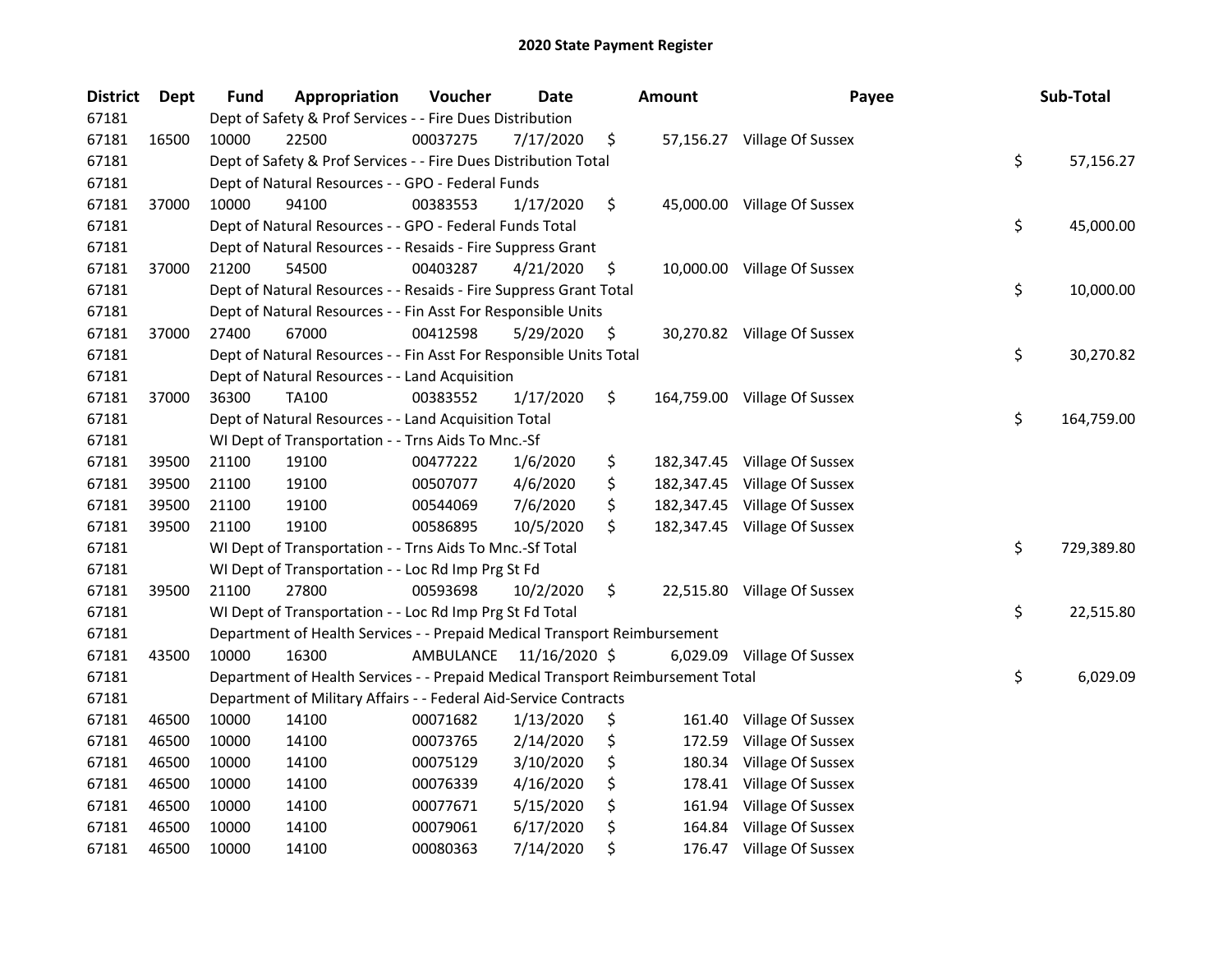| <b>District</b> | <b>Dept</b> | <b>Fund</b> | Appropriation                                                                 | Voucher  | Date       |     | Amount     | Payee                        | Sub-Total        |
|-----------------|-------------|-------------|-------------------------------------------------------------------------------|----------|------------|-----|------------|------------------------------|------------------|
| 67181           | 46500       | 10000       | 14100                                                                         | 00081588 | 8/14/2020  | \$  | 187.13     | Village Of Sussex            |                  |
| 67181           | 46500       | 10000       | 14100                                                                         | 00083092 | 9/21/2020  | \$  | 227.83     | Village Of Sussex            |                  |
| 67181           | 46500       | 10000       | 14100                                                                         | 00084249 | 10/13/2020 | \$  | 194.88     | Village Of Sussex            |                  |
| 67181           | 46500       | 10000       | 14100                                                                         | 00085448 | 11/12/2020 | \$  | 162.90     | Village Of Sussex            |                  |
| 67181           | 46500       | 10000       | 14100                                                                         | 00086763 | 12/18/2020 | \$  | 183.26     | Village Of Sussex            |                  |
| 67181           |             |             | Department of Military Affairs - - Federal Aid-Service Contracts Total        |          |            |     |            |                              | \$<br>2,151.99   |
| 67181           |             |             | Department of Administration - - Federal Aid                                  |          |            |     |            |                              |                  |
| 67181           | 50500       | 10000       | 14200                                                                         | 00126782 | 8/11/2020  | \$  | 33,343.86  | Village Of Sussex            |                  |
| 67181           | 50500       | 10000       | 14200                                                                         | 00130281 | 10/1/2020  | \$  | 149,927.14 | Village Of Sussex            |                  |
| 67181           | 50500       | 10000       | 14200                                                                         | 00136623 | 12/16/2020 | \$  |            | 19,450.93 Village Of Sussex  |                  |
| 67181           |             |             | Department of Administration - - Federal Aid Total                            |          |            |     |            |                              | \$<br>202,721.93 |
| 67181           |             |             | Elections Commission - - 2018 Hava Election Security                          |          |            |     |            |                              |                  |
| 67181           | 51000       | 22000       | 18200                                                                         | 00003844 | 7/13/2020  | \$  |            | 7,992.40 Village Of Sussex   |                  |
| 67181           |             |             | Elections Commission - - 2018 Hava Election Security Total                    |          |            |     |            |                              | \$<br>7,992.40   |
| 67181           |             |             | Shared Revenue and Tax Relief - - County And Municipal Aid                    |          |            |     |            |                              |                  |
| 67181           | 83500       | 10000       | 10500                                                                         | 00069220 | 7/27/2020  | \$. |            | 15,885.46 Village Of Sussex  |                  |
| 67181           | 83500       | 10000       | 10500                                                                         | 00073190 | 11/16/2020 | \$  |            | 83,988.52 Village Of Sussex  |                  |
| 67181           |             |             | Shared Revenue and Tax Relief - - County And Municipal Aid Total              |          |            |     |            |                              | \$<br>99,873.98  |
| 67181           |             |             | Shared Revenue and Tax Relief - - Exempt Computer Aid                         |          |            |     |            |                              |                  |
| 67181           | 83500       | 10000       | 10900                                                                         | 00066255 | 7/27/2020  | \$  |            | 41,726.12 Village Of Sussex  |                  |
| 67181           | 83500       | 10000       | 10900                                                                         | 00067246 | 7/27/2020  | \$  |            | 936.41 Village Of Sussex     |                  |
| 67181           |             |             | Shared Revenue and Tax Relief - - Exempt Computer Aid Total                   |          |            |     |            |                              | \$<br>42,662.53  |
| 67181           |             |             | Shared Revenue and Tax Relief - - Utility Aid                                 |          |            |     |            |                              |                  |
| 67181           | 83500       | 10000       | 11000                                                                         | 00069220 | 7/27/2020  | \$  | 3,234.34   | Village Of Sussex            |                  |
| 67181           | 83500       | 10000       | 11000                                                                         | 00073190 | 11/16/2020 | \$  |            | 18,545.83 Village Of Sussex  |                  |
| 67181           |             |             | Shared Revenue and Tax Relief - - Utility Aid Total                           |          |            |     |            |                              | \$<br>21,780.17  |
| 67181           |             |             | Shared Revenue and Tax Relief - - Personal Property Aid                       |          |            |     |            |                              |                  |
| 67181           | 83500       | 10000       | 11100                                                                         | 00061684 | 5/4/2020   | \$  | 43,563.55  | Village Of Sussex            |                  |
| 67181           | 83500       | 10000       | 11100                                                                         | 00062685 | 5/4/2020   | \$  | 5,694.29   | Village Of Sussex            |                  |
| 67181           |             |             | Shared Revenue and Tax Relief - - Personal Property Aid Total                 |          |            |     |            |                              | \$<br>49,257.84  |
| 67181           |             |             | Shared Revenue and Tax Relief - - State Aid; Video Service Provider Fee       |          |            |     |            |                              |                  |
| 67181           | 83500       | 10000       | 11200                                                                         | 00064515 | 7/27/2020  | \$  | 13,805.90  | Village Of Sussex            |                  |
| 67181           |             |             | Shared Revenue and Tax Relief - - State Aid; Video Service Provider Fee Total |          |            |     |            |                              | \$<br>13,805.90  |
| 67181           |             |             | Shared Revenue and Tax Relief - - School Lvy Tx/First Dollar Cr               |          |            |     |            |                              |                  |
| 67181           | 83500       | 10000       | 30200                                                                         | 00064033 | 7/27/2020  | \$  |            | 218,197.08 Village Of Sussex |                  |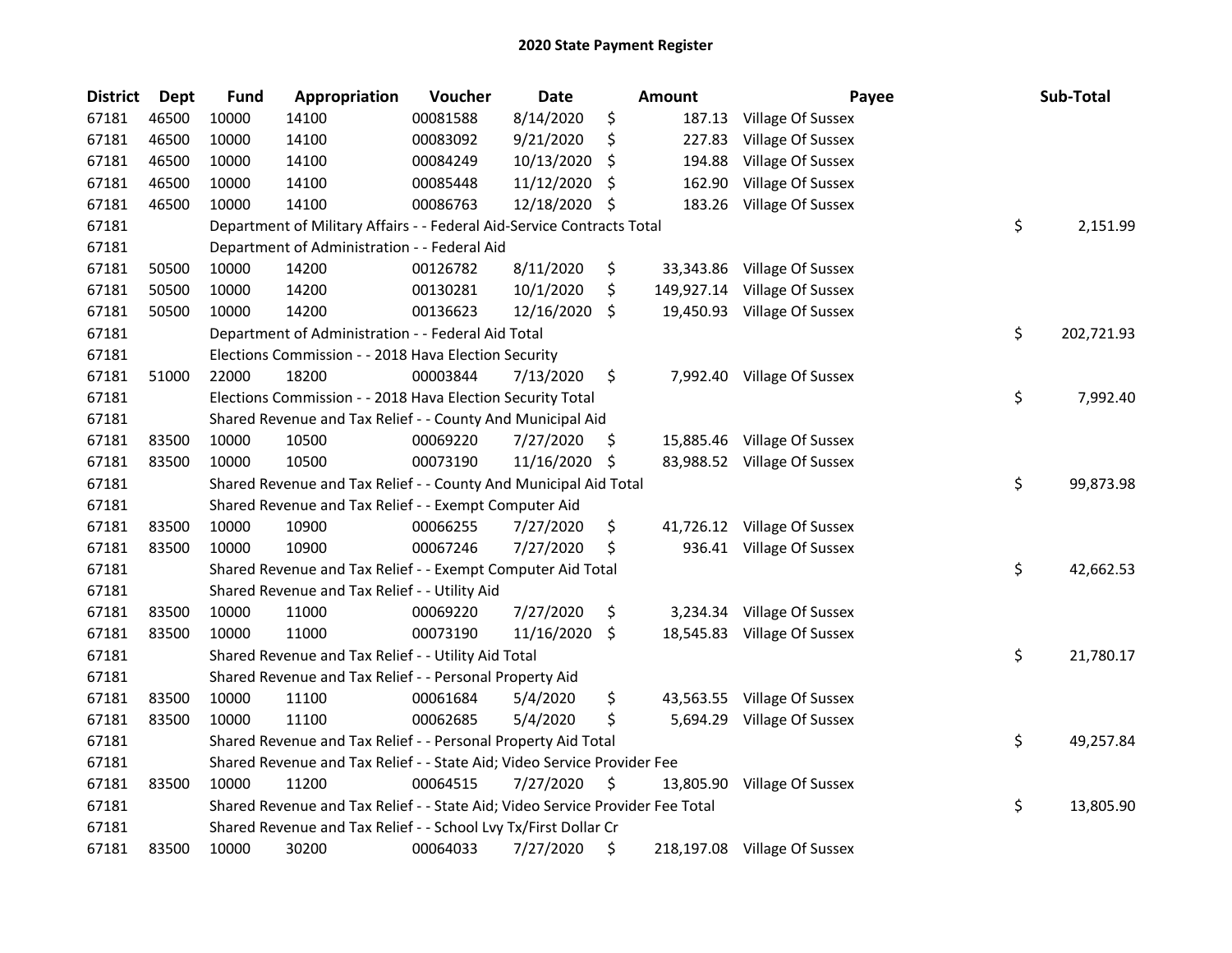| <b>District</b> | Dept  | <b>Fund</b> | Appropriation                                                         | <b>Voucher</b> | Date      | <b>Amount</b> | Payee             | Sub-Total    |
|-----------------|-------|-------------|-----------------------------------------------------------------------|----------------|-----------|---------------|-------------------|--------------|
| 67181           | 83500 | 10000       | 30200                                                                 | 00067426       | 7/27/2020 | 2.184.993.16  | Village Of Sussex |              |
| 67181           |       |             | Shared Revenue and Tax Relief - - School Lvy Tx/First Dollar Cr Total |                |           |               |                   | 2,403,190.24 |
| 67181           |       |             | Shared Revenue and Tax Relief - - Payments For Municipal Svcs         |                |           |               |                   |              |
| 67181           | 83500 | 10000       | 50100                                                                 | 00054915       | 2/3/2020  | 5.081.56      | Village Of Sussex |              |
| 67181           |       |             | Shared Revenue and Tax Relief - - Payments For Municipal Svcs Total   |                |           |               |                   | 5,081.56     |
| 67181           |       |             | Shared Revenue and Tax Relief - - Lottery & Gaming Credit             |                |           |               |                   |              |
| 67181           | 83500 | 52100       | 36300                                                                 | 00055756       | 3/23/2020 | 525.948.50    | Village Of Sussex |              |
| 67181           |       |             | Shared Revenue and Tax Relief - - Lottery & Gaming Credit Total       |                |           |               |                   | 525,948.50   |
| 67181 Total     |       |             |                                                                       |                |           |               |                   | 4,439,587.82 |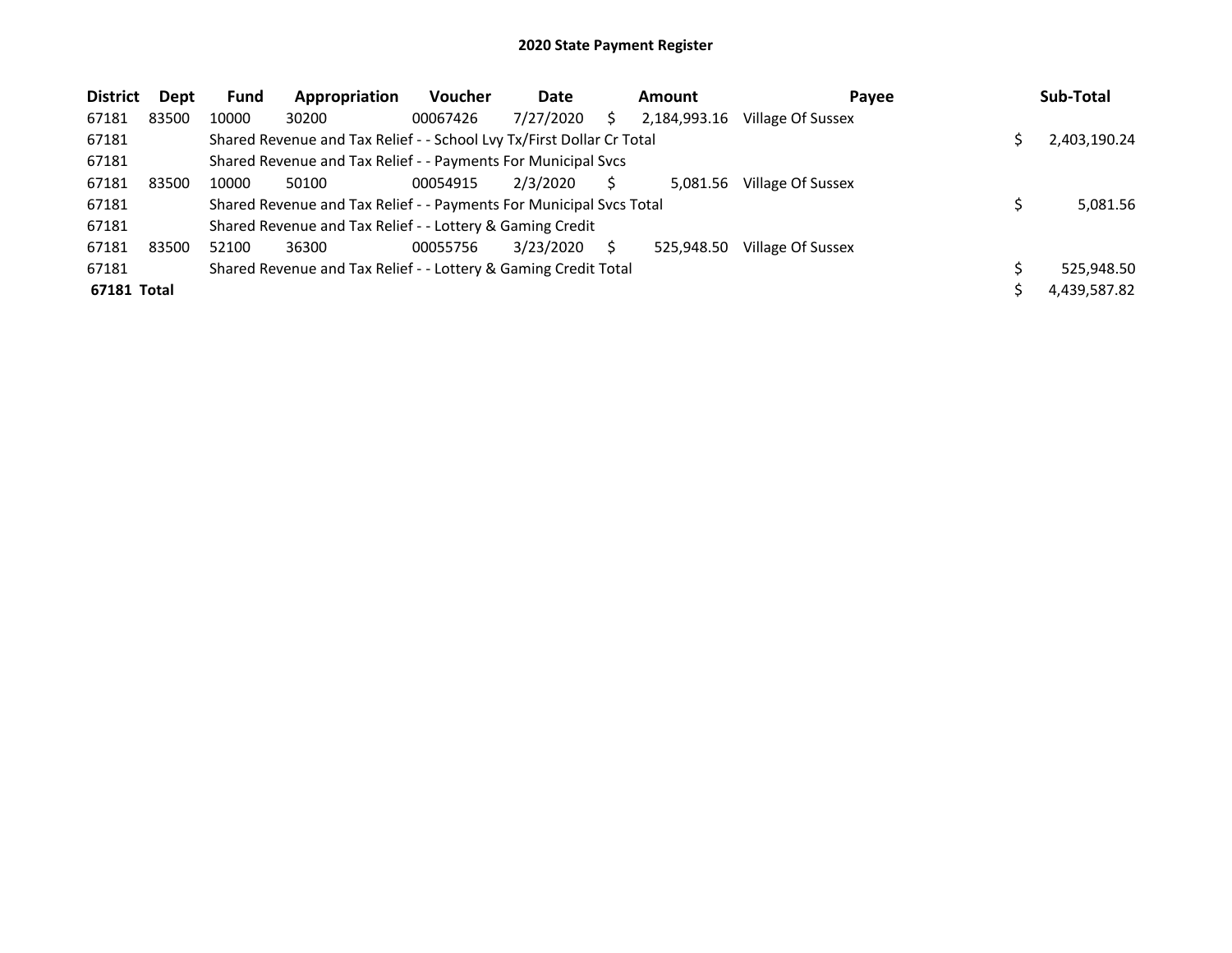| <b>District</b> | Dept  | <b>Fund</b> | Appropriation                                                      | Voucher  | <b>Date</b> |     | <b>Amount</b> | Payee                       | Sub-Total        |
|-----------------|-------|-------------|--------------------------------------------------------------------|----------|-------------|-----|---------------|-----------------------------|------------------|
| 67186           |       |             | Dept of Safety & Prof Services - - Fire Dues Distribution          |          |             |     |               |                             |                  |
| 67186           | 16500 | 10000       | 22500                                                              | 00037256 | 7/20/2020   | \$  |               | 38,620.53 Village of Vernon |                  |
| 67186           |       |             | Dept of Safety & Prof Services - - Fire Dues Distribution Total    |          |             |     |               |                             | \$<br>38,620.53  |
| 67186           |       |             | Dept of Natural Resources - - Aids In Lieu Of Taxes - Gener        |          |             |     |               |                             |                  |
| 67186           | 37000 | 10000       | 50300                                                              | 00383646 | 1/17/2020   | \$  | 554.54        | Village of Vernon           |                  |
| 67186           | 37000 | 10000       | 50300                                                              | 00405049 | 4/21/2020   | \$  | 216.66        | Village of Vernon           |                  |
| 67186           |       |             | Dept of Natural Resources - - Aids In Lieu Of Taxes - Gener Total  |          |             |     |               |                             | \$<br>771.20     |
| 67186           |       |             | Dept of Natural Resources - - Taxes & Assessmts-Conserv Fund       |          |             |     |               |                             |                  |
| 67186           | 37000 | 21200       | 16900                                                              | 00383452 | 1/21/2020   | \$  |               | 53.82 Village of Vernon     |                  |
| 67186           |       |             | Dept of Natural Resources - - Taxes & Assessmts-Conserv Fund Total |          |             |     |               |                             | \$<br>53.82      |
| 67186           |       |             | Dept of Natural Resources - - Resaids - Cnty Forst, Cl & Mfl       |          |             |     |               |                             |                  |
| 67186           | 37000 | 21200       | 57100                                                              | 00417931 | 6/18/2020   | \$. | 28.20         | Village of Vernon           |                  |
| 67186           |       |             | Dept of Natural Resources - - Resaids - Cnty Forst, Cl & Mfl Total |          |             |     |               |                             | \$<br>28.20      |
| 67186           |       |             | Dept of Natural Resources - - Aids In Lieu Of Taxes - Sum S        |          |             |     |               |                             |                  |
| 67186           | 37000 | 21200       | 57900                                                              | 00405048 | 4/21/2020   | \$  |               | 1,007.52 Village of Vernon  |                  |
| 67186           |       |             | Dept of Natural Resources - - Aids In Lieu Of Taxes - Sum S Total  |          |             |     |               |                             | \$<br>1,007.52   |
| 67186           |       |             | WI Dept of Transportation - - Trns Aids To Mnc.-Sf                 |          |             |     |               |                             |                  |
| 67186           | 39500 | 21100       | 19100                                                              | 00477203 | 1/6/2020    | \$  | 48,887.37     | Village of Vernon           |                  |
| 67186           | 39500 | 21100       | 19100                                                              | 00507058 | 4/6/2020    | \$  | 48,887.37     | Village of Vernon           |                  |
| 67186           | 39500 | 21100       | 19100                                                              | 00544050 | 7/6/2020    | \$  | 48,887.37     | Village of Vernon           |                  |
| 67186           | 39500 | 21100       | 19100                                                              | 00586876 | 10/5/2020   | \$  |               | 48,887.37 Village of Vernon |                  |
| 67186           |       |             | WI Dept of Transportation - - Trns Aids To Mnc.-Sf Total           |          |             |     |               |                             | \$<br>195,549.48 |
| 67186           |       |             | Department of Administration - - Federal Aid                       |          |             |     |               |                             |                  |
| 67186           | 50500 | 10000       | 14200                                                              | 00126774 | 8/12/2020   | \$  |               | 11,712.73 Village of Vernon |                  |
| 67186           | 50500 | 10000       | 14200                                                              | 00130271 | 10/2/2020   | \$  |               | 16,291.07 Village of Vernon |                  |
| 67186           | 50500 | 10000       | 14200                                                              | 00135333 | 12/10/2020  | \$  | 96,773.20     | Village of Vernon           |                  |
| 67186           | 50500 | 10000       | 14200                                                              | 00136613 | 12/17/2020  | -S  |               | 13,242.85 Village of Vernon |                  |
| 67186           |       |             | Department of Administration - - Federal Aid Total                 |          |             |     |               |                             | \$<br>138,019.85 |
| 67186           |       |             | Shared Revenue and Tax Relief - - County And Municipal Aid         |          |             |     |               |                             |                  |
| 67186           | 83500 | 10000       | 10500                                                              | 00069202 | 7/27/2020   | \$  |               | 15,895.72 Village of Vernon |                  |
| 67186           | 83500 | 10000       | 10500                                                              | 00073172 | 11/16/2020  | \$. |               | 90,075.73 Village of Vernon |                  |
| 67186           |       |             | Shared Revenue and Tax Relief - - County And Municipal Aid Total   |          |             |     |               |                             | \$<br>105,971.45 |
| 67186           |       |             | Shared Revenue and Tax Relief - - Exempt Computer Aid              |          |             |     |               |                             |                  |
| 67186           | 83500 | 10000       | 10900                                                              | 00066236 | 7/27/2020   | \$  | 271.25        | Village of Vernon           |                  |
| 67186           |       |             | Shared Revenue and Tax Relief - - Exempt Computer Aid Total        |          |             |     |               |                             | \$<br>271.25     |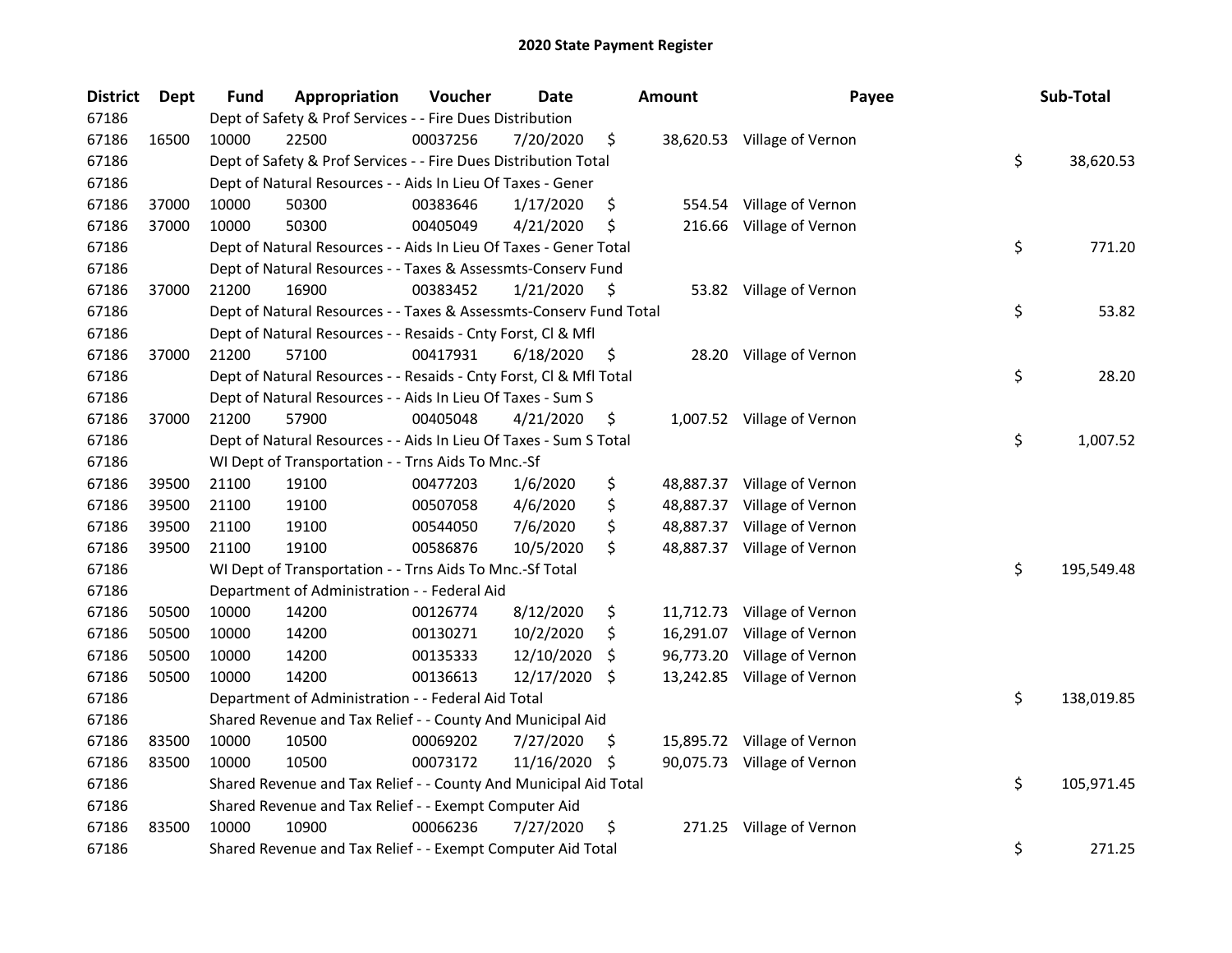| <b>District</b> | Dept  | <b>Fund</b> | Appropriation                                                                 | <b>Voucher</b> | Date       |     | Amount    | Payee             | Sub-Total  |
|-----------------|-------|-------------|-------------------------------------------------------------------------------|----------------|------------|-----|-----------|-------------------|------------|
| 67186           |       |             | Shared Revenue and Tax Relief - - Utility Aid                                 |                |            |     |           |                   |            |
| 67186           | 83500 | 10000       | 11000                                                                         | 00069202       | 7/27/2020  | S   | 498.29    | Village of Vernon |            |
| 67186           | 83500 | 10000       | 11000                                                                         | 00073172       | 11/16/2020 | - S | 2,749.06  | Village of Vernon |            |
| 67186           |       |             | Shared Revenue and Tax Relief - - Utility Aid Total                           |                |            |     |           |                   | 3,247.35   |
| 67186           |       |             | Shared Revenue and Tax Relief - - Personal Property Aid                       |                |            |     |           |                   |            |
| 67186           | 83500 | 10000       | 11100                                                                         | 00061665       | 5/4/2020   |     | 2.645.14  | Village of Vernon |            |
| 67186           |       |             | Shared Revenue and Tax Relief - - Personal Property Aid Total                 |                |            |     |           |                   | 2.645.14   |
| 67186           |       |             | Shared Revenue and Tax Relief - - State Aid; Video Service Provider Fee       |                |            |     |           |                   |            |
| 67186           | 83500 | 10000       | 11200                                                                         | 00064499       | 7/27/2020  | S   | 10.480.06 | Village of Vernon |            |
| 67186           |       |             | Shared Revenue and Tax Relief - - State Aid; Video Service Provider Fee Total |                |            |     |           |                   | 10,480.06  |
| 67186 Total     |       |             |                                                                               |                |            |     |           |                   | 496,665.85 |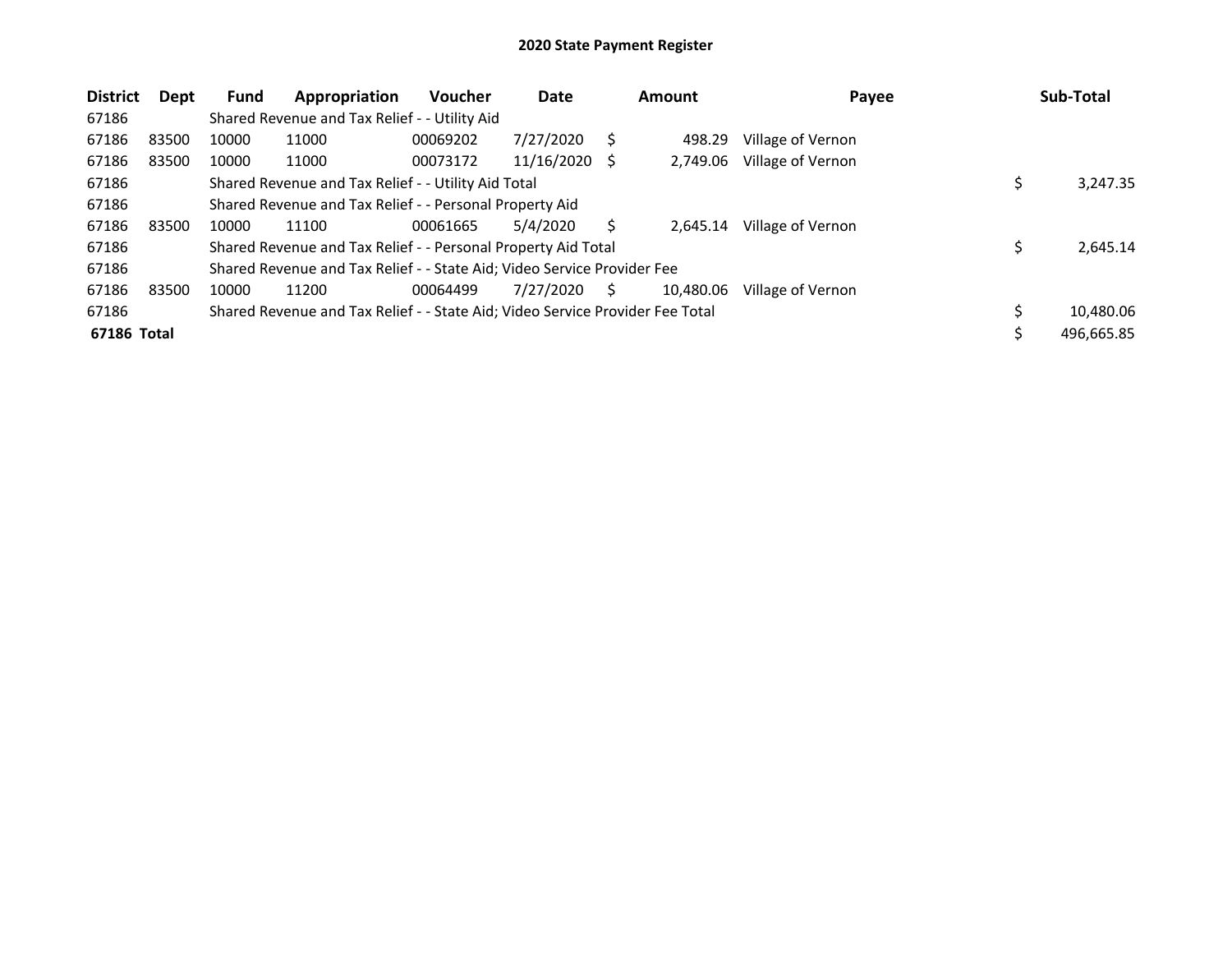| <b>District</b> | Dept  | <b>Fund</b> | Appropriation                                                                   | Voucher  | Date                    |    | <b>Amount</b> | Payee                      | Sub-Total       |
|-----------------|-------|-------------|---------------------------------------------------------------------------------|----------|-------------------------|----|---------------|----------------------------|-----------------|
| 67191           |       |             | Dept of Safety & Prof Services - - Fire Dues Distribution                       |          |                         |    |               |                            |                 |
| 67191           | 16500 | 10000       | 22500                                                                           | 00037276 | 7/20/2020               | \$ |               | 15,999.40 Village Of Wales |                 |
| 67191           |       |             | Dept of Safety & Prof Services - - Fire Dues Distribution Total                 |          |                         |    |               |                            | \$<br>15,999.40 |
| 67191           |       |             | Dept of Natural Resources - - Aids In Lieu Of Taxes - Gener                     |          |                         |    |               |                            |                 |
| 67191           | 37000 | 10000       | 50300                                                                           | 00403937 | 4/21/2020               | \$ |               | 99.60 Village Of Wales     |                 |
| 67191           |       |             | Dept of Natural Resources - - Aids In Lieu Of Taxes - Gener Total               |          |                         |    |               |                            | \$<br>99.60     |
| 67191           |       |             | Dept of Natural Resources - - Gen Program Ops-State Funds                       |          |                         |    |               |                            |                 |
| 67191           | 37000 | 21200       | 16100                                                                           | 00425832 | 7/30/2020               | \$ |               | 560.00 Village Of Wales    |                 |
| 67191           | 37000 | 21200       | 16100                                                                           | 00428214 | 8/28/2020               | \$ | 210.00        | Village Of Wales           |                 |
| 67191           | 37000 | 21200       | 16100                                                                           | 00434318 | 10/1/2020               | \$ |               | 210.00 Village Of Wales    |                 |
| 67191           |       |             | Dept of Natural Resources - - Gen Program Ops-State Funds Total                 |          |                         |    |               |                            | \$<br>980.00    |
| 67191           |       |             | WI Dept of Transportation - - Trns Aids To Mnc.-Sf                              |          |                         |    |               |                            |                 |
| 67191           | 39500 | 21100       | 19100                                                                           | 00477223 | 1/6/2020                | \$ |               | 19,216.98 Village Of Wales |                 |
| 67191           | 39500 | 21100       | 19100                                                                           | 00507078 | 4/6/2020                | \$ |               | 19,216.98 Village Of Wales |                 |
| 67191           | 39500 | 21100       | 19100                                                                           | 00544070 | 7/6/2020                | \$ |               | 19,216.98 Village Of Wales |                 |
| 67191           | 39500 | 21100       | 19100                                                                           | 00586896 | 10/5/2020               | \$ |               | 19,216.99 Village Of Wales |                 |
| 67191           |       |             | WI Dept of Transportation - - Trns Aids To Mnc.-Sf Total                        |          |                         |    |               |                            | \$<br>76,867.93 |
| 67191           |       |             | WI Dept of Transportation - - Loc Rd Imp Prg St Fd                              |          |                         |    |               |                            |                 |
| 67191           | 39500 | 21100       | 27800                                                                           | 00573679 | 8/25/2020               | \$ |               | 24,730.26 Village Of Wales |                 |
| 67191           |       |             | WI Dept of Transportation - - Loc Rd Imp Prg St Fd Total                        |          |                         |    |               |                            | \$<br>24,730.26 |
| 67191           |       |             | Department of Health Services - - Prepaid Medical Transport Reimbursement       |          |                         |    |               |                            |                 |
| 67191           | 43500 | 10000       | 16300                                                                           |          | AMBULANCE 11/16/2020 \$ |    |               | 2,000.00 Village Of Wales  |                 |
| 67191           |       |             | Department of Health Services - - Prepaid Medical Transport Reimbursement Total |          |                         |    |               |                            | \$<br>2,000.00  |
| 67191           |       |             | Department of Administration - - Federal Aid                                    |          |                         |    |               |                            |                 |
| 67191           | 50500 | 10000       | 14200                                                                           | 00135348 | 12/10/2020 \$           |    |               | 42,156.00 Village Of Wales |                 |
| 67191           |       |             | Department of Administration - - Federal Aid Total                              |          |                         |    |               |                            | \$<br>42,156.00 |
| 67191           |       |             | Elections Commission - - 2018 Hava Election Security                            |          |                         |    |               |                            |                 |
| 67191           | 51000 | 22000       | 18200                                                                           | 00003549 | 6/30/2020               | \$ |               | 2,429.70 Village Of Wales  |                 |
| 67191           |       |             | Elections Commission - - 2018 Hava Election Security Total                      |          |                         |    |               |                            | \$<br>2,429.70  |
| 67191           |       |             | Shared Revenue and Tax Relief - - County And Municipal Aid                      |          |                         |    |               |                            |                 |
| 67191           | 83500 | 10000       | 10500                                                                           | 00069221 | 7/27/2020               | \$ |               | 5,226.23 Village Of Wales  |                 |
| 67191           | 83500 | 10000       | 10500                                                                           | 00073191 | 11/16/2020              | -S |               | 27,615.29 Village Of Wales |                 |
| 67191           |       |             | Shared Revenue and Tax Relief - - County And Municipal Aid Total                |          |                         |    |               |                            | \$<br>32,841.52 |
| 67191           |       |             | Shared Revenue and Tax Relief - - Exempt Computer Aid                           |          |                         |    |               |                            |                 |
| 67191           | 83500 | 10000       | 10900                                                                           | 00066256 | 7/27/2020               | \$ |               | 177.71 Village Of Wales    |                 |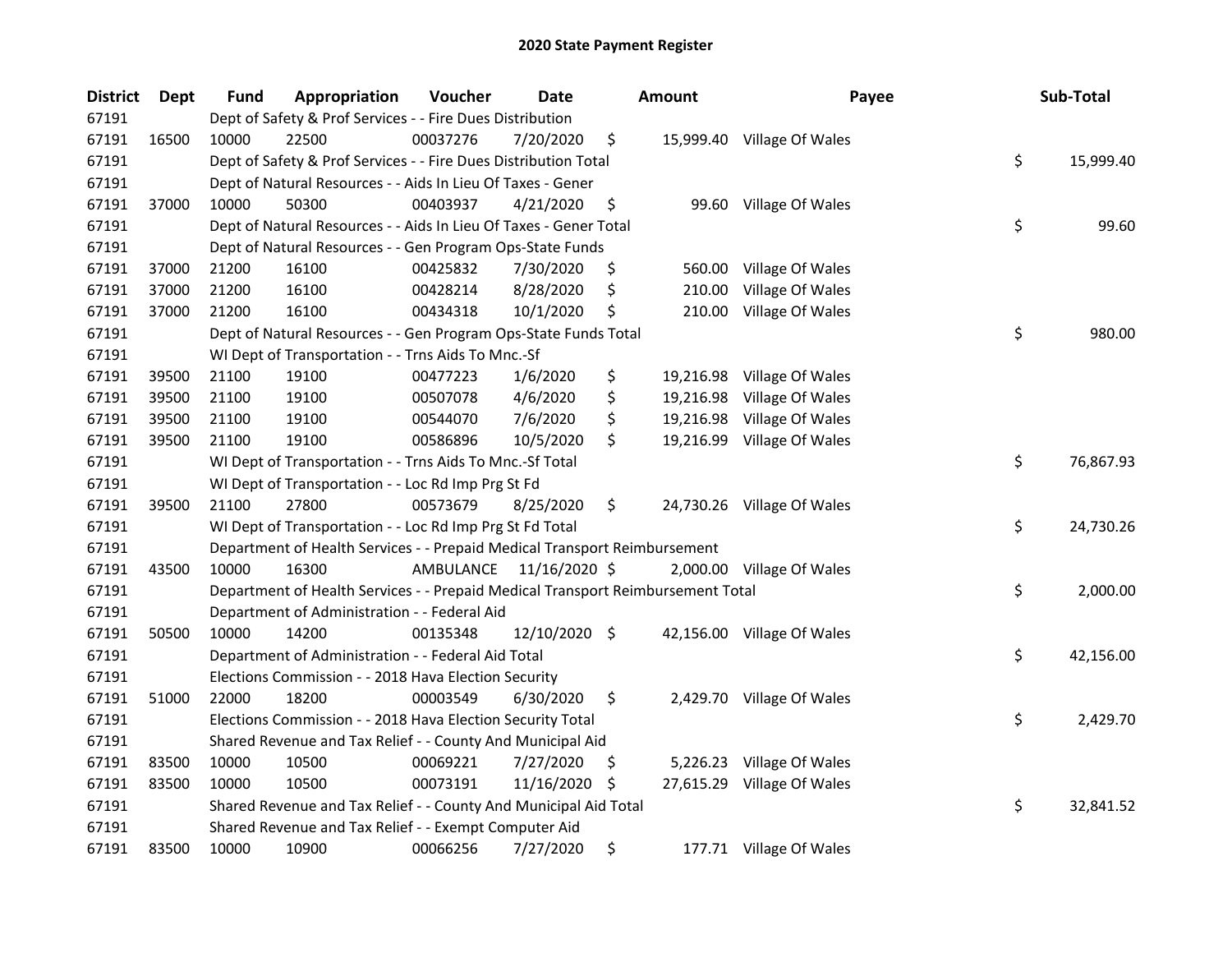| <b>District</b> | Dept  | <b>Fund</b> | Appropriation                                                                 | <b>Voucher</b> | Date       |     | Amount   | Payee            |    | Sub-Total  |
|-----------------|-------|-------------|-------------------------------------------------------------------------------|----------------|------------|-----|----------|------------------|----|------------|
| 67191           | 83500 | 10000       | 10900                                                                         | 00067247       | 7/27/2020  | Ś.  | 2,630.44 | Village Of Wales |    |            |
| 67191           |       |             | Shared Revenue and Tax Relief - - Exempt Computer Aid Total                   |                |            |     |          |                  | \$ | 2,808.15   |
| 67191           |       |             | Shared Revenue and Tax Relief - - Utility Aid                                 |                |            |     |          |                  |    |            |
| 67191           | 83500 | 10000       | 11000                                                                         | 00069221       | 7/27/2020  | S.  | 1,175.92 | Village Of Wales |    |            |
| 67191           | 83500 | 10000       | 11000                                                                         | 00073191       | 11/16/2020 | - S | 6,809.85 | Village Of Wales |    |            |
| 67191           |       |             | Shared Revenue and Tax Relief - - Utility Aid Total                           |                |            |     |          |                  | \$ | 7,985.77   |
| 67191           |       |             | Shared Revenue and Tax Relief - - Personal Property Aid                       |                |            |     |          |                  |    |            |
| 67191           | 83500 | 10000       | 11100                                                                         | 00061685       | 5/4/2020   | S   | 1.278.35 | Village Of Wales |    |            |
| 67191           | 83500 | 10000       | 11100                                                                         | 00062686       | 5/4/2020   | Ś   | 4.992.46 | Village Of Wales |    |            |
| 67191           |       |             | Shared Revenue and Tax Relief - - Personal Property Aid Total                 |                |            |     |          |                  | \$ | 6,270.81   |
| 67191           |       |             | Shared Revenue and Tax Relief - - State Aid; Video Service Provider Fee       |                |            |     |          |                  |    |            |
| 67191           | 83500 | 10000       | 11200                                                                         | 00064516       | 7/27/2020  | S   | 4,018.01 | Village Of Wales |    |            |
| 67191           |       |             | Shared Revenue and Tax Relief - - State Aid; Video Service Provider Fee Total |                |            |     |          |                  |    | 4,018.01   |
| 67191 Total     |       |             |                                                                               |                |            |     |          |                  | Ś  | 219,187.15 |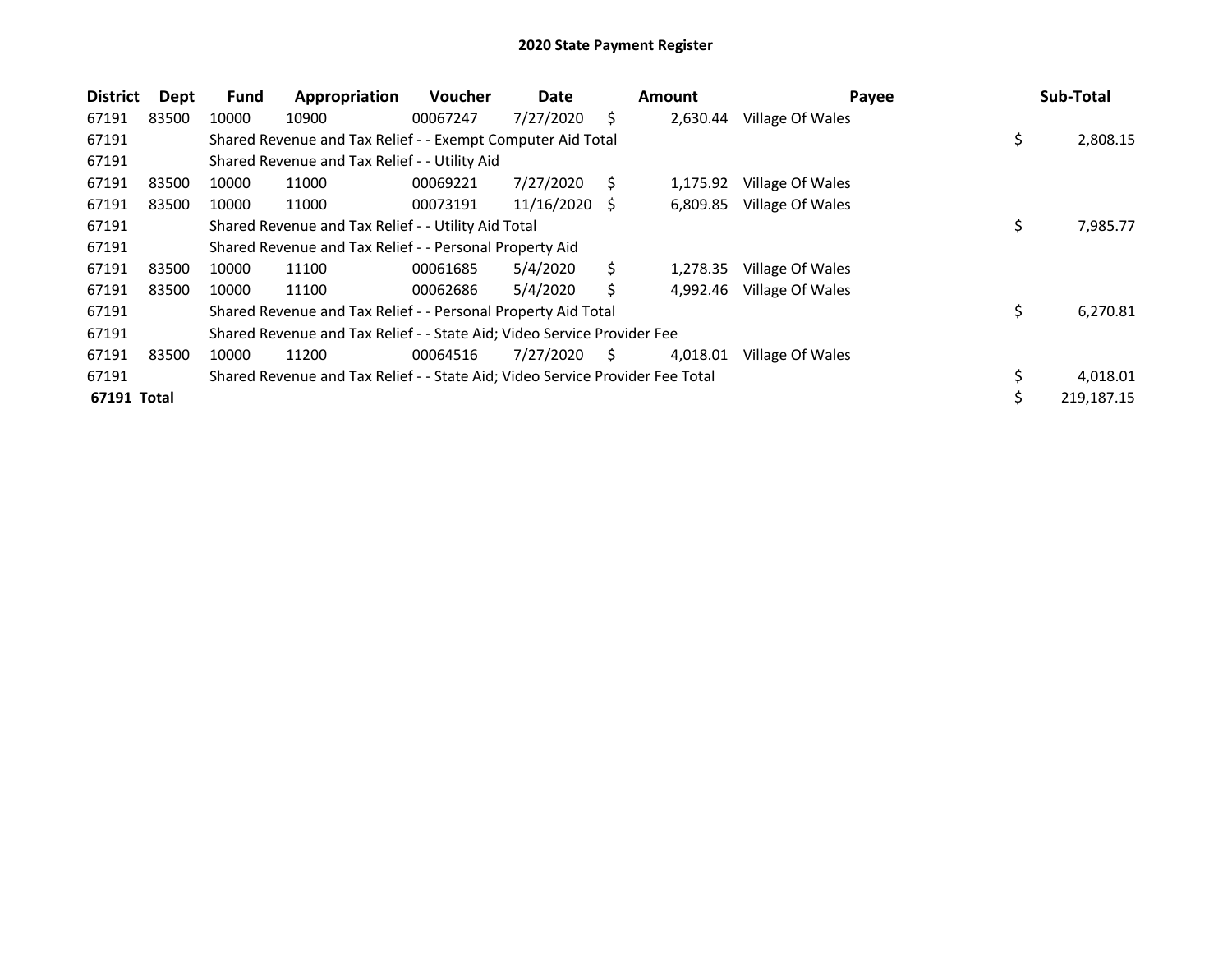| <b>District</b> | Dept  | <b>Fund</b> | Appropriation                                                          | Voucher  | <b>Date</b> |     | <b>Amount</b> | Payee                         | Sub-Total        |
|-----------------|-------|-------------|------------------------------------------------------------------------|----------|-------------|-----|---------------|-------------------------------|------------------|
| 67195           |       |             | Dept of Safety & Prof Services - - Fire Dues Distribution              |          |             |     |               |                               |                  |
| 67195           | 16500 | 10000       | 22500                                                                  | 00037257 | 7/20/2020   | \$  |               | 41,786.08 Village of Waukesha |                  |
| 67195           |       |             | Dept of Safety & Prof Services - - Fire Dues Distribution Total        |          |             |     |               |                               | \$<br>41,786.08  |
| 67195           |       |             | Dept of Natural Resources - - Aids In Lieu Of Taxes - Gener            |          |             |     |               |                               |                  |
| 67195           | 37000 | 10000       | 50300                                                                  | 00383667 | 1/17/2020   | \$  | 15,452.03     | Village of Waukesha           |                  |
| 67195           | 37000 | 10000       | 50300                                                                  | 00405369 | 4/21/2020   | \$  | 243.22        | Village of Waukesha           |                  |
| 67195           | 37000 | 10000       | 50300                                                                  | 00405371 | 4/21/2020   | \$  | 935.69        | Village of Waukesha           |                  |
| 67195           |       |             | Dept of Natural Resources - - Aids In Lieu Of Taxes - Gener Total      |          |             |     |               |                               | \$<br>16,630.94  |
| 67195           |       |             | Dept of Natural Resources - - Aids In Lieu Of Taxes - Sum S            |          |             |     |               |                               |                  |
| 67195           | 37000 | 21200       | 57900                                                                  | 00405370 | 4/21/2020   | \$  |               | 9.24 Village of Waukesha      |                  |
| 67195           |       |             | Dept of Natural Resources - - Aids In Lieu Of Taxes - Sum S Total      |          |             |     |               |                               | \$<br>9.24       |
| 67195           |       |             | WI Dept of Transportation - - Trns Aids To Mnc.-Sf                     |          |             |     |               |                               |                  |
| 67195           | 39500 | 21100       | 19100                                                                  | 00477204 | 1/6/2020    | \$  |               | 42,980.94 Village of Waukesha |                  |
| 67195           | 39500 | 21100       | 19100                                                                  | 00507059 | 4/6/2020    | \$  | 42,980.94     | Village of Waukesha           |                  |
| 67195           | 39500 | 21100       | 19100                                                                  | 00544051 | 7/6/2020    | \$  | 42,980.94     | Village of Waukesha           |                  |
| 67195           | 39500 | 21100       | 19100                                                                  | 00586877 | 10/5/2020   | \$  |               | 42,980.94 Village of Waukesha |                  |
| 67195           |       |             | WI Dept of Transportation - - Trns Aids To Mnc.-Sf Total               |          |             |     |               |                               | \$<br>171,923.76 |
| 67195           |       |             | Department of Health Services - - Emergency Medical Services, Ai       |          |             |     |               |                               |                  |
| 67195           | 43500 | 10000       | 11900                                                                  | 00378965 | 9/16/2020   | \$  | 5,798.59      | Village of Waukesha           |                  |
| 67195           |       |             | Department of Health Services - - Emergency Medical Services, Ai Total |          |             |     |               |                               | \$<br>5,798.59   |
| 67195           |       |             | Department of Administration - - Federal Aid                           |          |             |     |               |                               |                  |
| 67195           | 50500 | 10000       | 14200                                                                  | 00126783 | 8/12/2020   | \$  |               | 4,634.01 Village of Waukesha  |                  |
| 67195           | 50500 | 10000       | 14200                                                                  | 00135349 | 12/10/2020  | \$  |               | 19,802.43 Village of Waukesha |                  |
| 67195           | 50500 | 10000       | 14200                                                                  | 00136624 | 12/17/2020  | \$  |               | 3,972.00 Village of Waukesha  |                  |
| 67195           |       |             | Department of Administration - - Federal Aid Total                     |          |             |     |               |                               | \$<br>28,408.44  |
| 67195           |       |             | Elections Commission - - 2018 Hava Election Security                   |          |             |     |               |                               |                  |
| 67195           | 51000 | 22000       | 18200                                                                  | 00003931 | 7/24/2020   | \$  |               | 7,021.10 Village of Waukesha  |                  |
| 67195           |       |             | Elections Commission - - 2018 Hava Election Security Total             |          |             |     |               |                               | \$<br>7,021.10   |
| 67195           |       |             | Shared Revenue and Tax Relief - - County And Municipal Aid             |          |             |     |               |                               |                  |
| 67195           | 83500 | 10000       | 10500                                                                  | 00069203 | 7/27/2020   | \$  | 16,126.93     | Village of Waukesha           |                  |
| 67195           | 83500 | 10000       | 10500                                                                  | 00073173 | 11/16/2020  | -\$ | 88,338.95     | Village of Waukesha           |                  |
| 67195           |       |             | Shared Revenue and Tax Relief - - County And Municipal Aid Total       |          |             |     |               |                               | \$<br>104,465.88 |
| 67195           |       |             | Shared Revenue and Tax Relief - - Exempt Computer Aid                  |          |             |     |               |                               |                  |
| 67195           | 83500 | 10000       | 10900                                                                  | 00066237 | 7/27/2020   | \$  |               | 1,419.62 Village of Waukesha  |                  |
| 67195           |       |             | Shared Revenue and Tax Relief - - Exempt Computer Aid Total            |          |             |     |               |                               | \$<br>1,419.62   |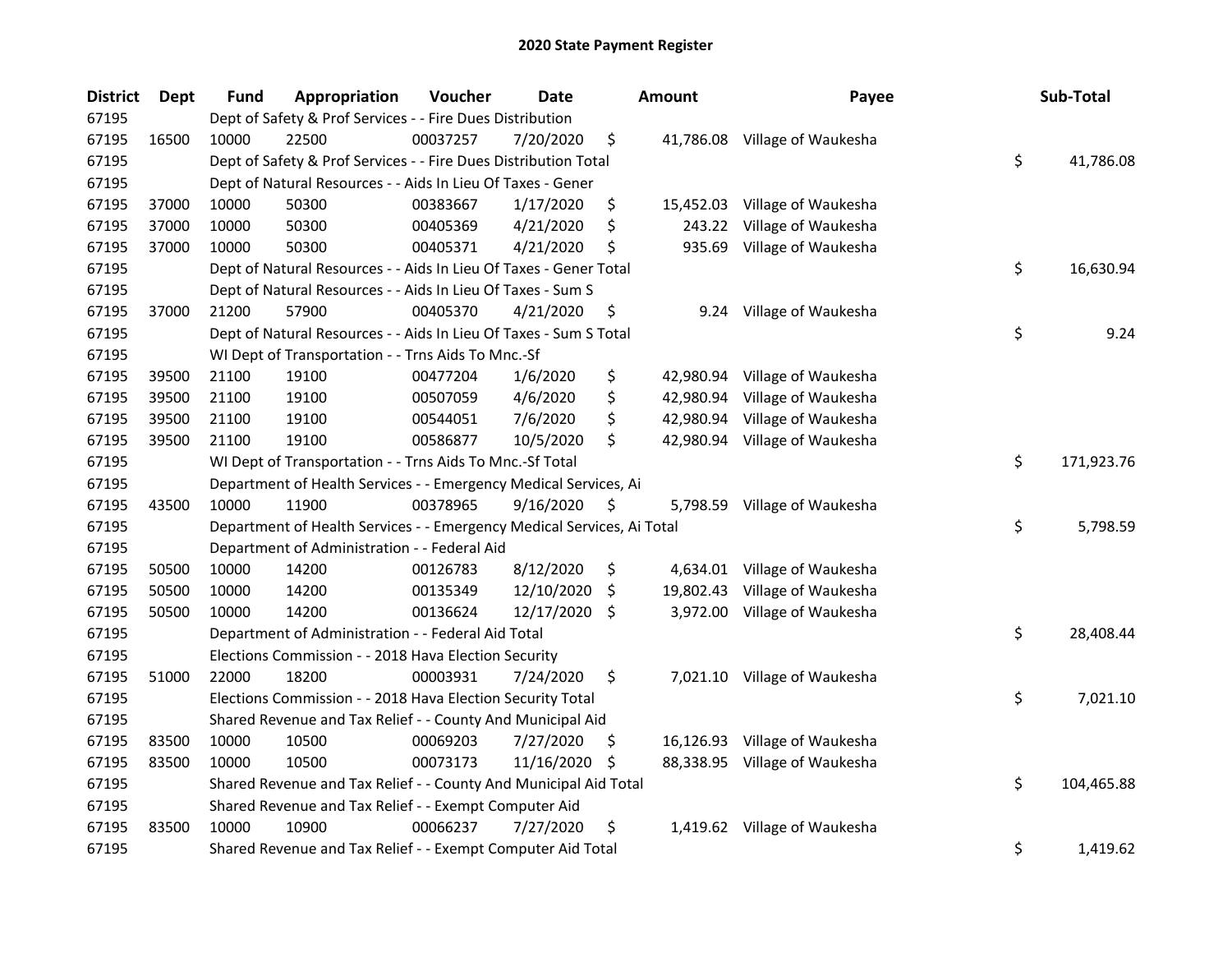| <b>District</b> | Dept  | <b>Fund</b> | Appropriation                                                                 | Voucher  | Date          |    | Amount    | Payee               | Sub-Total  |
|-----------------|-------|-------------|-------------------------------------------------------------------------------|----------|---------------|----|-----------|---------------------|------------|
| 67195           |       |             | Shared Revenue and Tax Relief - - Utility Aid                                 |          |               |    |           |                     |            |
| 67195           | 83500 | 10000       | 11000                                                                         | 00069203 | 7/27/2020     |    | 690.56    | Village of Waukesha |            |
| 67195           | 83500 | 10000       | 11000                                                                         | 00073173 | 11/16/2020 \$ |    | 4,436.65  | Village of Waukesha |            |
| 67195           |       |             | Shared Revenue and Tax Relief - - Utility Aid Total                           |          |               |    |           |                     | 5,127.21   |
| 67195           |       |             | Shared Revenue and Tax Relief - - Personal Property Aid                       |          |               |    |           |                     |            |
| 67195           | 83500 | 10000       | 11100                                                                         | 00061666 | 5/4/2020      | S  | 6.002.73  | Village of Waukesha |            |
| 67195           |       |             | Shared Revenue and Tax Relief - - Personal Property Aid Total                 |          |               |    |           |                     | 6,002.73   |
| 67195           |       |             | Shared Revenue and Tax Relief - - State Aid; Video Service Provider Fee       |          |               |    |           |                     |            |
| 67195           | 83500 | 10000       | 11200                                                                         | 00064500 | 7/27/2020     | S. | 11,602.62 | Village of Waukesha |            |
| 67195           |       |             | Shared Revenue and Tax Relief - - State Aid; Video Service Provider Fee Total |          |               |    |           |                     | 11,602.62  |
| 67195 Total     |       |             |                                                                               |          |               |    |           |                     | 400,196.21 |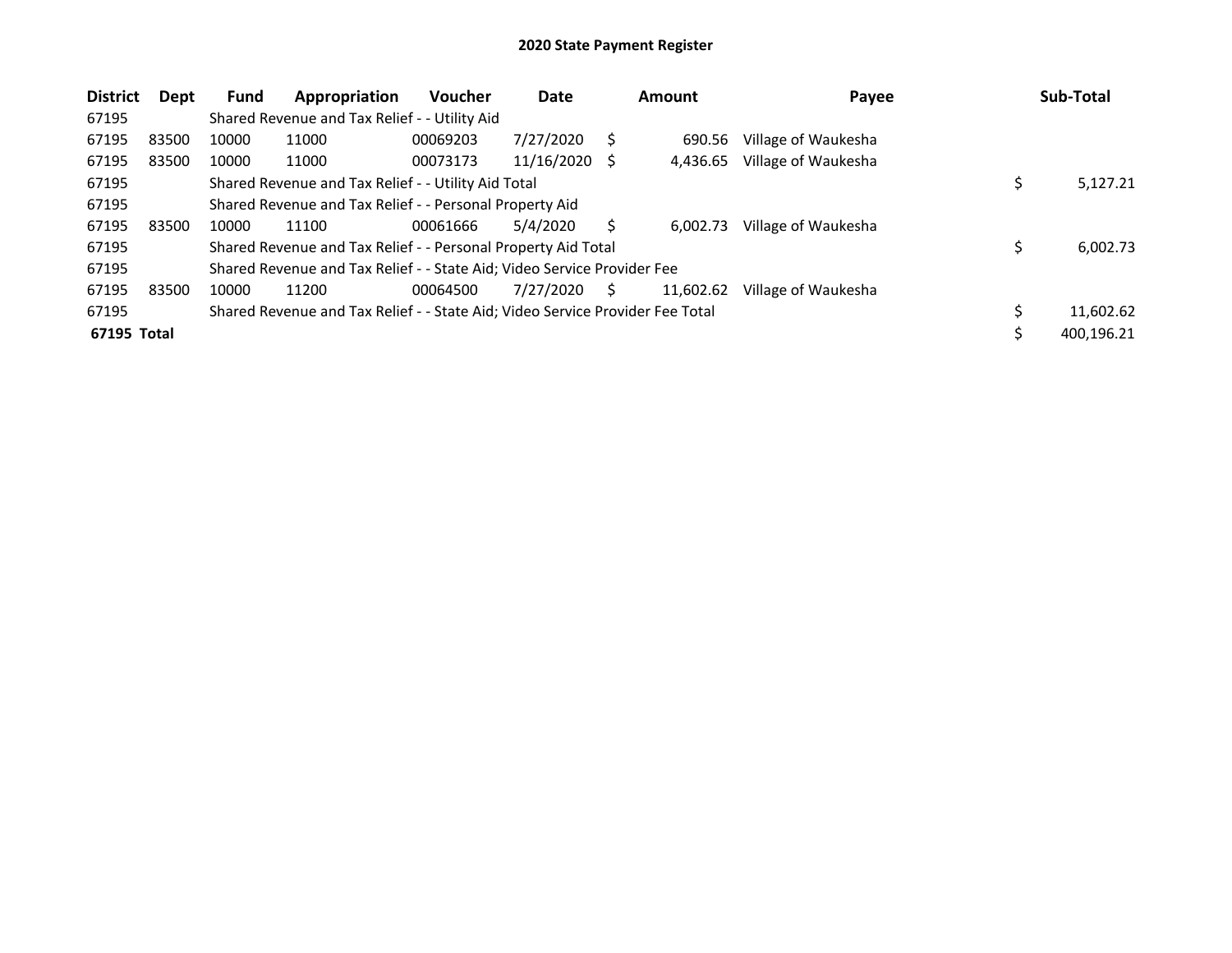| <b>District</b> | <b>Dept</b> | <b>Fund</b> | Appropriation                                                                   | Voucher   | Date          |    | <b>Amount</b> | Payee                         | Sub-Total          |
|-----------------|-------------|-------------|---------------------------------------------------------------------------------|-----------|---------------|----|---------------|-------------------------------|--------------------|
| 67206           |             |             | Dept of Safety & Prof Services - - Fire Dues Distribution                       |           |               |    |               |                               |                    |
| 67206           | 16500       | 10000       | 22500                                                                           | 00037277  | 7/17/2020     | \$ |               | 264,675.19 City Of Brookfield |                    |
| 67206           |             |             | Dept of Safety & Prof Services - - Fire Dues Distribution Total                 |           |               |    |               |                               | \$<br>264,675.19   |
| 67206           |             |             | Dept of Natural Resources - - Aids In Lieu Of Taxes - Gener                     |           |               |    |               |                               |                    |
| 67206           | 37000       | 10000       | 50300                                                                           | 00383659  | 1/16/2020     | \$ | 2,944.77      | City Of Brookfield            |                    |
| 67206           |             |             | Dept of Natural Resources - - Aids In Lieu Of Taxes - Gener Total               |           |               |    |               |                               | \$<br>2,944.77     |
| 67206           |             |             | Dept of Natural Resources - - Wildlife Abat & Control Grants                    |           |               |    |               |                               |                    |
| 67206           | 37000       | 21200       | 58000                                                                           | 00447947  | 11/18/2020 \$ |    |               | 5,000.00 City Of Brookfield   |                    |
| 67206           |             |             | Dept of Natural Resources - - Wildlife Abat & Control Grants Total              |           |               |    |               |                               | \$<br>5,000.00     |
| 67206           |             |             | WI Dept of Transportation - - Conn Hwy Aids St Fds                              |           |               |    |               |                               |                    |
| 67206           | 39500       | 21100       | 16200                                                                           | 00477454  | 1/6/2020      | \$ | 17,350.22     | City Of Brookfield            |                    |
| 67206           | 39500       | 21100       | 16200                                                                           | 00507309  | 4/6/2020      | \$ | 17,350.22     | City Of Brookfield            |                    |
| 67206           | 39500       | 21100       | 16200                                                                           | 00544301  | 7/6/2020      | \$ | 17,350.22     | City Of Brookfield            |                    |
| 67206           | 39500       | 21100       | 16200                                                                           | 00587127  | 10/5/2020     | \$ | 17,350.22     | City Of Brookfield            |                    |
| 67206           |             |             | WI Dept of Transportation - - Conn Hwy Aids St Fds Total                        |           |               |    |               |                               | \$<br>69,400.88    |
| 67206           |             |             | WI Dept of Transportation - - Trns Aids To Mnc.-Sf                              |           |               |    |               |                               |                    |
| 67206           | 39500       | 21100       | 19100                                                                           | 00477224  | 1/6/2020      | \$ | 457,109.60    | City Of Brookfield            |                    |
| 67206           | 39500       | 21100       | 19100                                                                           | 00507079  | 4/6/2020      | \$ | 457,109.60    | City Of Brookfield            |                    |
| 67206           | 39500       | 21100       | 19100                                                                           | 00544071  | 7/6/2020      | \$ | 457,109.60    | City Of Brookfield            |                    |
| 67206           | 39500       | 21100       | 19100                                                                           | 00586897  | 10/5/2020     | \$ | 457,109.60    | City Of Brookfield            |                    |
| 67206           |             |             | WI Dept of Transportation - - Trns Aids To Mnc.-Sf Total                        |           |               |    |               |                               | \$<br>1,828,438.40 |
| 67206           |             |             | WI Dept of Transportation - - Routine Maint Sf                                  |           |               |    |               |                               |                    |
| 67206           | 39500       | 21100       | 36800                                                                           | 00479709  | 1/31/2020     | \$ | 76.00         | City Of Brookfield            |                    |
| 67206           |             |             | WI Dept of Transportation - - Routine Maint Sf Total                            |           |               |    |               |                               | \$<br>76.00        |
| 67206           |             |             | Department of Health Services - - Emergency Medical Services, Ai                |           |               |    |               |                               |                    |
| 67206           | 43500       | 10000       | 11900                                                                           | 00378994  | 9/15/2020     | S  | 7,295.69      | City Of Brookfield            |                    |
| 67206           |             |             | Department of Health Services - - Emergency Medical Services, Ai Total          |           |               |    |               |                               | \$<br>7,295.69     |
| 67206           |             |             | Department of Health Services - - Prepaid Medical Transport Reimbursement       |           |               |    |               |                               |                    |
| 67206           | 43500       | 10000       | 16300                                                                           | AMBULANCE | 11/16/2020 \$ |    |               | 11,669.21 City Of Brookfield  |                    |
| 67206           |             |             | Department of Health Services - - Prepaid Medical Transport Reimbursement Total |           |               |    |               |                               | \$<br>11,669.21    |
| 67206           |             |             | Department of Justice - - Law Enforcement Train, Local                          |           |               |    |               |                               |                    |
| 67206           | 45500       | 10000       | 23100                                                                           | 00091073  | 11/25/2020 \$ |    |               | 9,760.00 City Of Brookfield   |                    |
| 67206           |             |             | Department of Justice - - Law Enforcement Train, Local Total                    |           |               |    |               |                               | \$<br>9,760.00     |
| 67206           |             |             | Department of Administration - - Gifts, Grants And Bequests                     |           |               |    |               |                               |                    |
| 67206           | 50500       | 10000       | 13100                                                                           | 00114624  | 1/2/2020      | \$ | 82.00         | City Of Brookfield            |                    |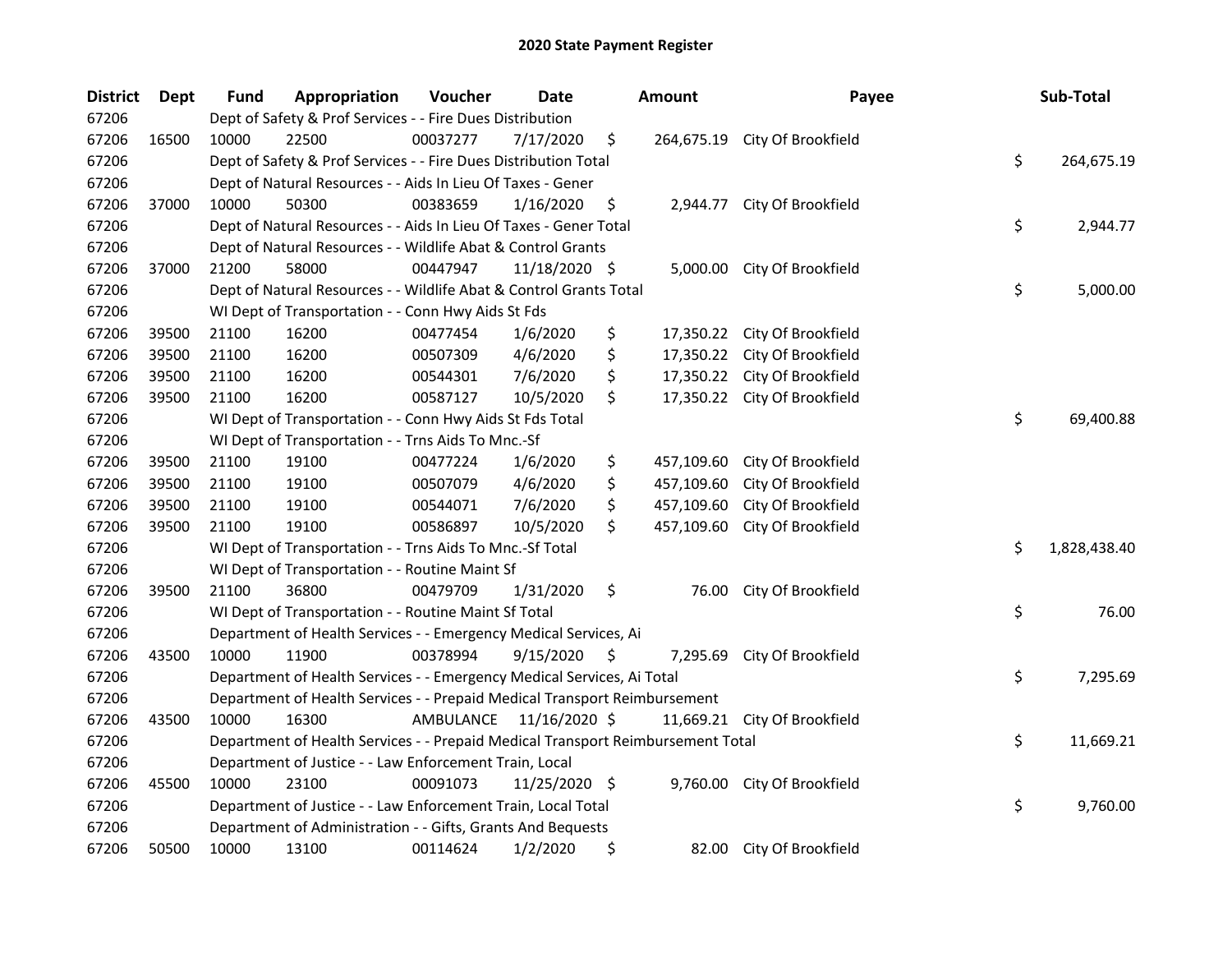| <b>District</b> | <b>Dept</b> | <b>Fund</b> | Appropriation                                                                 | Voucher  | Date          |     | <b>Amount</b> | Payee                        | Sub-Total           |
|-----------------|-------------|-------------|-------------------------------------------------------------------------------|----------|---------------|-----|---------------|------------------------------|---------------------|
| 67206           |             |             | Department of Administration - - Gifts, Grants And Bequests Total             |          |               |     |               |                              | \$<br>82.00         |
| 67206           |             |             | Department of Administration - - Federal Aid                                  |          |               |     |               |                              |                     |
| 67206           | 50500       | 10000       | 14200                                                                         | 00130261 | 10/1/2020     | \$  | 100,973.15    | City Of Brookfield           |                     |
| 67206           | 50500       | 10000       | 14200                                                                         | 00132311 | 11/12/2020    | S.  | 548,531.85    | City Of Brookfield           |                     |
| 67206           | 50500       | 10000       | 14200                                                                         | 00136603 | 12/16/2020    | S.  | 68,933.33     | City Of Brookfield           |                     |
| 67206           |             |             | Department of Administration - - Federal Aid Total                            |          |               |     |               |                              | \$<br>718,438.33    |
| 67206           |             |             | Elections Commission - - 2018 Hava Election Security                          |          |               |     |               |                              |                     |
| 67206           | 51000       | 22000       | 18200                                                                         | 00004049 | 8/3/2020      | \$  |               | 30,817.40 City Of Brookfield |                     |
| 67206           |             |             | Elections Commission - - 2018 Hava Election Security Total                    |          |               |     |               |                              | \$<br>30,817.40     |
| 67206           |             |             | Shared Revenue and Tax Relief - - Expenditure Restraint Program               |          |               |     |               |                              |                     |
| 67206           | 83500       | 10000       | 10100                                                                         | 00069222 | 7/27/2020     | \$. | 203,298.10    | City Of Brookfield           |                     |
| 67206           |             |             | Shared Revenue and Tax Relief - - Expenditure Restraint Program Total         |          |               |     |               |                              | \$<br>203,298.10    |
| 67206           |             |             | Shared Revenue and Tax Relief - - County And Municipal Aid                    |          |               |     |               |                              |                     |
| 67206           | 83500       | 10000       | 10500                                                                         | 00069222 | 7/27/2020     | S.  | 80,737.02     | City Of Brookfield           |                     |
| 67206           | 83500       | 10000       | 10500                                                                         | 00073192 | 11/16/2020 \$ |     | 445,840.57    | City Of Brookfield           |                     |
| 67206           |             |             | Shared Revenue and Tax Relief - - County And Municipal Aid Total              |          |               |     |               |                              | \$<br>526,577.59    |
| 67206           |             |             | Shared Revenue and Tax Relief - - Exempt Computer Aid                         |          |               |     |               |                              |                     |
| 67206           | 83500       | 10000       | 10900                                                                         | 00066257 | 7/27/2020     | \$  | 687,147.18    | City Of Brookfield           |                     |
| 67206           |             |             | Shared Revenue and Tax Relief - - Exempt Computer Aid Total                   |          |               |     |               |                              | \$<br>687,147.18    |
| 67206           |             |             | Shared Revenue and Tax Relief - - Utility Aid                                 |          |               |     |               |                              |                     |
| 67206           | 83500       | 10000       | 11000                                                                         | 00069222 | 7/27/2020     | \$  | 2,950.19      | City Of Brookfield           |                     |
| 67206           | 83500       | 10000       | 11000                                                                         | 00073192 | 11/16/2020 \$ |     | 31,472.48     | City Of Brookfield           |                     |
| 67206           |             |             | Shared Revenue and Tax Relief - - Utility Aid Total                           |          |               |     |               |                              | \$<br>34,422.67     |
| 67206           |             |             | Shared Revenue and Tax Relief - - Personal Property Aid                       |          |               |     |               |                              |                     |
| 67206           | 83500       | 10000       | 11100                                                                         | 00061686 | 5/4/2020      | \$  | 157,254.93    | City Of Brookfield           |                     |
| 67206           | 83500       | 10000       | 11100                                                                         | 00062687 | 5/4/2020      | \$  | 163,435.71    | City Of Brookfield           |                     |
| 67206           |             |             | Shared Revenue and Tax Relief - - Personal Property Aid Total                 |          |               |     |               |                              | \$<br>320,690.64    |
| 67206           |             |             | Shared Revenue and Tax Relief - - State Aid; Video Service Provider Fee       |          |               |     |               |                              |                     |
| 67206           | 83500       | 10000       | 11200                                                                         | 00064517 | 7/27/2020     | \$  | 56,985.29     | City Of Brookfield           |                     |
| 67206           |             |             | Shared Revenue and Tax Relief - - State Aid; Video Service Provider Fee Total |          |               |     |               |                              | \$<br>56,985.29     |
| 67206           |             |             | Shared Revenue and Tax Relief - - School Lvy Tx/First Dollar Cr               |          |               |     |               |                              |                     |
| 67206           | 83500       | 10000       | 30200                                                                         | 00064034 | 7/27/2020     | \$  | 1,002,193.27  | City Of Brookfield           |                     |
| 67206           | 83500       | 10000       | 30200                                                                         | 00067427 | 7/27/2020     | \$. | 12,734,279.57 | City Of Brookfield           |                     |
| 67206           |             |             | Shared Revenue and Tax Relief - - School Lvy Tx/First Dollar Cr Total         |          |               |     |               |                              | \$<br>13,736,472.84 |
| 67206           |             |             | Shared Revenue and Tax Relief - - Lottery & Gaming Credit                     |          |               |     |               |                              |                     |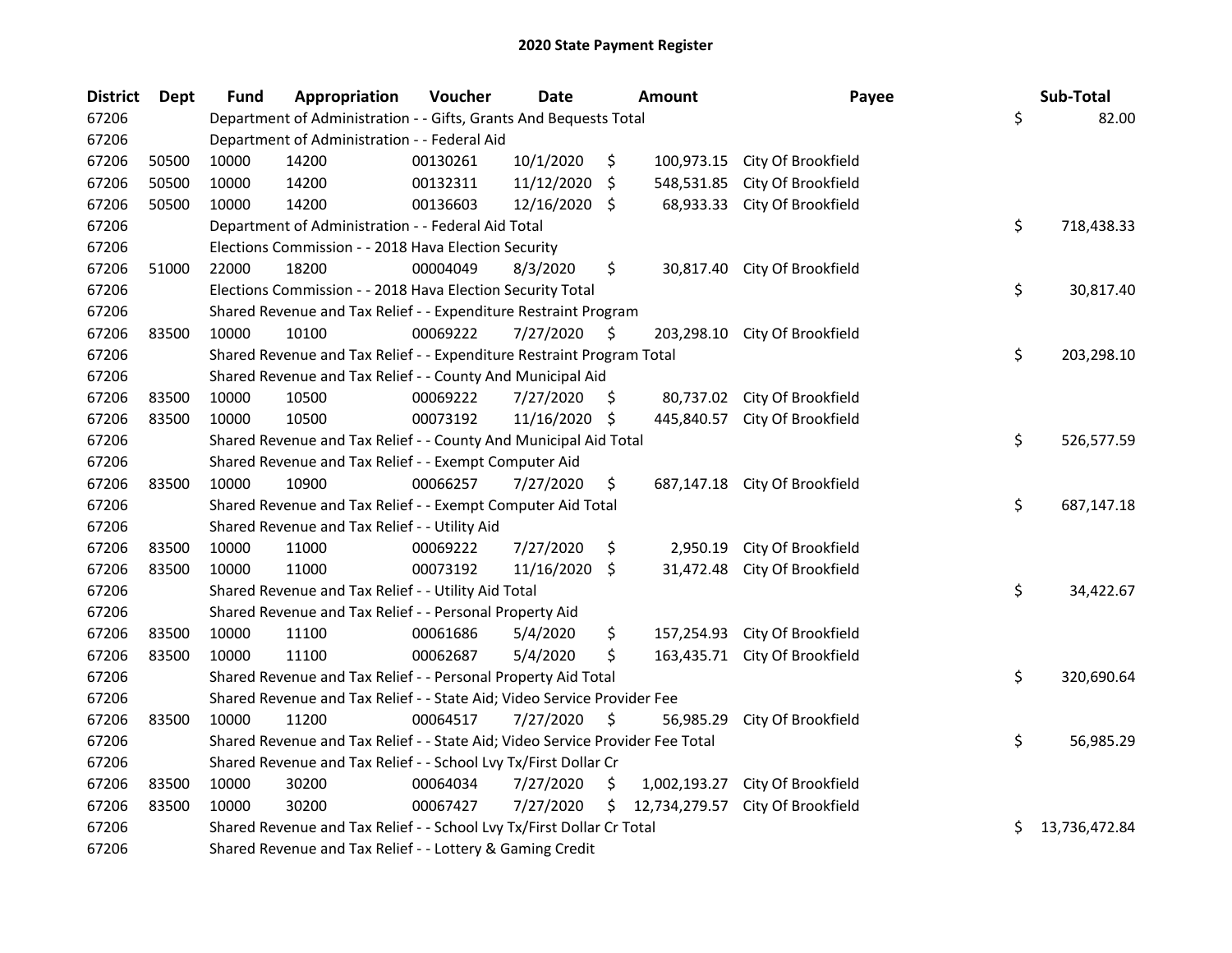| District Dept |       | Fund  | Appropriation                                                   | Voucher  | Date | Amount | <b>Pavee</b>                                 | Sub-Total     |
|---------------|-------|-------|-----------------------------------------------------------------|----------|------|--------|----------------------------------------------|---------------|
| 67206         | 83500 | 52100 | 36300                                                           | 00055757 |      |        | 3/23/2020 \$ 2,421,136.88 City Of Brookfield |               |
| 67206         |       |       | Shared Revenue and Tax Relief - - Lottery & Gaming Credit Total |          |      |        |                                              | 2,421,136.88  |
| 67206 Total   |       |       |                                                                 |          |      |        |                                              | 20,935,329.06 |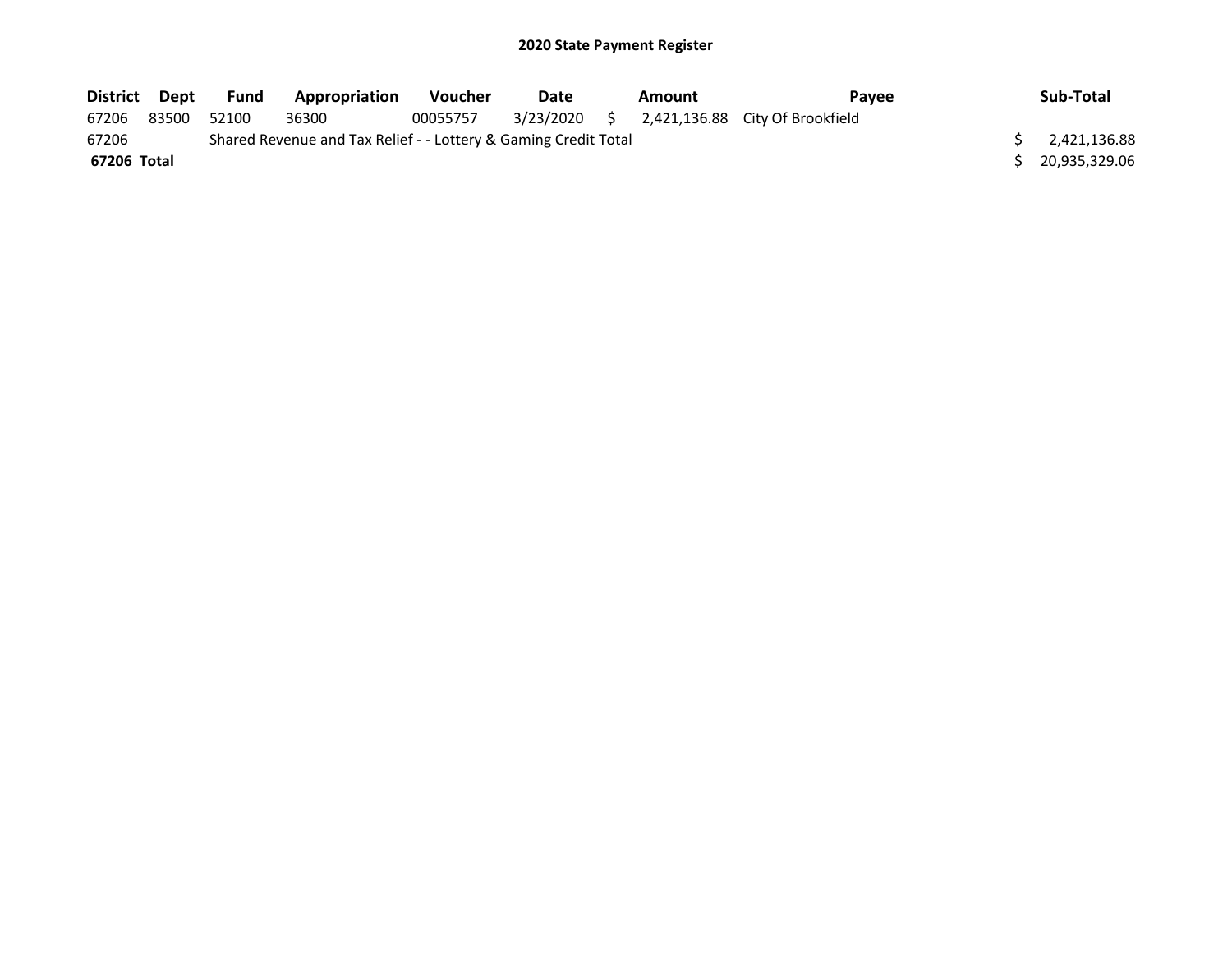| <b>District</b> | Dept  | <b>Fund</b> | Appropriation                                                     | Voucher  | <b>Date</b>   | <b>Amount</b>    | Payee                         | Sub-Total        |
|-----------------|-------|-------------|-------------------------------------------------------------------|----------|---------------|------------------|-------------------------------|------------------|
| 67216           |       |             | Dept of Safety & Prof Services - - Fire Dues Distribution         |          |               |                  |                               |                  |
| 67216           | 16500 | 10000       | 22500                                                             | 00037278 | 7/17/2020     | \$               | 52,662.08 Delafield, City of  |                  |
| 67216           |       |             | Dept of Safety & Prof Services - - Fire Dues Distribution Total   |          |               |                  |                               | \$<br>52,662.08  |
| 67216           |       |             | Dept of Natural Resources - - Aids In Lieu Of Taxes - Gener       |          |               |                  |                               |                  |
| 67216           | 37000 | 10000       | 50300                                                             | 00383662 | 1/16/2020     | \$<br>32,818.48  | Delafield, City of            |                  |
| 67216           | 37000 | 10000       | 50300                                                             | 00405270 | 4/21/2020     | \$<br>142.60     | Delafield, City of            |                  |
| 67216           |       |             | Dept of Natural Resources - - Aids In Lieu Of Taxes - Gener Total |          |               |                  |                               | \$<br>32,961.08  |
| 67216           |       |             | Dept of Natural Resources - - GPO -Federal Funds                  |          |               |                  |                               |                  |
| 67216           | 37000 | 21200       | 38100                                                             | 00393915 | 3/6/2020      | \$               | 9,936.14 Delafield, City of   |                  |
| 67216           |       |             | Dept of Natural Resources - - GPO -Federal Funds Total            |          |               |                  |                               | \$<br>9,936.14   |
| 67216           |       |             | Dept of Natural Resources - - Enf A - Boating Enforcement         |          |               |                  |                               |                  |
| 67216           | 37000 | 21200       | 55000                                                             | 00393915 | 3/6/2020      | \$               | 20,356.98 Delafield, City of  |                  |
| 67216           |       |             | Dept of Natural Resources - - Enf A - Boating Enforcement Total   |          |               |                  |                               | \$<br>20,356.98  |
| 67216           |       |             | Dept of Natural Resources - - Ea - Lake Protection                |          |               |                  |                               |                  |
| 67216           | 37000 | 21200       | 66300                                                             | 00410406 | 5/18/2020     | \$<br>5,000.00   | Delafield, City of            |                  |
| 67216           |       |             | Dept of Natural Resources - - Ea - Lake Protection Total          |          |               |                  |                               | \$<br>5,000.00   |
| 67216           |       |             | Dept of Natural Resources - - Ea - Invasive Aqu & Lake Mon        |          |               |                  |                               |                  |
| 67216           | 37000 | 21200       | 67800                                                             | 00383724 | 1/21/2020     | \$<br>750.00     | Delafield, City of            |                  |
| 67216           |       |             | Dept of Natural Resources - - Ea - Invasive Aqu & Lake Mon Total  |          |               |                  |                               | \$<br>750.00     |
| 67216           |       |             | Dept of Natural Resources - - Land Acquisition                    |          |               |                  |                               |                  |
| 67216           | 37000 | 36300       | TA100                                                             | 00435503 | 9/16/2020     | \$               | 309,882.31 Delafield, City of |                  |
| 67216           |       |             | Dept of Natural Resources - - Land Acquisition Total              |          |               |                  |                               | \$<br>309,882.31 |
| 67216           |       |             | WI Dept of Transportation - - Trns Aids To Mnc.-Sf                |          |               |                  |                               |                  |
| 67216           | 39500 | 21100       | 19100                                                             | 00477225 | 1/6/2020      | \$<br>126,537.58 | Delafield, City of            |                  |
| 67216           | 39500 | 21100       | 19100                                                             | 00507080 | 4/6/2020      | \$<br>126,537.58 | Delafield, City of            |                  |
| 67216           | 39500 | 21100       | 19100                                                             | 00544072 | 7/6/2020      | \$<br>126,537.58 | Delafield, City of            |                  |
| 67216           | 39500 | 21100       | 19100                                                             | 00586898 | 10/5/2020     | \$<br>126,537.60 | Delafield, City of            |                  |
| 67216           |       |             | WI Dept of Transportation - - Trns Aids To Mnc.-Sf Total          |          |               |                  |                               | \$<br>506,150.34 |
| 67216           |       |             | WI Dept of Transportation - - Loc Rd Imp Prg St Fd                |          |               |                  |                               |                  |
| 67216           | 39500 | 21100       | 27800                                                             | 00633761 | 12/28/2020 \$ |                  | 24,730.26 Delafield, City of  |                  |
| 67216           |       |             | WI Dept of Transportation - - Loc Rd Imp Prg St Fd Total          |          |               |                  |                               | \$<br>24,730.26  |
| 67216           |       |             | Department of Justice - - Law Enforcement Train, Local            |          |               |                  |                               |                  |
| 67216           | 45500 | 10000       | 23100                                                             | 00091127 | 11/27/2020 \$ | 2,560.00         | Delafield, City of            |                  |
| 67216           |       |             | Department of Justice - - Law Enforcement Train, Local Total      |          |               |                  |                               | \$<br>2,560.00   |
| 67216           |       |             | Department of Administration - - Federal Aid                      |          |               |                  |                               |                  |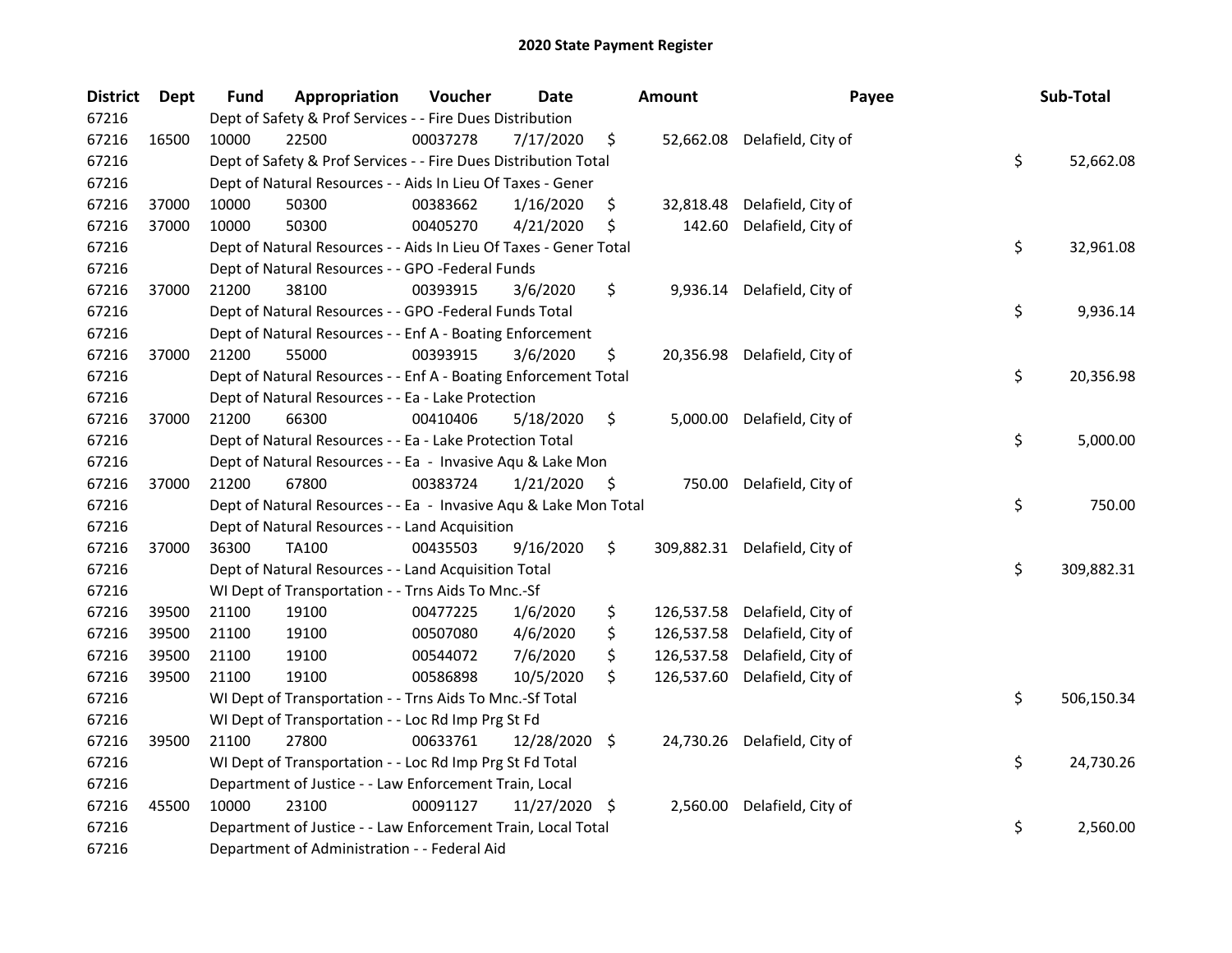| <b>District</b> | <b>Dept</b> | <b>Fund</b> | Appropriation                                                                 | Voucher  | Date          |     | <b>Amount</b> | Payee              | Sub-Total          |
|-----------------|-------------|-------------|-------------------------------------------------------------------------------|----------|---------------|-----|---------------|--------------------|--------------------|
| 67216           | 50500       | 10000       | 14200                                                                         | 00130262 | 10/1/2020     | \$  | 59,173.87     | Delafield, City of |                    |
| 67216           | 50500       | 10000       | 14200                                                                         | 00132312 | 11/12/2020    | Ŝ.  | 36,684.73     | Delafield, City of |                    |
| 67216           | 50500       | 10000       | 14200                                                                         | 00135318 | 12/9/2020     | S.  | 20,821.40     | Delafield, City of |                    |
| 67216           | 50500       | 10000       | 14200                                                                         | 00136604 | 12/16/2020    | -S  | 12,383.50     | Delafield, City of |                    |
| 67216           |             |             | Department of Administration - - Federal Aid Total                            |          |               |     |               |                    | \$<br>129,063.50   |
| 67216           |             |             | Elections Commission - - 2018 Hava Election Security                          |          |               |     |               |                    |                    |
| 67216           | 51000       | 22000       | 18200                                                                         | 00004808 | 10/26/2020 \$ |     | 5,863.90      | Delafield, City of |                    |
| 67216           |             |             | Elections Commission - - 2018 Hava Election Security Total                    |          |               |     |               |                    | \$<br>5,863.90     |
| 67216           |             |             | Shared Revenue and Tax Relief - - County And Municipal Aid                    |          |               |     |               |                    |                    |
| 67216           | 83500       | 10000       | 10500                                                                         | 00069223 | 7/27/2020     | \$. | 13,799.68     | Delafield, City of |                    |
| 67216           | 83500       | 10000       | 10500                                                                         | 00073193 | 11/16/2020    | -S  | 78,198.19     | Delafield, City of |                    |
| 67216           |             |             | Shared Revenue and Tax Relief - - County And Municipal Aid Total              |          |               |     |               |                    | \$<br>91,997.87    |
| 67216           |             |             | Shared Revenue and Tax Relief - - Exempt Computer Aid                         |          |               |     |               |                    |                    |
| 67216           | 83500       | 10000       | 10900                                                                         | 00066258 | 7/27/2020     | \$. | 13,445.89     | Delafield, City of |                    |
| 67216           |             |             | Shared Revenue and Tax Relief - - Exempt Computer Aid Total                   |          |               |     |               |                    | \$<br>13,445.89    |
| 67216           |             |             | Shared Revenue and Tax Relief - - Utility Aid                                 |          |               |     |               |                    |                    |
| 67216           | 83500       | 10000       | 11000                                                                         | 00069223 | 7/27/2020     | \$  | 874.02        | Delafield, City of |                    |
| 67216           | 83500       | 10000       | 11000                                                                         | 00073193 | 11/16/2020    | -S  | 6,597.57      | Delafield, City of |                    |
| 67216           |             |             | Shared Revenue and Tax Relief - - Utility Aid Total                           |          |               |     |               |                    | \$<br>7,471.59     |
| 67216           |             |             | Shared Revenue and Tax Relief - - Personal Property Aid                       |          |               |     |               |                    |                    |
| 67216           | 83500       | 10000       | 11100                                                                         | 00061687 | 5/4/2020      | \$  | 22,765.65     | Delafield, City of |                    |
| 67216           | 83500       | 10000       | 11100                                                                         | 00062688 | 5/4/2020      | \$  | 8.51          | Delafield, City of |                    |
| 67216           |             |             | Shared Revenue and Tax Relief - - Personal Property Aid Total                 |          |               |     |               |                    | \$<br>22,774.16    |
| 67216           |             |             | Shared Revenue and Tax Relief - - State Aid; Video Service Provider Fee       |          |               |     |               |                    |                    |
| 67216           | 83500       | 10000       | 11200                                                                         | 00064518 | 7/27/2020     | \$  | 12,119.28     | Delafield, City of |                    |
| 67216           |             |             | Shared Revenue and Tax Relief - - State Aid; Video Service Provider Fee Total |          |               |     |               |                    | \$<br>12,119.28    |
| 67216 Total     |             |             |                                                                               |          |               |     |               |                    | \$<br>1,247,725.38 |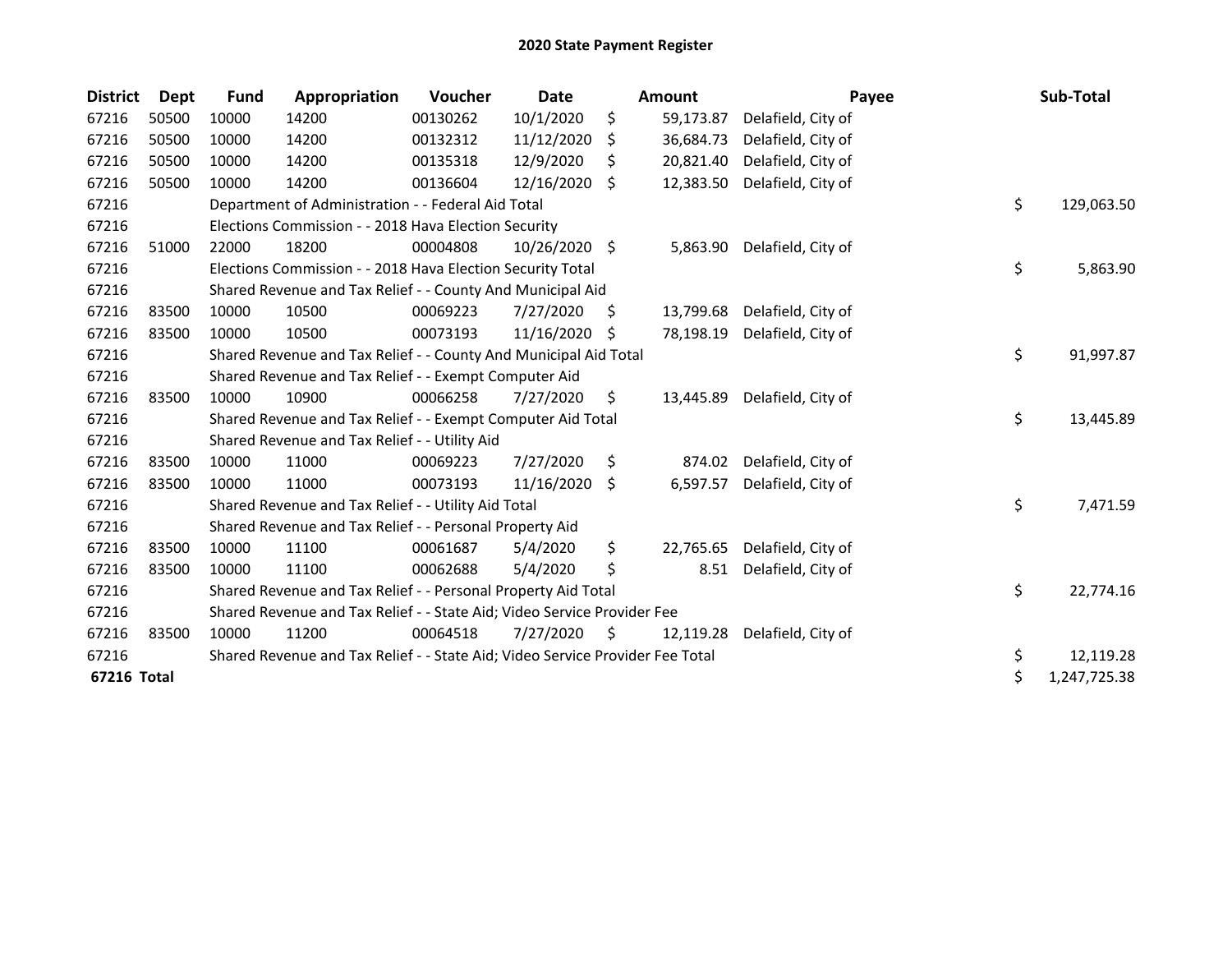| <b>District</b> | Dept  | <b>Fund</b> | Appropriation                                                         | Voucher  | Date      | Amount | Payee                       | Sub-Total |
|-----------------|-------|-------------|-----------------------------------------------------------------------|----------|-----------|--------|-----------------------------|-----------|
| 67250           |       |             | Shared Revenue and Tax Relief - - School Lvy Tx/First Dollar Cr       |          |           |        |                             |           |
| 67250           | 83500 | 10000       | 30200                                                                 | 00064035 | 7/27/2020 |        | 133.64 City Of Milwaukee    |           |
| 67250           | 83500 | 10000       | 30200                                                                 | 00067428 | 7/27/2020 |        | 29,304.15 City Of Milwaukee |           |
| 67250           |       |             | Shared Revenue and Tax Relief - - School Lvy Tx/First Dollar Cr Total |          |           |        |                             | 29.437.79 |
| 67250 Total     |       |             |                                                                       |          |           |        |                             | 29.437.79 |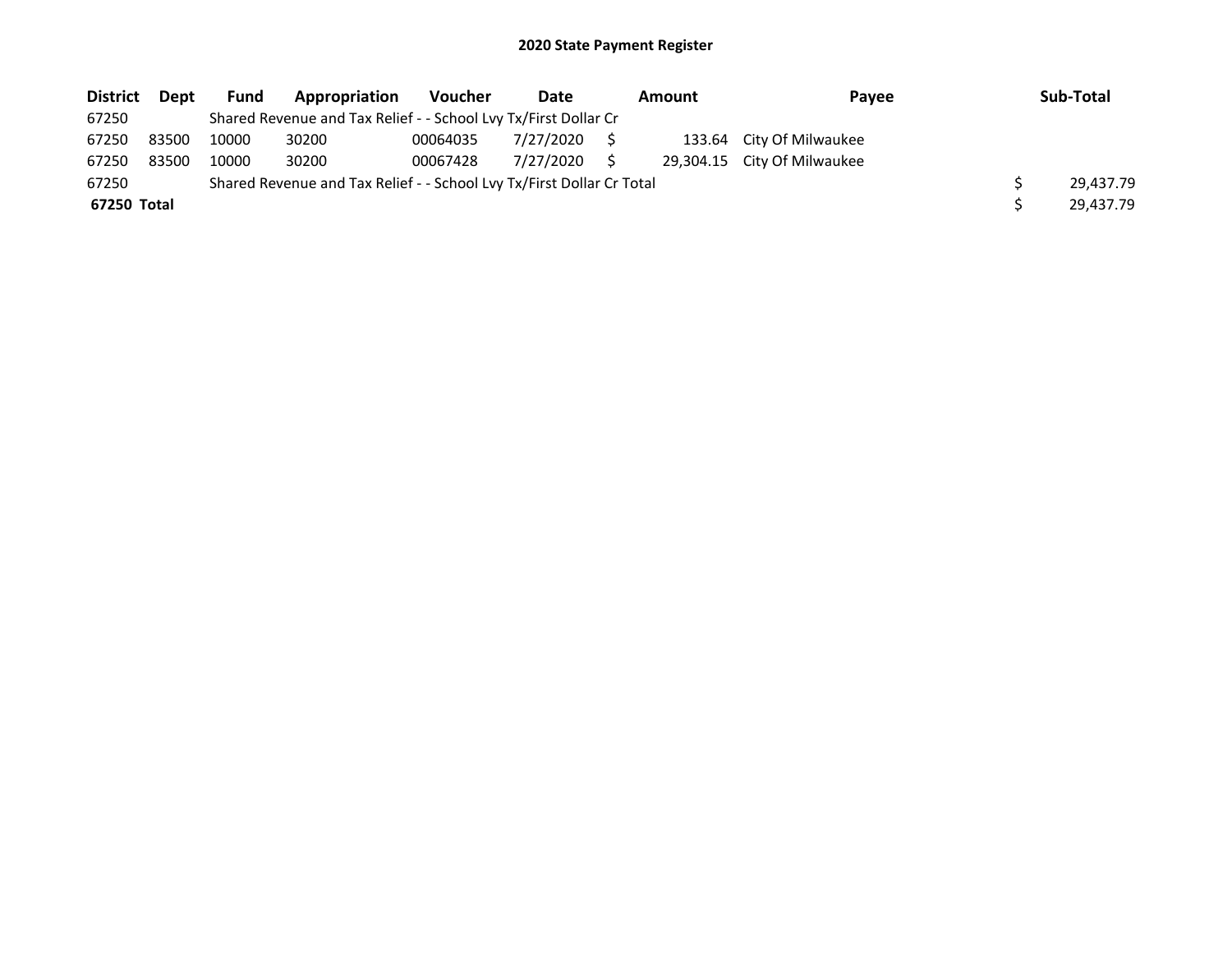| <b>District</b> | Dept  | <b>Fund</b> | Appropriation                                                      | Voucher  | <b>Date</b> | <b>Amount</b>    | Payee                       | Sub-Total        |
|-----------------|-------|-------------|--------------------------------------------------------------------|----------|-------------|------------------|-----------------------------|------------------|
| 67251           |       |             | Dept of Safety & Prof Services - - Fire Dues Distribution          |          |             |                  |                             |                  |
| 67251           | 16500 | 10000       | 22500                                                              | 00037279 | 7/20/2020   | \$               | 125,261.02 Muskego, City of |                  |
| 67251           |       |             | Dept of Safety & Prof Services - - Fire Dues Distribution Total    |          |             |                  |                             | \$<br>125,261.02 |
| 67251           |       |             | Dept of Natural Resources - - Aids In Lieu Of Taxes - Gener        |          |             |                  |                             |                  |
| 67251           | 37000 | 10000       | 50300                                                              | 00383629 | 1/17/2020   | \$<br>45,070.83  | Muskego, City of            |                  |
| 67251           |       |             | Dept of Natural Resources - - Aids In Lieu Of Taxes - Gener Total  |          |             |                  |                             | \$<br>45,070.83  |
| 67251           |       |             | Dept of Natural Resources - - Gen Program Ops-State Funds          |          |             |                  |                             |                  |
| 67251           | 37000 | 21200       | 16100                                                              | 00383280 | 1/16/2020   | \$<br>26.50      | Muskego, City of            |                  |
| 67251           | 37000 | 21200       | 16100                                                              | 00405968 | 4/23/2020   | \$<br>26.50      | Muskego, City of            |                  |
| 67251           | 37000 | 21200       | 16100                                                              | 00426156 | 7/23/2020   | \$<br>26.50      | Muskego, City of            |                  |
| 67251           | 37000 | 21200       | 16100                                                              | 00441948 | 10/16/2020  | \$<br>26.50      | Muskego, City of            |                  |
| 67251           |       |             | Dept of Natural Resources - - Gen Program Ops-State Funds Total    |          |             |                  |                             | \$<br>106.00     |
| 67251           |       |             | Dept of Natural Resources - - GPO -Federal Funds                   |          |             |                  |                             |                  |
| 67251           | 37000 | 21200       | 38100                                                              | 00395091 | 3/12/2020   | \$<br>4,711.85   | Muskego, City of            |                  |
| 67251           |       |             | Dept of Natural Resources - - GPO -Federal Funds Total             |          |             |                  |                             | \$<br>4,711.85   |
| 67251           |       |             | Dept of Natural Resources - - Enf A - Boating Enforcement          |          |             |                  |                             |                  |
| 67251           | 37000 | 21200       | 55000                                                              | 00395091 | 3/12/2020   | \$<br>9,653.53   | Muskego, City of            |                  |
| 67251           |       |             | Dept of Natural Resources - - Enf A - Boating Enforcement Total    |          |             |                  |                             | \$<br>9,653.53   |
| 67251           |       |             | Dept of Natural Resources - - Resaids - Cnty Forst, Cl & Mfl       |          |             |                  |                             |                  |
| 67251           | 37000 | 21200       | 57100                                                              | 00417939 | 6/18/2020   | \$<br>4.80       | Muskego, City of            |                  |
| 67251           |       |             | Dept of Natural Resources - - Resaids - Cnty Forst, CI & Mfl Total |          |             |                  |                             | \$<br>4.80       |
| 67251           |       |             | WI Dept of Transportation - - Hwy Sfty Loc Aid Ffd                 |          |             |                  |                             |                  |
| 67251           | 39500 | 21100       | 18500                                                              | 00492969 | 2/14/2020   | \$<br>1,591.48   | Muskego, City of            |                  |
| 67251           | 39500 | 21100       | 18500                                                              | 00501021 | 3/10/2020   | \$<br>1,283.16   | Muskego, City of            |                  |
| 67251           | 39500 | 21100       | 18500                                                              | 00515246 | 4/14/2020   | \$<br>624.16     | Muskego, City of            |                  |
| 67251           | 39500 | 21100       | 18500                                                              | 00555752 | 7/27/2020   | \$<br>1,274.32   | Muskego, City of            |                  |
| 67251           | 39500 | 21100       | 18500                                                              | 00579795 | 9/8/2020    | \$<br>4,000.00   | Muskego, City of            |                  |
| 67251           | 39500 | 21100       | 18500                                                              | 00579800 | 9/8/2020    | \$<br>2,937.84   | Muskego, City of            |                  |
| 67251           | 39500 | 21100       | 18500                                                              | 00593674 | 10/2/2020   | \$<br>3,861.04   | Muskego, City of            |                  |
| 67251           | 39500 | 21100       | 18500                                                              | 00593675 | 10/2/2020   | \$<br>2,950.72   | Muskego, City of            |                  |
| 67251           |       |             | WI Dept of Transportation - - Hwy Sfty Loc Aid Ffd Total           |          |             |                  |                             | \$<br>18,522.72  |
| 67251           |       |             | WI Dept of Transportation - - Trns Aids To Mnc.-Sf                 |          |             |                  |                             |                  |
| 67251           | 39500 | 21100       | 19100                                                              | 00477226 | 1/6/2020    | \$<br>326,486.82 | Muskego, City of            |                  |
| 67251           | 39500 | 21100       | 19100                                                              | 00507081 | 4/6/2020    | \$<br>326,486.82 | Muskego, City of            |                  |
| 67251           | 39500 | 21100       | 19100                                                              | 00544073 | 7/6/2020    | \$<br>326,486.82 | Muskego, City of            |                  |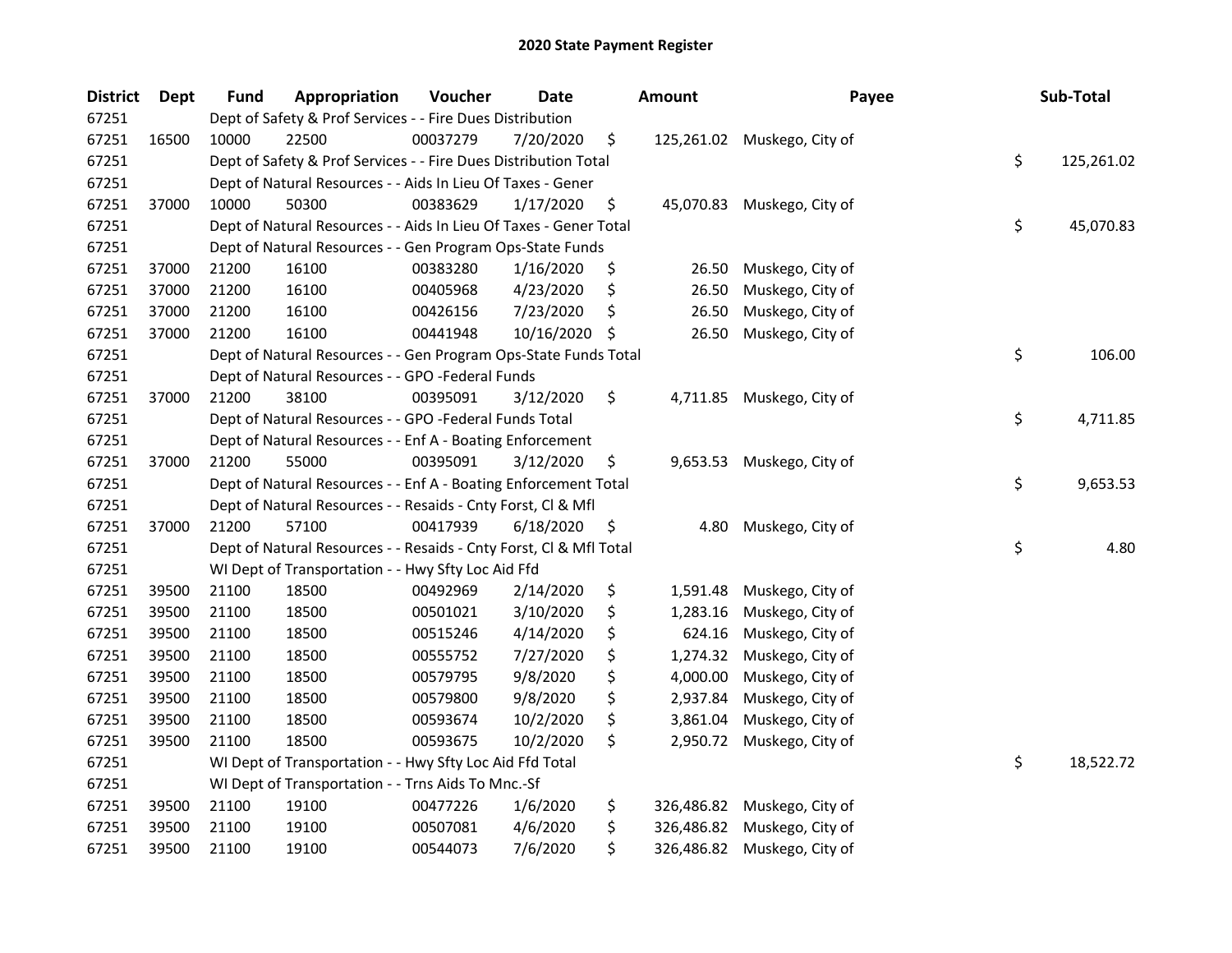| <b>District</b> | <b>Dept</b> | <b>Fund</b> | Appropriation                                                                   | Voucher                 | <b>Date</b>   | Amount           | Payee                       | Sub-Total          |
|-----------------|-------------|-------------|---------------------------------------------------------------------------------|-------------------------|---------------|------------------|-----------------------------|--------------------|
| 67251           | 39500       | 21100       | 19100                                                                           | 00586899                | 10/5/2020     | \$<br>326,486.83 | Muskego, City of            |                    |
| 67251           |             |             | WI Dept of Transportation - - Trns Aids To Mnc.-Sf Total                        |                         |               |                  |                             | \$<br>1,305,947.29 |
| 67251           |             |             | WI Dept of Transportation - - Loc Rd Imp Prg St Fd                              |                         |               |                  |                             |                    |
| 67251           | 39500       | 21100       | 27800                                                                           | 00483131                | 1/17/2020     | \$<br>67,908.39  | Muskego, City of            |                    |
| 67251           |             |             | WI Dept of Transportation - - Loc Rd Imp Prg St Fd Total                        |                         |               |                  |                             | \$<br>67,908.39    |
| 67251           |             |             | Department of Health Services - - Prepaid Medical Transport Reimbursement       |                         |               |                  |                             |                    |
| 67251           | 43500       | 10000       | 16300                                                                           | AMBULANCE 11/16/2020 \$ |               | 7,325.67         | Muskego, City of            |                    |
| 67251           |             |             | Department of Health Services - - Prepaid Medical Transport Reimbursement Total |                         |               |                  |                             | \$<br>7,325.67     |
| 67251           |             |             | Department of Justice - - Law Enforcement Train, Local                          |                         |               |                  |                             |                    |
| 67251           | 45500       | 10000       | 23100                                                                           | 00091503                | 12/7/2020     | \$<br>6,080.00   | Muskego, City of            |                    |
| 67251           |             |             | Department of Justice - - Law Enforcement Train, Local Total                    |                         |               |                  |                             | \$<br>6,080.00     |
| 67251           |             |             | Department of Justice - - Federal Aid, State Operations                         |                         |               |                  |                             |                    |
| 67251           | 45500       | 10000       | 24100                                                                           | 00084124                | 6/2/2020      | \$<br>87.66      | Muskego, City of            |                    |
| 67251           |             |             | Department of Justice - - Federal Aid, State Operations Total                   |                         |               |                  |                             | \$<br>87.66        |
| 67251           |             |             | Department of Justice - - Federal Aid, Local Assistance                         |                         |               |                  |                             |                    |
| 67251           | 45500       | 10000       | 25100                                                                           | 00088041                | 9/10/2020     | \$<br>262.98     | Muskego, City of            |                    |
| 67251           | 45500       | 10000       | 25100                                                                           | 00089520                | 10/26/2020 \$ | 964.26           | Muskego, City of            |                    |
| 67251           |             |             | Department of Justice - - Federal Aid, Local Assistance Total                   |                         |               |                  |                             | \$<br>1,227.24     |
| 67251           |             |             | Department of Administration - - Federal Aid                                    |                         |               |                  |                             |                    |
| 67251           | 50500       | 10000       | 14200                                                                           | 00130263                | 10/2/2020     | \$<br>14,541.67  | Muskego, City of            |                    |
| 67251           | 50500       | 10000       | 14200                                                                           | 00132313                | 11/13/2020    | \$<br>14,970.32  | Muskego, City of            |                    |
| 67251           | 50500       | 10000       | 14200                                                                           | 00135319                | 12/10/2020 \$ |                  | 376,910.01 Muskego, City of |                    |
| 67251           |             |             | Department of Administration - - Federal Aid Total                              |                         |               |                  |                             | \$<br>406,422.00   |
| 67251           |             |             | Elections Commission - - 2018 Hava Election Security                            |                         |               |                  |                             |                    |
| 67251           | 51000       | 22000       | 18200                                                                           | 00004360                | 8/28/2020     | \$<br>18,849.40  | Muskego, City of            |                    |
| 67251           |             |             | Elections Commission - - 2018 Hava Election Security Total                      |                         |               |                  |                             | \$<br>18,849.40    |
| 67251           |             |             | Shared Revenue and Tax Relief - - County And Municipal Aid                      |                         |               |                  |                             |                    |
| 67251           | 83500       | 10000       | 10500                                                                           | 00069224                | 7/27/2020     | \$<br>60,163.48  | Muskego, City of            |                    |
| 67251           | 83500       | 10000       | 10500                                                                           | 00073194                | 11/16/2020    | \$<br>333,600.72 | Muskego, City of            |                    |
| 67251           |             |             | Shared Revenue and Tax Relief - - County And Municipal Aid Total                |                         |               |                  |                             | \$<br>393,764.20   |
| 67251           |             |             | Shared Revenue and Tax Relief - - Exempt Computer Aid                           |                         |               |                  |                             |                    |
| 67251           | 83500       | 10000       | 10900                                                                           | 00066259                | 7/27/2020     | \$<br>11,311.25  | Muskego, City of            |                    |
| 67251           | 83500       | 10000       | 10900                                                                           | 00067248                | 7/27/2020     | \$<br>10,184.10  | Muskego, City of            |                    |
| 67251           |             |             | Shared Revenue and Tax Relief - - Exempt Computer Aid Total                     |                         |               |                  |                             | \$<br>21,495.35    |
| 67251           |             |             | Shared Revenue and Tax Relief - - Utility Aid                                   |                         |               |                  |                             |                    |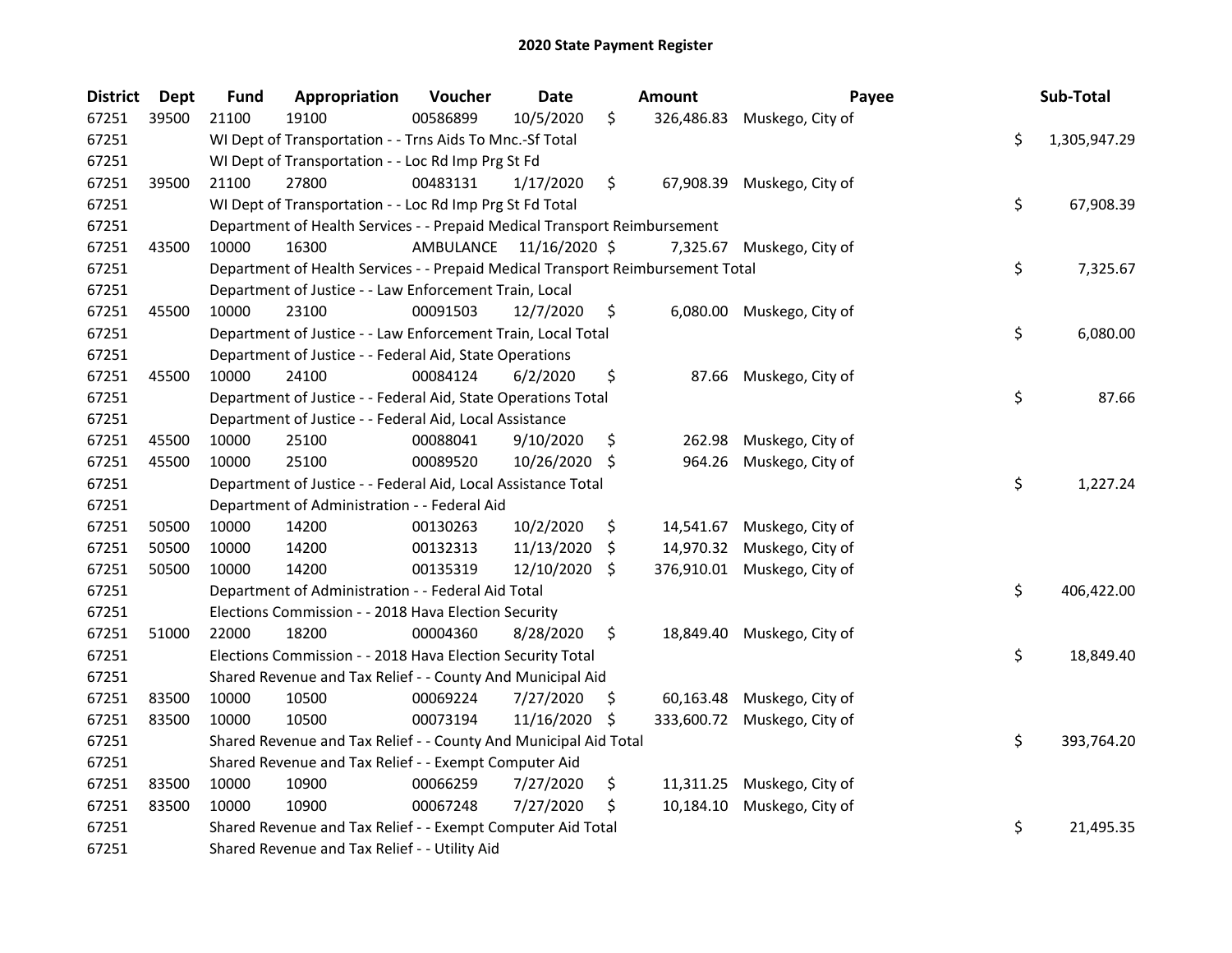| <b>District</b> | Dept  | <b>Fund</b> | Appropriation                                                                 | <b>Voucher</b> | Date       |    | <b>Amount</b> | Payee            |     | Sub-Total    |
|-----------------|-------|-------------|-------------------------------------------------------------------------------|----------------|------------|----|---------------|------------------|-----|--------------|
| 67251           | 83500 | 10000       | 11000                                                                         | 00069224       | 7/27/2020  | \$ | 388.83        | Muskego, City of |     |              |
| 67251           | 83500 | 10000       | 11000                                                                         | 00073194       | 11/16/2020 | -S | 31,261.84     | Muskego, City of |     |              |
| 67251           |       |             | Shared Revenue and Tax Relief - - Utility Aid Total                           |                |            |    |               |                  | \$  | 31,650.67    |
| 67251           |       |             | Shared Revenue and Tax Relief - - Personal Property Aid                       |                |            |    |               |                  |     |              |
| 67251           | 83500 | 10000       | 11100                                                                         | 00061688       | 5/4/2020   | S. | 42,249.17     | Muskego, City of |     |              |
| 67251           | 83500 | 10000       | 11100                                                                         | 00062689       | 5/4/2020   | S. | 32,648.83     | Muskego, City of |     |              |
| 67251           |       |             | Shared Revenue and Tax Relief - - Personal Property Aid Total                 |                |            |    |               |                  | \$  | 74,898.00    |
| 67251           |       |             | Shared Revenue and Tax Relief - - State Aid; Video Service Provider Fee       |                |            |    |               |                  |     |              |
| 67251           | 83500 | 10000       | 11200                                                                         | 00064519       | 7/27/2020  | S. | 30,199.05     | Muskego, City of |     |              |
| 67251           |       |             | Shared Revenue and Tax Relief - - State Aid; Video Service Provider Fee Total |                |            |    |               |                  | \$  | 30,199.05    |
| 67251           |       |             | Shared Revenue and Tax Relief - - School Lvy Tx/First Dollar Cr               |                |            |    |               |                  |     |              |
| 67251           | 83500 | 10000       | 30200                                                                         | 00064036       | 7/27/2020  | S. | 540,997.91    | Muskego, City of |     |              |
| 67251           | 83500 | 10000       | 30200                                                                         | 00067429       | 7/27/2020  | S  | 5,195,492.83  | Muskego, City of |     |              |
| 67251           |       |             | Shared Revenue and Tax Relief - - School Lvy Tx/First Dollar Cr Total         |                |            |    |               |                  | \$. | 5,736,490.74 |
| 67251           |       |             | Shared Revenue and Tax Relief - - Lottery & Gaming Credit                     |                |            |    |               |                  |     |              |
| 67251           | 83500 | 52100       | 36300                                                                         | 00055758       | 3/23/2020  | S. | 1,306,263.84  | Muskego, City of |     |              |
| 67251           |       |             | Shared Revenue and Tax Relief - - Lottery & Gaming Credit Total               |                |            |    |               |                  |     | 1,306,263.84 |
| 67251 Total     |       |             |                                                                               |                |            |    |               |                  | \$  | 9,611,940.25 |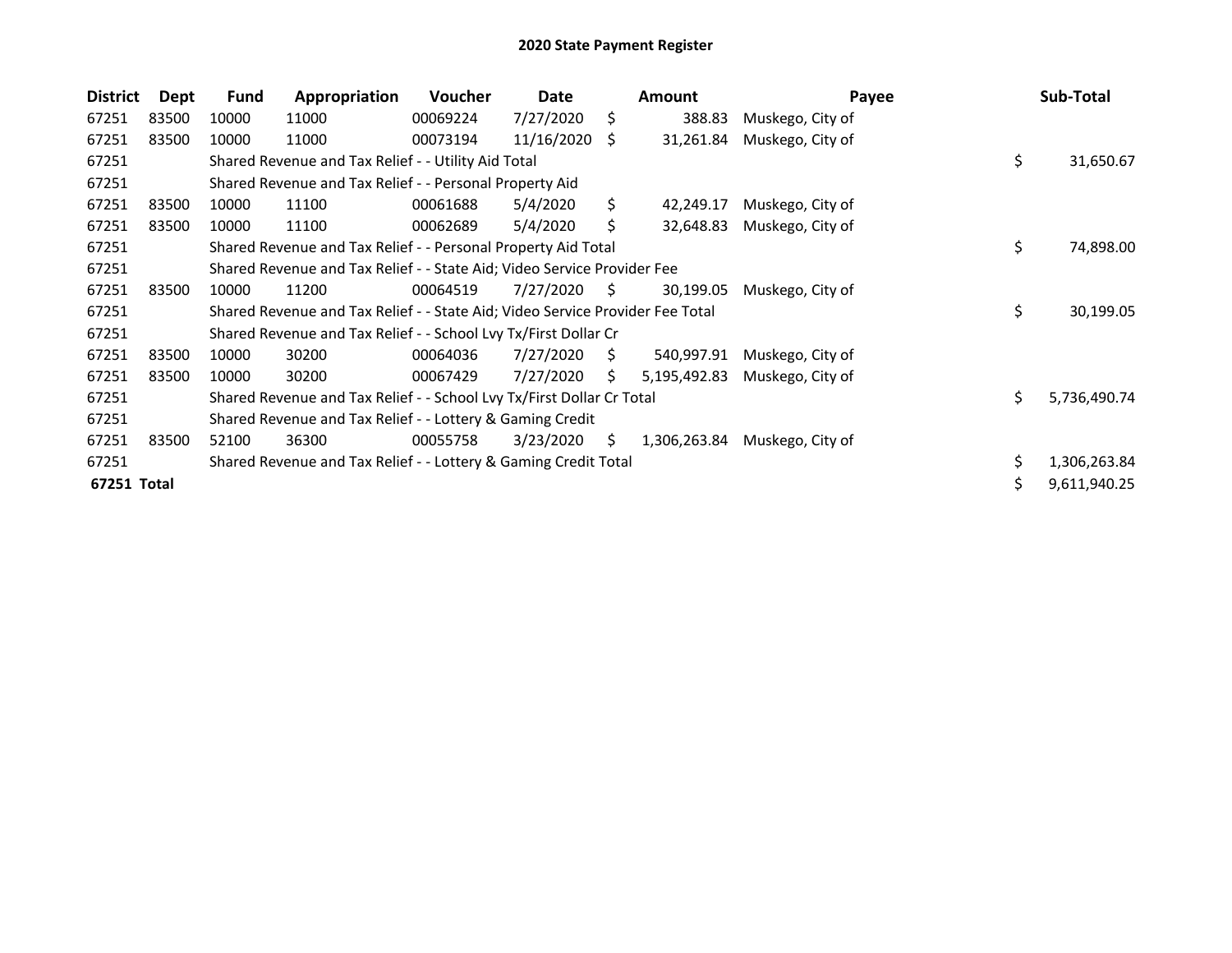| <b>District</b> | <b>Dept</b> | <b>Fund</b> | Appropriation                                                                   | Voucher   | <b>Date</b>   | <b>Amount</b>    | Payee                         | Sub-Total          |
|-----------------|-------------|-------------|---------------------------------------------------------------------------------|-----------|---------------|------------------|-------------------------------|--------------------|
| 67261           |             |             | Dept of Ag, Trade & Cons Protc - - Retail Petroleum                             |           |               |                  |                               |                    |
| 67261           | 11500       | 27200       | 16100                                                                           | 00060091  | 7/14/2020     | \$<br>6,072.00   | City Of New Berlin            |                    |
| 67261           | 11500       | 27200       | 16100                                                                           | 00060115  | 7/14/2020     | \$<br>455.40     | City Of New Berlin            |                    |
| 67261           |             |             | Dept of Ag, Trade & Cons Protc - - Retail Petroleum Total                       |           |               |                  |                               | \$<br>6,527.40     |
| 67261           |             |             | Dept of Safety & Prof Services - - Fire Dues Distribution                       |           |               |                  |                               |                    |
| 67261           | 16500       | 10000       | 22500                                                                           | 00037280  | 7/17/2020     | \$               | 234,273.78 City Of New Berlin |                    |
| 67261           |             |             | Dept of Safety & Prof Services - - Fire Dues Distribution Total                 |           |               |                  |                               | \$<br>234,273.78   |
| 67261           |             |             | WI Dept of Transportation - - Conn Hwy Aids St Fds                              |           |               |                  |                               |                    |
| 67261           | 39500       | 21100       | 16200                                                                           | 00477455  | 1/6/2020      | \$               | 17,350.22 City Of New Berlin  |                    |
| 67261           | 39500       | 21100       | 16200                                                                           | 00507310  | 4/6/2020      | \$<br>17,350.22  | City Of New Berlin            |                    |
| 67261           | 39500       | 21100       | 16200                                                                           | 00544302  | 7/6/2020      | \$<br>17,350.22  | City Of New Berlin            |                    |
| 67261           | 39500       | 21100       | 16200                                                                           | 00587128  | 10/5/2020     | \$<br>17,350.22  | City Of New Berlin            |                    |
| 67261           |             |             | WI Dept of Transportation - - Conn Hwy Aids St Fds Total                        |           |               |                  |                               | \$<br>69,400.88    |
| 67261           |             |             | WI Dept of Transportation - - Hwy Sfty Loc Aid Ffd                              |           |               |                  |                               |                    |
| 67261           | 39500       | 21100       | 18500                                                                           | 00606841  | 10/28/2020 \$ | 3,980.00         | City Of New Berlin            |                    |
| 67261           |             |             | WI Dept of Transportation - - Hwy Sfty Loc Aid Ffd Total                        |           |               |                  |                               | \$<br>3,980.00     |
| 67261           |             |             | WI Dept of Transportation - - Trns Aids To Mnc.-Sf                              |           |               |                  |                               |                    |
| 67261           | 39500       | 21100       | 19100                                                                           | 00477227  | 1/6/2020      | \$<br>565,775.25 | City Of New Berlin            |                    |
| 67261           | 39500       | 21100       | 19100                                                                           | 00507082  | 4/6/2020      | \$<br>565,775.25 | City Of New Berlin            |                    |
| 67261           | 39500       | 21100       | 19100                                                                           | 00544074  | 7/6/2020      | \$<br>565,775.25 | City Of New Berlin            |                    |
| 67261           | 39500       | 21100       | 19100                                                                           | 00586900  | 10/5/2020     | \$<br>565,775.25 | City Of New Berlin            |                    |
| 67261           |             |             | WI Dept of Transportation - - Trns Aids To Mnc.-Sf Total                        |           |               |                  |                               | \$<br>2,263,101.00 |
| 67261           |             |             | WI Dept of Transportation - - Loc Rd Imp Prg St Fd                              |           |               |                  |                               |                    |
| 67261           | 39500       | 21100       | 27800                                                                           | 00620739  | 11/30/2020 \$ |                  | 106,797.23 City Of New Berlin |                    |
| 67261           |             |             | WI Dept of Transportation - - Loc Rd Imp Prg St Fd Total                        |           |               |                  |                               | \$<br>106,797.23   |
| 67261           |             |             | WI Dept of Transportation - - Transpor Safety Ff                                |           |               |                  |                               |                    |
| 67261           | 39500       | 21100       | 58200                                                                           | 00503358  | 3/17/2020     | \$<br>50.44      | City Of New Berlin            |                    |
| 67261           |             |             | WI Dept of Transportation - - Transpor Safety Ff Total                          |           |               |                  |                               | \$<br>50.44        |
| 67261           |             |             | Department of Health Services - - Prepaid Medical Transport Reimbursement       |           |               |                  |                               |                    |
| 67261           | 43500       | 10000       | 16300                                                                           | AMBULANCE | 11/16/2020 \$ |                  | 18,735.56 City Of New Berlin  |                    |
| 67261           |             |             | Department of Health Services - - Prepaid Medical Transport Reimbursement Total |           |               |                  |                               | \$<br>18,735.56    |
| 67261           |             |             | Department of Justice - - Crime Laboratories, Dna                               |           |               |                  |                               |                    |
| 67261           | 45500       | 10000       | 22100                                                                           | 00085856  | 7/15/2020     | \$<br>40.00      | City Of New Berlin            |                    |
| 67261           |             |             | Department of Justice - - Crime Laboratories, Dna Total                         |           |               |                  |                               | \$<br>40.00        |
| 67261           |             |             | Department of Justice - - Law Enforcement Train, Local                          |           |               |                  |                               |                    |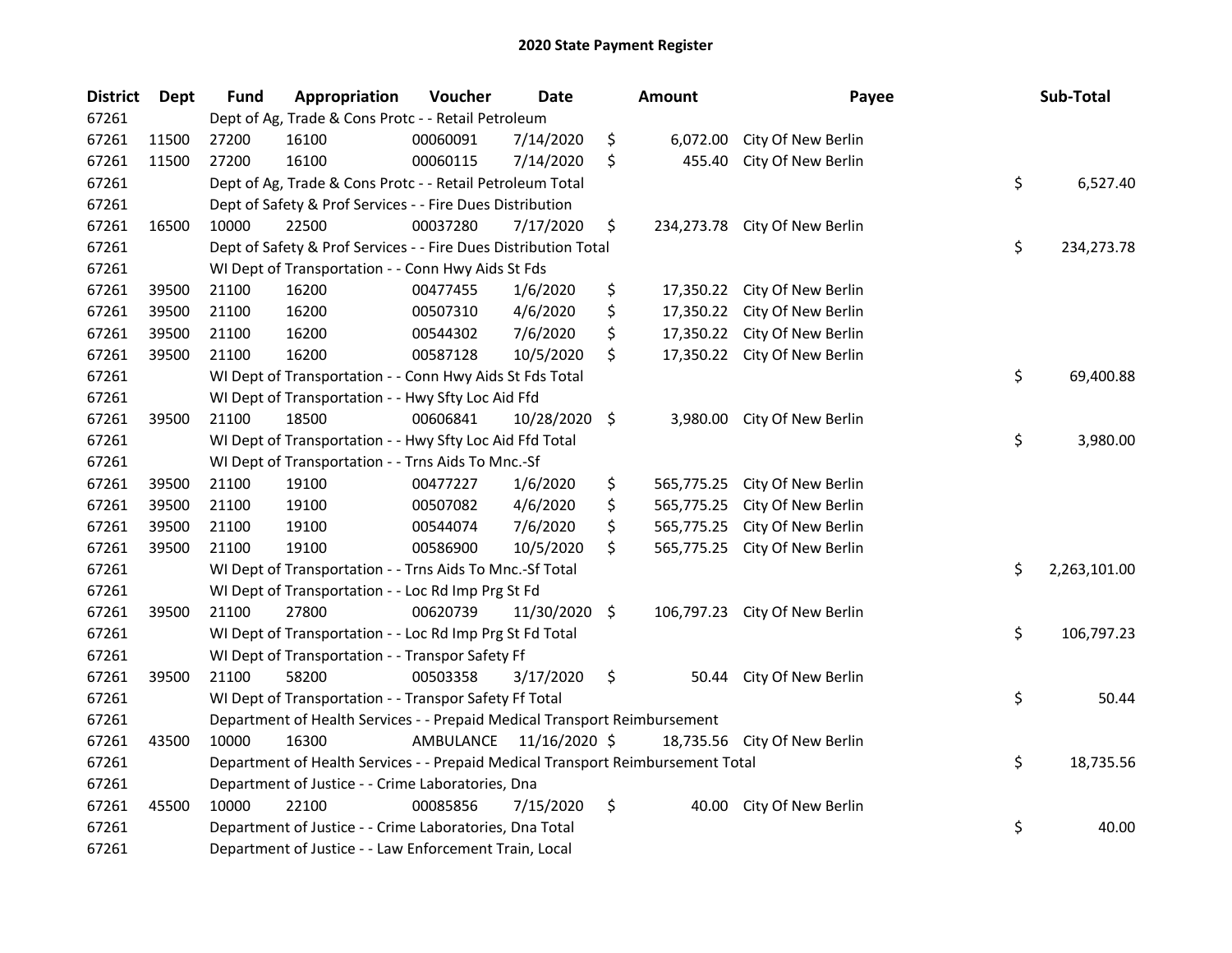| <b>District</b> | <b>Dept</b> | <b>Fund</b> | Appropriation                                                                                     | Voucher  | Date            |                    | <b>Amount</b> | Payee                                                                                                   | Sub-Total        |
|-----------------|-------------|-------------|---------------------------------------------------------------------------------------------------|----------|-----------------|--------------------|---------------|---------------------------------------------------------------------------------------------------------|------------------|
| 67261           | 45500       | 10000       | 23100                                                                                             | 00091510 | 12/4/2020       | \$                 | 10,240.00     | City Of New Berlin                                                                                      |                  |
| 67261           |             |             | Department of Justice - - Law Enforcement Train, Local Total                                      |          |                 |                    |               |                                                                                                         | \$<br>10,240.00  |
| 67261           |             |             | Department of Justice - - Federal Aid, State Operations                                           |          |                 |                    |               |                                                                                                         |                  |
| 67261           | 45500       | 10000       | 24100                                                                                             | 00080582 | 2/28/2020       | \$                 | 918.08        | City Of New Berlin                                                                                      |                  |
| 67261           |             |             | Department of Justice - - Federal Aid, State Operations Total                                     |          |                 |                    |               |                                                                                                         | \$<br>918.08     |
| 67261           |             |             | Department of Justice - - Federal Aid, Local Assistance                                           |          |                 |                    |               |                                                                                                         |                  |
| 67261           | 45500       | 10000       | 25100                                                                                             | 00089521 | 10/26/2020 \$   |                    |               | 358.31 City Of New Berlin                                                                               |                  |
| 67261           |             |             | Department of Justice - - Federal Aid, Local Assistance Total                                     |          |                 |                    |               |                                                                                                         | \$<br>358.31     |
| 67261           |             |             | Department of Administration - - Federal Aid                                                      |          |                 |                    |               |                                                                                                         |                  |
| 67261           | 50500       | 10000       | 14200                                                                                             | 00126770 | 8/11/2020       | \$                 | 95,786.09     | City Of New Berlin                                                                                      |                  |
| 67261           | 50500       | 10000       | 14200                                                                                             | 00130264 | 10/1/2020       | \$                 | 34,833.50     | City Of New Berlin                                                                                      |                  |
| 67261           | 50500       | 10000       | 14200                                                                                             | 00135320 | 12/9/2020       | \$                 | 529,371.41    | City Of New Berlin                                                                                      |                  |
| 67261           | 50500       | 10000       | 14200                                                                                             | 00136605 | 12/16/2020      | $\ddot{\varsigma}$ | 62,323.73     | City Of New Berlin                                                                                      |                  |
| 67261           |             |             | Department of Administration - - Federal Aid Total                                                |          |                 |                    |               |                                                                                                         | \$<br>722,314.73 |
| 67261           |             |             | Elections Commission - - 2018 Hava Election Security                                              |          |                 |                    |               |                                                                                                         |                  |
| 67261           | 51000       | 22000       | 18200                                                                                             | 00004102 | 8/3/2020        | \$                 |               | 30,679.90 City Of New Berlin                                                                            |                  |
| 67261           |             |             | Elections Commission - - 2018 Hava Election Security Total                                        |          |                 |                    |               |                                                                                                         | \$<br>30,679.90  |
| 67261           |             |             | Public Defender Board - - Transcript, Discovery and Records Provided to the Public Defender Board |          |                 |                    |               |                                                                                                         |                  |
| 67261           | 55000       | 10000       | 10600                                                                                             | 00246249 | 5/5/2020        | \$                 |               | 10.00 City Of New Berlin                                                                                |                  |
| 67261           |             |             |                                                                                                   |          |                 |                    |               | Public Defender Board - - Transcript, Discovery and Records Provided to the Public Defender Board Total | \$<br>10.00      |
| 67261           |             |             | Shared Revenue and Tax Relief - - County And Municipal Aid                                        |          |                 |                    |               |                                                                                                         |                  |
| 67261           | 83500       | 10000       | 10500                                                                                             | 00069225 | 7/27/2020       | -\$                |               | 83,574.42 City Of New Berlin                                                                            |                  |
| 67261           | 83500       | 10000       | 10500                                                                                             | 00073195 | $11/16/2020$ \$ |                    | 454,852.80    | City Of New Berlin                                                                                      |                  |
| 67261           |             |             | Shared Revenue and Tax Relief - - County And Municipal Aid Total                                  |          |                 |                    |               |                                                                                                         | \$<br>538,427.22 |
| 67261           |             |             | Shared Revenue and Tax Relief - - Exempt Computer Aid                                             |          |                 |                    |               |                                                                                                         |                  |
| 67261           | 83500       | 10000       | 10900                                                                                             | 00066260 | 7/27/2020       | \$                 |               | 150,089.31 City Of New Berlin                                                                           |                  |
| 67261           |             |             | Shared Revenue and Tax Relief - - Exempt Computer Aid Total                                       |          |                 |                    |               |                                                                                                         | \$<br>150,089.31 |
| 67261           |             |             | Shared Revenue and Tax Relief - - Utility Aid                                                     |          |                 |                    |               |                                                                                                         |                  |
| 67261           | 83500       | 10000       | 11000                                                                                             | 00069225 | 7/27/2020       | \$                 | 17,331.20     | City Of New Berlin                                                                                      |                  |
| 67261           | 83500       | 10000       | 11000                                                                                             | 00073195 | $11/16/2020$ \$ |                    | 106,281.06    | City Of New Berlin                                                                                      |                  |
| 67261           |             |             | Shared Revenue and Tax Relief - - Utility Aid Total                                               |          |                 |                    |               |                                                                                                         | \$<br>123,612.26 |
| 67261           |             |             | Shared Revenue and Tax Relief - - Personal Property Aid                                           |          |                 |                    |               |                                                                                                         |                  |
| 67261           | 83500       | 10000       | 11100                                                                                             | 00061689 | 5/4/2020        | \$                 | 365,004.00    | City Of New Berlin                                                                                      |                  |
| 67261           |             |             | Shared Revenue and Tax Relief - - Personal Property Aid Total                                     |          |                 |                    |               |                                                                                                         | \$<br>365,004.00 |
| 67261           |             |             | Shared Revenue and Tax Relief - - State Aid; Video Service Provider Fee                           |          |                 |                    |               |                                                                                                         |                  |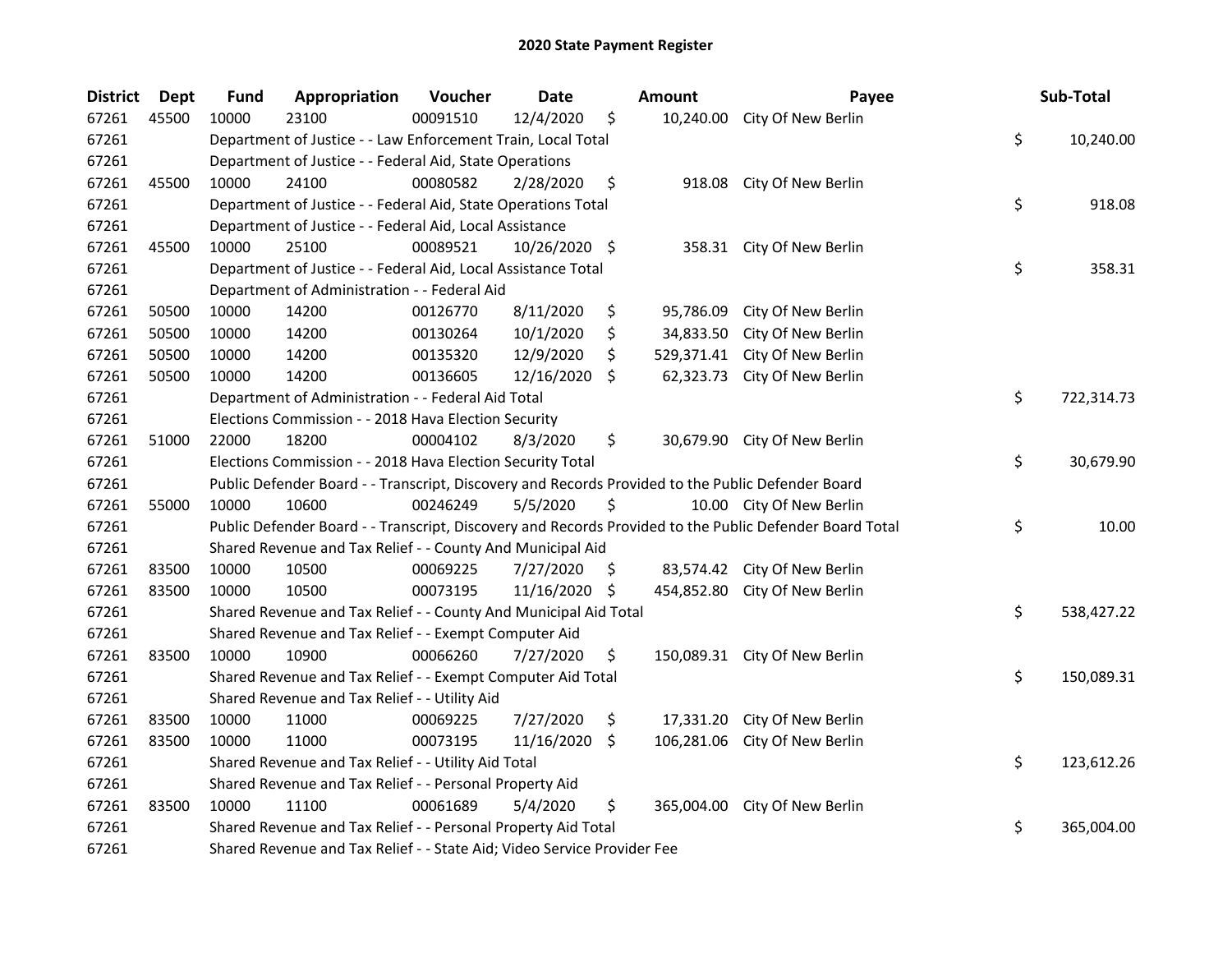| <b>District</b> | Dept  | <b>Fund</b> | Appropriation                                                                 | <b>Voucher</b> | Date      |    | Amount       | Payee                            | Sub-Total     |
|-----------------|-------|-------------|-------------------------------------------------------------------------------|----------------|-----------|----|--------------|----------------------------------|---------------|
| 67261           | 83500 | 10000       | 11200                                                                         | 00064520       | 7/27/2020 |    | 59,166.85    | City Of New Berlin               |               |
| 67261           |       |             | Shared Revenue and Tax Relief - - State Aid; Video Service Provider Fee Total |                |           |    |              |                                  | 59,166.85     |
| 67261           |       |             | Shared Revenue and Tax Relief - - School Lvy Tx/First Dollar Cr               |                |           |    |              |                                  |               |
| 67261           | 83500 | 10000       | 30200                                                                         | 00064037       | 7/27/2020 | S. | 973,571.76   | City Of New Berlin               |               |
| 67261           | 83500 | 10000       | 30200                                                                         | 00067430       | 7/27/2020 | S. |              | 10,516,681.86 City Of New Berlin |               |
| 67261           |       |             | Shared Revenue and Tax Relief - - School Lvy Tx/First Dollar Cr Total         |                |           |    |              |                                  | 11,490,253.62 |
| 67261           |       |             | Shared Revenue and Tax Relief - - Lottery & Gaming Credit                     |                |           |    |              |                                  |               |
| 67261           | 83500 | 52100       | 36300                                                                         | 00055759       | 3/23/2020 | S  | 2,298,259.99 | City Of New Berlin               |               |
| 67261           |       |             | Shared Revenue and Tax Relief - - Lottery & Gaming Credit Total               |                |           |    |              |                                  | 2,298,259.99  |
| 67261 Total     |       |             |                                                                               |                |           |    |              |                                  | 18,492,240.56 |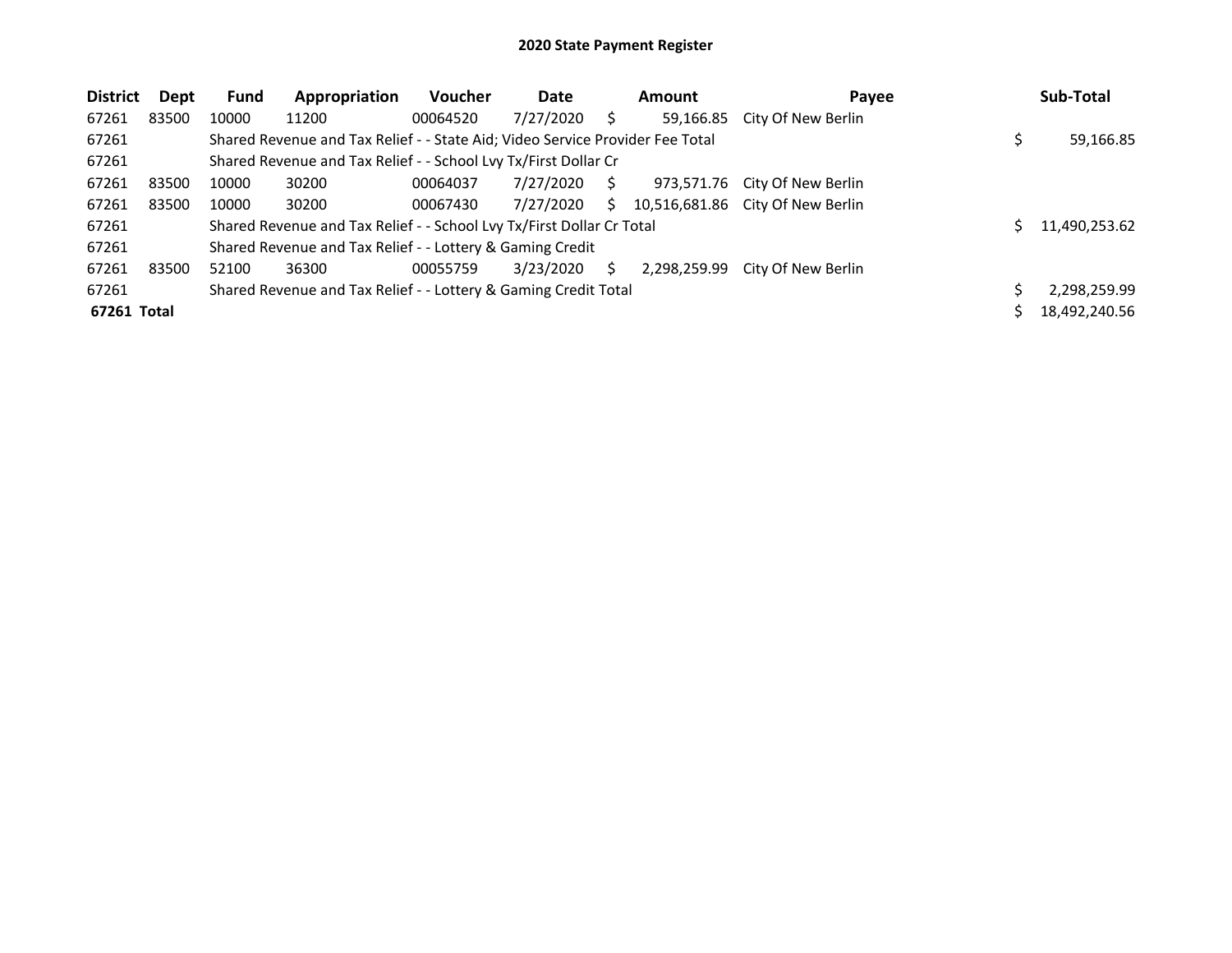| <b>District</b> | <b>Dept</b> | <b>Fund</b> | Appropriation                                                   | Voucher  | Date       |     | <b>Amount</b> | Payee              | Sub-Total       |
|-----------------|-------------|-------------|-----------------------------------------------------------------|----------|------------|-----|---------------|--------------------|-----------------|
| 67265           |             |             | Dept of Safety & Prof Services - - Fire Dues Distribution       |          |            |     |               |                    |                 |
| 67265           | 16500       | 10000       | 22500                                                           | 00037281 | 7/17/2020  | \$  | 92,266.38     | City Of Oconomowoc |                 |
| 67265           |             |             | Dept of Safety & Prof Services - - Fire Dues Distribution Total |          |            |     |               |                    | \$<br>92,266.38 |
| 67265           |             |             | Dept of Natural Resources - - Gen Program Ops-State Funds       |          |            |     |               |                    |                 |
| 67265           | 37000       | 21200       | 16100                                                           | 00391298 | 2/21/2020  | \$  | 13.89         | City Of Oconomowoc |                 |
| 67265           | 37000       | 21200       | 16100                                                           | 00391300 | 2/21/2020  | \$  | 32.87         | City Of Oconomowoc |                 |
| 67265           | 37000       | 21200       | 16100                                                           | 00399453 | 4/2/2020   | \$  | 32.33         | City Of Oconomowoc |                 |
| 67265           | 37000       | 21200       | 16100                                                           | 00399455 | 4/2/2020   | \$  | 14.01         | City Of Oconomowoc |                 |
| 67265           | 37000       | 21200       | 16100                                                           | 00401058 | 4/14/2020  | \$  | 32.96         | City Of Oconomowoc |                 |
| 67265           | 37000       | 21200       | 16100                                                           | 00412193 | 5/28/2020  | \$  | 13.89         | City Of Oconomowoc |                 |
| 67265           | 37000       | 21200       | 16100                                                           | 00412194 | 5/28/2020  | \$  | 31.39         | City Of Oconomowoc |                 |
| 67265           | 37000       | 21200       | 16100                                                           | 00412416 | 6/1/2020   | \$  | 31.29         | City Of Oconomowoc |                 |
| 67265           | 37000       | 21200       | 16100                                                           | 00412418 | 6/1/2020   | \$  | 13.78         | City Of Oconomowoc |                 |
| 67265           | 37000       | 21200       | 16100                                                           | 00419874 | 6/30/2020  | \$  | 30.59         | City Of Oconomowoc |                 |
| 67265           | 37000       | 21200       | 16100                                                           | 00419875 | 6/30/2020  | \$  | 13.78         | City Of Oconomowoc |                 |
| 67265           | 37000       | 21200       | 16100                                                           | 00424898 | 7/16/2020  | \$  | 14.11         | City Of Oconomowoc |                 |
| 67265           | 37000       | 21200       | 16100                                                           | 00424900 | 7/16/2020  | \$  | 32.01         | City Of Oconomowoc |                 |
| 67265           | 37000       | 21200       | 16100                                                           | 00426108 | 7/23/2020  | \$  | 13.83         | City Of Oconomowoc |                 |
| 67265           | 37000       | 21200       | 16100                                                           | 00438065 | 9/28/2020  | \$  | 32.86         | City Of Oconomowoc |                 |
| 67265           | 37000       | 21200       | 16100                                                           | 00438069 | 9/28/2020  | \$  | 14.00         | City Of Oconomowoc |                 |
| 67265           | 37000       | 21200       | 16100                                                           | 00438810 | 9/29/2020  | \$  | 32.50         | City Of Oconomowoc |                 |
| 67265           | 37000       | 21200       | 16100                                                           | 00438811 | 9/29/2020  | \$  | 13.87         | City Of Oconomowoc |                 |
| 67265           | 37000       | 21200       | 16100                                                           | 00441946 | 10/16/2020 | \$  | 33.03         | City Of Oconomowoc |                 |
| 67265           | 37000       | 21200       | 16100                                                           | 00441947 | 10/16/2020 | \$  | 13.96         | City Of Oconomowoc |                 |
| 67265           | 37000       | 21200       | 16100                                                           | 00447062 | 11/17/2020 | \$  | 32.88         | City Of Oconomowoc |                 |
| 67265           | 37000       | 21200       | 16100                                                           | 00447063 | 11/17/2020 | \$  | 13.82         | City Of Oconomowoc |                 |
| 67265           | 37000       | 21200       | 16100                                                           | 00451647 | 12/14/2020 | \$, | 32.95         | City Of Oconomowoc |                 |
| 67265           | 37000       | 21200       | 16100                                                           | 00451648 | 12/14/2020 | \$  | 13.80         | City Of Oconomowoc |                 |
| 67265           |             |             | Dept of Natural Resources - - Gen Program Ops-State Funds Total |          |            |     |               |                    | \$<br>554.40    |
| 67265           |             |             | Dept of Natural Resources - - GPO -Federal Funds                |          |            |     |               |                    |                 |
| 67265           | 37000       | 21200       | 38100                                                           | 00395103 | 3/12/2020  | \$  | 976.63        | City Of Oconomowoc |                 |
| 67265           |             |             | Dept of Natural Resources - - GPO -Federal Funds Total          |          |            |     |               |                    | \$<br>976.63    |
| 67265           |             |             | Dept of Natural Resources - - Enf A - Boating Enforcement       |          |            |     |               |                    |                 |
| 67265           | 37000       | 21200       | 55000                                                           | 00395103 | 3/12/2020  | \$  | 2,000.90      | City Of Oconomowoc |                 |
| 67265           |             |             | Dept of Natural Resources - - Enf A - Boating Enforcement Total |          |            |     |               |                    | \$<br>2,000.90  |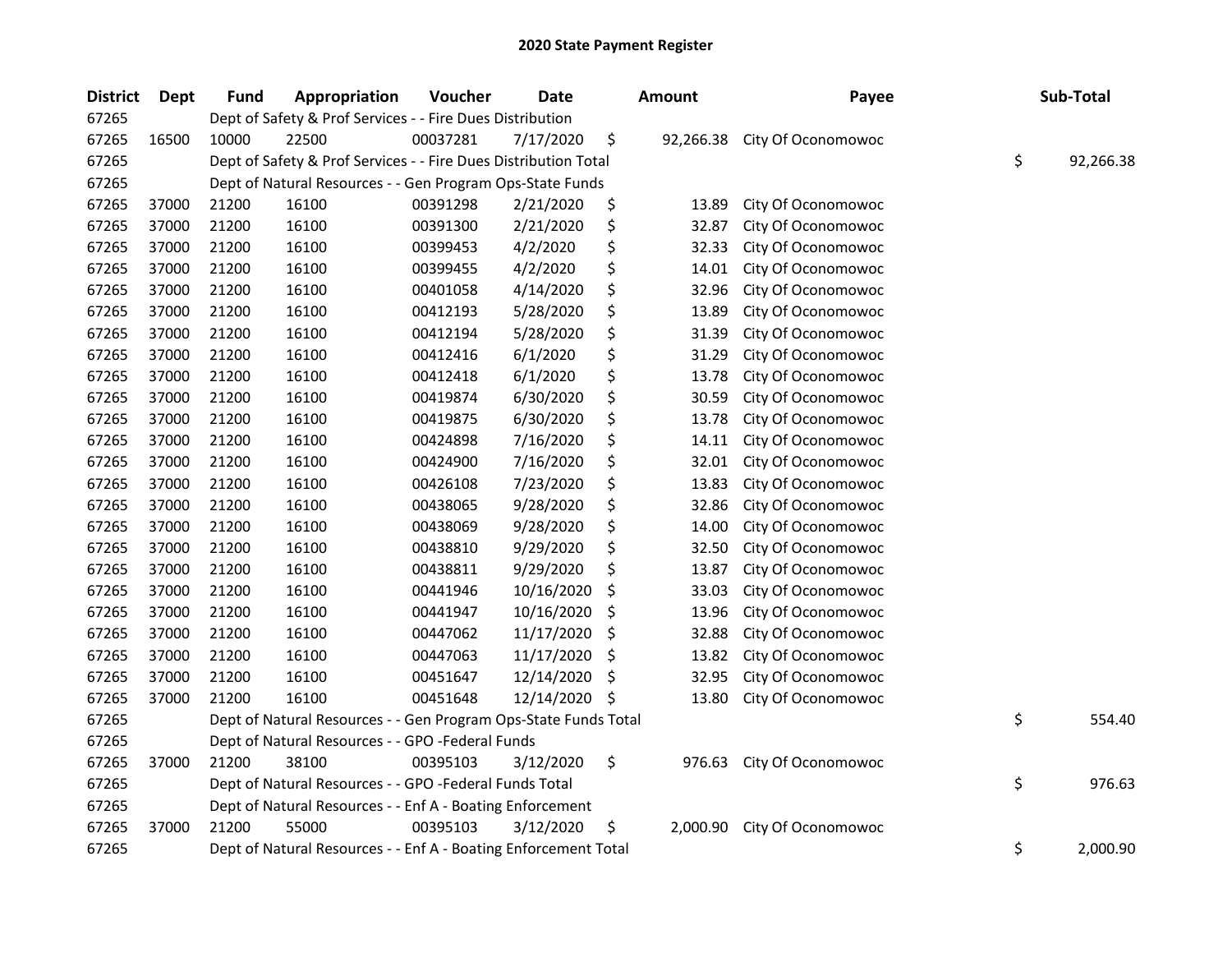| <b>District</b> | <b>Dept</b> | <b>Fund</b> | Appropriation                                                     | Voucher  | <b>Date</b>   |     | Amount     | Payee                       | Sub-Total        |
|-----------------|-------------|-------------|-------------------------------------------------------------------|----------|---------------|-----|------------|-----------------------------|------------------|
| 67265           |             |             | Dept of Natural Resources - - Petrostorage Envr Remd Awards       |          |               |     |            |                             |                  |
| 67265           | 37000       | 27200       | 66700                                                             | 00427005 | 7/31/2020     | \$. |            | 1,354.22 City Of Oconomowoc |                  |
| 67265           |             |             | Dept of Natural Resources - - Petrostorage Envr Remd Awards Total |          |               |     |            |                             | \$<br>1,354.22   |
| 67265           |             |             | Department of Tourism - - Revenue, Gifts/Grants/Proceed           |          |               |     |            |                             |                  |
| 67265           | 38000       | 10000       | 12000                                                             | 00009495 | 12/16/2020 \$ |     | 12,651.00  | City Of Oconomowoc          |                  |
| 67265           |             |             | Department of Tourism - - Revenue, Gifts/Grants/Proceed Total     |          |               |     |            |                             | \$<br>12,651.00  |
| 67265           |             |             | WI Dept of Transportation - - Hwy Sfty Loc Aid Ffd                |          |               |     |            |                             |                  |
| 67265           | 39500       | 21100       | 18500                                                             | 00616952 | 11/18/2020 \$ |     | 2,946.48   | City Of Oconomowoc          |                  |
| 67265           |             |             | WI Dept of Transportation - - Hwy Sfty Loc Aid Ffd Total          |          |               |     |            |                             | \$<br>2,946.48   |
| 67265           |             |             | WI Dept of Transportation - - Trns Aids To Mnc.-Sf                |          |               |     |            |                             |                  |
| 67265           | 39500       | 21100       | 19100                                                             | 00477228 | 1/6/2020      | \$  | 226,973.46 | City Of Oconomowoc          |                  |
| 67265           | 39500       | 21100       | 19100                                                             | 00507083 | 4/6/2020      | \$  | 226,973.46 | City Of Oconomowoc          |                  |
| 67265           | 39500       | 21100       | 19100                                                             | 00544075 | 7/6/2020      | \$  | 226,973.46 | City Of Oconomowoc          |                  |
| 67265           | 39500       | 21100       | 19100                                                             | 00586901 | 10/5/2020     | \$  | 226,973.49 | City Of Oconomowoc          |                  |
| 67265           |             |             | WI Dept of Transportation - - Trns Aids To Mnc.-Sf Total          |          |               |     |            |                             | \$<br>907,893.87 |
| 67265           |             |             | WI Dept of Transportation - - Its & Traf Signls Sf                |          |               |     |            |                             |                  |
| 67265           | 39500       | 21100       | 35200                                                             | 00520706 | 4/29/2020     | \$  | 1,113.10   | City Of Oconomowoc          |                  |
| 67265           |             |             | WI Dept of Transportation - - Its & Traf Signls Sf Total          |          |               |     |            |                             | \$<br>1,113.10   |
| 67265           |             |             | WI Dept of Transportation - - Hwy Mgmt & Opers Sf                 |          |               |     |            |                             |                  |
| 67265           | 39500       | 21100       | 36500                                                             | 00482378 | 1/16/2020     | \$  | 1,852.59   | City Of Oconomowoc          |                  |
| 67265           | 39500       | 21100       | 36500                                                             | 00494438 | 2/19/2020     | \$  | 1,981.54   | City Of Oconomowoc          |                  |
| 67265           | 39500       | 21100       | 36500                                                             | 00501650 | 3/11/2020     | \$  | 1,778.03   | City Of Oconomowoc          |                  |
| 67265           | 39500       | 21100       | 36500                                                             | 00514037 | 4/10/2020     | \$  | 1,563.92   | City Of Oconomowoc          |                  |
| 67265           | 39500       | 21100       | 36500                                                             | 00525342 | 5/12/2020     | \$  | 1,560.71   | City Of Oconomowoc          |                  |
| 67265           | 39500       | 21100       | 36500                                                             | 00536402 | 6/12/2020     | \$  | 1,363.23   | City Of Oconomowoc          |                  |
| 67265           | 39500       | 21100       | 36500                                                             | 00551678 | 7/14/2020     | \$  | 1,508.97   | City Of Oconomowoc          |                  |
| 67265           | 39500       | 21100       | 36500                                                             | 00564943 | 8/11/2020     | \$  | 1,499.65   | City Of Oconomowoc          |                  |
| 67265           | 39500       | 21100       | 36500                                                             | 00580624 | 9/10/2020     | \$  | 1,632.07   | City Of Oconomowoc          |                  |
| 67265           | 39500       | 21100       | 36500                                                             | 00602695 | 10/20/2020    | S   | 1,708.80   | City Of Oconomowoc          |                  |
| 67265           | 39500       | 21100       | 36500                                                             | 00614501 | 11/12/2020    | \$  | 1,857.62   | City Of Oconomowoc          |                  |
| 67265           | 39500       | 21100       | 36500                                                             | 00627285 | 12/14/2020    | \$  | 2,080.12   | City Of Oconomowoc          |                  |
| 67265           |             |             | WI Dept of Transportation - - Hwy Mgmt & Opers Sf Total           |          |               |     |            |                             | \$<br>20,387.25  |
| 67265           |             |             | WI Dept of Transportation - - Dept Mgt & Oper St Fd               |          |               |     |            |                             |                  |
| 67265           | 39500       | 21100       | 46100                                                             | 00537532 | 6/17/2020     | \$  | 1,462.20   | City Of Oconomowoc          |                  |
| 67265           |             |             | WI Dept of Transportation - - Dept Mgt & Oper St Fd Total         |          |               |     |            |                             | \$<br>1,462.20   |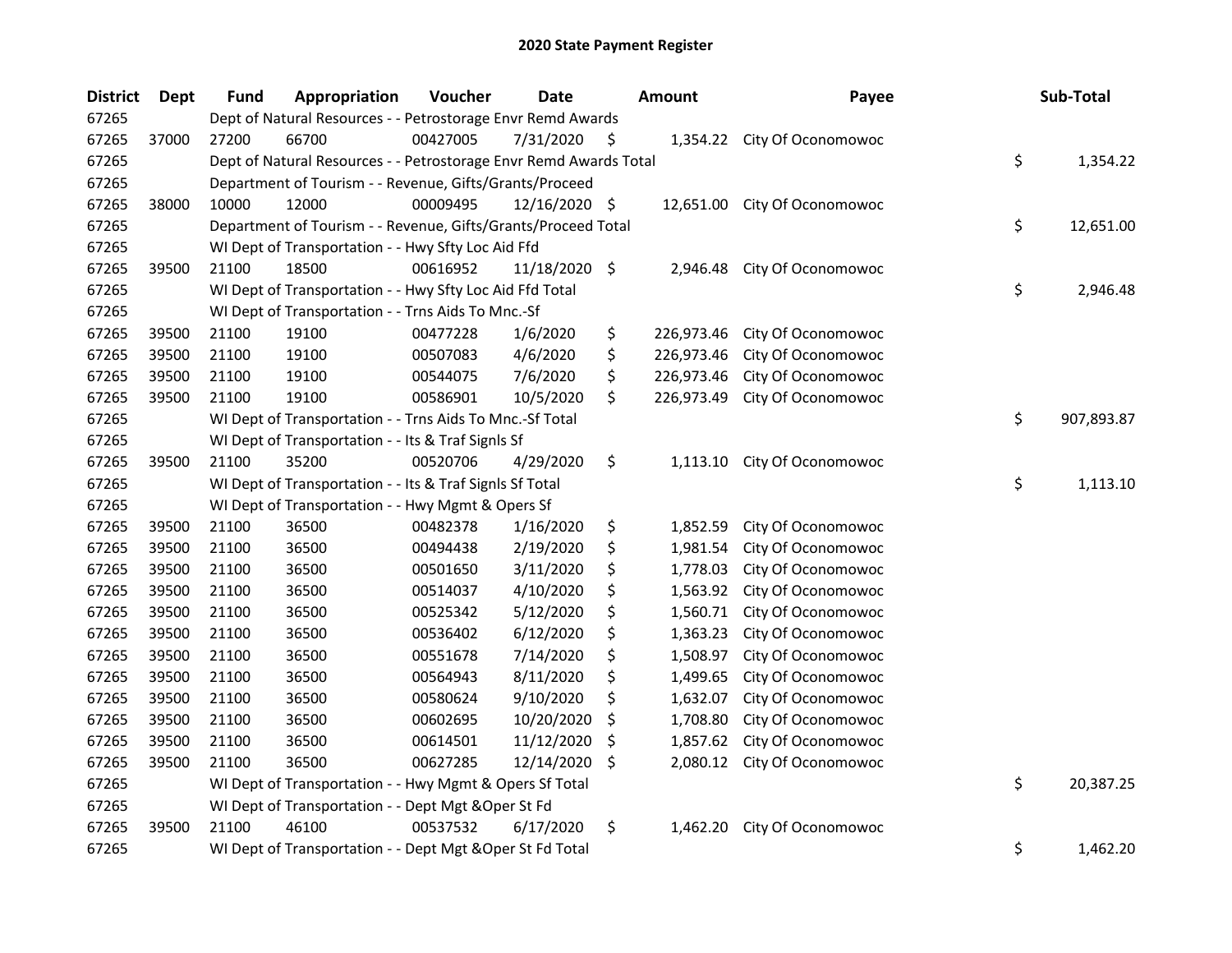| <b>District</b> | <b>Dept</b> | Fund  | Appropriation                                                    | Voucher  | <b>Date</b>   |    | <b>Amount</b> | Payee                     | Sub-Total        |
|-----------------|-------------|-------|------------------------------------------------------------------|----------|---------------|----|---------------|---------------------------|------------------|
| 67265           |             |       | WI Dept of Transportation - - Transpor Safety Ff                 |          |               |    |               |                           |                  |
| 67265           | 39500       | 21100 | 58200                                                            | 00533075 | 6/17/2020     | \$ |               | 112.24 City Of Oconomowoc |                  |
| 67265           |             |       | WI Dept of Transportation - - Transpor Safety Ff Total           |          |               |    |               |                           | \$<br>112.24     |
| 67265           |             |       | Department of Justice - - Law Enforcement Train, Local           |          |               |    |               |                           |                  |
| 67265           | 45500       | 10000 | 23100                                                            | 00091807 | 12/8/2020     | \$ | 3,680.00      | City Of Oconomowoc        |                  |
| 67265           |             |       | Department of Justice - - Law Enforcement Train, Local Total     |          |               |    |               |                           | \$<br>3,680.00   |
| 67265           |             |       | Department of Justice - - Internet Crimes Against Childr         |          |               |    |               |                           |                  |
| 67265           | 45500       | 10000 | 28400                                                            | 00092417 | 12/28/2020 \$ |    | 238.51        | City Of Oconomowoc        |                  |
| 67265           | 45500       | 10000 | 28400                                                            | 00092432 | 12/28/2020    | S. | 2,857.80      | City Of Oconomowoc        |                  |
| 67265           |             |       | Department of Justice - - Internet Crimes Against Childr Total   |          |               |    |               |                           | \$<br>3,096.31   |
| 67265           |             |       | Department of Administration - - Federal Aid                     |          |               |    |               |                           |                  |
| 67265           | 50500       | 10000 | 14200                                                            | 00135321 | 12/9/2020     | \$ | 279,825.00    | City Of Oconomowoc        |                  |
| 67265           | 50500       | 10000 | 14200                                                            | 00136606 | 12/16/2020    | \$ | 29,698.41     | City Of Oconomowoc        |                  |
| 67265           |             |       | Department of Administration - - Federal Aid Total               |          |               |    |               |                           | \$<br>309,523.41 |
| 67265           |             |       | Elections Commission - - 2018 Hava Election Security             |          |               |    |               |                           |                  |
| 67265           | 51000       | 22000 | 18200                                                            | 00004700 | 9/21/2020     | \$ | 12,699.30     | City Of Oconomowoc        |                  |
| 67265           |             |       | Elections Commission - - 2018 Hava Election Security Total       |          |               |    |               |                           | \$<br>12,699.30  |
| 67265           |             |       | Dept of Employee Trust Funds - - General Operations              |          |               |    |               |                           |                  |
| 67265           | 51500       | 47100 | 17600                                                            | 00019844 | 3/6/2020      | \$ | 1,000.00      | City Of Oconomowoc        |                  |
| 67265           |             |       | Dept of Employee Trust Funds - - General Operations Total        |          |               |    |               |                           | \$<br>1,000.00   |
| 67265           |             |       | Shared Revenue and Tax Relief - - County And Municipal Aid       |          |               |    |               |                           |                  |
| 67265           | 83500       | 10000 | 10500                                                            | 00069226 | 7/27/2020     | \$ | 36,941.79     | City Of Oconomowoc        |                  |
| 67265           | 83500       | 10000 | 10500                                                            | 00073196 | 11/16/2020    | \$ | 209,336.79    | City Of Oconomowoc        |                  |
| 67265           |             |       | Shared Revenue and Tax Relief - - County And Municipal Aid Total |          |               |    |               |                           | \$<br>246,278.58 |
| 67265           |             |       | Shared Revenue and Tax Relief - - Exempt Computer Aid            |          |               |    |               |                           |                  |
| 67265           | 83500       | 10000 | 10900                                                            | 00066261 | 7/27/2020     | \$ | 35,572.69     | City Of Oconomowoc        |                  |
| 67265           | 83500       | 10000 | 10900                                                            | 00067249 | 7/27/2020     | \$ | 17,211.95     | City Of Oconomowoc        |                  |
| 67265           |             |       | Shared Revenue and Tax Relief - - Exempt Computer Aid Total      |          |               |    |               |                           | \$<br>52,784.64  |
| 67265           |             |       | Shared Revenue and Tax Relief - - Utility Aid                    |          |               |    |               |                           |                  |
| 67265           | 83500       | 10000 | 11000                                                            | 00069226 | 7/27/2020     | \$ | 598.98        | City Of Oconomowoc        |                  |
| 67265           | 83500       | 10000 | 11000                                                            | 00073196 | 11/16/2020    | \$ | 3,424.54      | City Of Oconomowoc        |                  |
| 67265           |             |       | Shared Revenue and Tax Relief - - Utility Aid Total              |          |               |    |               |                           | \$<br>4,023.52   |
| 67265           |             |       | Shared Revenue and Tax Relief - - Personal Property Aid          |          |               |    |               |                           |                  |
| 67265           | 83500       | 10000 | 11100                                                            | 00061690 | 5/4/2020      | \$ | 29,158.13     | City Of Oconomowoc        |                  |
| 67265           | 83500       | 10000 | 11100                                                            | 00062690 | 5/4/2020      | \$ | 9,089.84      | City Of Oconomowoc        |                  |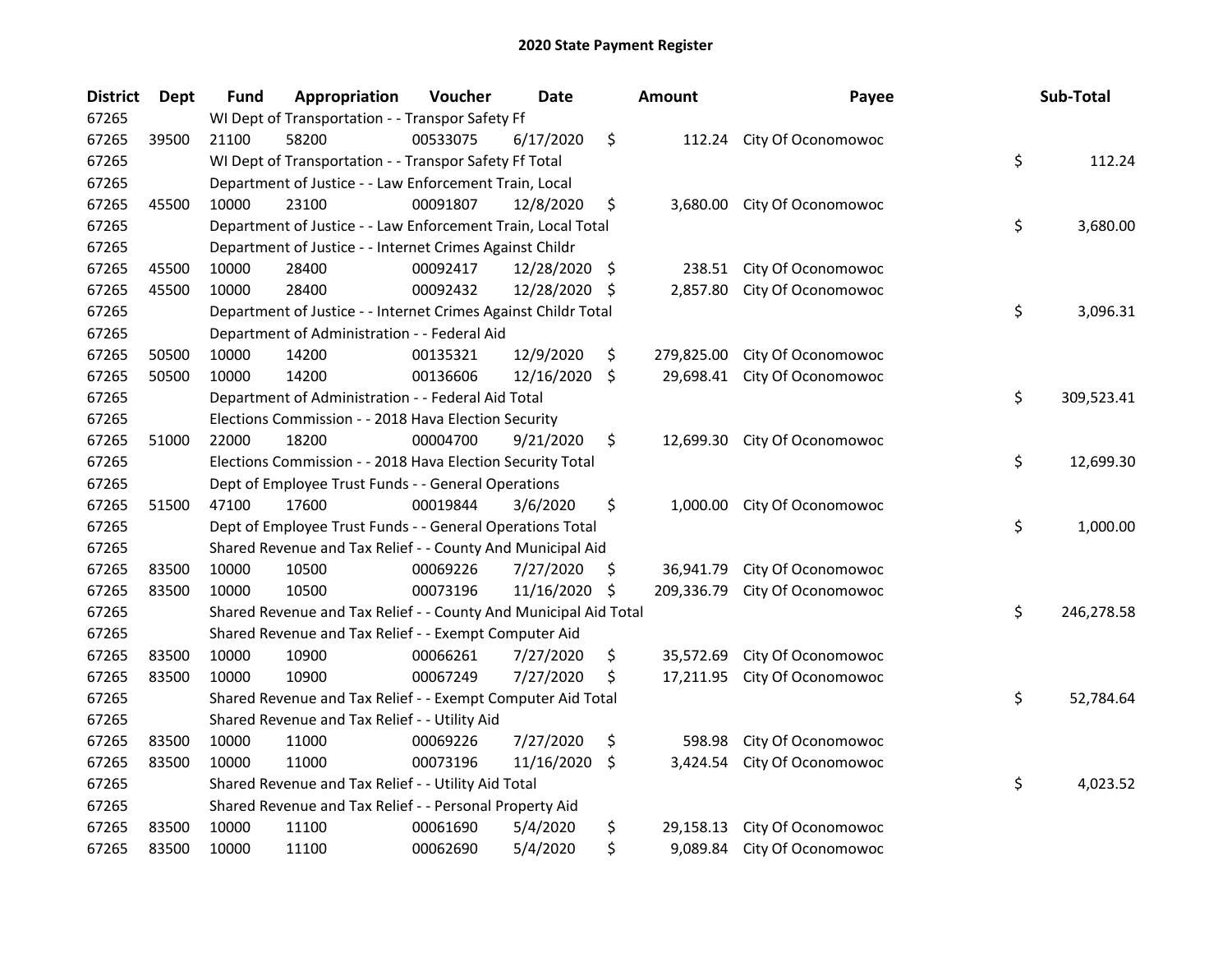| <b>District</b> | Dept  | <b>Fund</b> | Appropriation                                                                 | <b>Voucher</b> | Date      |    | <b>Amount</b> | Payee                           |     | Sub-Total    |
|-----------------|-------|-------------|-------------------------------------------------------------------------------|----------------|-----------|----|---------------|---------------------------------|-----|--------------|
| 67265           |       |             | Shared Revenue and Tax Relief - - Personal Property Aid Total                 |                |           |    |               |                                 | \$  | 38,247.97    |
| 67265           |       |             | Shared Revenue and Tax Relief - - State Aid; Video Service Provider Fee       |                |           |    |               |                                 |     |              |
| 67265           | 83500 | 10000       | 11200                                                                         | 00064521       | 7/27/2020 | S. | 22,914.69     | City Of Oconomowoc              |     |              |
| 67265           |       |             | Shared Revenue and Tax Relief - - State Aid; Video Service Provider Fee Total |                |           |    |               |                                 | \$. | 22,914.69    |
| 67265           |       |             | Shared Revenue and Tax Relief - - School Lvy Tx/First Dollar Cr               |                |           |    |               |                                 |     |              |
| 67265           | 83500 | 10000       | 30200                                                                         | 00064038       | 7/27/2020 | S. | 397,784.37    | City Of Oconomowoc              |     |              |
| 67265           | 83500 | 10000       | 30200                                                                         | 00067431       | 7/27/2020 | Ś. |               | 3,798,119.35 City Of Oconomowoc |     |              |
| 67265           |       |             | Shared Revenue and Tax Relief - - School Lvy Tx/First Dollar Cr Total         |                |           |    |               |                                 | Ś.  | 4,195,903.72 |
| 67265           |       |             | Shared Revenue and Tax Relief - - Payments For Municipal Svcs                 |                |           |    |               |                                 |     |              |
| 67265           | 83500 | 10000       | 50100                                                                         | 00054784       | 2/3/2020  | S. | 3,692.08      | City Of Oconomowoc              |     |              |
| 67265           |       |             | Shared Revenue and Tax Relief - - Payments For Municipal Svcs Total           |                |           |    |               |                                 | \$  | 3,692.08     |
| 67265           |       |             | Shared Revenue and Tax Relief - - Lottery & Gaming Credit                     |                |           |    |               |                                 |     |              |
| 67265           | 83500 | 52100       | 36300                                                                         | 00055760       | 3/23/2020 | S. | 845,209.11    | City Of Oconomowoc              |     |              |
| 67265           |       |             | Shared Revenue and Tax Relief - - Lottery & Gaming Credit Total               |                |           |    |               |                                 |     | 845,209.11   |
| 67265 Total     |       |             |                                                                               |                |           |    |               |                                 |     | 6,782,772.00 |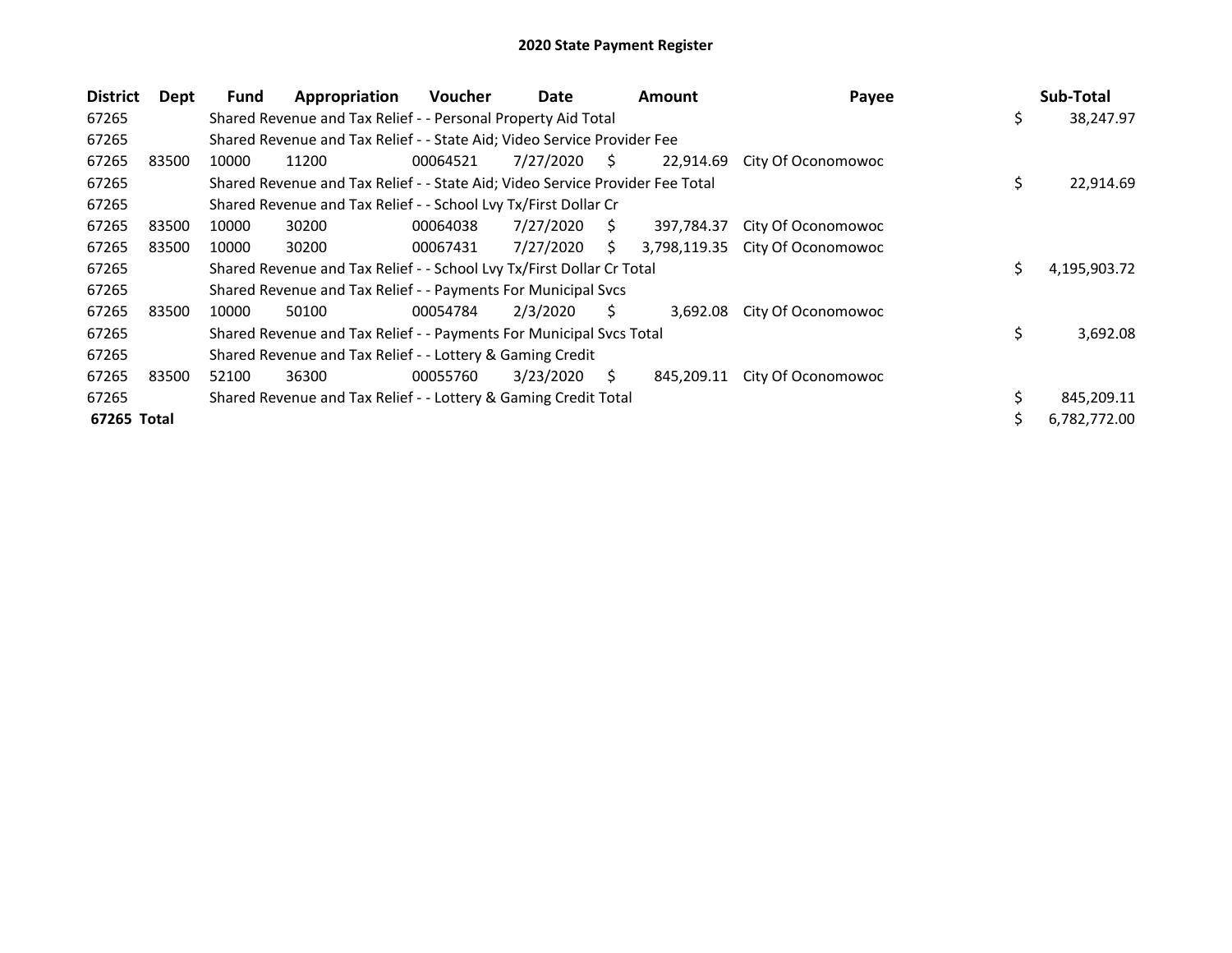| <b>District</b> | Dept  | <b>Fund</b> | Appropriation                                                                   | Voucher   | <b>Date</b>   |     | <b>Amount</b> | Payee                       | Sub-Total        |
|-----------------|-------|-------------|---------------------------------------------------------------------------------|-----------|---------------|-----|---------------|-----------------------------|------------------|
| 67270           |       |             | Dept of Ag, Trade & Cons Protc - - Retail Petroleum                             |           |               |     |               |                             |                  |
| 67270           | 11500 | 27200       | 16100                                                                           | 00055432  | 1/15/2020     | \$  | 644.00        | City Of Pewaukee            |                  |
| 67270           | 11500 | 27200       | 16100                                                                           | 00056902  | 2/24/2020     | \$  | 460.00        | City Of Pewaukee            |                  |
| 67270           | 11500 | 27200       | 16100                                                                           | 00057599  | 3/18/2020     | \$  | 250.00        | City Of Pewaukee            |                  |
| 67270           | 11500 | 27200       | 16100                                                                           | 00060092  | 7/14/2020     | \$  | 736.00        | City Of Pewaukee            |                  |
| 67270           | 11500 | 27200       | 16100                                                                           | 00060117  | 7/14/2020     | \$  | 358.80        | City Of Pewaukee            |                  |
| 67270           | 11500 | 27200       | 16100                                                                           | 00062528  | 10/13/2020    | \$, | 96.00         | City Of Pewaukee            |                  |
| 67270           | 11500 | 27200       | 16100                                                                           | 00065172  | 12/23/2020    | \$  | 2,208.00      | City Of Pewaukee            |                  |
| 67270           |       |             | Dept of Ag, Trade & Cons Protc - - Retail Petroleum Total                       |           |               |     |               |                             | \$<br>4,752.80   |
| 67270           |       |             | Dept of Safety & Prof Services - - Fire Dues Distribution                       |           |               |     |               |                             |                  |
| 67270           | 16500 | 10000       | 22500                                                                           | 00037282  | 7/17/2020     | \$  |               | 124,788.41 City Of Pewaukee |                  |
| 67270           |       |             | Dept of Safety & Prof Services - - Fire Dues Distribution Total                 |           |               |     |               |                             | \$<br>124,788.41 |
| 67270           |       |             | Dept of Natural Resources - - Resaids - Cnty Forst, Cl & Mfl                    |           |               |     |               |                             |                  |
| 67270           | 37000 | 21200       | 57100                                                                           | 00417940  | 6/18/2020     | \$  |               | 4.71 City Of Pewaukee       |                  |
| 67270           |       |             | Dept of Natural Resources - - Resaids - Cnty Forst, Cl & Mfl Total              |           |               |     |               |                             | \$<br>4.71       |
| 67270           |       |             | Dept of Natural Resources - - Aids In Lieu Of Taxes - Sum S                     |           |               |     |               |                             |                  |
| 67270           | 37000 | 21200       | 57900                                                                           | 00405196  | 4/21/2020     | \$  | 1.98          | City Of Pewaukee            |                  |
| 67270           |       |             | Dept of Natural Resources - - Aids In Lieu Of Taxes - Sum S Total               |           |               |     |               |                             | \$<br>1.98       |
| 67270           |       |             | WI Dept of Transportation - - Trns Aids To Mnc.-Sf                              |           |               |     |               |                             |                  |
| 67270           | 39500 | 21100       | 19100                                                                           | 00477229  | 1/6/2020      | \$  | 143,651.25    | City Of Pewaukee            |                  |
| 67270           | 39500 | 21100       | 19100                                                                           | 00507084  | 4/6/2020      | \$  | 143,651.25    | City Of Pewaukee            |                  |
| 67270           | 39500 | 21100       | 19100                                                                           | 00544076  | 7/6/2020      | \$  | 143,651.25    | City Of Pewaukee            |                  |
| 67270           | 39500 | 21100       | 19100                                                                           | 00586902  | 10/5/2020     | \$  | 143,651.26    | City Of Pewaukee            |                  |
| 67270           |       |             | WI Dept of Transportation - - Trns Aids To Mnc.-Sf Total                        |           |               |     |               |                             | \$<br>574,605.01 |
| 67270           |       |             | Department of Health Services - - Emergency Medical Services, Ai                |           |               |     |               |                             |                  |
| 67270           | 43500 | 10000       | 11900                                                                           | 00379105  | 9/15/2020     | \$. | 6,466.64      | City Of Pewaukee            |                  |
| 67270           |       |             | Department of Health Services - - Emergency Medical Services, Ai Total          |           |               |     |               |                             | \$<br>6,466.64   |
| 67270           |       |             | Department of Health Services - - Prepaid Medical Transport Reimbursement       |           |               |     |               |                             |                  |
| 67270           | 43500 | 10000       | 16300                                                                           | AMBULANCE | 11/16/2020 \$ |     |               | 8,622.25 City Of Pewaukee   |                  |
| 67270           |       |             | Department of Health Services - - Prepaid Medical Transport Reimbursement Total |           |               |     |               |                             | \$<br>8,622.25   |
| 67270           |       |             | Department of Administration - - Federal Aid                                    |           |               |     |               |                             |                  |
| 67270           | 50500 | 10000       | 14200                                                                           | 00135322  | 12/9/2020     | \$  |               | 210,665.13 City Of Pewaukee |                  |
| 67270           |       |             | Department of Administration - - Federal Aid Total                              |           |               |     |               |                             | \$<br>210,665.13 |
| 67270           |       |             | Shared Revenue and Tax Relief - - County And Municipal Aid                      |           |               |     |               |                             |                  |
| 67270           | 83500 | 10000       | 10500                                                                           | 00069227  | 7/27/2020     | \$  |               | 24,985.12 City Of Pewaukee  |                  |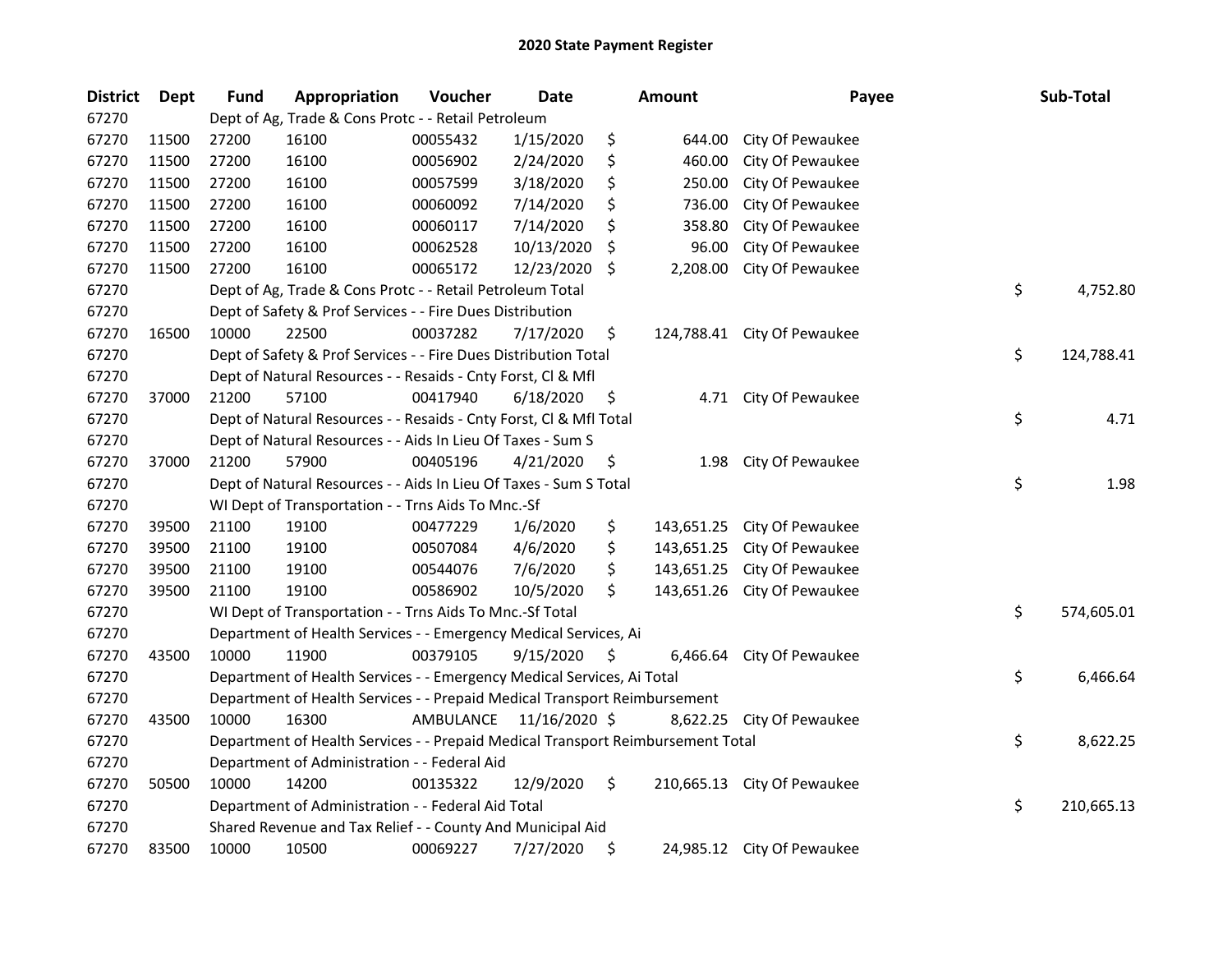| <b>District</b> | Dept  | <b>Fund</b> | Appropriation                                                                 | <b>Voucher</b> | Date       |    | <b>Amount</b> | Payee                       | Sub-Total        |
|-----------------|-------|-------------|-------------------------------------------------------------------------------|----------------|------------|----|---------------|-----------------------------|------------------|
| 67270           | 83500 | 10000       | 10500                                                                         | 00073197       | 11/16/2020 | \$ | 132,960.09    | City Of Pewaukee            |                  |
| 67270           |       |             | Shared Revenue and Tax Relief - - County And Municipal Aid Total              |                |            |    |               |                             | \$<br>157,945.21 |
| 67270           |       |             | Shared Revenue and Tax Relief - - Exempt Computer Aid                         |                |            |    |               |                             |                  |
| 67270           | 83500 | 10000       | 10900                                                                         | 00066262       | 7/27/2020  | S. | 64,399.56     | City Of Pewaukee            |                  |
| 67270           |       |             | Shared Revenue and Tax Relief - - Exempt Computer Aid Total                   |                |            |    |               |                             | \$<br>64,399.56  |
| 67270           |       |             | Shared Revenue and Tax Relief - - Utility Aid                                 |                |            |    |               |                             |                  |
| 67270           | 83500 | 10000       | 11000                                                                         | 00069227       | 7/27/2020  | S. | 64,603.14     | City Of Pewaukee            |                  |
| 67270           | 83500 | 10000       | 11000                                                                         | 00073197       | 11/16/2020 | -S |               | 374,473.99 City Of Pewaukee |                  |
| 67270           |       |             | Shared Revenue and Tax Relief - - Utility Aid Total                           |                |            |    |               |                             | \$<br>439,077.13 |
| 67270           |       |             | Shared Revenue and Tax Relief - - Personal Property Aid                       |                |            |    |               |                             |                  |
| 67270           | 83500 | 10000       | 11100                                                                         | 00061691       | 5/4/2020   | Ś. | 150,106.04    | City Of Pewaukee            |                  |
| 67270           |       |             | Shared Revenue and Tax Relief - - Personal Property Aid Total                 |                |            |    |               |                             | \$<br>150,106.04 |
| 67270           |       |             | Shared Revenue and Tax Relief - - State Aid; Video Service Provider Fee       |                |            |    |               |                             |                  |
| 67270           | 83500 | 10000       | 11200                                                                         | 00064522       | 7/27/2020  | S. | 22,474.11     | City Of Pewaukee            |                  |
| 67270           |       |             | Shared Revenue and Tax Relief - - State Aid; Video Service Provider Fee Total |                |            |    |               |                             | 22,474.11        |
| 67270 Total     |       |             |                                                                               |                |            |    |               |                             | 1,763,908.98     |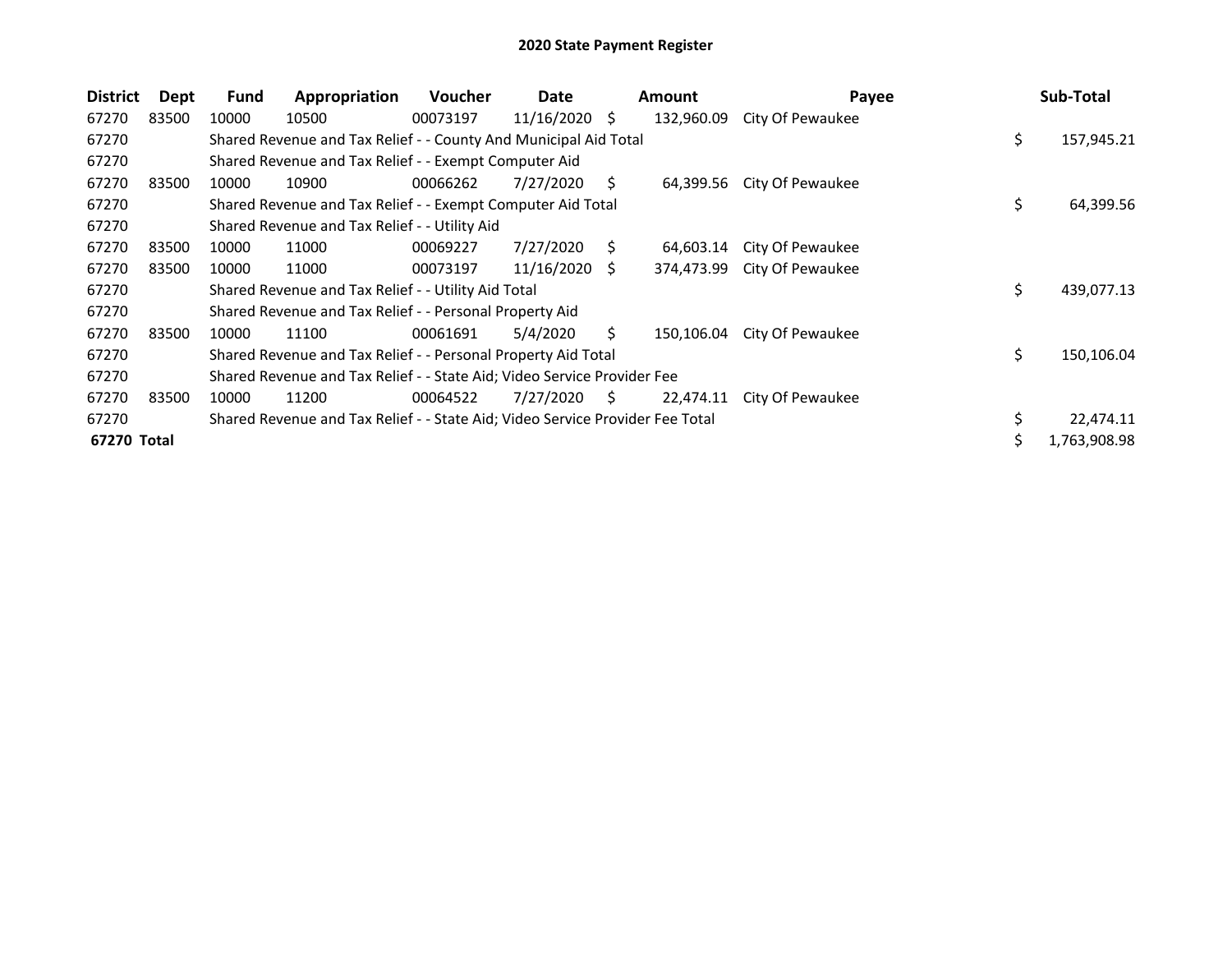| <b>District</b> | Dept  | <b>Fund</b> | Appropriation                                                       | Voucher  | Date       |     | <b>Amount</b> | Payee                       | Sub-Total        |
|-----------------|-------|-------------|---------------------------------------------------------------------|----------|------------|-----|---------------|-----------------------------|------------------|
| 67291           |       |             | Dept of Safety & Prof Services - - Fire Dues Distribution           |          |            |     |               |                             |                  |
| 67291           | 16500 | 10000       | 22500                                                               | 00037283 | 7/17/2020  | \$  |               | 251,066.05 City Of Waukesha |                  |
| 67291           |       |             | Dept of Safety & Prof Services - - Fire Dues Distribution Total     |          |            |     |               |                             | \$<br>251,066.05 |
| 67291           |       |             | Dept of Public Instruction - - Federal Funds, Local Assistanc       |          |            |     |               |                             |                  |
| 67291           | 25500 | 10000       | 34300                                                               | 00237105 | 8/31/2020  | \$  |               | 3,698.16 City Of Waukesha   |                  |
| 67291           |       |             | Dept of Public Instruction - - Federal Funds, Local Assistanc Total |          |            |     |               |                             | \$<br>3,698.16   |
| 67291           |       |             | Dept of Natural Resources - - Aids In Lieu Of Taxes - Gener         |          |            |     |               |                             |                  |
| 67291           | 37000 | 10000       | 50300                                                               | 00404612 | 4/21/2020  | \$  | 59.69         | City Of Waukesha            |                  |
| 67291           |       |             | Dept of Natural Resources - - Aids In Lieu Of Taxes - Gener Total   |          |            |     |               |                             | \$<br>59.69      |
| 67291           |       |             | Dept of Natural Resources - - GPO - Federal Funds                   |          |            |     |               |                             |                  |
| 67291           | 37000 | 10000       | 94100                                                               | 00432103 | 8/27/2020  | \$  | 200,000.00    | City Of Waukesha            |                  |
| 67291           |       |             | Dept of Natural Resources - - GPO - Federal Funds Total             |          |            |     |               |                             | \$<br>200,000.00 |
| 67291           |       |             | Dept of Natural Resources - - Solid Waste Management -- Envi        |          |            |     |               |                             |                  |
| 67291           | 37000 | 27400       | 47200                                                               | 00381384 | 1/10/2020  | \$  | 1,287.80      | City Of Waukesha            |                  |
| 67291           | 37000 | 27400       | 47200                                                               | 00385203 | 2/7/2020   | \$  | 750.00        | City Of Waukesha            |                  |
| 67291           | 37000 | 27400       | 47200                                                               | 00385205 | 2/7/2020   | \$  | 1,584.32      | City Of Waukesha            |                  |
| 67291           | 37000 | 27400       | 47200                                                               | 00391092 | 2/19/2020  | \$  | 2,311.89      | City Of Waukesha            |                  |
| 67291           | 37000 | 27400       | 47200                                                               | 00395769 | 3/17/2020  | \$  | 234.60        | City Of Waukesha            |                  |
| 67291           | 37000 | 27400       | 47200                                                               | 00395771 | 3/19/2020  | \$  | 234.60        | City Of Waukesha            |                  |
| 67291           | 37000 | 27400       | 47200                                                               | 00399399 | 4/3/2020   | \$  | 1,422.94      | City Of Waukesha            |                  |
| 67291           | 37000 | 27400       | 47200                                                               | 00403186 | 4/21/2020  | \$  | 1,770.60      | City Of Waukesha            |                  |
| 67291           | 37000 | 27400       | 47200                                                               | 00411286 | 6/12/2020  | \$  | 2,047.22      | City Of Waukesha            |                  |
| 67291           | 37000 | 27400       | 47200                                                               | 00416319 | 6/23/2020  | \$  | 1,770.74      | City Of Waukesha            |                  |
| 67291           | 37000 | 27400       | 47200                                                               | 00426267 | 8/7/2020   | \$  | 1,497.01      | City Of Waukesha            |                  |
| 67291           | 37000 | 27400       | 47200                                                               | 00435884 | 10/14/2020 | \$  | 205.00        | City Of Waukesha            |                  |
| 67291           | 37000 | 27400       | 47200                                                               | 00435886 | 10/14/2020 | \$  | 234.60        | City Of Waukesha            |                  |
| 67291           | 37000 | 27400       | 47200                                                               | 00441367 | 10/14/2020 | -\$ | 1,590.88      | City Of Waukesha            |                  |
| 67291           | 37000 | 27400       | 47200                                                               | 00441368 | 10/16/2020 | \$  | 1,739.41      | City Of Waukesha            |                  |
| 67291           | 37000 | 27400       | 47200                                                               | 00442627 | 11/10/2020 | \$  | 1,776.28      | City Of Waukesha            |                  |
| 67291           | 37000 | 27400       | 47200                                                               | 00446958 | 12/4/2020  | \$  | 1,915.59      | City Of Waukesha            |                  |
| 67291           |       |             | Dept of Natural Resources - - Solid Waste Management -- Envi Total  |          |            |     |               |                             | \$<br>22,373.48  |
| 67291           |       |             | WI Dept of Transportation - - Paratransit Aids, Sf                  |          |            |     |               |                             |                  |
| 67291           | 39500 | 21100       | 17500                                                               | 00497319 | 2/27/2020  | \$  | 86,548.00     | City Of Waukesha            |                  |
| 67291           |       |             | WI Dept of Transportation - - Paratransit Aids, Sf Total            |          |            |     |               |                             | \$<br>86,548.00  |
| 67291           |       |             | WI Dept of Transportation - - Tb, Trns Oper Aid Sf                  |          |            |     |               |                             |                  |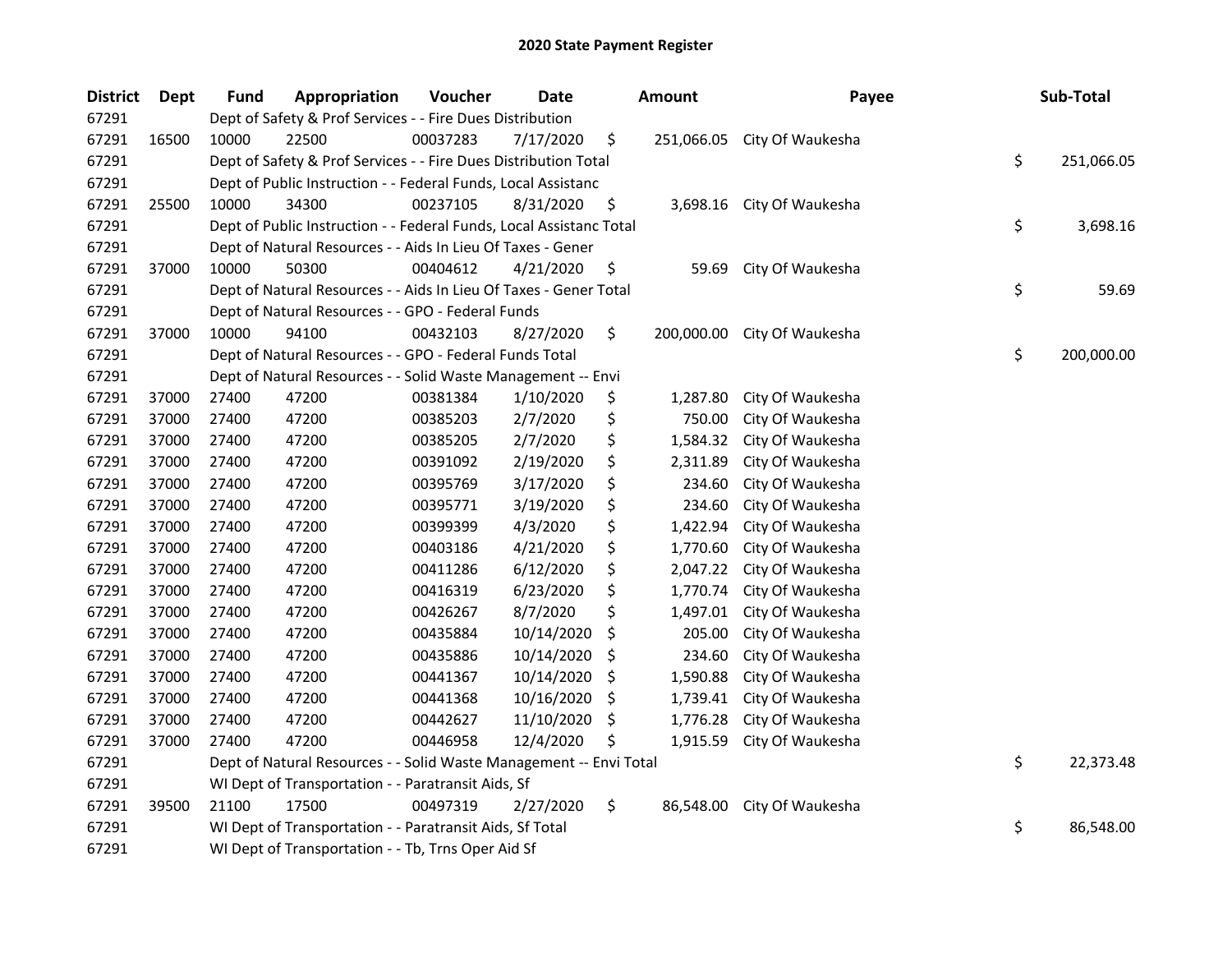| <b>District</b> | <b>Dept</b> | <b>Fund</b> | Appropriation                                                                   | Voucher   | <b>Date</b>   |     | Amount       | Payee            | Sub-Total          |
|-----------------|-------------|-------------|---------------------------------------------------------------------------------|-----------|---------------|-----|--------------|------------------|--------------------|
| 67291           | 39500       | 21100       | 17600                                                                           | 00525196  | 5/12/2020     | \$  | 861,817.00   | City Of Waukesha |                    |
| 67291           | 39500       | 21100       | 17600                                                                           | 00574207  | 8/27/2020     | \$  | 2,585,452.00 | City Of Waukesha |                    |
| 67291           |             |             | WI Dept of Transportation - - Tb, Trns Oper Aid Sf Total                        |           |               |     |              |                  | \$<br>3,447,269.00 |
| 67291           |             |             | WI Dept of Transportation - - Trns Aids To Mnc.-Sf                              |           |               |     |              |                  |                    |
| 67291           | 39500       | 21100       | 19100                                                                           | 00477230  | 1/6/2020      | \$  | 1,117,339.43 | City Of Waukesha |                    |
| 67291           | 39500       | 21100       | 19100                                                                           | 00507085  | 4/6/2020      | \$  | 1,117,339.43 | City Of Waukesha |                    |
| 67291           | 39500       | 21100       | 19100                                                                           | 00544077  | 7/6/2020      | \$  | 1,117,339.43 | City Of Waukesha |                    |
| 67291           | 39500       | 21100       | 19100                                                                           | 00586903  | 10/5/2020     | \$  | 1,117,339.43 | City Of Waukesha |                    |
| 67291           |             |             | WI Dept of Transportation - - Trns Aids To Mnc.-Sf Total                        |           |               |     |              |                  | \$<br>4,469,357.72 |
| 67291           |             |             | Department of Health Services - - Emergency Medical Services, Ai                |           |               |     |              |                  |                    |
| 67291           | 43500       | 10000       | 11900                                                                           | 00379155  | 9/15/2020     | \$  | 7,215.45     | City Of Waukesha |                    |
| 67291           |             |             | Department of Health Services - - Emergency Medical Services, Ai Total          |           |               |     |              |                  | \$<br>7,215.45     |
| 67291           |             |             | Department of Health Services - - Prepaid Medical Transport Reimbursement       |           |               |     |              |                  |                    |
| 67291           | 43500       | 10000       | 16300                                                                           | AMBULANCE | 11/16/2020 \$ |     | 90,760.50    | City Of Waukesha |                    |
| 67291           |             |             | Department of Health Services - - Prepaid Medical Transport Reimbursement Total |           |               |     |              |                  | \$<br>90,760.50    |
| 67291           |             |             | Department of Health Services - - Cemetery, Funeral, And Burial                 |           |               |     |              |                  |                    |
| 67291           | 43500       | 10000       | 41000                                                                           | 00359241  | 5/27/2020     | \$  | 1,000.00     | City Of Waukesha |                    |
| 67291           | 43500       | 10000       | 41000                                                                           | 00359242  | 5/27/2020     | \$  | 770.00       | City Of Waukesha |                    |
| 67291           | 43500       | 10000       | 41000                                                                           | 00369887  | 8/6/2020      | \$  | 1,000.00     | City Of Waukesha |                    |
| 67291           | 43500       | 10000       | 41000                                                                           | 00378433  | 9/21/2020     | \$  | 1,000.00     | City Of Waukesha |                    |
| 67291           | 43500       | 10000       | 41000                                                                           | 00395344  | 12/18/2020    | \$. | 1,000.00     | City Of Waukesha |                    |
| 67291           |             |             | Department of Health Services - - Cemetery, Funeral, And Burial Total           |           |               |     |              |                  | \$<br>4,770.00     |
| 67291           |             |             | Dept of Children and Families - - Child Care Licens & Cert Activ                |           |               |     |              |                  |                    |
| 67291           | 43700       | 10000       | 22100                                                                           | 00064815  | 1/22/2020     | \$  | 50.40        | City Of Waukesha |                    |
| 67291           | 43700       | 10000       | 22100                                                                           | 00070443  | 5/22/2020     | \$  | 50.40        | City Of Waukesha |                    |
| 67291           | 43700       | 10000       | 22100                                                                           | 00073846  | 8/11/2020     | \$  | 136.40       | City Of Waukesha |                    |
| 67291           |             |             | Dept of Children and Families - - Child Care Licens & Cert Activ Total          |           |               |     |              |                  | \$<br>237.20       |
| 67291           |             |             | Dept of Children and Families - - Child Care Block Grant - Ops                  |           |               |     |              |                  |                    |
| 67291           | 43700       | 10000       | 24500                                                                           | 00064815  | 1/22/2020     | \$  | 309.60       | City Of Waukesha |                    |
| 67291           | 43700       | 10000       | 24500                                                                           | 00070443  | 5/22/2020     | \$  | 309.60       | City Of Waukesha |                    |
| 67291           | 43700       | 10000       | 24500                                                                           | 00073846  | 8/11/2020     | \$  | 223.60       | City Of Waukesha |                    |
| 67291           |             |             | Dept of Children and Families - - Child Care Block Grant - Ops Total            |           |               |     |              |                  | \$<br>842.80       |
| 67291           |             |             | Dept of Workforce Development - - Title Ib Aids State GPR                       |           |               |     |              |                  |                    |
| 67291           | 44500       | 10000       | 50900                                                                           | 00264144  | 1/3/2020      | \$  | 85.63        | City Of Waukesha |                    |
| 67291           | 44500       | 10000       | 50900                                                                           | 00272985  | 2/24/2020     | \$  | 123.96       | City Of Waukesha |                    |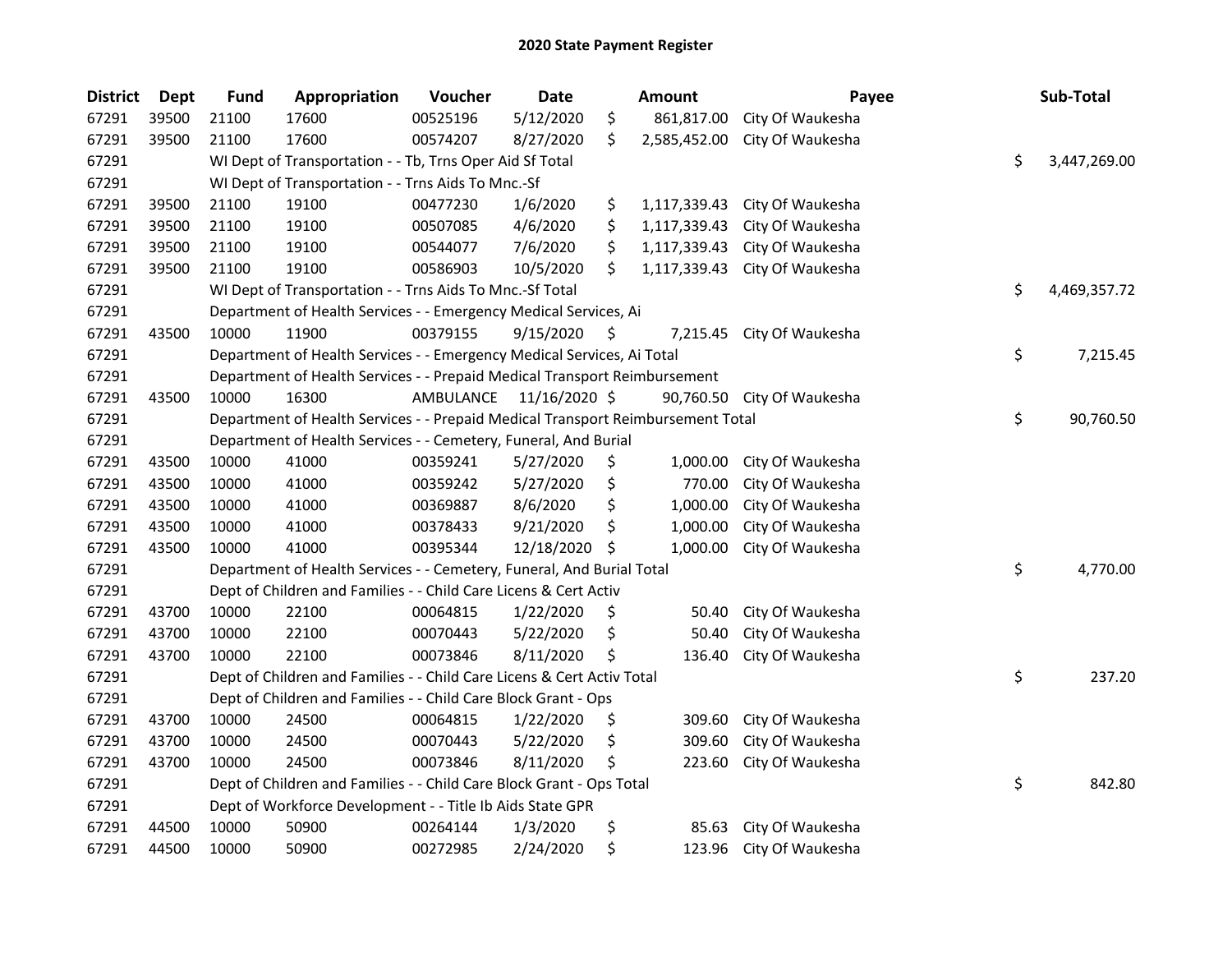| <b>District</b> | <b>Dept</b> | <b>Fund</b> | Appropriation                                                      | Voucher  | Date          |                    | <b>Amount</b> | Payee            | Sub-Total       |
|-----------------|-------------|-------------|--------------------------------------------------------------------|----------|---------------|--------------------|---------------|------------------|-----------------|
| 67291           | 44500       | 10000       | 50900                                                              | 00280807 | 4/3/2020      | \$                 | 72.84         | City Of Waukesha |                 |
| 67291           | 44500       | 10000       | 50900                                                              | 00310197 | 12/31/2020    | -\$                | 68.79         | City Of Waukesha |                 |
| 67291           |             |             | Dept of Workforce Development - - Title Ib Aids State GPR Total    |          |               |                    |               |                  | \$<br>351.22    |
| 67291           |             |             | Dept of Workforce Development - - Title Ib Aids Federal Prf        |          |               |                    |               |                  |                 |
| 67291           | 44500       | 10000       | 54400                                                              | 00264144 | 1/3/2020      | \$                 | 316.37        | City Of Waukesha |                 |
| 67291           | 44500       | 10000       | 54400                                                              | 00272985 | 2/24/2020     | \$                 | 458.04        | City Of Waukesha |                 |
| 67291           | 44500       | 10000       | 54400                                                              | 00280807 | 4/3/2020      | \$                 | 269.16        | City Of Waukesha |                 |
| 67291           | 44500       | 10000       | 54400                                                              | 00310197 | 12/31/2020    | -\$                | 404.21        | City Of Waukesha |                 |
| 67291           |             |             | Dept of Workforce Development - - Title Ib Aids Federal Prf Total  |          |               |                    |               |                  | \$<br>1,447.78  |
| 67291           |             |             | Department of Justice - - Crime Laboratories, Dna                  |          |               |                    |               |                  |                 |
| 67291           | 45500       | 10000       | 22100                                                              | 00085893 | 7/15/2020     | \$                 | 70.00         | City Of Waukesha |                 |
| 67291           |             |             | Department of Justice - - Crime Laboratories, Dna Total            |          |               |                    |               |                  | \$<br>70.00     |
| 67291           |             |             | Department of Justice - - Law Enforcement Train, Local             |          |               |                    |               |                  |                 |
| 67291           | 45500       | 10000       | 23100                                                              | 00092105 | 12/10/2020 \$ |                    | 18,560.00     | City Of Waukesha |                 |
| 67291           |             |             | Department of Justice - - Law Enforcement Train, Local Total       |          |               |                    |               |                  | \$<br>18,560.00 |
| 67291           |             |             | Department of Justice - - Federal Aid, State Operations            |          |               |                    |               |                  |                 |
| 67291           | 45500       | 10000       | 24100                                                              | 00084129 | 6/1/2020      | \$                 | 297.15        | City Of Waukesha |                 |
| 67291           |             |             | Department of Justice - - Federal Aid, State Operations Total      |          |               |                    |               |                  | \$<br>297.15    |
| 67291           |             |             | Department of Justice - - Federal Aid, Local Assistance            |          |               |                    |               |                  |                 |
| 67291           | 45500       | 10000       | 25100                                                              | 00089518 | 10/26/2020    | $\ddot{\varsigma}$ | 312.01        | City Of Waukesha |                 |
| 67291           |             |             | Department of Justice - - Federal Aid, Local Assistance Total      |          |               |                    |               |                  | \$<br>312.01    |
| 67291           |             |             | Department of Justice - - Internet Crimes Against Childr           |          |               |                    |               |                  |                 |
| 67291           | 45500       | 10000       | 28400                                                              | 00079695 | 2/27/2020     | \$                 | 4,785.92      | City Of Waukesha |                 |
| 67291           | 45500       | 10000       | 28400                                                              | 00083469 | 5/20/2020     | \$                 | 2,961.73      | City Of Waukesha |                 |
| 67291           | 45500       | 10000       | 28400                                                              | 00090194 | 11/9/2020     | \$,                | 2,659.22      | City Of Waukesha |                 |
| 67291           | 45500       | 10000       | 28400                                                              | 00092412 | 12/28/2020    | \$                 | 3,417.93      | City Of Waukesha |                 |
| 67291           |             |             | Department of Justice - - Internet Crimes Against Childr Total     |          |               |                    |               |                  | \$<br>13,824.80 |
| 67291           |             |             | Department of Military Affairs - - Mobile Field Force Grants       |          |               |                    |               |                  |                 |
| 67291           | 46500       | 10000       | 31200                                                              | 00078495 | 6/10/2020     | \$                 | 4,186.00      | City Of Waukesha |                 |
| 67291           |             |             | Department of Military Affairs - - Mobile Field Force Grants Total |          |               |                    |               |                  | \$<br>4,186.00  |
| 67291           |             |             | Department of Administration - - Federal Aid                       |          |               |                    |               |                  |                 |
| 67291           | 50500       | 10000       | 14200                                                              | 00126771 | 8/11/2020     | \$                 | 34,852.00     | City Of Waukesha |                 |
| 67291           | 50500       | 10000       | 14200                                                              | 00130265 | 10/1/2020     | \$                 | 1,005,900.76  | City Of Waukesha |                 |
| 67291           | 50500       | 10000       | 14200                                                              | 00135323 | 12/9/2020     | \$                 | 130,489.24    | City Of Waukesha |                 |
| 67291           | 50500       | 10000       | 14200                                                              | 00136607 | 12/16/2020    | \$                 | 124,306.37    | City Of Waukesha |                 |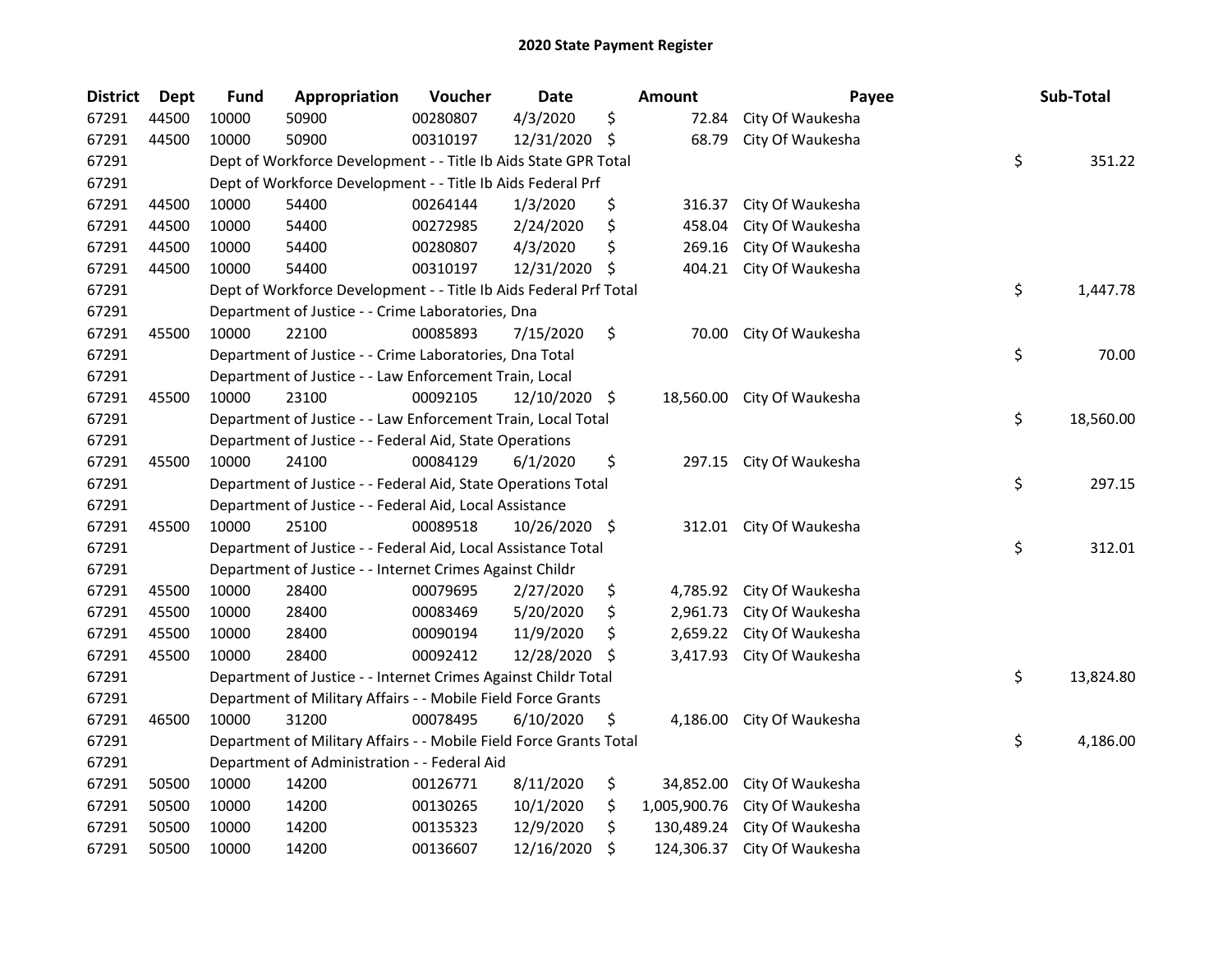| <b>District</b> | Dept  | <b>Fund</b> | Appropriation                                                                 | Voucher  | <b>Date</b> |     | <b>Amount</b> | Payee                         | Sub-Total           |
|-----------------|-------|-------------|-------------------------------------------------------------------------------|----------|-------------|-----|---------------|-------------------------------|---------------------|
| 67291           |       |             | Department of Administration - - Federal Aid Total                            |          |             |     |               |                               | \$<br>1,295,548.37  |
| 67291           |       |             | Elections Commission - - 2018 Hava Election Security                          |          |             |     |               |                               |                     |
| 67291           | 51000 | 22000       | 18200                                                                         | 00003473 | 6/29/2020   | \$  |               | 44,300.10 City Of Waukesha    |                     |
| 67291           |       |             | Elections Commission - - 2018 Hava Election Security Total                    |          |             |     |               |                               | \$<br>44,300.10     |
| 67291           |       |             | Shared Revenue and Tax Relief - - Expenditure Restraint Program               |          |             |     |               |                               |                     |
| 67291           | 83500 | 10000       | 10100                                                                         | 00069228 | 7/27/2020   | \$  | 2,199,820.47  | City Of Waukesha              |                     |
| 67291           |       |             | Shared Revenue and Tax Relief - - Expenditure Restraint Program Total         |          |             |     |               |                               | \$<br>2,199,820.47  |
| 67291           |       |             | Shared Revenue and Tax Relief - - County And Municipal Aid                    |          |             |     |               |                               |                     |
| 67291           | 83500 | 10000       | 10500                                                                         | 00069228 | 7/27/2020   | \$  |               | 216,815.92 City Of Waukesha   |                     |
| 67291           | 83500 | 10000       | 10500                                                                         | 00073198 | 11/16/2020  | -\$ |               | 1,137,863.02 City Of Waukesha |                     |
| 67291           |       |             | Shared Revenue and Tax Relief - - County And Municipal Aid Total              |          |             |     |               |                               | \$<br>1,354,678.94  |
| 67291           |       |             | Shared Revenue and Tax Relief - - Exempt Computer Aid                         |          |             |     |               |                               |                     |
| 67291           | 83500 | 10000       | 10900                                                                         | 00066263 | 7/27/2020   | \$  | 286,242.29    | City Of Waukesha              |                     |
| 67291           | 83500 | 10000       | 10900                                                                         | 00067250 | 7/27/2020   | \$  | 84,446.75     | City Of Waukesha              |                     |
| 67291           |       |             | Shared Revenue and Tax Relief - - Exempt Computer Aid Total                   |          |             |     |               |                               | \$<br>370,689.04    |
| 67291           |       |             | Shared Revenue and Tax Relief - - Utility Aid                                 |          |             |     |               |                               |                     |
| 67291           | 83500 | 10000       | 11000                                                                         | 00069228 | 7/27/2020   | \$  | 11,320.28     | City Of Waukesha              |                     |
| 67291           | 83500 | 10000       | 11000                                                                         | 00073198 | 11/16/2020  | \$  | 49,046.10     | City Of Waukesha              |                     |
| 67291           |       |             | Shared Revenue and Tax Relief - - Utility Aid Total                           |          |             |     |               |                               | \$<br>60,366.38     |
| 67291           |       |             | Shared Revenue and Tax Relief - - Personal Property Aid                       |          |             |     |               |                               |                     |
| 67291           | 83500 | 10000       | 11100                                                                         | 00061692 | 5/4/2020    | \$  | 368,423.29    | City Of Waukesha              |                     |
| 67291           | 83500 | 10000       | 11100                                                                         | 00062691 | 5/4/2020    | \$  | 146,171.48    | City Of Waukesha              |                     |
| 67291           |       |             | Shared Revenue and Tax Relief - - Personal Property Aid Total                 |          |             |     |               |                               | \$<br>514,594.77    |
| 67291           |       |             | Shared Revenue and Tax Relief - - State Aid; Video Service Provider Fee       |          |             |     |               |                               |                     |
| 67291           | 83500 | 10000       | 11200                                                                         | 00064523 | 7/27/2020   | \$  | 84,148.10     | City Of Waukesha              |                     |
| 67291           |       |             | Shared Revenue and Tax Relief - - State Aid; Video Service Provider Fee Total |          |             |     |               |                               | \$<br>84,148.10     |
| 67291           |       |             | Shared Revenue and Tax Relief - - School Lvy Tx/First Dollar Cr               |          |             |     |               |                               |                     |
| 67291           | 83500 | 10000       | 30200                                                                         | 00064039 | 7/27/2020   | \$  | 1,221,983.57  | City Of Waukesha              |                     |
| 67291           | 83500 | 10000       | 30200                                                                         | 00067432 | 7/27/2020   | \$  | 9,177,202.58  | City Of Waukesha              |                     |
| 67291           |       |             | Shared Revenue and Tax Relief - - School Lvy Tx/First Dollar Cr Total         |          |             |     |               |                               | \$<br>10,399,186.15 |
| 67291           |       |             | Shared Revenue and Tax Relief - - Payments For Municipal Svcs                 |          |             |     |               |                               |                     |
| 67291           | 83500 | 10000       | 50100                                                                         | 00054815 | 2/3/2020    | \$  | 217,237.59    | City Of Waukesha              |                     |
| 67291           |       |             | Shared Revenue and Tax Relief - - Payments For Municipal Svcs Total           |          |             |     |               |                               | \$<br>217,237.59    |
| 67291           |       |             | Shared Revenue and Tax Relief - - Lottery & Gaming Credit                     |          |             |     |               |                               |                     |
| 67291           | 83500 | 52100       | 36300                                                                         | 00055594 | 3/23/2020   | \$  |               | 13,287.51 City Of Waukesha    |                     |